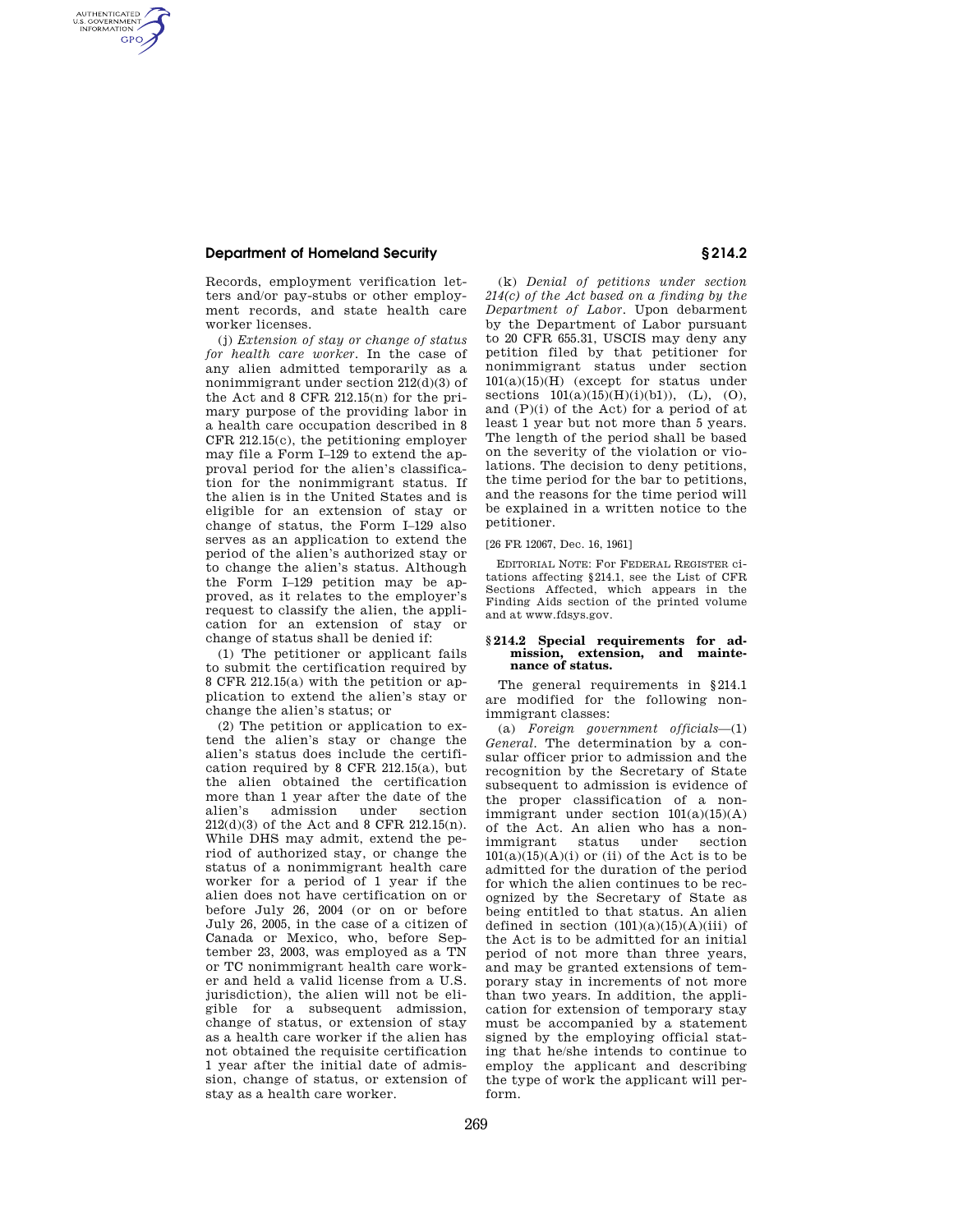## **§ 214.2 8 CFR Ch. I (1–1–11 Edition)**

(2) *Definition of A–1 or A–2 dependent.*  For purposes of employment in the United States, the term *dependent* of an A–1 or A–2 principal alien, as used in §214.2(a), means any of the following immediate members of the family habitually residing in the same household as the principal alien who is an officer or employee assigned to a diplomatic or consular office in the United States:

(i) Spouse; (ii) Unmarried children under the age

 $of 21$ (iii) Unmarried sons or daughters under the age of 23 who are in full-time attendance as students at post-secondary educational institutions;

(iv) Unmarried sons or daughters under the age of 25 who are in full-time attendance as students at post-secondary educational institutions if a formal bilateral employment agreement permitting their employment in the United States was signed prior to November 21, 1988, and such bilateral employment agreement does not specify 23 as the maximum age for employment of such sons and daughters. The Office of Protocol of the Department of State shall maintain a listing of foreign states with which the United States has such bilateral employment agreements;

(v) Unmarried sons or daughters who are physically or mentally disabled to the extent that they cannot adequately care for themselves or cannot establish, maintain or re-establish their own households. The Department of State or the Service may require certification(s) as it deems sufficient to document such mental or physical disability; or

(vi) An immediate family member of an A–1 or A–2 principal alien described in 22 CFR  $41.21(a)(3)(i)$  to (iv) with A-1 or A–2 nonimmigrant status, who falls within a category of aliens recognized by the Department of State as qualifying dependents.

(3) *Applicability of a formal bilateral agreement or an informal de facto arrangement for A–1 or A–2 dependents.*  The applicability of a formal bilateral agreement shall be based on the foreign state which employs the principal alien and not on the nationality of the principal alien or dependent. The applicability of an informal de facto arrangement shall be based on the foreign state which employs the principal alien, but under a de facto arrangement the principal alien also must be a national of the foreign state which employs him/her in the United States.

(4) *Income tax, Social Security liability; non-applicability of certain immunities.*  Dependents who are granted employment authorization under this section are responsible for payment of all federal, state and local income, employment and related taxes and Social Security contributions on any remuneration received. In addition, immunity from civil or administrative jurisdiction in accordance with Article 37 of the Vienna Convention on Diplomatic Relations or other international agreements does not apply to these dependents with respect to matters arising out of their employment.

(5) *Dependent employment pursuant to formal bilateral employment agreements and informal de facto reciprocal arrangements.* (i) The Office of Protocol shall maintain a listing of foreign states which have entered into formal bilateral employment agreements. Dependents of an A–1 or A–2 principal alien assigned to official duty in the United States may accept or continue in unrestricted employment based on such formal bilateral agreements upon favorable recommendation by the Department of State and issuance of employment authorization documentation by the Service in accordance with 8 CFR part 274a. The application procedures are set forth in paragraph (a)(6) of this section.

(ii) For purposes of this section, an informal de facto reciprocal arrangement exists when the Department of State determines that a foreign state allows appropriate employment on the local economy for dependents of certain United States officials assigned to duty in that foreign state. The Office of Protocol shall maintain a listing of countries with which such reciprocity exists. Dependents of an A–1 or A–2 principal alien assigned to official duty in the United States may be authorized to accept or continue in employment based upon informal de facto arrangements upon favorable recommendation by the Department of State and issuance of employment authorization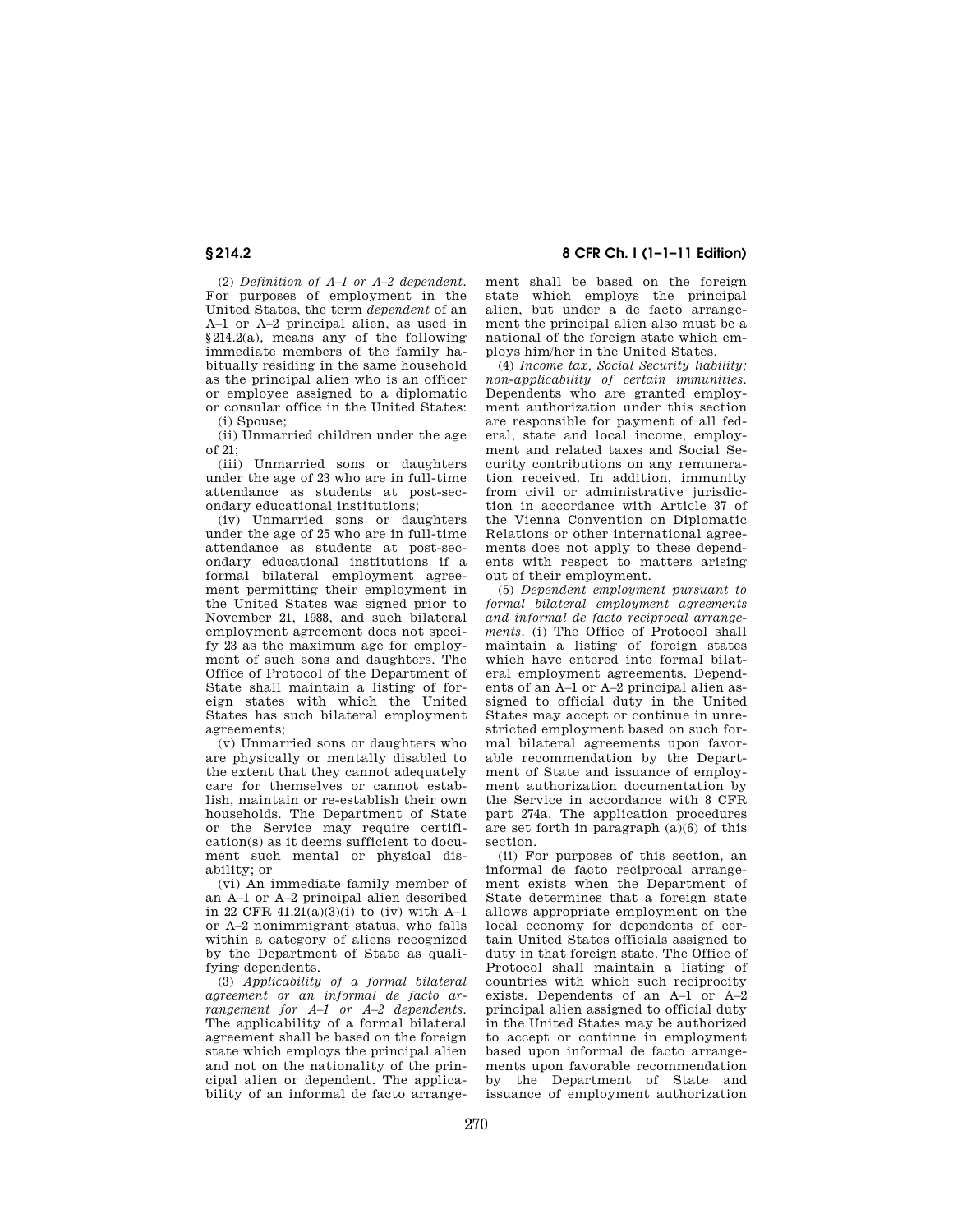by the Service in accordance with 8 CFR part 274a. Additionally, the procedures set forth in paragraph  $(a)(6)$  of this section must be complied with, and the following conditions must be met:

(A) Both the principal alien and the dependent desiring employment are maintaining A–1 or A–2 status as appropriate;

(B) The principal's assignment in the United States is expected to last more than six months;

(C) Employment of a similar nature for dependents of United States Government officials assigned to official duty in the foreign state employing the principal alien is not prohibited by that foreign state's government;

(D) The proposed employment is not in an occupation listed in the Department of Labor Schedule B (20 CFR part 656), or otherwise determined by the Department of Labor to be one for which there is an oversupply of qualified U.S. workers in the area of proposed employment. This Schedule B restriction does not apply to a dependent son or daughter who is a full-time student if the employment is part-time, consisting of not more than 20 hours per week, and/or if it is temporary employment of not more than 12 weeks during school holiday periods; and

(E) The proposed employment is not contrary to the interest of the United States. Employment contrary to the interest of the United States includes, but is not limited to, the employment of A–1 or A–2 dependents: who have criminal records; who have violated United States immigration laws or regulations, or visa laws or regulations; who have worked illegally in the United States; and/or who cannot establish that they have paid taxes and social security on income from current or previous United States employment.

(6) *Application procedures.* The following procedures are applicable to dependent employment under bilateral agreements and de facto arrangements:

(i) The dependent must submit a completed Form I–566 to the Department of State through the office, mission, or organization which employs his/her principal alien. A dependent applying under paragraph  $(a)(2)(iii)$  or  $(iv)$  of this section must submit a certified statement from the post-secondary educational institution confirming that he/she is pursuing studies on a full-time basis. A dependent applying under paragraph  $(a)(2)(v)$  of this section must submit medical certification regarding his/her condition. The certification should identify the dependent and the certifying physician and give the physician's phone number; identify the condition, describe the symptoms and provide a prognosis; and certify that the dependent is unable to maintain a home of his or her own. Additionally, a dependent applying under the terms of a de facto arrangement must attach a statement from the prospective employer which includes the dependent's name; a description of the position offered and the duties to be performed; the salary offered; and verification that the dependent possesses the qualifications for the position.

(ii) The Department of State reviews and verifies the information provided, makes its determination, and endorses the Form I–566.

(iii) If the Department of State's endorsement is favorable, the dependent may apply to USCIS for employment authorization. When applying to USCIS for employment authorization, the dependent must present his or her Form I–566 with a favorable endorsement from the Department of State and any additional documentation as may be required by the Secretary.

(7) *Period of time for which employment may be authorized.* If approved, an application to accept or continue employment under this section shall be granted in increments of not more than three years each.

(8) *No appeal.* There shall be no appeal from a denial of permission to accept or continue employment under this section.

(9) *Dependents or family members of principal aliens classified A–3.* A dependent or family member of a principal alien classified A–3 may not be employed in the United States under this section.

(10) *Unauthorized employment.* An alien classified under section  $101(a)(15)(A)$  of the Act who is not a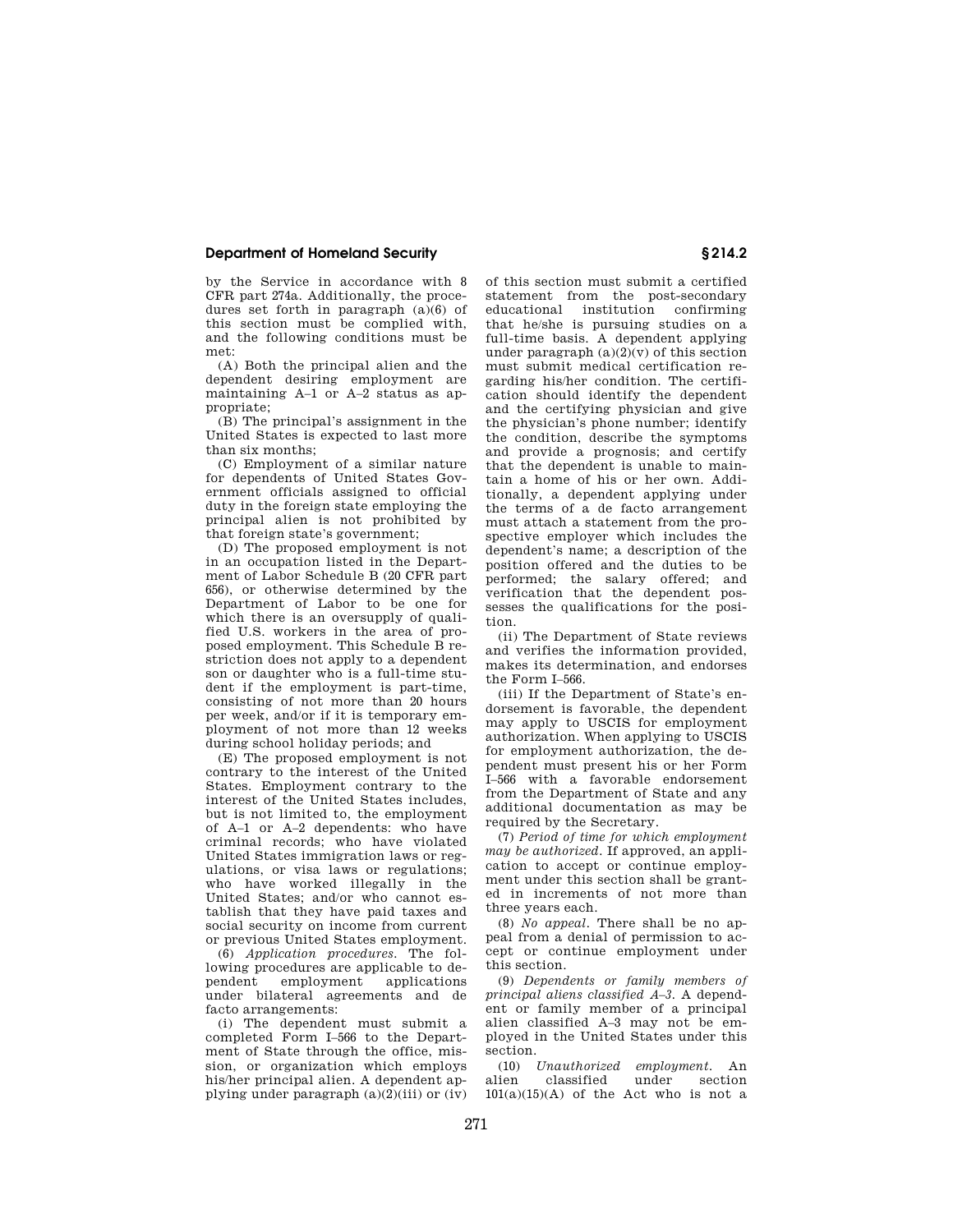principal alien and who engages in employment outside the scope of, or in a manner contrary to this section, may be considered in violation of section  $241(a)(1)(C)(i)$  of the Act. An alien who is classified under section 101(a)(15)(A) of the Act who is a principal alien and who engages in employment outside the scope of his/her official position may be considered in violation of section  $241(a)(1)(C)(i)$  of the Act.

(b) *Visitors*—(1) *General.* Any B–1 visitor for business or B–2 visitor for pleasure may be admitted for not more than one year and may be granted extensions of temporary stay in increments of not more than six months each, except that alien members of a religious denomination coming temporarily and solely to do missionary work in behalf of a religious denomination may be granted extensions of not more than one year each, provided that such work does not involve the selling of articles or the solicitation or acceptance of donations. Those B–1 and B–2 visitors admitted pursuant to the waiver provided at §212.1(e) of this chapter may be admitted to and stay on Guam for period not to exceed fifteen days and are not eligible for extensions of stay.

(2) *Minimum six month admissions.* Any B–2 visitor who is found otherwise admissible and is issued a Form I–94, will be admitted for a minimum period of six months, regardless of whether less time is requested, provided, that any required passport is valid as specified in section 212(a)(26) of the Act. Exceptions to the minimum six month admission may be made only in individual cases upon the specific approval of the district director for good cause.

(3) *Visa Waiver Pilot Program.* Special requirements for admission and maintenance of status for visitors admitted to the United States under the Visa Waiver Pilot Program are set forth in section 217 of the Act and part 217 of this chapter.

(4) *Admission of aliens pursuant to the North American Free Trade Agreement (NAFTA).* A citizen of Canada or Mexico seeking temporary entry for purposes set forth in paragraph  $(b)(4)(i)$  of this section, who otherwise meets existing requirements under section  $101(a)(15)(B)$  of the Act, including but

## **§ 214.2 8 CFR Ch. I (1–1–11 Edition)**

not limited to requirements regarding the source of remuneration, shall be admitted upon presentation of proof of such citizenship in the case of Canadian applicants, and valid, unexpired entry documents such as a passport and visa, or a passport and BCC in the case of Mexican applicants, a description of the purpose for which the alien is seeking admission, and evidence demonstrating that he or she is engaged in one of the occupations or professions set forth in paragraph  $(b)(4)(i)$ of this section. Existing requirements, with respect to Canada, are those requirements which were in effect at the time of entry into force of the Canada/ U.S. Free Trade Agreement and, with respect to Mexico, are those requirements which were in effect at the time of entry into force of the NAFTA. Additionally, nothing shall preclude the admission of a citizen of Mexico or Canada who meets the requirements of paragraph  $(b)(4)(ii)$  of this section.

(i) *Occupations and professions set forth in Appendix 1603.A.1 to Annex 1603 of the NAFTA*—(A) *Research and design.*  Technical scientific and statistical researchers conducting independent research or research for an enterprise located in the territory of another Party.

(B) *Growth, manufacture and production* (*1*) Harvester owner supervising a harvesting crew admitted under applicable law. (Applies only to harvesting of agricultural crops: Grain, fiber, fruit and vegetables.)

(*2*) Purchasing and production management personnel conducting commercial transactions for an enterprise located in the territory of another Party.

(C) *Marketing.* (*1*) Market researchers and analyst conducting independent research or analysis, or research or analysis for an enterprise located in the territory of another Party.

(*2*) Trade fair and promotional personnel attending a trade convention.

(D) *Sales.* (*1*) Sales representatives and agents taking orders or negotiating contracts for goods or services for an enterprise located in the territory of another Party but not delivering goods or providing services.

(*2*) Buyers purchasing for an enterprise located in the territory of another Party.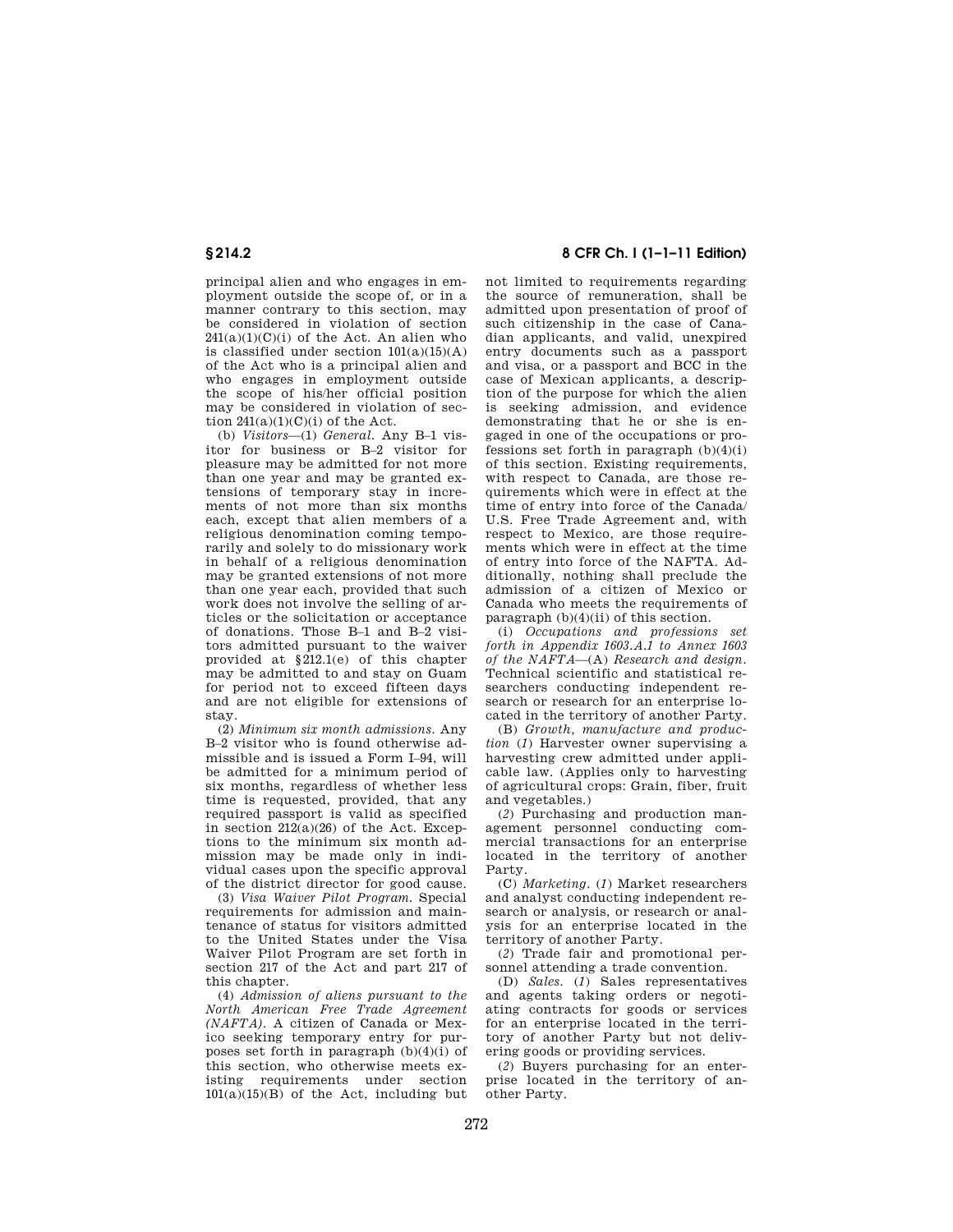(E) *Distribution.* (*1*) Transportation operators transporting goods or passengers to the United States from the territory of another Party or loading and transporting goods or passengers from the United States to the territory of another Party, with no unloading in the United States, to the territory of another Party. (These operators may make deliveries in the United States if all goods or passengers to be delivered were loaded in the territory of another Party. Furthermore, they may load from locations in the United States if all goods or passengers to be loaded will be delivered in the territory of another Party. Purely domestic service or solicitation, in competition with the United States operators, is not permitted.)

(*2*) Customs brokers performing brokerage duties associated with the export of goods from the United States to or through Canada.

(F) *After-sales service.* Installers, repair and maintenance personnel, and supervisors, possessing specialized knowledge essential to the seller's contractual obligation, performing services or training workers to perform services, pursuant to a warranty or other service contract incidental to the sale of commercial or industrial equipment or machinery, including computer software, purchased from an enterprise located outside the United States, during the life of the warranty or service agreement. (For the purposes of this provision, the commercial or industrial equipment or machinery, including computer software, must have been manufactured outside the United States.)

(G) *General service.* (*1*) Professionals engaging in a business activity at a professional level in a profession set out in Appendix 1603.D.1 to Annex 1603 of the NAFTA, but receiving no salary or other remuneration from a United States source (other than an expense allowance or other reimbursement for expenses incidental to the temporary stay) and otherwise satisfying the requirements of Section A to Annex 1063 of the NAFTA.

(*2*) Management and supervisory personnel engaging in commercial transactions for an enterprise located in the territory of another Party.

(*3*) Financial services personnel (insurers, bankers or investment brokers) engaging in commercial transactions for an enterprise located in the territory of another Party.

(*4*) Public relations and advertising personnel consulting with business associates, or attending or participating in conventions.

(*5*) Tourism personnel (tour and travel agents, tour guides or tour operators) attending or participating in conventions or conducting a tour that has begun in the territory of another Party. (The tour may begin in the United States; but must terminate in foreign territory, and a significant portion of the tour must be conducted in foreign territory. In such a case, an operator may enter the United States with an empty conveyance and a tour guide may enter on his or her own and join the conveyance.)

(*6*) Tour bus operators entering the United States:

(*i*) With a group of passengers on a bus tour that has begun in, and will return to, the territory of another Party.

(*ii*) To meet a group of passengers on a bus tour that will end, and the predominant portion of which will take place, in the territory of another Party.

(*iii*) With a group of passengers on a bus tour to be unloaded in the United States and returning with no passengers or reloading with the group for transportation to the territory of another Party.

(*7*) Translators or interpreters performing services as employees of an enterprise located in the territory of another Party.

(ii) Occupations and professions not listed in Appendix 1603.A.1 to Annex 1603 of the NAFTA. Nothing in this paragraph shall preclude a business person engaged in an occupation or profession other than those listed in Appendix 1603.A.1 to Annex 1603 of the NAFTA from temporary entry under section  $101(a)(15)(B)$  of the Act, if such person otherwise meets the existing requirements for admission as prescribed by the Attorney General.

(5) *Construction workers not admissible.*  Aliens seeking to enter the country to perform building or construction work,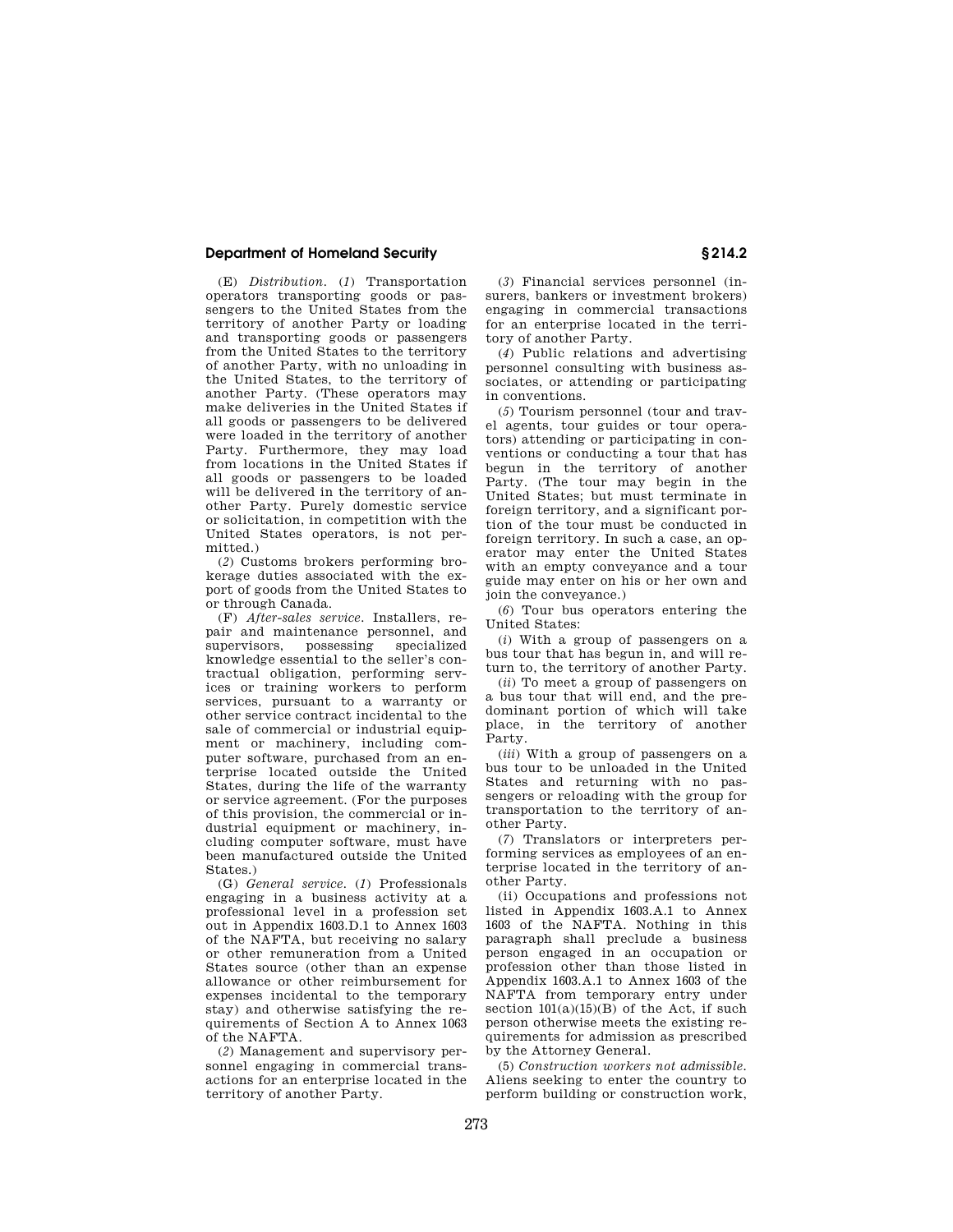whether on-site or in-plant, are not eligible for classification or admission as B–1 nonimmigrants under section  $101(a)(15)(B)$  of the Act. However, alien nonimmigrants otherwise qualified as B–1 nonimmigrants may be issued visas and may enter for the purpose of supervision or training of others engaged in building or construction work, but not for the purpose of actually performing any such building or construction work themselves.

(6) [Reserved]

(7) *Enrollment in a course of study prohibited.* An alien who is admitted as, or changes status to, a B–1 or B–2 nonimmigrant on or after April 12, 2002, or who files a request to extend the period of authorized stay in B–1 or B–2 nonimmigrant status on or after such date, violates the conditions of his or her B– 1 or B–2 status if the alien enrolls in a course of study. Such an alien who desires to enroll in a course of study must either obtain an F–1 or M–1 nonimmigrant visa from a consular officer abroad and seek readmission to the United States, or apply for and obtain a change of status under section 248 of the Act and 8 CFR part 248. The alien may not enroll in the course of study until the Service has admitted the alien as an F–1 or M–1 nonimmigrant or has approved the alien's application under part 248 of this chapter and changed the alien's status to that of an F–1 or M–1 nonimmigrant.

(c) *Transits.* (1) [Reserved]

(2) *United Nations Headquarters District.* An alien of the class defined in section  $101(a)(15)(C)$  of the Act, whose visa is limited to transit to and from the United Nations Headquarters District, if otherwise admissible, shall be admitted on the additional conditions that he proceed directly to the immediate vicinity of the United Nations Headquarters District, and remain there continuously, departing therefrom only if required in connection with his departure from the United States, and that he have a document establishing his ability to enter some country other than the United States following his sojourn in the United Nations Headquarters District. The immediate vicinity of the United Nations Headquarters District is that area

**§ 214.2 8 CFR Ch. I (1–1–11 Edition)** 

lying within a twenty-five mile radius of Columbus Circle, New York, NY.

(3) *Others.* The period of admission of an alien admitted under section  $101(a)(15)(C)$  of the Act shall not exceed 29 days.

(d) *Crewmen.* (1) The provisions of parts 251, 252, 253, and 258 of this chapter shall govern the landing of crewmen as nonimmigrants of the class defined in section  $101(a)(15)(D)$  of the Act. An alien in this status may be employed only in a crewman capacity on the vessel or aircraft of arrival, or on a vessel or aircraft of the same transportation company, and may not be employed in connection with domestic flights or movements of a vessel or aircraft. However, nonimmigrant crewmen may perform crewmember duties through stopovers on an international flight for any United States carrier where such flight uses a single aircraft and has an origination or destination point outside the United States.

(2) *Denial of crewman status in the case of certain labor disputes (D nonimmigrants).* (i) An alien shall be denied D crewman status as described in section  $101(a)(15)(D)$  of the Act if:

(A) The alien intends to land for the purpose of performing service on a vessel of the United States (as defined in 46 U.S.C. 2101(46)) or an aircraft of an air carrier (as defined in section 101(3) of the Federal Aviation Act of 1958); and

(B) A labor dispute consisting of a strike or lockout exists in the bargaining unit of the employer in which the alien intends to perform such service; and

(C) The alien is not already an employee of the company (as described in paragraph  $(d)(2)(iv)$  of this section).

(ii) *Refusal to land.* Any alien (except a qualified current employee as described in paragraph  $(d)(2)(iv)$  of this section) who the examining immigration officer determines has arrived in the United States for the purpose of performing service on board a vessel or an aircraft of the United States when a strike or lockout is under way in the bargaining unit of the employer, shall be refused a conditional landing permit under section 252 of the Act.

(iii) *Ineligibility for parole.* An alien described in paragraph  $(d)(2)(i)$  of this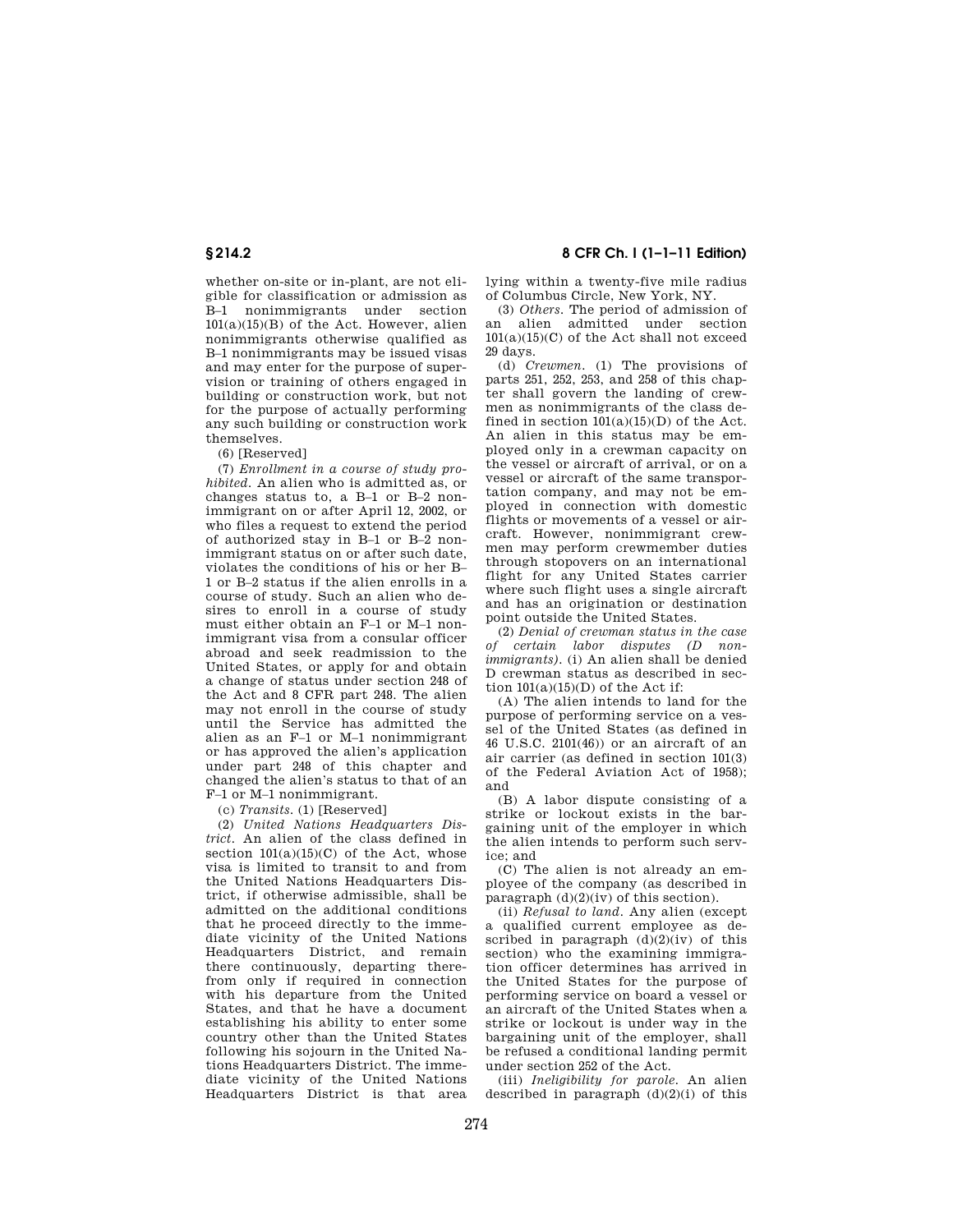section may not be paroled into the United States under section 212(d)(5) of the Act for the purpose of performing crewmember duties unless the Attorney General determines that the parole of such alien is necessary to protect the national security of the United States. This paragraph does not prohibit the granting of parole for other purposes, such as medical emergencies.

(iv) *Qualified current employees.* (A)<br>Paragraphs  $(d)(2)(i)$ ,  $(d)(2)(ii)$ , and  $(d)(2)(i)$ ,  $(d)(2)(ii)$ , and  $(d)(2)(iii)$  of this section do not apply to an alien who is already an employee of the owner or operator of the vessel or air carrier and who at the time of inspection presents true copies of employer work records which satisfy the examining immigration officer that the alien:

(*1*) Has been an employee of such employer for a period of not less than one year preceding the date that a strike or lawful lockout commenced;

(*2*) Has served as a qualified crewman for such employer at least once in three different months during the 12 month period preceding the date that the strike or lockout commenced; and

(*3*) Shall continue to provide the same crewman services that he or she previously provided to the employer.

(B) An alien crewman who qualifies as a current employee under this paragraph remains subject to the restrictions on his or her employment in the United States contained in paragraph  $(d)(1)$  of this section.

(v) *Strike or lockout determination.*  These provisions will take effect if the Attorney General, through the Commissioner of the Immigration and Naturalization Service or his or her designee, after consultation with the National Mediation Board, determines that a strike, lockout, or labor dispute involving a work stoppage is in progress in the bargaining unit of the employer for whom the alien intends to perform such service.

(e) *Treaty traders and investors*—(1) *Treaty trader.* An alien, if otherwise admissible, may be classified as a nonimmigrant treaty trader (E–1) under the provisions of section  $101(a)(15)(E)(i)$ of the Act if the alien:

(i) Will be in the United States solely to carry on trade of a substantial nature, which is international in scope, either on the alien's behalf or as an employee of a foreign person or organization engaged in trade principally between the United States and the treaty country of which the alien is a national, taking into consideration any conditions in the country of which the alien is a national which may affect the alien's ability to carry on such substantial trade; and

(ii) Intends to depart the United States upon the expiration or termination of treaty trader (E–1) status.

(2) *Treaty investor.* An alien, if otherwise admissible, may be classified as a nonimmigrant treaty investor (E–2) under the provision of section  $101(a)(15)(E)(ii)$  of the Act if the alien:

(i) Has invested or is actively in the process of investing a substantial amount of capital in a bona fide enterprise in the United States, as distinct from a relatively small amount of capital in a marginal enterprise solely for the purpose of earning a living;

(ii) Is seeking entry solely to develop and direct the enterprise; and

(iii) Intends to depart the United States upon the expiration or termination of treaty investor (E–2) status.

(3) *Employee of treaty trader or treaty investor.* An alien employee of a treaty trader, if otherwise admissible, may be classified as E–1, and an alien employee of a treaty investor, if otherwise admissible, may be classified as E–2 if the employee is in or is coming to the United States to engage in duties of an executive or supervisory character, or, if employed in a lesser capacity, the employee has special qualifications that make the alien's services essential to the efficient operation of the enterprise. The employee must have the same nationality as the principal alien employer. In addition, the employee must intend to depart the United States upon the expiration or termination of E–1 or E–2 status. The principal alien employer must be:

(i) A person in the United States having the nationality of the treaty country and maintaining nonimmigrant treaty trader or treaty investor status or, if not in the United States, would be classifiable as a treaty trader or treaty investor; or

(ii) An enterprise or organization at least 50 percent owned by persons in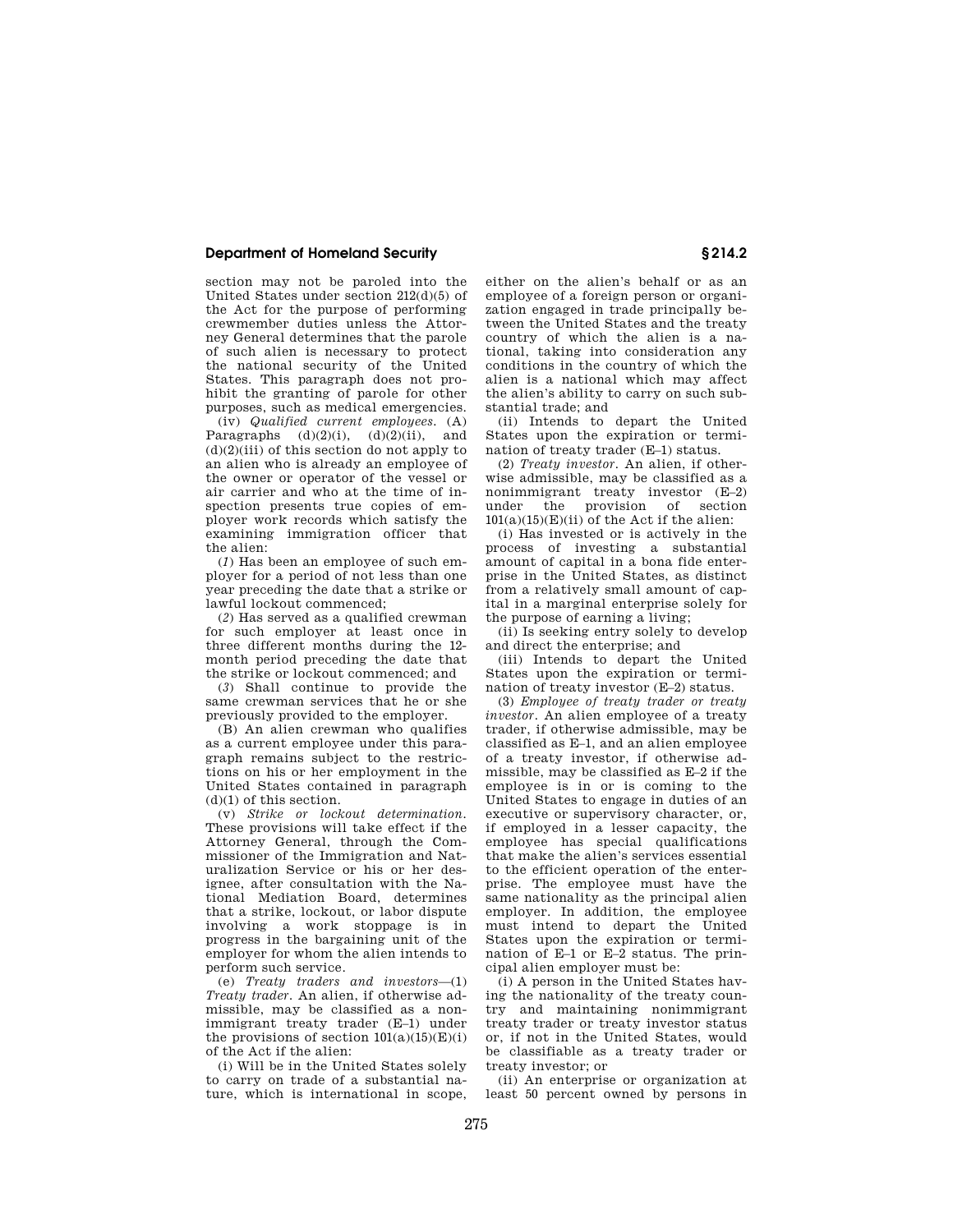the United States having the nationality of the treaty country and maintaining nonimmigrant treaty trader or treaty investor status or who, if not in the United States, would be classifiable as treaty traders or treaty investors.

(4) *Spouse and children of treaty trader or treaty investor.* The spouse and child of a treaty trader or treaty investor accompanying or following to join the principal alien, if otherwise admissible, may receive the same classification as the principal alien. The nationality of a spouse or child of a treaty trader or treaty investor is not material to the classification of the spouse or child under the provisions  $101(a)(15)(E)$  of the Act.

(5) *Nonimmigrant intent.* An alien classified under section 101(a)(15)(E) of the Act shall maintain an intention to depart the United States upon the expiration or termination of E–1 or E–2 status. However, an application for initial admission, change of status, or extension of stay in E classification may not be denied solely on the basis of an approved request for permanent labor certification or a filed or approved immigrant visa preference petition.

(6) *Treaty country.* A treaty country is, for purposes of this section, a foreign state with which a qualifying Treaty of Friendship, Commerce, or Navigation or its equivalent exists with the United States. A treaty country includes a foreign state that is accorded treaty visa privileges under section  $101(a)(15)(E)$  of the Act by specific legislation.

(7) *Treaty country nationality.* The nationality of an individual treaty trader or treaty investor is determined by the authorities of the foreign state of which the alien is a national. In the case of an enterprise or organization, ownership must be traced as best as is practicable to the individuals who are ultimately its owners.

(8) *Terms and conditions of E treaty status*—(i) *Limitations on employment.*  The Service determines the terms and conditions of E treaty status at the time of admission or approval of a request to change nonimmigrant status to E classification. A treaty trader, treaty investor, or treaty employee may engage only in employment which is consistent with the terms and condi-

**§ 214.2 8 CFR Ch. I (1–1–11 Edition)** 

tions of his or her status and the activity forming the basis for the E treaty status.

(ii) *Subsidiary employment.* Treaty employees may perform work for the parent treaty organization or enterprise, or any subsidiary of the parent organization or enterprise. Performing work for subsidiaries of a common parent enterprise or organization will not be deemed to constitute a substantive change in the terms and conditions of the underlying E treaty employment if, at the time the E treaty status was determined, the applicant presented evidence establishing:

(A) The enterprise or organization, and any subsidiaries thereof, where the work will be performed; the requisite parent-subsidiary relationship; and that the subsidiary independently qualifies as a treaty organization or enterprise under this paragraph;

(B) In the case of an employee of a treaty trader or treaty investor, the work to be performed requires executive, supervisory, or essential skills; and

(C) The work is consistent with the terms and conditions of the activity forming the basis of the classification.

(iii) *Substantive changes.* Prior Service approval must be obtained where there will be a substantive change in the terms or conditions of E status. In such cases, a treaty alien must file a new application on Form I–129 and E supplement, in accordance with the instructions on that form, requesting extension of stay in the United States. In support of an alien's Form I–129 application, the treaty alien must submit evidence of continued eligibility for E classification in the new capacity. Alternatively, the alien must obtain from a consular officer a visa reflecting the new terms and conditions and subsequently apply for admission at a portof-entry. The Service will deem there to have been a substantive change necessitating the filing of a new Form I– 129 application in cases where there has been a fundamental change in the employing entity's basic characteristics, such as a merger, acquisition, or sale of the division where the alien is employed.

(iv) *Non-substantive changes.* Prior approval is not required, and there is no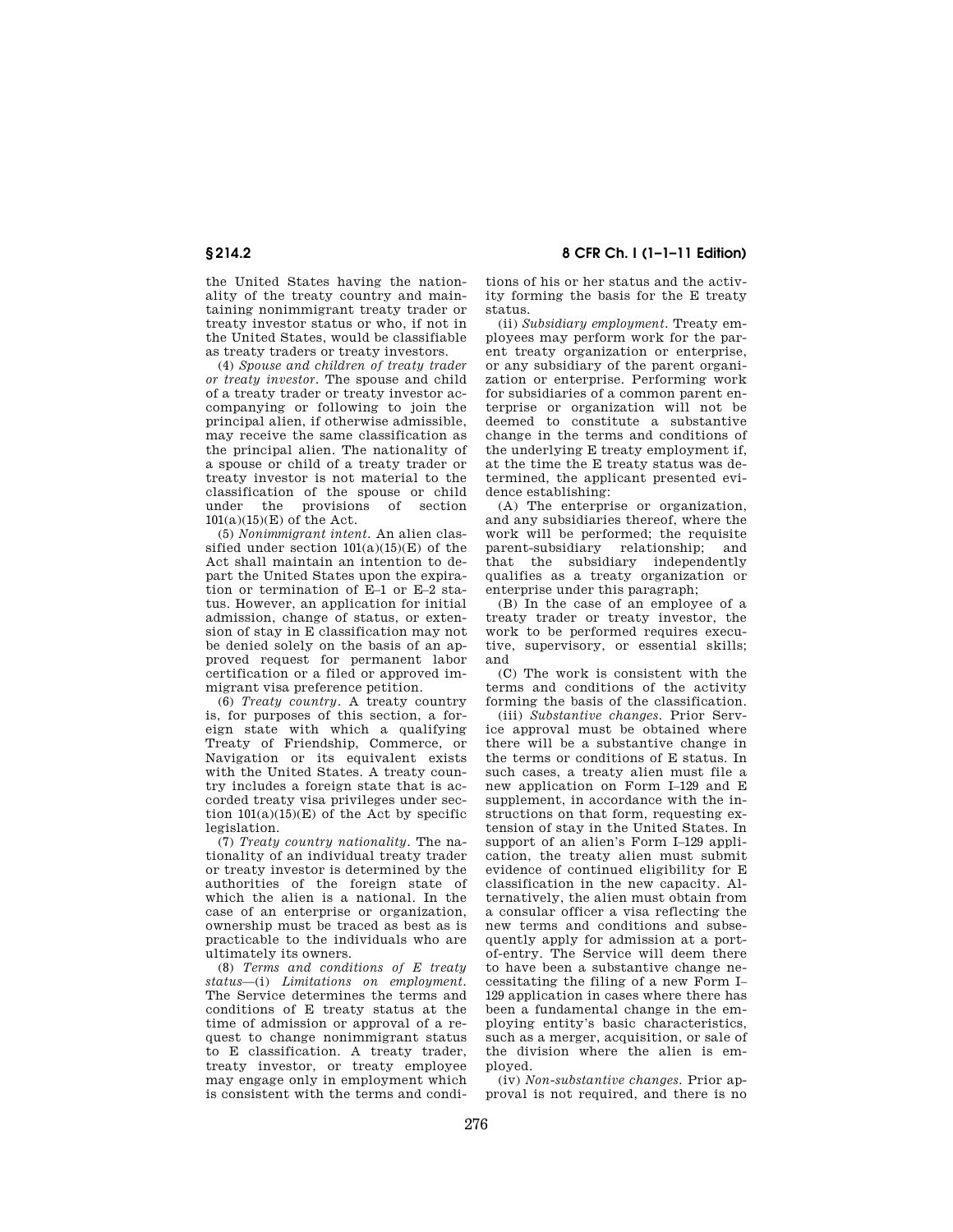need to file a new Form I–129, if there is no substantive, or fundamental, change in the terms or conditions of the alien's employment which would affect the alien's eligibility for E classification. Further, prior approval is not required if corporate changes occur which do not affect the previously approved employment relationship, or are otherwise non-substantive. To facilitate admission, the alien may:

(A) Present a letter from the treatyqualifying company through which the alien attained E classification explaining the nature of the change;

(B) Request a new Form I–797, Approval Notice, reflecting the non-substantive change by filing Form I–129, with fee, and a complete description of the change, or:

(C) Apply directly to Department of State for a new E visa reflecting the change. An alien who does not elect one of the three options contained in paragraph  $(e)(8)(iv)$  (A) through (C) of this section, is not precluded from demonstrating to the satisfaction of the immigration officer at the port-ofentry in some other manner, his or her admissibility under section  $101(a)(15)(E)$  of the Act.

(v) *Advice.* To ascertain whether a change is substantive, an alien may file Form I–129, with fee, and a complete description of the change, to request appropriate advice. In cases involving multiple employees, an alien may request that USCIS determine if a merger or other corporate restructuring requires the filing of separate applications by filing a single Form I–129, with fee, and attaching a list of the related receipt numbers for the employees involved and an explanation of the change or changes.

(vi) *Approval.* If an application to change the terms and conditions of E status or employment is approved, the Service shall notify the applicant on Form I–797. An extension of stay in nonimmigrant E classification may be granted for the validity of the approved application. The alien is not authorized to begin the new employment until the application is approved. Employment is authorized only for the period of time the alien remains in the United States. If the alien subsequently departs from the United States, readmission in E classification may be authorized where the alien presents his or her unexpired E visa together with the Form I–797, Approval Notice, indicating Service approval of a change of employer or of a change in the substantive terms or conditions of treaty status or employment in E classification, or, in accordance with 22 CFR 41.112(d), where the alien is applying for readmission after an absence not exceeding 30 days solely in contiguous territory.

(vii) An unauthorized change of employment to a new employer will constitute a failure to maintain status within the meaning of section  $237(a)(1)(C)(i)$  of the Act. In all cases where the treaty employee will be providing services to a subsidiary under this paragraph, the subsidiary is required to comply with the terms of 8 CFR part 274a.

(9) *Trade—definitions.* For purposes of this paragraph: *Items of trade* include but are not limited to goods, services, international banking, insurance, monies, transportation, communications, data processing, advertising, accounting, design and engineering, management consulting, tourism, technology and its transfer, and some news-gathering activities. For purposes of this paragraph, goods are tangible commodities or merchandise having extrinsic value. Further, as used in this paragraph, services are legitimate economic activities which provide other than tangible goods.

*Trade* is the existing international exchange of items of trade for consideration between the United States and the treaty country. Existing trade includes successfully negotiated contracts binding upon the parties which call for the immediate exchange of items of trade. Domestic trade or the development of domestic markets without international exchange does not constitute trade for purposes of section  $101(a)(15)(E)$  of the Act. This exchange must be traceable and identifiable. Title to the trade item must pass from one treaty party to the other.

(10) *Substantial trade.* Substantial trade is an amount of trade sufficient to ensure a continuous flow of international trade items between the United States and the treaty country.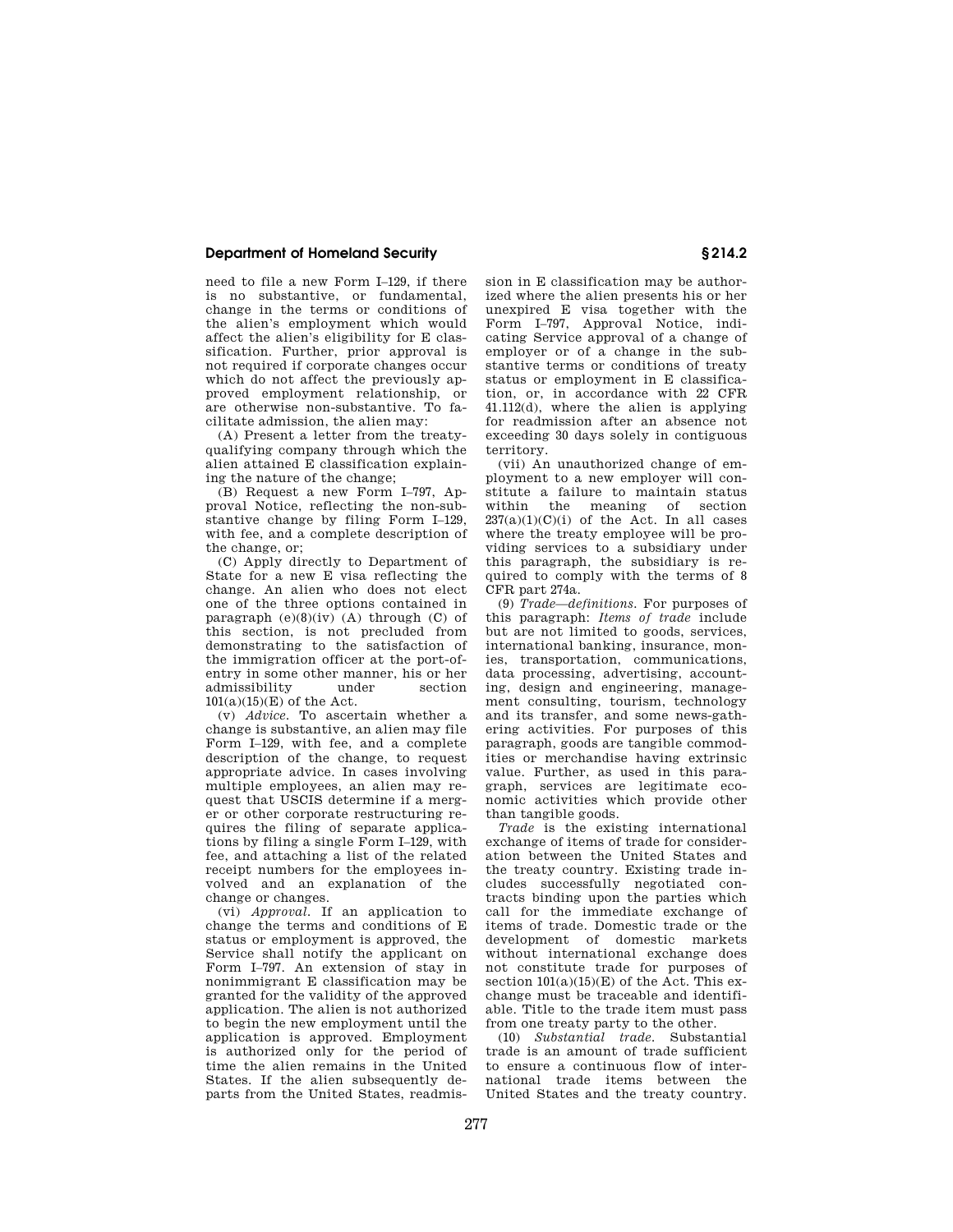# **§ 214.2 8 CFR Ch. I (1–1–11 Edition)**

This continuous flow contemplates numerous transactions over time. Treaty trader status may not be established or maintained on the basis of a single transaction, regardless of how protracted or monetarily valuable the transaction. Although the monetary value of the trade item being exchanged is a relevant consideration, greater weight will be given to more numerous exchanges of larger value. There is no minimum requirement with respect to the monetary value or volume of each individual transaction. In the case of smaller businesses, an income derived from the value of numerous transactions which is sufficient to support the treaty trader and his or her family constitutes a favorable factor in assessing the existence of substantial trade.

(11) *Principal trade.* Principal trade between the United States and the treaty country exists when over 50 percent of the volume of international trade of the treaty trader is conducted between the United States and the treaty country of the treaty trader's nationality.

(12) *Investment.* An investment is the treaty investor's placing of capital, including funds and other assets (which have not been obtained, directly or indirectly, through criminal activity), at risk in the commercial sense with the objective of generating a profit. The treaty investor must be in possession of and have control over the capital invested or being invested. The capital must be subject to partial or total loss if investment fortunes reverse. Such investment capital must be the investor's unsecured personal business capital or capital secured by personal assets. Capital in the process of being invested or that has been invested must be irrevocably committed to the enterprise. The alien has the burden of establishing such irrevocable commitment. The alien may use any legal mechanism available, such as the placement of invested funds in escrow pending admission in, or approval of, E classification, that would not only irrevocably commit funds to the enterprise, but might also extend personal liability protection to the treaty investor in the event the application for E classification is denied.

(13) *Bona fide enterprise.* The enterprise must be a real, active, and operating commercial or entrepreneurial undertaking which produces services or goods for profit. The enterprise must meet applicable legal requirements for doing business in the particular jurisdiction in the United States.

(14) *Substantial amount of capital.* A substantial amount of capital constitutes an amount which is:

(i) Substantial in relationship to the total cost of either purchasing an established enterprise or creating the type of enterprise under consideration;

(ii) Sufficient to ensure the treaty investor's financial commitment to the successful operation of the enterprise; and

(iii) Of a magnitude to support the likelihood that the treaty investor will successfully develop and direct the enterprise. Generally, the lower the cost of the enterprise, the higher, proportionately, the investment must be to be considered a substantial amount of capital.

(15) *Marginal enterprise.* For purposes of this section, an enterprise may not be marginal. A marginal enterprise is an enterprise that does not have the present or future capacity to generate more than enough income to provide a minimal living for the treaty investor and his or her family. An enterprise that does not have the capacity to generate such income, but that has a present or future capacity to make a significant economic contribution is not a marginal enterprise. The projected future income-generating capacity should generally be realizable within 5 years from the date the alien commences the normal business activity of the enterprise.

(16) *Solely to develop and direct.* An alien seeking classification as a treaty investor (or, in the case of an employee of a treaty investor, the owner of the treaty enterprise) must demonstrate that he or she does or will develop and direct the investment enterprise. Such an applicant must establish that he or she controls the enterprise by demonstrating ownership of at least 50 percent of the enterprise, by possessing operational control through a managerial position or other corporate device, or by other means.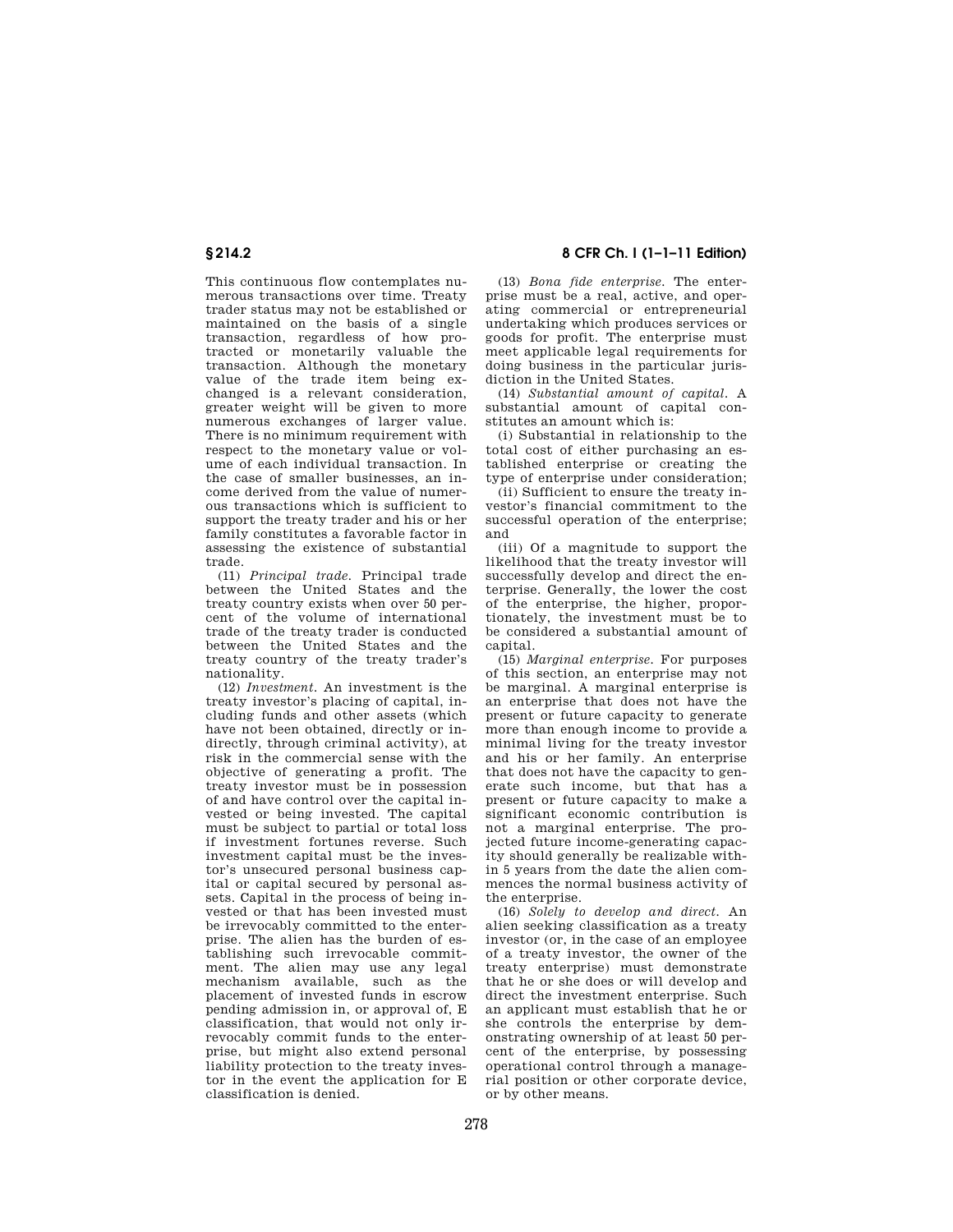(17) *Executive and supervisory character.* The applicant's position must be principally and primarily, as opposed to incidentally or collaterally, executive or supervisory in nature. Executive and supervisory duties are those which provide the employee ultimate control and responsibility for the enterprise's overall operation or a major component thereof. In determining whether the applicant has established possession of the requisite control and responsibility, a Service officer shall consider, where applicable:

(i) That an executive position is one which provides the employee with great authority to determine the policy of, and the direction for, the enterprise;

(ii) That a position primarily of supervisory character provides the employee supervisory responsibility for a significant proportion of an enterprise's operations and does not generally involve the direct supervision of low-level employees, and;

(iii) Whether the applicant possesses executive and supervisory skills and experience; a salary and position title commensurate with executive or supervisory employment; recognition or indicia of the position as one of authority and responsibility in the overall organizational structure; responsibility for making discretionary decisions, setting policies, directing and managing business operations, supervising other professional and supervisory personnel; and that, if the position requires some routine work usually performed by a staff employee, such functions may only be of an incidental nature.

(18) *Special qualifications.* Special qualifications are those skills and/or aptitudes that an employee in a lesser capacity brings to a position or role that are essential to the successful or efficient operation of the treaty enterprise. In determining whether the skills possessed by the alien are essential to the operation of the employing treaty enterprise, a Service officer must consider, where applicable:

(i) The degree of proven expertise of the alien in the area of operations involved; whether others possess the applicant's specific skill or aptitude; the length of the applicant's experience

and/or training with the treaty enterprise; the period of training or other experience necessary to perform effectively the projected duties; the relationship of the skill or knowledge to the enterprise's specific processes or applications, and the salary the special qualifications can command; that knowledge of a foreign language and culture does not, by itself, meet the special qualifications requirement. and;

(ii) Whether the skills and qualifications are readily available in the United States. In all cases, in determining whether the applicant possesses special qualifications which are essential to the treaty enterprise, a Service officer must take into account all the particular facts presented. A skill that is essential at one point in time may become commonplace at a later date. Skills that are needed to start up an enterprise may no longer be essential after initial operations are complete and running smoothly. Some skills are essential only in the short-term for the training of locally hired employees. Under certain circumstances, an applicant may be able to establish his or her essentiality to the treaty enterprise for a longer period of time, such as, in connection with activities in the areas of product improvement, quality control, or the provision of a service not yet generally available in the United States. Where the treaty enterprise's need for the applicant's special qualifications, and therefore, the applicant's essentiality, is time-limited, Service officers may request that the applicant provide evidence of the period for which skills will be needed and a reasonable projected date for completion of start-up or replacement of the essential skilled workers.

(19) *Period of admission.* Periods of admission are as follows:

(i) A treaty trader or treaty investor may be admitted for an initial period of not more than 2 years.

(ii) The spouse and minor children accompanying or following to join a treaty trader or treaty investor shall be admitted for the period during which the principal alien is in valid treaty trader or investor status. The temporary departure from the United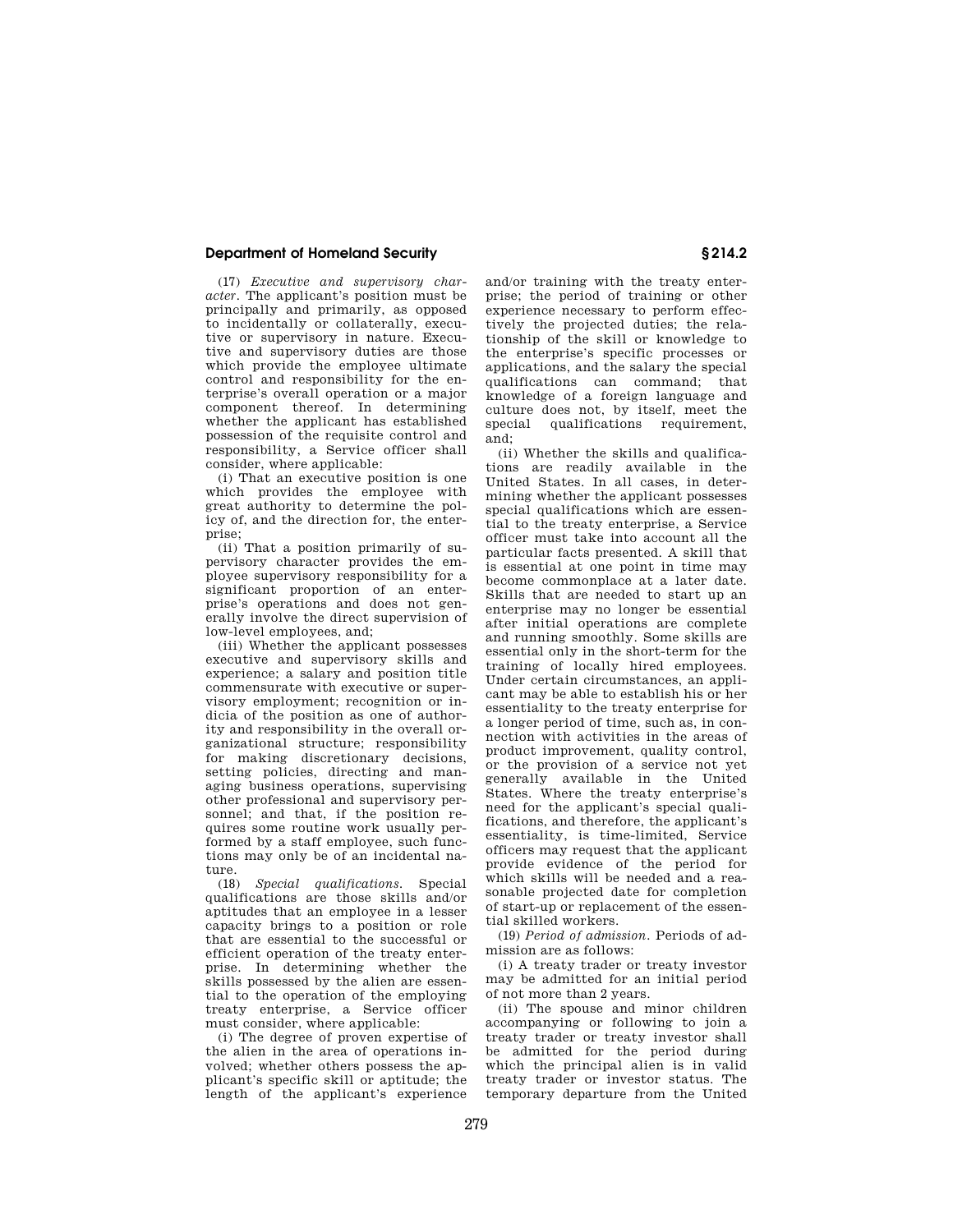States of the principal trader or investor shall not affect the derivative status of the dependent spouse and minor unmarried children, provided the familial relationship continues to exist and the principal remains eligible for admission as an E nonimmigrant to perform the activity.

(iii) Unless otherwise provided for in this chapter, an alien shall not be admitted in E classification for a period of time extending more than 6 months beyond the expiration date of the alien's passport.

(20) *Extensions of stay.* Requests for extensions of stay may be granted in increments of not more than 2 years. A treaty trader or treaty investor in valid E status may apply for an extension of stay by filing an application for extension of stay on Form I–129 and E Supplement, with required accompanying documents, in accordance with §214.1 and the instructions on that form.

(i) For purposes of eligibility for an extension of stay, the alien must prove that he or she:

(A) Has at all times maintained the terms and conditions of his or her E nonimmigrant classification;

(B) Was physically present in the United States at the time of filing the application for extension of stay; and

(C) Has not abandoned his or her extension request.

(ii) With limited exceptions, it is presumed that employees of treaty enterprises with special qualifications who are responsible for start-up operations should be able to complete their objectives within 2 years. Absent special circumstances, therefore, such employees will not be eligible to obtain an extension of stay.

(iii) Subject to paragraph (e)(5) of this section and the presumption noted in paragraph  $(e)(22)(ii)$  of this section, there is no specified number of extensions of stay that a treaty trader or treaty investor may be granted.

(21) *Change of nonimigrant status.* (i) An alien in another valid nonimmigrant status may apply for change of status to E classification by filing an application for change of status on Form I–129 and E Supplement, with required accompanying documents establishing eligibility for a

**§ 214.2 8 CFR Ch. I (1–1–11 Edition)** 

change of status and E classification, in accordance with 8 CFR part 248 and the instructions on Form I–129 and E Supplement.

(ii) The spouse or minor children of an applicant seeking a change of status to that of treaty trader or treaty investor alien shall file concurrent applications for change of status to derivative treaty classification on the appropriate Service form. Applications for derivative treaty status shall:

(A) Be approved only if the principal treaty alien is granted treaty alien status and continues to maintain that status;

(B) Be approved for the period of admission authorized in paragraph (e)(20) of this section.

(22) *Denial of treaty trader or treaty investor status to citizens of Canada or Mexico in the case of certain labor disputes.* (i) A citizen of Canada or Mexico may be denied E treaty trader or treaty investor status as described in section  $101(a)(15)(E)$  of the Act and section B of Annex 1603 of the NAFTA if:

(A) The Secretary of Labor certifies to or otherwise informs the Commissioner that a strike or other labor dispute involving a work stoppage of workers in the alien's occupational classification is in progress at the place where the alien is or intends to be employed; and

(B) Temporary entry of that alien may affect adversely either:

(*1*) The settlement of any labor dispute that is in progress at the place or intended place of employment, or

(*2*) The employment of any person who is involved in such dispute.

(ii) If the alien has already commenced employment in the United States and is participating in a strike or other labor dispute involving a work stoppage of workers, whether or not such strike or other labor dispute has been certified by the Secretary of Labor, or whether the Service has been otherwise informed that such a strike or labor dispute is in progress, the alien shall not be deemed to be failing to maintain his or her status solely on account of past, present, or future participation in a strike or other labor dispute involving a work stoppage of workers, but is subject to the following terms and conditions: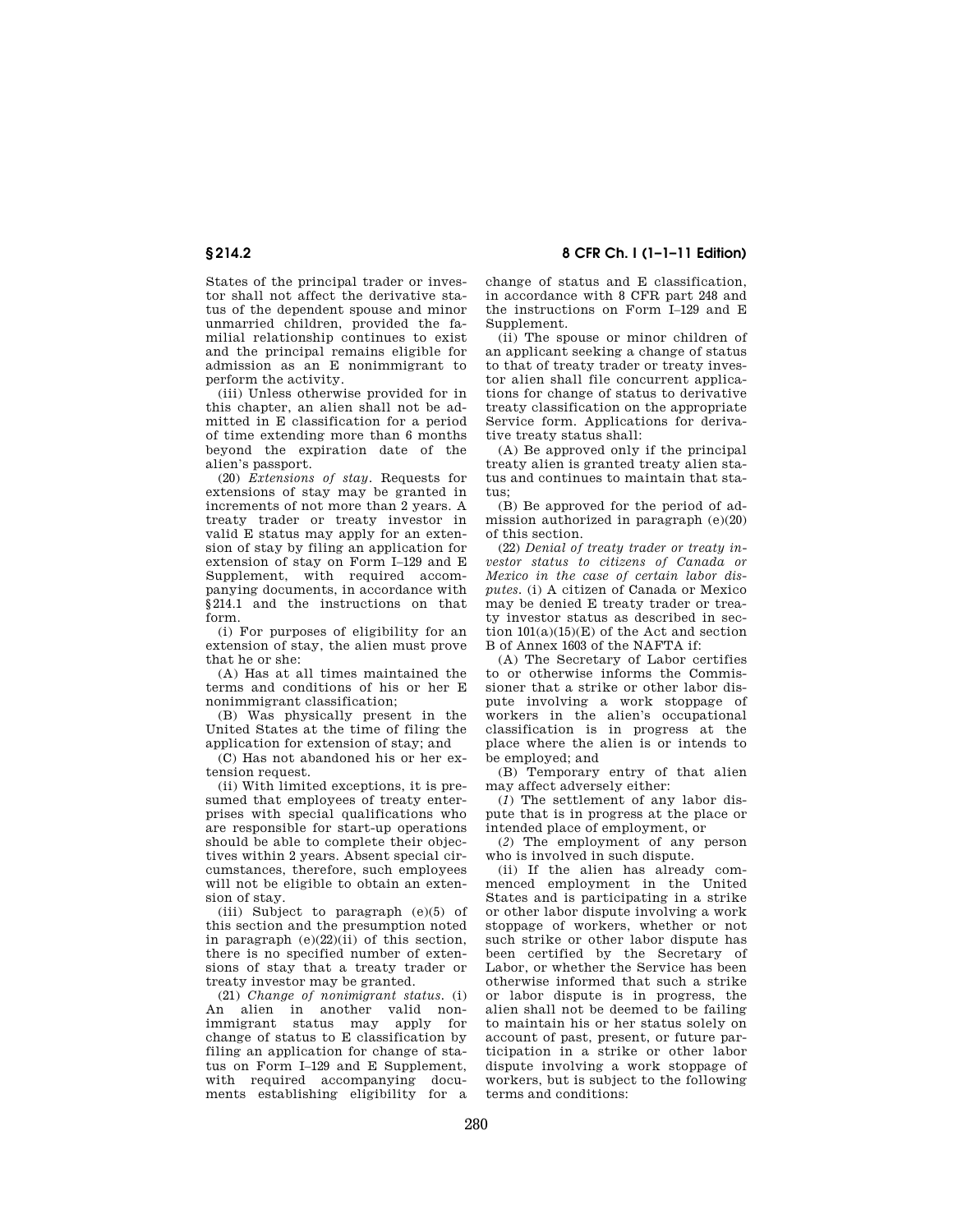(A) The alien shall remain subject to all applicable provisions of the Immigration and Nationality Act, and regulations promulgated in the same manner as all other E nonimmigrants; and

(B) The status and authorized period of stay of such an alien is not modified or extended in any way by virtue of his or her participation in a strike or other labor dispute involving a work stoppage of workers.

(iii) Although participation by an E nonimmigrant alien in a strike or other labor dispute involving a work stoppage of workers will not constitute a ground for deportation, any alien who violates his or her status or who remains in the United States after his or her authorized period of stay has expired will be subject to deportation.

(iv) If there is a strike or other labor dispute involving a work stoppage of workers in progress, but such strike or other labor dispute is not certified under paragraph  $(e)(22)(i)$  of this section, or the Service has not otherwise been informed by the Secretary that such a strike or labor dispute is in progress, the Commissioner shall not deny entry to an applicant for E status.

(f) *Students in colleges, universities, seminaries, conservatories, academic high schools, elementary schools, other academic institutions, and in language training programs*—(1) *Admission of student*— (i) *Eligibility for admission.* A nonimmigrant student may be admitted into the United States in nonimmigrant  $101(a)(15)(F)$  of the Act, if:

(A) The student presents a SEVIS Form I–20 issued in his or her own name by a school approved by the Service for attendance by F–1 foreign students. (In the alternative, for a student seeking admission prior to August 1, 2003, the student may present a currently-valid Form I–20A–B/I–20ID, if that form was issued by the school prior to January 30, 2003);

(B) The student has documentary evidence of financial support in the amount indicated on the SEVIS Form I–20 (or the Form I–20A–B/I–20ID);

(C) For students seeking initial admission only, the student intends to attend the school specified in the student's visa (or, where the student is exempt from the requirement for a visa, the school indicated on the SEVIS Form I–20 (or the Form I–20A–B/I–  $20$ ID)); and

(D) In the case of a student who intends to study at a public secondary school, the student has demonstrated that he or she has reimbursed the local educational agency that administers the school for the full, unsubsidized per capita cost of providing education at the school for the period of the student's attendance.

(ii) *Disposition of Form I–20 A–B/I–20 ID.* Form I–20 A–B/I–20 ID contains two copies, the I–20 School Copy and the I– 20 ID (Student) Copy. For purposes of clarity, the entire Form I–20 A–B/I–20 ID shall be referred to as Form I–20 A– B and the I–20 ID (Student) Copy shall be referred to as the I–20 ID. When an F–1 student applies for admission with a complete Form I–20 A–B, the inspecting officer shall:

(A) Transcribe the student's admission number from Form I–94 onto his or her Form I–20 A–B (for students seeking initial admission only);

(B) Endorse all copies of the Form I– 20 A–B;

(C) Return the I–20 ID to the student; and

(D) Forward the I–20 School Copy to the Service's processing center for data entry. (The school copy of Form I–20 A– B will be sent back to the school as a notice of the student's admission after data entry.)

(iii) *Use of SEVIS.* On January 30, 2003, the use of the Student and Exchange Visitor Information System (SEVIS) will become mandatory for the issuance of any new Form I–20. A student or dependent who presents a non-SEVIS Form I–20 issued on or after January 30, 2003, will not be accepted for admission to the United States. Non-SEVIS Forms I–20 issued prior to January 30, 2003, will continue to be acceptable until August 1, 2003. However, schools must issue a SEVIS Form I–20 to any current student requiring a reportable action (e.g., extension of status, practical training, and requests for employment authorization) or a new Form I–20, or for any aliens who must obtain a new nonimmigrant student visa. As of August 1, 2003, the records of all current or continuing students must be entered in SEVIS.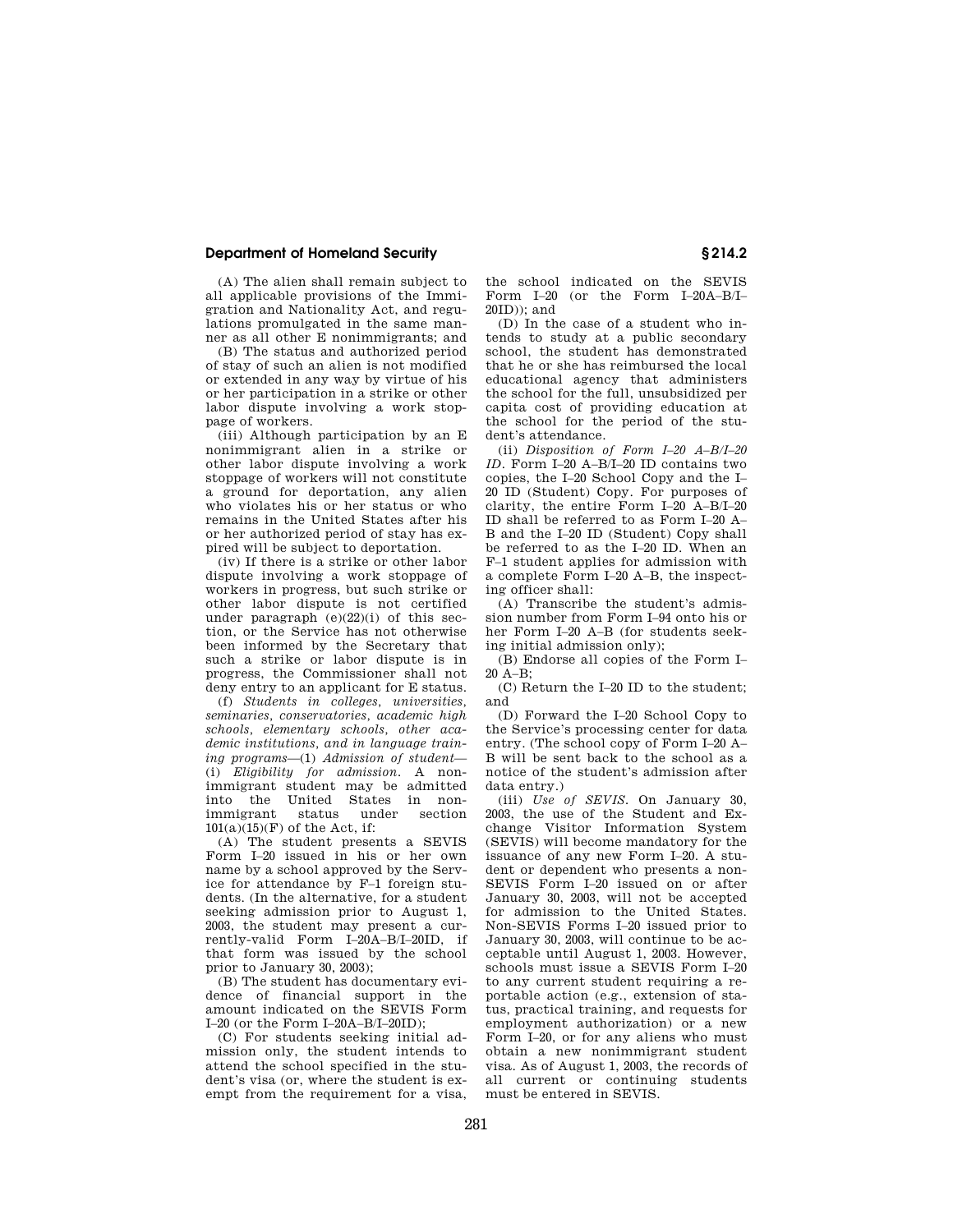(2) *I–20 ID.* An F–1 student is expected to safekeep the initial I–20 ID bearing the admission number and any subsequent copies which have been issued to him or her. Should the student lose his or her current I–20 ID, a replacement copy bearing the same information as the lost copy, including any endorsement for employment and notations, may be issued by the designated school official (DSO) as defined in 8 CFR 214.3(*l*)(1)(i).

(3) *Admission of the spouse and minor children of an F–1 student.* The spouse and minor children accompanying an F–1 student are eligible for admission in F–2 status if the student is admitted in F–1 status. The spouse and minor children following-to-join an F–1 student are eligible for admission to the United States in F–2 status if they are able to demonstrate that the F–1 student has been admitted and is, or will be within 30 days, enrolled in a full course of study, or engaged in approved practical training following completion of studies. In either case, at the time they seek admission, the eligible spouse and minor children of an F–1 student with a SEVIS Form I–20 must individually present an original SEVIS Form I–20 issued in the name of each F–2 dependent issued by a school authorized by the Service for attendance by F–1 foreign students. Prior to August 1, 2003, if exigent circumstances are demonstrated, the Service will allow the dependent of an F–1 student in possession of a SEVIS Form I–20 to enter the United States using a copy of the F–1 student's SEVIS Form I–20. (In the alternative, for dependents seeking admission to the United States prior to August 1, 2003, a copy of the F–1 student's current Form I–20ID issued prior to January 30, 2003, with proper endorsement by the DSO will satisfy this requirement.) A new SEVIS Form I–20 (or Form I–20A–B) is required for a dependent where there has been any substantive change in the F–1 student's current information.

(4) *Temporary absence.* An F–1 student returning to the United States from a temporary absence of five months or less may be readmitted for attendance at a Service-approved educational institution, if the student presents:

## **§ 214.2 8 CFR Ch. I (1–1–11 Edition)**

(i) A current SEVIS Form I–20 (or, for readmission prior to August 1, 2003, a current Form I–20ID which was issued prior to January 30, 2003), properly endorsed by the DSO for reentry if there has been no substantive change to the most recent Form I–20 information; or

(ii) A new SEVIS Form I–20 (or, for readmission prior to August 1, 2003, a new Form I–20ID which was issued prior to January 30, 2003), if there has been a substantive change in the information on the student's most recent Form I–20 information, such as in the case of a student who has changed the major area of study, who intends to transfer to another Service approved institution or who has advanced to a higher level of study.

(5) *Duration of status*—(i) *General.* Except for border commuter students covered by the provisions of paragraph  $(f)(18)$  of this section, an F-1 student is admitted for duration of status. Duration of status is defined as the time during which an F–1 student is pursuing a full course of study at an educational institution approved by the Service for attendance by foreign students, or engaging in authorized practical training following completion of studies, except that an F–1 student who is admitted to attend a public high school is restricted to an aggregate of 12 months of study at any public high school(s). An F–1 student may be admitted for a period up to 30 days before the indicated report date or program start date listed on Form I–20. The student is considered to be maintaining status if he or she is making normal progress toward completing a course of study.

(ii) *Change in educational levels.* An F– 1 student who continues from one educational level to another is considered to be maintaining status, provided that the transition to the new educational level is accomplished according to transfer procedures outlined in paragraph (f)(8) of this section.

(iii) *Annual vacation.* An F–1 student at an academic institution is considered to be in status during the annual (or summer) vacation if the student is eligible and intends to register for the next term. A student attending a school on a quarter or trimester calendar who takes only one vacation a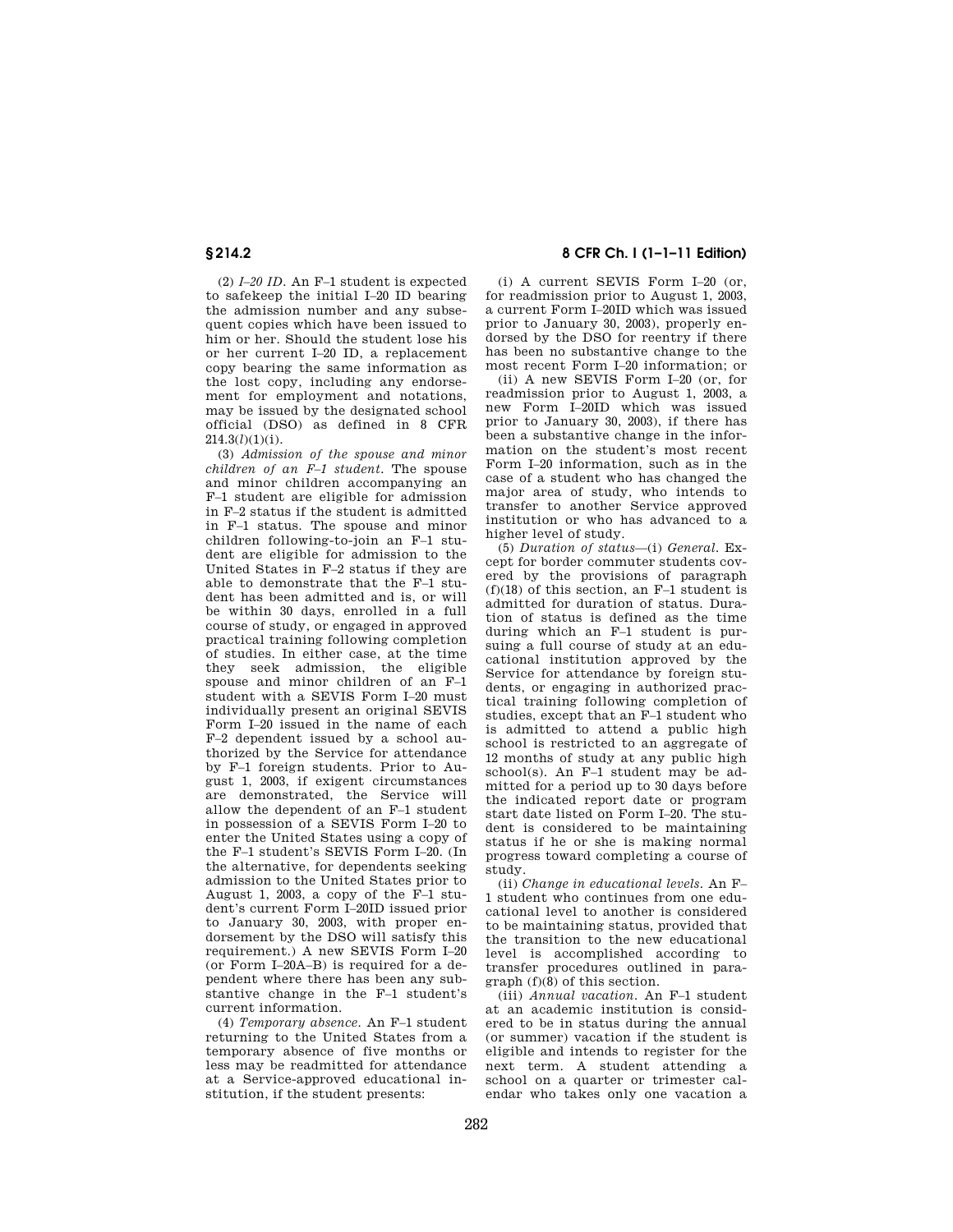year during any one of the quarters or trimesters instead of during the summer is considered to be in status during that vacation, if the student has completed the equivalent of an academic year prior to taking the vacation.

(iv) *Preparation for departure.* An F–1 student who has completed a course of study and any authorized practical training following completion of studies will be allowed an additional 60-day period to prepare for departure from the United States or to transfer in accordance with paragraph (f)(8) of this section. An F-1 student authorized by the DSO to withdraw from classes will be allowed a 15-day period for departure from the United States. However, an F–1 student who fails to maintain a full course of study without the approval of the DSO or otherwise fails to maintain status is not eligible for an additional period for departure.

(v) *Emergent circumstances as determined by the Commissioner.* Where the Commissioner has suspended the applicability of any or all of the requirements for on-campus or off-campus employment authorization for specified students pursuant to paragraphs  $(f)(9)(i)$  or  $(f)(9)(ii)$  of this section by notice in the FEDERAL REGISTER, an affected student who needs to reduce his or her full course of study as a result of accepting employment authorized by such notice in the FEDERAL REGISTER will be considered to be in status during the authorized employment, subject to any other conditions specified in the notice, provided that, for the duration of the authorized employment, the student is registered for the number of semester or quarter hours of instruction per academic term specified in the notice, which in no event shall be less than 6 semester or quarter hours of instruction per academic term if the student is at the undergraduate level or less than 3 semester or quarter hours of instruction per academic term if the student is at the graduate level, and is continuing to make progress toward completing the course of study.

(vi) *Extension of duration of status and grant of employment authorization.* 

(A) The duration of status, and any employment authorization granted under  $\overset{\circ}{8}$  CFR 274a.12(c)(3)(i)(B) and (C), of an F–1 student who is the beneficiary of an H–1B petition and request for change of status shall be automatically extended until October 1 of the fiscal year for which such H–1B visa is being requested where such petition:

(*1*) Has been timely filed; and

(*2*) States that the employment start date for the F–1 student is October 1 of the following fiscal year.

(B) The automatic extension of an F– 1 student's duration of status and employment authorization under paragraph  $(f)(5)(vi)(A)$  of this section shall immediately terminate upon the rejection, denial, or revocation of the H–1B petition filed on such F–1 student's behalf.

(C) In order to obtain the automatic extension of stay and employment authorization under paragraph  $(f)(5)(vi)(A)$  of this section, the F-1 student, according to 8 CFR part 248, must not have violated the terms or conditions of his or her nonimmigrant status.

(D) An automatic extension of an F– 1 student's duration of status under paragraph  $(f)(5)(vi)(A)$  of this section also applies to the duration of status of any F–2 dependent aliens.

(6) *Full course of study*—(i) *General.*  Successful completion of the full course of study must lead to the attainment of a specific educational or professional objective. A course of study at an institution not approved for attendance by foreign students as provided in §214.3(a)(3) does not satisfy this requirement. A "full course of<br>study" as required by section as required  $101(a)(15)(F)(i)$  of the Act means:

(A) Postgraduate study or postdoctoral study at a college or university, or undergraduate or postgraduate study at a conservatory or religious seminary, certified by a DSO as a full course of study;

(B) Undergraduate study at a college or university, certified by a school official to consist of at least twelve semester or quarter hours of instruction per academic term in those institutions using standard semester, trimester, or quarter hour systems, where all undergraduate students who are enrolled for a minimum of twelve semester or quarter hours are charged full-time tuition or are considered full-time for other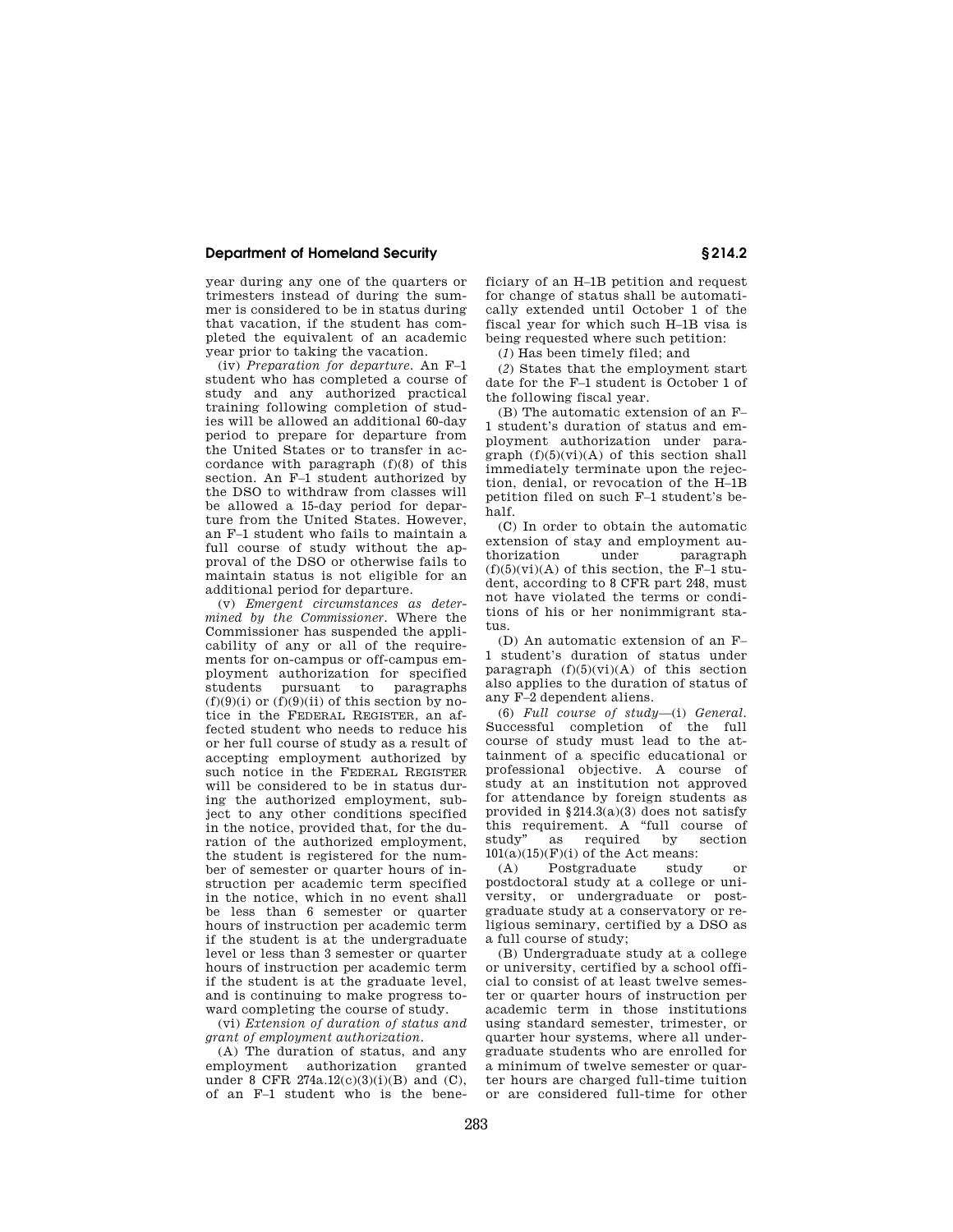administrative purposes, or its equivalent (as determined by the district director in the school approval process), except when the student needs a lesser course load to complete the course of study during the current term;

(C) Study in a postsecondary language, liberal arts, fine arts, or other non-vocational program at a school which confers upon its graduates recognized associate or other degrees or has established that its credits have been and are accepted unconditionally by at least three institutions of higher learning which are either: (1) A school (or school system) owned and operated as a public educational institution by the United States or a State or political subdivision thereof; or (2) a school accredited by a nationally recognized accrediting body; and which has been certified by a designated school official to consist of at least twelve clock hours of instruction a week, or its equivalent as determined by the district director in the school approval process;

(D) Study in any other language, liberal arts, fine arts, or other nonvocational training program, certified by a designated school official to consist of at least eighteen clock hours of attendance a week if the dominant part of the course of study consists of classroom instruction, or to consist of at least twenty-two clock hours a week if the dominant part of the course of study consists of laboratory work; or

(E) Study in a curriculum at an approved private elementary or middle school or public or private academic high school which is certified by a designated school official to consist of class attendance for not less than the minimum number of hours a week prescribed by the school for normal progress toward graduation.

(F) Notwithstanding paragraphs  $(f)(6)(i)(A)$  and  $(f)(6)(i)(B)$  of this section, an alien who has been granted employment authorization pursuant to the terms of a document issued by the Commissioner under paragraphs  $(f)(9)(i)$  or  $(f)(9)(ii)$  of this section and published in the FEDERAL REGISTER shall be deemed to be engaged in a ''full course of study'' if he or she remains registered for no less than the number of semester or quarter hours of instruction per academic term specified by the

**§ 214.2 8 CFR Ch. I (1–1–11 Edition)** 

Commissioner in the notice for the validity period of such employment authorization.

(G) For F–1 students enrolled in classes for credit or classroom hours, no more than the equivalent of one class or three credits per session, term, semester, trimester, or quarter may be counted toward the full course of study requirement if the class is taken online or through distance education and does not require the student's physical attendance for classes, examination or other purposes integral to completion of the class. An on-line or distance education course is a course that is offered principally through the use of television, audio, or computer transmission including closed circuit, cable, microwave, or satellite, audio conferencing, or computer conferencing. If the F–1 student's course of study is in a language study program, no on-line or distance education classes may be considered to count toward a student's full course of study requirement.

(H) On-campus employment pursuant to the terms of a scholarship, fellowship, or assistantship is deemed to be part of the academic program of a student otherwise taking a full course of study.

(ii) *Institution of higher learning.* For purposes of this paragraph, a college or university is an institution of higher learning which awards recognized associate, bachelor's, master's, doctorate, or professional degrees. Schools which devote themselves exclusively or primarily to vocational, business, or language instruction are not included in the category of colleges or universities. Vocational or business schools which are classifiable as M–1 schools are provided for by regulations under 8 CFR  $214.2(m)$ .

(iii) *Reduced course load.* The designated school official may allow an F– 1 student to engage in less than a full course of study as provided in this  $\alpha$  paragraph  $(f)(6)(iii)$ . Except as otherwise noted, a reduced course load must consist of at least six semester or quarter hours, or half the clock hours required for a full course of study. A student who drops below a full course of study without the prior approval of the DSO will be considered out of status.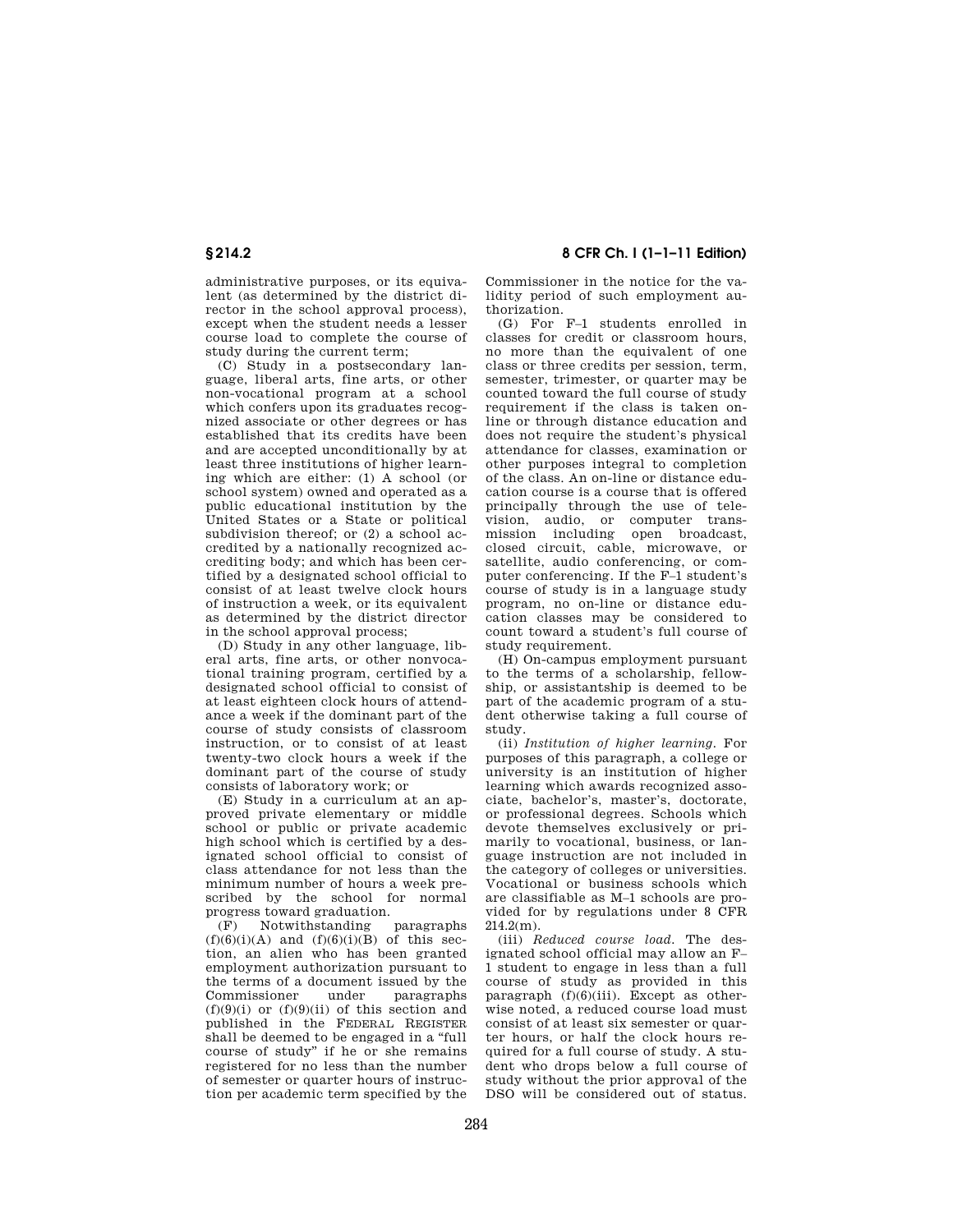On-campus employment pursuant to the terms of a scholarship, fellowship, or assistantship is deemed to be part of the academic program of a student otherwise taking a full course of study.

(A) *Academic difficulties.* The DSO may authorize a reduced course load on account of a student's initial difficulty with the English language or reading requirements, unfamiliarity with U.S. teaching methods, or improper course level placement. The student must resume a full course of study at the next available term, session, or semester, excluding a summer session, in order to maintain student status. A student previously authorized to drop below a full course of study due to academic difficulties is not eligible for a second authorization by the DSO due to academic difficulties while pursuing a course of study at that program level. A student authorized to drop below a full course of study for academic difficulties while pursuing a course of study at a particular program level may still be authorized for a reduced course load due to an illness medical condition as provided for in paragraph (B) of this section.

(B) *Medical conditions.* The DSO may authorize a reduced course load (or, if necessary, no course load) due to a student's temporary illness or medical condition for a period of time not to exceed an aggregate of 12 months while the student is pursuing a course of study at a particular program level. In order to authorize a reduced course load based upon a medical condition, the student must provide medical documentation from a licensed medical doctor, doctor of osteopathy, or licensed clinical psychologist, to the DSO to substantiate the illness or medical condition. The student must provide current medical documentation and the DSO must reauthorize the drop below full course of study each new term, session, or semester. A student previously authorized to drop below a full course of study due to illness or medical condition for an aggregate of 12 months may not be authorized by a DSO to reduce his or her course load on subsequent occasions while pursuing a course of study at the same program level. A student may be authorized to reduce course load for a reason of illness or medical condition on more than one occasion while pursuing a course of study, so long as the aggregate period of that authorization does not exceed 12 months.

(C) *Completion of course of study.* The DSO may authorize a reduced course load in the student's final term, semester, or session if fewer courses are needed to complete the course of study. If the student is not required to take any additional courses to satisfy the requirements for completion, but continues to be enrolled for administrative purposes, the student is considered to have completed the course of study and must take action to maintain status. Such action may include application for change of status or departure from the U.S.

(D) *Reporting requirements for non-SEVIS schools.* A DSO must report to the Service any student who is authorized to reduce his or her course load. Within 21 days of the authorization, the DSO must send a photocopy of the student's current Form I–20ID along with Form I–538 to Service's data processing center indicating the date and reason that the student was authorized to drop below full time status. Similarly, the DSO will report to the Service no more than 21 days after the student has resumed a full course of study by submitting a current copy of the students' Form I–20ID to the Service's data processing center indicating the date a full course of study was resumed and the new program end date with Form I–538, if applicable.

(E) S*EVIS reporting requirements.* In order for a student to be authorized to drop below a full course of study, the DSO must update SEVIS prior to the student reducing his or her course load. The DSO must update SEVIS with the date, reason for authorization, and the start date of the next term or session. The DSO must also notify SEVIS within 21 days of the student's commencement of a full course of study. If an extension of the program end date is required due to the drop below a full course of study, the DSO must update SEVIS by completing a new SEVIS Form I–20 with the new program end date in accordance with paragraph (f)(7) of this section.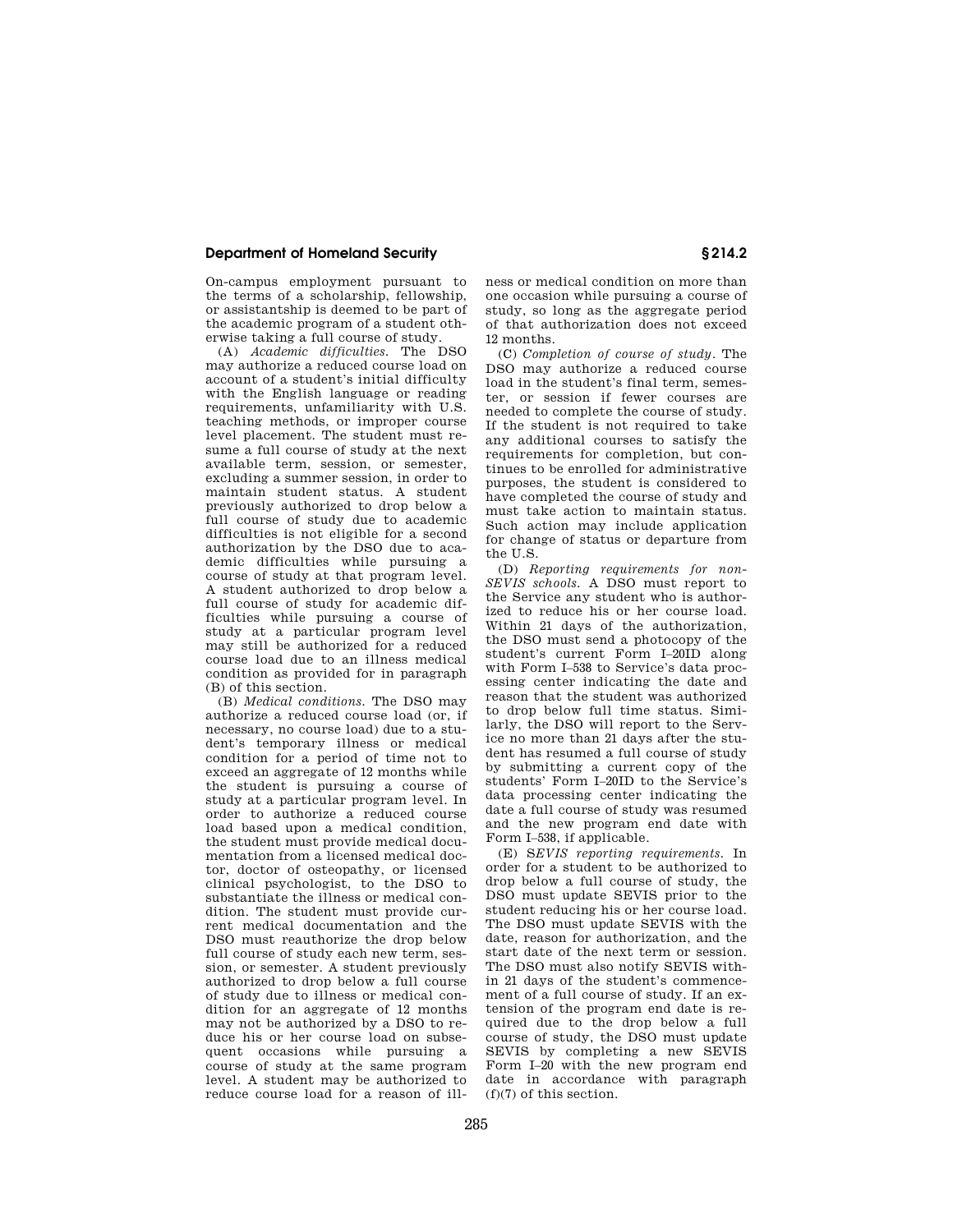(iv) *Concurrent enrollment.* An F–1 student may be enrolled in two different Service-approved schools at one time as long as the combined enrollment amounts to a full time course of study. In cases where a student is concurrently enrolled, the school from which the student will earn his or her degree or certification should issue the Form I–20, and conduct subsequent certifications and updates to the Form I–20. The DSO from this school is also responsible for all of the reporting requirements to the Service. In instances where a student is enrolled in programs with different full course of study requirements (e.g., clock hours vs. credit hours), the DSO is permitted to determine what constitutes a full time course of study.

(7) *Extension of stay*—(i) *General.* An F–1 student who is admitted for duration of status is not required to apply for extension of stay as long as the student is maintaining status and making normal progress toward completion of his or her educational objective. An F– 1 student who is currently maintaining status and making normal progress toward completing his or her educational objective, but who is unable to complete his or her course of study by the program end date on the Form I–20, must apply prior to the program end date for a program extension pursuant to paragraph  $(f)(7)(iii)$  of this section.

(ii) *Report date and program completion date on Form I–20.* When determining the report date on the Form I–20, the DSO may choose a reasonable date to accommodate a student's need to be in attendance for required activities at the school prior to the actual start of classes. Such required activities may include, but are not limited to, research projects and orientation sessions. However, for purposes of employment, the DSO may not indicate a report date more than 30 days prior to the start of classes. When determining the program completion date on Form I–20, the DSO should make a reasonable estimate based upon the time an average student would need to complete a similar program in the same discipline.

(iii) *Program extension for students in lawful status.* An F–1 student who is unable to meet the program completion date on the Form I–20 may be granted

## **§ 214.2 8 CFR Ch. I (1–1–11 Edition)**

an extension by the DSO if the DSO certifies that the student has continually maintained status and that the delays are caused by compelling academic or medical reasons, such as changes of major or research topics, unexpected research problems, or documented illnesses. Delays caused by academic probation or suspension are not acceptable reasons for program extensions. A DSO may not grant an extension if the student did not apply for an extension until after the program end date noted on the Form I–20. An F–1 student who is unable to complete the educational program within the time listed on Form I–20 and who is ineligible for program extension pursuant to this paragraph (f)(7) is considered out of status. If eligible, the student may apply for reinstatement under the provisions of paragraph (f)(16) of this section.

(iv) *Notification.* Upon granting a program extension, a DSO at a non-SEVIS school must immediately submit notification to the Service's data processing center using Form I–538 and the top page of Form I–20A–B showing the new program completion date. For a school enrolled in SEVIS, a DSO may grant a program extension only by updating SEVIS and issuing a new Form I–20 reflecting the current program end date. A DSO may grant an extension any time prior to the program end date listed on the student's original Form I– 20.

(8) *School transfer.*(i) A student who is maintaining status may transfer to another Service approved school by following the notification procedure prescribed in paragraph  $(f)(8)(ii)$  of this section. However, an F–1 student is not permitted to remain in the United States when transferring between schools or programs unless the student will begin classes at the transfer school or program within 5 months of transferring out of the current school or within 5 months of the program completion date on his or her current Form I–20, whichever is earlier. In the case of an F–1 student authorized to engage in post-completion optional practical training (OPT), the student must be able resume classes within 5 months of transferring out of the school that recommended OPT or the date the OPT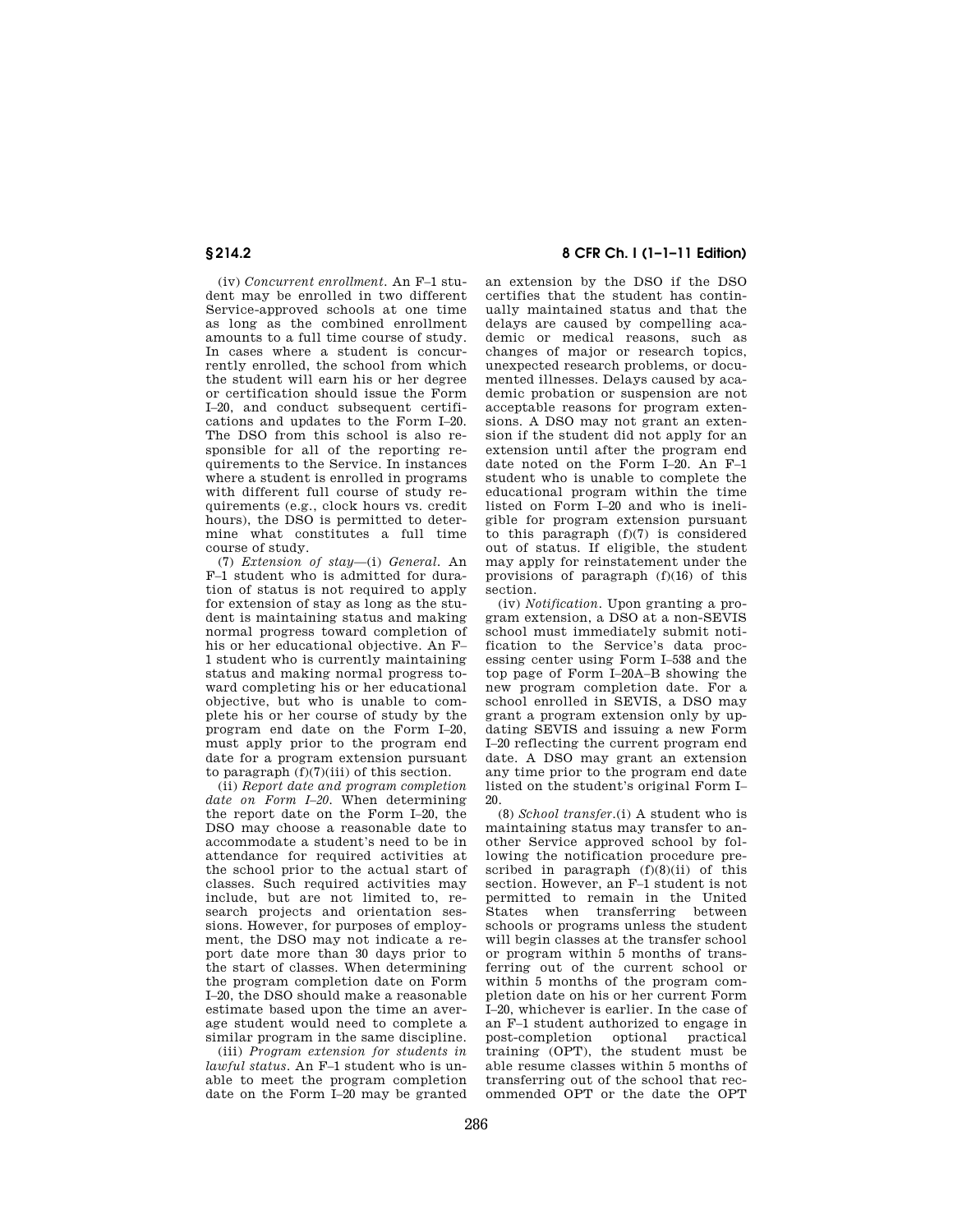authorization ends, whichever is earlier. An F–1 student who was not pursuing a full course of study at the school he or she was last authorized to attend is ineligible for school transfer and must apply for reinstatement under the provisions of paragraph  $(f)(16)$  of this section, or, in the alternative, may depart the country and return as an initial entry in a new F–1 nonimmigrant status.

(ii) *Transfer procedure.* To transfer schools, an F–1 student must first notify the school he or she is attending of the intent to transfer, then obtain a Form I–20 A–B, issued in accordance with the provisions of 8 CFR  $214.3(k)$ , from the school to which he or she intends to transfer. The transfer will be effected only if the F–1 student completes the Student Certification portion of the Form I–20 A–B and returns the form to a designated school official on campus within 15 days of beginning attendance at the new school.

(A) *Non-SEVIS School to Non-SEVIS school.* To transfer from one non-SEVIS school to a different non-SEVIS school, the student must first notify the school he or she is attending of the intent to transfer, then obtain a Form I– 20 issued in accordance with the provisions of 8 CFR 214.3(k) from the school to which he or she intends to transfer. Prior to issuance of any Form I–20, the DSO at the transfer school is responsible for determining that the student has been maintaining status at his or her current school and is eligible for transfer to the new school. The transfer will be effected only if the student completes the Student Certification portion of the Form I–20 and returns the form to a DSO of the transfer school within 15 days of the program start date listed on Form I–20. Upon receipt of the student's Form I–20 the DSO must note ''transfer completed on (date)'' in the space provided for the DSO's remarks, thereby acknowledging the student's attendance at the transfer school; return the Form I–20 to the student; submit the School copy of the Form I–20 to Service's Data Processing Center within 30 days of receipt from the student; and forward a photocopy of the school copy to the school from which the student transferred.

(B) *Non-SEVIS school to SEVIS school.*  To transfer from a non-SEVIS school to a SEVIS school, the student must first notify the school he or she is attending of the intent to transfer, then obtain a SEVIS Form I–20 issued in accordance with the provisions of 8 CFR 214.3(k) from the school to which he or she intends to transfer. Prior to issuance of any Form I–20, the DSO at the transfer school is responsible for determining that the student has been maintaining status at his or her current school and is eligible for transfer to the new school. Once the transfer school has issued the SEVIS Form I–20 to the student indicating a transfer, the transfer school becomes responsible for updating and maintaining the student's record in SEVIS. The student is then required to notify the DSO at the transfer school within 15 days of the program start date listed on SEVIS Form I–20. Upon notification that the student is enrolled in classes, the DSO of the transfer school must update SEVIS to reflect the student's registration and current address, thereby acknowledging that the student has completed the transfer process. In the remarks section of the student's SEVIS Form I–20, the DSO must note that the transfer has been completed, including the date, and return the form to the student. The transfer is effected when the transfer school updates SEVIS indicating that the student has registered in classes within the 30 days required by  $§214.3(g)(3)(iii)$ .

(C) *SEVIS school to SEVIS school.* To transfer from a SEVIS school to a SEVIS school the student must first notify his or her current school of the intent to transfer and must indicate the school to which he or she intends to transfer. Upon notification by the student, the current school will update the student's record in SEVIS as a ''transfer out'' and indicate the school to which the student intends to transfer, and a release date. The release date will be the current semester or session completion date, or the date of expected transfer if earlier than the established academic cycle. The current school will retain control over the student's record in SEVIS until the student completes the current term or reaches the release date. At the request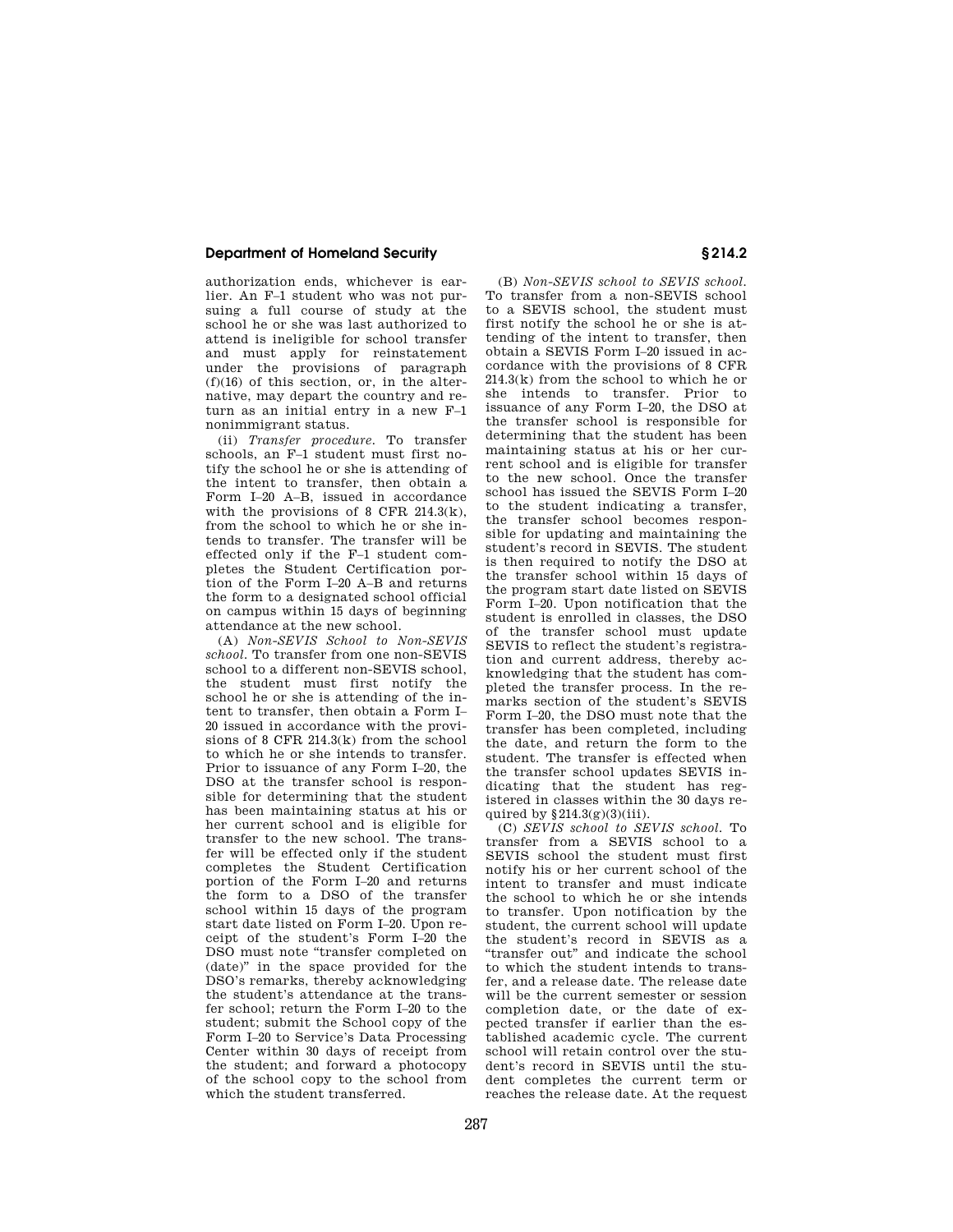of the student, the DSO of the current school may cancel the transfer request at any time prior to the release date. As of the release date specified by the current DSO, the transfer school will be granted full access to the student's SEVIS record and then becomes responsible for that student. The current school conveys authority and responsibility over that student to the transfer school, and will no longer have full SEVIS access to that student's record. As such, a transfer request may not be cancelled by the current DSO after the release date has been reached. After the release date, the transfer DSO must complete the transfer of the student's record in SEVIS and may issue a SEVIS Form I–20. The student is then required to contact the DSO at the transfer school within 15 days of the program start date listed on the SEVIS Form I–20. Upon notification that the student is enrolled in classes, the DSO of the transfer school must update SEVIS to reflect the student's registration and current address, thereby acknowledging that the student has completed the transfer process. In the remarks section of the student's SEVIS Form I–20, the DSO must note that the transfer has been completed, including the date, and return the form to the student. The transfer is effected when the transfer school notifies SEVIS that the student has enrolled in classes in accordance with the 30 days required by  $§214.3(g)(3)(iii)$ .

(D) *SEVIS school to non-SEVIS school.*  To transfer from a SEVIS school to a non-SEVIS school, the student must first notify his or her current school of the intent to transfer and must indicate the school to which he or she intends to transfer. Upon notification by the student, the current school will update the student's status in SEVIS as "a transfer out", enter a "release" or expected transfer date, and update the transfer school as ''non-SEVIS.'' The student must then notify the school to which the he or she intends to transfer of his or her intent to enroll. After the student has completed his or her current term or session, or has reached the expected transfer date, the DSO at the current school will no longer have full access to the student's SEVIS record. At this point, if the student has

## **§ 214.2 8 CFR Ch. I (1–1–11 Edition)**

notified the transfer school of his or her intent to transfer, and the transfer school has determined that the student has been maintaining status at his or her current school, the transfer school may issue the student a Form I–20. The transfer will be effected only if the student completes the Student Certification portion of the Form I–20 and returns the form to a designated school official of the transfer school within 15 days of the program start date listed on Form I–20. Upon receipt of the student's Form I–20 the DSO must do as follows: note ''transfer completed on (date)'' in the space provided for the DSO's remarks, thereby acknowledging the student's attendance; return the Form I–20 to the student; submit the school copy of the Form I–20 to the Service's data processing center within 30 days of receipt from the student; and forward a photocopy of the school copy to the school from which the student transferred.

(iii) *Notification.* Upon receipt of the student's Form I–20 A–B, the DSO must:

(A) Note ''transfer completed on (date)'' on the student's I–20 ID in the space provided for the DSO's remarks, thereby acknowledging the student's attendance;

(B) Return the I–20 ID to the student; (C) Submit the I–20 School copy to the Service's Data Processing Center within 30 days of receipt from the student; and

(D) Forward a photocopy of the Form I–20 A-B School Copy to the school from which the student transferred.

(9) *Employment*—(i) *On-campus employment.* On-campus employment must either be performed on the school's premises, (including on-location commercial firms which provide services for students on campus, such as the school bookstore or cafeteria), or at an off-campus location which is educationally affiliated with the school. Employment with on-site commercial firms, such as a construction company building a school building, which do not provide direct student services is not deemed on-campus employment for the purposes of this paragraph. In the case of off-campus locations, the educational affiliation must be associated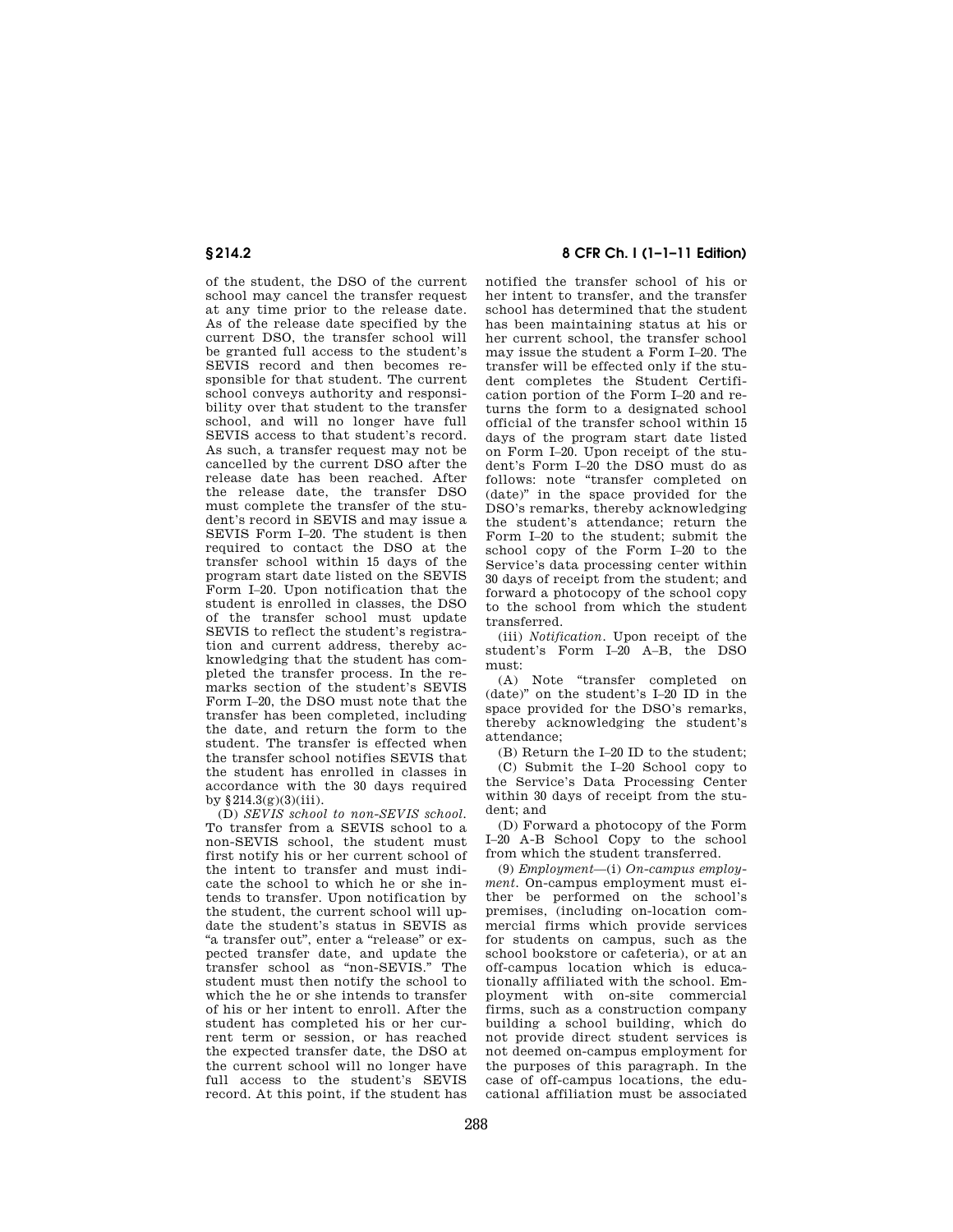with the school's established curriculum or related to contractually funded research projects at the postgraduate level. In any event, the employment must be an integral part of the student's educational program. Employment authorized under this paragraph must not exceed 20 hours a week while school is in session, unless the Commissioner suspends the applicability of this limitation due to emergent circumstances, as determined by the Commissioner, by means of notice in the FEDERAL REGISTER, the student demonstrates to the DSO that the employment is necessary to avoid severe economic hardship resulting from the emergent circumstances, and the DSO notates the Form I–20 in accordance with the FEDERAL REGISTER document. An F–1 student may, however, work on campus full-time when school is not in session or during the annual vacation. A student who has been issued a Form I–20 A-B to begin a new program in accordance with the provision of 8 CFR 214.3(k) and who intends to enroll for the next regular academic year, term, or session at the institution which issued the Form I–20 A-B may continue on-campus employment incident to status. Otherwise, an F-1 student may not engage in on-campus employment after completing a course of study, except employment for practical training as authorized under paragraph (f)(10) of this section. An F-I student may engage in any on-campus employment authorized under this paragraph which will not displace United States residents. In the case of a transfer in SEVIS, the student may only engage in on-campus employment at the school having jurisdiction over the student's SEVIS record. Upon initial entry to begin a new course of study, an F–1 student may not begin on-campus employment more than 30 days prior to the actual start of classes.

(ii) *Off-campus work authorization*— (A) *General.* An F–1 student may be authorized to work off-campus on a parttime basis in accordance with paragraph  $(f)(9)(ii)$  (B) or  $(C)$  of this section after having been in F–1 status for one full academic year provided that the student is in good academic standing as determined by the DSO. Part-time off-campus employment authorized

under this section is limited to no more than twenty hours a week when school is in session. A student who is granted off-campus employment authorization may work full-time during holidays or school vacation. The employment authorization is automatically terminated whenever the student fails to maintain status. In emergent circumstances as determined by the Commissioner, the Commissioner may suspend the applicability of any or all of the requirements of paragraph  $(f)(9)(ii)$  of this section by notice in the FEDERAL REGISTER.

(B) [Reserved]

(C) *Severe economic hardship.* If other employment opportunities are not available or are otherwise insufficient, an eligible F–1 student may request offcampus employment work authorization based upon severe economic hardship caused by unforeseen circumstances beyond the student's control. These circumstances may include loss of financial aid or on-campus employment without fault on the part of the student, substantial fluctuations in the value of currency or exchange rate, inordinate increases in tuition and/or living costs, unexpected changes in the financial condition of the student's source of support, medical bills, or other substantial and unexpected expenses.

(D) *Procedure for off-campus employment authorization due to severe economic hardship.* The student must request a recommendation from the DSO for offcampus employment. The DSO at a non-SEVIS school must make such a certification on Form I–538, Certification by Designated School Official. The DSO of a SEVIS school must complete such certification in SEVIS. The DSO may recommend the student for work off-campus for one year intervals by certifying that:

(*1*) The student has been in F–1 status for one full academic year;

(*2*) The student is in good standing as a student and is carrying a full course of study as defined in paragraph  $(f)(6)$ of this section;

(*3*) The student has demonstrated that acceptance of employment will not interfere with the student's carrying a full course of study; and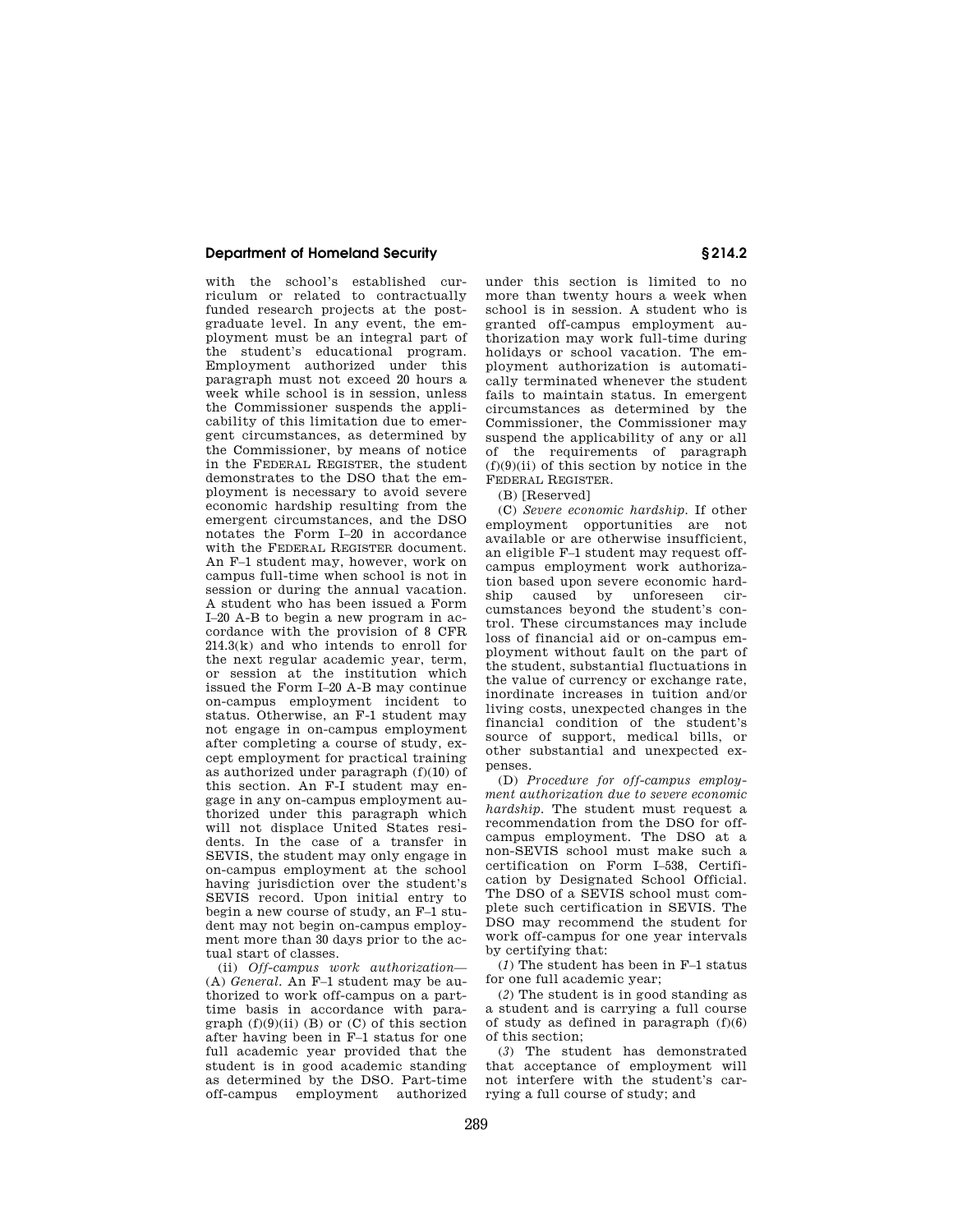(*4*) The student has demonstrated that the employment is necessary to avoid severe economic hardship due to unforeseen circumstances beyond the student's control pursuant to paragraph  $(f)(9)(ii)(C)$  of this section and has demonstrated that employment under paragraph (f)(9)(i) of this section is unavailable or otherwise insufficient to meet the needs that have arisen as a result of the unforeseen circumstances.

(E) [Reserved]

(F) *Severe economic hardship application.* (*1*) The applicant should submit the economic hardship application for employment authorization on Form I– 765, with the fee required by 8 CFR 103.7(b)(1), to the service center having jurisdiction over his or her place of residence. Applicants at a non-SEVIS school should submit Form I–20, Form I–538, and any other supporting materials such as affidavits which further detail the unforeseen circumstances that require the student to seek employment authorization and the unavailability or insufficiency of employment under paragraph  $(f)(9)(i)$  of this section. Students enrolled in a SEVIS school should submit the SEVIS Form I–20 with the employment page demonstrating the DSO's comments and certification.

(*2*) The Service shall adjudicate the application for work authorization based upon severe economic hardship on the basis of Form I–20 ID, Form I– 538, and Form I–765, and any additional supporting materials. If employment is authorized, the adjudicating officer shall issue an EAD. The Service director shall notify the student of the decision, and, if the application is denied, of the reason or reasons for the denial. No appeal shall lie from a decision to deny a request for employment authorization under this section. The employment authorization may be granted in one year intervals up to the expected date of completion of the student's current course of study. A student has permission to engage in off-campus employment only if the student receives the EAD endorsed to that effect. Offcampus employment authorization may be renewed by the Service only if the student is maintaining status and good academic standing. The employment authorization is automatically

**§ 214.2 8 CFR Ch. I (1–1–11 Edition)** 

terminated whenever the student fails to maintain status.

(iii) *Internship with an international organization.* A bona fide F–1 student who has been offered employment by a recognized international organization within the meaning of the International Organization Immunities Act (59 Stat. 669) must apply for employment authorization to the service center having jurisdiction over his or her place of residence. A student seeking employment authorization under this provision is required to present a written certification from the international organization that the proposed employment is within the scope of the organization's sponsorship, Form I–20 ID or SEVIS Form I–20 with employment page completed by DSO certifying eligibility for employment, and a completed Form I–765, with required fee as contained in §103.7(b)(1) of this chapter.

(10) *Practical training.* Practical training may be authorized to an F–1 student who has been lawfully enrolled on a full time basis, in a Service-approved college, university, conservatory, or seminary for one full academic year. This provision also includes students who, during their course of study, were enrolled in a study abroad program, if the student had spent at least one full academic term enrolled in a full course of study in the United States prior to studying abroad. A student may be authorized 12 months of practical training, and becomes eligible for another 12 months of practical training when he or she changes to a higher educational level. Students in English language training programs are ineligible for practical training. An eligible student may request employment authorization for practical training in a position that is directly related to his or her major area of study. There are two types of practical training available:

(i) *Curricular practical training.* An F– 1 student may be authorized by the DSO to participate in a curricular practical training program that is an integral part of an established curriculum. Curricular practical training is defined to be alternative work/study, internship, cooperative education, or any other type of required internship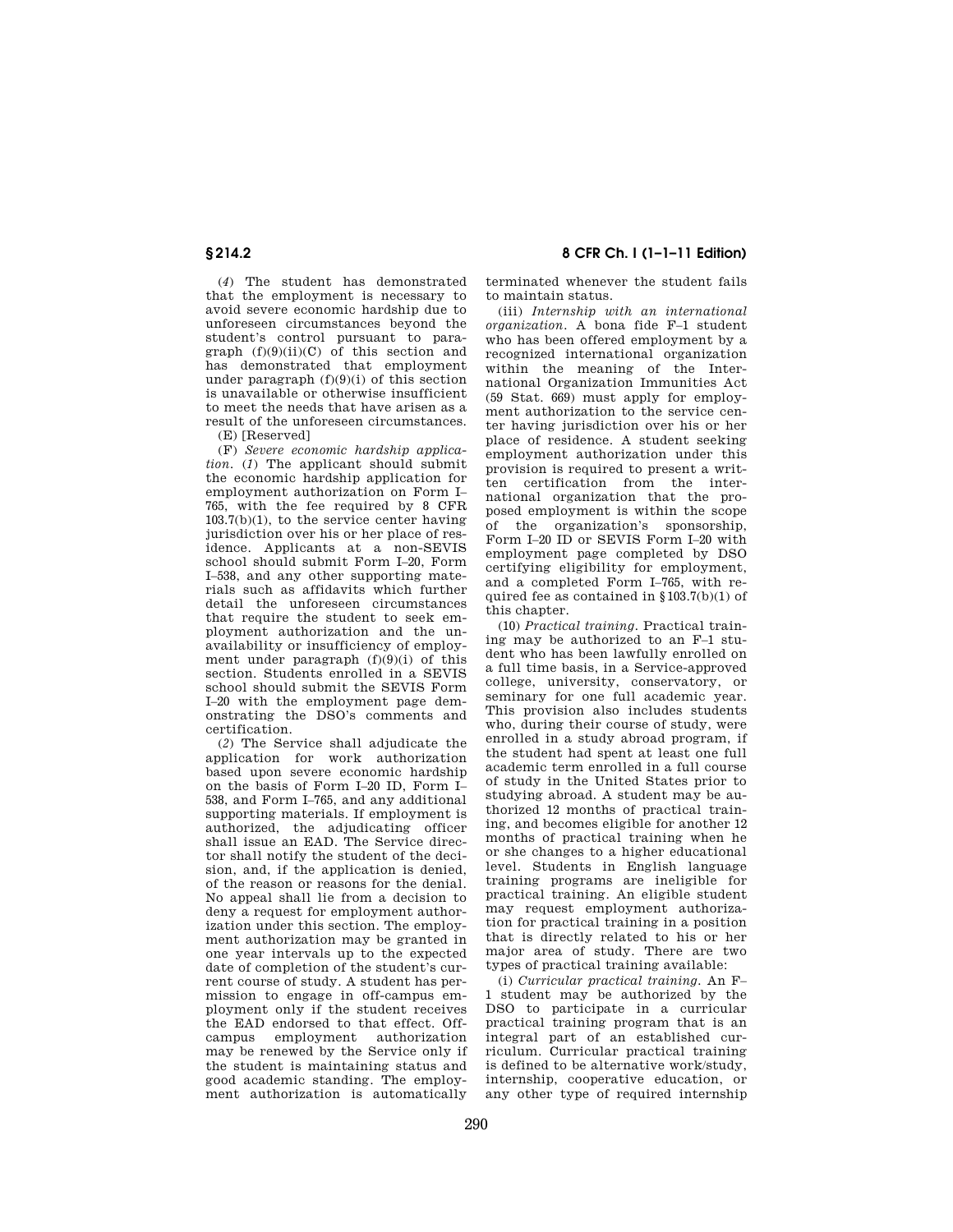or practicum that is offered by sponsoring employers through cooperative agreements with the school. Students who have received one year or more of full time curricular practical training are ineligible for post-completion academic training. Exceptions to the one academic year requirement are provided for students enrolled in graduate studies that require immediate participation in curricular practical training. A request for authorization for curricular practical training must be made to the DSO. A student may begin curricular practical training only after receiving his or her Form I–20 with the DSO endorsement.

(A) *Non-SEVIS process.* A student must request authorization for curricular practical training using Form I–538. Upon approving the request for authorization, the DSO shall: certify Form I–538 and send the form to the Service's data processing center; endorse the student's Form I–20 ID with ''full-time (or part-time) curricular practical training authorized for (employer) at (location) from (date) to (date)''; and sign and date the Form I– 20ID before returning it to the student.

(B) *SEVIS process.* To grant authorization for a student to engage in curricular practical training, a DSO at a SEVIS school will update the student's record in SEVIS as being authorized for curricular practical training that is directly related to the student's major area of study. The DSO will indicate whether the training is full-time or part-time, the employer and location, and the employment start and end date. The DSO will then print a copy of the employment page of the SEVIS Form I–20 indicating that curricular practical training has been approved. The DSO must sign, date, and return the SEVIS Form I–20 to the student prior to the student's commencement of employment.

(ii) *Optional practical training*.

(A) *General.* Consistent with the application and approval process in paragraph (f)(11) of this section, a student may apply to USCIS for authorization for temporary employment for optional practical training directly related to the student's major area of study. The student may not begin optional practical training until the date indicated

on his or her employment authorization document, Form I–766. A student may be granted authorization to engage in temporary employment for optional practical training:

(*1*) During the student's annual vacation and at other times when school is not in session, if the student is currently enrolled, and is eligible for registration and intends to register for the next term or session;

(*2*) While school is in session, provided that practical training does not exceed 20 hours a week while school is in session; or

(*3*) After completion of the course of study, or, for a student in a bachelor's, master's, or doctoral degree program, after completion of all course requirements for the degree (excluding thesis or equivalent). Continued enrollment, for the school's administrative purposes, after all requirements for the degree have been met does not preclude eligibility for optional practical training. A student must complete all practical training within a 14-month period following the completion of study, except that a 17-month extension pursuant to paragraph  $(f)(10)(ii)(C)$  of this section does not need to be completed within such 14-month period.

(B) *Termination of practical training.*  Authorization to engage in optional practical training employment is automatically terminated when the student transfers to another school or begins study at another educational level.

(C) *17-month extension of post-completion OPT for students with a science, technology, engineering, or mathematics (STEM) degree.* Consistent with paragraph  $(f)(11)(i)(C)$  of this section, a qualified student may apply for an extension of OPT while in a valid period of post-completion OPT. The extension will be for an additional 17 months, for a maximum of 29 months of OPT, if all of the following requirements are met.

(*1*) The student has not previously received a 17-month OPT extension after earning a STEM degree.

(*2*) The degree that was the basis for the student's current period of OPT is a bachelor's, master's, or doctoral degree in one of the degree programs on the current STEM Designated Degree Program List, published on the SEVP Web site at *http://www.ice.gov/sevis.*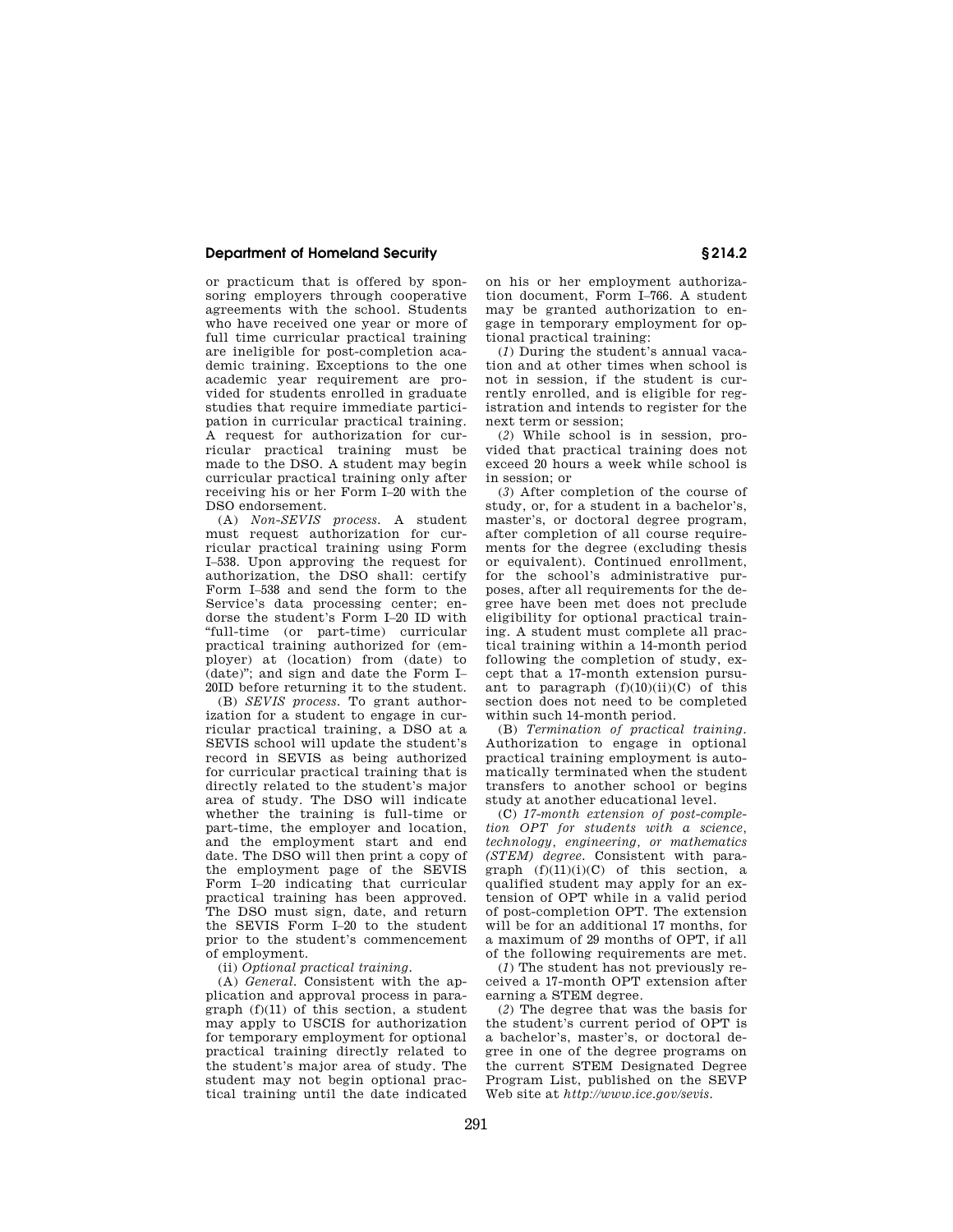(*3*) The student's employer is registered in the E-Verify program, as evidenced by either a valid E-Verify company identification number or, if the employer is using a designated agent to perform the E-Verify queries, a valid E-Verify client company identification number, and the employer is a participant in good standing in the E-Verify program, as determined by USCIS.

(*4*) The employer agrees to report the termination or departure of an OPT employee to the DSO at the student's school or through any other means or process identified by DHS if the termination or departure is prior to end of the authorized period of OPT. Such reporting must be made within 48 hours of the event. An employer shall consider a worker to have departed when the employer knows the student has left the employment or if the student has not reported for work for a period of 5 consecutive business days without the consent of the employer, whichever occurs earlier.

(D) *Duration of status while on postcompletion OPT.* For a student with approved post-completion OPT, the duration of status is defined as the period beginning when the student's application for OPT was properly filed and pending approval, including the authorized period of post-completion OPT, and ending 60 days after the OPT employment authorization expires (allowing the student to prepare for departure, change educational levels at the same school, or transfer in accordance with paragraph (f)(8) of this section).

(E) *Periods of unemployment during post-completion OPT*. During post-completion OPT, F–1 status is dependent upon employment. Students may not accrue an aggregate of more than 90 days of unemployment during any post-completion OPT carried out under the initial post-completion OPT authorization. Students granted a 17 month OPT extension may not accrue an aggregate of more than 120 days of unemployment during the total OPT period comprising any post-completion OPT carried out under the initial postcompletion OPT authorization and the subsequent 17-month extension period.

(11) *OPT application and approval process*.

## **§ 214.2 8 CFR Ch. I (1–1–11 Edition)**

(i) *Student responsibilities*. A student must initiate the OPT application process by requesting a recommendation for OPT from his or her DSO. Upon making the recommendation, the DSO will provide the student a signed Form I–20 indicating that recommendation.

(A) *Application for employment authorization*. The student must properly file a Form I–765, Application for Employment Authorization, with USCIS, accompanied by the required fee for the Form I–765, and the supporting documents, as described in the form's instructions.

(B) *Filing deadlines for pre-completion OPT and post-completion OPT*.

(*1*) Students may file a Form I–765 for pre-completion OPT up to 90 days before being enrolled for one full academic year, provided that the period of employment will not start prior to the completion of the full academic year.

(*2*) For post-completion OPT, the student must properly file his or her Form I–765 up to 90 days prior to his or her program end-date and no later than 60 days after his or her program end-date. The student must also file the Form I– 765 with USCIS within 30 days of the date the DSO enters the recommendation for OPT into his or her SEVIS record.

(C) *Applications for 17-month OPT extension*. A student meeting the eligi-<br>bility requirement in paragraph requirement in paragraph  $(f)(10)(ii)(C)$  of this section may file for a 17-month extension of employment authorization by filing Form I–765, Application for Employment Authorization, with the appropriate fee, prior to the expiration date of the student's current OPT employment authorization. If a student timely and properly files an application for a 17-month OPT extension, but the Form I–766, Employment Authorization Document, currently in the student's possession, expires prior to the decision on the student's application for 17-month OPT extension, the student's Form I–766 is extended automatically pursuant to the terms and conditions specified in 8 CFR 274a.12(b)(6)(iv).

(D) *Start of employment.* A student may not begin employment prior to the approved starting date on his or her employment authorization except as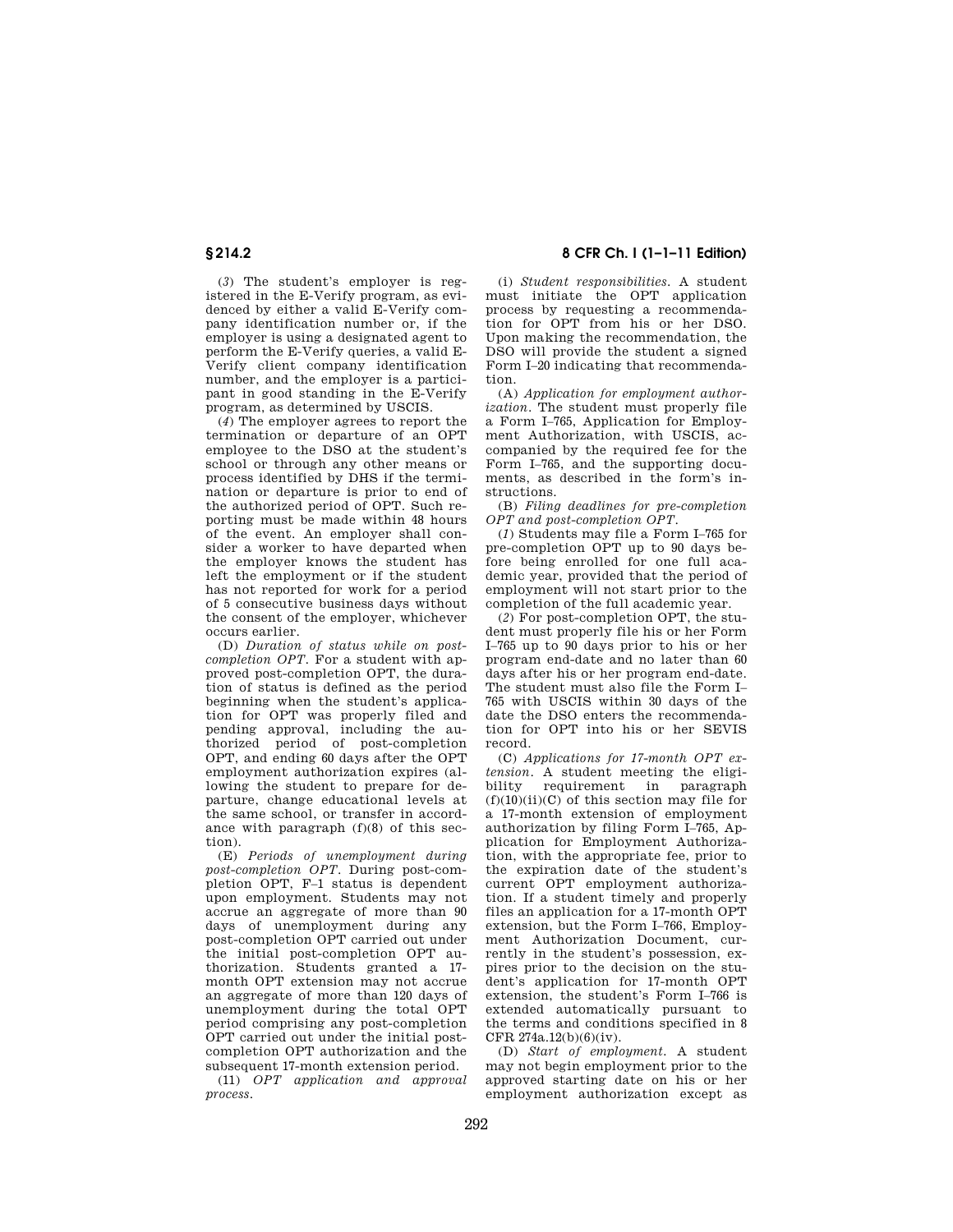noted in paragraph  $(f)(11)(i)(C)$  of this section. A student may not request a start date that is more than 60 days after the student's program end date. Employment authorization will begin on the date requested or the date the employment authorization is adjudicated, whichever is later.

(ii) *DSO responsibilities*. A student needs a recommendation from his or her DSO in order to apply for OPT. When a DSO recommends a student for OPT, the school assumes the added responsibility for maintaining the SEVIS record of that student for the entire period of authorized OPT, consistent with paragraph (f)(12) of this section.

(A) Prior to making a recommendation, the DSO must ensure that the student is eligible for the given type and period of OPT and that the student is aware of his or her responsibilities for maintaining status while on OPT. Prior to recommending a 17-month OPT extension, the DSO must certify that the student's degree, as shown in SEVIS, is a bachelor's, master's, or doctorate degree with a degree code that is on the current STEM Designated Degree Program List.

(B) The DSO must update the student's SEVIS record with the DSO's recommendation for OPT before the student can apply to USCIS for employment authorization. The DSO will indicate in SEVIS whether the employment is to be full-time or part-time, and note in SEVIS the start and end date of employment.

(C) The DSO must provide the student with a signed, dated Form I–20 indicating that OPT has been recommended.

(iii) *Decision on application for OPT employment authorization*. USCIS will adjudicate the Form I–765 and, if approved, issue an EAD on the basis of the DSO's recommendation and other eligibility considerations.

(A) The employment authorization period for post-completion OPT begins on the date requested or the date the employment authorization application is approved, whichever is later, and ends at the conclusion of the remaining time period of post-completion OPT eligibility. The employment authorization period for the 17-month OPT extension begins on the day after the ex-

piration of the initial post-completion OPT employment authorization and ends 17 months thereafter, regardless of the date the actual extension is approved.

(B) USCIS will notify the applicant of the decision and, if the application is denied, of the reason or reasons for the denial.

(C) The applicant may not appeal the decision.

(12) *Reporting while on optional practical training*.

(i) *General.* An F–1 student who is authorized by USCIS to engage in optional practical training (OPT) employment is required to report any change of name or address, or interruption of such employment to the DSO for the duration of the optional practical training. A DSO who recommends a student for OPT is responsible for updating the student's record to reflect these reported changes for the duration of the time that training is authorized.

(ii) *Additional reporting obligations for students with an approved 17-month OPT.*  Students with an approved 17-month OPT extension have additional reporting obligations. Compliance with these reporting requirements is required to maintain F–1 status. The reporting obligations are:

(A) Within 10 days of the change, the student must report to the student's DSO a change of legal name, residential or mailing address, employer name, employer address, and/or loss of employment.

(B) The student must make a validation report to the DSO every six months starting from the date the extension begins and ending when the student's F–1 status ends, the student changes educational levels at the same school, or the student transfers to another school or program, or the 17 month OPT extension ends, whichever is first. The validation is a confirmation that the student's information in SEVIS for the items in listed in paragraph  $(f)(12)(ii)(A)$  of this section is current and accurate. This report is due to the student's DSO within 10 business days of each reporting date.

(13) *Temporary absence from the United States of F–1 student granted employment authorization.* (i) A student returning from a temporary trip abroad with an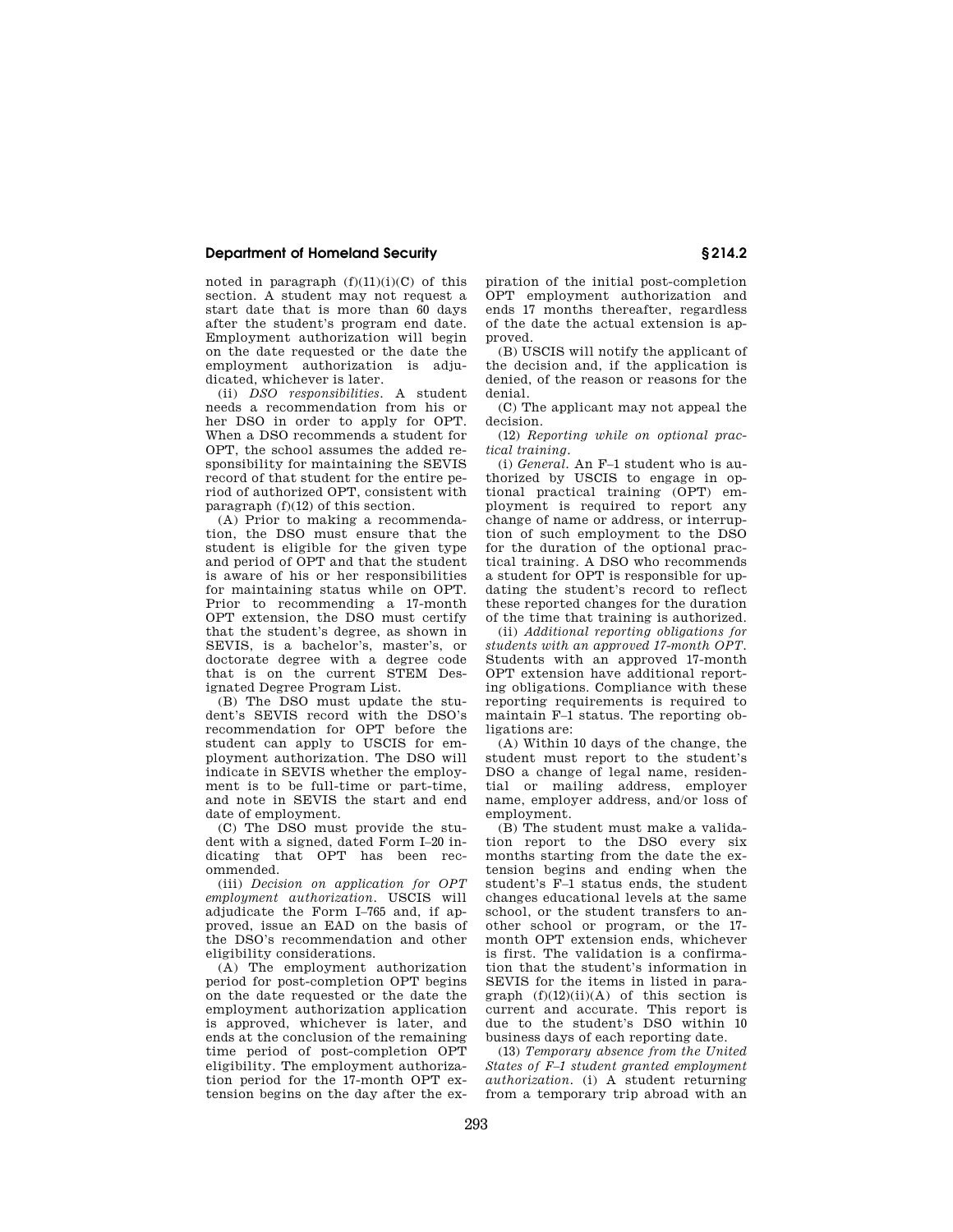unexpired off-campus employment authorization on his or her I–20 ID may resume employment only if the student is readmitted to attend the same school which granted the employment authorization.

(ii) An F–1 student who has an unexpired EAD issued for post-completion practical training and who is otherwise admissible may return to the United States to resume employment after a period of temporary absence. The EAD must be used in combination with an I– 20 ID endorsed for reentry by the DSO within the last six months.

(14) *Effect of strike or other labor dispute.* Any employment authorization, whether or not part of an academic program, is automatically suspended upon certification by the Secretary of Labor or the Secretary's designee to the Commissioner of the Immigration and Naturalization Service or the Commissioner's designee, that a strike or other labor dispute involving a work stoppage of workers is in progress in the occupation at the place of employment. As used in this paragraph, ''place of employment'' means the facility or facilities where a labor dispute exists. The employer is prohibited from transferring F–1 students working at other facilities to the facility where the work stoppage is occurring.

(15) *Spouse and children of F–1 student.*  The F–2 spouse and minor children of an F–1 student shall each be issued an individual SEVIS Form I–20 in accordance with the provisions of §214.3(k).

(i) *Employment.* The F–2 spouse and children of an F–1 student may not accept employment.

(ii) *Study.* (A) The F–2 spouse of an F– 1 student may not engage in full time study, and the F–2 child may only engage in full time study if the study is in an elementary or secondary school (kindergarten through twelfth grade). The F–2 spouse and child may engage in study that is avocational or recreational in nature.

(B) An F–2 spouse or F–2 child desiring to engage in full time study, other than that allowed for a child in paragraph  $(f)(15)(ii)(A)$  of this section, must apply for and obtain a change of nonimmigrant classification to F–1, J–1, or M–1 status. An F–2 spouse or child who was enrolled on a full time basis prior

**§ 214.2 8 CFR Ch. I (1–1–11 Edition)** 

to January 1, 2003, will be allowed to continue study but must file for a change of nonimmigrant classification to F–1, J–1, or M–1 status on or before March 11, 2003.

(C) An F–2 spouse or F–2 child violates his or her nonimmigrant status by engaging in full time study except as provided in paragraph (f)(15)(ii)(A) or (B) of this section.

(16) *Reinstatement to student status*—(i) *General.* The district director may consider reinstating a student who makes a request for reinstatement on Form I– 539, Application to Extend/Change Nonimmigrant Status, accompanied by a properly completed SEVIS Form I–20 indicating the DSO's recommendation for reinstatement (or a properly completed Form I–20A-B issued prior to January 30, 2003, from the school the student is attending or intends to attend prior to August 1, 2003). The district director may consider granting the request if the student:

(A) Has not been out of status for more than 5 months at the time of filing the request for reinstatement (or demonstrates that the failure to file within the 5 month period was the result of exceptional circumstances and that the student filed the request for reinstatement as promptly as possible under these exceptional circumstances);

(B) Does not have a record of repeated or willful violations of Service regulations;

(C) Is currently pursuing, or intending to pursue, a full course of study in the immediate future at the school which issued the Form I–20;

(D) Has not engaged in unauthorized employment;

(E) Is not deportable on any ground other than section  $237(a)(1)(B)$  or  $(C)(i)$ of the Act; and

(F) Establishes to the satisfaction of the Service, by a detailed showing, either that:

(*1*) The violation of status resulted from circumstances beyond the student's control. Such circumstances might include serious injury or illness, closure of the institution, a natural disaster, or inadvertence, oversight, or neglect on the part of the DSO, but do not include instances where a pattern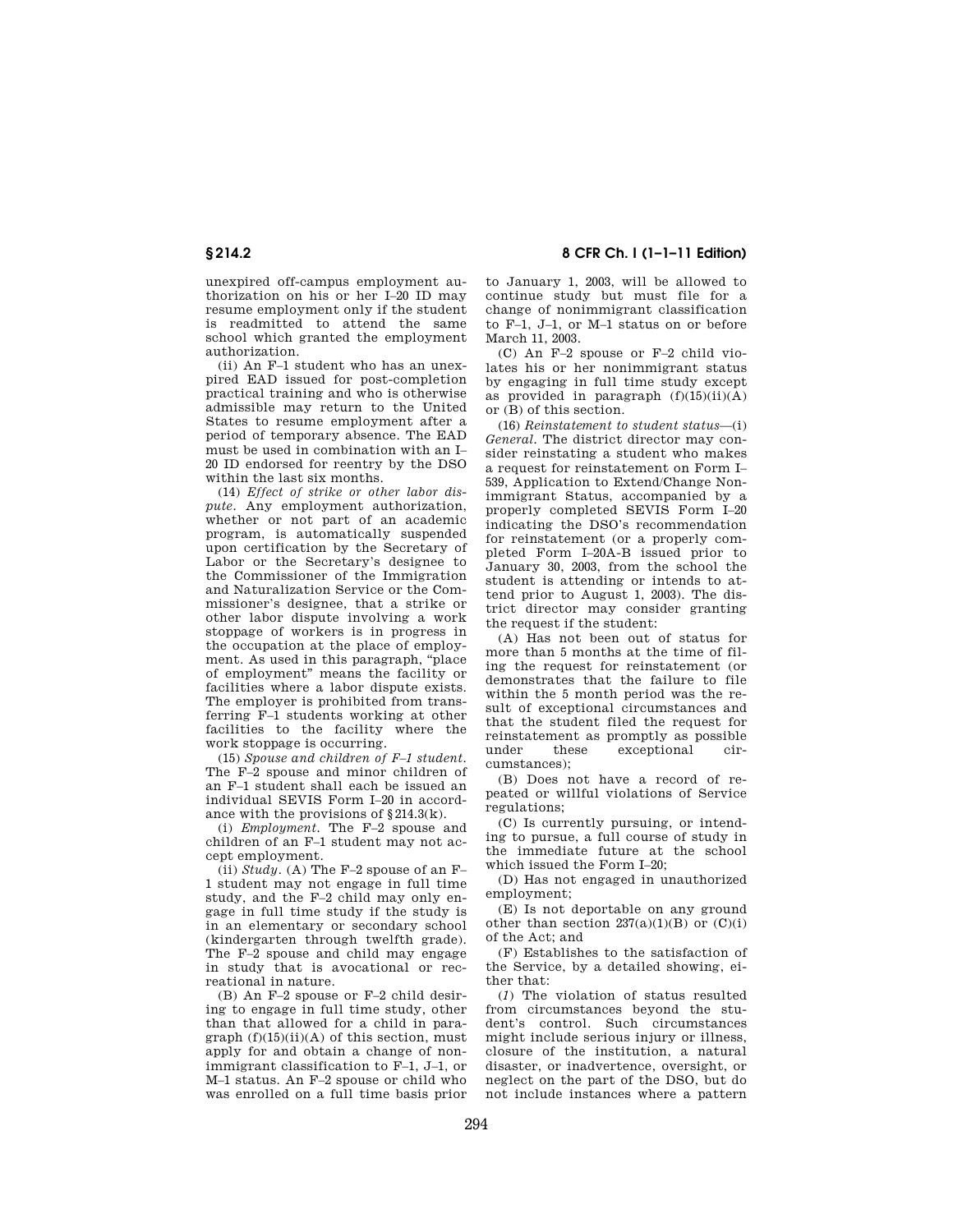of repeated violations or where a willful failure on the part of the student resulted in the need for reinstatement; or

(*2*) The violation relates to a reduction in the student's course load that would have been within a DSO's power to authorize, and that failure to approve reinstatement would result in extreme hardship to the student.

(ii) *Decision.* If the Service reinstates the student, the Service shall endorse the student's copy of Form I–20 to indicate the student has been reinstated and return the form to the student. If the Form I–20 is from a non-SEVIS school, the school copy will be forwarded to the school. If the Form I–20 is from a SEVIS school, the adjudicating officer will update SEVIS to reflect the Service's decision. In either case, if the Service does not reinstate the student, the student may not appeal that decision.

(17) *Current name and address.* A student must inform the DSO and the Service of any legal changes to his or her name or of any change of address, within 10 days of the change, in a manner prescribed by the school. A student enrolled at a SEVIS school can satisfy the requirement in 8 CFR 265.1 of notifying the Service by providing a notice of a change of address within 10 days to the DSO, who in turn shall enter the information in SEVIS within 21 days of notification by the student. A student enrolled at a non-SEVIS school must submit a notice of change of address to the Service, as provided in 8 CFR 265.1, within 10 days of the change. Except in the case of a student who cannot receive mail where he or she resides, the address provided by the student must be the actual physical location where the student resides rather than a mailing address. In cases where a student provides a mailing address, the school must maintain a record of, and must provide upon request from the Service, the actual physical location where the student resides.

(18) *Special rules for certain border commuter students*—(i) *Applicability.* For purposes of the special rules in this paragraph (f)(18), the term ''border commuter student'' means a national of Canada or Mexico who is admitted to the United States as an F–1 nonimmigrant student to enroll in a full course of study, albeit on a part-time basis, in an approved school located within 75 miles of a United States land border. A border commuter student must maintain actual residence and place of abode in the student's country of nationality, and seek admission to the United States at a land border port-of-entry. These special rules do not apply to a national of Canada or Mexico who is:

(A) Residing in the United States while attending an approved school as an F–1 student, or

(B) Enrolled in a full course of study as defined in paragraph (f)(6) of this section.

(ii) *Full course of study.* The border commuter student must be enrolled in a full course of study at the school that leads to the attainment of a specific educational or professional objective, albeit on a part-time basis. A designated school official at the school may authorize an eligible border commuter student to enroll in a course load below that otherwise required for a full course of study under paragraph (f)(6) of this section, provided that the reduced course load is consistent with the border commuter student's approved course of study.

(iii) *Period of admission.* An F–1 nonimmigrant student who is admitted as a border commuter student under this paragraph (f)(18) will be admitted until a date certain. The DSO is required to specify a completion date on the Form I–20 that reflects the actual semester or term dates for the commuter student's current term of study. A new Form I–20 will be required for each new semester or term that the border commuter student attends at the school. The provisions of paragraphs (f)(5) and (f)(7) of this section, relating to duration of status and extension of stay, are not applicable to a border commuter student.

(iv) *Employment.* A border commuter student may not be authorized to accept any employment in connection with his or her F–1 student status, except for curricular practical training as provided in paragraph  $(f)(10)(i)$  of this section or post-completion optional practical training as provided in paragraph  $(f)(10)(ii)(A)(3)$  of this section.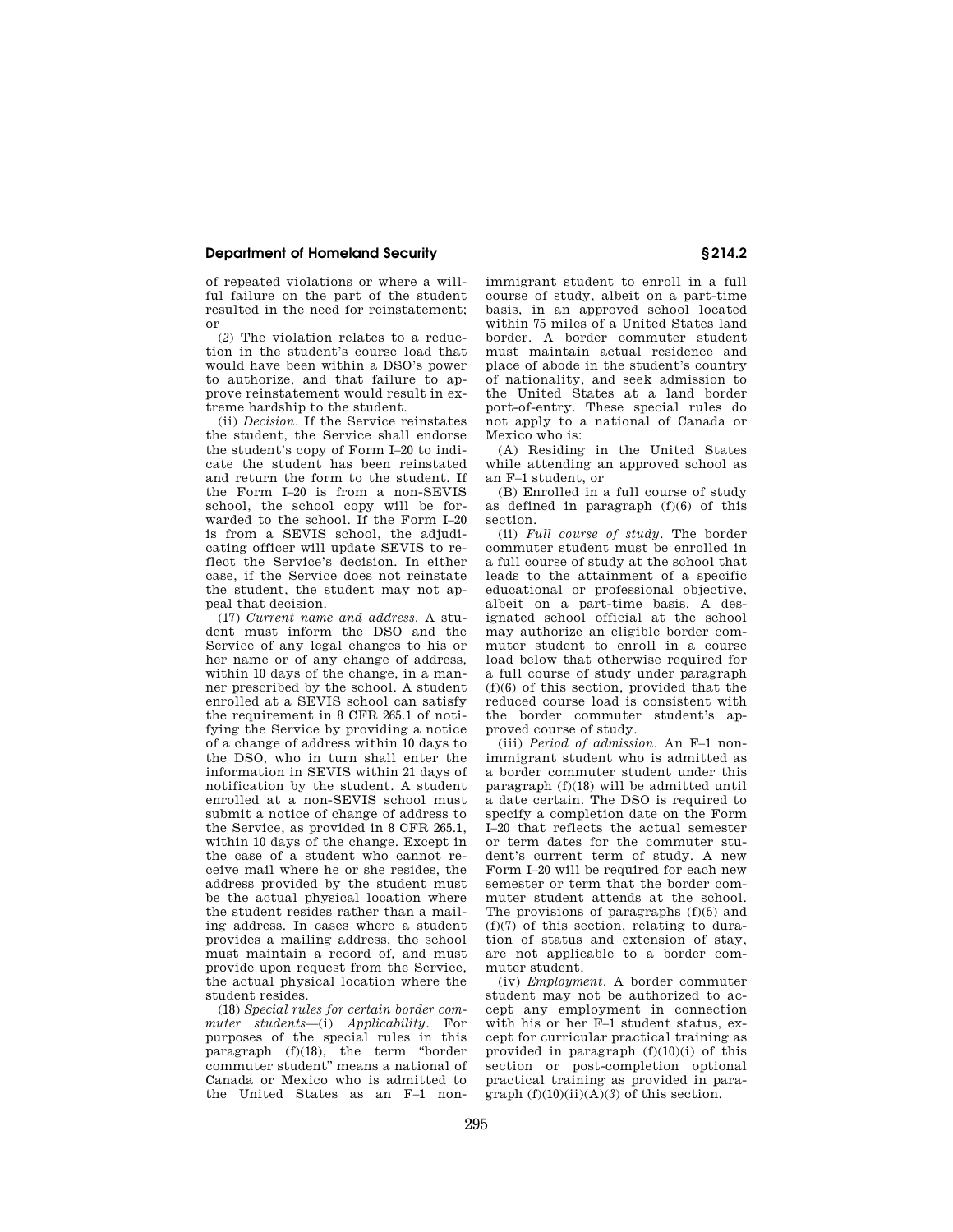(19) *Remittance of the fee.* An alien who applies for F–1 or F–3 nonimmigrant status in order to enroll in a program of study at a Department of Homeland Security (DHS)-approved educational institution is required to pay the Student and Exchange Visitor Information System (SEVIS) fee to DHS, pursuant to 8 CFR 214.13, except as otherwise provided in that section.

(g) *Representatives to international organizations*—(1) *General.* The determination by a consular officer prior to admission and the recognition by the Secretary of State subsequent to admission is evidence of the proper classification of a nonimmigrant under section  $101(a)(15)(G)$  of the Act. An alien who has a nonimmigrant status under section  $101(a)(15)(G)$  (i), (ii), (iii) or (iv) of the Act is to be admitted for the duration of the period for which the alien continues to be recognized by the Secretary of State as being entitled to that status. An alien defined in section  $(101)(a)(15)(G)(v)$  of the Act is to be admitted for an initial period of not more than three years, and may be granted extensions of temporary stay in increments of not more than two years. In addition, the application for extension of temporary stay must be accompanied by a statement signed by the employing official stating that he or she intends to continue to employ the applicant and describing the type of work the applicant will perform.

(2) *Definition of G–1, G–3, or G–4 dependent.* For purposes of employment in the United States, the term *dependent* of a G–1, G–3, or G–4 principal alien, as used in  $\frac{214.2(g)}{g}$ , means any of the following immediate members of the family habitually residing in the same household as the principal alien who is an officer or employee assigned to a mission, to an international organization, or is employed by an international organization in the United States:

(i) Spouse;

(ii) Unmarried children under the age of 21;

(iii) Unmarried sons or daughters under the age of 23 who are in full-time attendance as students at post-secondary educational institutions;

(iv) Unmarried sons or daughters under the age of 25 who are in full-time

## **§ 214.2 8 CFR Ch. I (1–1–11 Edition)**

attendance as students at post-secondary educational institutions if a formal bilateral employment agreement permitting their employment in the United States was signed prior to November 21, 1988, and such bilateral employment agreement does not specify 23 as the maximum age for employment of such sons and daughters. The Office of Protocol of the Department of State shall maintain a listing of foreign states which the United States has such bilateral employment agreements. The provisions of this paragraph apply only to G–1 and G–3 dependents under certain bilateral agreements and are not applicable to G–4 dependents;

(v) Unmarried sons or daughters who are physically or mentally disabled to the extent that they cannot adequately care for themselves or cannot establish, maintain, or re-establish their own households. The Department of State or the Service may require certification(s) as it deems sufficient to document such mental or physical disability; or

(vi) An immediate family member of a G–1, G–3, or G–4 principal alien described in 22 CFR  $\overline{41.21(a)}(3)(i)$  to (iv) with G–1, G–3, or G–4 nonimmigrant status who falls within a category of aliens designated by the Department of State as qualifying dependents.

(3) *Applicability of a formal bilateral agreement or an informal de facto arrangement for G–1 and G–3 dependents.*  The applicability of a formal bilateral agreement shall be based on the foreign state which employs the principal alien and not on the nationality of the principal alien or dependent. The applicability of an informal de facto arrangement shall be based on the foreign state which employs the principal alien, but under a de facto arrangement the principal alien also must be a national of the foreign state which employs him or her in the United States.

(4) *Income tax, Social Security liability; non-applicability of certain immunities.*  Dependents who are granted employment authorization under this section are responsible for payment of all federal, state and local income, employment and related taxes and Social Security contributions on any remuneration received. In addition, immunity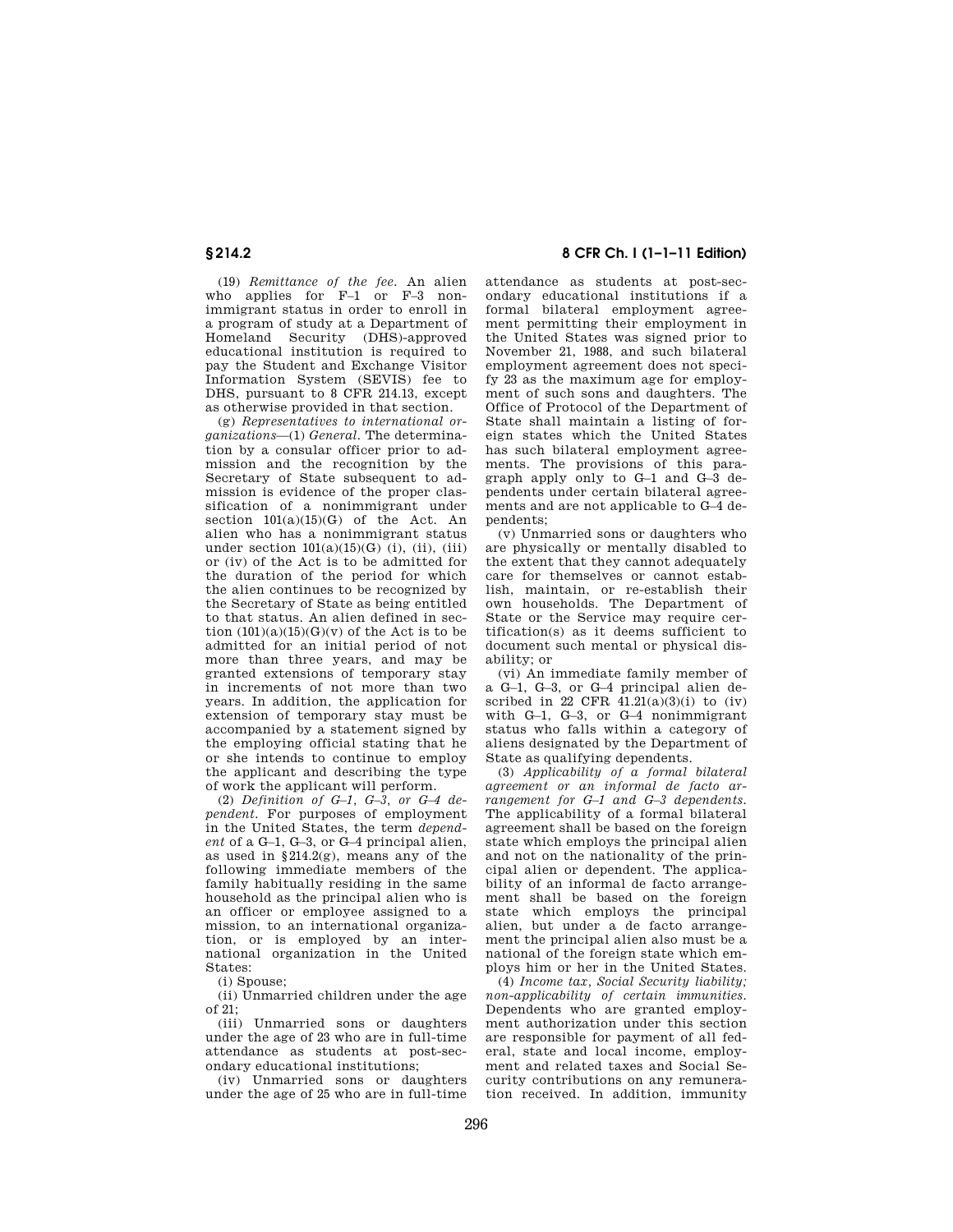from civil or administrative jurisdiction in accordance with Article 37 of the Vienna Convention on Diplomatic Relations or other international agreements does not apply to these dependents with respect to matters arising out of their employment.

(5) *G–1 and G–3 dependent employment pursuant to formal bilateral employment agreements and informal de facto reciprocal arrangements, and G–4 dependent employment.* (i) The Office of Protocol shall maintain a listing of foreign states which have entered into formal bilateral employment agreements. Dependents of a G–1 or G–3 principal alien assigned to official duty in the United States may accept or continue in unrestricted employment based on such formal bilateral agreements, if the applicable agreement includes persons in G– 1 or G–3 visa status, upon favorable recommendation by the Department of State and issuance of employment authorization documentation by the Service in accordance with 8 CFR part 274a. The application procedures are set forth in paragrpah  $(g)(6)$  of this section.

(ii) For purposes of this section, an informal de facto reciprocal arrangement exists when the Department of State determines that a foreign state allows appropriate employment on the local economy for dependents of certain United States officials assigned to duty in that foreign state. The Office of Protocol shall maintain a listing of countries with which such reciprocity exists. Dependents of a G–1 or G–3 principal alien assigned to official duty in the United States may be authorized to accept or continue in employment based upon informal de facto arrangements, and dependents of a G–4 principal alien assigned to official duty in the United States may be authorized to accept or continue in employment upon favorable recommendation by the Department of State and issuance of employment authorization by the Service in accordance with 8 CFR part 274a. Additionally, the procedures set forth in paragraph  $(g)(6)$  of this section must be complied with, and the following conditions must be met:

(A) Both the principal alien and the dependent desiring employment are maintaining G–1, G–3, or G–4 status as appropriate;

(B) The principal's assignment in the United States is expected to last more than six months;

(C) Employment of a similar nature for dependents of United States Government officials assigned to official duty in the foreign state employing the principal alien is not prohibited by that foreign government. The provisions of this paragraph apply only to G–1 and G–3 dependents;

(D) The proposed employment is not in an occupation listed in the Department of Labor Schedule B (20 CFR part 656), or otherwise determined by the Department of Labor to be one for which there is an oversupply of qualified U.S. workers in the area of proposed employment. This Schedule B restriction does not apply to a dependent son or daughter who is a full-time student if the employment is part-time, consisting of not more than 20 hours per week, and/or if it is temporary employment of not more than 12 weeks during school holiday periods; and

(E) The proposed employment is not contrary to the interest of the United States. Employment contrary to the interest of the United States includes, but is not limited to, the employment of G–1, G–3, or G–4 dependents: who have criminal records; who have violated United States immigration laws or regulations, or visa laws or regulations; who have worked illegally in the United States; and/or who cannot establish that they have paid taxes and social security on income from current or previous United States employment. Additionally, the Department of State may determine a G–4 dependent's employment is contrary to the interest of the United States when the principal alien's country of nationality has one or more components of an international organization or international organizations within its borders and does not allow the employment of dependents of United States citizens employed by such component(s) or organization(s).

(6) *Application procedures.* The following procedures are applicable to G– 1 and G–3 dependent employment applications under bilateral agreements and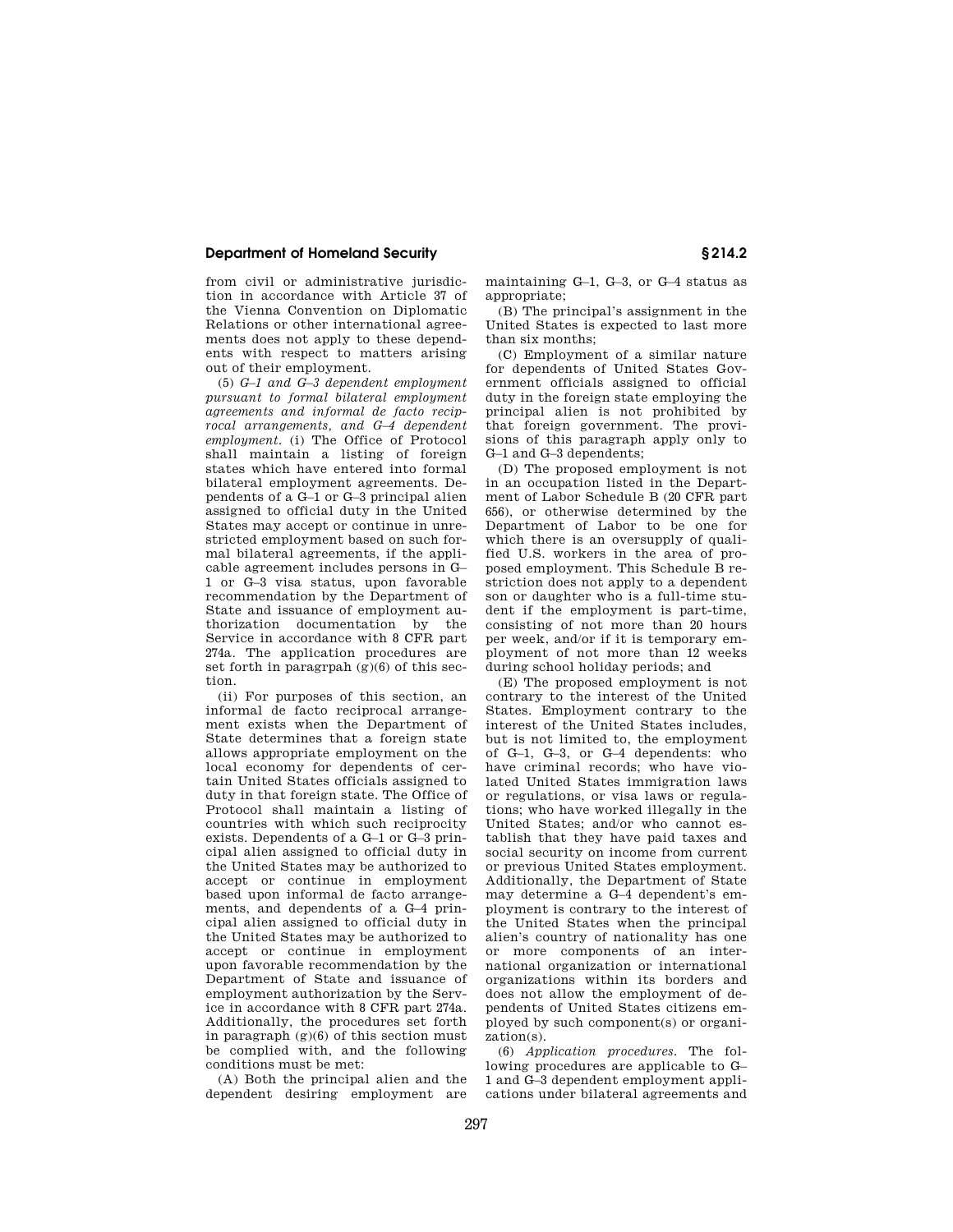## **§ 214.2 8 CFR Ch. I (1–1–11 Edition)**

de facto arrangements, as well as to G– 4 dependent employment applications:

(i) The dependent must submit a completed Form I–566 to the Department of State through the office, mission, or organization which employs his or her principal alien. If the principal is assigned to or employed by the United Nations, the Form I–566 must be submitted to the U.S. Mission to the United Nations. All other applications must be submitted to the Office of Protocol of the Department of State. A dependent applying under paragraph  $(g)(2)$  (iii) or (iv) of this section must submit a certified statement from the post-secondary educational institution confirming that he or she is pursuing studies on a full-time basis. A dependent applying under paragraph  $(g)(2)(v)$ of this section must submit medical certification regarding his or her condition. The certification should identify the dependent and the certifying physician and give the physician's phone number; identify the condition, describe the symptoms and provide a prognosis; certify that the dependent is unable to establish, re-establish, and maintain a home or his or her own. Additionally, a G–1 or G–3 dependent applying under the terms of a de facto arrangement or a G–4 dependent must attach a statement from the prospective employer which includes the dependent's name; a description of the position offered and the duties to be performed; the salary offered; and verification that the dependent possesses the qualifications for the position.

(ii) The Department of State reviews and verifies the information provided, makes its determination, and endorses the Form I–566.

(iii) If the Department of State's endorsement is favorable, the dependent may apply to USCIS for employment authorization. When applying to USCIS for employment authorization, the dependent must present his or her Form I–566 with a favorable endorsement from the Department of State and any additional documentation as may be required by the Secretary.

(7) *Period of time for which employment may be authorized.* If approved, an application to accept or continue employment under this section shall be granted in increments of not more than three years each.

(8) *No appeal.* There shall be no appeal from a denial of permission to accept or continue employment under this section.

(9) *Dependents or family members of principal aliens classified G–2 or G–5.* A dependent or family member of a principal alien classified G–2 or G–5 may not be employed in the United States under this section.

(10) *Unauthorized employment.* An classified  $101(a)(15)(G)$  of the Act who is not a principal alien and who engages in employment outside the scope of, or in a manner contrary to this section, may be considered in violation of section  $241(a)(1)(C)(i)$  of the Act. An alien who is classified under section  $101(a)(15)(G)$ of the Act who is a principal alien and who engages in employment outside the scope of his/her official position may be considered in violation of section  $241(a)(1)(C)(i)$  of the Act.

(11) *Special provision.* As of February 16, 1990 no new employment authorization will be granted and no pre-existing employment authorization will be extended for a G–1 dependent absent an appropriate bilateral agreement or de facto arrangement. However, a G–1 dependent who has been granted employment authorization by the Department of State prior to the effective date of this section and who meets the definition of dependent under  $$214.2(g)(2)(i)$ , (ii), (iii) or (v) of this part but is not covered by the terms of a bilateral agreement or de facto arrangement may be allowed to continue in employment until whichever of the following occurs first:

(i) The employment authorization by the Department of State expires; or

(ii) He or she no longer qualifies as a dependent as that term is defined in this section; or

(iii) March 19, 1990.

298

(h) *Temporary employees*—(1) *Admission of temporary employees*—(i) *General.*  Under section  $101(a)(15)(H)$  of the Act, an alien may be authorized to come to the United States temporarily to perform services or labor for, or to receive training from, an employer, if petitioned for by that employer. Under this nonimmigrant category, the alien may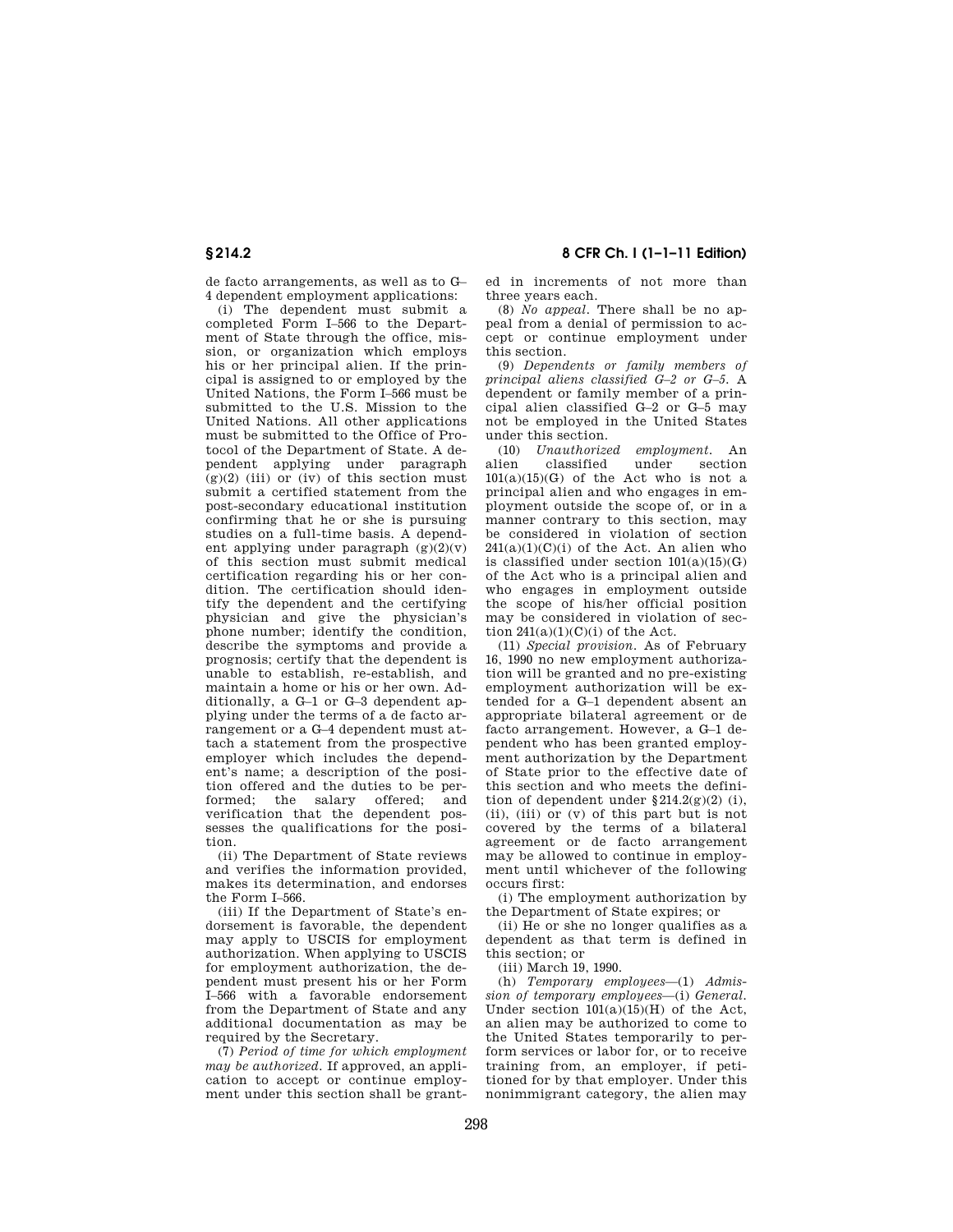be classified as follows: under section  $101(a)(15)(H)(i)(c)$  of the Act as a registered nurse: under section istered nurse; under section  $101(a)(15)(H)(i)$  of the Act as an alien who is coming to perform services in a specialty occupation, services relating to a Department of Defense (DOD) cooperative research and development project or coproduction project, or services as a fashion model who is of distinguished merit and ability; under section  $101(a)(15)(H)(ii)(a)$  of the Act as an alien who is coming to perform agricultural labor or services of a temporary or seasonal nature; under section  $101(a)(15)(H)(i)$  of the Act as an alien coming to perform other temporary services or labor; or under section  $101(a)(15)(H)(iii)$  of the Act as an alien who is coming as a trainee or as a participant in a special education exchange visitor program. These classifications are called H–1C, H–1B, H–2A, H–2B, and H–3, respectively. The employer must file a petition with the Service for review of the services or training and for determination of the alien's eligibility for classification as a temporary employee or trainee, before the alien may apply for a visa or seek admission to the United States. This paragraph sets forth the standards and procedures applicable to these classifications.

(ii) *Description of classifications.* (A) An H–1C classification applies to an alien who is coming temporarily to the United States to perform services as a registered nurse, meets the requirements of section 212(m)(1) of the Act, and will perform services at a facility (as defined at section 212(m)(6) of the Act) for which the Secretary of Labor has determined and certified to the Attorney General that an unexpired attestation is on file and in effect under section  $212(m)(2)$  of the Act. This classification will expire 4 years from June 11, 2001.

(B) An H–1B classification applies to an alien who is coming temporarily to the United States:

(*1*) To perform services in a specialty occupation (except agricultural workers, and aliens described in section  $101(a)(15)$  (O) and (P) of the Act) described in section 214(i)(1) of the Act, that meets the requirements of section 214(i)(2) of the Act, and for whom the Secretary of Labor has determined and certified to the Attorney General that the prospective employer has filed a labor condition application under section 212(n)(1) of the Act;

(*2*) To perform services of an exceptional nature requiring exceptional merit and ability relating to a cooperative research and development project or a coproduction project provided for under a Government-to-Government agreement administered by the Secretary of Defense;

(*3*) To perform services as a fashion model of distinguished merit and ability and for whom the Secretary of Labor has determined and certified to the Attorney General that the prospective employer has filed a labor condition application under section  $212(n)(1)$ of the Act.

(C) An H–2A classification applies to an alien who is coming temporarily to the United States to perform agricultural work of a temporary or seasonal nature.

(D) An H–2B classification applies to an alien who is coming temporarily to the United States to perform nonagricultural work of a temporary or seasonal nature, if there are not sufficient workers who are able, willing, qualified, and available at the time of application for a visa and admission to the United States and at the place where the alien is to perform such services or labor. This classification does not apply to graduates of medical schools coming to the United States to perform services as members of the medical profession. The temporary or permanent nature of the services or labor described on the approved temporary labor certification are subject to review by USCIS. This classification requires a temporary labor certification issued by the Secretary of Labor or the Governor of Guam prior to the filing of a petition with USCIS.

(E) An H–3 classification applies to an alien who is coming temporarily to the United States:

(*1*) As a trainee, other than to receive graduate medical education or training, or training provided primarily at or by an academic or vocational institution, or

(*2*) As a participant in a special education exchange visitor program which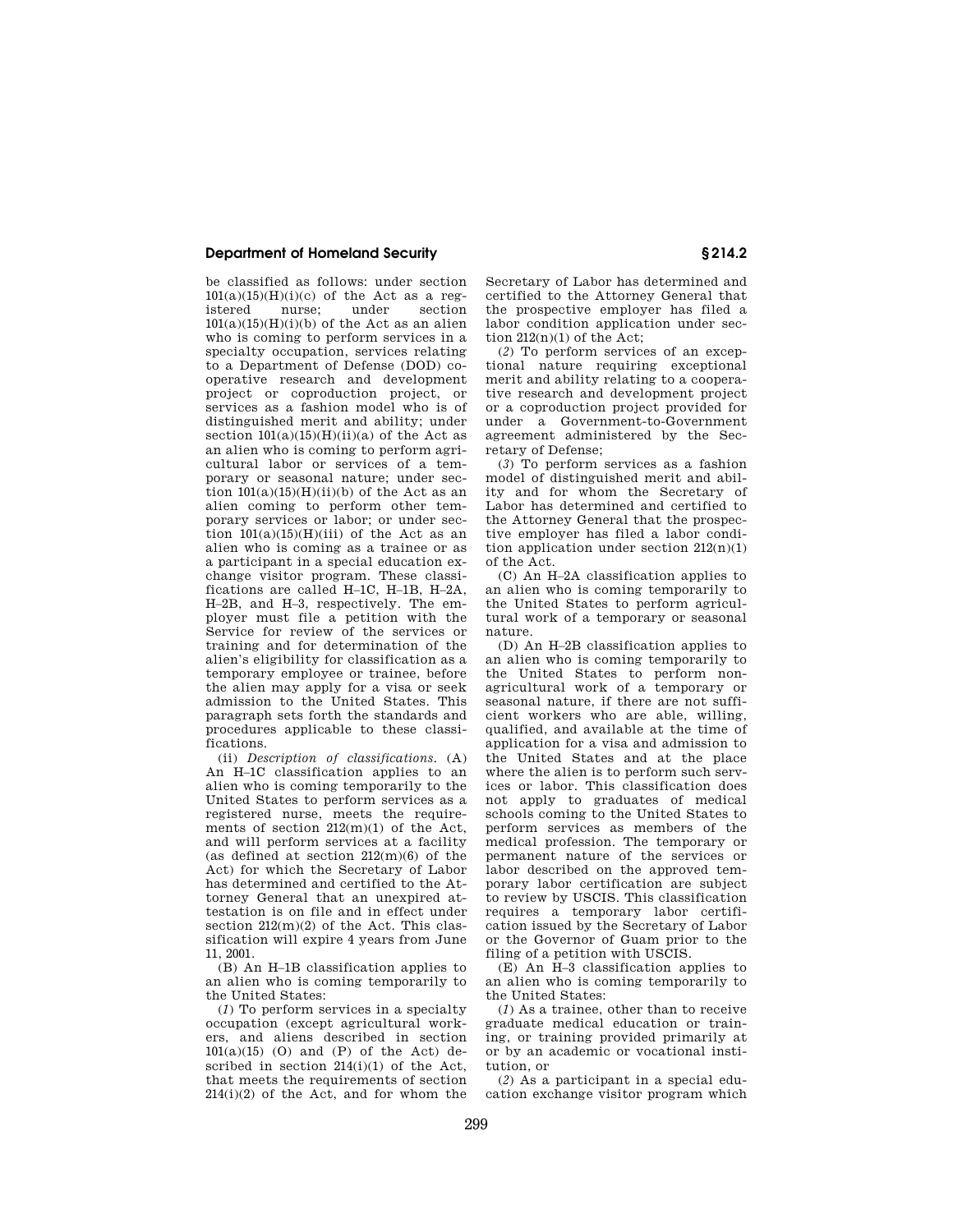provides for practical training and experience in the education of children with physical, mental, or emotional disabilities.

(2) *Petitions*—(i) *Filing of petitions*—

(A) *General.* A United States employer seeking to classify an alien as an H–1B, H–2A, H–2B, or H–3 temporary employee must file a petition on Form I–129, Petition for Nonimmigrant Worker, as provided in the form instructions.

(B) *Service or training in more than one location*. A petition that requires services to be performed or training to be received in more than one location must include an itinerary with the dates and locations of the services or training and must be filed with USCIS as provided in the form instructions. The address that the petitioner specifies as its location on the Form I–129 shall be where the petitioner is located for purposes of this paragraph.

(C) *Services or training for more than one employer.* If the beneficiary will perform nonagricultural services for, or receive training from, more than one employer, each employer must file a separate petition with USCIS as provided in the form instructions.

(D) *Change of employers.* If the alien is in the United States and seeks to change employers, the prospective new employer must file a petition on Form I–129 requesting classification and an extension of the alien's stay in the United States. If the new petition is approved, the extension of stay may be granted for the validity of the approved petition. The validity of the petition and the alien's extension of stay must conform to the limits on the alien's temporary stay that are prescribed in paragraph (h)(13) of this section. Except as provided by 8 CFR 274a.12(b)(21) or section  $214(n)$  of the Act, 8 U.S.C. 1184(n), the alien is not authorized to begin the employment with the new petitioner until the petition is approved. An H–1C nonimmigrant alien may not change employers.

(E) *Amended or new petition.* The petitioner shall file an amended or new petition, with fee, with the Service Center where the original petition was filed to reflect any material changes in the terms and conditions of employment or training or the alien's eligi-

**§ 214.2 8 CFR Ch. I (1–1–11 Edition)** 

bility as specified in the original approved petition. An amended or new H– 1C, H–1B, H–2A, or H–2B petition must be accompanied by a current or new Department of Labor determination. In the case of an H–1B petition, this requirement includes a new labor condition application.

(F) *Agents as petitioners.* A United States agent may file a petition in cases involving workers who are traditionally self-employed or workers who use agents to arrange short-term employment on their behalf with numerous employers, and in cases where a foreign employer authorizes the agent to act on its behalf. A United States agent may be: the actual employer of the beneficiary, the representative of both the employer and the beneficiary, or, a person or entity authorized by the employer to act for, or in place of, the employer as it agent. A petition filed by a United States agent is subject to the following conditions;

(*1*) An agent performing the function of an employer must guarantee the wages and other terms and conditions of employment by contractual agreement with the beneficiary or beneficiaries of the petition. The agent/employer must also provide an itinerary of definite employment and information on any other services planned for the period of time requested.

(*2*) A person or company in business as an agent may file the H petition involving multiple employers as the representative of both the employers and the beneficiary or beneficiaries if the supporting documentation includes a complete itinerary of services or engagements. The itinerary shall specify the dates of each service or engagement, the names and addresses of the actual employers, and the names and addresses of the establishment, venues, or locations where the services will be performed. In questionable cases, a contract between the employers and the beneficiary or beneficiaries may be required. The burden is on the agent to explain the terms and conditions of the employment and to provide any required documentation.

(*3*) A foreign employer who, through a United States agent, files a petition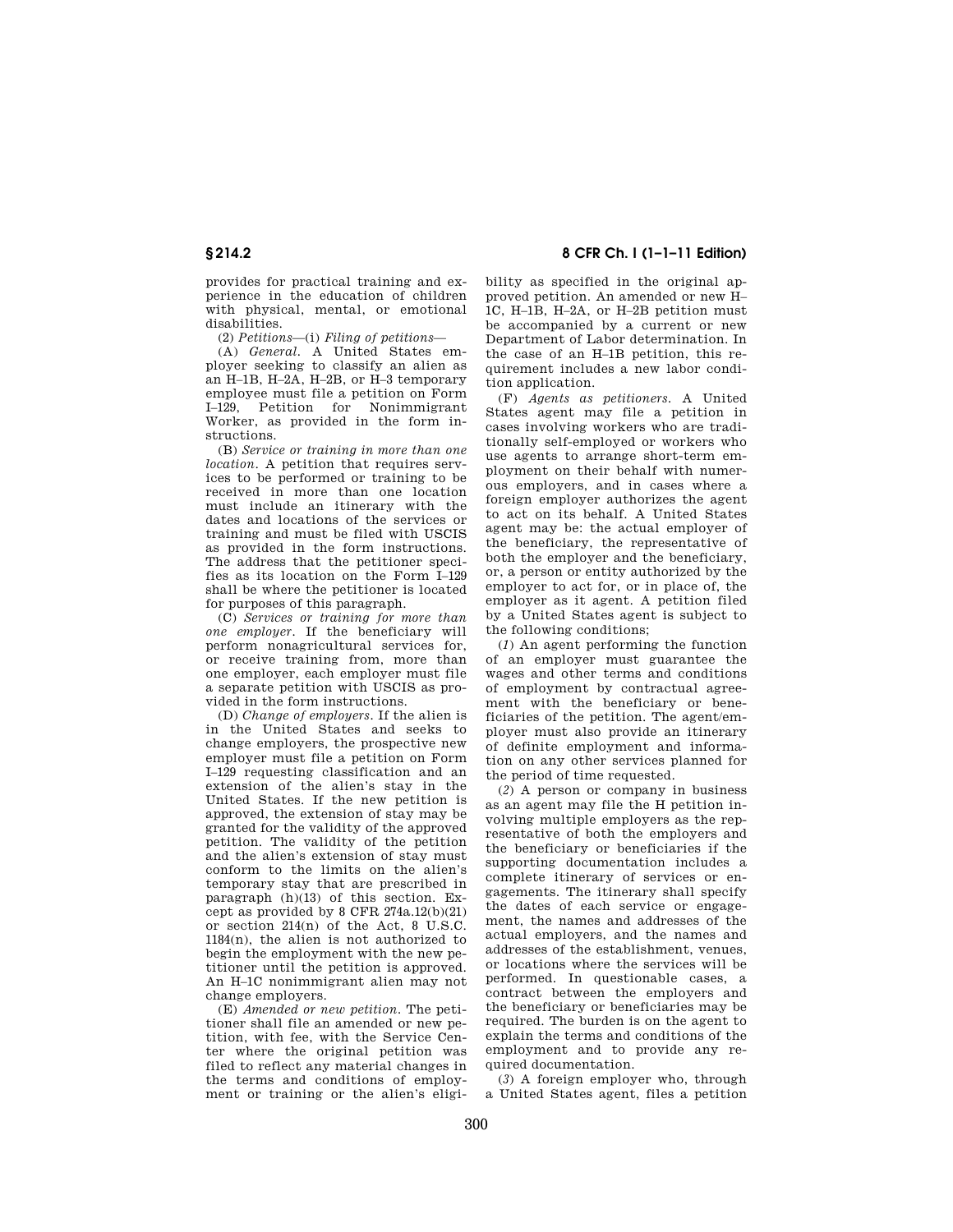for an H nonimmigrant alien is responsible for complying with all of the employer sanctions provisions of section 274A of the Act and 8 CFR part 274a.

(G) *Multiple H–1B petitions.* An employer may not file, in the same fiscal year, more than one H–1B petition on behalf of the same alien if the alien is subject to the numerical limitations of section  $214(g)(1)(A)$  of the Act or is exempt from those limitations under section  $214(g)(5)(C)$  of the Act. If an H-1B petition is denied, on a basis other than fraud or misrepresentation, the employer may file a subsequent H-1B petition on behalf of the same alien in the same fiscal year, provided that the numerical limitation has not been reached or if the filing qualifies as exempt from the numerical limitation. Otherwise, filing more than one H–1B petition by an employer on behalf of the same alien in the same fiscal year will result in the denial or revocation of all such petitions. If USCIS believes that related entities (such as a parent company, subsidiary, or affiliate) may not have a legitimate business need to file more than one H–1B petition on behalf of the same alien subject to the numerical limitations of section  $214(g)(1)(A)$  of the Act or otherwise eligible for an exemption under section  $214(g)(5)(C)$  of the Act, USCIS may issue a request for additional evidence or notice of intent to deny, or notice of intent to revoke each petition. If any of the related entities fail to demonstrate a legitimate business need to file an H–1B petition on behalf of the same alien, all petitions filed on that alien's behalf by the related entities will be denied or revoked.

(ii) *Multiple beneficiaries.* More than one beneficiary may be included in an H–1C, H–2A, H–2B, or H–3 petition if the beneficiaries will be performing the same service, or receiving the same training, for the same period of time, and in the same location H–2A and H– 2B petitions for workers from countries not designated in accordance with paragraph  $(h)(6)(i)(E)$  of this section should be filed separately.

(iii) *Naming beneficiaries*. H–1B, H–1C, and H–3 petitions must include the name of each beneficiary. Except as provided in this paragraph (h), all H–2A and H–2B petitions must include the name of each beneficiary who is currently in the United States, but need not name any beneficiary who is not currently in the United States. Unnamed beneficiaries must be shown on the petition by total number. USCIS may require the petitioner to name H– 2B beneficiaries where the name is needed to establish eligibility for H–2B nonimmigrant status. If all of the beneficiaries covered by an H–2A or H– 2B temporary labor certification have not been identified at the time a petition is filed, multiple petitions for subsequent beneficiaries may be filed at different times but must include a copy of the same temporary labor certification. Each petition must reference all previously filed petitions associated with that temporary labor certification. All H–2A and H–2B petitions on behalf of workers who are not from a country that has been designated as a participating country in accordance with paragraphs  $(h)(5)(i)(F)(I)$  or  $(h)(6)(i)(E)(I)$  of this section must name all the workers in the petition who fall within these categories. All H–2A and H–2B petitions must state the nationality of all beneficiaries, whether or not named, even if there are beneficiaries from more than one country.

(iv) [Reserved]

(3) *Petition for registered nurse (H– 1C)*—(i) *General.* (A) For purposes of H– 1C classification, the term ''registered nurse'' means a person who is or will be authorized by a State Board of Nursing to engage in registered nurse practice in a state or U.S. territory or possession, and who is or will be practicing at a facility which provides health care services.

(B) A United States employer which provides health care services is referred to as a *facility.* A *facility* may file an H–1C petition for an alien nurse to perform the services of a registered nurse, if the *facility* meets the eligibility standards of 20 CFR 655.1111 and the other requirements of the Department of Labor's regulations in 20 CFR part 655, subpart L.

(C) The position must involve nursing practice and require licensure or other authorization to practice as a registered nurse from the State Board of Nursing in the state of intended employment.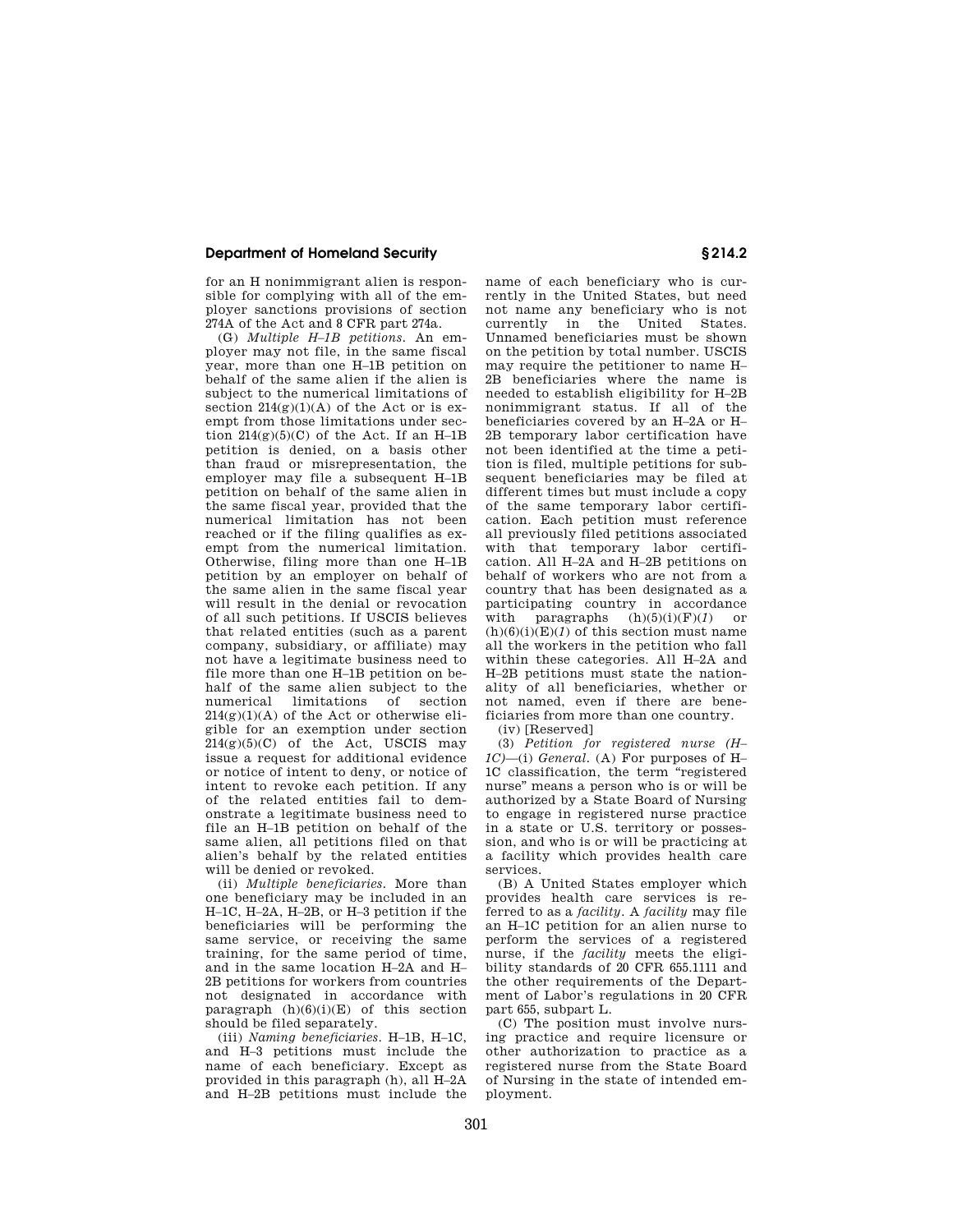(ii) [Reserved]

(iii) *Beneficiary requirements.* An H–1C petition for a nurse shall be accompanied by evidence that the nurse:

(A) Has obtained a full and unrestricted license to practice nursing in the country where the alien obtained nursing education, or has received nursing education in the United States;

(B) Has passed the examination given by the Commission on Graduates of Foreign Nursing Schools (CGFNS), or has obtained a full and unrestricted (permanent) license to practice as a registered nurse in the state of intended employment, or has obtained a full and unrestricted (permanent) license in any state or territory of the United States and received temporary authorization to practice as a registered nurse in the state of intended employment; and

(C) Is fully qualified and eligible under the laws (including such temporary or interim licensing requirements which authorize the nurse to be employed) governing the place of intended employment to practice as a registered nurse immediately upon admission to the United States, and is authorized under such laws to be employed by the employer. For purposes of this paragraph, the temporary or interim licensing may be obtained immediately after the alien enters the United States.

(iv) *Petitioner requirements.* The petitioning facility shall submit the following with an H–1C petition:

(A) A current copy of the DOL's notice of acceptance of the filing of its attestation on Form ETA 9081;

(B) A statement describing any limitations which the laws of the state or jurisdiction of intended employment place on the alien's services; and

(C) Evidence that the alien(s) named on the petition meets the definition of a registered nurse as defined at 8 CFR  $214.2(h)(3)(i)(A)$ , and satisfies the re-<br>quirements contained in section contained in section  $212(m)(1)$  of the Act.

(v) *Licensure requirements.* (A) A nurse who is granted H–1C classification based on passage of the CGFNS examination must, upon admission to the United States, be able to obtain temporary licensure or other temporary authorization to practice as a reg-

**§ 214.2 8 CFR Ch. I (1–1–11 Edition)** 

istered nurse from the State Board of Nursing in the state of intended employment.

(B) An alien who was admitted as an H–1C nonimmigrant on the basis of a temporary license or authorization to practice as a registered nurse must comply with the licensing requirements for registered nurses in the state of intended employment. An alien admitted as an H–1C nonimmigrant is required to obtain a full and unrestricted license if required by the state of intended employment. The Service must be notified pursuant to  $$214.2(h)(11)$ when an H–1C nurse is no longer licensed as a registered nurse in the state of intended employment.

(C) A nurse shall automatically lose his or her eligibility for H–1C classification if he or she is no longer performing the duties of a registered professional nurse. Such a nurse is not authorized to remain in employment unless he or she otherwise receives authorization from the Service.

(vi) *Other requirements.* (A) If the Secretary of Labor notifies the Service that a facility which employs H–1C nonimmigrant nurses has failed to meet a condition in its attestation, or that there was a misrepresentation of a material fact in the attestation, the Service shall not approve petitions for H–1C nonimmigrant nurses to be employed by the facility for a period of at least 1 year from the date of receipt of such notice. The Secretary of Labor shall make a recommendation with respect to the length of debarment. If the Secretary of Labor recommends a longer period of debarment, the Service will give considerable weight to that recommendation.

(B) If the facility's attestation expires, or is suspended or invalidated by DOL, the Service will not suspend or revoke the facility's approved petitions for nurses, if the facility has agreed to comply with the terms of the attestation under which the nurses were admitted or subsequent attestations accepted by DOL for the duration of the nurses' authorized stay.

(4) *Petition for alien to perform services in a specialty occupation, services relating to a DOD cooperative research and development project or coproduction project, or services of distinguished merit and ability*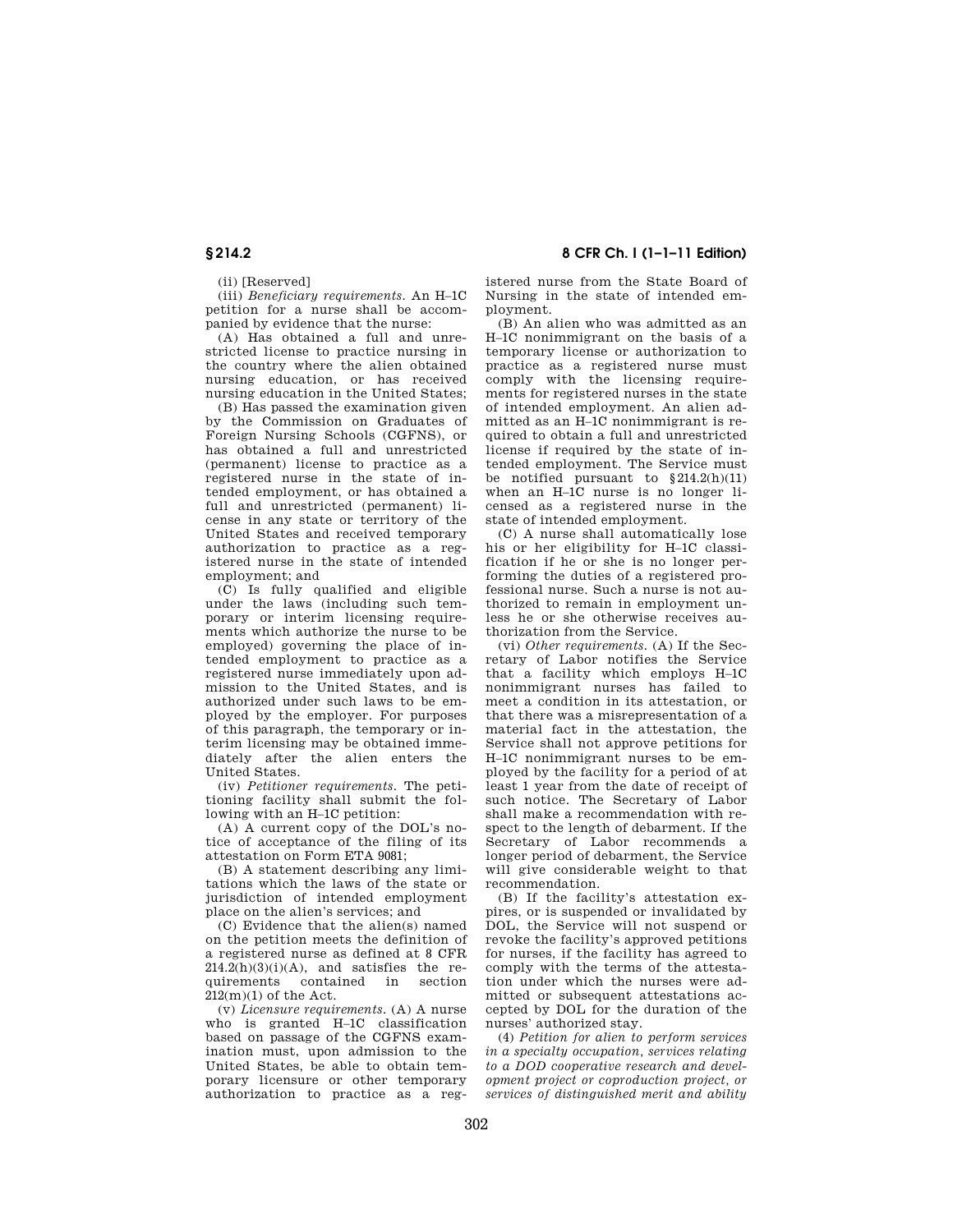*in the ield of fashion modeling (H–1B)*— (i)(A) *Types of H–1B classification.* An H– 1B classification may be granted to an alien who:

(*1*) Will perform services in a specialty occupation which requires theoretical and practical application of a body of highly specialized knowledge and attainment of a baccalaureate or higher degree or its equivalent as a minimum requirement for entry into the occupation in the United States, and who is qualified to perform services in the specialty occupation because he or she has attained a baccalaureate or higher degree or its equivalent in the specialty occupation;

(*2*) Based on reciprocity, will perform services of an exceptional nature requiring exceptional merit and ability relating to a DOD cooperative research and development project or a coproduction project provided for under a Government-to-Government agreement administered by the Secretary of Defense;

(*3*) Will perform services in the field of fashion modeling and who is of distinguished merit and ability.

(B) *General requirements for petitions involving a specialty occupation.* (*1*) Before filing a petition for H–1B classification in a specialty occupation, the petitioner shall obtain a certification from the Department of Labor that it has filed a labor condition application in the occupational specialty in which the alien(s) will be employed.

(*2*) Certification by the Department of Labor of a labor condition application in an occupational classification does not constitute a determination by that agency that the occupation in question is a specialty occupation. The director shall determine if the application involves a specialty occupation as defined in section 214(i)(1) of the Act. The director shall also determine whether the particular alien for whom H–1B classification is sought qualifies to perform services in the specialty occupation as prescribed in section 214(i)(2) of the Act.

(*3*) If all of the beneficiaries covered by an H–1B labor condition application have not been identified at the time a petition is filed, petitions for newly identified beneficiaries may be filed at any time during the validity of the labor condition application using pho-

tocopies of the same application. Each petition must refer by file number to all previously approved petitions for that labor condition application.

(*4*) When petitions have been approved for the total number of workers specified in the labor condition application, substitution of aliens against previously approved openings shall not be made. A new labor condition application shall be required.

(*5*) If the Secretary of Labor notifies the Service that the petitioning employer has failed to meet a condition of paragraph  $(B)$  of section  $212(n)(1)$  of the Act, has substantially failed to meet a condition of paragraphs (C) or (D) of section  $212(n)(1)$  of the Act, has willfully failed to meet a condition of paragraph (A) of section 212(n)(1) of the Act, or has misrepresented any material fact in the application, the Service shall not approve petitions filed with respect to that employer under section 204 or 214(c) of the Act for a period of at least one year from the date of receipt of such notice.

(*6*) If the employer's labor condition application is suspended or invalidated by the Department of Labor, the Service will not suspend or revoke the employer's approved petitions for aliens already employed in specialty occupations if the employer has certified to the Department of Labor that it will comply with the terms of the labor condition application for the duration of the authorized stay of aliens it employs.

(C) *General requirements for petitions involving an alien of distinguished merit and ability in the field of fashion modeling.* H–1B classification may be granted to an alien who is of distinguished merit and ability in the field of fashion modeling. An alien of distinguished merit and ability in the field of fashion modeling is one who is prominent in the field of fashion modeling. The alien must also be coming to the United States to perform services which require a fashion model of prominence.

(ii) *Definitions*.

*Prominence* means a high level of achievement in the field of fashion modeling evidenced by a degree of skill and recognition substantially above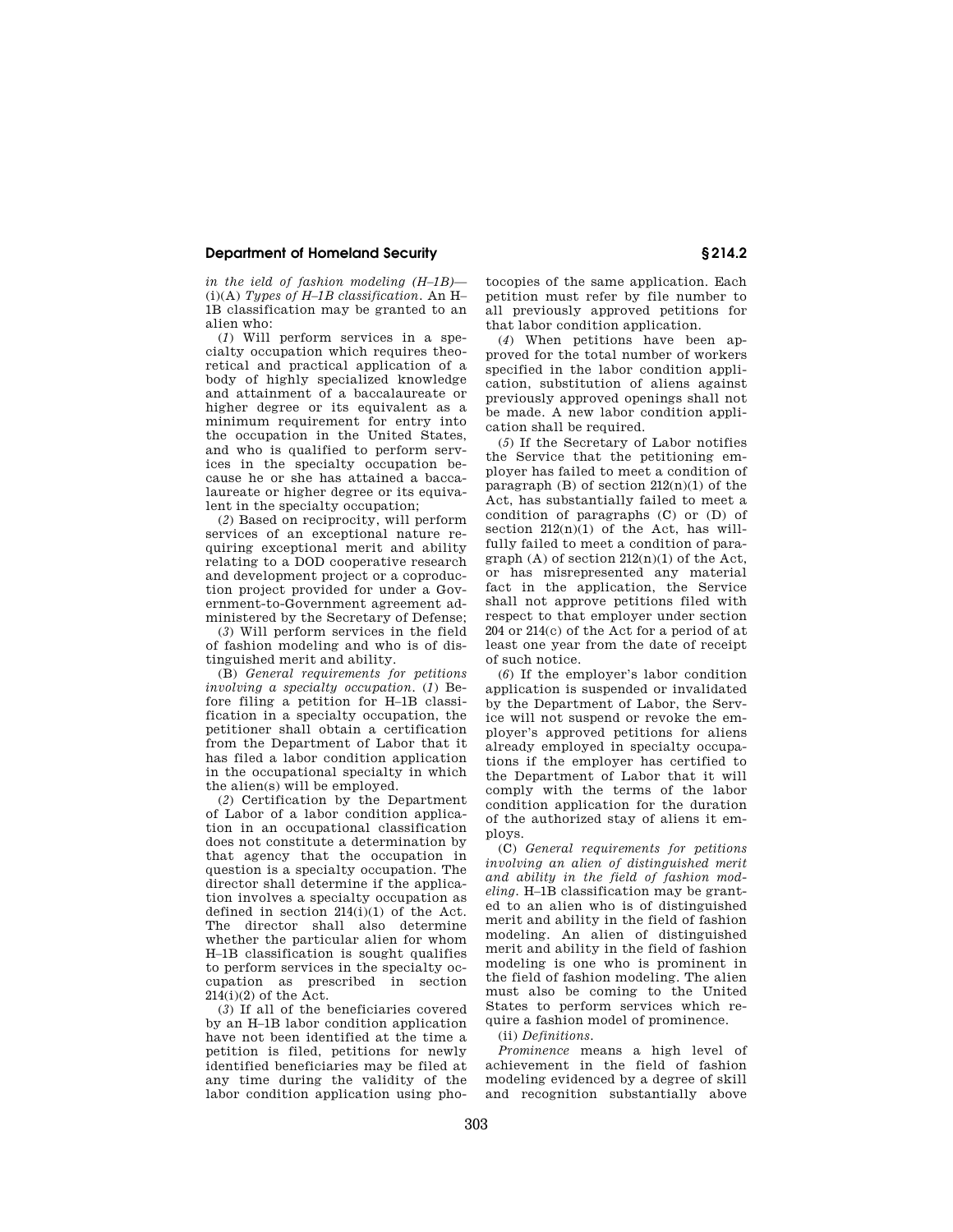that ordinarily encountered to the extent that a person described as prominent is renowned, leading, or well-

known in the field of fashion modeling. *Regonized authority* means a person or an organization with expertise in a particular field, special skills or knowledge in that field, and the expertise to render the type of opinion requested. Such an opinion must state:

(*1*) The writer's qualifications as an expert;

(*2*) The writer's experience giving such opinions, citing specific instances where past opinions have been accepted as authoritative and by whom;

(*3*) How the conclusions were reached; and

(*4*) The basis for the conclusions supported by copies or citations of any research material used.

*Specialty occupation* means an occupation which requires theoretical and practical application of a body of highly specialized knowledge in fields of human endeavor including, but not limited to, architecture, engineering, mathematics, physical sciences, social sciences, medicine and health, education, business specialties, accounting, law, theology, and the arts, and which requires the attainment of a bachelor's degree or higher in a specific specialty, or its equivalent, as a minimum for entry into the occupation in the United States.

*United States employer* means a person, firm, corporation, contractor, or other association, or organization in the United States which:

(*1*) Engages a person to work within the United States;

(*2*) Has an employer-employee relationship with respect to employees under this part, as indicated by the fact that it may hire, pay, fire, supervise, or otherwise control the work of any such employee; and

(*3*) Has an Internal Revenue Service Tax identification number.

(iii) *Criteria for H–1B petitions involving a specialty occupation*—(A) *Standards for specialty occupation position.* To qualify as a specialty occupation, the position must meet one of the following criteria:

(*1*) A baccalaureate or higher degree or its equivalent is normally the minimum requirement for entry into the particular position;

(*2*) The degree requirement is common to the industry in parallel positions among similar organizations or, in the alternative, an employer may show that its particular position is so complex or unique that it can be performed only by an individual with a degree;

(*3*) The employer normally requires a degree or its equivalent for the position; or

(*4*) The nature of the specific duties are so specialized and complex that knowledge required to perform the duties is usually associated with the attainment of a baccalaureate or higher degree.

(B) *Petitioner requirements.* The petitioner shall submit the following with an H–1B petition involving a specialty occupation:

(*1*) A certification from the Secretary of Labor that the petitioner has filed a labor condition application with the Secretary,

(*2*) A statement that it will comply with the terms of the labor condition application for the duration of the alien's authorized period of stay,

(*3*) Evidence that the alien qualifies to perform services in the specialty occupation as described in paragraph  $(h)(4)(iii)(A)$  of this section, and

(C) *Beneficiary qualifications.* To qualify to perform services in a specialty occupation, the alien must meet one of the following criteria:

(*1*) Hold a United States baccalaureate or higher degree required by the specialty occupation from an accredited college or university;

(*2*) Hold a foreign degree determined to be equivalent to a United States baccalaureate or higher degree required by the specialty occupation from an accredited college or university;

(*3*) Hold an unrestricted State license, registration or certification which authorizes him or her to fully practice the specialty occupation and be immediately engaged in that specialty in the state of intended employment; or

(*4*) Have education, specialized training, and/or progressively responsible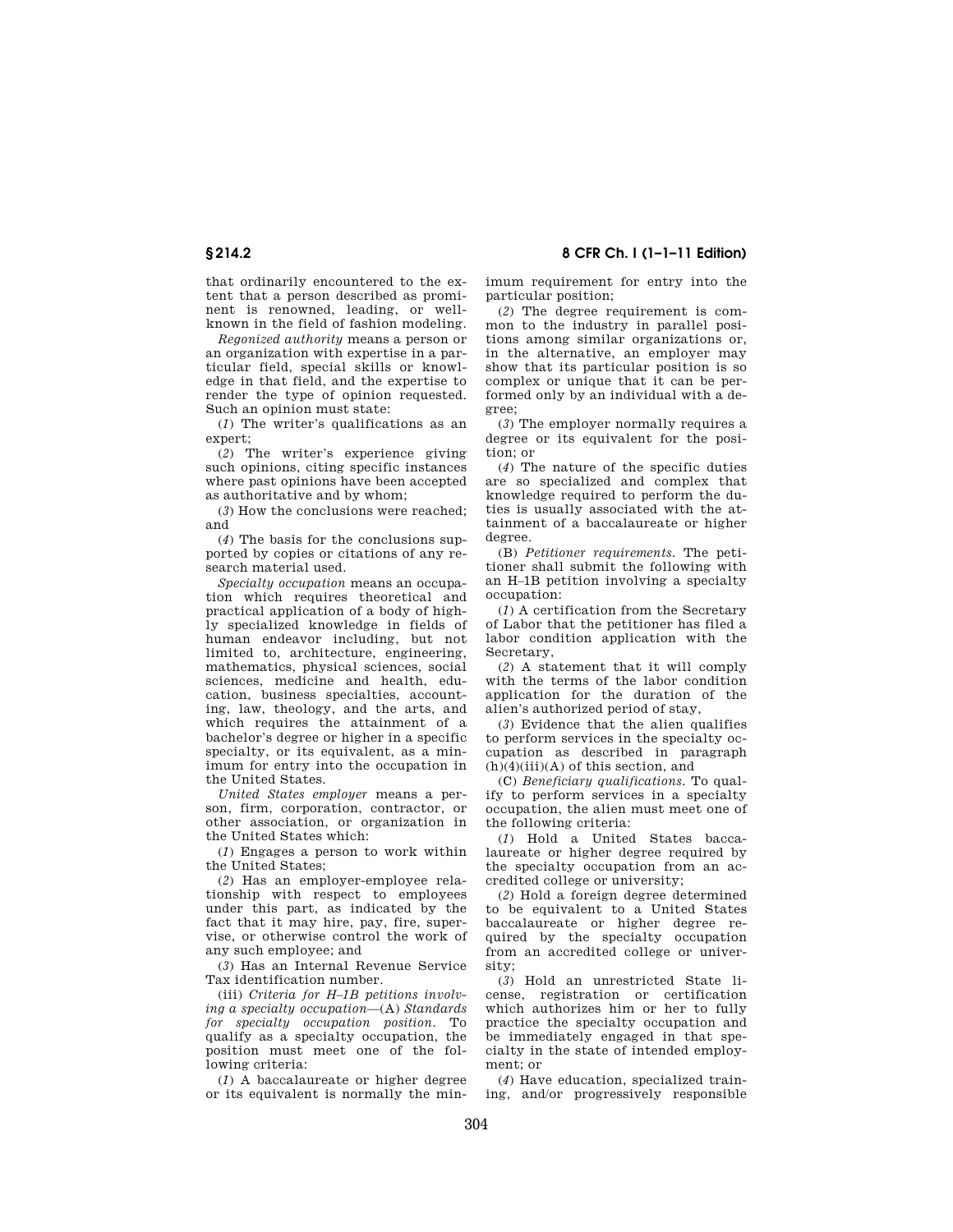experience that is equivalent to completion of a United States baccalaureate or higher degree in the specialty occupation, and have recognition of expertise in the specialty through progressively responsible positions directly related to the specialty.

(D) *Equivalence to completion of a college degree.* For purposes of paragraph  $(h)(4)(iii)(C)(4)$  of this section, equivalence to completion of a United States baccalaureate or higher degree shall mean achievement of a level of knowledge, competence, and practice in the specialty occupation that has been determined to be equal to that of an individual who has a baccalaureate or higher degree in the specialty and shall be determined by one or more of the following:

(*1*) An evaluation from an official who has authority to grant collegelevel credit for training and/or experience in the specialty at an accredited college or university which has a program for granting such credit based on an individual's training and/or work experience;

(*2*) The results of recognized collegelevel equivalency examinations or special credit programs, such as the College Level Examination Program (CLEP), or Program on Noncollegiate Sponsored Instruction (PONSI);

(*3*) An evaluation of education by a reliable credentials evaluation service which specializes in evaluating foreign educational credentials;

(*4*) Evidence of certification or registration from a nationally-recognized professional association or society for the specialty that is known to grant certification or registration to persons in the occupational specialty who have achieved a certain level of competence in the specialty;

(*5*) A determination by the Service that the equivalent of the degree required by the specialty occupation has been acquired through a combination of education, specialized training, and/ or work experience in areas related to the specialty and that the alien has achieved recognition of expertise in the specialty occupation as a result of such training and experience. For purposes of determining equivalency to a baccalaureate degree in the specialty, three years of specialized training and/or

work experience must be demonstrated for each year of college-level training the alien lacks. For equivalence to an advanced (or Masters) degree, the alien must have a baccalaureate degree followed by at least five years of experience in the specialty. If required by a specialty, the alien must hold a Doctorate degree or its foreign equivalent. It must be clearly demonstrated that the alien's training and/or work experience included the theoretical and practical application of specialized knowledge required by the specialty occupation; that the alien's experience was gained while working with peers, supervisors, or subordinates who have a degree or its equivalent in the specialty occupation; and that the alien has recognition of expertise in the specialty evidenced by at least one type of documentation such as:

(*i*) Recognition of expertise in the specialty occupation by at least two recognized authorities in the same specialty occupation;

(*ii*) Membership in a recognized foreign or United States association or society in the specialty occupation;

(*iii*) Published material by or about the alien in professional publications, trade journals, books, or major newspapers;

(*iv*) Licensure or registration to practice the specialty occupation in a foreign country; or

(*v*) Achievements which a recognized authority has determined to be significant contributions to the field of the specialty occupation.

(E) *Liability for transportation costs.*  The employer will be liable for the reasonable costs of return transportation of the alien abroad if the alien is dismissed from employment by the employer before the end of the period of authorized admission pursuant to section 214(c)(5) of the Act. If the beneficiary voluntarily terminates his or her employment prior to the expiration of the validity of the petition, the alien has not been dismissed. If the beneficiary believes that the employer has not complied with this provision, the beneficiary shall advise the Service Center which adjudicated the petition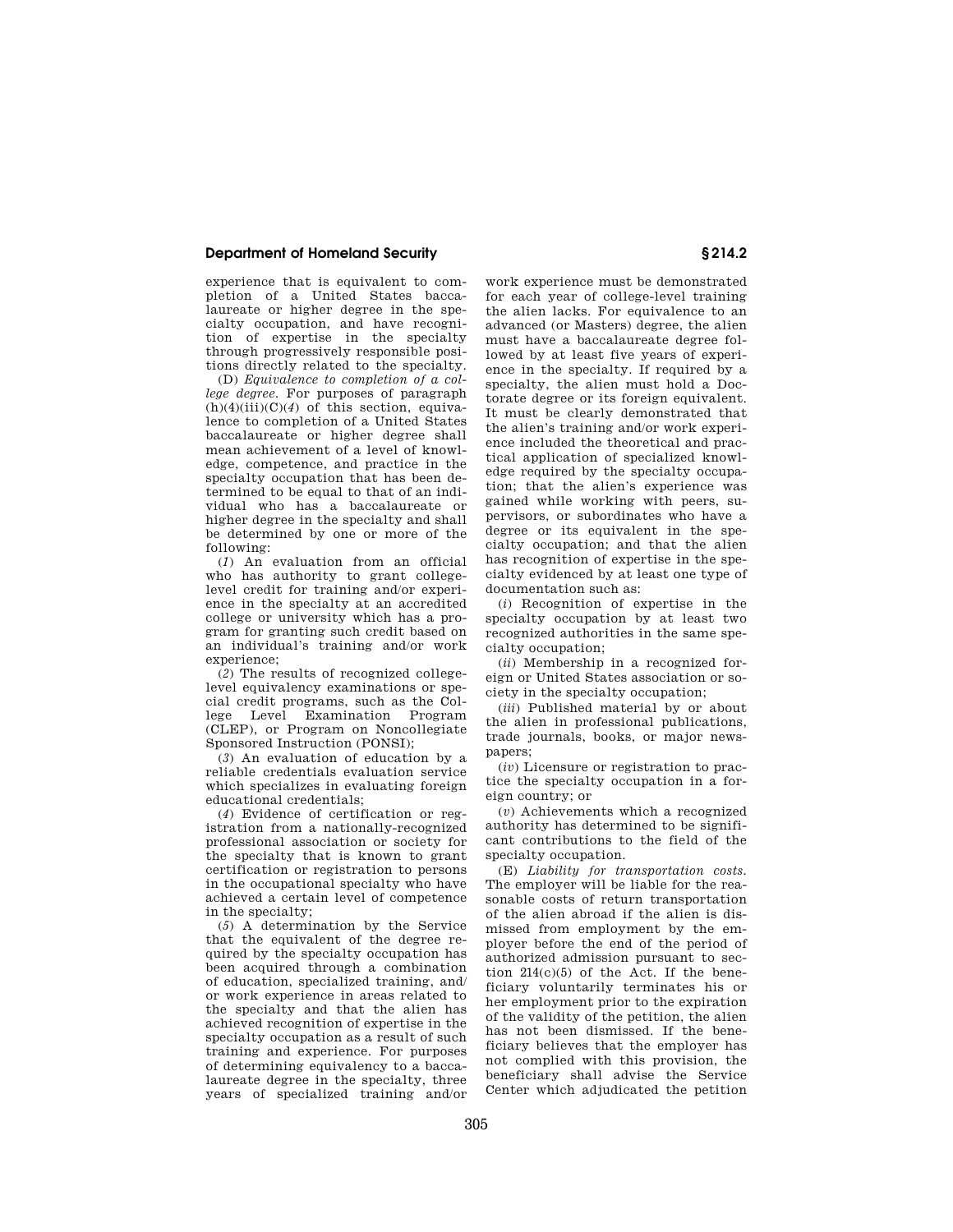in writing. The complaint will be retained in the file relating to the petition. Within the context of this paragraph, the term ''abroad'' refers to the alien's last place of foreign residence. This provision applies to any employer whose offer of employment became the basis for an alien obtaining or continuing H–1B status.

(iv) *General documentary requirements for H–1B classification in a specialty occupation.* An H–1B petition involving a specialty occupation shall be accompanied by:

(A) Documentation, certifications, affidavits, declarations, degrees, diplomas, writings, reviews, or any other required evidence sufficient to establish that the beneficiary is qualified to perform services in a specialty occupation as described in paragraph  $(h)(4)(i)$  of this section and that the services the beneficiary is to perform are in a specialty occupation. The evidence shall conform to the following:

(*1*) School records, diplomas, degrees, affidavits, declarations, contracts, and similar documentation submitted must reflect periods of attendance, courses of study, and similar pertinent data, be executed by the person in charge of the records of the educational or other institution, firm, or establishment where education or training was acquired.

(*2*) Affidavits or declarations made under penalty of perjury submitted by present or former employers or recognized authorities certifying as to the recognition and expertise of the beneficiary shall specifically describe the beneficiary's recognition and ability in factual terms and must set forth the expertise of the affiant and the manner in which the affiant acquired such information.

(B) Copies of any written contracts between the petitioner and beneficiary, or a summary of the terms of the oral agreement under which the beneficiary will be employed, if there is no written contract.

(v) *Licensure for H classification*—(A) *General.* If an occupation requires a state or local license for an individual to fully perform the duties of the occupation, an alien (except an H–1C nurse) seeking H classification in that occupation must have that license prior to approval of the petition to be found

qualified to enter the United States and immediately engage in employment in the occupation.

(B) *Temporary licensure.* If a temporary license is available and the alien is allowed to perform the duties of the occupation without a permanent license, the director shall examine the nature of the duties, the level at which the duties are performed, the degree of supervision received, and any limitations placed on the alien. If an analysis of the facts demonstrates that the alien under supervision is authorized to fully perform the duties of the occupation, H classification may be granted.

(C) *Duties without licensure.* In certain occupations which generally require licensure, a state may allow an individual to fully practice the occupation under the supervision of licensed senior or supervisory personnel in that occupation. In such cases, the director shall examine the nature of the duties and the level at which they are performed. If the facts demonstrate that the alien under supervision could fully perform the duties of the occupation, H classification may be granted.

(D) *H–1C nurses.* For purposes of licensure, H–1C nurses must provide the evidence required in paragraph (h)(3)(iii) of this section.

(E) *Limitation on approval of petition.*  Where licensure is required in any occupation, including registered nursing, the H petition may only be approved for a period of one year or for the period that the temporary license is valid, whichever is longer, unless the alien already has a permanent license to practice the occupation. An alien who is accorded H classification in an occupation which requires licensure may not be granted an extension of stay or accorded a new H classification after the one year unless he or she has obtained a permanent license in the state of intended employment or continues to hold a temporary license valid in the same state for the period of the requested extension.

(vi) *Criteria and documentary requirements for H–1B petitions involving DOD cooperative research and development projects or coproduction projects*—(A)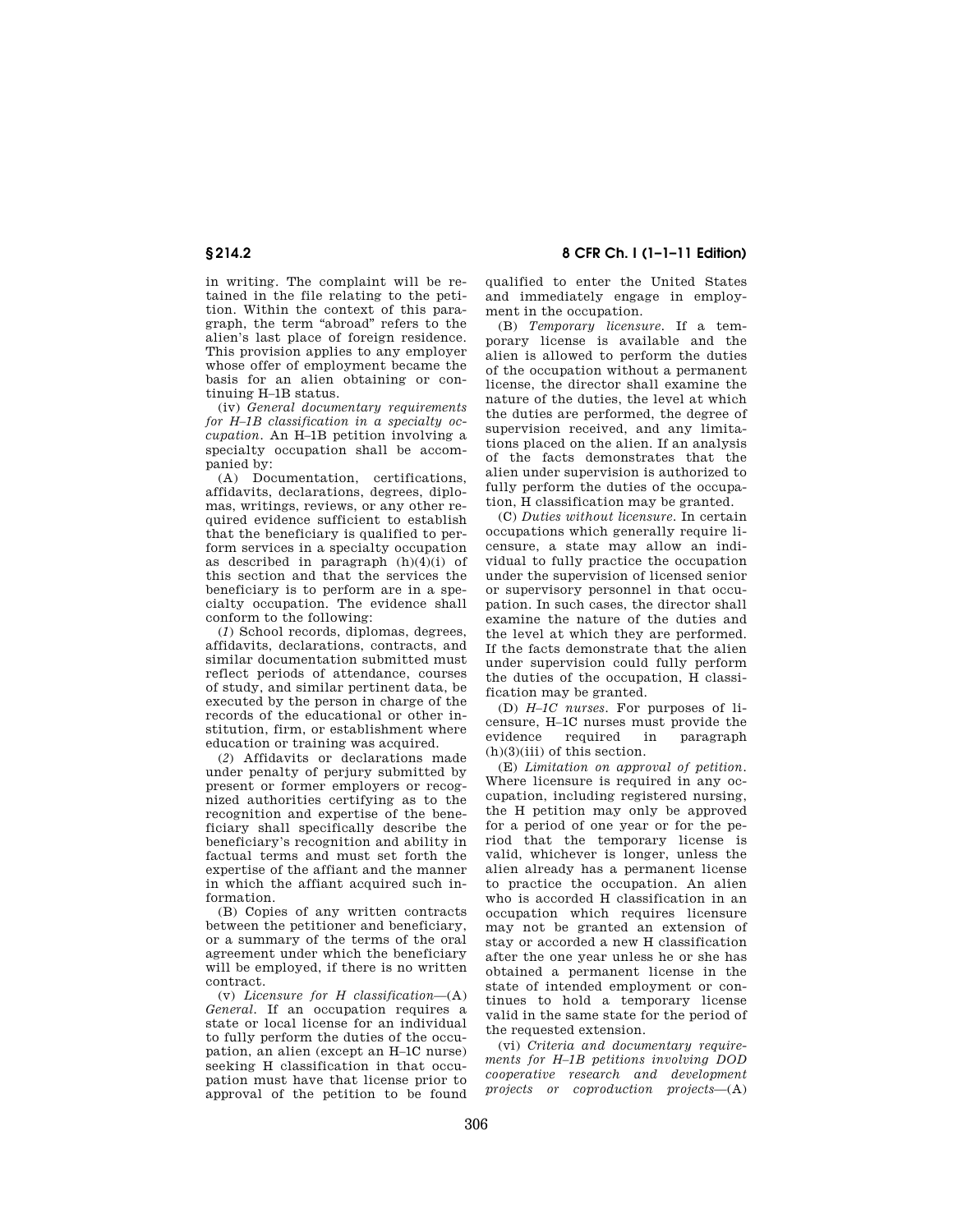*General.* (*1*) For purposes of H–1B classification, services of an exceptional nature relating to DOD cooperative research and development projects or coproduction projects shall be those services which require a baccalaureate or higher degree, or its equivalent, to perform the duties. The existence of this special program does not preclude the DOD from utilizing the regular H–1B provisions provided the required guidelines are met.

(*2*) The requirements relating to a labor condition application from the Department of Labor shall not apply to petitions involving DOD cooperative research and development projects or coproduction projects.

(B) *Petitioner requirements.* (*1*) The petition must be accompanied by a verification letter from the DOD project manager for the particular project stating that the alien will be working on a cooperative research and development project or a coproduction project under a reciprocal Governmentto-Government agreement administered by DOD. Details about the specific project are not required.

(*2*) The petitioner shall provide a general description of the alien's duties on the particular project and indicate the actual dates of the alien's employment on the project.

(*3*) The petitioner shall submit a statement indicating the names of aliens currently employed on the project in the United States and their dates of employment. The petitioner shall also indicate the names of aliens whose employment on the project ended within the past year.

(C) *Beneficiary requirement.* The petition shall be accompanied by evidence that the beneficiary has a baccalaureate or higher degree or its equivalent in the occupational field in which he or she will be performing services in accordance with paragraph  $(h)(4)(iii)(C)$ and/or  $(h)(4)(iii)(D)$  of this section.

(vii) *Criteria and documentary requirements for H–1B petitions for aliens of distinguished merit and ability in the field of fashion modeling*—(A) *General.* Prominence in the field of fashion modeling may be established in the case of an individual fashion model. The work which a prominent alien is coming to perform in the United States must re-

quire the services of a prominent alien. A petition for an H–1B alien of distinguished merit and ability in the field of fashion modeling shall be accompanied by:

(*1*) Documentation, certifications, affidavits, writings, reviews, or any other required evidence sufficient to establish that the beneficiary is a fashion model of distinguished merit and ability. Affidavits submitted by present or former employers or recognized experts certifying to the recognition and distinguished ability of the beneficiary shall specifically describe the beneficiary's recognition and ability in factual terms and must set forth the expertise of the affiant and the manner in which the affiant acquired such information.

(*2*) Copies of any written contracts between the petitioner and beneficiary, or a summary of the terms of the oral agreement under which the beneficiary will be employed, if there is no written contract.

(B) *Petitioner's requirements.* To establish that a position requires prominence, the petitioner must establish that the position meets one of the following criteria:

(*1*) The services to be performed involve events or productions which have a distinguished reputation;

(*2*) The services are to be performed for an organization or establishment that has a distinguished reputation for, or record of, employing prominent persons.

(C) *Beneficiary's requirements.* A petitioner may establish that a beneficiary is a fashion model of distinguished merit and ability by the submission of two of the following forms of documentation showing that the alien:

(*1*) Has achieved national or international recognition and acclaim for outstanding achievement in his or her field as evidenced by reviews in major newspapers, trade journals, magazines, or other published material;

(*2*) Has performed and will perform services as a fashion model for employers with a distinguished reputation;

(*3*) Has received recognition for significant achievements from organizations, critics, fashion houses, modeling agencies, or other recognized experts in the field; or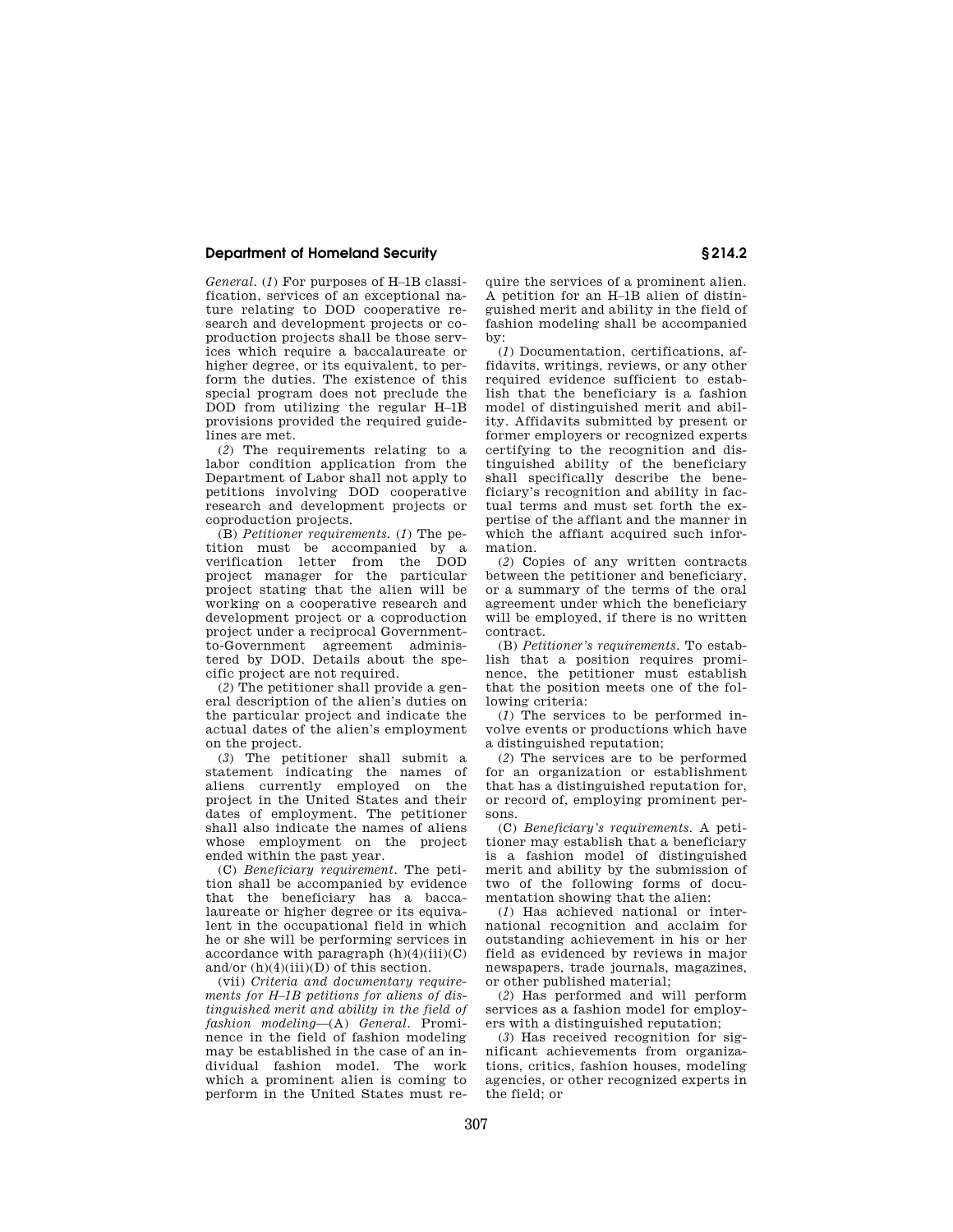**§ 214.2 8 CFR Ch. I (1–1–11 Edition)** 

(*4*) Commands a high salary or other substantial remuneration for services evidenced by contracts or other reliable evidence.

(viii) *Criteria and documentary requirements for H–1B petitions for physicians*— (A) *Beneficiary's requirements.* An H–1B petition for a physician shall be accompanied by evidence that the physician:

(*1*) Has a license or other authorization required by the state of intended employment to practice medicine, or is exempt by law therefrom, if the physician will perform direct patient care and the state requires the license or authorization, and

(*2*) Has a full and unrestricted license to practice medicine in a foreign state or has graduated from a medical school in the United States or in a foreign state.

(B) *Petitioner's requirements.* The petitioner must establish that the alien physician:

(*1*) Is coming to the United States primarily to teach or conduct research, or both, at or for a public or nonprofit private educational or research institution or agency, and that no patient care will be performed, except that which is incidental to the physician's teaching or research; or

(*2*) The alien has passed the Federation Licensing Examination (or an equivalent examination as determined by the Secretary of Health and Human Services) or is a graduate of a United States medical school; and

(*i*) Has competency in oral and written English which shall be demonstrated by the passage of the English language proficiency test given by the Educational Commission for Foreign Medical Graduates; or

(*ii*) Is a graduate of a school of medicine accredited by a body or bodies approved for that purpose by the Secretary of Education.

(C) *Exception for physicians of national or international renown.* A physician who is a graduate of a medical school in a foreign state and who is of national or international renown in the field of medicine is exempt from the requirements of paragraph  $(h)(4)(viii)(B)$ of this section.

(5) *Petition for alien to perform agricultural labor or services of a temporary or*  *seasonal nature (H–2A)*—(i) *Filing a petition*—

(A) *General.* An H–2A petition must be filed on Form I–129 with a single valid temporary agricultural labor certification. The petition may be filed by either the employer listed on the temporary labor certification, the employer's agent, or the association of United States agricultural producers named as a joint employer on the temporary labor certification.

(B) *Multiple beneficiaries*. The total number of beneficiaries of a petition or series of petitions based on the same temporary labor certification may not exceed the number of workers indicated on that document. A single petition can include more than one beneficiary if the total number does not exceed the number of positions indicated on the relating temporary labor certification.

(C) [Reserved]

(D) *Evidence.* An H–2A petitioner must show that the proposed employment qualifies as a basis for H–2A status, and that any named beneficiary qualifies for that employment. A petition will be automatically denied if filed without the certification evidence required in paragraph  $(h)(5)(i)(A)$  of this section and, for each named beneficiary, the initial evidence required in paragraph  $(h)(5)(v)$  of this section.

(E) *Special filing requirements.* Where a certification shows joint employers, a petition must be filed with an attachment showing that each employer has agreed to the conditions of H–2A eligibility. A petition filed by an agent must be filed with an attachment in which the employer has authorized the agent to act on its behalf, has assumed full responsibility for all representations made by the agent on its behalf, and has agreed to the conditions of H– 2A eligibility.

(F) *Eligible Countries*. (*1*)(*i*) H–2A petitions may only be approved for nationals of countries that the Secretary of Homeland Security has designated as participating countries, with the concurrence of the Secretary of State, in a notice published in the FEDERAL REG-ISTER, taking into account factors, including but not limited to:

(*A*) The country's cooperation with respect to issuance of travel documents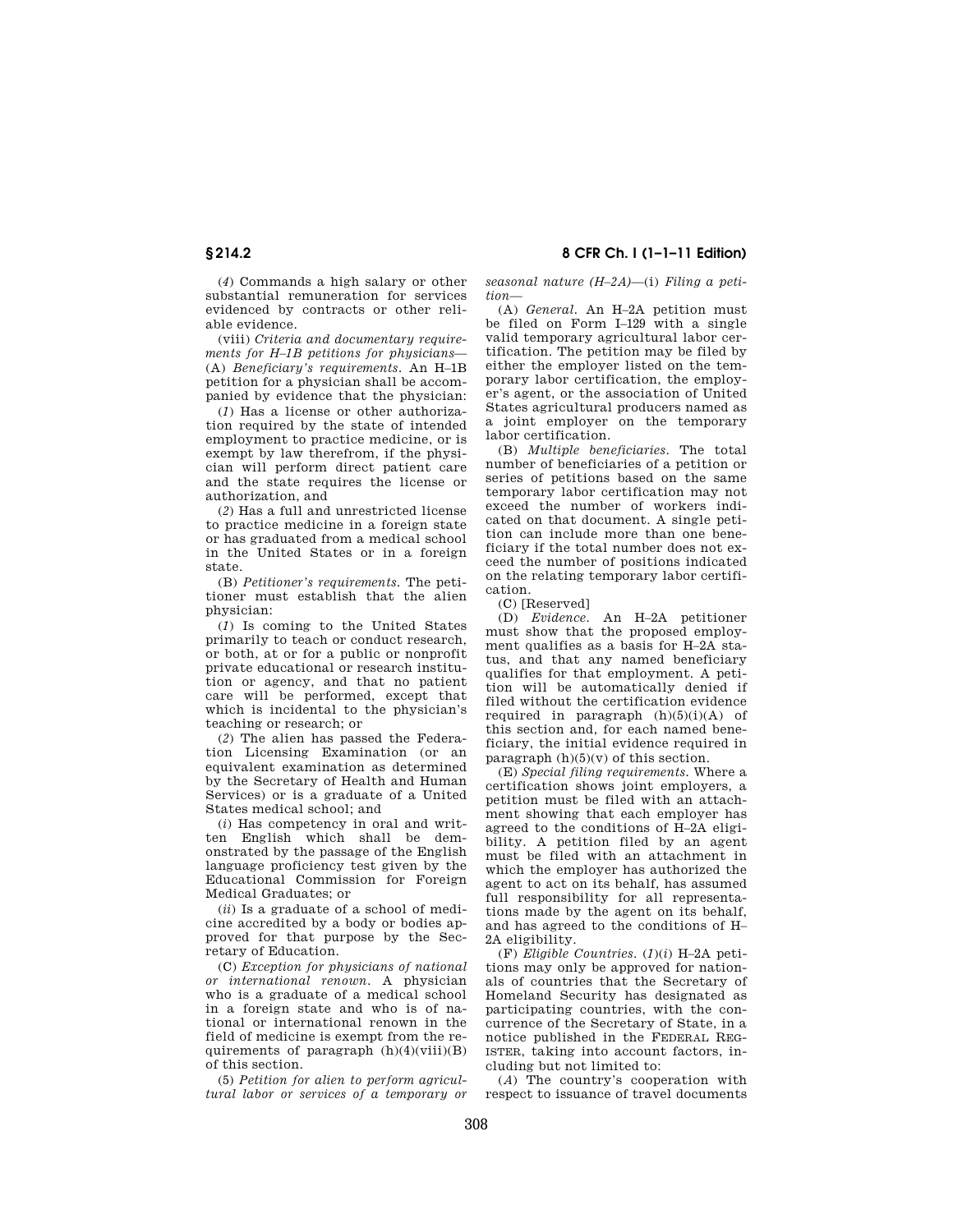for citizens, subjects, nationals and residents of that country who are subject to a final order of removal;

(*B*) The number of final and unexecuted orders of removal against citizens, subjects, nationals and residents of that country;

(*C*) The number of orders of removal executed against citizens, subjects, nationals and residents of that country; and

(*D*) Such other factors as may serve the U.S. interest.

(*ii*) A national from a country not on the list described in paragraph  $(h)(5)(i)(F)(1)(i)$  of this section may be a beneficiary of an approved H–2A petition upon the request of a petitioner or potential H–2A petitioner, if the Secretary of Homeland Security, in his sole and unreviewable discretion, determines that it is in the U.S. interest for that alien to be a beneficiary of such petition. Determination of such a U.S. interest will take into account factors, including but not limited to:

(*A*) Evidence from the petitioner demonstrating that a worker with the required skills is not available either from among U.S. workers or from among foreign workers from a country currently on the list described in paragraph  $(h)(5)(i)(F)(I)(i)$  of this section;

(*B*) Evidence that the beneficiary has been admitted to the United States previously in H–2A status;

(*C*) The potential for abuse, fraud, or other harm to the integrity of the H–2A visa program through the potential admission of a beneficiary from a country not currently on the list; and

(*D*) Such other factors as may serve the U.S. interest.

(*2*) Once published, any designation of participating countries pursuant to paragraph  $(h)(5)(i)(F)(1)(i)$  of this section shall be effective for one year after the date of publication in the FEDERAL REGISTER and shall be without effect at the end of that one-year period.

(ii) *Effect of the labor certification process.* The temporary agricultural labor certification process determines whether employment is as an agricultural worker, whether it is open to U.S. workers, if qualified U.S. workers are available, the adverse impact of employment of a qualified alien, and

whether employment conditions, including housing, meet applicable requirements. In petition proceedings a petitioner must establish that the employment and beneficiary meet the requirements of paragraph (h)(5) of this section.

(iii) *Ability and intent to meet a job offer*—(A) *Eligibility requirements.* An H– 2A petitioner must establish that each beneficiary will be employed in accordance with the terms and conditions of the certification, which includes that the principal duties to be performed are those on the certification, with other duties minor and incidental.

(B) *Intent and prior compliance.* Requisite intent cannot be established for two years after an employer or joint employer, or a parent, subsidiary or affiliate thereof, is found to have violated section 274(a) of the Act or to have employed an H–2A worker in a position other than that described in the relating petition.

(C) *Initial evidence.* Representations required for the purpose of labor certification are initial evidence of intent.

(iv) *Temporary and seasonal employment*—(A) *Eligibility requirements.* An H– 2A petitioner must establish that the employment proposed in the certification is of a temporary or seasonal nature. Employment is of a seasonal nature where it is tied to a certain time of year by an event or pattern, such as a short annual growing cycle or a specific aspect of a longer cycle, and requires labor levels far above those necessary for ongoing operations. Employment is of a temporary nature where the employer's need to fill the position with a temporary worker will, except in extraordinary circumstances, last no longer than one year.

(B) *Effect of Department of Labor findings.* In temporary agricultural labor certification proceedings the Department of Labor separately tests whether employment qualifies as temporary or seasonal. Its finding that employment qualifies is normally sufficient for the purpose of an H–2A petition, However, notwithstanding that finding, employment will be found not to be temporary or seasonal where an application for permanent labor certification has been filed for the same alien, or for another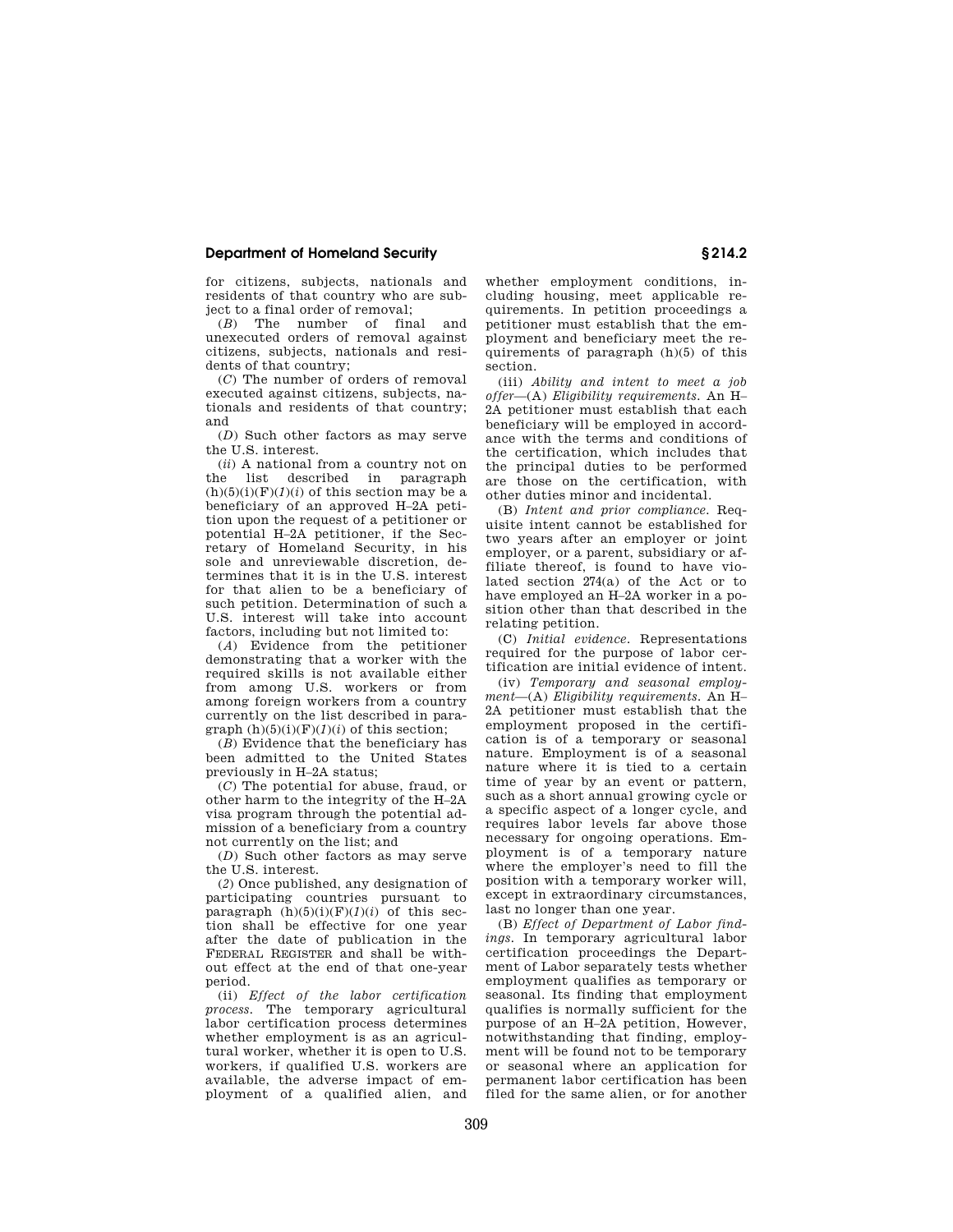alien to be employed in the same position, by the same employer or by its parent, subsidiary or affiliate. This can only be overcome by the petitioner's demonstration that there will be at least a six month interruption of employment in the United States after H– 2A status ends. Also, eligibility will not be found, notwithstanding the issuance of a temporary agricultural labor certification, where there is substantial evidence that the employment is not temporary or seasonal.

(v) *The beneficiary's qualifications*—(A) *Eligibility requirements.* An H–2A petitioner must establish that any named beneficiary met the stated minimum requirements and was fully able to perform the stated duties when the application for certification was filed. It must be established at time of application for an H–2A visa, or for admission if a visa is not required, that any unnamed beneficiary either met these requirements when the certification was applied for or passed any certified aptitude test at any time prior to visa issuance, or prior to admission if a visa is not required.

(B) *Evidence of employment/job training.* For petitions with named beneficiaries, a petition must be filed with evidence that the beneficiary met the certification's minimum employment and job training requirements, if any are prescribed, as of the date of the filing of the labor certification application. For petitions with unnamed beneficiaries, such evidence must be submitted at the time of a visa application or, if a visa is not required, at the time the applicant seeks admission to the United States. Evidence must be in the form of the past employer or employers' detailed statement(s) or actual employment documents, such as company payroll or tax records. Alternately, a petitioner must show that such evidence cannot be obtained, and submit affidavits from persons who worked with the beneficiary that demonstrate the claimed employment or job training.

(C) *Evidence of education and other training.* For petitions with named beneficiaries, a petition must be filed with evidence that the beneficiary met all of the certification's post-secondary education and other formal training re-

**§ 214.2 8 CFR Ch. I (1–1–11 Edition)** 

quirements, if any are prescribed in the labor certification application as of date of the filing of the labor certification application. For petitions with unnamed beneficiaries, such evidence must be submitted at the time of a visa application or, if a visa is not required, at the time the applicant seeks admission to the United States. Evidence must be in the form of documents, issued by the relevant institution(s) or organization(s), that show periods of attendance, majors and degrees or certificates accorded.

(vi) *Petitioner consent and notification requirements*—(A) *Consent*. In filing an H–2A petition, a petitioner and each employer consents to allow access to the site by DHS officers where the labor is being performed for the purpose of determining compliance with H–2A requirements.

(B) *Agreements*. The petitioner agrees to the following requirements:

(*1*) To notify DHS, within 2 workdays, and beginning on a date and in a manner specified in a notice published in the FEDERAL REGISTER if:

(*i*) An H–2A worker fails to report to work within 5 workdays of the employment start date on the H–2A petition or within 5 workdays of the start date established by his or her employer, whichever is later;

(*ii*) The agricultural labor or services for which H–2A workers were hired is completed more than 30 days earlier than the employment end date stated on the H–2A petition; or

(*iii*) The H–2A worker absconds from the worksite or is terminated prior to the completion of agricultural labor or services for which he or she was hired.

(*2*) To retain evidence of such notification and make it available for inspection by DHS officers for a 1-year period beginning on the date of the notification. To retain evidence of a different employment start date if it is changed from that on the petition by the employer and make it available for inspection by DHS officers for the 1 year period beginning on the newly-established employment start date.

(*3)* To pay \$10 in liquidated damages for each instance where the employer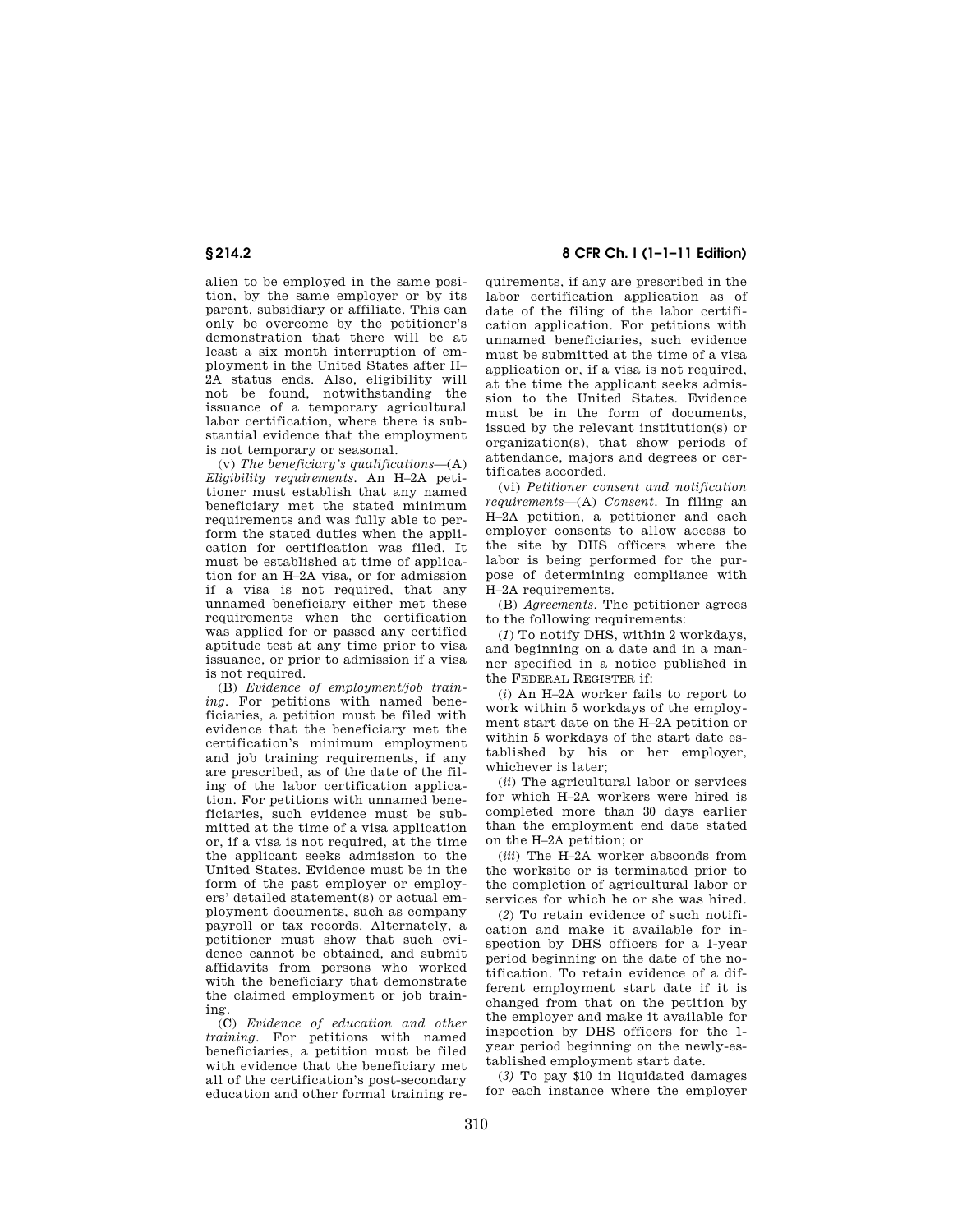cannot demonstrate that it has complied with the notification requirements, unless, in the case of an untimely notification, the employer demonstrates with such notification that good cause existed for the untimely notification, and DHS, in its discretion, waives the liquidated damages amount.

(C) *Process*. If DHS has determined that the petitioner has violated the notification requirements in paragraph  $(h)(5)(vi)(B)(1)$  of this section and has not received the required notification, the petitioner will be given written notice and 30 days to reply before being given written notice of the assessment of liquidated damages.

(D) *Failure to pay liquidated damages*. If liquidated damages are not paid within 10 days of assessment, an H–2A petition may not be processed for that petitioner or any joint employer shown on the petition until such damages are paid.

(E) *Abscondment*. An H–2A worker has absconded if he or she has not reported for work for a period of 5 consecutive workdays without the consent of the employer.

(vii) *Validity.* An approved H–2A petition is valid through the expiration of the relating certification for the purpose of allowing a beneficiary to seek issuance of an H–2A nonimmigrant visa, admission or an extension of stay for the purpose of engaging in the specific certified employment.

(viii) *Admission*—

(A) *Effect of violations of status*. An alien may not be accorded H–2A status who, at any time during the past 5 years, USCIS finds to have violated, other than through no fault of his or her own (e.g., due to an employer's illegal or inappropriate conduct), any of the terms or conditions of admission into the United States as an H–2A nonimmigrant, including remaining beyond the specific period of authorized stay or engaging in unauthorized employment.

(B) *Period of admission*. An alien admissible as an H–2A nonimmigrant shall be admitted for the period of the approved petition. Such alien will be admitted for an additional period of up to one week before the beginning of the approved period for the purpose of travel to the worksite, and a 30-day period following the expiration of the H–2A petition for the purpose of departure or to seek an extension based on a subsequent offer of employment. Unless authorized under 8 CFR 274a.12 or section 214(n) of the Act, the beneficiary may not work except during the validity period of the petition.

(C) *Limits on an individual's stay.* Except as provided in paragraph  $(h)(5)(viii)(B)$  of this section, an alien's stay as an H–2A nonimmigrant is limited by the term of an approved petition. An alien may remain longer to engage in other qualifying temporary agricultural employment by obtaining an extension of stay. However, an individual who has held H–2A status for a total of 3 years may not again be granted H–2A status until such time as he or she remains outside the United States for an uninterrupted period of 3 months. An absence from the United States can interrupt the accrual of time spent as an H–2A nonimmigrant against the 3-year limit. If the accumulated stay is 18 months or less, an absence is interruptive if it lasts for at least 45 days. If the accumulated stay is greater than 18 months, an absence is interruptive if it lasts for at least 2 months. Eligibility under paragraph  $(h)(5)(viii)(C)$  of this section will be determined in admission, change of status or extension proceedings. An alien found eligible for a shorter period of H– 2A status than that indicated by the petition due to the application of this paragraph  $(h)(5)(viii)(\overrightarrow{C})$  of this section shall only be admitted for that abbreviated period.

(ix) *Substitution of beneficiaries after admission.* An H–2A petition may be filed to replace H–2A workers whose employment was terminated earlier than the end date stated on the H–2A petition and before the completion of work; who fail to report to work within five days of the employment start date on the H–2A petition or within five days of the start date established by his or her employer, whichever is later; or who abscond from the worksite. The petition must be filed with a copy of the certification document, a copy of the approval notice covering the workers for which replacements are sought, and other evidence required by paragraph  $(h)(5)(i)(D)$  of this section. It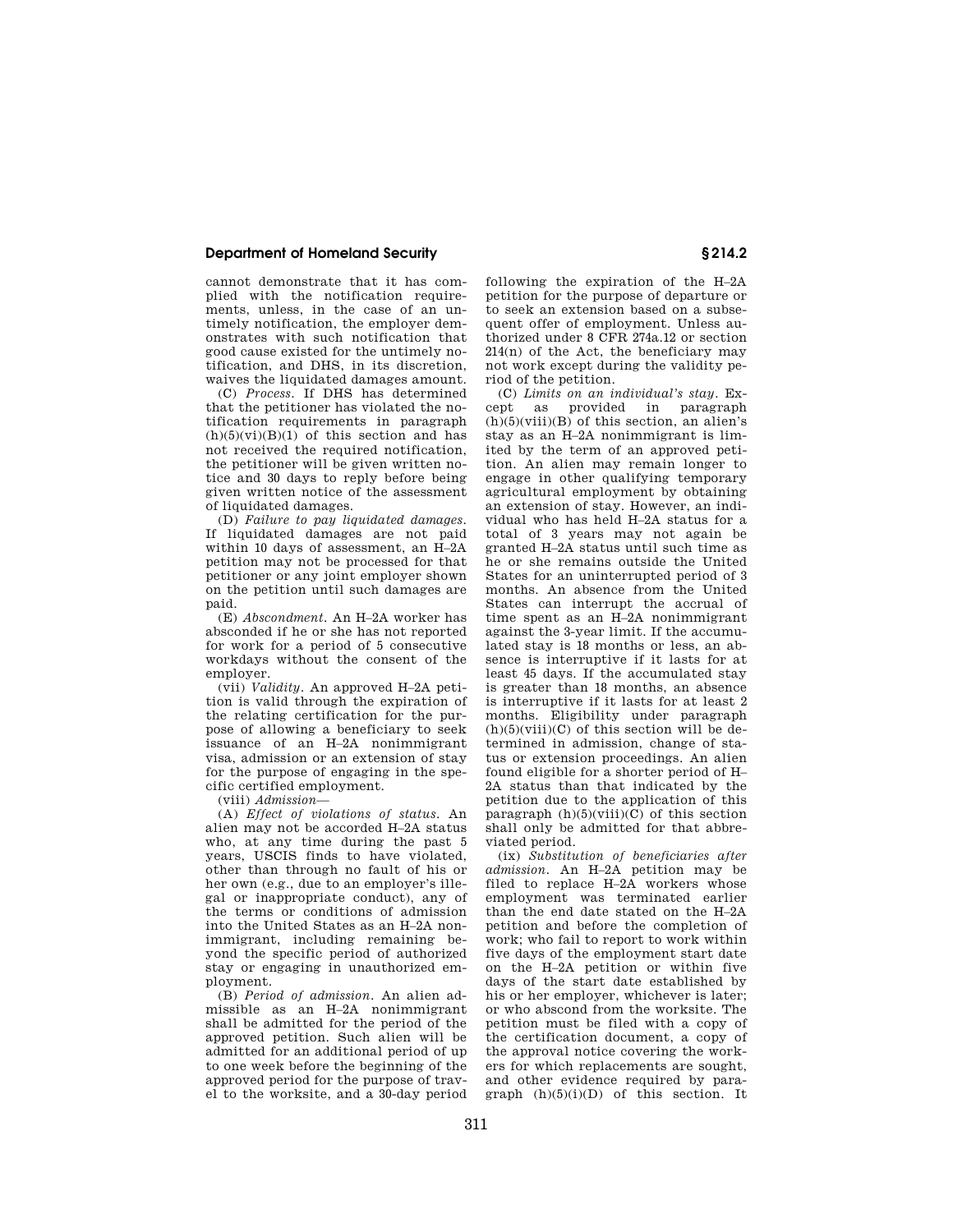must also be filed with a statement giving each terminated or absconded worker's name, date and country of birth, termination date, and the reason for termination, and the date that USCIS was notified that the alien was terminated or absconded, if applicable. A petition for a replacement will not be approved where the requirements of paragraph  $(h)(5)(vi)$  of this section have not been met. A petition for replacements does not constitute the notification required by paragraph  $(h)(5)(vi)(B)(I)$  of this section.

(x) *Extensions in emergent circumstances*. In emergent circumstances, as determined by USCIS, a single H–2A petition may be extended for a period not to exceed 2 weeks without an additional approved labor certification if filed on behalf of one or more beneficiaries who will continue to be employed by the same employer that previously obtained an approved petition on the beneficiary's behalf, so long as the employee continues to perform the same duties and will be employed for no longer than 2 weeks after the expiration of previously-approved H–2A petition. The previously approved H–2A petition must have been based on an approved temporary labor certification, which shall be considered to be extended upon the approval of the extension of H–2A status.

(xi) *Treatment of petitions and alien beneficiaries upon a determination that fees were collected from alien beneficiaries.* (A) *Denial or revocation of petition*. As a condition to approval of an H–2A petition, no job placement fee or other compensation (either direct or indirect) may be collected at any time, including before or after the filing or approval of the petition, from a beneficiary of an H–2A petition by a petitioner, agent, facilitator, recruiter, or similar employment service as a condition of H–2A employment (other than the lesser of the fair market value or actual costs of transportation and any government-mandated passport, visa, or inspection fees, to the extent that the payment of such costs and fees by the beneficiary is not prohibited by statute or Department of Labor regulations, unless the employer agent, facilitator, recruiter, or employment

**§ 214.2 8 CFR Ch. I (1–1–11 Edition)** 

service has agreed with the alien to pay such costs and fees).

(*1*) If USCIS determines that the petitioner has collected, or entered into an agreement to collect, such prohibited fee or compensation, the H–2A petition will be denied or revoked on notice unless the petitioner demonstrates that, prior to the filing of the petition, the petitioner has reimbursed the alien in full for such fees or compensation, or, where such fee or compensation has not yet been paid by the alien worker, that the agreement has been terminated.

(*2*) If USCIS determines that the petitioner knew or should have known at the time of filing the petition that the beneficiary has paid or agreed to pay any facilitator, recruiter, or similar employment service such fees or compensation as a condition of obtaining the H–2A employment, the H–2A petition will be denied or revoked on notice unless the petitioner demonstrates that, prior to the filing of the petition, the petitioner or the facilitator, recruiter, or similar employment service has reimbursed the alien in full for such fees or compensation or, where such fee or compensation has not yet been paid by the alien worker, that the agreement has been terminated.

(*3*) If USCIS determines that the beneficiary paid the petitioner such fees or compensation as a condition of obtaining the H–2A employment after the filing of the H–2A petition, the petition will be denied or revoked on notice.

(*4*) If USCIS determines that the beneficiary paid or agreed to pay the agent, facilitator, recruiter, or similar employment service such fees or compensation as a condition of obtaining the H–2A employment after the filing of the H–2A petition and with the knowledge of the petitioner, the petition will be denied or revoked unless the petitioner demonstrates that the petitioner or facilitator, recruiter, or similar employment service has reimbursed the beneficiary in full or where such fee or compensation has not yet been paid by the alien worker, that the agreement has been terminated, or notifies DHS within 2 workdays of obtaining knowledge in a manner specified in a notice published in the FEDERAL REG-ISTER.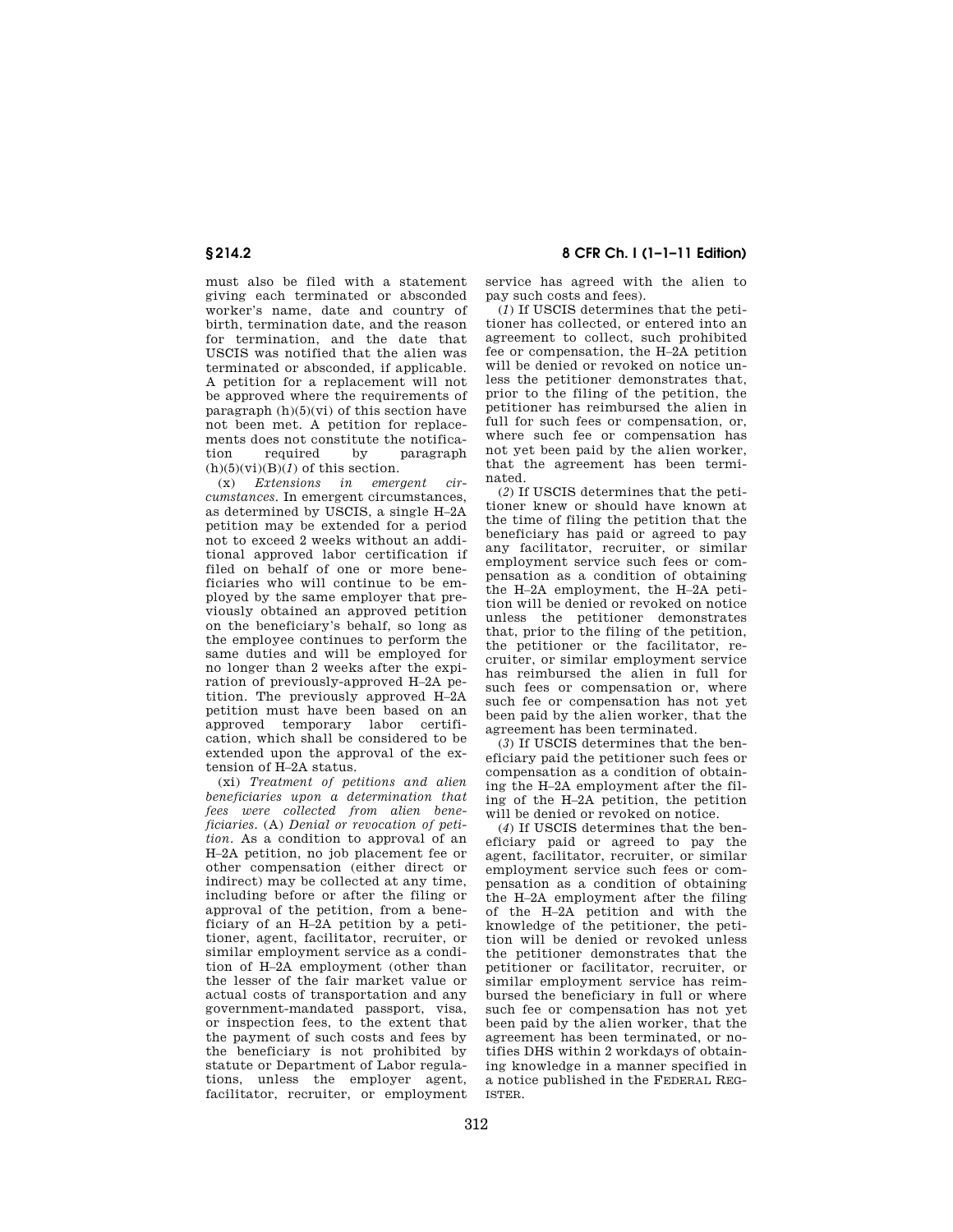(B) *Effect of petition revocation*. Upon revocation of an employer's H–2A petition based upon paragraph  $(h)(5)(xi)(A)$ of this section, the alien beneficiary's stay will be authorized and the alien will not accrue any period of unlawful presence under section 212(a)(9) of the Act (8 U.S.C. 1182(a)(9)) for a 30-day period following the date of the revocation for the purpose of departure or extension of stay based upon a subsequent offer of employment.

(C) *Reimbursement as condition to approval of future H–2A petitions.* (*1*) *Filing subsequent H–2A petitions within 1 year of denial or revocation of previous H–2A petition.* A petitioner filing an H–2A petition within 1 year after the decision denying or revoking on notice an H–2A petition filed by the same petitioner on the basis of paragraph  $(h)(5)(xi)(A)$  of this section must demonstrate to the satisfaction of USCIS, as a condition of approval of such petition, that the petitioner or agent, facilitator, recruiter, or similar employment service has reimbursed the beneficiary in full or that the petitioner has failed to locate the beneficiary. If the petitioner demonstrates to the satisfaction of USCIS that the beneficiary was reimbursed in full, such condition of approval shall be satisfied with respect to any subsequently filed H–2A petitions, except as provided in paragraph (h)(5)(xi)(C)(*2*). If the petitioner demonstrates to the satisfaction of USCIS that it has made reasonable efforts to locate the beneficiary with respect to each H–2A petition filed within 1 year after the decision denying or revoking the previous H–2A petition on the basis of paragraph  $(h)(5)(xi)(A)$  of this section but has failed to do so, such condition of approval shall be deemed satisfied with respect to any H–2A petition filed 1 year or more after the denial or revocation. Such reasonable efforts shall include contacting any of the beneficiary's known addresses.

(*2*) *Effect of subsequent denied or revoked petitions*. An H–2A petition filed by the same petitioner subsequent to a denial under paragraph  $(h)(5)(xi)(A)$  of this section shall be subject to the condition of approval described in paragraph  $(h)(5)(xi)(C)(I)$  of this section, regardless of prior satisfaction of such

condition of approval with respect to a previously denied or revoked petition.

(xii) *Treatment of alien beneficiaries upon revocation of labor certification.*  The approval of an employer's H-2A petition is immediately and automatically revoked if the Department of Labor revokes the labor certification upon which the petition is based. Upon revocation of an H–2A petition based upon revocation of labor certification, the alien beneficiary's stay will be authorized and the alien will not accrue any period of unlawful presence under section 212(a)(9) of the Act for a 30-day period following the date of the revocation for the purpose of departure or extension of stay based upon a subsequent offer of employment.

(6) *Petition for alien to perform temporary nonagricultural services or labor (H–2B)*—

(i) *Petition*. (A) *H–2B nonagricultural temporary worker*. An H–2B nonagricultural temporary worker is an alien who is coming temporarily to the United States to perform temporary services or labor without displacing qualified United States workers available to perform such services or labor and whose employment is not adversely affecting the wages and working conditions of United States workers.

(B) *Denial or revocation of petition upon a determination that fees were collected from alien beneficiaries*. As a condition of approval of an H–2B petition, no job placement fee or other compensation (either direct or indirect) may be collected at any time, including before or after the filing or approval of the petition, from a beneficiary of an H–2B petition by a petitioner, agent, facilitator, recruiter, or similar employment service as a condition of an offer or condition of H–2B employment (other than the lower of the actual cost or fair market value of transportation to such employment and any government-mandated passport, visa, or inspection fees, to the extent that the passing of such costs to the beneficiary is not prohibited by statute, unless the employer, agent, facilitator, recruiter, or similar employment service has agreed with the beneficiary that it will pay such costs and fees).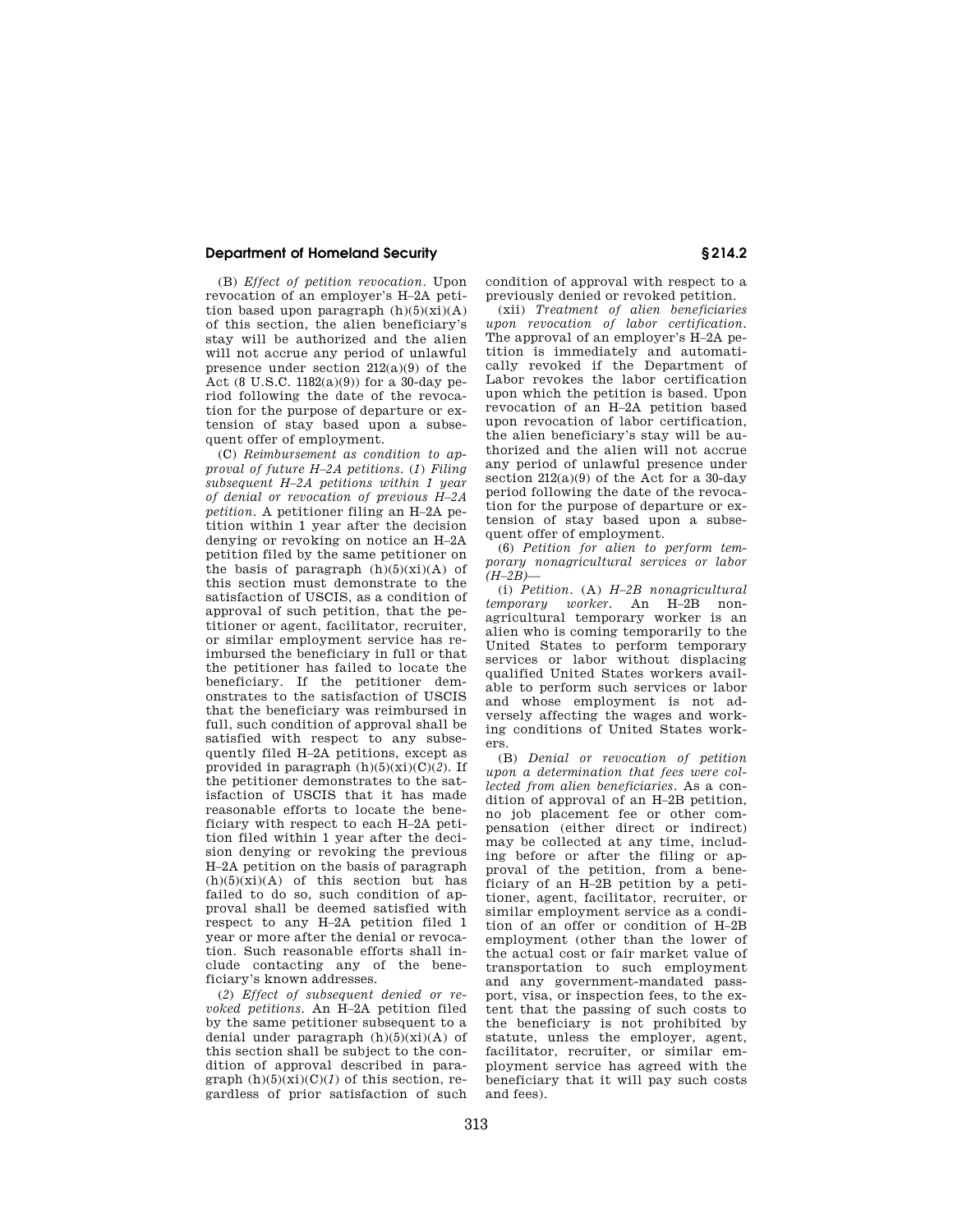(*1*) If USCIS determines that the petitioner has collected or entered into an agreement to collect such fee or compensation, the H–2B petition will be denied or revoked on notice, unless the petitioner demonstrates that, prior to the filing of the petition, either the petitioner reimbursed the beneficiary in full for such fees or compensation or the agreement to collect such fee or compensation was terminated before the fee or compensation was paid by the beneficiary.

(*2*) If USCIS determines that the petitioner knew or should have known at the time of filing the petition that the beneficiary has paid or agreed to pay any agent, facilitator, recruiter, or similar employment service as a condition of an offer of the H–2B employment, the H–2B petition will be denied or revoked on notice unless the petitioner demonstrates that, prior to filing the petition, either the petitioner or the agent, facilitator, recruiter, or similar employment service reimbursed the beneficiary in full for such fees or compensation or the agreement to collect such fee or compensation was terminated before the fee or compensation was paid by the beneficiary.

(*3*) If USCIS determines that the beneficiary paid the petitioner such fees or compensation as a condition of an offer of H–2B employment after the filing of the H–2B petition, the petition will be denied or revoked on notice.

(*4*) If USCIS determines that the beneficiary paid or agreed to pay the agent, facilitator, recruiter, or similar employment service such fees or compensation after the filing of the H–2B petition and that the petitioner knew or had reason to know of the payment or agreement to pay, the petition will be denied or revoked unless the petitioner demonstrates that the petitioner or agent, facilitator, recruiter, or similar employment service reimbursed the beneficiary in full, that the parties terminated any agreement to pay before the beneficiary paid the fees or compensation, or that the petitioner has notified DHS within 2 work days of obtaining knowledge, in a manner specified in a notice published in the FED-ERAL REGISTER.

(C) *Effect of petition revocation.* Upon revocation of an employer's H–2B peti-

# **§ 214.2 8 CFR Ch. I (1–1–11 Edition)**

tion based upon paragraph  $(h)(6)(i)(B)$ of this section, the alien beneficiary's stay will be authorized and the beneficiary will not accrue any period of<br>unlawful presence under section unlawful presence  $212(a)(9)$  of the Act (8 U.S.C. 1182(a)(9)) for a 30-day period following the date of the revocation for the purpose of departure or extension of stay based upon a subsequent offer of employment. The employer shall be liable for the alien beneficiary's reasonable costs of return transportation to his or her last place of foreign residence abroad, unless such alien obtains an extension of stay based on an approved H–2B petition filed by a different employer.

(D) *Reimbursement as condition to approval of future H–2B petitions. (1) Filing subsequent H–2B petitions within 1 year of denial or revocation of previous H–2B petition*. A petitioner filing an H–2B petition within 1 year after a decision denying or revoking on notice an H–2B petition filed by the same petitioner on the basis of paragraph  $(h)(6)(i)(B)$  of this section must demonstrate to the satisfaction of USCIS, as a condition of the approval of the later petition, that the petitioner or agent, facilitator, recruiter, or similar employment service reimbursed in full each beneficiary of the denied or revoked petition from whom a prohibited fee was collected or that the petitioner has failed to locate each such beneficiary despite the petitioner's reasonable efforts to locate them. If the petitioner demonstrates to the satisfaction of USCIS that each such beneficiary was reimbursed in full, such condition of approval shall be satisfied with respect to any subsequently filed H–2B petitions, except as provided in paragraph  $(h)(6)(i)(D)(2)$  of this section. If the petitioner demonstrates to the satisfaction of USCIS that it has made reasonable efforts to locate but has failed to locate each such beneficiary within 1 year after the decision denying or revoking the previous H–2B petition on the basis of paragraph  $(h)(6)(i)(B)$  of this section, such condition of approval shall be deemed satisfied with respect to any H– 2B petition filed 1 year or more after the denial or revocation. Such reasonable efforts shall include contacting all of each such beneficiary's known addresses.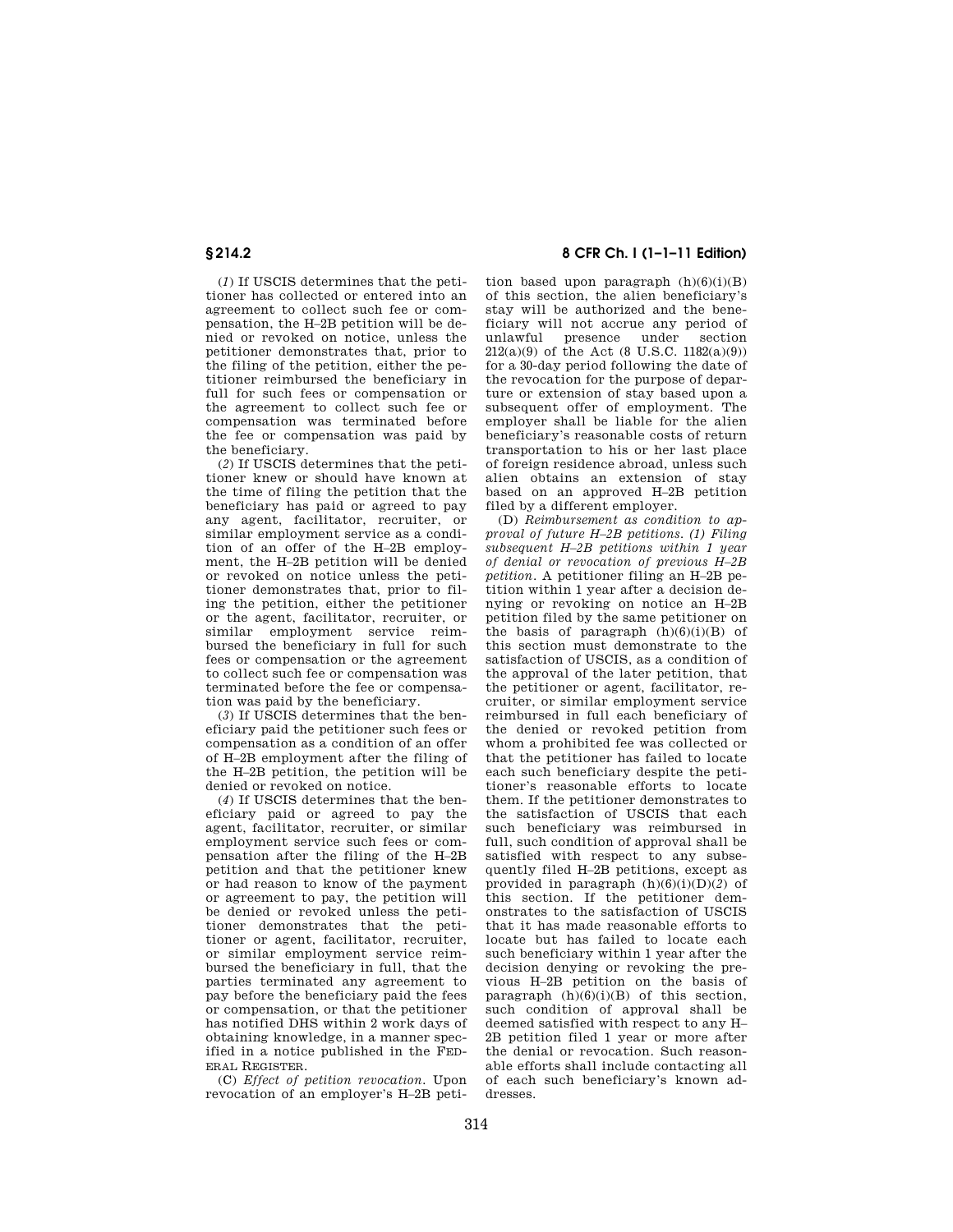(2) *Effect of subsequent denied or revoked petitions.* An H–2B petition filed by the same petitioner subsequent to a denial under paragraph  $(h)(6)(i)(B)$  of this section shall be subject to the condition of approval described in paragraph  $(h)(6)(i)(D)(1)$  of this section, regardless of prior satisfaction of such condition of approval with respect to a previously denied or revoked petition.

(E) *Eligible countries.* (*1*) H–2B petitions may be approved for nationals of countries that the Secretary of Homeland Security has designated as participating countries, with the concurrence of the Secretary of State, in a notice published in the FEDERAL REG-ISTER, taking into account factors, including but not limited to:

(*i*) The country's cooperation with respect to issuance of travel documents for citizens, subjects, nationals and residents of that country who are subject to a final order of removal;

(*ii*) The number of final and unexecuted orders of removal against citizens, subjects, nationals, and residents of that country;

(*iii*) The number of orders of removal executed against citizens, subjects, nationals and residents of that country; and

(*iv*) Such other factors as may serve the U.S. interest.

(*2*) A national from a country not on the list described in paragraph  $(h)(6)(i)(E)(1)$  of this section may be a beneficiary of an approved H–2B petition upon the request of a petitioner or potential H–2B petitioner, if the Secretary of Homeland Security, in his sole and unreviewable discretion, determines that it is in the U.S. interest for that alien to be a beneficiary of such petition. Determination of such a U.S. interest will take into account factors, including but not limited to:

(*i*) Evidence from the petitioner demonstrating that a worker with the required skills is not available from among foreign workers from a country currently on the list described in paragraph  $(h)(6)(i)(E)(I)$  of this section;

(*ii*) Evidence that the beneficiary has been admitted to the United States previously in H–2B status;

(*iii*) The potential for abuse, fraud, or other harm to the integrity of the H–2B visa program through the potential admission of a beneficiary from a country not currently on the list; and

(*iv*) Such other factors as may serve the U.S. interest.

(*3*) Once published, any designation of participating countries pursuant to paragraph  $(h)(6)(i)(E)(I)$  of this section shall be effective for one year after the date of publication in the FEDERAL REGISTER and shall be without effect at the end of that one-year period.

(F) *Petitioner agreements and notification requirements.* (*1*) *Agreements.* The petitioner agrees to notify DHS, within 2 work days, and beginning on a date and in a manner specified in a notice published in the FEDERAL REGISTER if: An H–2B worker fails to report for work within 5 work days after the employment start date stated on the petition; the nonagricultural labor or services for which H–2B workers were hired were completed more than 30 days early; or an H–2B worker absconds from the worksite or is terminated prior to the completion of the nonagricultural labor or services for which he or she was hired. The petitioner also agrees to retain evidence of such notification and make it available for inspection by DHS officers for a one-year period beginning on the date of the notification.

(*2*) *Abscondment.* An H–2B worker has absconded if he or she has not reported for work for a period of 5 consecutive work days without the consent of the employer.

(ii) *Temporary services or labor*—(A) *Definition.* Temporary services or labor under the H–2B classification refers to any job in which the petitioner's need for the duties to be performed by the employee(s) is temporary, whether or not the underlying job can be described as permanent or temporary.

(B) *Nature of petitioner's need.* Employment is of a temporary nature when the employer needs a worker for a limited period of time. The employer must establish that the need for the employee will end in the near, definable future. Generally, that period of time will be limited to one year or less, but in the case of a one-time event could last up to 3 years. The petitioner's need for the services or labor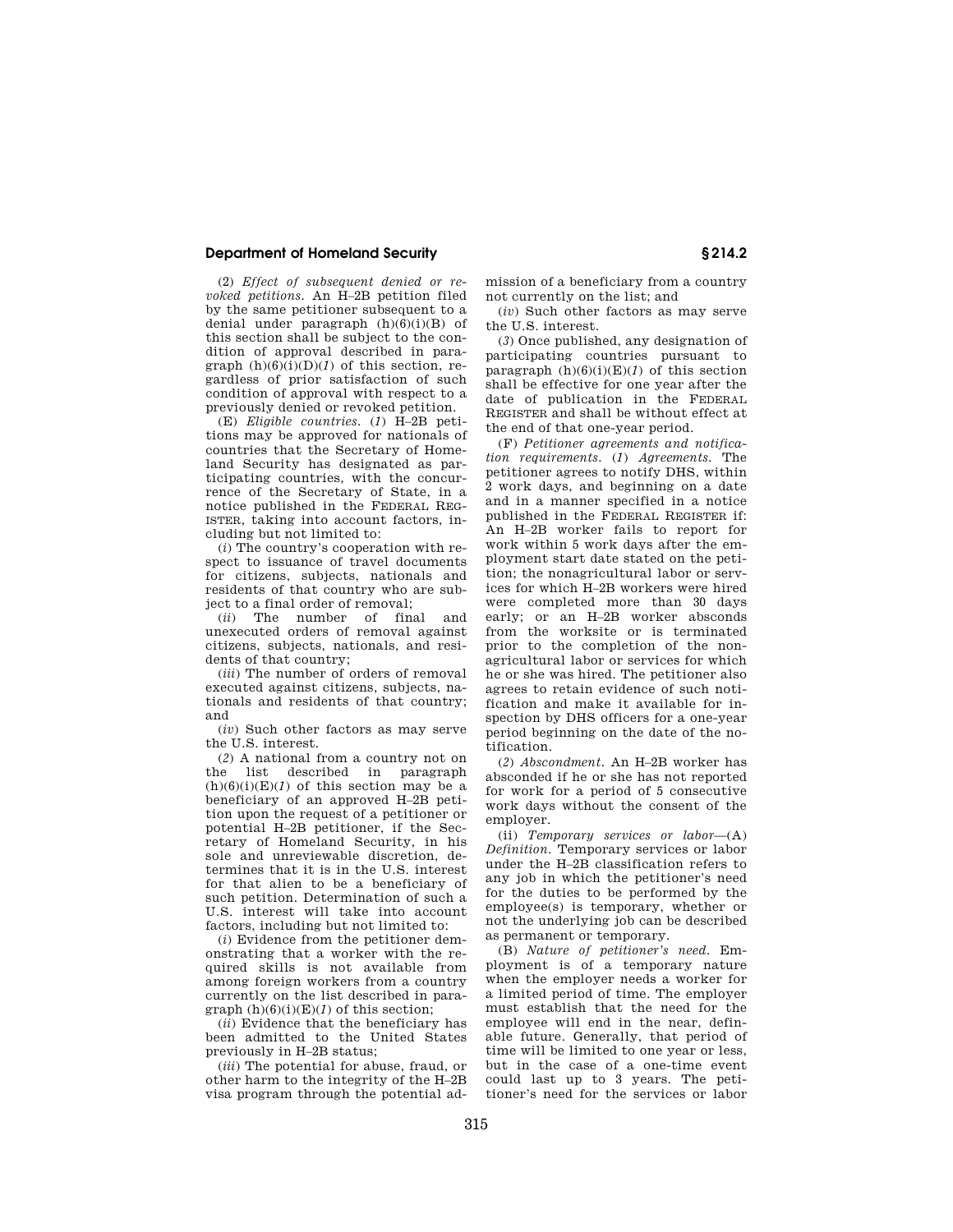shall be a one-time occurrence, a seasonal need, a peak load need, or an intermittent need.

(*1*) *One-time occurence.* The petitioner must establish that it has not employed workers to perform the services or labor in the past and that it will not need workers to perform the services or labor in the future, or that it has an employment situation that is otherwise permanent, but a temporary event of short duration has created the need for a temporary worker.

(*2*) *Seasonal need.* The petitioner must establish that the services or labor is traditionally tied to a season of the year by an event or pattern and is of a recurring nature. The petitioner shall specify the period(s) of time during each year in which it does not need the services or labor. The employment is not seasonal if the period during which the services or labor is not needed is unpredictable or subject to change or is considered a vacation period for the petitioner's permanent employees.

(*3*) *Peakload need.* The petitoner must establish that it regularly employs permanent workers to perform the services or labor at the place of employment and that it needs to supplement its permanent staff at the place of employment on a temporary basis due to a seasonal or short-term demand and that the temporary additions to staff will not become a part of the petitioner's regular operation.

(*4*) *Intermittent need.* The petitioner must establish that it has not employed permanent or full-time workers to perform the services or labor, but occasionally or intermittently needs temporary workers to perform services or labor for short periods.

(iii) *Procedures.* (A) Prior to filing a petition with the director to classify an alien as an H–2B worker, the petitioner shall apply for a temporary labor certification with the Secretary of Labor for all areas of the United States, except the Territory of Guam. In the Territory of Guam, the petitioning employer shall apply for a temporary labor certification with the Governor of Guam. The labor certification shall be advice to the director on whether or not United States workers capable of performing the temporary services or labor are available

**§ 214.2 8 CFR Ch. I (1–1–11 Edition)** 

and whether or not the alien's employment will adversely affect the wages and working conditions of similarly employed United States workers.

(B) An H–2B petitioner shall be a United States employer, a United States agent, or a foreign employer filing through a United States agent. For purposes of paragraph (h) of this section, a foreign employer is any employer who is not amenable to service of process in the United States. A foreign employer may not directly petition for an H–2B nonimmigrant but must use the services of a United States agent to file a petition for an H– 2B nonimmigrant. A United States agent petitioning on behalf of a foreign employer must be authorized to file the petition, and to accept service of process in the United States in proceedings under section 274A of the Act, on behalf of the employer. The petitioning employer shall consider available United States workers for the temporary services or labor, and shall offer terms and conditions of employment which are consistent with the nature of the occupation, activity, and industry in the United States.

(C) The petitioner may not file an H– 2B petition unless the United States petitioner has applied for a labor certification with the Secretary of Labor or the Governor of Guam within the time limits prescribed or accepted by each, and has obtained a favorable labor certification determination as required by paragraph  $(h)(6)(iv)$  or  $(h)(6)(v)$  of this section.

(D) The Secretary of Labor and the Governor of Guam shall separately establish procedures for administering the temporary labor certification program under his or her jurisdiction.

(E) After obtaining a favorable determination from the Secretary of Labor or the Governor of Guam, as appropriate, the petitioner shall file a petition on I–129, accompanied by the labor certification determination and supporting documents, with the director having jurisdiction in the area of intended employment.

(iv) *Labor certifications, except Guam*—

(A) *Secretary of Labor's determination.*  An H–2B petition for temporary employment in the United States, except for temporary employment on Guam,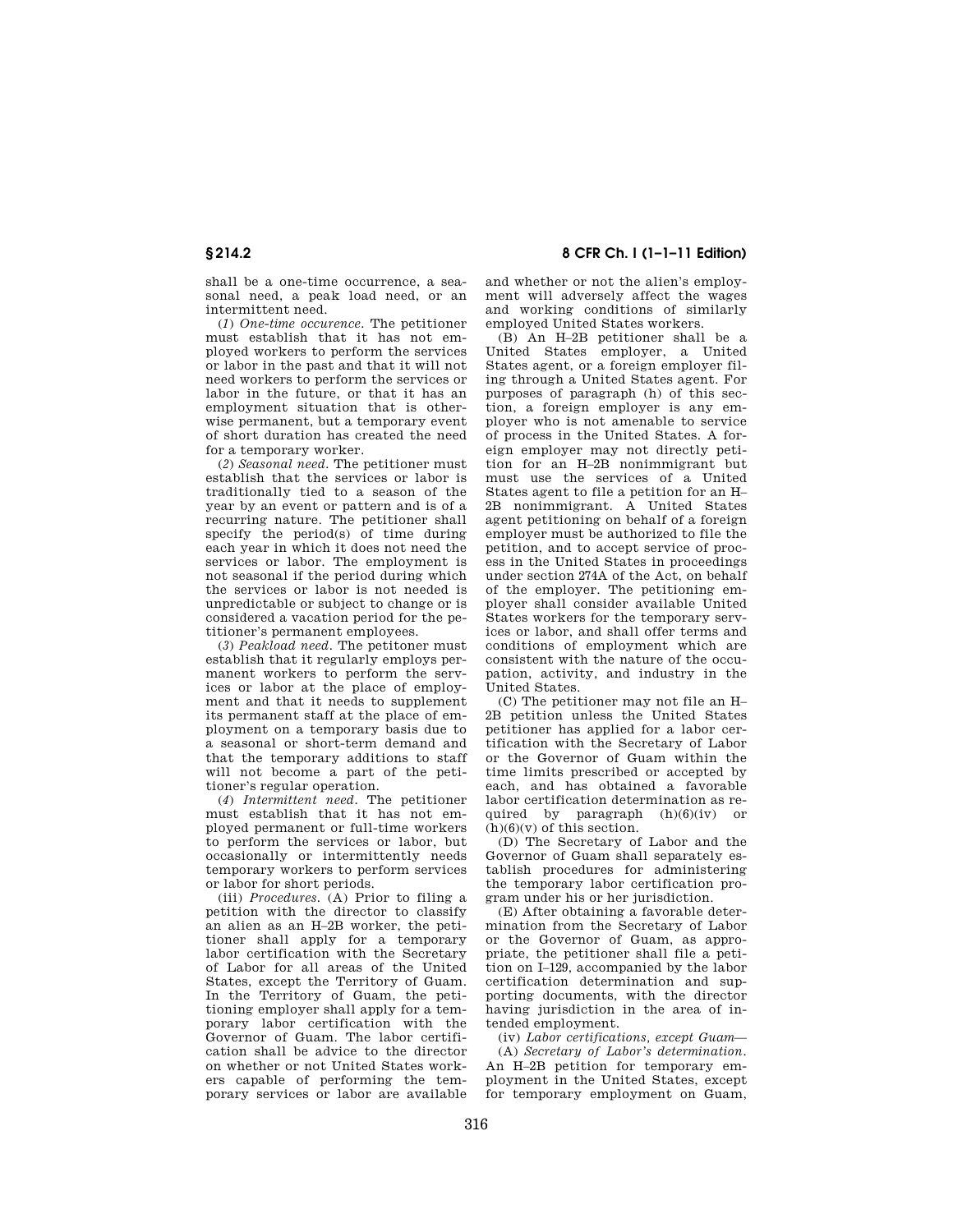shall be accompanied by an approved temporary labor certification from the Secretary of Labor stating that qualified workers in the United States are not available and that the alien's employment will not adversely affect wages and working conditions of similarly employed United States workers.

(B) *Validity of the labor certification.*  The Secretary of Labor may issue a temporary labor certification for a period of up to one year.

(C) *U.S. Virgin Islands.* Temporary labor certifications filed under section  $101(a)(15)(H)(ii)(b)$  of the Act for employment in the United States Virgin Islands may be approved only for entertainers and athletes and only for periods not to exceed 45 days.

(D) *Employment start date.* Beginning with petitions filed for workers for fiscal year 2010, an H–2B petition must state an employment start date that is the same as the date of need stated on the approved temporary labor certification. A petitioner filing an amended H–2B petition due to the unavailability of originally requested workers may state an employment start date later than the date of need stated on the previously approved temporary labor certification accompanying the amended H–2B petition.

(v) *Labor certification for Guam*—

(A) *Governor of Guam's determination.*  An H–2B petition for temporary employment on Guam shall be accompanied by an approved temporary labor certification issued by the Governor of Guam stating that qualified workers in the United States are not available to perform the required services, and that the alien's employment will not adversely affect the wages and working conditions of United States resident workers who are similarly employed on Guam.

(B) *Validity of labor certification.* The Governor of Guam may issue a temporary labor certification for a period up to one year.

(C)–(D) [Reserved]

(E) *Criteria for Guam labor certifications.* The Governor of Guam shall, in consultation with the Service, establish systematic methods for determining the prevailing wage rates and working conditions for individual occupations on Guam and for making determinations as to availability of qualified United States residents.

(*1*) *Prevailing wage and working conditions.* The system to determine wages and working conditions must provide for consideration of wage rates and employment conditions for occupations in both the private and public sectors, in Guam and/or in the United States (as defined in section 101(a)(38) of the Act), and may not consider wages and working conditions outside of the United States. If the system includes utilitzation of advisory opinions and consultations, the opinions must be provided by officially sanctioned groups which reflect a balance of the interests of the private and public sectors, government, unions and management.

(*2*) *Availability of United States workers.* The system for determining availability of qualified United States workers must require the prospective employer to:

(*i*) Advertise the availability of the position for a minimum of three consecutive days in the newspaper with the largest daily circulation on Guam;

(*ii*) Place a job offer with an appropriate agency of the Territorial Government which operates as a job referral service at least 30 days in advance of the need for the services to commence, except that for applications from the armed forces of the United States and those in the entertainment industry, the 30-day period may be reduced by the Governor to 10 days;

(*iii*) Conduct appropriate recruitment in other areas of the United States and its territories if sufficient qualified United States construction workers are not available on Guam to fill a job. The Governor of Guam may require a job order to be placed more than 30 days in advance of need to accommodate such recruitment;

(*iv*) Report to the appropriate agency the names of all United States resident workers who applied for the position, indicating those hired and the job-related reasons for not hiring;

(*v*) Offer all special considerations, such as housing and transportation expenses, to all United States resident workers who applied for the position, indicating those hired and the job-related reasons for not hiring;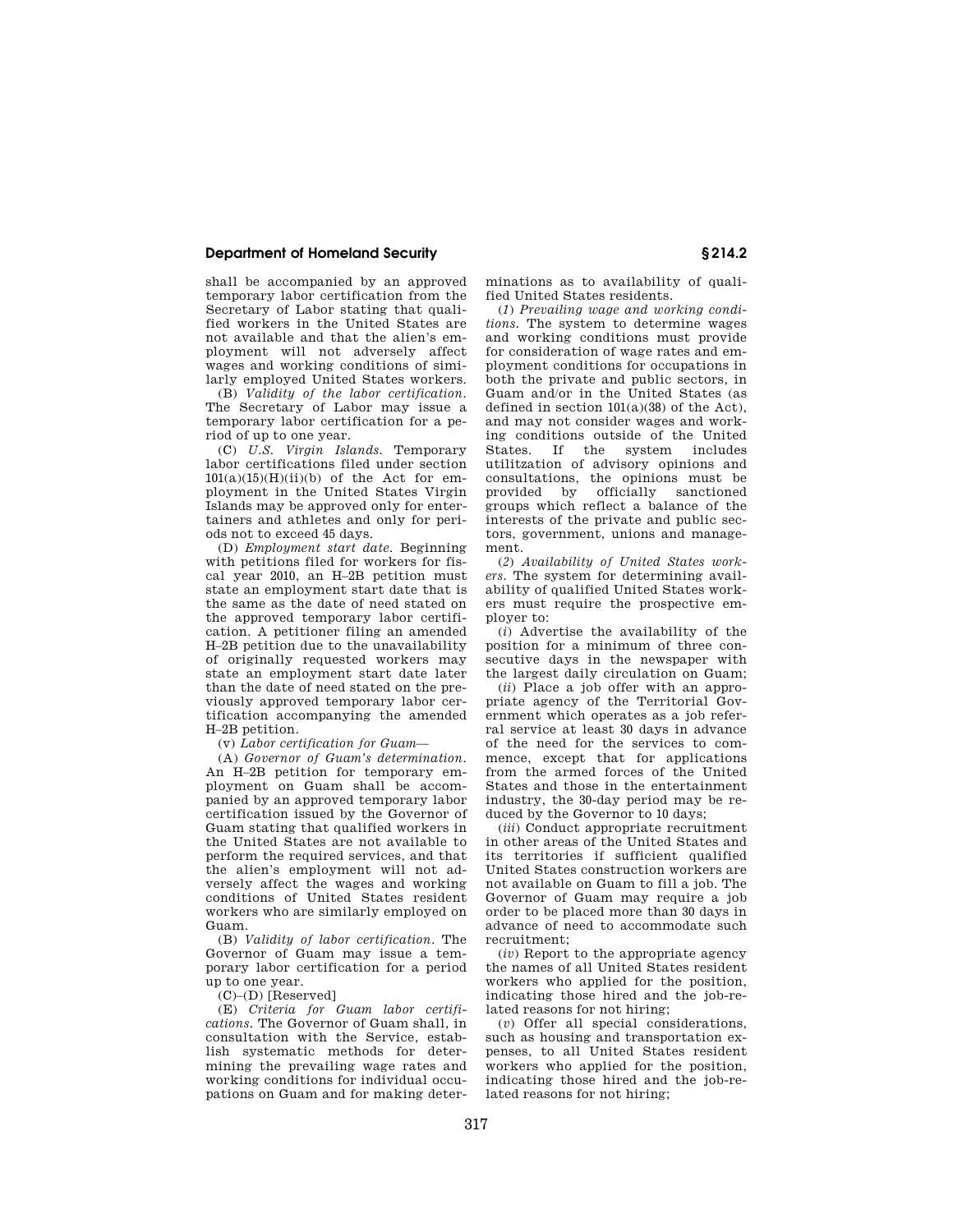(*vi*) Meet the prevailing wage rates and working conditions determined under the wages and working conditions system by the Governor; and

(*vii*) Agree to meet all Federal and Territorial requirements relating to employment, such as nondiscrimination, occupational safety, and minimum wage requirements.

(F) *Approval and publication of employment systems on Guam—(1*) *Systems.*  The Commissioner of Immigration and Naturalization must approve the system to determine prevailing wages and working conditions and the system to determine availability of United States resident workers and any future modifications of the systems prior to implementation. If the Commissioner, in consultation with the Secretary of Labor, finds that the systems or modified systems meet the requirements of this section, the Commissioner shall publish them as a notice in the FED-ERAL REGISTER and the Governor shall publish them as a public record in Guam.

(*2*) *Approval of construction wage rates.*  The Commissioner must approve specific wage data and rates used for construction occupations on Guam prior to implementation of new rates. The Governor shall submit new wage survey data and proposed rates to the Commissioner for approval at least eight weeks before authority to use existing rates expires. Surveys shall be conducted at least every two years, unless the Commissioner prescribes a lesser period.

(G) *Reporting.* The Governor shall provide the Commissioner statistical data on temporary labor certification workload and determinations. This information shall be submitted quarterly no later than 30 days after the quarter ends.

(H) *Invalidation of temporary labor certification issued by the Governor of Guam*—(*1*) *General.* A temporary labor certification issued by the Governor of Guam may be invalidated by a director if it is determined by the director or a court of law that the certification request involved fraud or willful misrepresentation. A temporary labor certification may also be invalidated if the director determines that the certification involved gross error.

# **§ 214.2 8 CFR Ch. I (1–1–11 Edition)**

(*2*) *Notice of intent to invalidate.* If the director intends to invalidate a temporary labor certification, a notice of intent shall be served upon the employer, detailing the reasons for the intended invalidation. The employer shall have 30 days in which to file a written response in rebuttal to the notice of intent. The director shall consider all evidence submitted upon rebuttal in reaching a decision.

(*3*) *Appeal of invalidation.* An employer may appeal the invalidation of a temporary labor certification in accordance with part 103 of this chapter.

(vi) *Evidence for H–2B petitions.* An H– 2B petition shall be accompanied by:

(A) *Labor certification.* An approved temporary labor certification issued by the Secretary of Labor or the Governor of Guam, as appropriate;

(B) [Reserved]

(C) *Alien's qualifications.* In petitions where the temporary labor certification application requires certain education, training, experience, or special requirements of the beneficiary who is present in the United States, documentation that the alien qualifies for the job offer as specified in the application for such temporary labor certification. This requirement also applies to the named beneficiary who is abroad on the basis of special provisions stated in paragraph  $(h)(2)(iii)$  of this section;

(D) *Statement of need.* A statement describing in detail the temporary situation or conditions which make it necessary to bring the alien to the United States and whether the need is a onetime occurrence, seasonal, peakload, or intermittent. If the need is seasonal, peakload, or intermittent, the statement shall indicate whether the situation or conditions are expected to be recurrent; or

(E) *Liability for transportation costs.*  The employer will be liable for the reasonable costs of return transportation of the alien abroad, if the alien is dismissed from employment for any reason by the employer before the end of the period of authorized admission pursuant to section  $214(c)(5)$  of the Act. If the beneficiary voluntarily terminates his or her employment prior to the expiration of the validity of the petition, the alien has not been dismissed. If the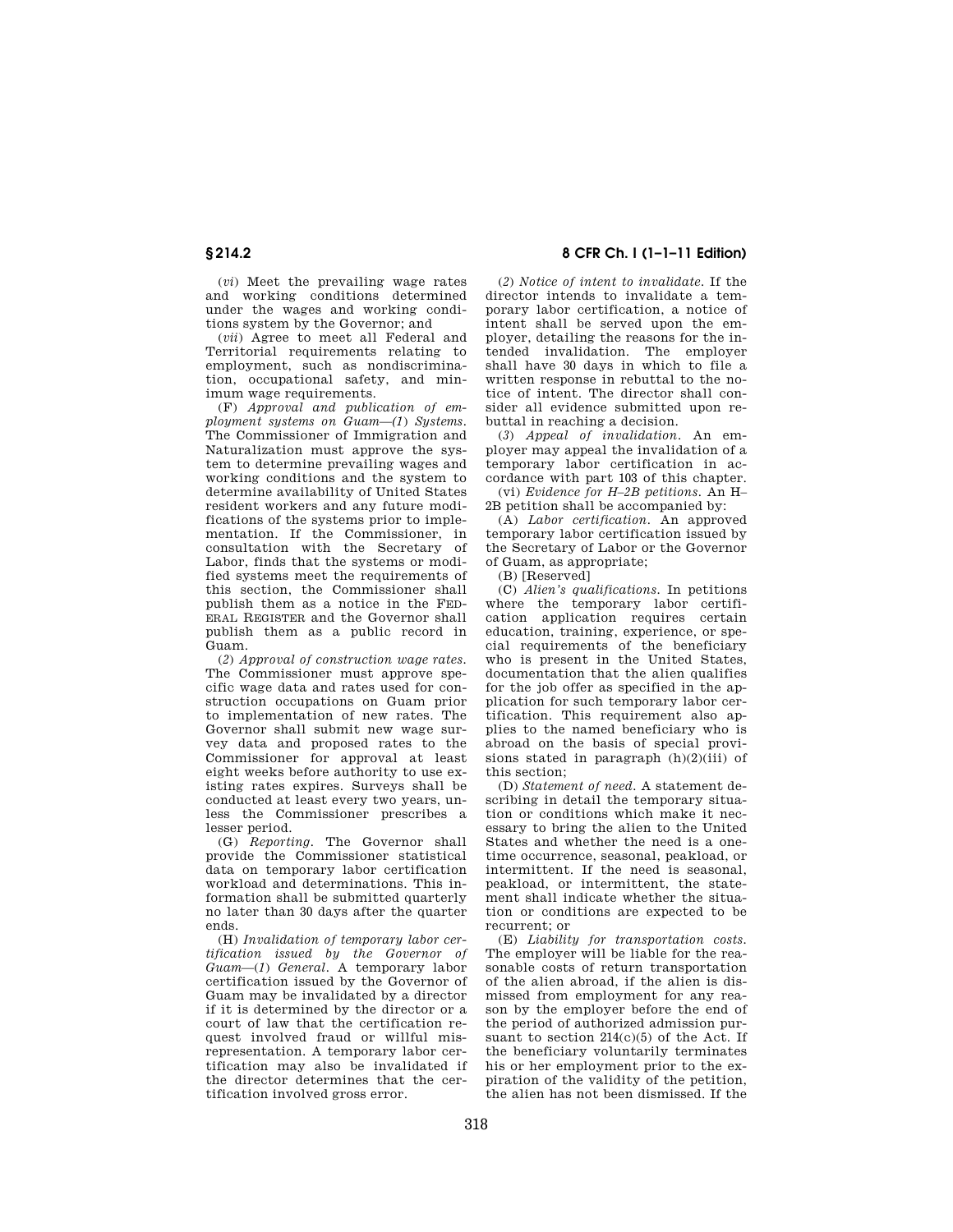beneficiary believes that the employer has not complied with this provision, the beneficiary shall advise the Service Center which adjudicated the petition in writing. The complaint will be retained in the file relating to the petition. Within the context of this paragraph, the term ''abroad'' means the alien's last place of foreign residence. This provision applies to any employer whose offer of employment became the basis for the alien obtaining or continuing H–2B status.

(vii) *Traded professional H–2B athletes.*  In the case of a professional H–2B athlete who is traded from one organization to another organization, employment authorization for the player will automatically continue for a period of 30 days after the player's acquisition by the new organization, within which time the new organization is expected to file a new Form I–129 for H–2B nonimmigrant classification. If a new Form I–129 is not filed within 30 days, employment authorization will cease. If a new Form I–129 is filed within 30 days, the professional athlete shall be deemed to be in valid H–2B status, and employment shall continue to be authorized, until the petition is adjudicated. If the new petition is denied, employment authorization will cease.

(viii) *Substitution of beneficiaries.*  Beneficiaries of H–2B petitions that are approved for named or unnamed beneficiaries who have not been admitted may be substituted only if the employer can demonstrate that the total number of beneficiaries will not exceed the number of beneficiaries certified in the original temporary labor certification. Beneficiaries who were admitted to the United States may not be substituted without a new petition accompanied by a newly approved temporary labor certification.

(A) To substitute beneficiaries who were previously approved for consular processing but have not been admitted with aliens who are outside of the United States, the petitioner shall, by letter and a copy of the petition approval notice, notify the consular office at which the alien will apply for a visa or the port of entry where the alien will apply for admission. The petitioner shall also submit evidence of the qualifications of beneficiaries to

the consular office or port of entry prior to issuance of a visa or admission, if applicable.

(B) To substitute beneficiaries who were previously approved for consular processing but have not been admitted with aliens who are currently in the United States, the petitioner shall file an amended petition with fees at the USCIS Service Center where the original petition was filed, with a copy of the original petition approval notice, a statement explaining why the substitution is necessary, evidence of the qualifications of beneficiaries, if applicable, evidence of the beneficiaries' current status in the United States, and evidence that the number of beneficiaries will not exceed the number allocated on the approved temporary labor certification, such as employment records or other documentary evidence to establish that the number of visas sought in the amended petition were not already issued. The amended petition must retain a period of employment within the same half of the same fiscal year as the original petition. Otherwise, a new temporary labor certification issued by DOL or the Governor of Guam and subsequent H–2B petition are required.

(ix) *Enforcement.* The Secretary of Labor may investigate employers to enforce compliance with the conditions of a petition and Department of Laborapproved temporary labor certification to admit or otherwise provide status to an H–2B worker.

(7) *Petition for alien trainee or participant in a special education exchange visitor program (H–3)*—(i) *Alien trainee.* The H–3 trainee is a nonimmigrant who seeks to enter the United States at the invitation of an organization or individual for the purpose of receiving training in any field of endeavor, such as agriculture, commerce, communications, finance, government, transportation, or the professions, as well as training in a purely industrial establishment. This category shall not apply to physicians, who are statutorily ineligible to use H–3 classification in order to receive any type of graduate medical education or training.

(A) *Externs.* A hospital approved by the American Medical Association or the American Osteopathic Association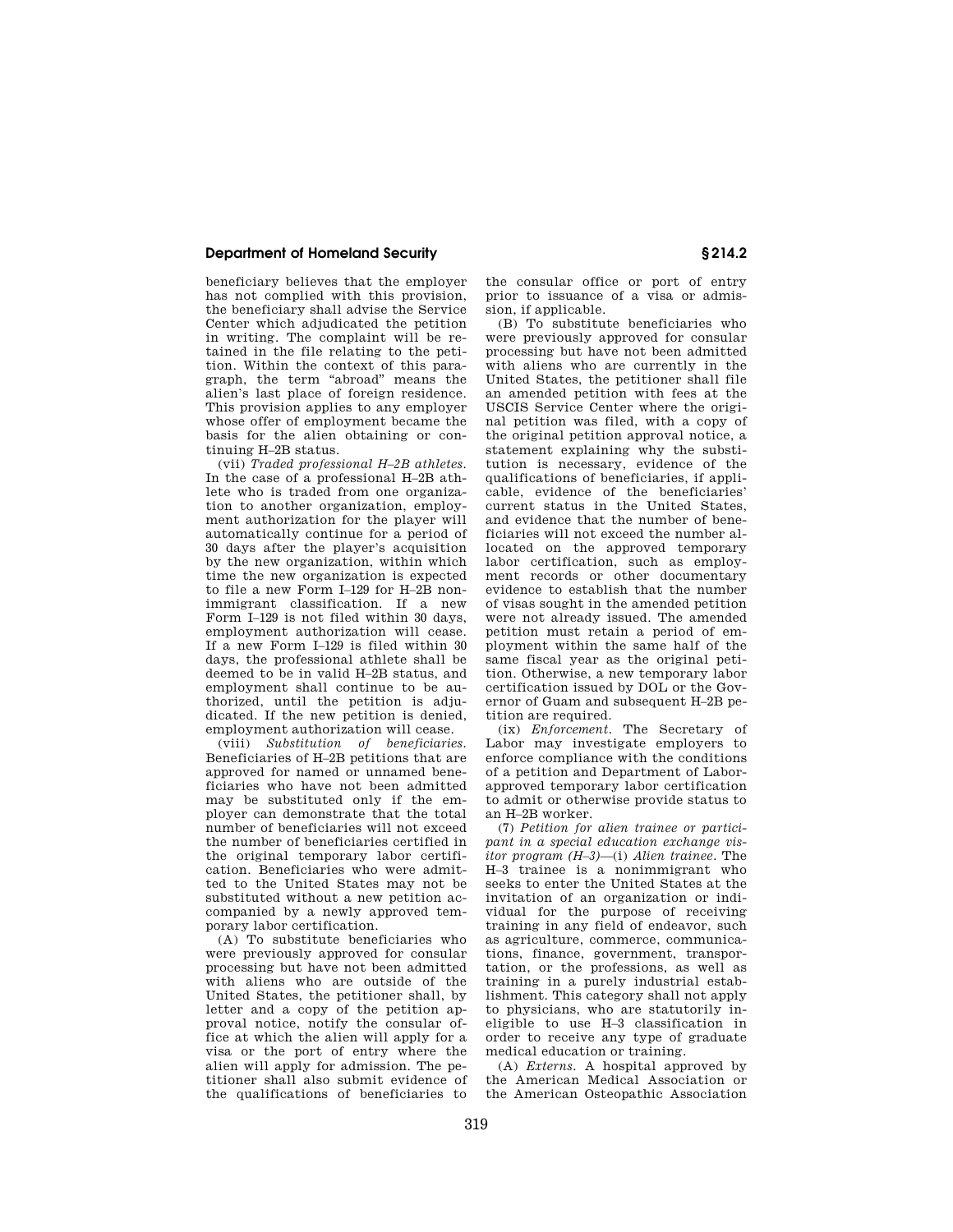for either an internship or residency program may petition to classify as an H–3 trainee a medical student attending a medical school abroad, if the alien will engage in employment as an extern during his/her medical school vacation.

(B) *Nurses.* A petitioner may seek H– 3 classification for a nurse who is not H–1 if it can be established that there is a genuine need for the nurse to receive a brief period of training that is unavailable in the alien's native country and such training is designed to benefit the nurse and the overseas employer upon the nurse's return to the country of origin, if:

(*1*) The beneficiary has obtained a full and unrestricted license to practice professional nursing in the country where the beneficiary obtained a nursing education, or such education was obtained in the United States or Canada; and

(*2*) The petitioner provides a statement certifying that the beneficiary is fully qualified under the laws governing the place where the training will be received to engage in such training, and that under those laws the petitioner is authorized to give the beneficiary the desired training.

(ii) *Evidence required for petition involving alien trainee*—(A) *Conditions.*  The petitioner is required to demonstrate that:

(*1*) The proposed training is not available in the alien's own country;

(*2*) The beneficiary will not be placed in a position which is in the normal operation of the business and in which citizens and resident workers are regularly employed;

(*3*) The beneficiary will not engage in productive employment unless such employment is incidental and necessary to the training; and

(*4*) The training will benefit the beneficiary in pursuing a career outside the United States.

(B) *Description of training program.*  Each petition for a trainee must include a statement which:

(*1*) Describes the type of training and supervision to be given, and the structure of the training program;

(*2*) Sets forth the proportion of time that will be devoted to productive employment;

**§ 214.2 8 CFR Ch. I (1–1–11 Edition)** 

(*3*) Shows the number of hours that will be spent, respectively, in classroom instruction and in on-the-job training;

(*4*) Describes the career abroad for which the training will prepare the alien;

(*5*) Indicates the reasons why such training cannot be obtained in the alien's country and why it is necessary for the alien to be trained in the United States; and

(*6*) Indicates the source of any remuneration received by the trainee and any benefit which will accrue to the petitioner for providing the training.

(iii) *Restrictions on training program for alien trainee.* A training program may not be approved which:

(A) Deals in generalities with no fixed schedule, objectives, or means of evaluation;

(B) Is incompatible with the nature of the petitioner's business or enterprise;

(C) Is on behalf of a beneficiary who already possesses substantial training and expertise in the proposed field of training;

(D) Is in a field in which it is unlikely that the knowledge or skill will be used outside the United States;

(E) Will result in productive employment beyond that which is incidental and necessary to the training;

(F) Is designed to recruit and train aliens for the ultimate staffing of domestic operations in the United States;

(G) Does not establish that the petitioner has the physical plant and sufficiently trained manpower to provide the training specified; or

(H) Is designed to extend the total allowable period of practical training previously authorized a nonimmigrant student.

(iv) *Petition for participant in a special education exchange visitor program*—(A) *General Requirements.* (*1*) The H–3 participant in a special education training program must be coming to the United States to participate in a structured program which provides for practical training and experience in the education of children with physical, mental, or emotional disabilities.

(*2*) The petition must be filed by a facility which has professionally trained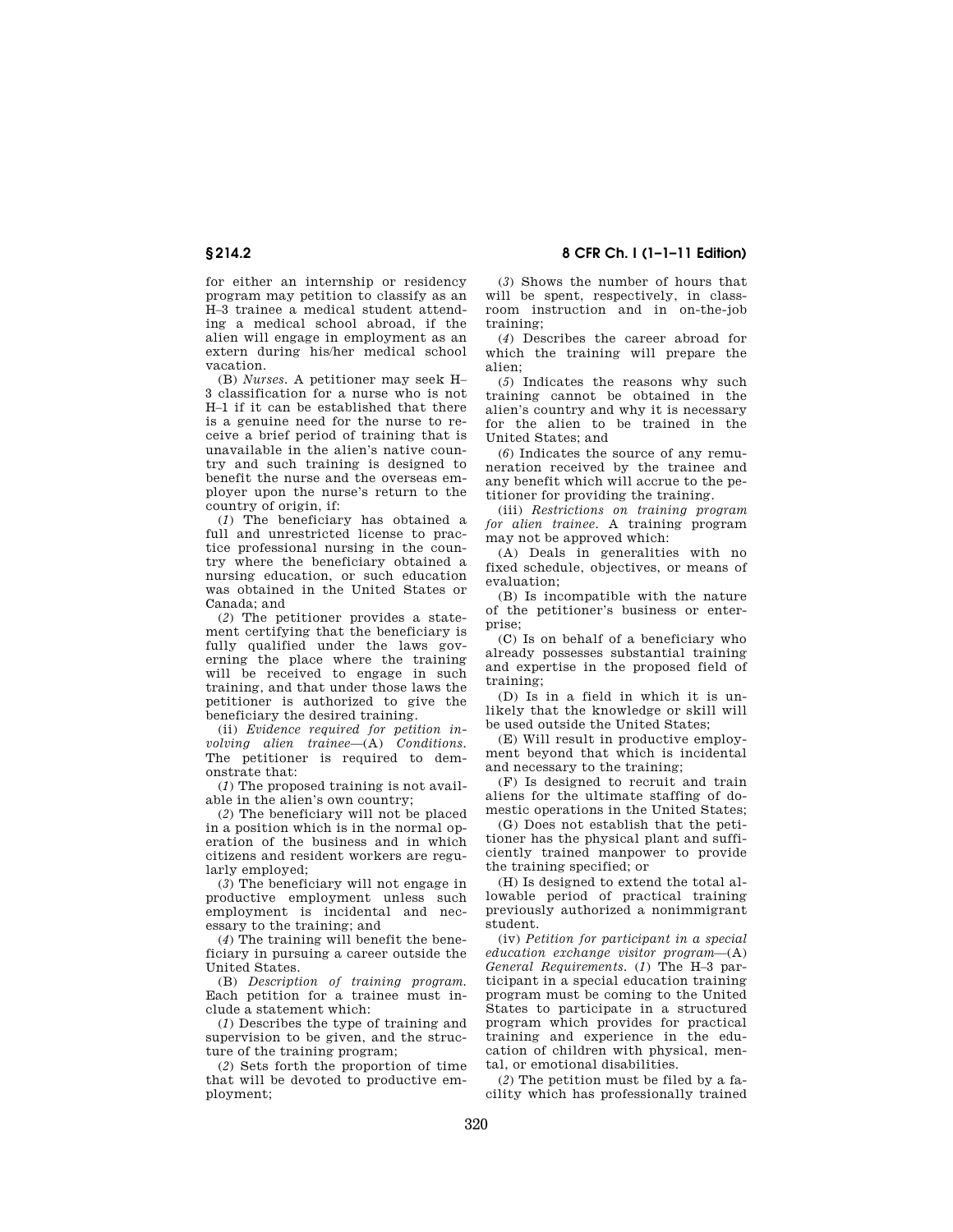staff and a structured program for providing education to children with disabilities, and for providing training and hands-on experience to participants in the special education exchange visitor program.

(*3*) The requirements in this section for alien trainees shall not apply to petitions for participants in a special education exchange visitor program.

(B) *Evidence.* An H–3 petition for a participant in a special education exchange visitor program shall be accompanied by:

(*1*) A description of the training program and the facility's professional staff and details of the alien's participation in the training program (any custodial care of children must be incidental to the training), and

(*2*) Evidence that the alien participant is nearing completion of a baccalaureate or higher degree in special education, or already holds such a degree, or has extensive prior training and experience in teaching children with physical, mental, or emotional disabilities.

(8) *Numerical limits*—(i) *Limits on affected categories.* During each fiscal year, the total number of aliens who can be provided nonimmigrant classification is limited as follows:

(A) Aliens classified as H–1B nonimmigrants, excluding those involved in Department of Defense research and development projects or coproduction projects, may not exceed the limits identified in section  $214(g)(1)(A)$  of the Act.

(B) Aliens classified as H–1B nonimmigrants to work for DOD research and development projects or coproduction projects may not exceed 100 at any time.

(C) Aliens classified as H–2B nonimmigrants may not exceed 66,000.

(D) Aliens classified as H–3 nonimmigrant participants in a special education exchange visitor program may not exceed 50.

(E) Aliens classified as H–1C nonimmigrants may not exceed 500 in a fiscal year.

(ii) *Procedures.* (A) Each alien issued a visa or otherwise provided nonimmigrant status under sections  $101(a)(15)(H)(i)(b)$ ,  $101(a)(15)(H)(i)(c)$ , or  $101(a)(15)(H)(ii)$  of the Act shall be counted for purposes of any applicable numerical limit, unless otherwise exempt from such numerical limit. Requests for petition extension or extension of an alien's stay shall not be counted for the purpose of the numerical limit. The spouse and children of principal H aliens are classified as H–4 nonimmigrants and shall not be counted against numerical limits applicable to principals.

(B) When calculating the numerical limitations or the number of exemptions under section  $214(g)(5)(C)$  of the Act for a given fiscal year, USCIS will make numbers available to petitions in the order in which the petitions are filed. USCIS will make projections of the number of petitions necessary to achieve the numerical limit of approvals, taking into account historical data related to approvals, denials, revocations, and other relevant factors. USCIS will monitor the number of petitions (including the number of beneficiaries requested when necessary) received and will notify the public of the date that USCIS has received the necessary number of petitions (the "final receipt date''). The day the news is published will not control the final receipt date. When necessary to ensure the fair and orderly allocation of numbers in a particular classification subject to a numerical limitation or the exemption under section  $214(g)(5)(C)$  of the Act, USCIS may randomly select from among the petitions received on the final receipt date the remaining number of petitions deemed necessary to generate the numerical limit of approvals. This random selection will be made via computer-generated selection as validated by the Office of Immigration Statistics. Petitions subject to a numerical limitation not randomly selected or that were received after the final receipt date will be rejected. Petitions filed on behalf of aliens otherwise eligible for the exemption under section  $214(g)(5)(C)$  of the Act not randomly selected or that were received after the final receipt date will be rejected if the numerical limitation under  $214(g)(1)$  of the Act has been reached for that fiscal year. Petitions indicating that they are exempt from the numerical limitation but that are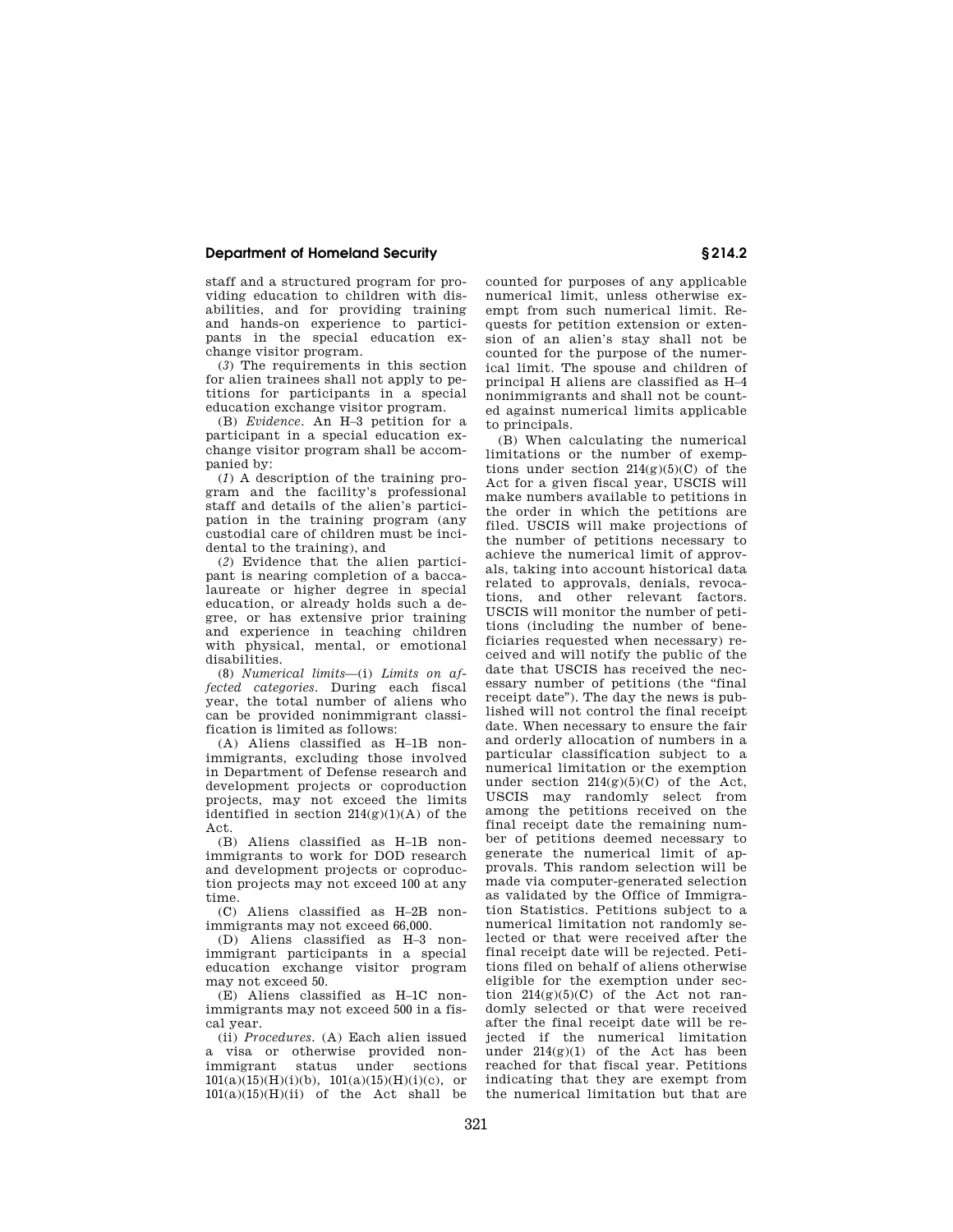# **§ 214.2 8 CFR Ch. I (1–1–11 Edition)**

determined by USCIS after the final receipt date to be subject to the numerical limit will be denied and filing fees will not be returned or refunded. If the final receipt date is any of the first five business days on which petitions subject to the applicable numerical limit may be received (*i.e.*, if the numerical limit is reached on any one of the first five business days that filings can be made), USCIS will randomly apply all of the numbers among the petitions received on any of those five business days, conducting the random selection among the petitions subject to the exemption under section  $214(g)(5)(C)$  of the Act first.

(C) When an approved petition is not used because the beneficiary(ies) does not apply for admission to the United States, the petitioner shall notify the Service Center Director who approved the petition that the number(s) has not been used. The petition shall be revoked pursuant to paragraph (h)(11)(ii) of this section and USCIS will take into account the unused number during the appropriate fiscal year.

(D) If the total numbers available in a fiscal year are used, new petitions and the accompanying fee shall be rejected and returned with a notice that numbers are unavailable for the particular nonimmigrant classification until the beginning of the next fiscal year. Petitions received after the total numbers available in a fiscal year are used stating that the alien beneficiaries are exempt from the numerical limitation will be denied and filing fees will not be returned or refunded if USCIS later determines that such beneficiaries are subject to the numerical limitation.

(E) The 500 H–1C nonimmigrant visas issued each fiscal year shall be allocated in the following manner:

(*1*) For each fiscal year, the number of visas issued to the states of California, Florida, Illinois, Michigan, New York, Ohio, Pennsylvania, and Texas shall not exceed 50 each (except as provided for in paragraph  $(h)(8)(ii)(F)(3)$  of this section).

(*2*) For each fiscal year, the number of visas issued to the states not listed in paragraph  $(h)(8)(ii)(F)(I)$  of this section shall not exceed 25 each (except as provided for in paragraph  $(h)(8)(ii)(F)(3)$ of this section).

(*3*) If the total number of visas available during the first three quarters of a fiscal year exceeds the number of approvable H–1C petitions during those quarters, visas may be issued during the last quarter of the fiscal year to nurses who will be working in a state whose cap has already been reached for that fiscal year.

(*4*) When an approved H–1C petition is not used because the alien(s) does not obtain H–1C classification, e.g., the alien is never admitted to the United States, or the alien never worked for the facility, the facility must notify the Service according to the instructions contained in paragraph (h)(11)(ii) of this section. The Service will subtract H–1C petitions approved in the current fiscal year that are later revoked from the total count of approved H–1C petitions, provided that the alien never commenced employment with the facility.

(*5*) If the number of alien nurses included in an H–1C petition exceeds the number available for the remainder of a fiscal year, the Service shall approve the petition for the beneficiaries to the allowable amount in the order that they are listed on the petition. The remaining beneficiaries will be considered for approval in the subsequent fiscal year.

(*6*) Once the 500 cap has been reached, the Service will reject any new petitions subsequently filed requesting a work start date prior to the first day of the next fiscal year.

(9) *Approval and validity of petition*— (i) *Approval.* The director shall consider all the evidence submitted and such other evidence as he or she may independently require to assist his or her adjudication. The director shall notify the petitioner of the approval of the petition on Form I–797, Notice of Action. The approval shall be as follows:

(A) The approval notice shall include the beneficiary's(ies') name(s) and classification and the petition's period of validity. A petition for more than one beneficiary and/or multiple services may be approved in whole or in part. The approval notice shall cover only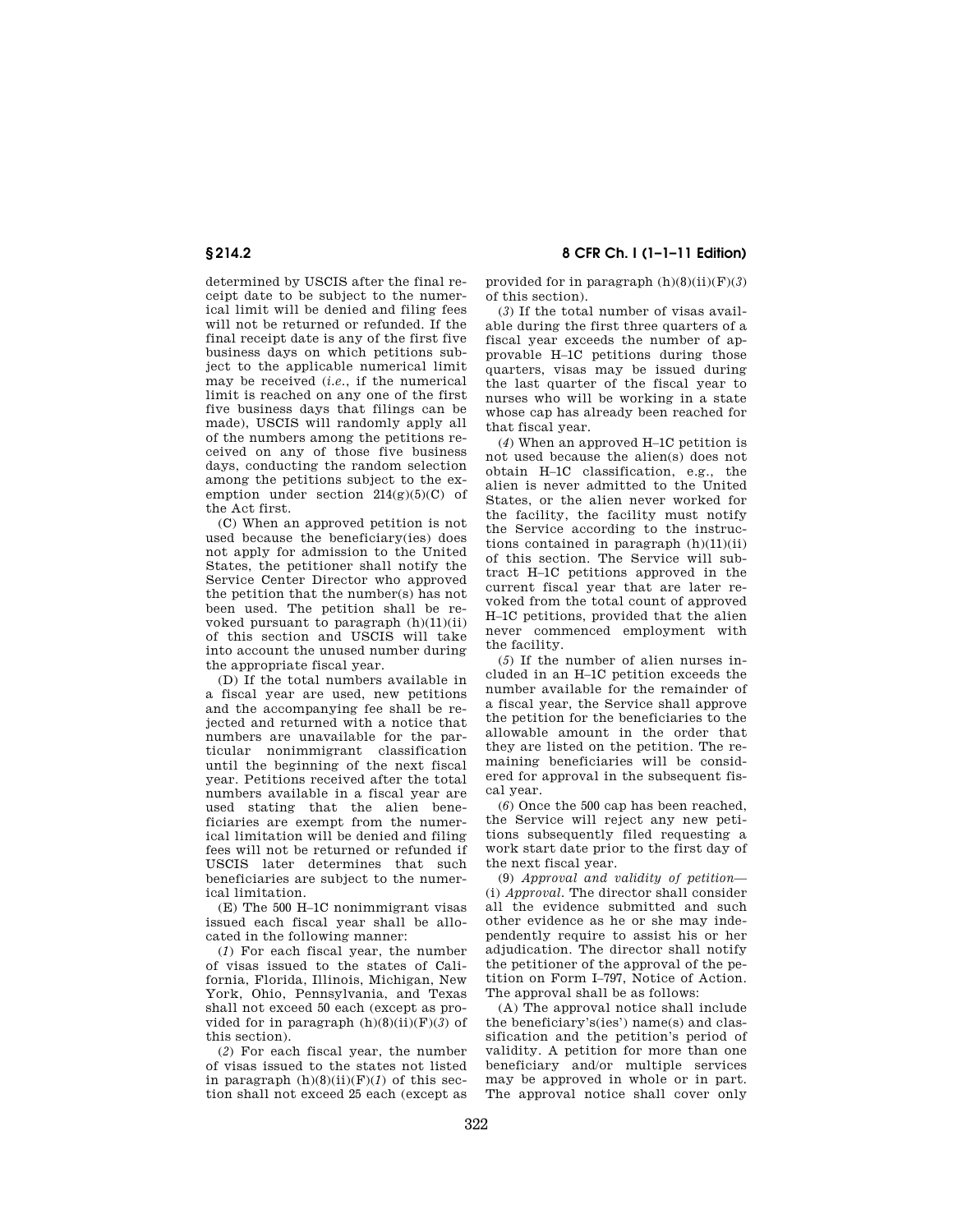those beneficiaries approved for classification under section  $101(a)(15)(H)$  of the Act.

(B) The petition may not be filed or approved earlier than 6 months before the date of actual need for the beneficiary's services or training, except that an H–2B petition for a temporary nonagricultural worker may not be filed or approved more than 120 days before the date of the actual need for<br>the beneficiary's temporary nonbeneficiary's agricultural services that is identified on the temporary labor certification.

(C) If the period of services or training requested by the petitioner exceeds the limit specified in paragraph (h)(9)(iii) of this section, the petition shall be approved only up to the limit specified in that paragraph.

(iii) *Validity.* The initial approval period of an H petition shall conform to the limits prescribed as follows:

(A)(*1*) *H–1B petition in a specialty occupation.* An approved petition classified under section  $101(a)(15)(H)(i)(b)$  of the Act for an alien in a specialty occupation shall be valid for a period of up to three years but may not exceed the validity period of the labor condition application.

(*2*) *H–1B petition involving a DOD research and development or coproduction project.* An approved petition classified under section  $101(a)(15)(H)(i)$  of the Act for an alien involved in a DOD research and development project or a coproduction project shall be valid for a period of up to five years.

(*3*) *H–1B petition involving an alien of distinguished merit and ability in the field of fashion modeling.* An approved peticlassified  $101(a)(15)(H)(i)$  of the Act for an alien of distinguished merit and ability in the field of fashion modeling shall be valid for a period of up to three years.

(B) *H–2B petition.* (1) The approval of the petition to accord an alien a classification under section  $101(a)(15)(H)(ii)(b)$  of the Act shall be valid for the period of the approved temporary labor certification.

(*2*) *Notice that certification cannot be made attached*—(*i*) *Countervailing evidence.* If a petition is submitted containing a notice from the Secretary of Labor or the Governor of Guam that certification cannot be made, and is

not accompanied by countervailing evidence, the petitioner shall be informed that he or she may submit the countervailing evidence in accordance with paragraphs  $(h)(6)(iii)(E)$  and  $(h)(6)(iv)(D)$  of this section.

(*ii*) *Approval.* In any case where the director decides that approval of the H– 2B petition is warranted despite the issuance of a notice by the Secretary of Labor or the Governor of Guam that certification cannot be made, the approval shall be certified by the Director to the Commissioner pursuant to 8 CFR 103.4. In emergent situations, the certification may be presented by telephone to the Director, Administrative Appeals Office, Headquarters. If approved, the petition is valid for the period of established need not to exceed one year. There is no appeal from a decision which has been certified to the Commissioner.

(C)(*1*) *H–3 petition for alien trainee.* An approved petition for an alien trainee classified under section  $101(a)(15)(H)(iii)$  of the Act shall be valid for a period of up to two years.

(*2*) *H–3 petition for alien participant in a special education training program.* An approved petition for an alien classified under section  $101(a)(15)(H)(iii)$  of the Act as a participant in a special education exchange visitor program shall be valid for a period of up to 18 months.

(D) *H–1C petition for a registered nurse.*  An approved petition for an alien classified under section  $101(a)(15)(H)(i)(c)$  of the Act shall be valid for a period of 3 years.

(iv) *Spouse and dependents.* The spouse and unmarried minor children of the beneficiary are entitled to H nonimmigrant classification, subject to the same period of admission and limitations as the beneficiary, if they are accompanying or following to join the beneficiary in the United States. Neither the spouse nor a child of the beneficiary may accept employment unless he or she is the beneficiary of an approved petition filed in his or her behalf and has been granted a nonimmigrant classification authorizing his or her employment.

(10) *Denial of petition*—(i) *Multiple beneficiaries.* A petition for multiple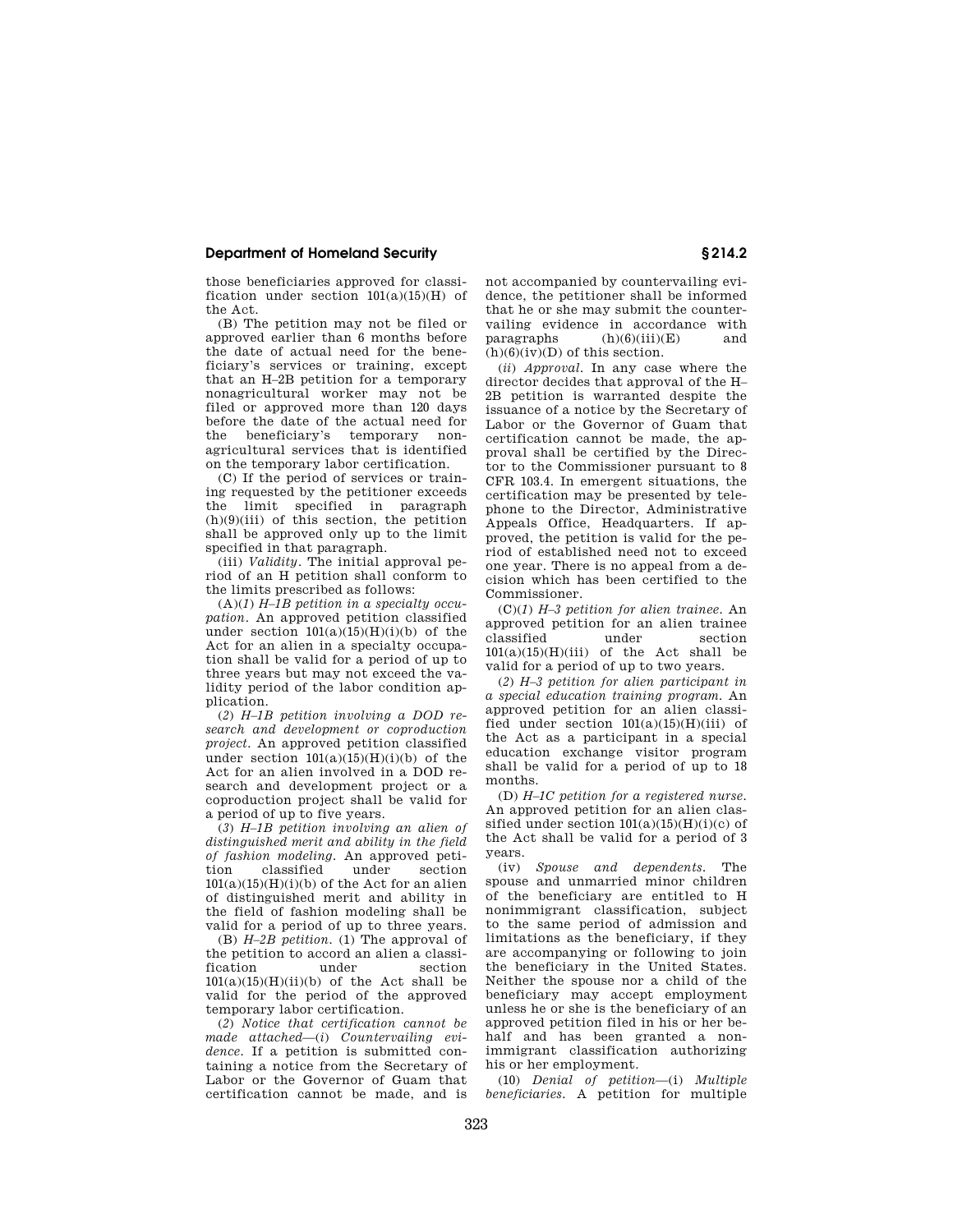beneficiaries may be denied in whole or in part.

(ii) *Notice of denial.* The petitioner shall be notified of the reasons for the denial and of the right to appeal the denial of the petition under 8 CFR part 103. The petition will be denied if it is determined that the statements on the petition were inaccurate, fraudulent, or misrepresented a material fact. There is no appeal from a decision to deny an extension of stay to the alien.

(11) *Revocation of approval of petition*—(i) *General.* (A) The petitioner shall immediately notify the Service of any changes in the terms and conditions of employment of a beneficiary which may affect eligibility under section  $101(a)(15)(H)$  of the Act and paragraph (h) of this section. An amended petition on Form I–129 should be filed when the petitioner continues to employ the beneficiary. However, H–2A petitioners must send notification to DHS pursuant to paragraph (h)(5)(vi) of this section. However, H–2A and H–2B petitioners must send notification to DHS pursuant to paragraphs  $(h)(5)(vi)$ and  $(h)(6)(i)(F)$  of this section respectively.

(B) The director may revoke a petition at any time, even after the expiration of the petition.

(ii) *Immediate and automatic revocation*. The approval of any petition is immediately and automatically revoked if the petitioner goes out of business, files a written withdrawal of the petition, or the Department of Labor revokes the labor certification upon which the petition is based.

(iii) *Revocation on notice*—(A) *Grounds for revocation.* The director shall send to the petitioner a notice of intent to revoke the petition in relevant part if he or she finds that:

(*1*) The beneficiary is no longer employed by the petitioner in the capacity specified in the petition, or if the beneficiary is no longer receiving training as specified in the petition; or

(*2*) The statement of facts contained in the petition or on the application for a temporary labor certification was not true and correct, inaccurate, fraudulent, or misrepresented a material fact; or

(*3*) The petitioner violated terms and conditions of the approved petition; or

# **§ 214.2 8 CFR Ch. I (1–1–11 Edition)**

(*4*) The petitioner violated requirements of section  $101(a)(15)(H)$  of the Act or paragraph (h) of this section; or

(*5*) The approval of the petition violated pargraph (h) of this section or involved gross error.

(B) *Notice and decision.* The notice of intent to revoke shall contain a detailed statement of the grounds for the revocation and the time period allowed for the petitioner's rebuttal. The petitioner may submit evidence in rebuttal within 30 days of receipt of the notice. The director shall consider all relevant evidence presented in deciding whether to revoke the petition in whole or in part. If the petition is revoked in part, the remainder of the petition shall remain approved and a revised approval notice shall be sent to the petitioner with the revocation notice.

(12) *Appeal of a denial or a revocation of a petition*—(i) *Denial.* A petition denied in whole or in part may be appealed under part 103 of this chapter.

(ii) *Revocation.* A petition that has been revoked on notice in whole or in part may be appealed under part 103 of this chapter. Automatic revocations may not be appealed.

(13) *Admission*—(i) *General.* (A) A beneficiary shall be admitted to the United States for the validity period of the petition, plus a period of up to 10 days before the validity period begins and 10 days after the validity period ends. The beneficiary may not work except during the validity period of the petition.

(B) When an alien in an H classification has spent the maximum allowable period of stay in the United States, a<br>new petition under sections new petition  $101(a)(15)(H)$  or (L) of the Act may not be approved unless that alien has resided and been physically present outside the United States, except for brief trips for business or pleasure, for the time limit imposed on the particular H classification. Brief trips to the United States for business or pleasure during the required time abroad are not interruptive, but do not count towards fulfillment of the required time abroad. A certain period of absence from the United States of H–2A and H–2B aliens can interrupt the accrual of time spent in such status against the 3-year limit set forth in 8 CFR  $214.2(h)(13)(iv)$ . The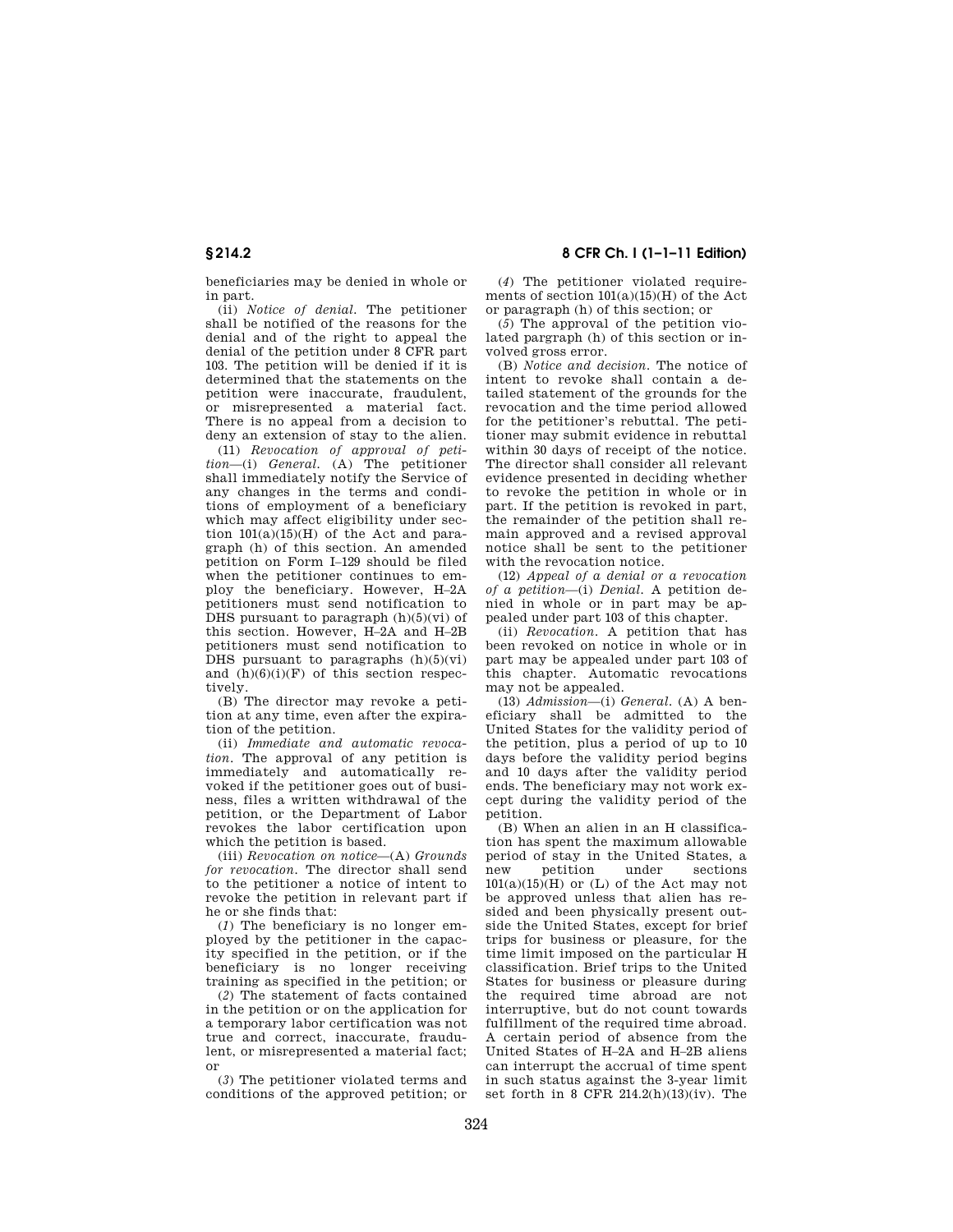petitioner shall provide information about the alien's employment, place of residence, and the dates and purposes of any trips to the United States during the period that the alien was required to reside abroad.

(ii) *H–1C limitation on admission.* The maximum period of admission for an H–1C nonimmigrant alien is 3 years. The maximum period of admission for an H–1C alien begins on the date the H– 1C alien is admitted to the United and ends on the third anniversary of the alien's admission date. Periods of time spent out of the United States for business or personal reasons during the validity period of the H–1C petition count towards the alien's maximum period of admission. When an H–1C alien has reached the 3-year maximum period of admission, the H–1C alien is no longer eligible for admission to the United States as an H–1C nonimmigrant alien.

(iii) *H–1B limitation on admission.* (A) *Alien in a specialty occupation or an alien of distinguished merit and ability in the field of fashion modeling.* An H–1B alien in a specialty occupation or an alien of distinguished merit and ability who has spent six years in the United States under section  $101(a)(15)(H)$  and/ or (L) of the Act may not seek extension, change status, or be readmitted to the United States under section  $101(a)(15)$  (H) or (L) of the Act unless the alien has resided and been physically present outside the United States, except for brief trips for business or pleasure, for the immediate prior year.

(B) *Alien involved in a DOD research and development or coproduction project.*  An H–1B alien involved in a DOD research and development or coproduction project who has spent 10 years in the United States under section  $101(a)(15)$  (H) and/or (L) of the Act may not seek extension, change status, or be readmitted to the United States under section  $101(a)(15)$  (H) or  $(L)$  of the Act to perform services involving a DOD research and development project or coproduction project. A new petition or change of status under section  $101(a)(15)$  (H) or (L) of the Act may not be approved for such an alien unless the alien has resided and been physically present outside the United States, except for brief trips for business or pleasure, for the immediate prior year.

(iv) *H–2B and H–3 limitation on admission.* An H–2B alien who has spent 3 years in the United States under section  $101(a)(15)(H)$  and/or (L) of the Act may not seek extension, change status, or be readmitted to the United States under sections  $101(a)(15)(H)$  and/or  $(L)$ of the Act unless the alien has resided and been physically present outside the United States for the immediately preceding 3 months. An H–3 alien participant in a special education program who has spent 18 months in the United States under sections  $101(a)(15)(H)$  and/ or (L) of the Act; and an H–3 alien trainee who has spent 24 months in the<br>United States under sections under sections  $101(a)(15)(H)$  and/or (L) of the Act may not seek extension, change status, or be readmitted to the United States under sections  $101(a)(15)(H)$  and/or  $(L)$ of the Act unless the alien has resided and been physically present outside the United States for the immediate prior 6 months.

(v) *Exceptions.* The limitations in  $(h)(13)(iii)$ (h)(13)(iv) of this section shall not apply to H–1B, H–2B, and H–3 aliens who did not reside continually in the United States and whose employment in the United States was seasonal or intermittent or was for an aggregate of 6 months or less per year. In addition, the limitations shall not apply to aliens who reside abroad and regularly commute to the United States to engage in part-time employment. An absence from the United States can interrupt the accrual of time spent as an H– 2B nonimmigrant against the 3-year limit. If the accumulated stay is 18 months or less, an absence is interruptive if it lasts for at least 45 days. If the accumulated stay is greater than 18 months, an absence is interruptive if it lasts for at least two months. To qualify for this exception, the petitioner and the alien must provide clear and convincing proof that the alien qualifies for such an exception. Such proof shall consist of evidence such as arrival and departure records, copies of tax returns, and records of employment abroad.

(14) *Extension of visa petition validity.*  The petitioner shall file a request for a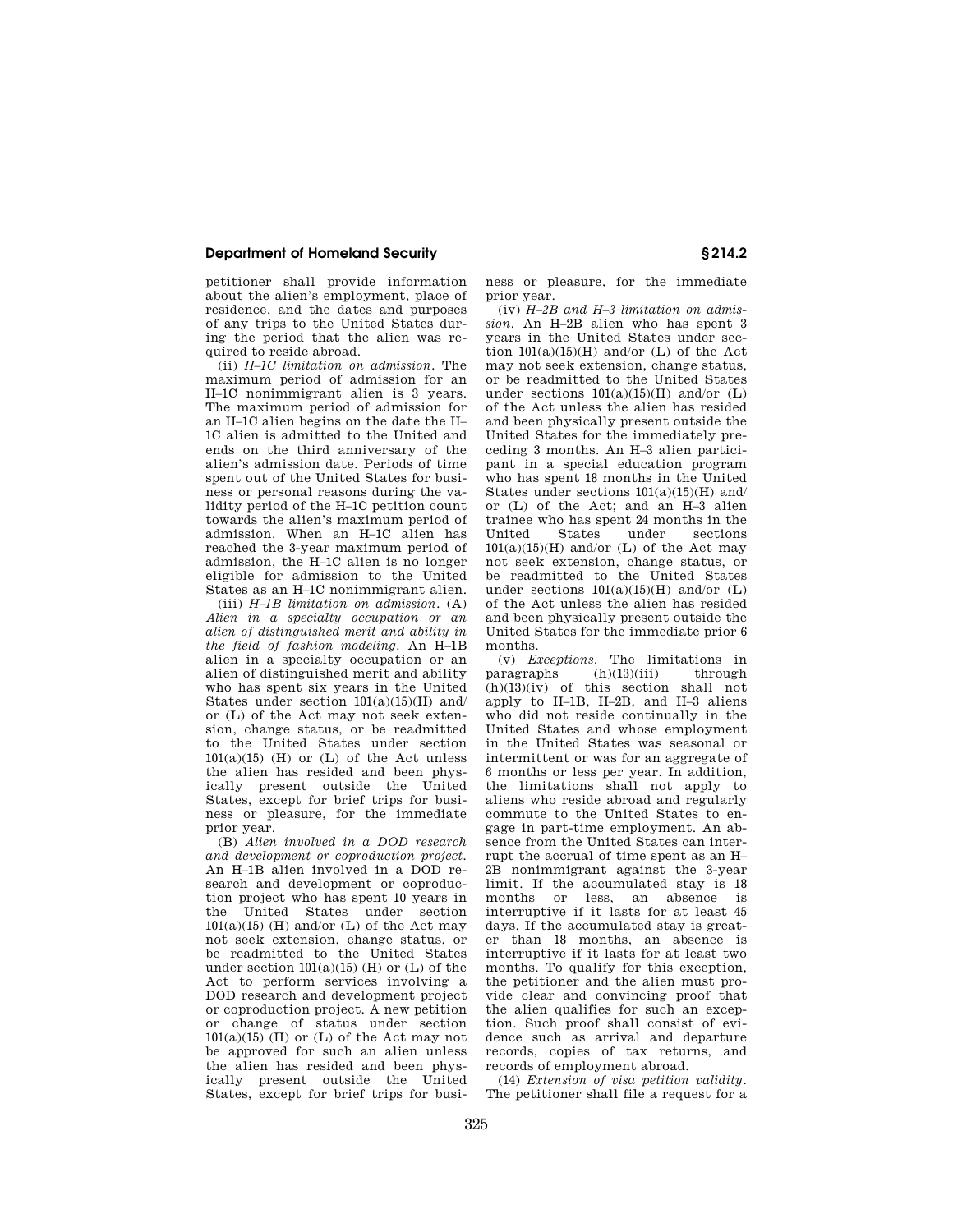petition extension on Form I–129 to extend the validity of the original petition under section  $101(a)(15)(H)$  of the Act. Supporting evidence is not required unless requested by the director. A request for a petition extension may be filed only if the validity of the original petition has not expired.

(15) *Extension of stay*—(i) *General.* The petitioner shall apply for extension of an alien's stay in the United States by filing a petition extension on Form I– 129 accompanied by the documents described for the particular classification in paragraph  $(h)(15)(ii)$  of this section. The petitioner must also request a petition extension. The dates of extension shall be the same for the petition and the beneficiary's extension of stay. The beneficiary must be physically present in the United States at the time of the filing of the extension of stay. Even though the requests to extend the petition and the alien's stay are combined on the petition, the director shall make a separate determination on each. If the alien is required to leave the United States for business or personal reasons while the extension requests are pending, the petitioner may request the director to cable notification of approval of the petition extension to the consular office abroad where the alien will apply for a visa. When the total period of stay in an H classification has been reached, no further extensions may be granted.

(ii) *Extension periods*—(A) *H–1C extension of stay.* The maximum period of admission for an H–1C alien is 3 years. An H–1C alien who was initially admitted to the United States for less than 3 years may receive an extension of stay up to the third anniversary date of his or her initial admission. An H–1C nonimmigrant may not receive an extension of stay beyond the third anniversary date of his or her initial admission to the United States.

(B) *H–1B extension of stay*—(*1*) *Alien in a specialty occupation or an alien of distinguished merit and ability in the field of fashion modeling.* An extension of stay may be authorized for a period of up to three years for a beneficiary of an H–1B petition in a specialty occupation or an alien of distinguished merit and ability. The alien's total period of stay may not exceed six years. The request

**§ 214.2 8 CFR Ch. I (1–1–11 Edition)** 

for extension must be accompanied by either a new or a photocopy of the prior certification from the Department of Labor that the petitioner continues to have on file a labor condition application valid for the period of time requested for the occupation.

(*2*) *Alien in a DOD research and development or coproduction project.* An extension of stay may be authorized for a period up to five years for the beneficiary of an H–1B petition involving a DOD research and development project or coproduction project. The total period of stay may not exceed 10 years.

(C) *H–2A or H–2B extension of stay.* An extension of stay for the beneficiary of an H–2A or H–2B petition may be authorized for the validity of the labor certification or for a period of up to one year, except as provided for in paragraph  $(h)(5)(x)$  of this section. The alien's total period of stay as an H–2A or H–2B worker may not exceed three years, except that in the Virgin Islands, the alien's total period of stay may not exceed 45 days.

(D) *H–3 extension of stay.* An extension of stay may be authorized for the length of the training program for a total period of stay as an H–3 trainee not to exceed two years, or for a total period of stay as a participant in a special education training program not to exceed 18 months.

(16) *Effect of approval of a permanent labor certification or filing of a preference petition on H classification*—(i) *H–1B or H–1C classification.* The approval of a permanent labor certification or the filing of a preference petition for an alien shall not be a basis for denying an H–1C or H–1B petition or a request to extend such a petition, or the alien's admission, change of status, or extension of stay. The alien may legitimately come to the United States for a temporary period as an H–1C or H–1B nonimmigrant and depart voluntarily at the end of his or her authorized stay and, at the same time, lawfully seek to become a permanent resident of the United States.

(ii) *H–2A, H–2B, and H–3 classification.*  The approval of a permanent labor certification, or the filing of a preference petition for an alien currently employed by or in a training position with the same petitioner, shall be a reason,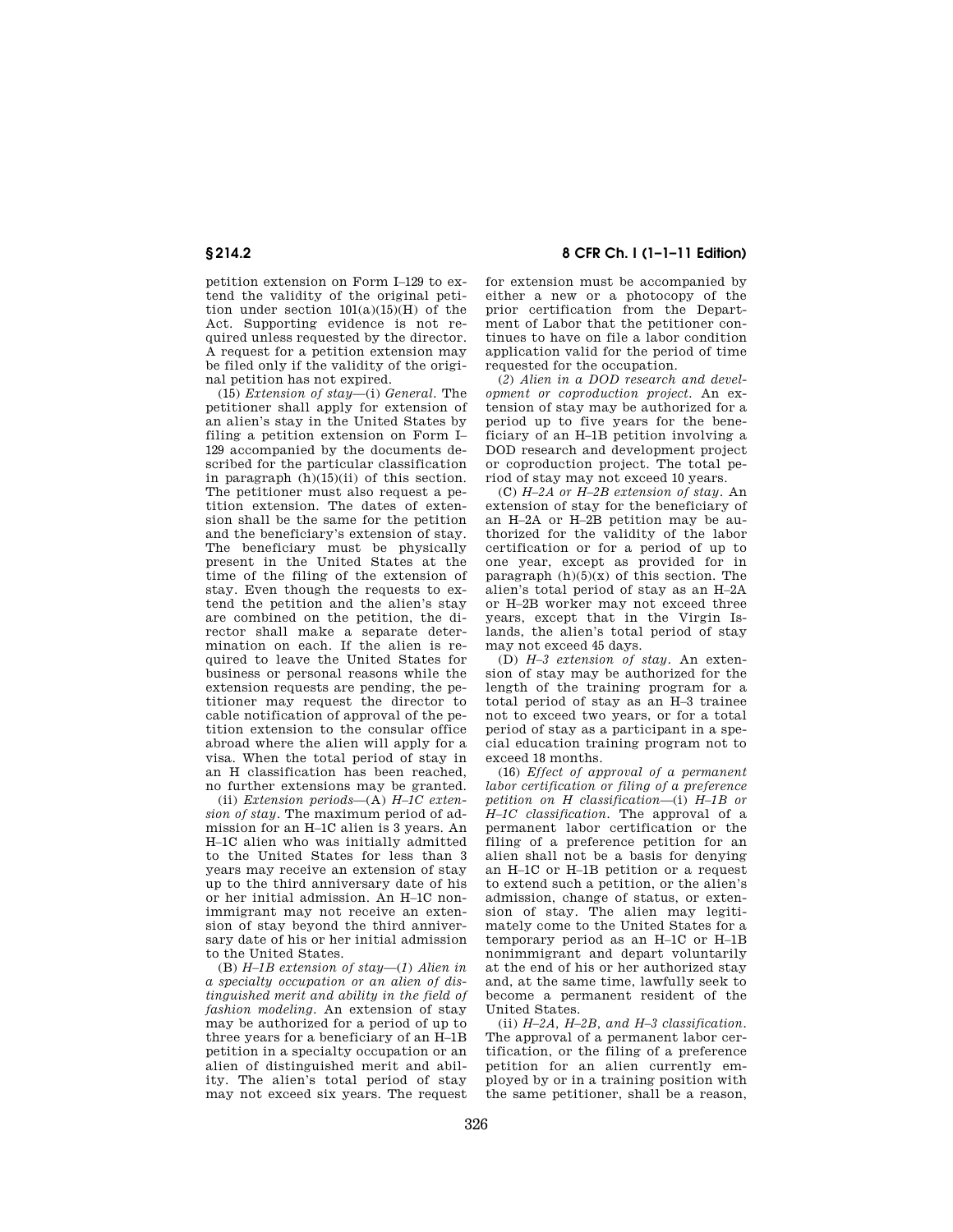by itself, to deny the alien's extension of stay.

(17) *Effect of a strike*—(i) If the Secretary of Labor certifies to the Commissioner that a strike or other labor dispute involving a work stoppage of workers is in progress in the occupation and at the place where the beneficiary is to be employed or trained, and that the employment of training of the beneficiary would adversely affect the wages and working conditions of U.S. citizens and lawful resident workers:

(A) A petition to classify an alien as a nonimmigrant as defined in section  $101(a)(15)(H)$  of the Act shall be denied.

(B) If a petition has already been approved, but the alien has not yet entered the United States, or has entered the United States but has not commenced the employment, the approval of the petition is automatically suspended, and the application for admission on the basis of the petition shall be denied.

(ii) If there is a strike or other labor dispute involving a work stoppage of workers in progress, but such strike or other labor dispute is not certified under paragraph (h)(17)(i), the Commissioner shall not deny a petition or suspend an approved petition.

(iii) If the alien has already commenced employment in the United States under an approved petition and is participating in a strike or other labor dispute involving a work stoppage of workers, whether or not such strike or other labor dispute has been certified by the Department of Labor, the alien shall not be deemed to be failing to maintain his or her status solely on account of past, present, or future participation in a strike or other labor dispute involving a work stoppage of workers, but is subject to the following terms and conditions:

(A) The alien shall remain subject to all applicable provisions of the Immigration and Nationality Act, and regulations promulgated in the same manner as all other H nonimmigrants;

(B) The status and authorized period of stay of such an alien is not modified or extended in any way by virtue of his or her participation in a strike or other labor dispute involving a work stoppage of workers; and

(C) Although participation by an H nonimmigrant alien in a strike or other labor dispute involving a work stoppage of workers will not constitute a ground for deportation, any alien who violates his or her status or who remains in the United States after his or her authorized period of stay has expired will be subject to deportation.

(18) *Use of approval notice, Form I–797.*  The Service shall notify the petitioner on Form I–797 whenever a visa petition, an extension of a visa petition, or an alien's extension of stay is approved under the H classification. The beneficiary of an H petition who does not require a nonimmigrant visa may present a copy of the approval notice at a port of entry to facilitate entry into the United States. A beneficiary who is required to present a visa for admission and whose visa will have expired before the date of his or her intended return may use a copy of Form I–797 to apply for a new or revalidated visa during the validity period of the petition. The copy of Form I–797 shall be retained by the beneficiary and presented during the validity of the petition when reentering the United States to resume the same employment with the same petitioner.

(19) *Additional fee for filing certain H– 1B petitions.* (i) A United States employer (other than an exempt employer as defined in paragraph (h)(19)(iii) of this section) who files a Form I–129, on or after December 1, 1998, and before October 1, 2001, must include the additional fee required in  $$103.7(b)(1)$  of this chapter, if the petition is filed for any of the following purposes:

(A) An initial grant of H–1B status under section  $101(a)(15)(H)(i)(b)$  of the Act;

(B) An initial extension of stay, as provided in paragraph (h)(15)(i) of this section; or

(C) Authorization for a change in employers, as provided in paragraph  $(h)(2)(i)(D)$  of this section.

(ii) A petitioner must submit the \$110 filing fee and additional \$500 filing fee in a single remittance totaling \$610. Payment of the \$610 sum (\$110 filing fee and additional \$500 filing fee) must be made at the same time to constitute a single remittance. A petitioner may submit two checks, one in the amount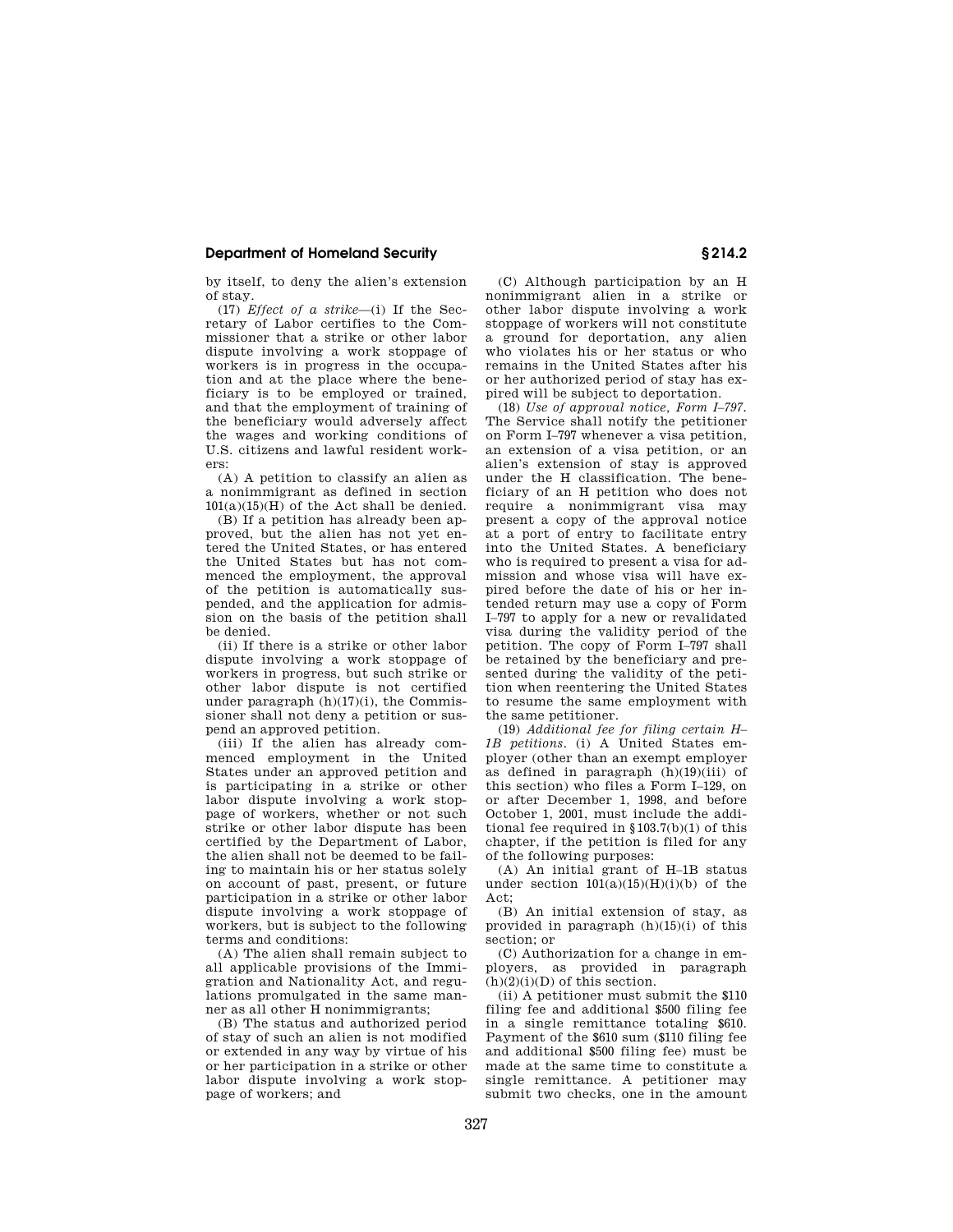of \$500 and the other in the amount of \$110. The Service will accept remittances of the \$500 fee only from the United States employer or its representative of record, as defined under 8 CFR part 292 and 8 CFR 103.2(a).

(iii) The following exempt organizations are not required to pay the additional fee:

(A) *An institution of higher education,*  as defined in section 101(a) of the Higher Education Act of 1965;

(B) *An affiliated or related nonprofit entity.* A nonprofit entity (including but not limited to hospitals and medical or research institutions) that is connected or associated with an institution of higher education, through shared ownership or control by the same board or federation operated by an institution of higher education, or attached to an institution of higher education as a member, branch, cooperative, or subsidiary; or

(C) *A nonprofit research organization or governmental research organization.* A nonprofit research organization is an organization that is primarily engaged in basic research and/or applied research. A governmental research organization is a United States Government entity whose primary mission is the performance or promotion of basic research and/or applied research. Basic research is general research to gain more comprehensive knowledge or understanding of the subject under study, without specific applications in mind. Basic research is also research that advances scientific knowledge, but does not have specific immediate commercial objectives although it may be in fields of present or potential commercial interest. It may include research and investigation in the sciences, social sciences, or humanities. Applied research is research to gain knowledge or understanding to determine the means by which a specific, recognized need may be met. Applied research includes investigations oriented to discovering new scientific knowledge that has specific commercial objectives with respect to products, processes, or services. It may include research and investigation in the sciences, social sciencies, or humanities.

(iv) *Non-profit or tax exempt organizations.* For purposes of paragraphs

**§ 214.2 8 CFR Ch. I (1–1–11 Edition)** 

 $(h)(19)(iii)$  (B) and (C) of this section, a nonprofit organization or entity is:

(A) Defined as a tax exempt organization under the Internal Revenue Code of 1986, section  $501(c)(3)$ ,  $(c)(4)$  or  $(c)(6)$ , 26 U.S.C. 501(c)(3), (c)(4) or (c)(6), and

(B) Has been approved as a tax exempt organization for research or educational purposes by the Internal Revenue Service.

(v) *Filing situations where the \$500 filing fee is not required.* The \$500 filing fee is not required:

(A) If the petition is an amended H– 1B petition that does not contain any requests for an extension of stay;

(B) If the petition is an H–1B petition filed for the sole purpose of correcting a Service error; or

(C) If the petition is the second or subsequent request for an extension of stay filed by the employer regardless of when the first extension of stay was filed or whether the \$500 filing fee was paid on the initial petition or the first extension of stay.

(vi) *Petitioners required to file Form I– 129W.* All petitioners must submit Form I–129W with the appropriate supporting documentation with the petition for an H–1B nonimmigrant alien. Petitioners who do not qualify for a fee exemption are required only to fill our Part A of Form I–129W.

(vii) *Evidence to be submitted in support of the Form I–129W.* (A) Employer claiming to be exempt. An employer claiming to be exempt from the \$500 filing fee must complete both Parts A and B of Form I–129W along with Form I–129. The employer must also submit evidence as described on Form I–129W establishing that it meets one of the exemptions described at paragraph  $(h)(19)(iii)$  of this section. A United States employer claiming an exemption from the \$500 filing fee on the basis that it is a non-profit research organization must submit evidence that it has tax exempt status under the Internal Revenue Code of 1986, section 501(c)(3), (c)(4) or (c)(6), 26 U.S.C.  $501(c)(3)$ ,  $(c)(4)$  or  $(c)(6)$ . All other employers claiming an exemption must submit a statement describing why the organization or entity is exempt.

(B) Exempt filing situations. Any non-exempt employer who claims that the \$500 filing fee does not apply with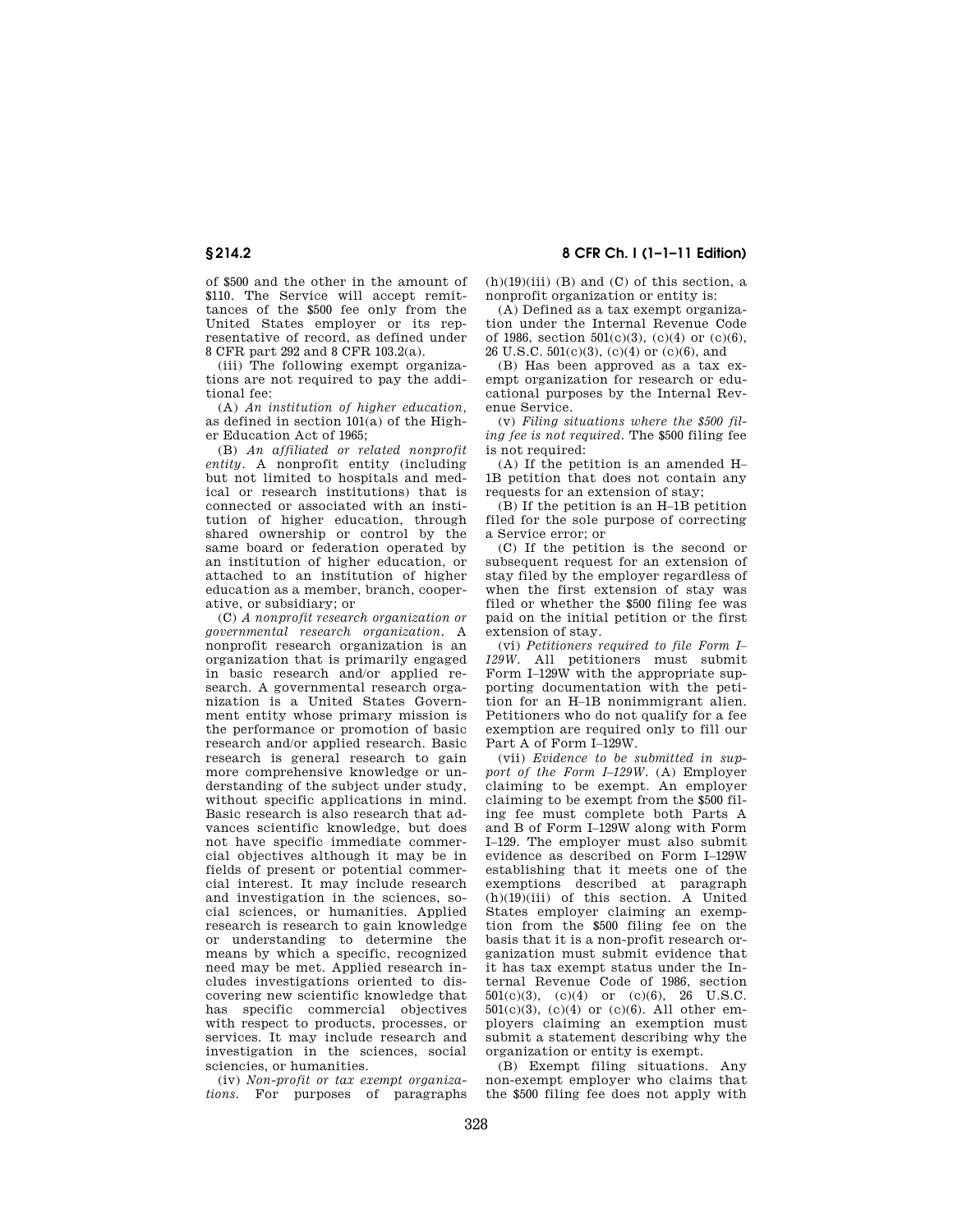respect to a particular filing for one of the reasons described in  $§214.2(h)(19)(v)$ , must submit a statement describing why the filing fee is not required.

(i) *Representatives of information media.* The admission of an alien of the class defined in section  $101(a)(15)(I)$  of the Act constitutes an agreement by the alien not to change the information medium or his or her employer until he or she obtains permission to do so from the district director having jurisdiction over his or her residence. An alien classified as an information media nonimmigrant (I) may be authorized admission for the duration of employment.

(j) *Exchange aliens*—(1) *General*—(i) *Eligibility for admission.* A nonimmigrant exchange visitor and his or her accompanying spouse and minor children may be admitted into the United States in J–1 and J–2 classifications under section  $101(a)(15)(J)$  of the Act, if the exchange visitor and his or her accompanying spouse and children each presents a SEVIS Form DS–2019 issued in his or her own name by a program approved by the Department of State for participation by  $\bar{J}$ –1 exchange visitors. Prior to August 1, 2003, if exigent circumstances are demonstrated, the Service will allow the dependent of an exchange visitor possessing a SEVIS Form DS–2019 to enter the United States using a copy of the exchange visitor's SEVIS Form DS–2019. However, where the exchange visitor presents a properly completed Form DS– 2019, Certificate of Eligibility for Exchange Visitor (J–1) Status, which was issued to the J–1 exchange visitor by a program approved by the Department of State for participation by exchange visitors and which remains valid for the admission of the exchange visitor, the accompanying spouse and children may be admitted on the basis of the J– 1's non-SEVIS Form DS–2019.

(ii) *Admission period.* An exchange alien, and J–2 spouse and children, may be admitted for a period up to 30 days before the report date or start of the approved program listed on Form DS– 2019. The initial admission of an exchange visitor, spouse and children may not exceed the period specified on Form DS–2019, plus a period of 30 days for the purposes of travel or for the period designated by the Commissioner as provided in paragraph  $(j)(1)(vi)$  of this section. Regulations of the Department of State published at 22 CFR part 62 give general limitations on the stay of the various classes of exchange visitors. A spouse or child may not be admitted for longer than the principal exchange visitor.

(iii) *Readmission.* An exchange alien may be readmitted to the United States for the remainder of the time authorized on Form I–94, without presenting Form IAP–66, if the alien is returning from a visit solely to foreign contiguous territory or adjacent islands after an absence of less than 30 days and if the original Form I–94 is presented. All other exchange aliens must present a valid Form IAP–66. An original Form IAP–66 or copy three (the pink copy) of a previously issued form presented by an exchange alien returning from a temporary absence shall be retained by the exchange alien for re-entries during the balance of the alien's stay.

(iv) *Extensions of Stay.* If an exchange alien requires an extension beyond the initial admission period, the alien shall apply by submitting a new Form DS– 2019 which indicates the date to which the alien's program is extended. The extension may not exceed the period specified on Form DS–2019, plus a period of 30 days for the purpose of travel. Extensions of stay for the alien's spouse and children require, as an attachment to Form DS–2019, Form I–94 for each dependent, and a list containing the names of the applicants, dates and places of birth, passport numbers, issuing countries, and expiration dates. An accompanying spouse or child may not be granted an extension of stay for longer than the principal exchange alien.

(v) *Employment.* (A) The accompanying spouse and minor children of a J–1 exchange visitor may accept employment only with authorization by the Immigration and Naturalization Service. A request for employment authorization must be made on Form I– 765, Application for Employment Authorization, with fee, as required by the Service, to the district director having jurisdiction over the J–1 exchange visitor's temporary residence in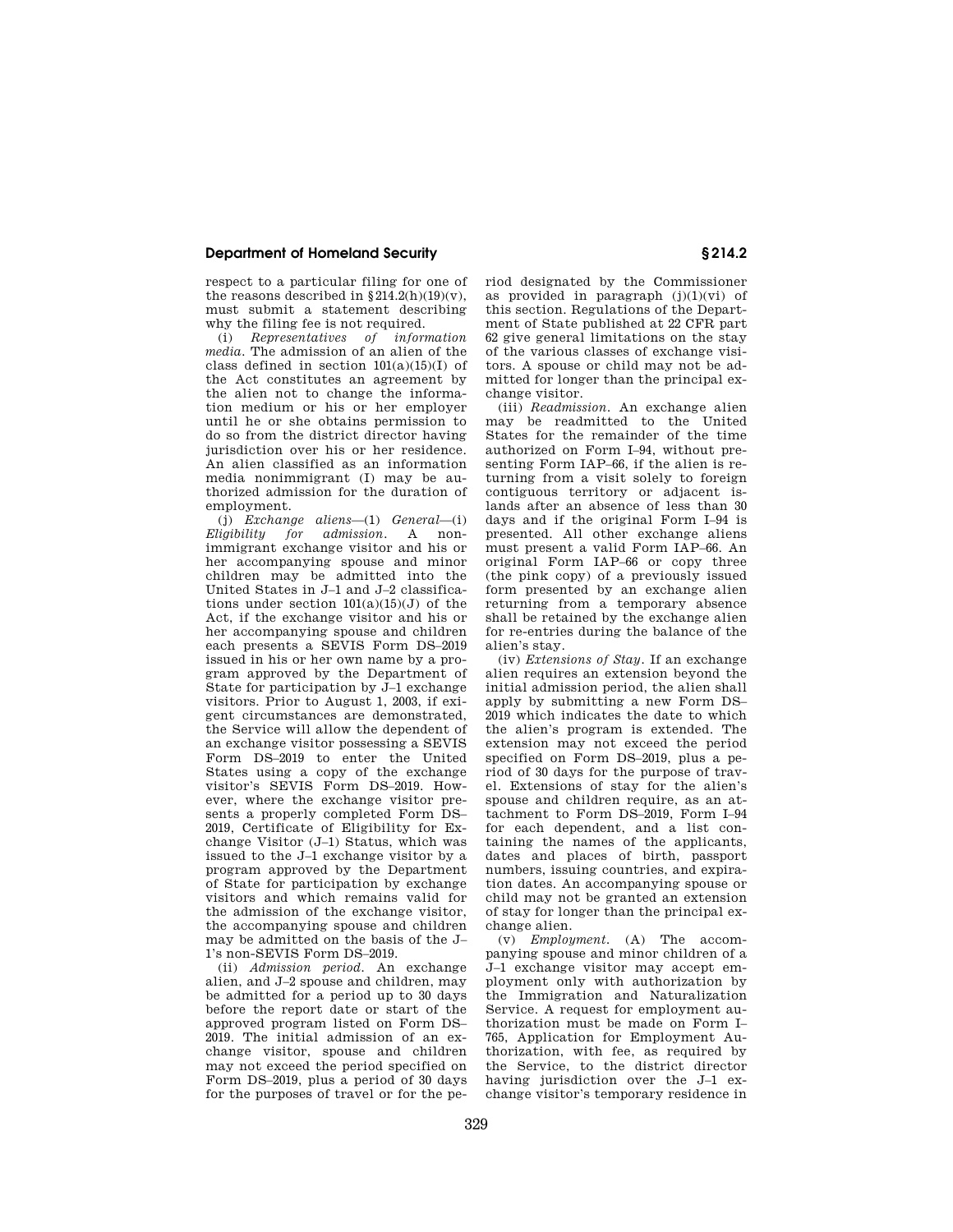the United States. Income from the spouse's or dependent's employment may be used to support the family's customary recreational and cultural activities and related travel, among other things. Employment will not be authorized if this income is needed to support the J–1 principal alien.

(B) J–2 employment may be authorized for the duration of the J–1 principal alien's authorized stay as indicated on Form I–94 or a period of four years, whichever is shorter. The employment authorization is valid only if the J–1 is maintaining status. Where a J–2 spouse or dependent child has filed a timely application for extension of stay, only upon approval of the request for extension of stay may he or she apply for a renewal of the employment authorization on a Form I–765 with the required fee.

(vi) *Extension of duration of status.*  The Commissioner may, by notice in the FEDERAL REGISTER, at any time she determines that the H–1B numerical limitation as described in section  $214(g)(1)(A)$  of the Act will likely be reached prior to the end of a current fiscal year, extend for such a period of time as the Commissioner deems necessary to complete the adjudication of the H–1B application, the duration of status of any J–1 alien on behalf of whom an employer has timely filed an application for change of status to H– 1B. The alien, in accordance with 8 CFR part 248, must not have violated the terms of his or her nonimmigrant stay and is not subject to the 2-year foreign residence requirement at 212(e) of the Act. Any J–1 student whose duration of status has been extended shall be considered to be maintaining lawful nonimmigrant status for all purposes under the Act, provided that the alien does not violate the terms and conditions of his or her J nonimmigrant stay. An extension made under this paragraph also applies to the J–2 dependent aliens.

(vii) *Use of SEVIS.* At a date to be established by the Department of State, the use of the Student and Exchange Visitor Information System (SEVIS) will become mandatory for designated program sponsors. After that date, which will be announced by publication in the FEDERAL REGISTER, all des-

**§ 214.2 8 CFR Ch. I (1–1–11 Edition)** 

ignated program sponsors must begin issuance of the SEVIS Form DS–2019.

(viii) *Current name and address.* A J–1 exchange visitor must inform the Service and the responsible officer of the exchange visitor program of any legal changes to his or her name or of any change of address, within 10 days of the change, in a manner prescribed by the program sponsor. A J–1 exchange visitor enrolled in a SEVIS program can satisfy the requirement in 8 CFR 265.1 of notifying the Service by providing a notice of a change of address within 10 days to the responsible officer, who in turn shall enter the information in SEVIS within 21 days of notification by the exchange visitor. A J–1 exchange visitor enrolled at a non-SEVIS program must submit a change of address to the Service, as provided in 8 CFR 265.1, within 10 days of the change. Except in the case of an exchange visitor who cannot receive mail where he or she resides, the address provided by the exchange visitor must be the actual physical location where the exchange visitor resides rather than a mailing address. In cases where an exchange visitor provides a mailing address, the exchange visitor program must maintain a record of, and must provide upon request from the Service, the actual physical location where the exchange visitor resides.

(2) *Special reporting requirement.* Each exchange alien participating in a program of graduate medical education or training shall file Form I–644 (Supplementary Statement for Graduate Medical Trainees) annually with the Service attesting to the conditions as specified on the form. The exchange alien shall also submit Form I–644 as an attachment to a completed Form DS–2019 when applying for an extension of stay.

(3) *Alien in cancelled programs.* When the approval of an exchange visitor program is withdrawn by the Director of the United States Information Agency, the district director shall send a notice of the withdrawal to each participant in the program and a copy of each such notice shall be sent to the program sponsor. If the exchange visitor is currently engaged in activities authorized by the cancelled program, the participant is authorized to remain in the United States to engage in those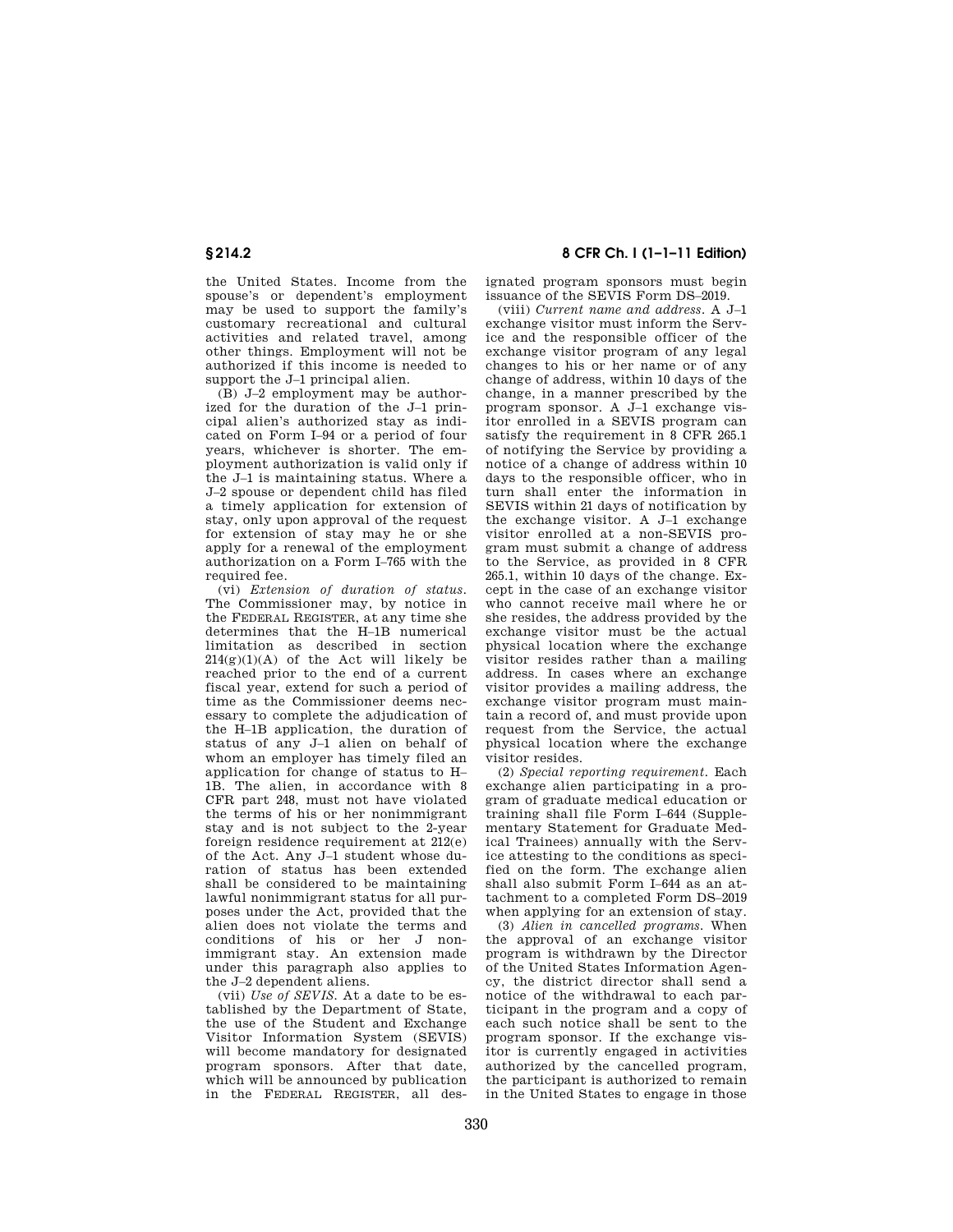activities until expiration of the period of stay previously authorized. The district director shall notify participants in cancelled programs that permission to remain in the United States as an exchange visitor, or extension of stay may be obtained if the participant is accepted in another approved program and a Form DS–2019, executed by the new program sponsor, is submitted. In this case, a release from the sponsor of the cancelled program will not be required.

(4) *Eligibility requirements for section 101(a)(15)(J) classification for aliens desiring to participate in programs under which they will receive graduate medical education or training*—(i) *Requirements.*  Any alien coming to the United States as an exchange visitor to participate in a program under which the alien will receive graduate medical education or training, or any alien seeking to change nonimmigrant status to that of an exchange visitor on Form I–506 for that purpose, must have passed parts of I and II of the National Board of Medical Examiners Examination (or an equivalent examination as determined by the Secretary of Health and Human Services), and must be competent in oral and written English, and shall submit a completely executed and valid Form DS–2019.

(ii) *Exemptions.* From January 10, 1978 until December 31, 1983, any alien who has come to or seeks to come to the United States as an exchange visitor to participate in an accredited program of graduate medical education or training, or any alien who seeks to change nonimmigrant status for that purpose, may be admitted to participate in such program without regard to the requirements stated in subparagraphs (A) and  $(B)(ii)(I)$  of section  $212(j)(1)$  of the Act if a substantial disruption in the health services provided by such program would result from not permitting the alien to participate in the program: *Provided* that the exemption will not increase the total number of aliens then participating in such programs to a level greater than that participating on January 10, 1978.

(5) *Remittance of the fee.* An alien who applies for J–1 nonimmigrant status in order to commence participation in a Department of State-designated exchange visitor program is required to pay the SEVIS fee to DHS, pursuant to 8 CFR 214.13, except as otherwise provided in that section.

(k) *Spouses, Fiancées, and Fiancés of United States Citizens*—(1) *Petition and supporting documents.* To be classified as a fiance or fiancee as defined in section  $101(a)(15)(K)(i)$  of the Act, an alien must be the beneficiary of an approved visa petition filed on Form I–129F. A copy of a document submitted in support of a visa petition filed pursuant to section 214(d) of the Act and this paragraph may be accepted, though unaccompanied by the original, if the copy bears a certification by an attorney, typed or rubber-stamped, in the language set forth in §204.2(j) of this chapter. However, the original document shall be submitted if requested by the Service.

(2) *Requirement that petitioner and K– 1 beneficiary have met.* The petitioner shall establish to the satisfaction of the director that the petitioner and K– 1 beneficiary have met in person within the two years immediately preceding the filing of the petition. As a matter of discretion, the director may exempt the petitioner from this requirement only if it is established that compliance would result in extreme hardship to the petitioner or that compliance would violate strict and long-established customs of the K–1 beneficiary's foreign culture or social practice, as where marriages are traditionally arranged by the parents of the contracting parties and the prospective bride and groom are prohibited from meeting subsequent to the arrangement and prior to the wedding day. In addition to establishing that the required meeting would be a violation of custom or practice, the petitioner must also establish that any and all other aspects of the traditional arrangements have been or will be met in accordance with the custom or practice. Failure to establish that the petitioner and K–1 beneficiary have met within the required period or that compliance with the requirement should be waived shall result in the denial of the petition. Such denial shall be without prejudice to the filing of a new petition once the petitioner and K–1 beneficiary have met in person.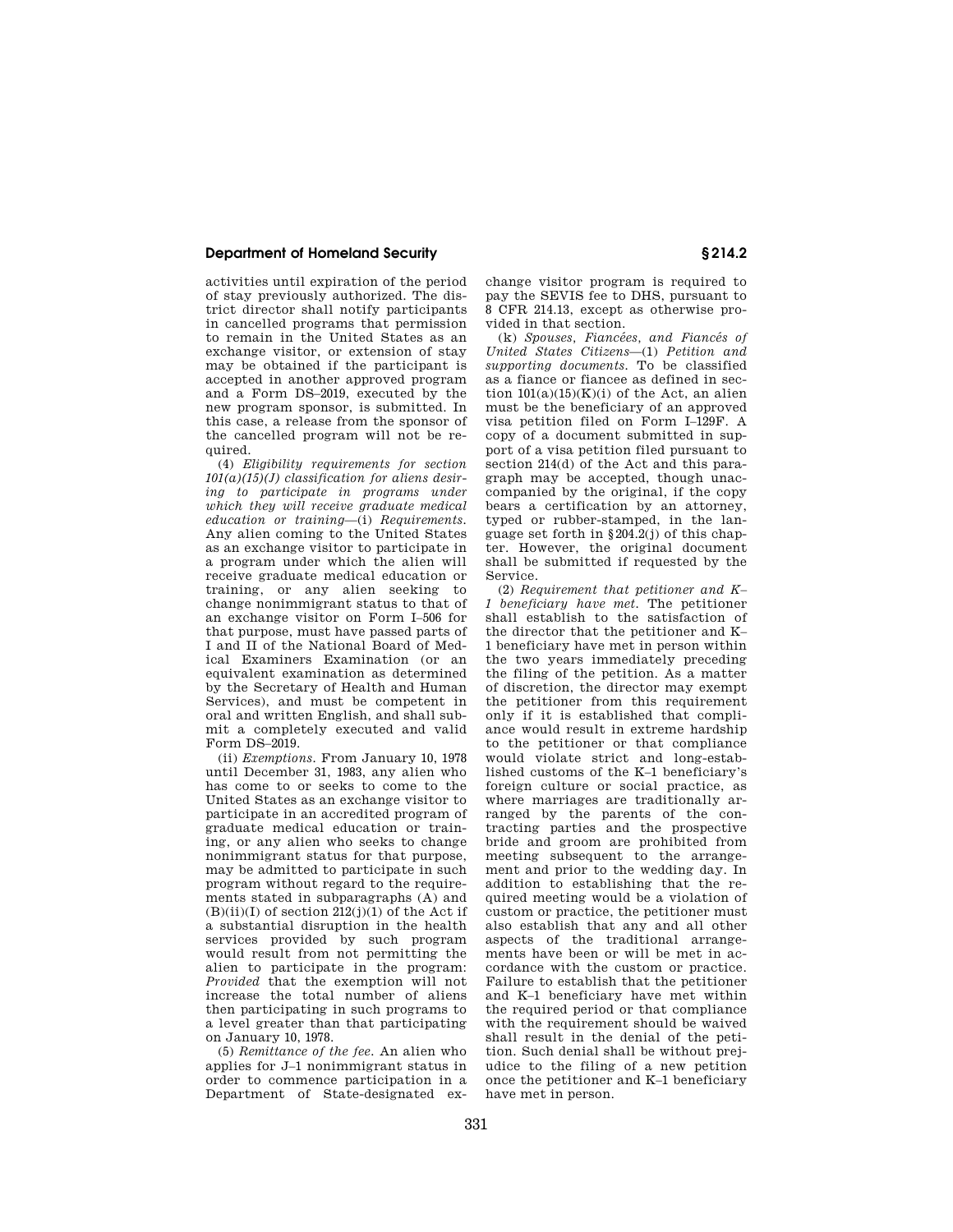(3) *Children of beneficiary.* Without the approval of a separate petition on his or her behalf, a child of the bene-<br>ficiary (as defined in section ficiary (as defined in section  $101(b)(1)(A)$ , (B), (C), (D), or (E) of the Act) may be accorded the same nonimmigrant classification as the beneficiary if accompanying or following to join him or her.

(4) *Notification.* The petitioner shall be notified of the decision and, if the petition is denied, of the reasons therefor and of the right to appeal in accordance with the provisions of part 103 of this chapter.

(5) *Validity.* The approval of a petition under this paragraph shall be valid for a period of four months. A petition which has expired due to the passage of time may be revalidated by a director or a consular officer for a period of four months from the date of revalidation upon a finding that the petitioner and K–1 beneficiary are free to marry and intend to marry each other within 90 days of the beneficiary's entry into the United States. The approval of any petition is automatically terminated when the petitioner dies or files a written withdrawal of the petition before the beneficiary arrives in the United **States** 

(6) *Adjustment of status from nonimmigrant to immigrant.* 

(i) [Reserved]

(ii) *Nonimmigrant visa issued on or after November 10, 1986.* Upon contracting a valid marriage to the petitioner within 90 days of his or her admission as a nonimmigrant pursuant to a valid K–1 visa issued on or after November 10, 1986, the K–1 beneficiary and his or her minor children may apply for adjustment of status to lawful permanent resident under section 245 of the Act. Upon approval of the application the director shall record their lawful admission for permanent residence in accordance with that section and subject to the conditions prescribed in section 216 of the Act.

(7) *Eligibility, petition and supporting documents for K–3/K–4 classification.* To be classified as a K–3 spouse as defined in section  $101(a)(15)(k)(ii)$  of the Act, or the K–4 child of such alien defined in section  $101(a)(15)(K)(iii)$  of the Act, the alien spouse must be the beneficiary of an immigrant visa petition filed by a

**§ 214.2 8 CFR Ch. I (1–1–11 Edition)** 

U.S. citizen on Form I–130, Petition for Alien Relative, and the beneficiary of an approved petition for a K–3 nonimmigrant visa filed on Form I–129F.

(8) *Period of admission for K3/K–4 status.* Aliens entering the United States as a K–3 shall be admitted for a period of 2 years. Aliens entering the United States as a K–4 shall be admitted for a period of 2 years or until that alien's 21st birthday, whichever is shorter.

(9) *Employment authorization.* An alien admitted to the United States as a nonimmigrant under section  $101(a)(15)(K)$  of the Act shall be authorized to work incident to status for the period of authorized stay. K–1/K–2 aliens seeking work authorization must apply, with fee, to the Service for work authorization pursuant to  $§274a.12(a)(6)$  of this chapter. K-3/K-4 aliens must apply to the Service for a document evidencing employment authorization pursuant to  $§274a.12(a)(9)$  of this chapter. Employment authorization documents issued to K–3/K–4 aliens may be renewed only upon a showing that the applicant has an application or petition awaiting approval, equivalent to the showing required for an extension of stay pursuant to  $§214.2(k)(10).$ 

(10) *Extension of stay for K–3/K–4 status*—(i) *General.* A K–3/K–4 alien may apply for extension of stay, on Form I– 539, Application to Extend/Change Nonimmigrant Status, 120 days prior to the expiration of his or her authorized stay. Extensions for K–4 status must be filed concurrently with the alien's parent's K–3 status extension application. In addition, the citizen parent of a K– 4 alien filing for extension of K status should file Form I–130 on their behalf. Extension will be granted in 2-year intervals upon a showing of eligibility pursuant to section  $101(a)(15)(K)(ii)$  or (iii) of the Act. Aliens wishing to extend their period of stay as a K–3 or K– 4 alien pursuant to  $$214.1(c)(2)$  must show that one of the following has been filed with the Service or the Department of State, as applicable, and is awaiting approval:

(A) The Form I–130, Petition for Alien Relative, filed by the K–3's U.S. citizen spouse who filed the Form I–  $129F$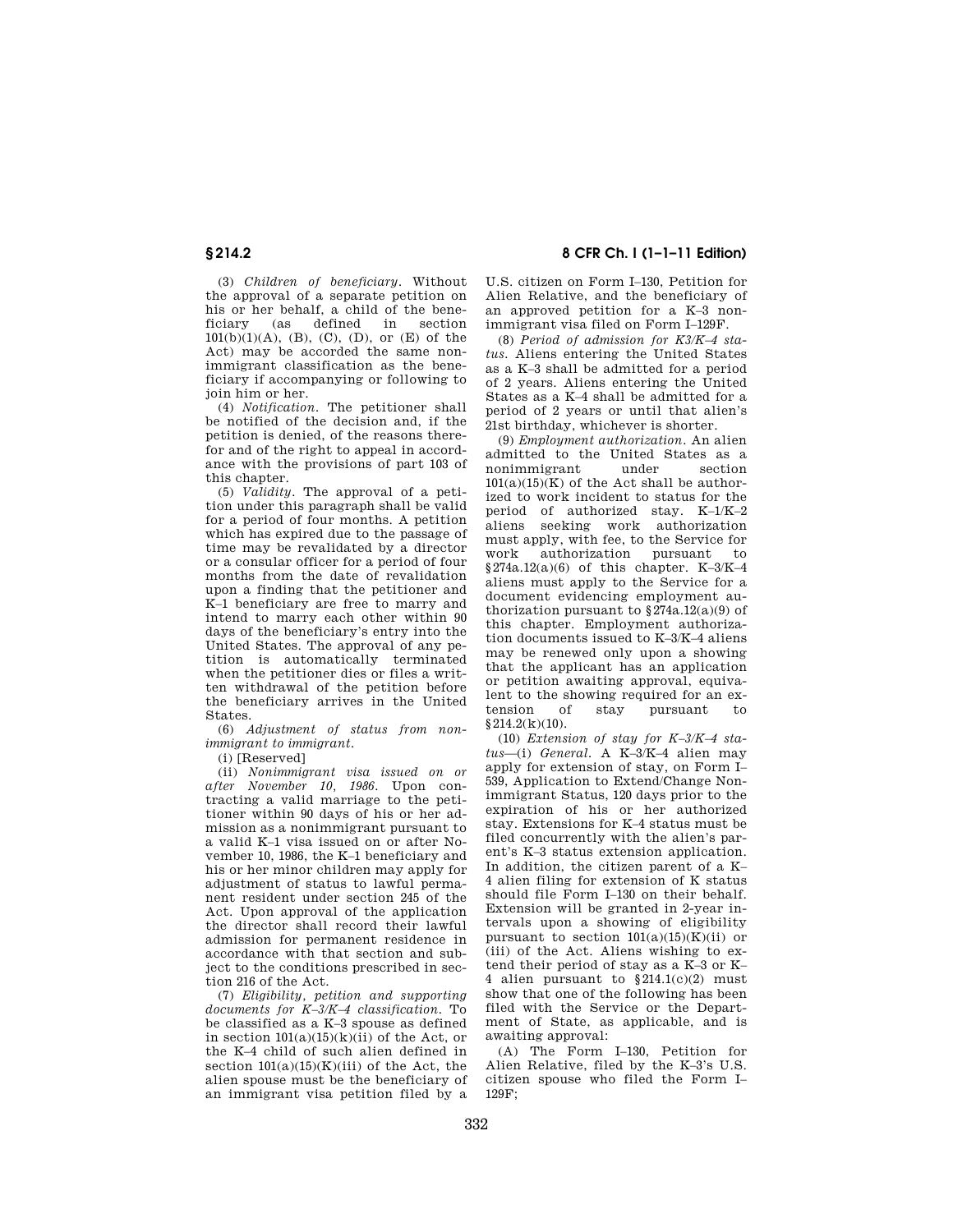(B) An application for an immigrant visa based on a Form I–130 described in §214.2(K)(10)(i);

(C) A Form I–485, Application for Adjustment to that of Permanent Residence, based on a Form I–130 described in  $$214.2(k)(10)(i);$ 

(ii) ''*Good Cause*'' *showing.* Aliens may file for an extension of stay as a K–3/K– 4 nonimmigrant after a Form I–130 filed on their behalf has been approved, without filing either an application for adjustment of status or an immigrant visa upon a showing of ''good cause.'' A showing of "good cause" may include an illness, a job loss, or some other catastrophic event that has prevented the filing of an adjustment of status application by the K–3/K–4 alien. The event or events must have taken place since the alien entered the United States as a K–3/K–4 nonimmigrant. The burden of establishing ''good cause'' rests solely with the applicant. Whether the applicant has shown "good cause" is a purely discretionary decision by the Service from which there is no appeal.

(11) *Termination of K–3/K–4 status.* The status of an alien admitted to the United States as a K–3/K–4 under section  $101(a)(15)(K)(ii)$  or (iii) of the Act, shall be automatically terminated 30 days following the occurrence of any of the following:

(i) The denial or revocation of the Form I–130 filed on behalf of that alien;

(ii) The denial or revocation of the immigrant visa application filed by that alien;

(iii) The denial or revocation of the alien's application for adjustment of status to that of lawful permanent residence;

(iv) The K–3 spouse's divorce from the U.S. citizen becomes final;

(v) The marriage of an alien in K–4 status.

(vi) The denial of any of these petitions or applications to a K–3 also results in termination of a dependent K– 4's status. For purposes of this section, there is no denial or revocation of a petition or application until the administrative appeal applicable to that application or petition has been exhausted.

(l) *Intracompany transferees*—(1) *Admission of intracompany transferees*—(i) *General.* Under section 101(a)(15)(L) of the Act, an alien who within the preceding three years has been employed abroad for one continuous year by a qualifying organization may be admitted temporarily to the United States to be employed by a parent, branch, affiliate, or subsidiary of that employer in a managerial or executive capacity, or in a position requiring specialized knowledge. An alien transferred to the United States under this nonimmigrant classification is referred to as an intracompany transferee and the organization which seeks the classification of an alien as an intracompany transferee is referred to as the petitioner. The Service has responsibility for determining whether the alien is eligible for admission and whether the petitioner is a qualifying organization. These regulations set forth the standards applicable to these classifications. They also set forth procedures for admission of intracompany transferees and appeal of adverse decisions. Certain petitioners seeking the classification of aliens as intracompany transferees may file blanket petitions with the Service. Under the blanket petition process, the Service is responsible for determining whether the petitioner and its parent, branches, affiliates, or subsidiaries specified are qualifying organizations. The Department of State or, in certain cases, the Service is responsible for determining the classification of the alien.

(ii) *Definitions*—(A) *Intracompany transferee* means an alien who, within three years preceding the time of his or her application for admission into the United States, has been employed abroad continuously for one year by a firm or corporation or other legal entity or parent, branch, affiliate, or subsidiary thereof, and who seeks to enter the United States temporarily in order to render his or her services to a branch of the same employer or a parent, affiliate, or subsidiary thereof in a capacity that is managerial, executive, or involves specialized knowledge. Periods spent in the United States in lawful status for a branch of the same employer or a parent, affiliate, or subsidiary thereof and brief trips to the United States for business or pleasure shall not be interruptive of the one year of continuous employment abroad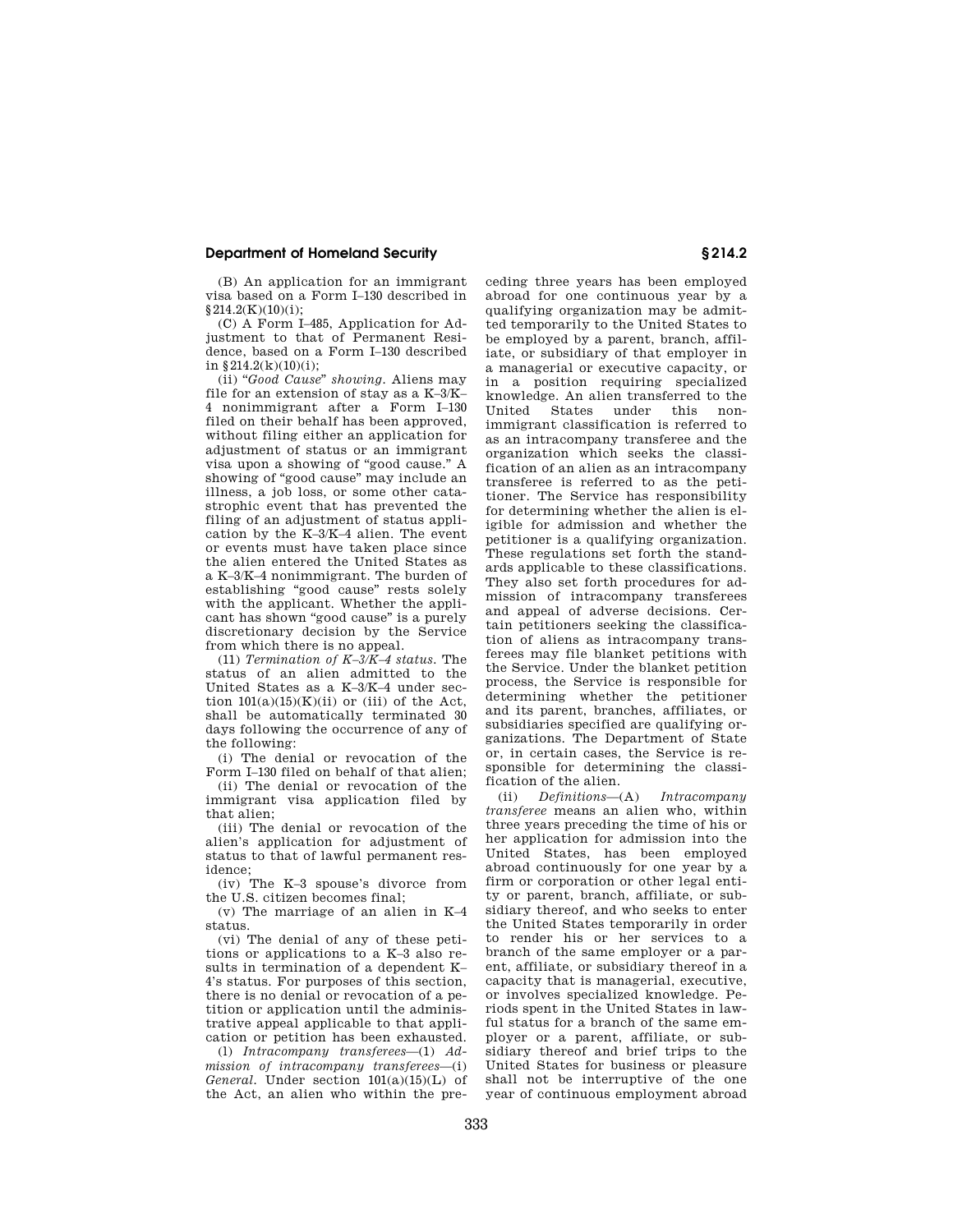but such periods shall not be counted toward fulfillment of that requirement.

(B) *Managerial capacity* means an assignment within an organization in which the employee primarily:

(*1*) Manages the organization, or a department, subdivision, function, or component of the organization;

(*2*) Supervises and controls the work of other supervisory, professional, or managerial employees, or manages an essential function within the organization, or a department or subdivision of the organization;

(*3*) Has the authority to hire and fire or recommend those as well as other personnel actions (such as promotion and leave authorization) if another employee or other employees are directly supervised; if no other employee is directly supervised, functions at a senior level within the organizational hierarchy or with respect to the function managed; and

(*4*) Exercises discretion over the dayto-day operations of the activity or function for which the employee has authority. A first-line supervisor is not considered to be acting in a managerial capacity merely by virtue of the supervisor's supervisory duties unless the employees supervised are professional.

(C) *Executive capacity* means an assignment within an organization in which the employee primarily:

(*1*) Directs the management of the organization or a major component or function of the organization;

(*2*) Establishes the goals and policies of the organization, component, or function;

(*3*) Exercises wide latitude in discretionary decision-making; and

(*4*) Receives only general supervision or direction from higher level executives, the board of directors, or stockholders of the organization.

(D) *Specialized knowledge* means special knowledge possessed by an individual of the petitioning organization's product, service, research, equipment, techniques, management, or other interests and its application in international markets, or an advanced level of knowledge or expertise in the organization's processes and procedures.

(E) *Specialized knowledge professional*  means an individual who has specialized knowledge as defined in paragraph  $(l)(1)(ii)(D)$  of this section and is a member of the professions as defined in section 101(a)(32) of the Immigration and Nationality Act.

(F) *New office* means an organization which has been doing business in the United States through a parent, branch, affiliate, or subsidiary for less than one year.

(G) *Qualifying organization* means a United States or foreign firm, corporation, or other legal entity which:

(*1*) Meets exactly one of the qualifying relationships specified in the definitions of a parent, branch, affiliate or subsidiary specified in para $graph (l)(1)(ii)$  of this section;

(*2*) Is or will be doing business (engaging in international trade is not required) as an employer in the United States and in at least one other country directly or through a parent, branch, affiliate, or subsidiary for the duration of the alien's stay in the United States as an intracompany transferee; and

(*3*) Otherwise meets the requirements of section  $101(a)(15)(L)$  of the Act.

(H) *Doing business* means the regular, systematic, and continuous provision of goods and/or services by a qualifying organization and does not include the mere presence of an agent or office of the qualifying organization in the United States and abroad.

(I) *Parent* means a firm, corporation, or other legal entity which has subsidiaries.

(J) *Branch* means an operating division or office of the same organization housed in a different location.

(K) *Subsidiary* means a firm, corporation, or other legal entity of which a parent owns, directly or indirectly, more than half of the entity and controls the entity; or owns, directly or indirectly, half of the entity and controls the entity; or owns, directly or indirectly, 50 percent of a 50–50 joint venture and has equal control and veto power over the entity; or owns, directly or indirectly, less than half of the entity, but in fact controls the entity.

(L) *Affiliate* means (*1*) One of two subsidiaries both of which are owned and controlled by the same parent or individual, or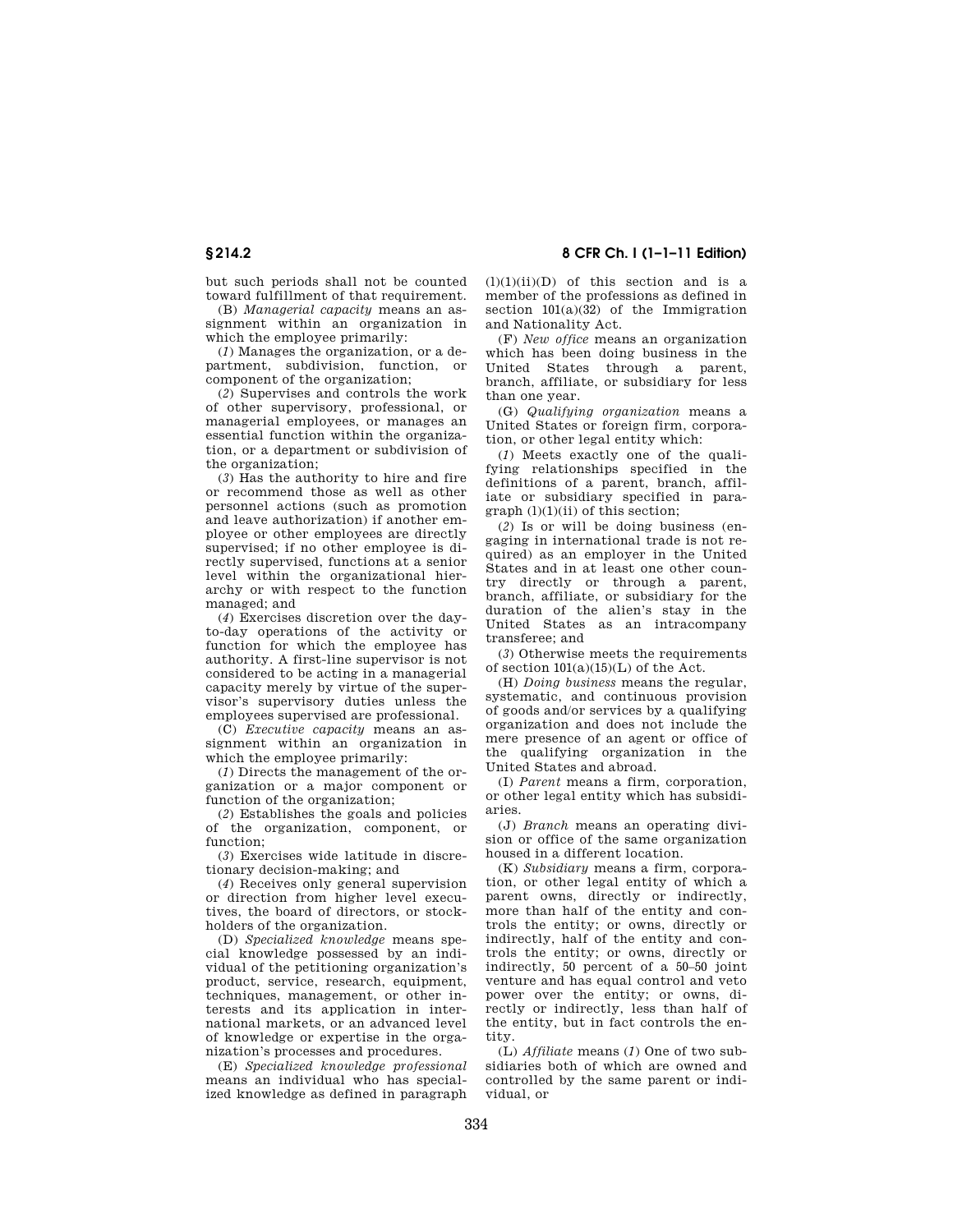(*2*) One of two legal entities owned and controlled by the same group of individuals, each individual owning and controlling approximately the same share or proportion of each entity, or

(*3*) In the case of a partnership that is organized in the United States to provide accounting services along with managerial and/or consulting services and that markets its accounting services under an internationally recognized name under an agreement with a worldwide coordinating organization that is owned and controlled by the member accounting firms, a partnership (or similar organization) that is organized outside the United States to provide accounting services shall be considered to be an affiliate of the United States partnership if it markets its accounting services under the same internationally recognized name under the agreement with the worldwide coordinating organization of which the United States partnership is also a member.

(M) *Director* means a Service Center director with delegated authority at 8 CFR 103.1.

(2) *Filing of petitions.* (

(i) Except as provided in paragraph  $(1)(2)(ii)$  and  $(1)(17)$  of this section, a petitioner seeking to classify an alien as an intracompany transferee must file a petition on Form I–129, Petition for Nonimmigrant Worker. The petitioner shall advise USCIS whether a previous petition for the same beneficiary has been filed, and certify that another petition for the same beneficiary will not be filed unless the circumstances and conditions in the initial petition have changed. Failure to make a full disclosure of previous petitions filed may result in a denial of the petition.

(ii) A United States petitioner which meets the requirements of paragraph (l)(4) of this section and seeks continuing approval of itself and its parent, branches, specified subsidiaries and affiliates as qualifying organizations and, later, classification under section  $101(a)(15)(L)$  of the Act multiple numbers of aliens employed by itself, its parent, or those branches, subsidiaries, or affiliates may file a blanket petition on Form I–129. The blanket petition shall be maintained at the adjudicating office. The petitioner shall be

the single representative for the qualifying organizations with which USCIS will deal regarding the blanket petition.

(3) *Evidence for individual petitions.* An individual petition filed on Form I–129 shall be accompanied by:

(i) Evidence that the petitioner and the organization which employed or will employ the alien are qualifying organizations as defined in paragraph  $(l)(1)(ii)(G)$  of this section.

(ii) Evidence that the alien will be employed in an executive, managerial, or specialized knowledge capacity, including a detailed description of the services to be performed.

(iii) Evidence that the alien has at least one continuous year of full-time employment abroad with a qualifying organization within the three years preceding the filing of the petition.

(iv) Evidence that the alien's prior year of employment abroad was in a position that was managerial, executive, or involved specialized knowledge and that the alien's prior education, training, and employment qualifies him/her to perform the intended services in the United States; however, the work in the United States need not be the same work which the alien performed abroad.

(v) If the petition indicates that the beneficiary is coming to the United States as a manager or executive to open or to be employed in a new office in the United States, the petitioner shall submit evidence that:

(A) Sufficient physical premises to house the new office have been secured;

(B) The beneficiary has been employed for one continuous year in the three year period preceding the filing of the petition in an executive or managerial capacity and that the proposed employment involved executive or managerial authority over the new operation; and

(C) The intended United States operation, within one year of the approval of the petition, will support an executive or managerial position as defined in paragraphs  $(l)(1)(ii)$  (B) or  $(C)$  of this section, supported by information regarding:

(*1*) The proposed nature of the office describing the scope of the entity, its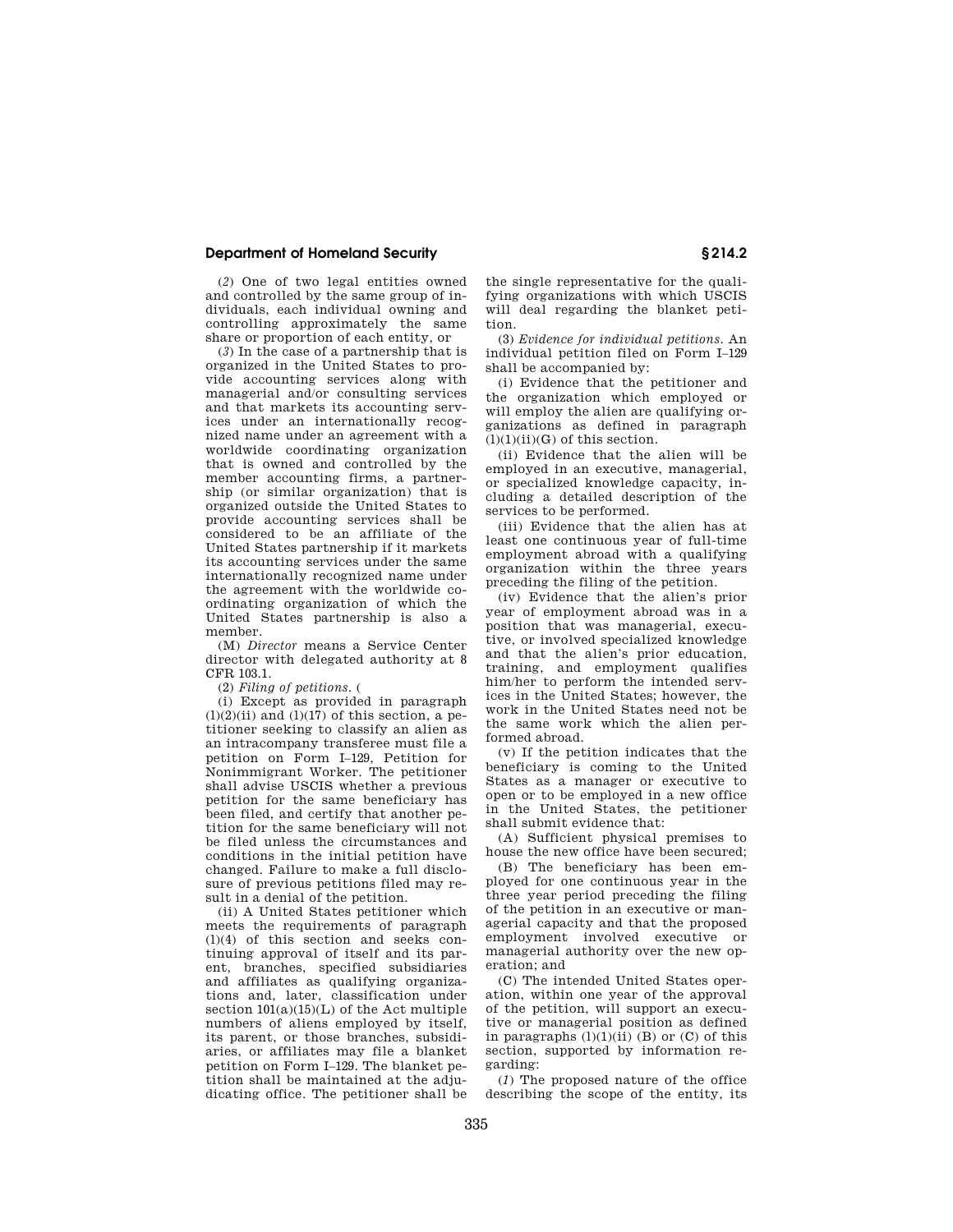organizational structure, and its financial goals;

(*2*) The size of the United States investment and the financial ability of the foreign entity to remunerate the beneficiary and to commence doing business in the United States; and

(*3*) The organizational structure of the foreign entity.

(vi) If the petition indicates that the beneficiary is coming to the United States in a specialized knowledge capacity to open or to be employed in a new office, the petitioner shall submit evidence that:

(A) Sufficient physical premises to house the new office have been secured;

(B) The business entity in the United States is or will be a qualifying organization as defined in paragraph  $(l)(1)(ii)(G)$  of this section; and

(C) The petitioner has the financial ability to remunerate the beneficiary and to commence doing business in the United States.

(vii) If the beneficiary is an owner or major stockholder of the company, the petition must be accompanied by evidence that the beneficiary's services are to be used for a temporary period and evidence that the beneficiary will be transferred to an assignment abroad upon the completion of the temporary services in the United States.

(viii) Such other evidence as the director, in his or her discretion, may deem necessary.

(4) *Blanket petitions.* (i) A petitioner which meets the following requirements may file a blanket petition seeking continuing approval of itself and some or all of its parent, branches, subsidiaries, and affiliates as qualifying organizations if:

(A) The petitioner and each of those entities are engaged in commercial trade or services;

(B) The petitioner has an office in the United States that has been doing business for one year or more;

(C) The petitioner has three or more domestic and foreign branches, subsidiaries, or affiliates; and

(D) The petitioner and the other qualifying organizations have obtained approval of petitions for at least ten "L" managers, executives, or specialized knowledge professionals during the previous 12 months; or have U.S.

**§ 214.2 8 CFR Ch. I (1–1–11 Edition)** 

subsidiaries or affiliates with combined annual sales of at least \$25 million; or have a United States work force of at least 1,000 employees.

(ii) Managers, executives, and specialized knowledge professionals employed by firms, corporations, or other entities which have been found to be qualifying organizations pursuant to an approved blanket petition may be classified as intracompany transferees and admitted to the United States as provided in paragraphs (l) (5) and (11) of this section.

(iii) When applying for a blanket petition, the petitioner shall include in the blanket petition all of its branches, subsidiaries, and affiliates which plan to seek to transfer aliens to the United States under the blanket petition. An individual petition may be filed by the petitioner or organizations in lieu of using the blanket petition procedure. However, the petitioner and other qualifying organizations may not seek L classification for the same alien under both procedures, unless a consular officer first denies eligibility. Whenever a petitioner which has blanket L approval files an individual petition to seek L classification for a manager, executive, or specialized knowledge professional, the petitioner shall advise the Service that it has blanket L approval and certify that the beneficiary has not and will not apply to a consular officer for L classification under the approved blanket petition.

(iv) *Evidence.* A blanket petition filed on Form I–129 shall be accompanied by:

(A) Evidence that the petitioner meets the requirements of paragraph  $(l)(4)(i)$  of this section.

(B) Evidence that all entities for which approval is sought are qualifying organizations as defined in subparagraph  $(l)(1)(ii)(G)$  of this section.

(C) Such other evidence as the director, in his or her discretion, deems necessary in a particular case.

(5) *Certification and admission procedures for beneficiaries under blanket petition*—(i) *Jurisdiction.* United States consular officers shall have authority to determine eligibility of individual beneficiaries outside the United States seeking L classification under blanket petitions, except for visa-exempt nonimmigrants. An application for a visa-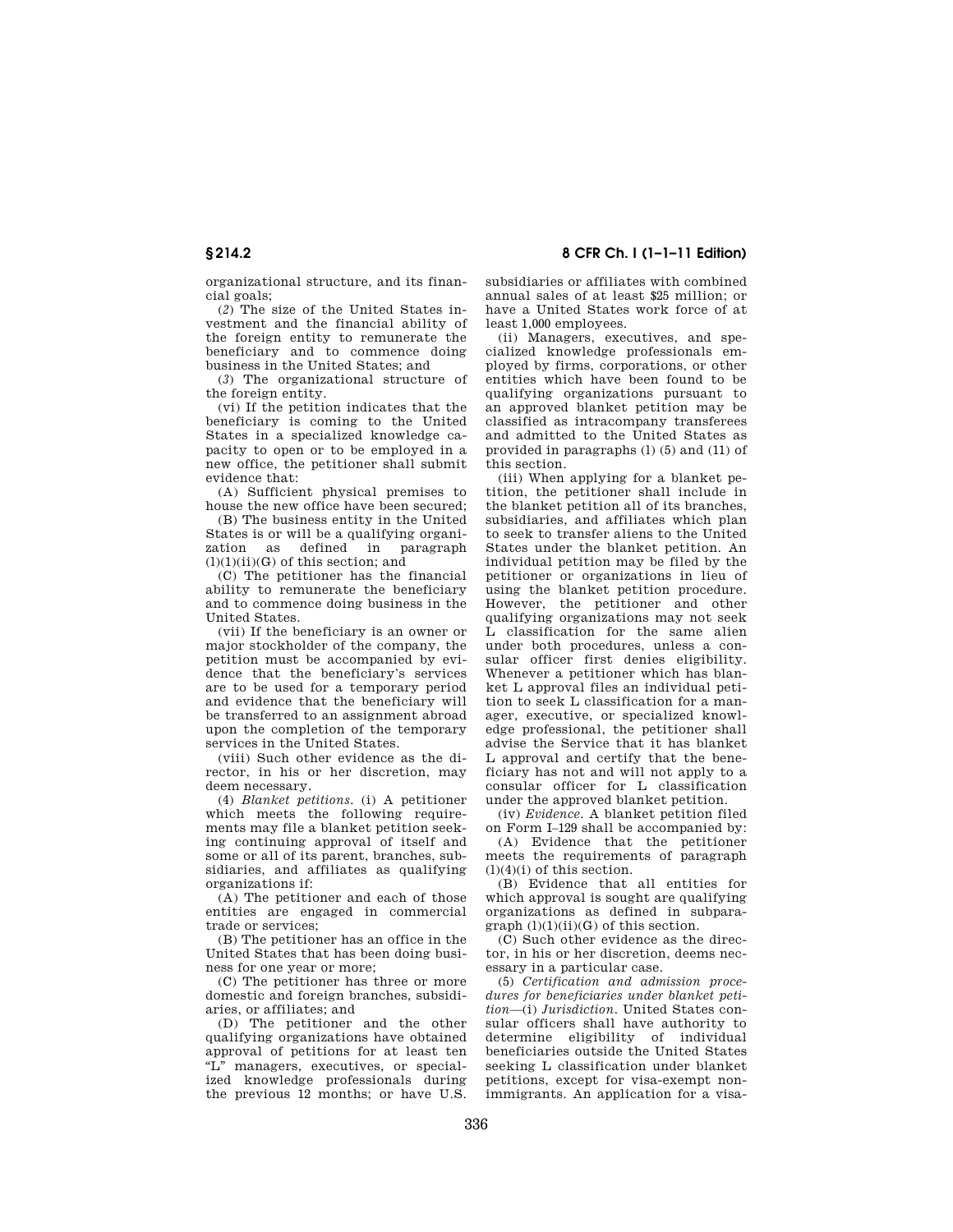exempt nonimmigrant seeking L classification under a blanket petition or by an alien in the United States applying for change of status to L classification under a blanket petition shall be filed with the Service office at which the blanket petition was filed.

(ii) *Procedures.* (A) When one qualifying organization listed in an approved blanket petition wishes to transfer an alien outside the United States to a qualifying organization in the United States and the alien requires a visa to enter the United States, that organization shall complete Form I–129S, Certificate of Eligibility for Intracompany Transferee under a Blanket Petition, in an original and three copies. The qualifying organization shall retain one copy for its records and send the original and two copies to the alien. A copy of the approved Form I–797 must be attached to the original and each copy of Form I– 129S.

(B) After receipt of Form I–797 and Form I–129S, a qualified employee who is being transferred to the United States may use these documents to apply for visa issuance with the consular officer within six months of the date on Form I–129S.

(C) When the alien is a visa-exempt nonimmigrant seeking L classification under a blanket petition, or when the alien is in the United States and is seeking a change of status from another nonimmigrant classification to L classification under a blanket petition, the petitioner shall submit Form I– 129S, Certificate of Eligibility, and a copy of the approval notice, Form I– 797, to the USCIS office with which the blanket petition was filed.

(D) The consular or Service officer shall determine whether the position in which the alien will be employed in the United States is with an organization named in the approved petition and whether the specific job is for a manager, executive, or specialized knowledge professional. The consular or Service officer shall determine further whether the alien's immediate prior year of continuous employment abroad was with an organization named in the petition and was in a position as manager, executive, or specialized knowledge professional.

(E) Consular officers may grant ''L'' classification only in clearly approvable applications. If the consular officer determines that the alien is eligible for L classification, the consular officer may issue a nonimmigrant visa, noting the visa classification ''Blanket L–1'' for the principal alien and ''Blanket L–2'' for any accompanying or following to join spouse and children. The consular officer shall also endorse all copies of the alien's Form I–129S with the blanket L–1 visa classification and return the original and one copy to the alien. When the alien is inspected for entry into the United States, both copies of the Form I–129S shall be stamped to show a validity period not to exceed three years and the second copy collected and sent to the appropriate Regional Service Center for control purposes. Service officers who determine eligibility of aliens for L–1 classification under blanket petitions shall endorse both copies of Form I–129S with the blanket L–1 classification and the validity period not to exceed three years and retain the second copy for Service records.

(F) If the consular officer determines that the alien is ineligible for L classification under a blanket petition, the consular officer's decision shall be final. The consular officer shall record the reasons for the denial on Form I– 129S, retain one copy, return the original of I–129S to the USCIS office which approved the blanket petition, and provide a copy to the alien. In such a case, an individual petition may be filed for the alien on Form I–129, Petition for Nonimmigrant Worker. The petition shall state the reason the alien was denied L classification and specify the consular office which made the determination and the date of the determination.

(G) An alien admitted under an approved blanket petition may be reassigned to any organization listed in the approved petition without referral to the Service during his/her authorized stay if the alien will be performing virtually the same job duties. If the alien will be performing different job duties, the petitioner shall complete a new Certificate of Eligibility and send it for approval to the director who approved the blanket petition.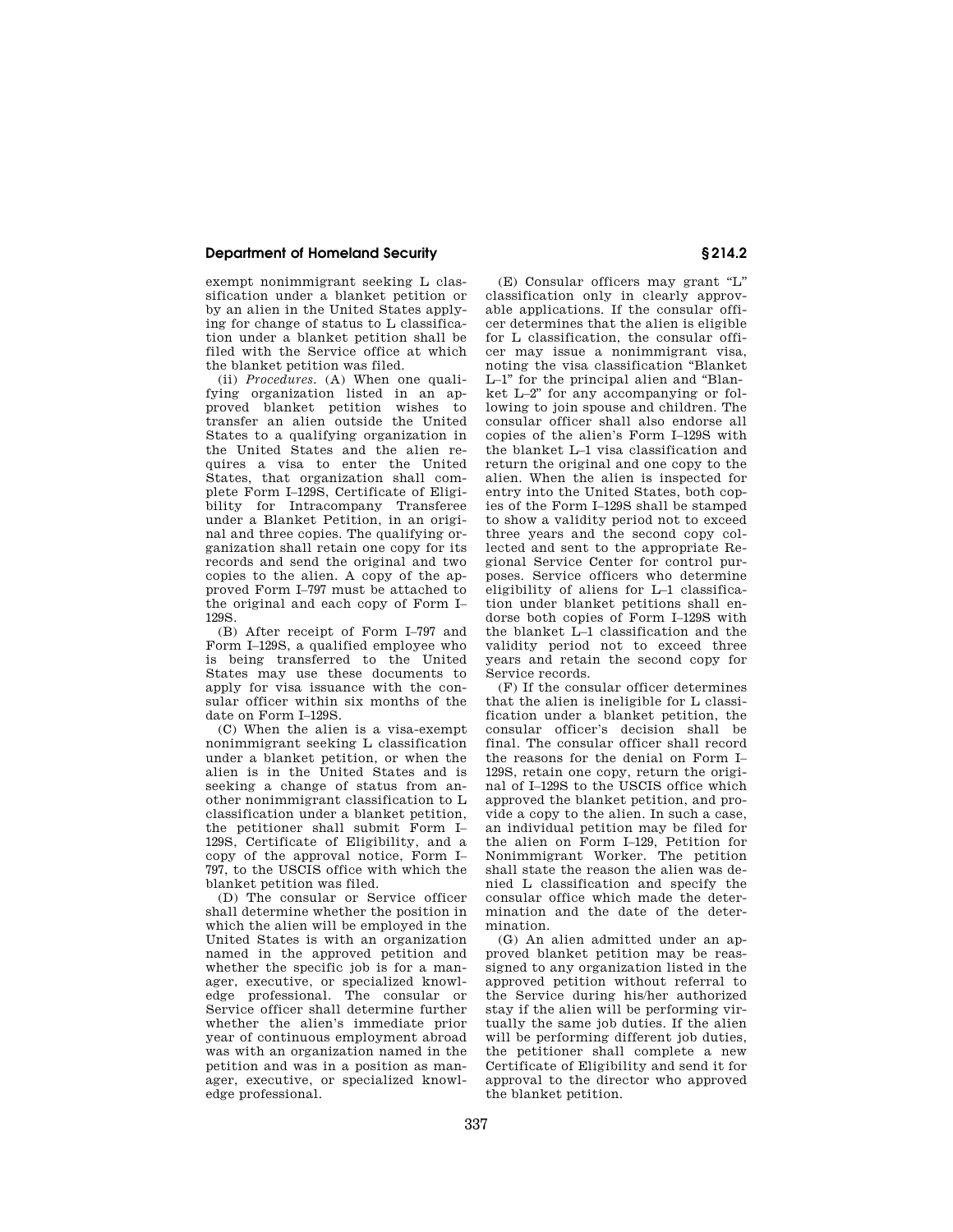(6) *Copies of supporting documents.* The petitioner may submit a legible photocopy of a document in support of the visa petition, in lieu of the original document. However, the original document shall be submitted if requested by the Service.

(7) *Approval of petition*—(i) *General.*  The director shall notify the petitioner of the approval of an individual or a blanket petition within 30 days after the date a completed petition has been filed. If additional information is required from the petitioner, the 30 day processing period shall begin again upon receipt of the information. The original Form I–797 received from the USCIS with respect to an approved individual or blanket petition may be duplicated by the petitioner for the beneficiary's use as described in paragraph  $(1)(13)$  of this section.

(A) *Individual petition*—(*1*) Form I–797 shall include the beneficiary's name and classification and the petition's period of validity.

(*2*) An individual petition approved under this paragraph shall be valid for the period of established need for the beneficiary's services, not to exceed three years, except where the beneficiary is coming to the United States to open or to be employed in a new office.

(*3*) If the beneficiary is coming to the United States to open or be employed in a new office, the petition may be approved for a period not to exceed one year, after which the petitioner shall demonstrate as required by paragraph  $(l)(14)(ii)$  of this section that it is doing  $b$ usiness as defined in paragraph  $(l)$  $(1)(ii)(H)$  of this section to extend the validity of the petition.

(B) *Blanket petition.* (*1*) Form I–797 shall identify the approved organizations included in the petition and the petition's period of validity.

(*2*) A blanket petition approved under this paragraph shall be valid initially for a period of three years and may be extended indefinitely thereafter if the qualifying organizations have complied with these regulations.

(*3*) A blanket petition may be approved in whole or in part and shall cover only qualifying organizations.

(C) *Amendments.* The petitioner must file an amended petition, with fee, at

**§ 214.2 8 CFR Ch. I (1–1–11 Edition)** 

the USCIS office where the original petition was filed to reflect changes in approved relationships, additional qualifying organizations under a blanket petition, change in capacity of employment (*i.e.,* from a specialized knowledge position to a managerial position), or any information which would affect the beneficiary's eligibility under section  $101(a)(15)(L)$  of the Act.

(ii) *Spouse and dependents.* The spouse and unmarried minor children of the beneficiary are entitled to L nonimmigrant classification, subject to the same period of admission and limits as the beneficiary, if the spouse and unmarried minor children are accompanying or following to join the beneficiary in the United States. Neither the spouse nor any child may accept employment unless he or she has been granted employment authorization.

(8) *Denial of petition*—(i) *Individual petition.* If an individual is denied, the petitioner shall be notified within 30 days after the date a completed petition has been filed of the denial, the reasons for the denial, and the right to appeal the denial.

(ii) *Blanket petition.* If a blanket petition is denied in whole or in part, the petitioner shall be notified within 30 days after the date a completed petition has been filed of the denial, the reasons for the denial, and the right to appeal the denial. If the petition is denied in part, the USCIS office issuing the denial shall forward to the petitioner, along with the denial, a Form I– 797 listing those organizations which were found to quality. If the decision to deny is reversed on appeal, a new Form I–797 shall be sent to the petitioner to reflect the changes made as a result of the appeal.

(9) *Revocation of approval of individual and blanket petitions*—(i) *General.* The director may revoke a petition at any time, even after the expiration of the petition.

(ii) *Automatic revocation.* The approval of any individual or blanket petition is automatically revoked if the petitioner withdraws the petition or the petitioner fails to request indefinite validity of a blanket petition.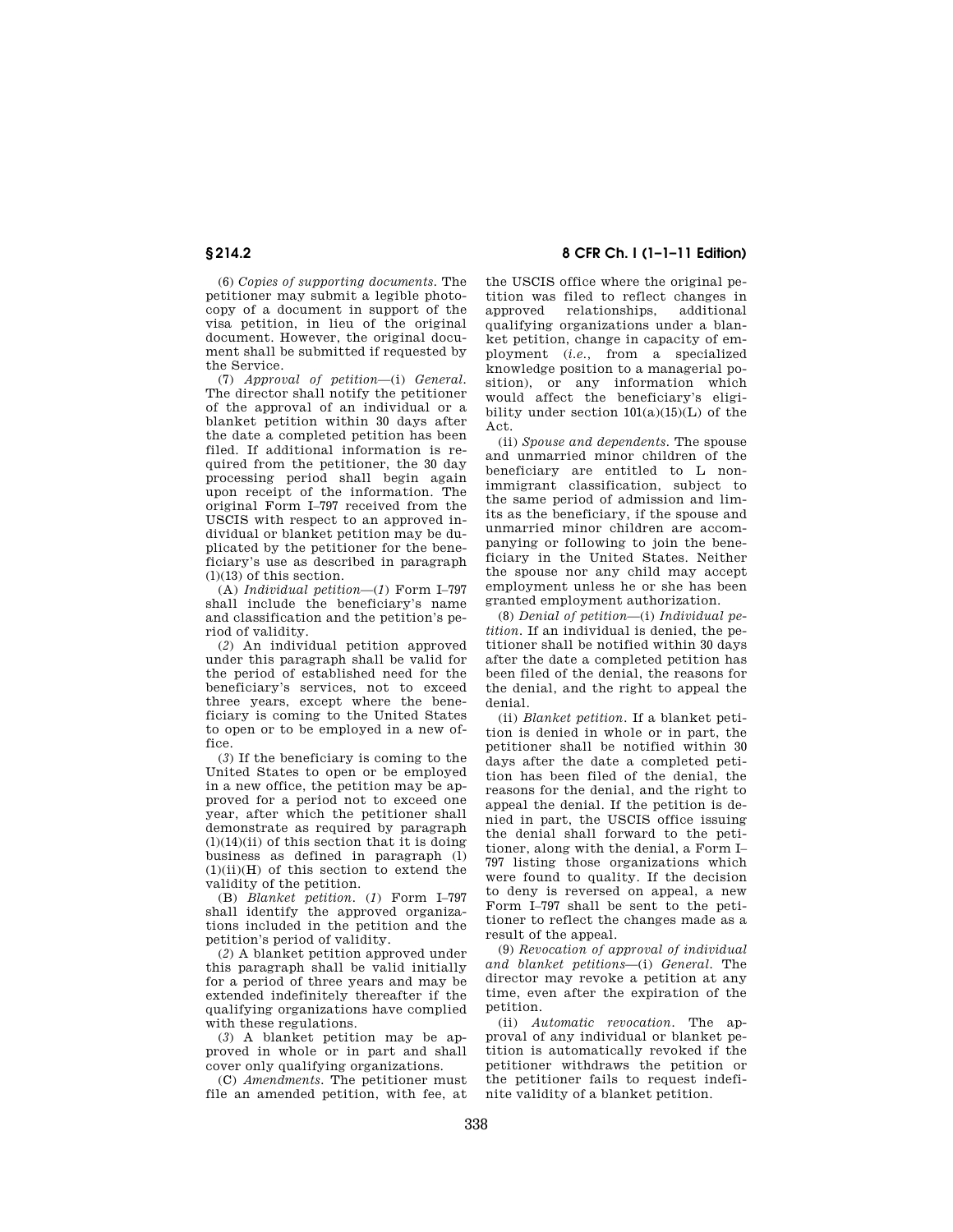(iii) *Revocation on notice.* (A) The director shall send to the petitioner a notice of intent to revoke the petition in relevant part if he/she finds that:

(*1*) One or more entities are no longer qualifying organizations;

(*2*) The alien is no longer eligible under section 101(a)(15)(L) of the Act;

(3) A qualifying organization(s) vio-<br>lated requirements of section requirements  $101(a)(15)(L)$  and these regulations;

(*4*) The statement of facts contained in the petition was not true and correct; or

(*5*) Approval of the petition involved gross error; or

(*6*) None of the qualifying organizations in a blanket petition have used the blanket petition procedure for three consecutive years.

(B) The notice of intent to revoke shall contain a detailed statement of the grounds for the revocation and the time period allowed for the petitioner's rebuttal. Upon receipt of this notice, the petitioner may submit evidence in rebuttal within 30 days of the notice. The director shall consider all relevant evidence presented in deciding whether to revoke the petition in whole or in part. If a blanket petition is revoked in part, the remainder of the petition shall remain approved, and a revised Form I–797 shall be sent to the petitioner with the revocation notice.

(iv) *Status of beneficiaries.* If an individual petition is revoked, the beneficiary shall be required to leave the United States, unless the beneficiary has obtained other work authorization from the Service. If a blanket petition is revoked and the petitioner and beneficiaries already in the United States are otherwise eligible for L classification, the director shall extend the blanket petition for a period necessary to support the stay of those blanket L beneficiaries. The approval notice, Form I–171C, shall include only the names of qualifying organizations and covered beneficiaries. No new beneficiaries may be classified or admitted under this limited extension.

(10) *Appeal of denial or revocation of individual or blanket petition.* (i) A petition denied in whole or in part may be appealed under 8 CFR part 103. Since the determination on the Certificate of Eligibility, Form I–129S, is part of the

petition process, a denial or revocation of approval of an I–129S is appealable in the same manner as the petition.

(ii) A petition that has been revoked on notice in whole or in part may be appealed under part 103 of this chapter. Automatic revocations may not be appealed.

(11) *Admission.* A beneficiary may apply for admission to the United States only while the individual or blanket petition is valid. The beneficiary of an individual petition shall not be admitted for a date past the validity period of the petition. The beneficiary of a blanket petition may be admitted for three years even though the initial validity period of the blanket petition may expire before the end of the three-year period. If the blanket petition will expire while the alien is in the United States, the burden is on the petitioner to file for indefinite validity of the blanket petition or to file an individual petition in the alien's behalf to support the alien's status in the United States. The admission period for any alien under section  $101(a)(15)(L)$ shall not exceed three years unless an extension of stay is granted pursuant to paragraph  $(l)(15)$  of this section.

(12) *L–1 limitation on period of stay*—(i) *Limits.* An alien who has spent five years in the United States in a specialized knowledge capacity or seven years in the United States in a managerial or executive capacity under section  $101(a)(15)$  (L) and/or (H) of the Act may not be readmitted to the United States under section  $101(a)(15)$  (L) or (H) of the Act unless the alien has resided and been physically present outside the United States, except for brief visits for business or pleasure, for the immediate prior year. Such visits do not interrupt the one year abroad, but do not count towards fulfillment of that requirement. In view of this restriction, a new individual petition may not be approved for an alien who has spent the maximum time period in the United States under section 101(a)(15) (L) and/ or (H) of the Act, unless the alien has resided and been physically present outside the United States, except for brief visits for business or pleasure, for the immediate prior year. The petitioner shall provide information about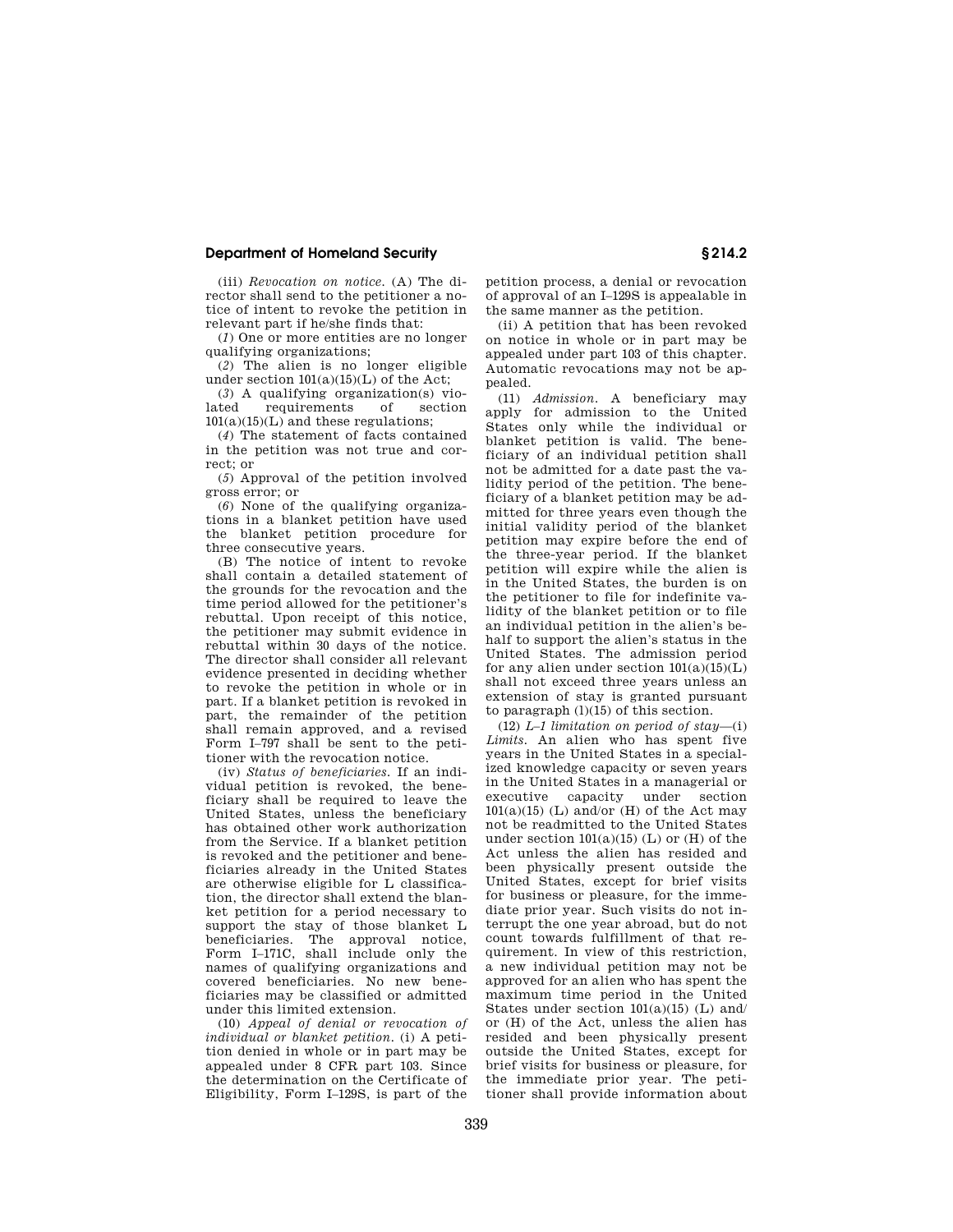the alien's employment, place of residence, and the dates and purpose of any trips to the United States for the previous year. A consular or Service officer may not grant L classification under a blanket petition to an alien who has spent five years in the United States as a professional with specialized knowledge or seven years in the United States as a manager or executive, unless the alien has met the requirements contained in this paragraph.

(ii) *Exceptions.* The limitations of paragraph  $(1)(12)(i)$  of this section shall not apply to aliens who do not reside continually in the United States and whose employment in the United States is seasonal, intermittent, or consists of an aggregate of six months or less per year. In addition, the limitations will not apply to aliens who reside abroad and regularly commute to the United States to engage in parttime employment. The petitioner and the alien must provide clear and convincing proof that the alien qualifies for an exception. Clear and convincing proof shall consist of evidence such as arrival and departure records, copies of tax returns, and records of employment abroad.

(13) *Beneficiary's use of Form I–797 and Form I–129S*—(i) *Beneficiary of an individual petition.* The beneficiary of an individual petition who does not require a nonimmigrant visa may present a copy of Form I–797 at a port of entry to facilitate entry into the United States. The copy of Form I–797 shall be retained by the beneficiary and presented during the validity of the petition (provided that the beneficiary is entering or reentering the United States) for entry and reentry to resume the same employment with the same petitioner (within the validity period of the petition) and to apply for an extension of stay. A beneficiary who is required to present a visa for admission and whose visa will have expired before the date of his or her intended return may use an original Form I–797 to apply for a new or revalidated visa during the validity period of the petition and to apply for an extension of stay.

(ii) *Beneficiary of a blanket petition.*  Each alien seeking L classification and admission under a blanket petition

**§ 214.2 8 CFR Ch. I (1–1–11 Edition)** 

shall present a copy of Form I–797 and a Form I–129S from the petitioner which identifies the position and organization from which the employee is transferring, the new organization and position to which the employee is destined, a description of the employee's actual duties for both the new and former positions, and the positions, dates, and locations of previous L stays in the United States. A current copy of Form I–797 and Form I–129S should be retained by the beneficiary and used for leaving and reentering the United States to resume employment with a qualifying organization during his/her authorized period of stay, for applying for a new or revalidated visa, and for applying for readmission at a port of entry. The alien may be readmitted even though reassigned to a different organization named on the Form I–797 than the one shown on Form I–129S if the job duties are virtually the same.

(14) *Extension of visa petition validity*— (i) *Individual petition.* The petitioner shall file a petition extension on Form I–129 to extend an individual petition under section  $101(a)(15)(L)$  of the Act. Except in those petitions involving new offices, supporting documentation is not required, unless requested by the director. A petition extension may be filed only if the validity of the original petition has not expired.

(ii) *New offices.* A visa petition under section  $101(a)(15)(L)$  which involved the opening of a new office may be extended by filing a new Form I–129, accompanied by the following:

(A) Evidence that the United States and foreign entities are still qualifying organizations as defined in paragraph  $(l)(1)(ii)(G)$  of this section:

(B) Evidence that the United States entity has been doing business as defined in paragraph  $(l)(1)(ii)(H)$  of this section for the previous year;

(C) A statement of the duties performed by the beneficiary for the previous year and the duties the beneficiary will perform under the extended petition;

(D) A statement describing the staffing of the new operation, including the number of employees and types of positions held accompanied by evidence of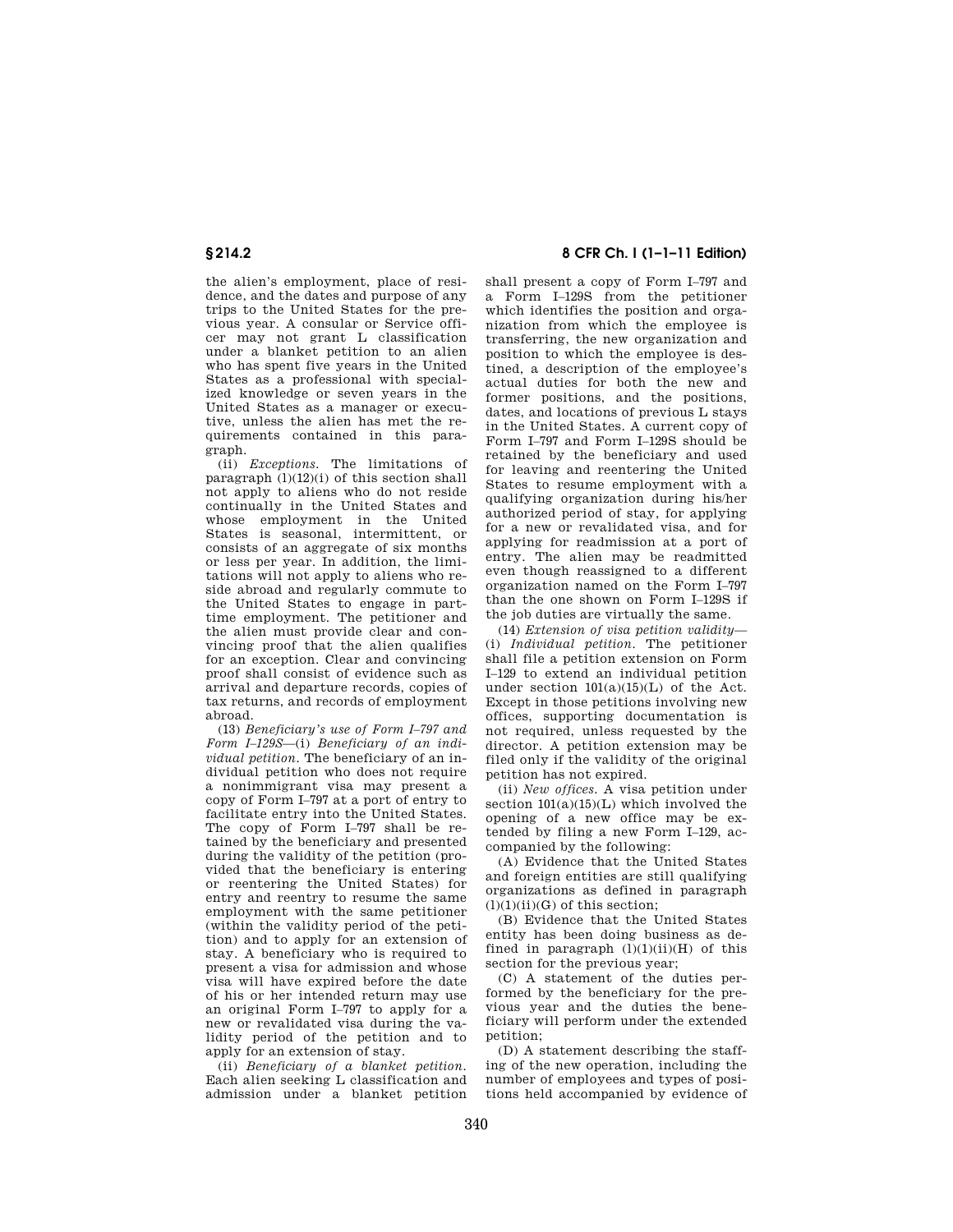wages paid to employees when the beneficiary will be employed in a managerial or executive capacity; and

(E) Evidence of the financial status of the United States operation.

(iii) *Blanket petitions*—(A) *Extension procedure.* A blanket petition may only be extended indefinitely by filing a new Form I–129 with a copy of the previous approval notice and a report of admissions during the preceding three years. The report of admissions shall include a list of the aliens admitted under the blanket petition during the preceding three years, including positions held during that period, the employing entity, and the dates of initial admission and final departure of each alien. The petitioner shall state whether it still meets the criteria for filing a blanket petition and shall document any changes in approved relationships and additional qualifying organizations.

(B) *Other conditions.* If the petitioner in an approved blanket petition fails to request indefinite validity or if indefinite validity is denied, the petitioner and its other qualifying organizations shall seek L classification by filing individual petitions until another three years have expired; after which the petitioner may seek approval of a new blanket petition.

(15) *Extension of stay.* (i) In individual petitions, the petitioner must apply for the petition extension and the alien's extension of stay concurrently on Form I–129. When the alien is a beneficiary under a blanket petition, a new certificate of eligibility, accompanied by a copy of the previous approved certificate of eligibility, shall be filed by the petitioner to request an extension of the alien's stay. The petitioner must also request a petition extension. The dates of extension shall be the same for the petition and the beneficiary's extension of stay. The beneficiary must be physically present in the United States at the time the extension of stay is filed. Even though the requests to extend the visa petition and the alien's stay are combined on the petition, the director shall make a separate determination on each. If the alien is required to leave the United States for business or personal reasons while the extension requests are pending, the petitioner may request the director to

cable notification of approval of the petition extension to the consular office abroad where the alien will apply for a visa.

(ii) An extension of stay may be authorized in increments of up to two years for beneficiaries of individual and blanket petitions. The total period of stay may not exceed five years for aliens employed in a specialized knowledge capacity. The total period of stay for an alien employed in a managerial or executive capacity may not exceed seven years. No further extensions may be granted. When an alien was initially admitted to the United States in a specialized knowledge capacity and is later promoted to a managerial or executive position, he or she must have been employed in the managerial or executive position for at least six months to be eligible for the total period of stay of seven years. The change to managerial or executive capacity must have been approved by the Service in an amended, new, or extended petition at the time that the change occurred.

(16) *Effect of filing an application for or approval of a permanent labor certification, preference petition, or filing of an application for adjustment of status on L– 1 classification.* An alien may legitimately come to the United States for a temporary period as an L–1 nonimmigrant and, at the same time, lawfully seek to become a permanent resident of the United States provided he or she intends to depart voluntarily at the end of his or her authorized stay. The filing of an application for or approval of a permanent labor certification, an immigrant visa preference petition, or the filing of an application of readjustment of status for an L–1 nonimmigrant shall not be the basis for denying:

(i) An L–1 petition filed on behalf of the alien,

(ii) A request to extend an L–1 petition which had previously been filed on behalf of the alien;

(iii) An application for admission as an L–1 nonimmigrant by the alien, or as an L–2 nonimmigrant by the spouse or child of such alien;

(iv) An application for change of status to H–1 or L–2 nonimmigrant filed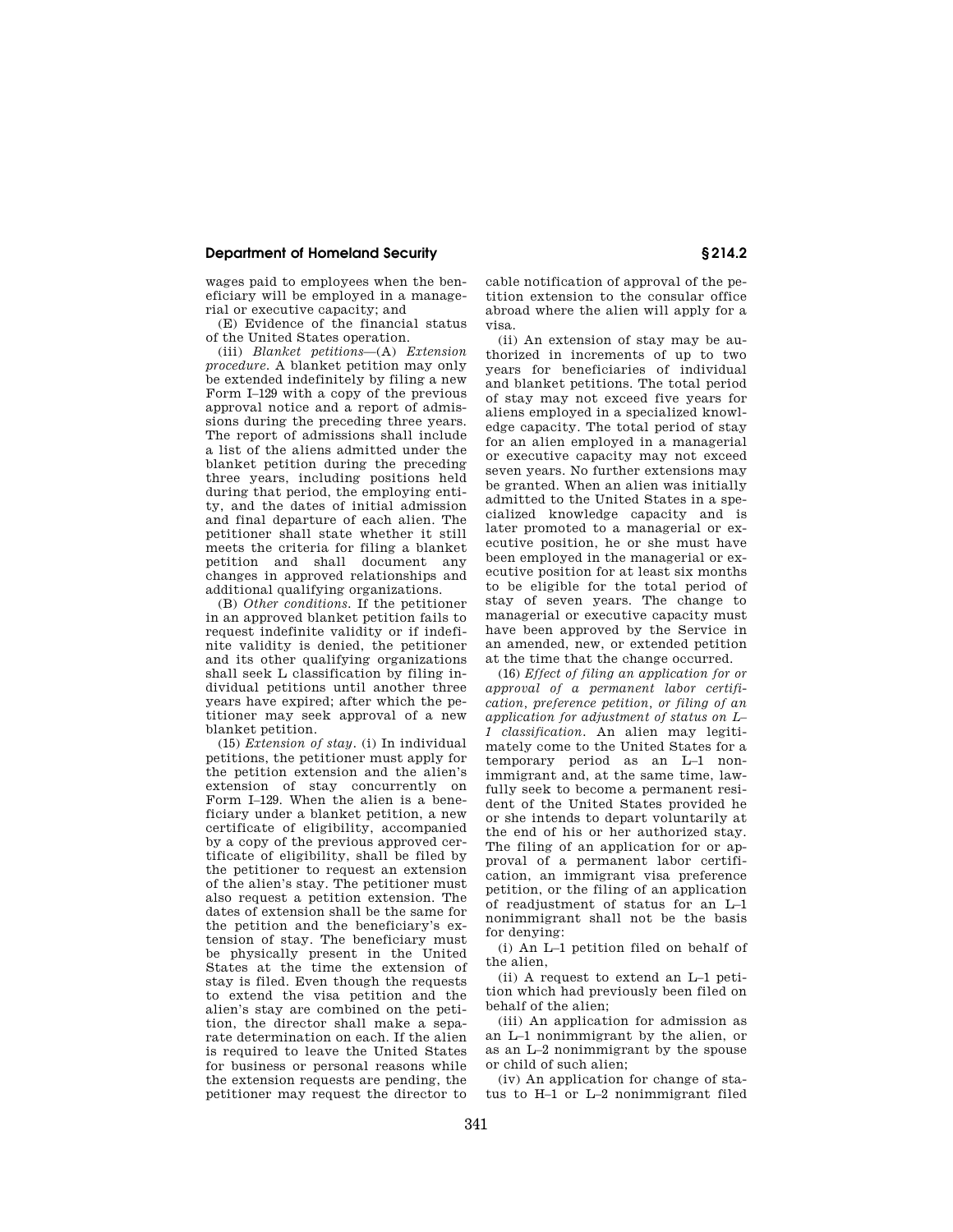by the alien, or to H–1, H–4, or L–1 status filed by the L–2 spouse or child of such alien;

(v) An application for change of status to H–4 nonimmigrant filed by the L–1 nonimmigrant, if his or her spouse has been approved for classification as an H–1; or

(vi) An application for extension of stay filed by the alien, or by the L–2 spouse or child of such alien.

(17) *Filing of individual petitions and certifications under blanket petitions for citizens of Canada under the North American Free Trade Agreement (NAFTA)*—(i) *Individual petitions.* Except as provided in paragraph  $(1)(2)(ii)$  of this section (filing of blanket petitions), a United States or foreign employer seeking to classify a citizen of Canada as an intracompany transferee may file an individual petition in duplicate on Form I–129 in conjunction with an application for admission of the citizen of Canada. Such filing may be made with an immigration officer at a Class A port of entry located on the United States-Canada land border or at a United States pre-clearance/pre-flight station in Canada. The petitioning employer need not appear, but Form I–129 must bear the authorized signature of the petitioner.

(ii) *Certification of eligibility for intracompany transferree under the blanket petition.* An immigration officer at a location identified in paragraph  $(1)(17)(i)$  of this section may determine eligibility of individual citizens of Canada seeking L classification under approved blanket petitions. At these locations, such citizens of Canada shall present the original and two copies of Form I–129S, Intracompany Transferee Certificate of Eligibility, prepared by the approved organization, as well as three copies of Form I–797, Notice of Approval of Nonimmigrant Visa Petition.

(iii) Nothing in this section shall preclude or discourage the advance filing of petitions and certificates of eligibility in accordance with paragraph (l)(2) of this section.

(iv) *Deficient or deniable petitions or certificates of eligibility.* If a petition or certificate of eligibility submitted concurrently with an application for admission is lacking necessary sup-

**§ 214.2 8 CFR Ch. I (1–1–11 Edition)** 

porting documentation or is otherwise deficient, the inspecting immigration officer shall return it to the applicant for admission in order to obtain the necessary documentation from the petitioner or for the deficiency to be overcome. The fee to file the petition will be remitted at such time as the documentary or other deficiency is overcome. If the petition or certificate of eligibility is clearly deniable, the immigration officer will accept the petition (with fee) and the petitioner shall be notified of the denial, the reasons for denial, and the right of appeal. If a formal denial order cannot be issued by the port of entry, the petition with a recommendation for denial shall be forwarded to the appropriate Service Center for final action. For the purposes of this provision, the appropriate Service Center will be the one within the same Service region as the location where the application for admission is made.

(v) *Spouse and dependent minor children accompanying or following to join.*  (A) The Canadian citizen spouse and Canadian citizen unmarried minor children of a Canadian citizen admitted under this paragraph shall be entitled to the same nonimmigrant classification and same length of stay subject to the same limits as the principal alien. They shall not be required to present visas, and they shall be admitted under the classification symbol L–2.

(B) A non-Canadian citizen spouse or non-Canadian citizen unmarried minor child shall be entitled to the same nonimmigrant classification and the same length of stay subject to the same limits as the principal, but shall be required to present a visa upon application for admission as an L–2 unless otherwise exempt under §212.1 of this chapter.

(C) The spouse and dependent minor children shall not accept employment in the United States unless otherwise authorized under the Act.

(18) *Denial of intracompany transferee status to citizens of Canada or Mexico in the case of certain labor disputes.* (i) If the Secretary of Labor certifies to or otherwise informs the Commissioner that a strike or other labor dispute involving a work stoppage of workers is in progress where the beneficiary is to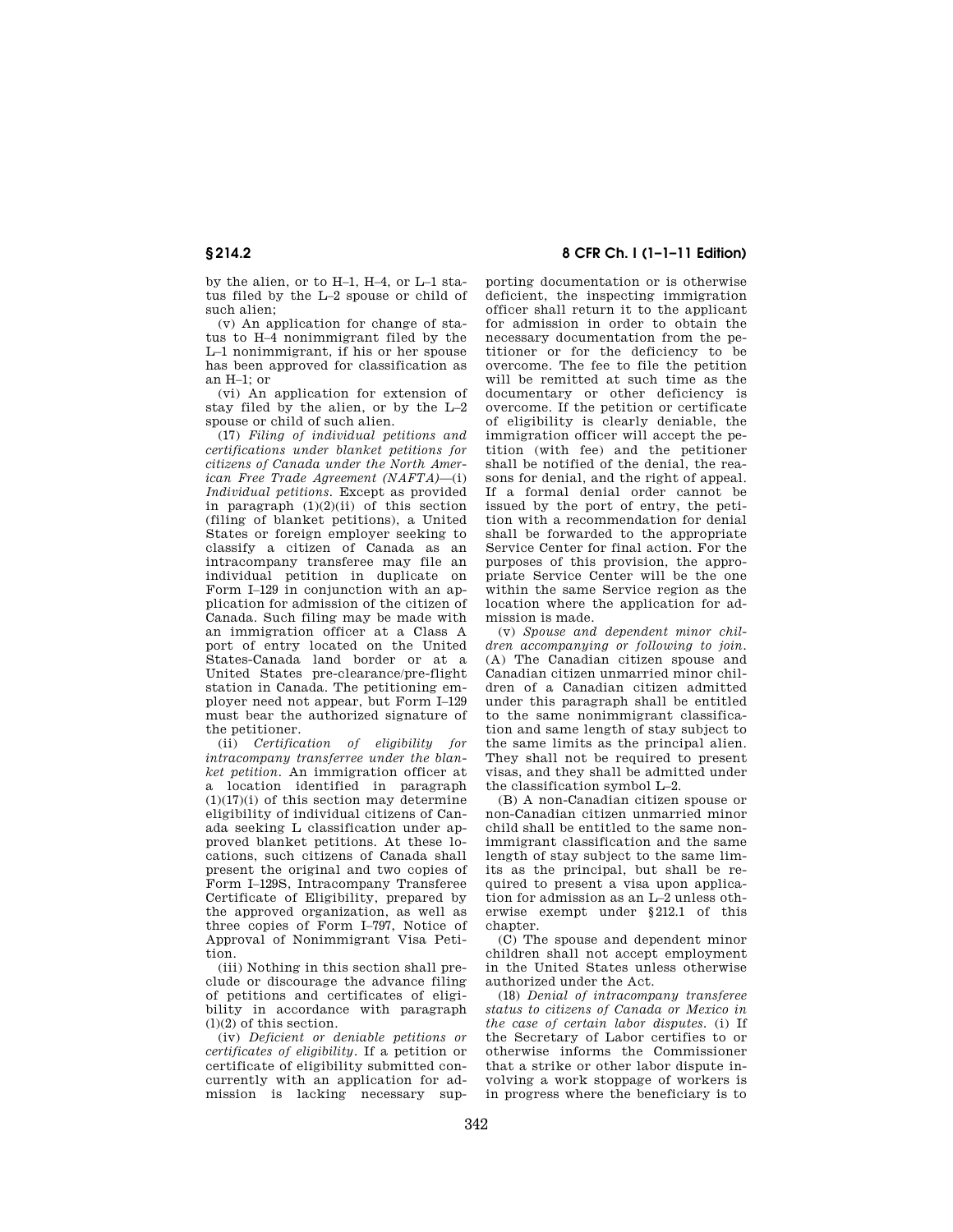be employed, and the temporary entry of the beneficiary may affect adversely the settlement of such labor dispute or the employment of any person who is involved in such dispute, a petition to classify a citizen of Mexico or Canada as an L–1 intracompany transferee may be denied. If a petition has already been approved, but the alien has not yet entered the United States, or has entered the United States but not yet commenced employment, the approval of the petition may be suspended, and an application for admission on the basis of the petition may be denied.

(ii) If there is a strike or other labor dispute involving a work stoppage of workers in progress, but such strike or other labor dispute is not certified under paragraph  $(l)(18)(i)$  of this section, or the Service has not otherwise been informed by the Secretary that such a strike or labor dispute is in progress, the Commissioner shall not deny a petition or suspend an approved petition.

(iii) If the alien has already commended employment in the United States under an approved petition and is participating in a strike or other labor dispute involving a work stoppage of workers, whether or not such strike or other labor dispute has been certified by the Department of Labor, the alien shall not be deemed to be failing to maintain his or her status solely on account of past, present, or future participation in a strike or other labor dispute involving a work stoppage of workers, but is subject to the following terms and conditions.

(A) The alien shall remain subject to all applicable provisions of the Immigration and Nationality Act, and regulations promulgated in the same manner as all other L nonimmigrants;

(B) The status and authorized period of stay of such an alien is not modified or extended in any way by virtue of his or her participation in a strike or other labor dispute involving work stoppage of workers; and

(C) Although participation by an L nonimmigrant alien in a strike or other labor dispute involving a work stoppage of workers will not constitute a ground for deportation, any alien who violates his or her status or who remains in the United States after his or her authorized period of stay has expired will be subject to deportation.

(m) *Students in established vocational or other recognized nonacademic institutions, other than in language training programs*—(1) *Admission of student*—(i) *Eligibility for admission.* A nonimmigrant student may be admitted into the United States in nonunder section  $101(a)(15)(M)$  of the Act, if:

(A) The student presents a SEVIS Form I–20 issued in his or her own name by a school approved by the Service for attendance by M–1 foreign students. (In the alternative, for a student seeking admission prior to August 1, 2003, the student may present a currently-valid Form I–20M–N/I–20ID, if that form was issued by the school prior to January 30, 2003);

(B) The student has documentary evidence of financial support in the amount indicated on the SEVIS Form I–20 (or the Form I–20M–N/I–20ID); and

(C) For students seeking initial admission only, the student intends to attend the school specified in the student's visa (or, where the student is exempt from the requirement for a visa, the school indicated on the SEVIS Form I–20 (or the Form I–20M–N/I– 20ID)).

(ii) *Disposition of Form I–20M–N.* When a student is admitted to the United States, the inspecting officer shall forward Form I–20M–N to the Service's processing center. The processing center shall forward Form I–20N to the school which issued the form to notify the school of the student's admission.

(iii) *Use of SEVIS.* On January 30, 2003, the use of the Student and Exchange Visitor Information System (SEVIS) will become mandatory for the issuance of any new Form I–20. A student or dependent who presents a non-SEVIS Form I–20 issued on or after January 30, 2003, will not be accepted for admission to the United States. Non-SEVIS Forms I–20 issued prior to January 30, 2003, will continue to be accepted for admission to the United States until August 1, 2003. However, schools must issue a SEVIS Form I–20 to any current student requiring a reportable action (e.g., extension of status, practical training, and requests for employment authorization) or a new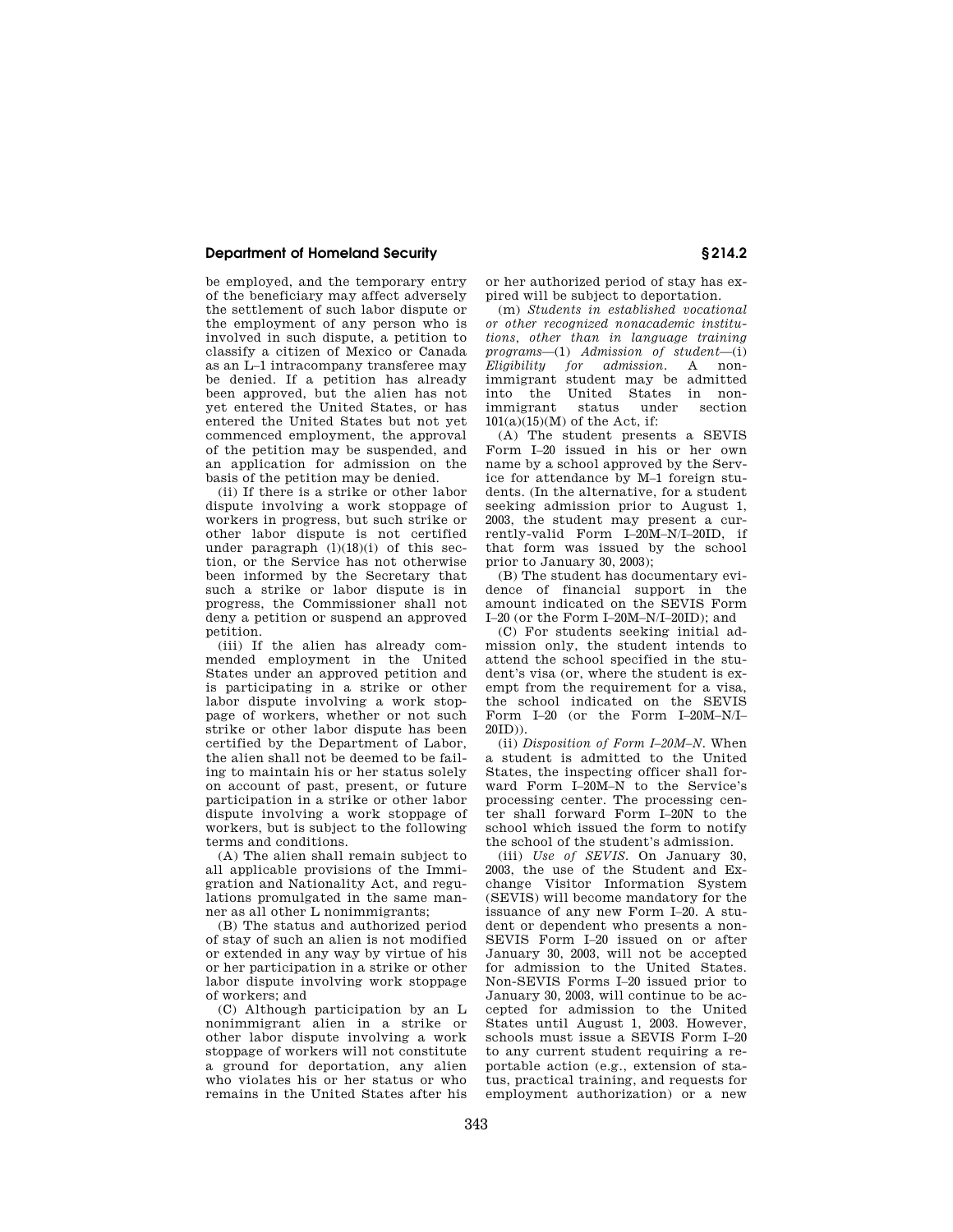Form I–20, or for any aliens who must obtain a new nonimmigrant student visa. As of August 1, 2003, the records of all current or continuing students must be entered in SEVIS.

(2) *Form I–20 ID copy.* The first time an M–1 student comes into contact with the Service for any reason, the student must present to the Service a Form I–20M–N properly and completely filled out by the student and by the designated official of the school the student is attending or intends to attend. The student will be issued a Form I–20 ID copy with his or her admission number. The student must have the Form I–20 ID copy with him or her at all times. If the student loses the Form I–20 ID copy, the student must request a new Form I–20 ID copy on Form I–102 from the Service office having jurisdiction over the school the student was last authorized to attend.

(3) *Admission of the spouse and minor children of an M–1 student.* The spouse and minor children accompanying an M–1 student are eligible for admission in M–2 status if the student is admitted in M–1 status. The spouse and minor children following-to-join an M–1 student are eligible for admission to the United States in M–2 status if they are able to demonstrate that the M–1 student has been admitted and is, or will be within 30 days, enrolled in a full course of study, or engaged in approved practical training following completion of studies. In either case, at the time they seek admission, the eligible spouse and minor children of an M–1 student with a SEVIS Form I–20 must individually present an original SEVIS Form I–20 issued in the name of each M–2 dependent issued by a school authorized by the Service for attendance by M–1 foreign students. Prior to August 1, 2003, if exigent circumstances are demonstrated, the Service will allow the dependent of an M–1 student in possession of a SEVIS Form I–20 to enter the United States using a copy of the M–1 student's SEVIS Form I–20. (In the alternative, for dependents seeking admission to the United States prior to August 1, 2003, a copy of the M–1 student's current Form I–20ID issued prior to January 30, 2003, with proper endorsement by the DSO will satisfy this requirement.) A new SEVIS Form I–20

**§ 214.2 8 CFR Ch. I (1–1–11 Edition)** 

(or Form I–20M–N) is required for a dependent where there has been any substantive change in the M–1 student's current information.

(i) A properly endorsed page 4 of Form I–20M–N if there has been no substantive change in the information on the student's most recent Form I–20M since the form was initially issued; or

(ii) A new Form I–20M–N if there has been any substantive change in the information on the student's most recent Form I–20M since the form was initially issued.

(4) *Temporary absence*—(i) *General.* An M–1 student returning to the United States from a temporary absence to attend the school which the student was previously authorized to attend must present either—

(A) A properly endorsed page 4 of Form I–20M–N if there has been no substantive change in the information on the student's most recent Form I–20M since the form was initially issued; or

(B) A new Form I–20M–N if there has been any substantive change in the information on the student's most recent Form I–20M since the form was initially issued.

(ii) *Student who transferred between schools.* If an M–1 student has been authorized to transfer between schools and is returning to the United States from a temporary absence in order to attend the school to which transfer was authorized as indicated on the student's Form I–20 ID copy, the name of the school to which the student is destined does not need to be specified in the student's visa.

(5) *Period of stay.* A student in M nonimmigrant status is admitted for a fixed time period, which is the period necessary to complete the course of study indicated on the Form I–20, plus practical training following completion of the course of study, plus an additional 30 days to depart the United States, but not to exceed a total period of one year. An M–1 student may be admitted for a period up to 30 days before the report date or start date of the course of study listed on the Form I–20. An M–1 student who fails to maintain a full course of study or otherwise fails to maintain status is not eligible for the additional 30-day period of stay.

 $(6)$ – $(8)$  [Reserved]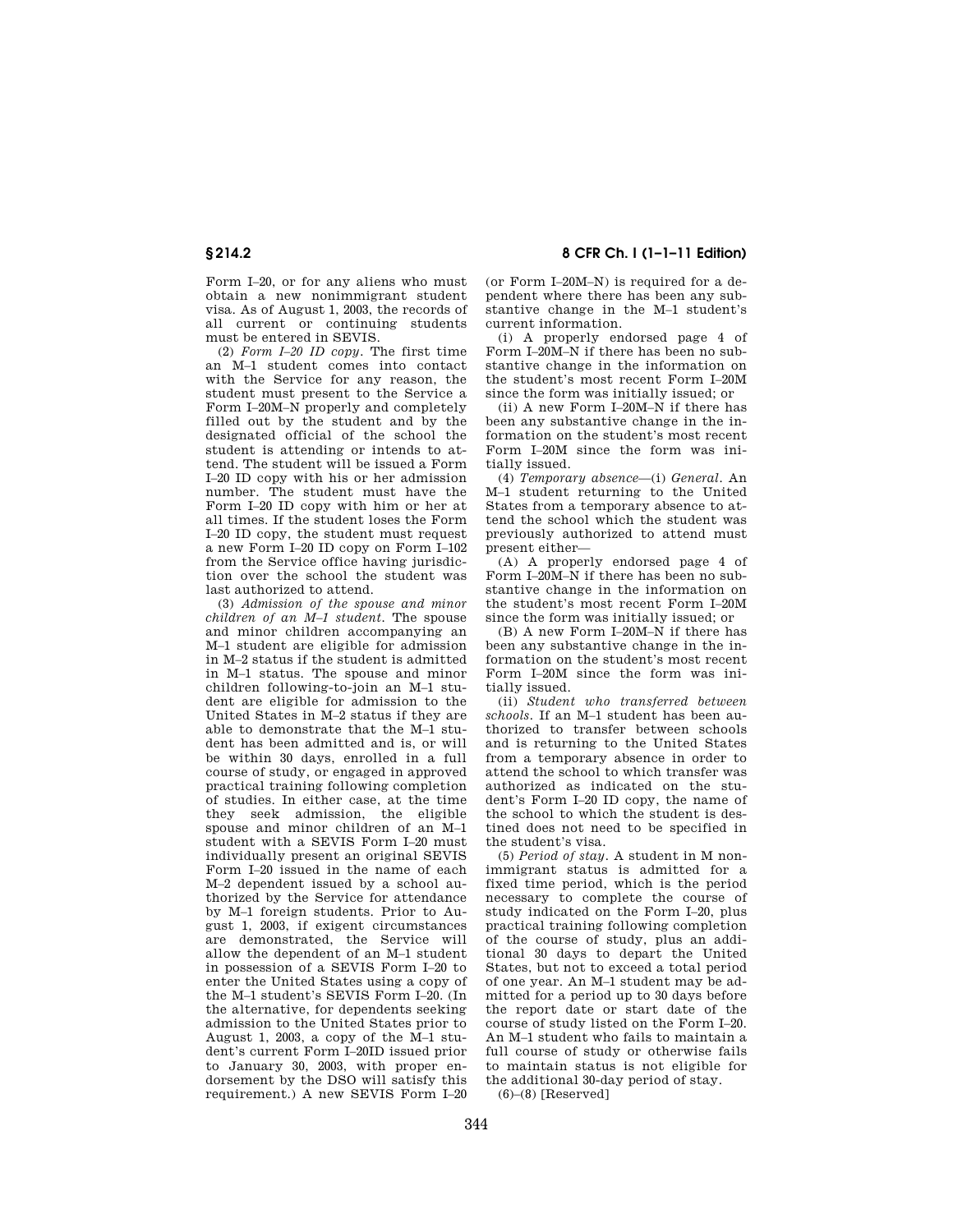(9) *Full course of study.* Successful completion of the course of study must lead to the attainment of a specific educational or vocational objective. A "full course of study" as required by section  $101(a)(15)(M)(i)$  of the Act means—

(i) Study at a community college or junior college, certified by a school official to consist of at least twelve semester or quarter hours of instruction per academic term in those institutions using standard semester, trimester, or quarter-hour systems, where all students enrolled for a minimum of twelve semester or quarter hours are charged full-time tuition or considered full-time for other administrative purposes, or its equivalent (as determined by the district director) except when the student needs a lesser course load to complete the course of study during the current term;

(ii) Study at a postsecondary vocational or business school, other than in a language training program except as provided in  $$214.3(a)(2)(iv)$ , which confers upon its graduates recognized associate or other degrees or has established that its credits have been and are accepted unconditionally by at least three institutions of higher learning which are either: (1) A school (or school system) owned and operated as a public educational institution by the United States or a State or political subdivision thereof; or (2) a school accredited by a nationally recognized accrediting body; and which has been certified by a designated school official to consist of at least twelve hours of instruction a week, or its equivalent as determined by the district director;

(iii) Study in a vocational or other nonacademic curriculum, other than in a language training program except as provided in §214.3(a)(2)(iv), certified by a designated school official to consist of at least eighteen clock hours of attendance a week if the dominant part of the course of study consists of classroom instruction, or at least twentytwo clock hours a week if the dominant part of the course of study consists of shop or laboratory work; or

(iv) Study in a vocational or other nonacademic high school curriculum, certified by a designated school official to consist of class attendance for not less than the minimum number of hours a week prescribed by the school for normal progress towards graduation.

(v) *On-line courses/distance education programs.* No on-line or distance education classes may be considered to count toward an M–1 student's full course of study requirement if such classes do not require the student's physical attendance for classes, examination or other purposes integral to completion of the class. An on-line or distance education course is a course that is offered principally through the use of television, audio, or computer transmission including open broadcast, closed circuit, cable, microwave, or satellite, audio conferencing, or computer conferencing.

(vi) *Reduced course load.* The designated school official may authorize an M–1 student to engage in less than a full course of study only where the student has been compelled by illness or a medical condition that has been documented by a licensed medical doctor, doctor of osteopathy, or licensed clinical psychologist, to interrupt or reduce his or her course of study. A DSO may not authorize a reduced course load for more than an aggregate of 5 months per course of study. An M–1 student previously authorized to drop below a full course of study due to illness or medical condition for an aggregate of 5 months, may not be authorized by the DSO to reduce his or her course load on subsequent occasions during his or her particular course of study.

(A) *Non-SEVIS schools.* A DSO must report any student who has been authorized by the DSO to carry a reduced course load. Within 21 days of the authorization, the DSO must send a photocopy of the student's Form I–20 to the Service's data processing center indicating the date that authorization was granted. The DSO must also report to the Service's data processing center when the student has resumed a full course of study, no more than 21 days from the date the student resumed a full course of study. In this case, the DSO must submit a photocopy of the student's Form I–20 indicating the date that a full course of study was resumed, with a new program end date.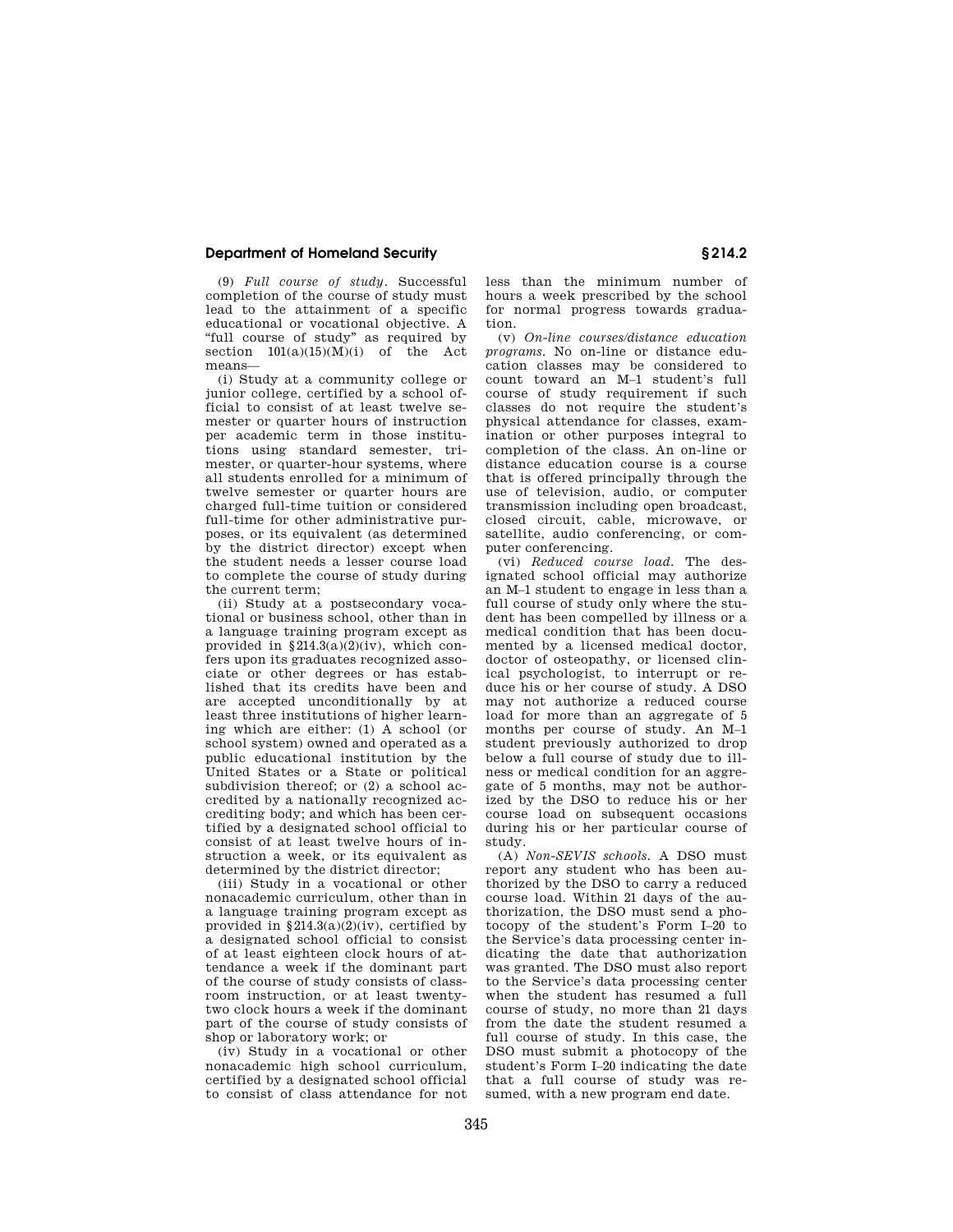(B) *SEVIS reporting.* In order for a student to be authorized to drop below a full course of study, the DSO must update SEVIS prior to the student reducing his or her course load. The DSO must update SEVIS with the date, reason for authorization, and the start date of the next term or session. The DSO must also notify SEVIS within 21 days of the student's commencement of a full course of study.

(10) *Extension of stay*—(i) *Eligibility.*  The cumulative time of extensions that can be granted to an M–1 student is limited to a period of 3 years from the M–1 student's original start date, plus 30 days. No extension can be granted to an M–1 student if the M–1 student is unable to complete the course of study within 3 years of the original program start date. This limit includes extensions that have been granted due to a drop below full course of study, a transfer of schools, or reinstatement. An M–1 student may be granted an extension of stay if it is established that:

(A) He or she is a bona fide nonimmigrant currently maintaining student status;

(B) Compelling educational or medical reasons have resulted in a delay to his or her course of study. Delays caused by academic probation or suspension are not acceptable reasons for program extension; and

(C) He or she is able to, and in good faith intends to, continue to maintain that status for the period for which the extension is granted.

(ii) *Application.* A student must apply to the Service for an extension on Form I–539, Application to Extend/ Change Nonimmigrant Status. A student's M–2 spouse and children seeking an extension of stay must be included in the application. The student must submit the application to the service center having jurisdiction over the school the student is currently authorized to attend, at least 15 days but not more than 60 days before the program end date on the student's Form I–20. The application must also be accompanied by the student's Form I–20 and the Forms I–94 of the student's spouse and children, if applicable.

(iii) *Period of stay.* If an application for extension is granted, the student and the student's spouse and children,

**§ 214.2 8 CFR Ch. I (1–1–11 Edition)** 

if applicable, are to be given an extension of stay for the period of time necessary to complete the course of study, plus 30 days within which to depart from the United States, or for a total period of one year, whichever is less. A student's M–2 spouse and children are not eligible for an extension unless the M–1 student is granted an extension of stay, or for a longer period than is granted to the M–1 student.

(iv) *SEVIS update.* A DSO must update SEVIS to recommend that a student be approved for an extension of stay. The SEVIS Form I–20 must be printed with the recommendation and new program end date for submission by mail to the service center, with Form I–539, and Forms I–94 if applicable.

(11) *School transfer*—(i) *Eligibility.* An M–1 student may not transfer to another school after six months from the date the student is first admitted as, or changes nonimmigrant classification to that of, an M–1 student unless the student is unable to remain at the school to which the student was initially admitted due to circumstances beyond the student's control. An M–1 student may be otherwise eligible to transfer to another school if the student—

(A) Is a bona fide nonimmigrant;

(B) Has been pursuing a full course of study at the school the student was last authorized to attend;

(C) Intends to pursue a full course of study at the school to which the student intends to transfer; and

(D) Is financially able to attend the school to which the student intends to transfer.

(ii) *Procedure.* A student must apply to the Service on Form I–539 for permission to transfer between schools. Upon application for school transfer, a student may effect the transfer subject to approval of the application. A student who transfers without complying with this requirement or whose application is denied after transfer pursuant to this regulation is considered to be out of status. If the application is approved, the approval of the transfer will be determined to be the program start date listed on the Form I–20, and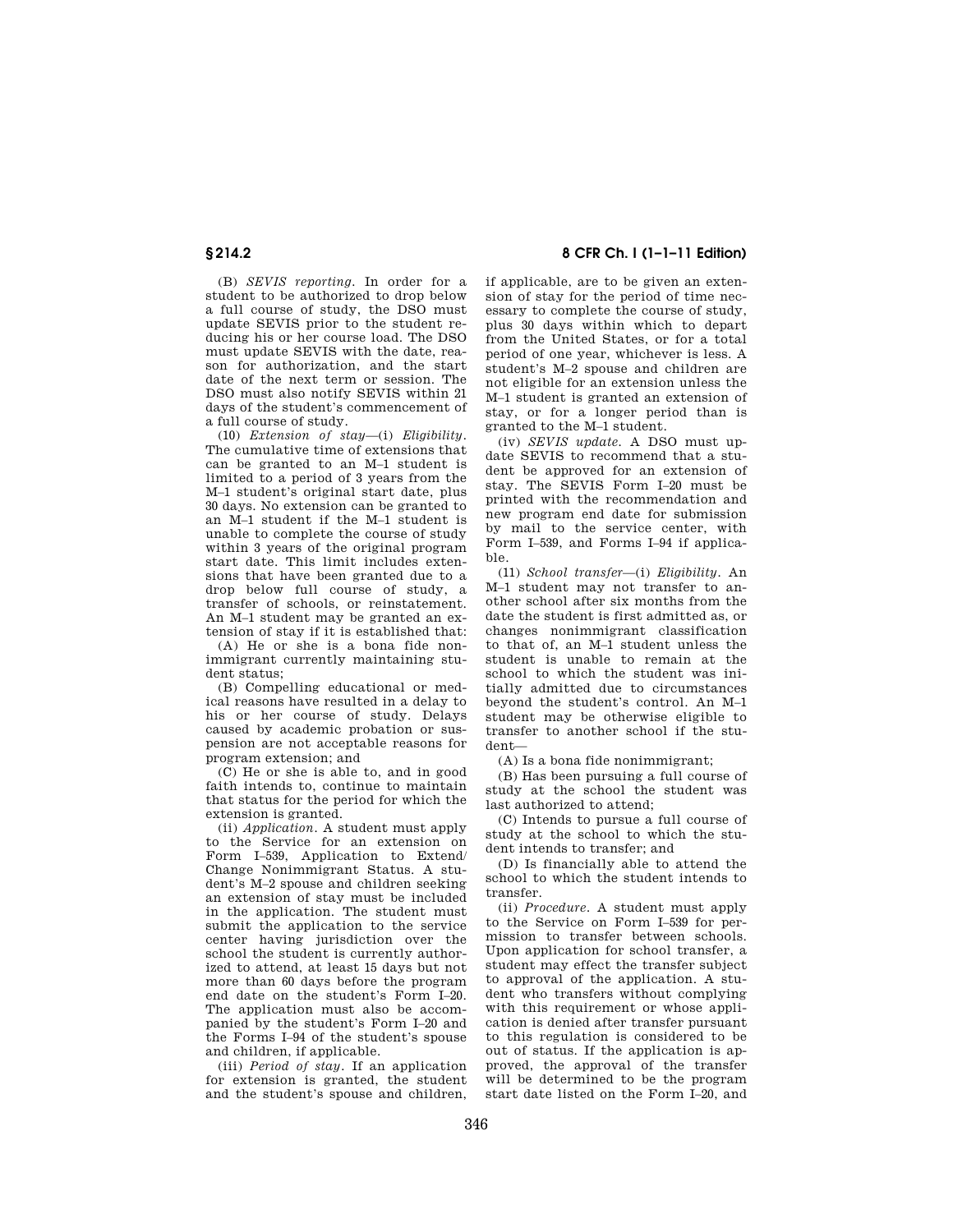the student will be granted an extension of stay for the period of time necessary to complete the new course of study plus 30 days, or for a total period of one year, whichever is less.

(A) *Non-SEVIS school.* The application must be accompanied by the Form I– 20ID copy and the Form I–94 of the student's spouse and children, if applicable. The Form I–539 must also be accompanied by Form I–20M–N properly and completely filled out by the student and by the designated official of the school which the student wishes to attend. Upon approval, the adjudicating officer will endorse the name of the school to which the transfer is authorized on the student's Form I–20ID copy and return it to the student. The officer will also endorse Form I–20M–N to indicate that a school transfer has been authorized and forward it to the Service's processing center for updating. The processing center will forward Form I–20M–N to the school to which the transfer has been authorized to notify the school of the action taken.

(B) *SEVIS school.* The student must first notify his or her current school of the intent to transfer and indicate the school to which the student intends to transfer. Upon notification by the student, the current school must update SEVIS to show the student as a ''transfer out" and input the "release date" for transfer. Once updated as a ''transfer out'' the transfer school is permitted to generate a SEVIS Form I–20 for transfer but will not gain access to the student's SEVIS record until the release date is reached. Upon receipt of the SEVIS Form I–20 from the transfer school, the student must submit Form I-539 in accordance with  $$214.2(m)(11)$ . The student may enroll in the transfer school at the next available term or session and is required to notify the DSO of the transfer school immediately upon beginning attendance. The transfer school must update the student's registration record in SEVIS in accordance with §214.3(g)(3). Upon approval of the transfer application, the Service officer will endorse the name of the school to which the transfer is authorized on the student's SEVIS Form I–20 and return it to the student.

(C) *Transition process.* Once SEVIS is fully operational and interfaced with the service center benefit processing system, the Service officer will transmit the approval of the transfer to SEVIS and endorse the name of the school to which transfer is authorized on the student's SEVIS Form I–20 and return it to the student. As part of a transitional process until that time, the student is required to notify the DSO at the transfer school of the decision of the Service within 15 days of the receipt of the adjudication by the Service. Upon notification by the student of the approval of the Service, the DSO must immediately update SEVIS to show that approval of the transfer has been granted. The DSO must then print an updated SEVIS Form I–20 for the student indicating that the transfer has been completed. If the application for transfer is denied, the student is out of status and the DSO must terminate the student's record in SEVIS.

(iii) *Student who has not been pursuing a full course of study.* If an M–1 student who has not been pursuing a full course of study at the school the student was last authorized to attend desires to attend a different school, the student must apply for reinstatement to student status under paragraph (m)(16) of this section.

(12) *Change in educational objective.*  An M–1 student may not change educational objective.

(13) *Employment.* Except as provided in paragraph (m)(14) of this section, a student may not accept employment.

(14) *Practical training*—(i) *When practical training may be authorized.* Temporary employment for practical training may be authorized only after completion of the student's course of study.

(A) The proposed employment is recommended for the purpose of practical training;

(B) The proposed employment is related to the student's course of study; and

(C) Upon the designated school official's information and belief, employment comparable to the proposed employment is not available to the student in the country of the student's foreign residence.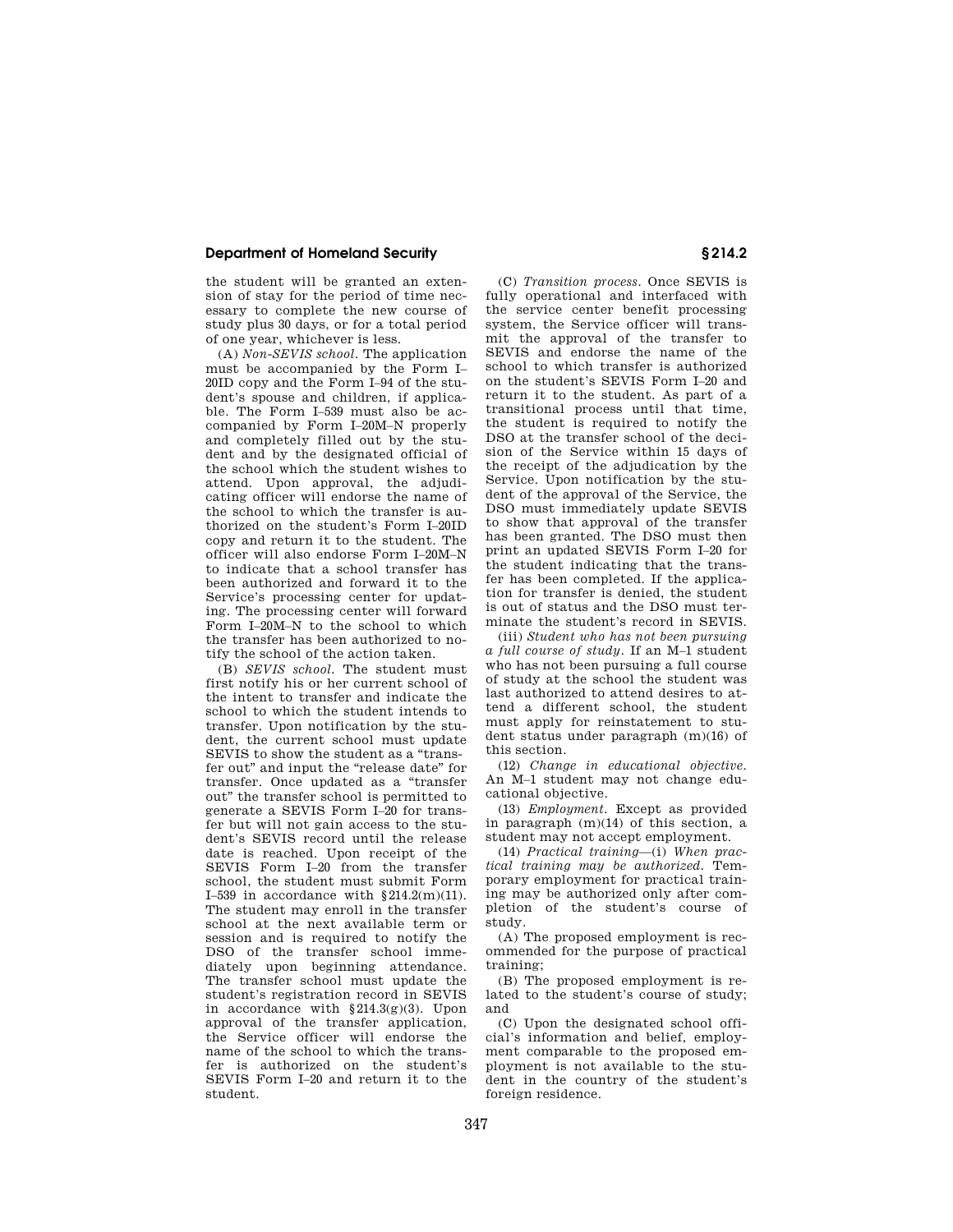(ii) *Application.* A M–1 student must apply for permission to accept employment for practical training on Form I– 765, with fee as contained in 8 CFR 103.7(b)(1), accompanied by a Form I–20 that has been endorsed for practical training by the designated school official. The application must be submitted prior to the program end date listed on the student's Form I–20 but not more than 90 days before the program end date. The designated school official must certify on Form I–538 that—

(A) The proposed employment is recommended for the purpose of practical training;

(B) The proposed employment is related to the student's course of study; and

(C) Upon the designated school official's information and belief, employment comparable to the proposed employment is not available to the student in the country of the student's foreign residence.

(iii) *Duration of practical training.*  When the student is authorized to engage in employment for practical training, he or she will be issued an employment authorization document. The M–1 student may not begin employment until he or she has been issued an employment authorization document by the Service. One month of employment authorization will be granted for each four months of fulltime study that the M–1 student has completed. However, an M–1 student may not engage in more than six months of practical training in the aggregate. The student will not be granted employment authorization if he or she cannot complete the requested practical training within six months.

(iv) *Temporary absence of M–1 student granted practical training.* An M–1 student who has been granted permission to accept employment for practical training and who temporarily departs from the United States, may be readmitted for the remainder of the authorized period indicated on the student's Form I–20 ID copy. The student must be returning to the United States to perform the authorized practical training. A student may not be readmitted to begin practical training which was not authorized prior to the

**§ 214.2 8 CFR Ch. I (1–1–11 Edition)** 

student's departure from the United States.

(v) *Effect of strike or other labor dispute.* Authorization for all employment for practical training is automatically suspended upon certification by the Secretary of Labor or the Secretary's designee to the Commissioner of Immigration and Naturalization or the Commissioner's designee that a strike or other labor dispute involving a work stoppage of workers is in progress in the occupation at the place of employment. As used in this paragraph, "place" of employment'' means wherever the employer or joint employer does business.

(vi) *SEVIS process.* The DSO must update the student's record in SEVIS to recommend that the Service approve the student for practical training, and print SEVIS Form I–20 with the recommendation, for the student to submit to the Service with Form I–765 as provided in this paragraph (m)(14).

(15) *Decision on application for extension, permission to transfer to another school, or permission to accept employment for practical training.* The Service shall notify the applicant of the decision and, if the application is denied, of the reason(s) for the denial. The applicant may not appeal the decision.

(16) *Reinstatement to student status*—(i) *General.* A district director may consider reinstating a student who makes a request for reinstatement on Form I– 539, Application to Extend/Change Nonimmigrant Status, accompanied by a properly completed SEVIS Form I–20 indicating the DSO's recommendation for reinstatement (or a properly completed Form I–20M–N issued prior to January 30, 2003, from the school the student is attending or intends to attend prior to August 1, 2003). The district director may consider granting the request only if the student:

(A) Has not been out of status for more than 5 months at the time of filing the request for reinstatement (or demonstrates that the failure to file within the 5 month period was the result of exceptional circumstances and that the student filed the request for reinstatement as promptly as possible under these exceptional circumstances);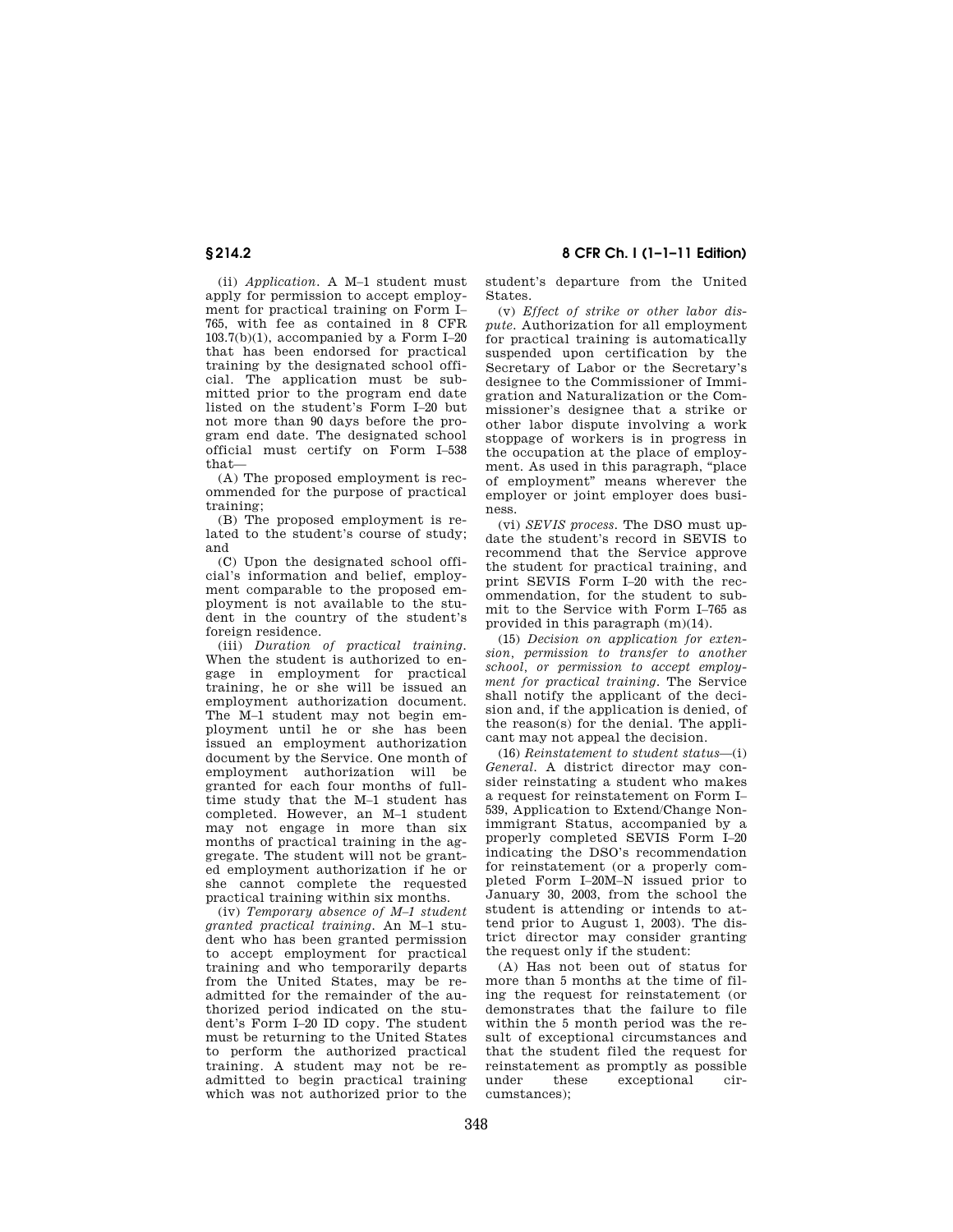(B) Does not have a record of repeated or willful violations of the Service regulations;

(C) Is currently pursuing, or intends to pursue, a full course of study at the school which issued the Form I–20M–N or SEVIS Form I–20;

(D) Has not engaged in unlawful employment;

(E) Is not deportable on any ground other than section  $237(a)(1)(B)$  or  $(C)(i)$ of the Act; and

(F) Establishes to the satisfaction of the Service, by a detailed showing, either that:

(*1*) The violation of status resulted from circumstances beyond the student's control. Such circumstances might include serious injury or illness, closure of the institution, a natural disaster, or inadvertence, oversight or neglect on the part of the DSO, but do not include instances where a pattern of repeated violations or where a willful failure on the part of the student resulted in the need for reinstatement; or

(*2*) The violation relates to a reduction in the student's course load that would have been within a DSO's power to authorize, and that failure to approve reinstatement would result in extreme hardship to the student.

(ii) *Decision.* If the Service reinstates the student, the Service shall endorse the student's copy of Form I–20 to indicate that the student has been reinstated and return the form to the student. If the Form I–20 is from a non-SEVIS school, the school copy will be forwarded to the school. If the Form I– 20 is from a SEVIS school, the adjudicating officer will update SEVIS to reflect the Service's decision. In either case, if the Service does not reinstate the student, the student may not appeal the decision. The district director will send notification to the school of the decision.

(17) *Spouse and children of M–1 student.* The M–2 spouse and minor children of an M–1 student shall each be issued an individual SEVIS Form I–20 in accordance with the provisions of §214.3(k).

(i) *Employment.* The M–2 spouse and children may not accept employment.

(ii) *Study.* (A) The M–2 spouse may not engage in full time study, and the M–2 child may only engage in full time study if the study is in an elementary or secondary school (kindergarten through twelfth grade). The M–2 spouse and child may engage in study that is avocational or recreational in nature.

(B) An M–2 spouse or M–2 child desiring to engage in full time study, other than that allowed for a child in paragraph (m)(17)(ii) of this section, must apply for and obtain a change of nonimmigrant classification to F–1, J–1, or M–1 status. An M–2 spouse or child who was enrolled on a full time basis prior to January 1, 2003, will be allowed to continue study but must file for a change of nonimmigrant classification to F–1, J–1, or M–1 status on or before March 11, 2003.

(C) An M–2 spouse or M–2 child violates his or her nonimmigrant status by engaging in full time study except as provided in paragraph (m)(17)(i) and (ii) of this section.

(18) *Current name and address.* A student must inform the Service and the DSO of any legal changes to his or her name or of any change of address, within 10 days of the change, in a manner prescribed by the school. A student enrolled at a SEVIS school can satisfy the requirement in 8 CFR 265.1 of notifying the Service by providing a notice of a change of address within 10 days to the DSO, and the DSO in turn shall enter the information in SEVIS within 21 days of notification by the student. A nonimmigrant student enrolled at a non-SEVIS institution must submit a notice of change of address to the Service, as provided in 8 CFR 265.1, within 10 days of the change. Except in the case of a student who cannot receive mail where he or she resides, the address provided by the student must be the actual physical location where the student resides rather than a mailing address. In cases where a student provides a mailing address, the school must maintain a record of, and must provide upon request from the Service, the actual physical location where the student resides.

(19) *Special rules for certain border commuter students*—(i) *Applicability.* For purposes of the special rules in this paragraph  $(m)(19)$ , the term "border" commuter student'' means a national of Canada or Mexico who is admitted to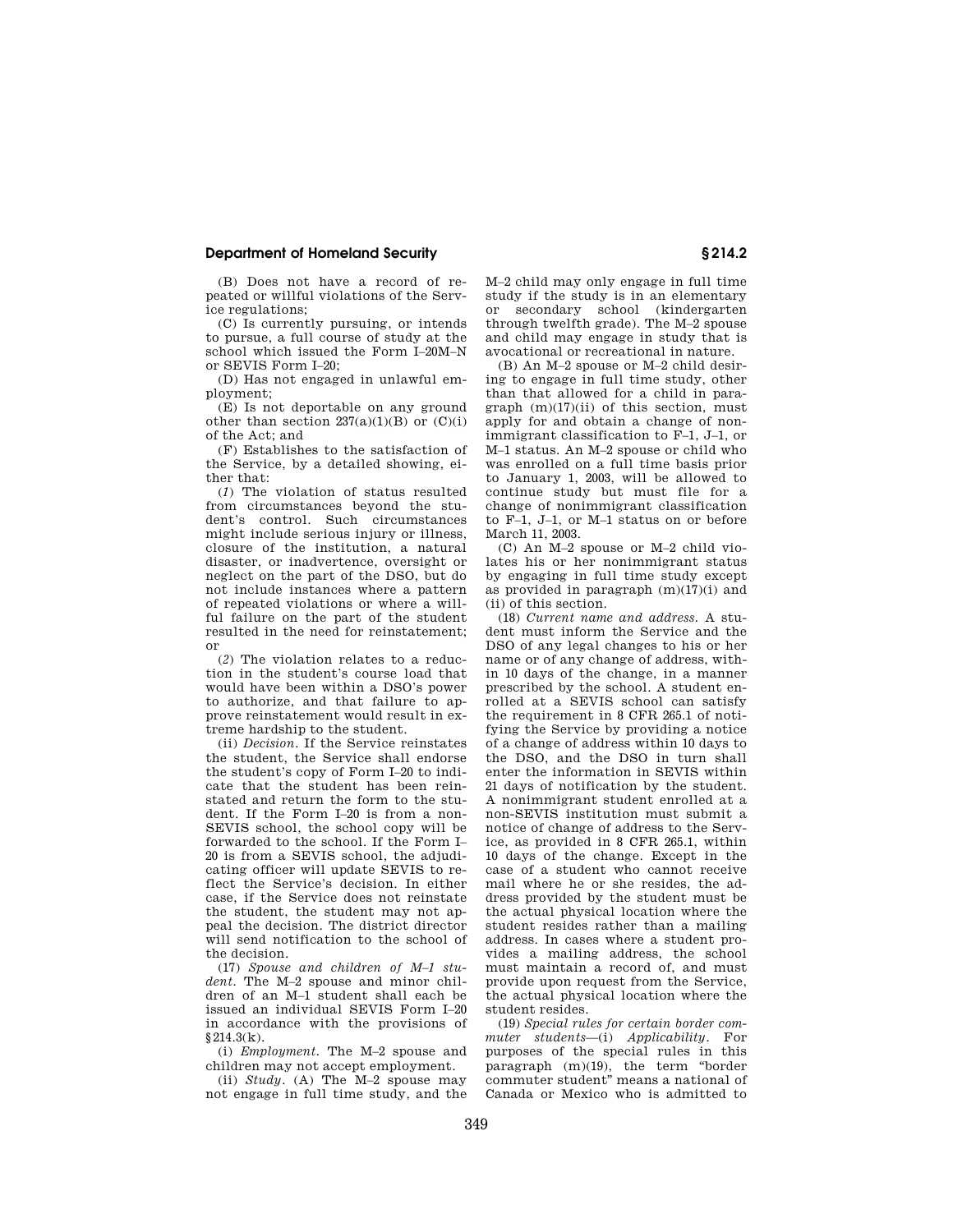## **§ 214.2 8 CFR Ch. I (1–1–11 Edition)**

the United States as an M–1 student to enroll in a full course of study, albeit on a part-time basis, in an approved school located within 75 miles of a United States land border. The border commuter student must maintain actual residence and place of abode in the student's country of nationality, and seek admission to the United States at a land border port-of-entry. These special rules do not apply to a national of Canada or Mexico who is:

(A) Residing in the United States while attending an approved school as an M–1 student, or

(B) Enrolled in a full course of study as defined in paragraph (m)(9) of this section.

(ii) *Full course of study.* The border commuter student must be enrolled in a full course of study at the school that leads to the attainment of a specific educational or vocational objective, albeit on a part-time basis. A designated school official at the school may authorize an eligible border commuter student to enroll in a course load below that otherwise required for a full course of study under paragraph (m)(9) of this section, provided that the reduced course load is consistent with the border commuter student's approved course of study.

(iii) *Period of stay.* An M–1 border commuter student is not entitled to an additional 30-day period of stay otherwise available under paragraph (m)(5) of this section.

(iv) *Employment.* A border commuter student may not be authorized to accept any employment in connection with his or her M–1 student status, except for practical training as provided in paragraph (m)(14) of this section.

(20) *Remittance of the fee.* An alien who applies for M–1 or M–3 nonimmigrant status in order to enroll in a program of study at a DHS-approved vocational educational institution is required to pay the SEVIS fee to DHS, pursuant to 8 CFR 214.13, except as otherwise provided in that section.

(n) *Certain parents and children of section 101(a)(27)(I) special immigrants*—(1) *Parent of special immigrant.* Upon application, a parent of a child accorded special immigrant status under section  $101(a)(27)(I)(i)$  of the Act may be granted status under section  $101(a)(15)(N)(i)$  of the Act as long as the permanent resident child through whom eligibility is derived remains a child as defined in section 101(b)(1) of the Act.

(2) *Child of section 101(a)(27)(I) special immigrants and section 101(a)(15)(N)(i) nonimmigrants.* Children of parents granted nonimmigrant status under section  $101(a)(15)(N)(i)$  of the Act, or of parents who have been granted special immigrant status under section  $101(a)(27)(I)$  (ii), (iii) or (iv) of the Act may be granted status under section  $101(a)(15)(N)(ii)$  of the Act for such time as each remains a child as defined in section 101(b)(1) of the Act.

(3) *Admission and extension of stay.* A nonimmigrant granted (N) status shall be admitted for not to exceed three years with extensions in increments up to but not to exceed three years. Status as an (N) nonimmigrant shall terminate on the date the child described in paragraph  $(n)(1)$  or  $(n)(2)$  of this section no longer qualifies as a child as defined in section 101(b)(1) of the Act.

(4) *Employment.* A nonimmigrant admitted in or granted (N) status is authorized employment incident to (N) status without restrictions as to location or type of employment.

(o) *Aliens of extraordinary ability or achievement*—(1) *Classifications*—(i) *General.* Under section 101(a)(15)(O) of the Act, a qualified alien may be authorized to come to the United States to perform services relating to an event or events if petitioned for by an employer. Under this nonimmigrant category, the alien may be classified under section  $101(a)(15)(0)(i)$  of the Act as an alien who has extraordinary ability in the sciences, arts, education, business, or athletics, or who has a demonstrated record of extraordinary achievement in the motion picture or television industry. Under section  $101(a)(15)(O)(ii)$  of the Act, an alien having a residence in a foreign country which he or she has no intention of abandoning may be classified as an accompanying alien who is coming to assist in the artistic or athletic performance of an alien admitted under section  $101(a)(15)(O)(i)$  of the Act. The spouse or child of an alien described in section  $101(a)(15)(O)(i)$  or (ii) of the Act who is accompanying or following to join the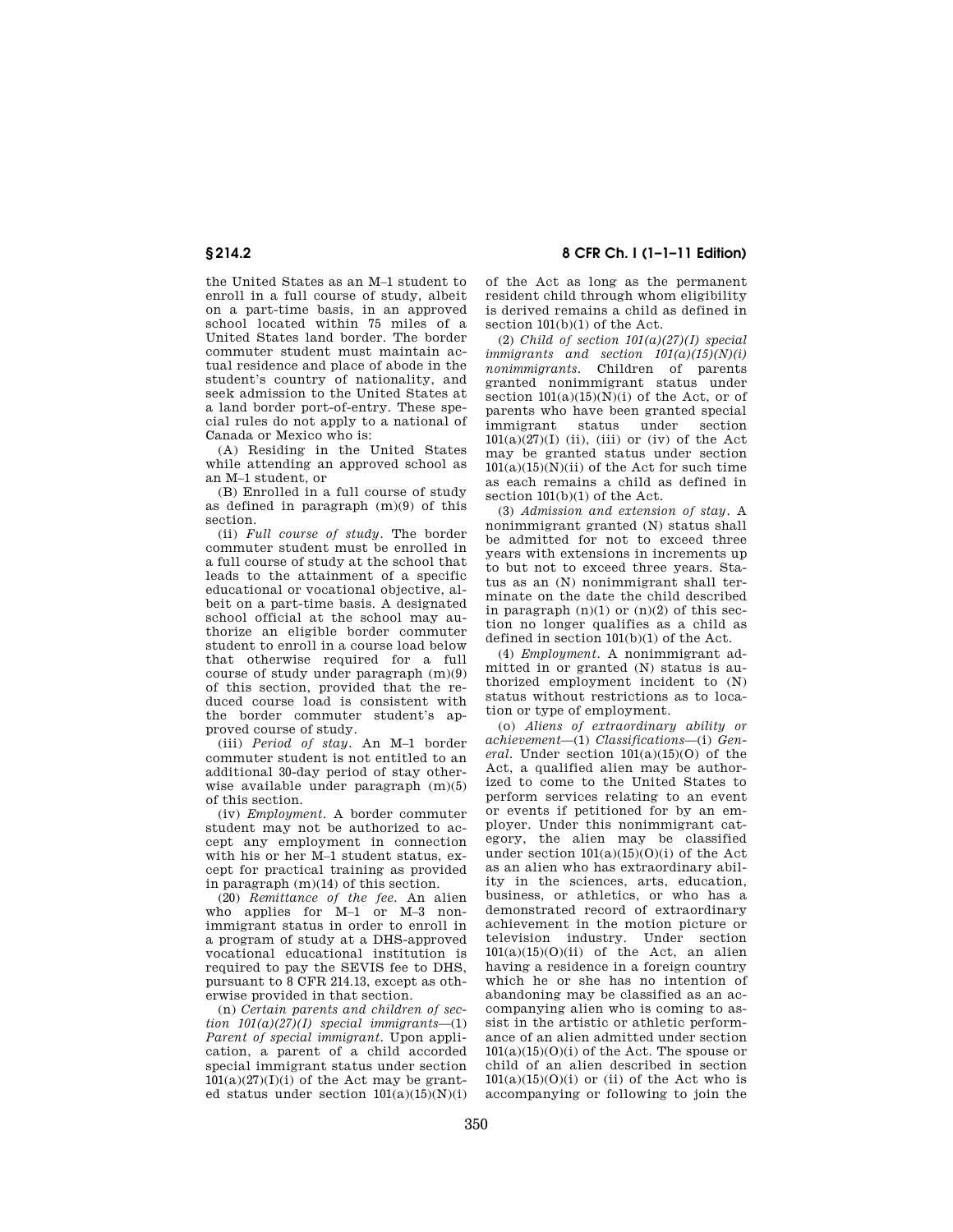alien is entitled to classification pursuant to section  $101(a)(15)(0)(iii)$  of the Act. These classifications are called the O–1, O–2, and O–3 categories, respectively. The petitioner must file a petition with the Service for a determination of the alien's eligibility for O–1 or O–2 classification before the alien may apply for a visa or seek admission to the United States. This paragraph sets forth the standards and procedures applicable to these classifications.

(ii) *Description of classifications.* (A) An O–1 classification applies to:

(*1*) An individual alien who has extraordinary ability in the sciences, arts, education, business, or athletics which has been demonstrated by sustained national or international acclaim and who is coming temporarily to the United States to continue work in the area of extraordinary ability; or

(*2*) An alien who has a demonstrated record of extraordinary achievement in motion picture and/or television productions and who is coming temporarily to the United States to continue work in the area of extraordinary achievement.

(B) An O–2 classification applies to an accompanying alien who is coming temporarily to the United States solely to assist in the artistic or athletic performance by an O–1. The O–2 alien must:

(*1*) Be an integral part of the actual performances or events and posses critical skills and experience with the O–1 alien that are not of a general nature and which are not possessed by others; or

(*2*) In the case of a motion picture or television production, have skills and experience with the O–1 alien which are not of a general nature and which are critical, either based on a pre-existing and longstanding working relationship or, if in connection with a specific production only, because significant production (including pre- and post-production) will take place both inside and outside the United States and the continuing participation of the alien is essential to the successful completion of the production.

(2) *Filing of petitions*—(i) *General.* Except as provided for in paragraph  $(0)(2)(iv)$ (A) of this section, a petitioner seeking to classify an alien as an O–1 or O–2 nonimmigrant shall file a petition on Form I–129, Petition for a Nonimmigrant Worker. The petition may not be filed more than one year before the actual need for the alien's services. An O–1 or O–2 petition shall be adjudicated at the appropriate Service Center, even in emergency situations. Only one beneficiary may be included on an O–1 petition. O–2 aliens must be filed for on a separate petition from the O– 1 alien. An O–1 or O–2 petition may only be filed by a United States employer, a United States agent, or a foreign employer through a United States agent. For purposes of paragraph (o) of this section, a foreign employer is any employer who is not amenable to service of process in the United States. A foreign employer may not directly petition for an O nonimmigrant alien but instead must use the services of a United States agent to file a petition for an O nonimmigrant alien. A United States agent petitioning on behalf of a foreign employer must be authorized to file the petition, and to accept services of process in the United States in proceedings under section 274A of the Act, on behalf of the foreign employer. An O alien may not petition for himself or herself.

(ii) *Evidence required to accompany a petition.* Petitions for O aliens shall be accompanied by the following:

(A) The evidence specified in the particular section for the classification;

(B) Copies of any written contracts between the petitioner and the alien beneficiary or, if there is no written contract, a summary of the terms of the oral agreement under which the alien will be employed;

(C) An explanation of the nature of the events or activities, the beginning and ending dates for the events or activities, and a copy of any itinerary for the events or activities; and

(D) A written advisory opinion(s) from the appropriate consulting entity or entities.

(iii) *Form of documentation.* The evidence submitted with an O petition shall conform to the following:

(A) Affidavits, contracts, awards, and similar documentation must reflect the nature of the alien's achievement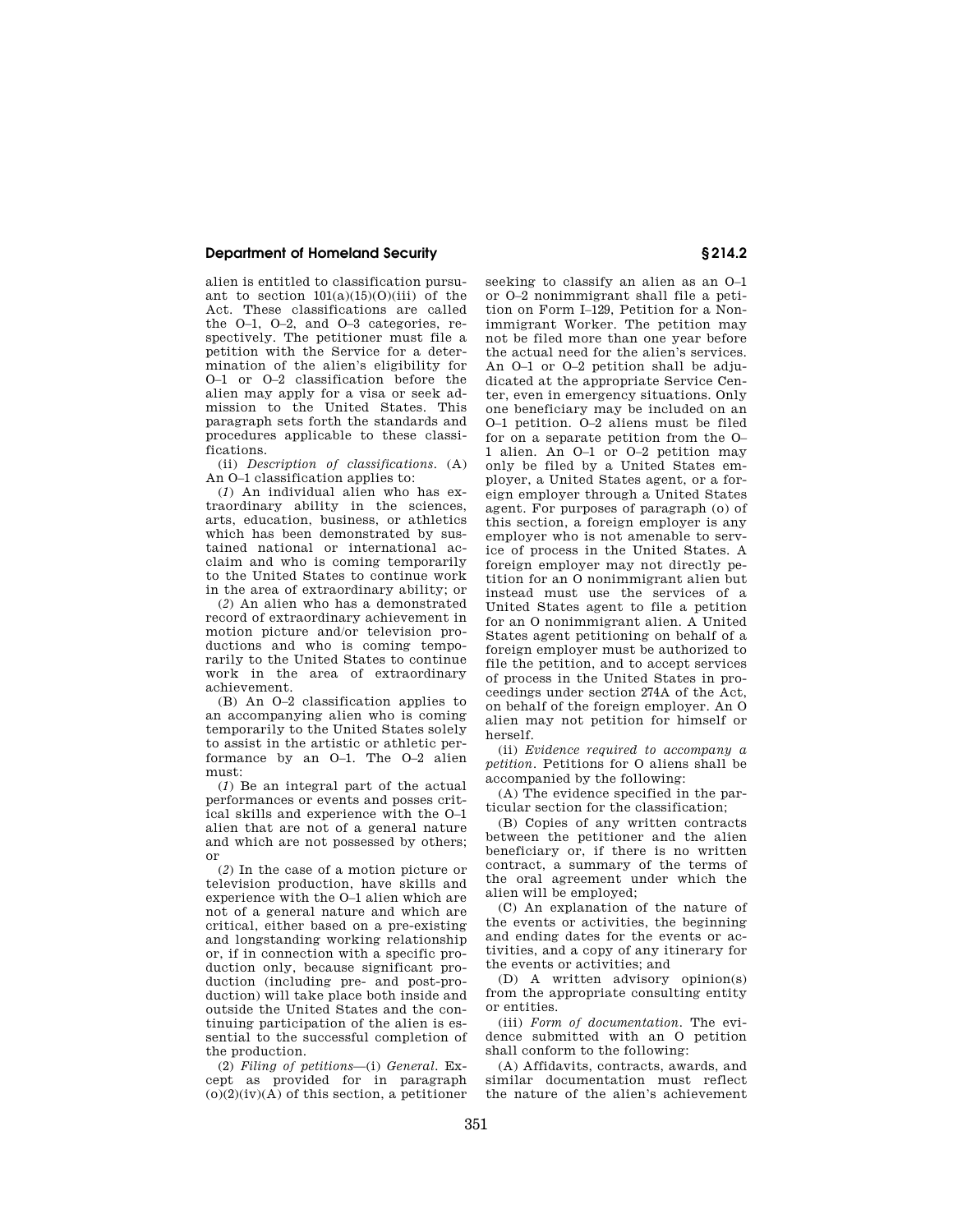and be executed by an officer or responsible person employed by the institution, firm, establishment, or organization where the work was performed.

(B) Affidavits written by present or former employers or recognized experts certifying to the recognition and extraordinary ability, or in the case of a motion picture or television production, the extraordinary achievement of the alien, shall specifically describe the alien's recognition and ability or achievement in factual terms and set forth the expertise of the affiant and the manner in which the affiant acquired such information.

(C) A legible photocopy of a document in support of the petition may be submitted in lieu of the original. However, the original document shall be submitted if requested by the Director.

(iv) *Other filing situations*—(A) *Services in more than one location.* A petition which requires the alien to work in more than one location must include an itinerary with the dates and locations of work.

(B) *Services for more than one employer.* If the beneficiary will work concurrently for more than one employer within the same time period, each employer must file a separate petition unless an established agent files the petition.

(C) *Change of employer.* If an O–1 or O– 2 alien in the United States seeks to change employers, the new employer must file a petition and a request to extend the alien's stay. An O–2 alien may change employers only in conjunction with a change of employers by the principal O–1 alien. If the O–1 or O–2 petition was filed by an agent, an amended petition must be filed with evidence relating to the new employer and a request for an extension of stay.

(D) *Amended petition.* The petitioner shall file an amended petition on Form I–129, with fee, to reflect any material changes in the terms and conditions of employment or the beneficiary's eligibility as specified in the original approved petition. In the case of a petition filed for an artist or entertainer, a petitioner may add additional performances or engagements during the validity period of the petition without filing an amended petition, provided the ad-

**§ 214.2 8 CFR Ch. I (1–1–11 Edition)** 

ditional performances or engagements require an alien of O–1 caliber.

(E) *Agents as petitioners.* A United States agent may file a petition in cases involving workers who are traditionally self-employed or workers who use agents to arrange short-term employment on their behalf with numerous employers, and in cases where a foreign employer authorizes the agent to act in its behalf. A United States agent may be: The actual employer of the beneficiary, the representative of both the employer and the beneficiary; or, a person or entity authorized by the employer to act for, or in place of, the employer as its agent. A petition filed by an agent is subject to the following conditions:

(*1*) An agent performing the function of an employer must provide the contractual agreement between the agent and the beneficiary which specifies the wage offered and the other terms and conditions of employment of the beneficiary.

(*2*) A person or company in business as an agent may file the petition involving multiple employers as the representative of both the employers and the beneficiary, if the supporting docu-<br>mentation includes a complete mentation includes a itinerary of the event or events. The itinerary must specify the dates of each service or engagement, the names and addresses of the actual employers, and the names and addresses of the establishments, venues, or locations where the services will be performed. A contract between the employers and the beneficiary is required. The burden is on the agent to explain the terms and conditions of the employment and to provide any required documentation.

(*3*) A foreign employer who, through a United States agent, files a petition for an O nonimmigrant alien is responsible for complying with all of the employer sanctions provisions of section 274A of the Act and 8 CFR part 274a.

(F) *Multiple beneficiaries.* More than one O–2 accompanying alien may be included on a petition if they are assisting the same O–1 alien for the same events or performances, during the same period of time, and in the same location.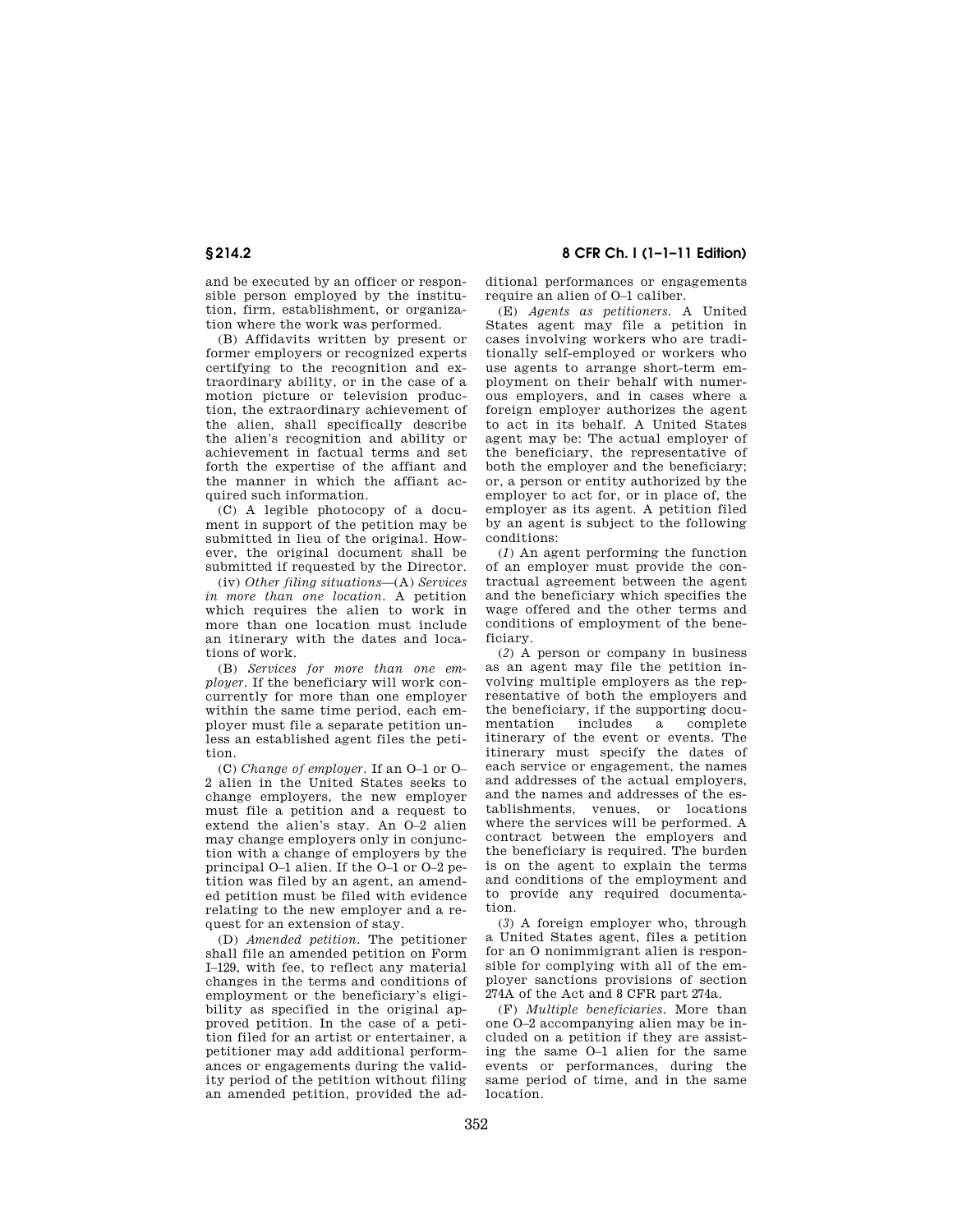(G) *Traded professional O–1 athletes.* In the case of a professional O–1 athlete who is traded from one organization to another organization, employment authorization for the player will automatically continue for a period of 30 days after acquisition by the new organization, within which time the new organization is expected to file a new Form I–129. If a new Form I–129 is not filed within 30 days, employment authorization will cease. If a new Form I– 129 is filed within 30 days, the professional athlete shall be deemed to be in valid O–1 status, and employment shall continue to be authorized, until the petition is adjudicated. If the new petition is denied, employment authorization will cease.

(3) *Petition for alien of extraordinary ability or achievement (O–1)*—(i) *General.*  Extraordinary ability in the sciences, arts, education, business, or athletics, or extraordinary achievement in the case of an alien in the motion picture or television industry, must be established for an individual alien. An O–1 petition must be accompanied by evidence that the work which the alien is coming to the United States to continue is in the area of extraordinary ability, and that the alien meets the criteria in paragraph  $(0)(3)(iii)$  or  $(iv)$ of this section.

(ii) *Definitions.* As used in this paragraph, the term:

*Arts* includes any field of creative activity or endeavor such as, but not limited to, fine arts, visual arts, culinary arts, and performing arts. Aliens engaged in the field of arts include not only the principal creators and performers but other essential persons such as, but not limited to, directors, set designers, lighting designers, sound designers, choreographers, choreologists, conductors, orchestrators, coaches, arrangers, musical supervisors, costume designers, makeup artists, flight masters, stage technicians, and animal trainers.

*Event* means an activity such as, but not limited to, a scientific project, conference, convention, lecture series, tour, exhibit, business project, academic year, or engagement. Such activity may include short vacations, promotional appearances, and stopovers which are incidental and/or related to the event. A group of related activities may also be considered to be an event. In the case of an O–1 athlete, the event could be the alien's contract.

*Extraordinary ability in the field of arts*  means distinction. Distinction means a high level of achievement in the field of arts evidenced by a degree of skill and recognition substantially above that ordinarily encountered to the extent that a person described as prominent is renowned, leading, or wellknown in the field of arts.

*Extraordinary ability in the field of science, education, business, or athletics*  means a level of expertise indicating that the person is one of the small percentage who have arisen to the very top of the field of endeavor.

*Extraordinary achievement* with respect to motion picture and television productions, as commonly defined in the industry, means a very high level of accomplishment in the motion picture or television industry evidenced by a degree of skill and recognition significantly above that ordinarily encountered to the extent that the person is recognized as outstanding, notable, or leading in the motion picture or television field.

*Peer group* means a group or organization which is comprised of practitioners of the alien's occupation. If there is a collective bargaining representative of an employer's employees in the occupational classification for which the alien is being sought, such a representative may be considered the appropriate peer group for purposes of consultation.

(iii) *Evidentiary criteria for an O–1 alien of extraordinary ability in the fields of science, education, business, or athletics.* An alien of extraordinary ability in the fields of science, education, business, or athletics must demonstrate sustained national or international acclaim and recognition for achievements in the field of expertise by providing evidence of:

(A) Receipt of a major, internationally recognized award, such as the Nobel Prize; or

(B) At least three of the following forms of documentation:

(*1*) Documentation of the alien's receipt of nationally or internationally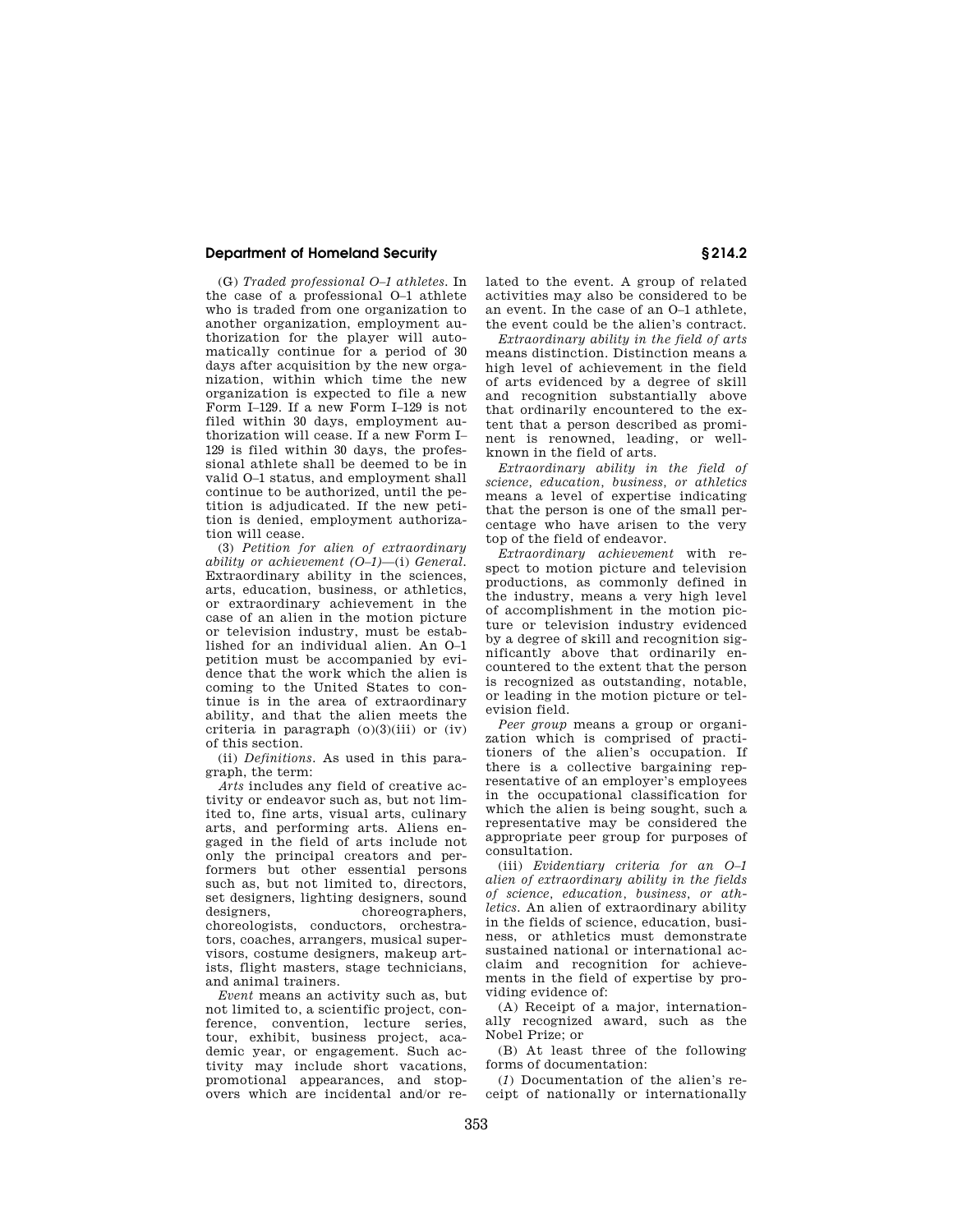recognized prizes or awards for excellence in the field of endeavor;

(*2*) Documentation of the alien's membership in associations in the field for which classification is sought, which require outstanding achievements of their members, as judged by recognized national or international experts in their disciplines or fields;

(*3*) Published material in professional or major trade publications or major media about the alien, relating to the alien's work in the field for which classification is sought, which shall include the title, date, and author of such published material, and any necessary translation;

(*4*) Evidence of the alien's participation on a panel, or individually, as a judge of the work of others in the same or in an allied field of specialization to that for which classification is sought;

(*5*) Evidence of the alien's original scientific, scholarly, or business-related contributions of major significance in the field;

(*6*) Evidence of the alien's authorship of scholarly articles in the field, in professional journals, or other major media;

(*7*) Evidence that the alien has been employed in a critical or essential capacity for organizations and establishments that have a distinguished reputation;

(*8*) Evidence that the alien has either commanded a high salary or will command a high salary or other remuneration for services, evidenced by contracts or other reliable evidence.

(C) If the criteria in paragraph  $(0)(3)(iii)$  of this section do not readily apply to the beneficiary's occupation, the petitioner may submit comparable evidence in order to establish the beneficiary's eligibility.

(iv) *Evidentiary criteria for an O–1 alien of extraordinary ability in the arts.*  To qualify as an alien of extraordinary ability in the field of arts, the alien must be recognized as being prominent in his or her field of endeavor as demonstrated by the following:

(A) Evidence that the alien has been nominated for, or has been the recipient of, significant national or international awards or prizes in the particular field such as an Academy Award, an Emmy, a Grammy, or a Director's Guild Award; or

(B) At least three of the following forms of documentation:

(*1*) Evidence that the alien has performed, and will perform, services as a lead or starring participant in productions or events which have a distinguished reputation as evidenced by critical reviews, advertisements, publicity releases, publications contracts, or endorsements;

(*2*) Evidence that the alien has achieved national or international recognition for achievements evidenced by critical reviews or other published materials by or about the individual in major newspapers, trade journals, magazines, or other publications;

(*3*) Evidence that the alien has performed, and will perform, in a lead, starring, or critical role for organizations and establishments that have a distinguished reputation evidenced by articles in newspapers, trade journals, publications, or testimonials;

(*4*) Evidence that the alien has a record of major commercial or critically acclaimed successes as evidenced by such indicators as title, rating, standing in the field, box office receipts, motion pictures or television ratings, and other occupational achievements reported in trade journals, major newspapers, or other publications;

(*5*) Evidence that the alien has received significant recognition for achievements from organizations, critics, government agencies, or other recognized experts in the field in which the alien is engaged. Such testimonials must be in a form which clearly indicates the author's authority, expertise, and knowledge of the alien's achievements; or

(*6*) Evidence that the alien has either commanded a high salary or will command a high salary or other substantial remuneration for services in relation to others in the field, as evidenced by contracts or other reliable evidence; or

(C) If the criteria in paragraph  $(0)(3)(iv)$  of this section do not readily apply to the beneficiary's occupation, the petitioner may submit comparable evidence in order to establish the beneficiary's eligibility.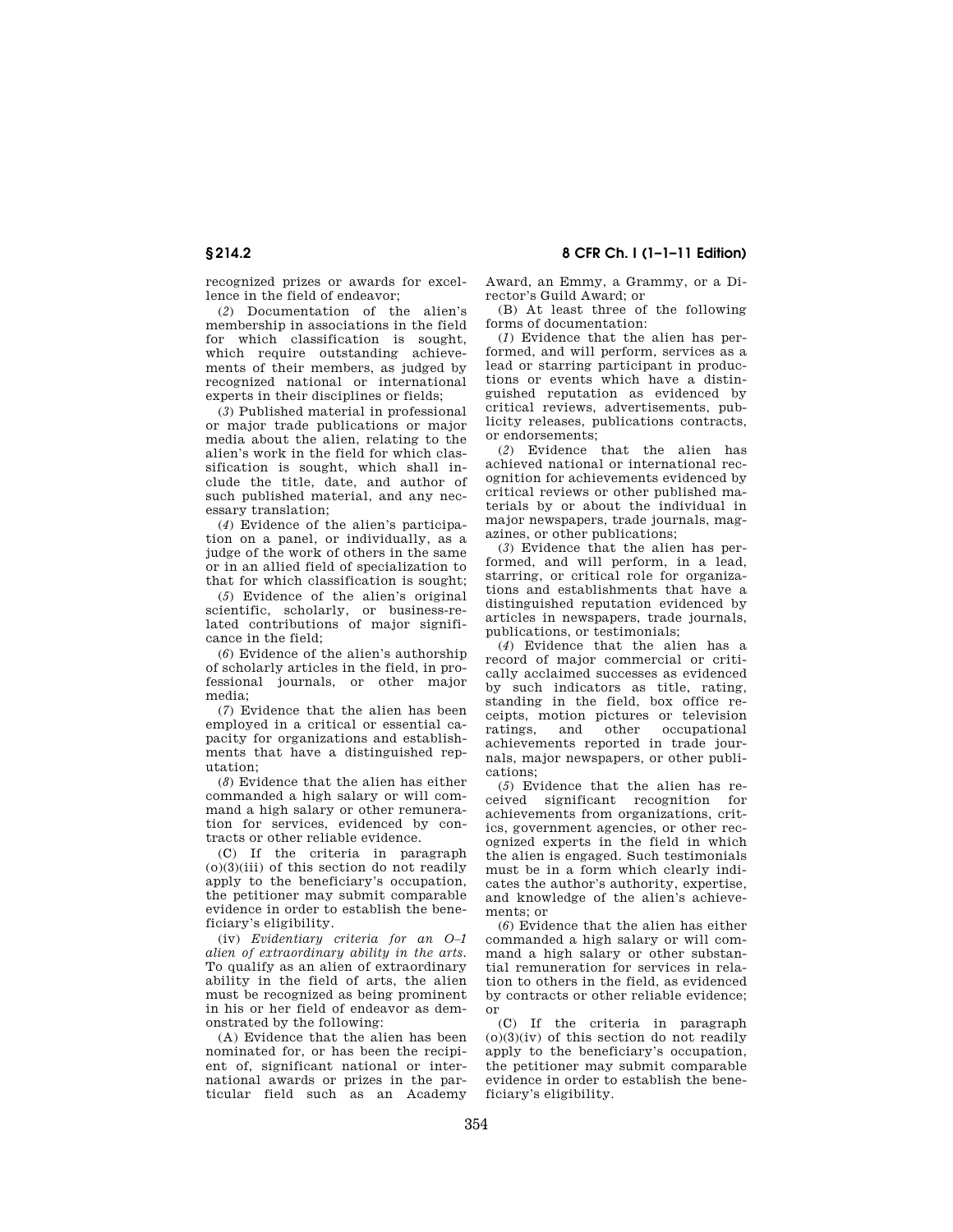(v) *Evidentiary criteria for an alien of extraordinary achievement in the motion picture or television industry.* To qualify as an alien of extraordinary achievement in the motion picture or television industry, the alien must be recognized as having a demonstrated record of extraordinary achievement as evidenced by the following:

(A) Evidence that the alien has been nominated for, or has been the recipient of, significant national or international awards or prizes in the particular field such as an Academy Award, an Emmy, a Grammy, or a Director's Guild Award; or

(B) At least three of the following forms of documentation:

(*1*) Evidence that the alien has performed, and will perform, services as a lead or starring participant in productions or events which have a distinguished reputation as evidenced by critical reviews, advertisements, publicity releases, publications contracts, or endorsements;

(*2*) Evidence that the alien has achieved national or international recognition for achievements evidenced by critical reviews or other published materials by or about the individual in major newspapers, trade journals, magazines, or other publications;

(*3*) Evidence that the alien has performed, and will perform, in a lead, starring, or critical role for organizations and establishments that have a distinguished reputation evidenced by articles in newspapers, trade journals, publications, or testimonials;

(*4*) Evidence that the alien has a record of major commercial or critically acclaimed successes as evidenced by such indicators as title, rating, standing in the field, box office receipts, motion picture or television occupational achievements reported in trade journals, major newspapers, or other publications;

(*5*) Evidence that the alien has received significant recognition for achievements from organizations, critics, government agencies, or other recognized experts in the field in which the alien is engaged. Such testimonials must be in a form which clearly indicates the author's authority, expertise, and knowledge of the alien's achievements; or

(*6*) Evidence that the alien has either commanded a high salary or will command a high salary or other substantial remuneration for services in relation to other in the field, as evidenced by contracts or other reliable evidence.

(4) *Petition for an O–2 accompanying alien*—(i) *General.* An O–2 accompanying alien provides essential support to an O–1 artist or athlete. Such aliens may not accompany O–1 aliens in the fields of science, business, or education. Although the O–2 alien must obtain his or her own classification, this classification does not entitle him or her to work separate and apart from the O–1 alien to whom he or she provides support. An O–2 alien must be petitioned for in conjunction with the services of the O–1 alien.

(ii) *Evidentiary criteria for qualifying as an O–2 accompanying alien*—(A) *Alien accompanying an O–1 artist or athlete of extraordinary ability.* To qualify as an O–2 accompanying alien, the alien must be coming to the United States to assist in the performance of the O–1 alien, be an integral part of the actual performance, and have critical skills and experience with the O–1 alien which are not of a general nature and which are not possessed by a U.S. worker.

(B) *Alien accompanying an O–1 alien of extraordinary achievement.* To qualify as an O–2 alien accompanying and O–1 alien involved in a motion picture or television production, the alien must have skills and experience with the O– 1 alien which are not of a general nature and which are critical based on a pre-existing longstanding working relationship or, with respect to the specific production, because significant production (including pre- and postproduction work) will take place both inside and outside the United States and the continuing participation of the alien is essential to the successful completion of the production.

(C) The evidence shall establish the current essentiality, critical skills, and experience of the O–2 alien with the O– 1 alien and that the alien has substantial experience performing the critical skills and essential support services for the O–1 alien. In the case of a specific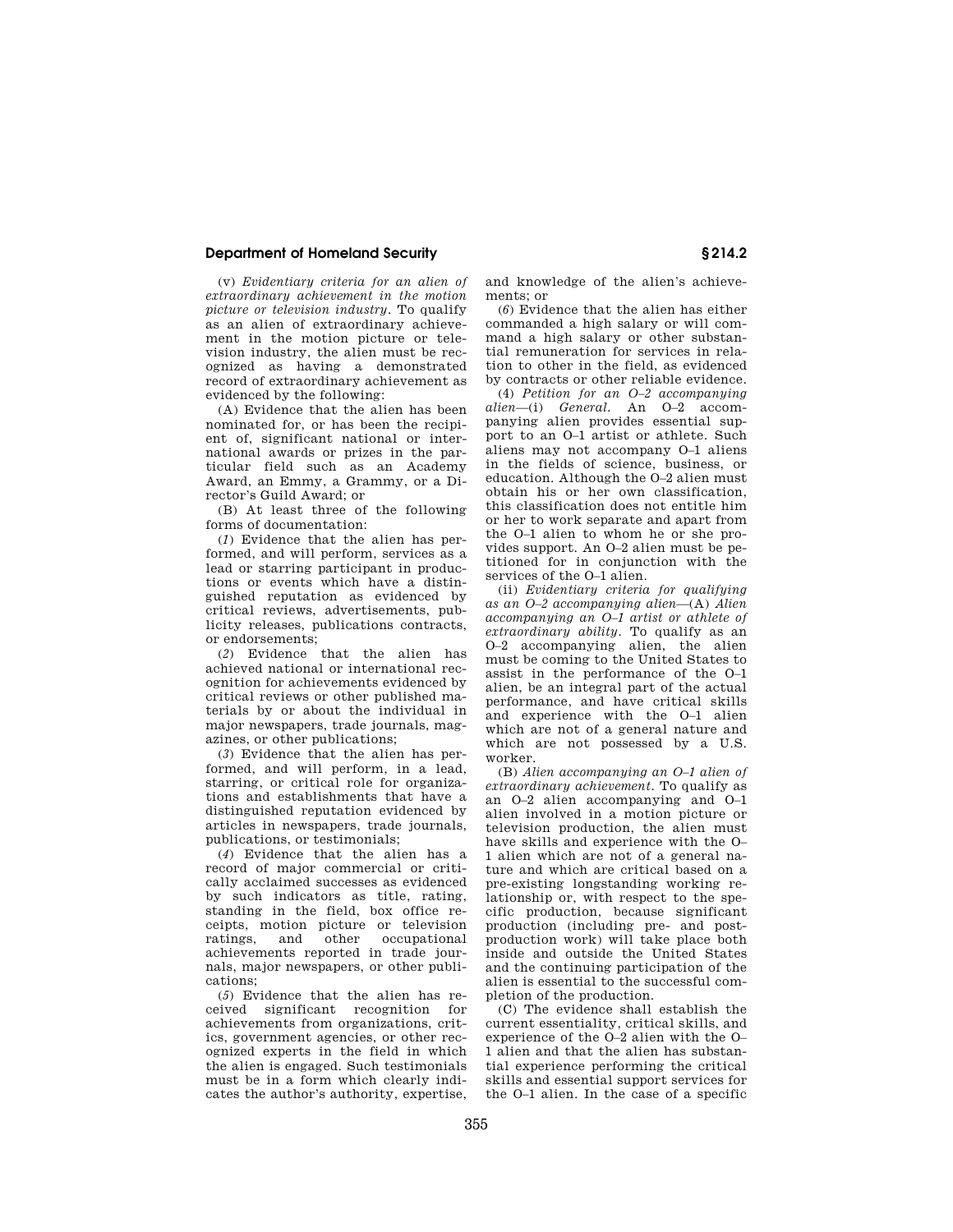motion picture or television production, the evidence shall establish that significant production has taken place outside the United States, and will take place inside the United States, and that the continuing participation of the alien is essential to the successful completion of the production.

(5) *Consultation*—(i) *General.* (A) Consultation with an appropriate U.S. peer group (which could include a person or persons with expertise in the field), labor and/or management organization regarding the nature of the work to be done and the alien's qualifications is mandatory before a petition for an O–1 or O–2 classification can be approved.

(B) Except as provided in paragraph  $(0)(5)(i)(E)$  of this section, evidence of consultation shall be in the form of a written advisory opinion from a peer group (which could include a person or persons with expertise in the field), labor and/or management organization with expertise in the specific field involved.

(C) Except as provided in paragraph  $(0)(5)(i)(E)$  of this section, the petitioner shall obtain a written advisory opinion from a peer group (which could include a person or persons with expertise in the field), labor, and/or management organization with expertise in the specific field involved. The advisory opinion shall be submitted along with the petition when the petition is filed. If the advisory opinion is not favorable to the petitioner, the advisory opinion must set forth a specific statement of facts which supports the conclusion reached in the opinion. Advisory opinions must be submitted in writing and must be signed by an authorized official of the group or organization.

(D) Except as provided in paragraph  $(a)(5)(i)$  and  $(G)$  of this section, written evidence of consultation shall be included in the record in every approved O petition. Consultations are advisory and are not binding on the Service.

(E) In a case where the alien will be employed in the field of arts, entertainment, or athletics, and the Service has determined that a petition merits expeditious handling, the Service shall contact the appropriate labor and/or management organization and request

**§ 214.2 8 CFR Ch. I (1–1–11 Edition)** 

an advisory opinion if one is not submitted by the petitioner. The labor and/or management organization shall have 24 hours to respond to the Service's request. The Service shall adjudicate the petition after receipt of the response from the consulting organization. The labor and/or management organization shall then furnish the Service with a written advisory opinion within 5 days of the initiating request. If the labor and/or management organization fails to respond within 24 hours, the Service shall render a decision on the petition without the advisory opinion.

(F) In a routine processing case where the petition is accompanied by a written opinion from a peer group, but the peer group is not a labor organization, the Director will forward a copy of the petition and all supporting documentation to the national office of the appropriate labor organization within 5 days of receipt of the petition. If there is a collective bargaining representative of an employer's employees in the occupational classification for which the alien is being sought, that representative shall be the appropriate labor organization for purposes of this section. The labor organization will then have 15 days from receipt of the petition and supporting documents to submit to the Service a written advisory opinion, comment, or letter of no objection. Once the 15-day period has expired, the Director shall adjudicate the petition in no more than 14 days. The Director may shorten this time in his or her discretion for emergency reasons, if no unreasonable burden would be imposed on any participant in the process. If the labor organization does not respond within 15 days, the Director will render a decision on the record without the advisory opinion.

(G) In those cases where it is established by the petitioner that an appropriate peer group, including a labor organization, does not exist, the Service shall render a decision on the evidence of record.

(ii) *Consultation requirements for an O– 1 alien for extraordinary ability*—(A) *Content.* Consultation with a peer group in the area of the alien's ability (which may include a labor organization), or a person or persons with expertise in the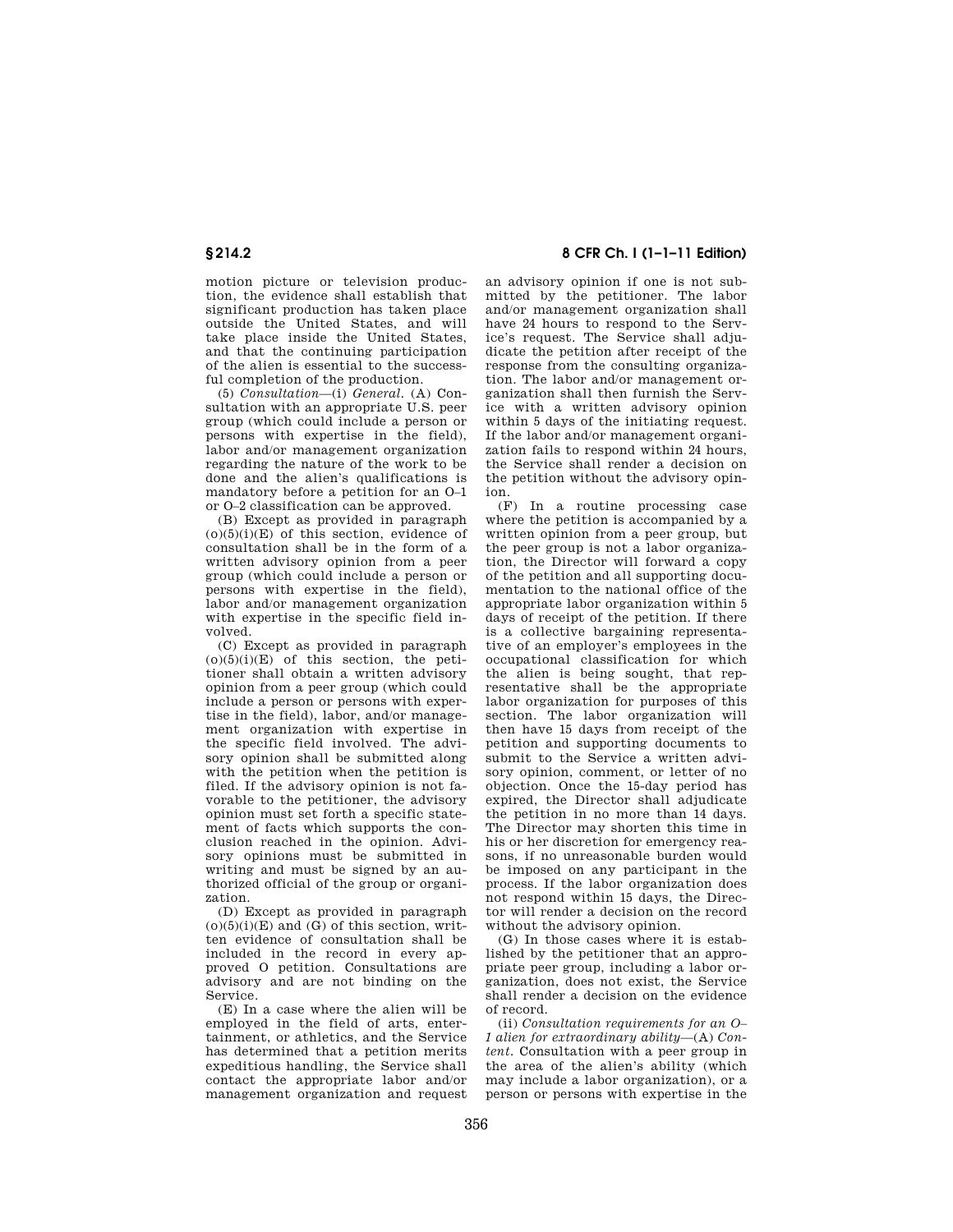area of the alien's ability, is required in an O–1 petition for an alien of extraordinary ability. If the advisory opinion is not favorable to the petitioner, the advisory opinion must set forth a specific statement of facts which supports the conclusion reached in the opinion. If the advisory opinion is favorable to the petitioner, it should describe the alien's ability and achievements in the field of endeavor, describe the nature of the duties to be performed, and state whether the position requires the services of an alien of extraordinary ability. A consulting organization may also submit a letter of no objection in lieu of the above if it has no objection to the approval of the petition.

(B) *Waiver of consultation of certain aliens of extraordinary ability in the field of arts.* Consultation for an alien of extraordinary ability in the field of arts shall be waived by the Director in those instances where the alien seeks readmission to the United States to perform similar services within 2 years of the date of a previous consultation. The director shall, within 5 days of granting the waiver, forward a copy of the petition and supporting documentation to the national office of an appropriate labor organization. Petitioners desiring to avail themselves of the waiver should submit a copy of the prior consultation with the petition and advise the Director of the waiver request.

(iii) *Consultation requirements for an O–1 alien of extraordinary achievement.*  In the case of an alien of extraordinary achievement who will be working on a motion picture or television production, consultation shall be made with the appropriate union representing the alien's occupational peers and a management organization in the area of the alien's ability. If an advisory opinion is not favorable to the petitioner, the advisory opinion must set forth a specific statement of facts which supports the conclusion reached in the opinion. If the advisory opinion is favorable to the petitioner, the written advisory opinion from the labor and management organizations should describe the alien's achievements in the motion picture or television field and state whether the position requires the

services of an alien of extraordinary achievement. If a consulting organization has no objection to the approval of the petition, the organization may submit a letter of no objection in lieu of the above.

(iv) *Consultation requirements for an O–2 accompanying alien.* Consultation with a labor organization with expertise in the skill area involved is required for an O–2 alien accompanying an O–1 alien of extraordinary ability. In the case of an O–2 alien seeking entry for a motion picture or television production, consultation with a labor organization and a management organization in the area of the alien's ability is required. If an advisory opinion is not favorable to the petitioner, the advisory opinion must set forth a specific statement of facts which supports the conclusion reached in the opinion. If the advisory opinion is favorable to the petitioner, the opinion provided by the labor and/or management organization should describe the alien's essentiality to, and working relationship with, the O–1 artist or athlete and state whether there are available U.S. workers who can perform the support services. If the alien will accompany an O–1 alien involved in a motion picture or television production, the advisory opinion should address the alien's skills and experience wit the O–1 alien and whether the alien has a pre-existing longstanding working relationship with the O–1 alien, or whether significant production will take place in the United States and abroad and if the continuing participation of the alien is essential to the successful completion of the production. A consulting organization may also submit a letter of no objection in lieu of the above if it has no objection to the approval of the petition.

(v) *Organizations agreeing to provide advisory opinions.* The Service will list in its Operations Instructions for O classification those peer groups, labor organizations, and/or management organizations which have agreed to provide advisory opinions to the Service and/or petitioners. The list will not be an exclusive or exhaustive list. The Service and petitioners may use other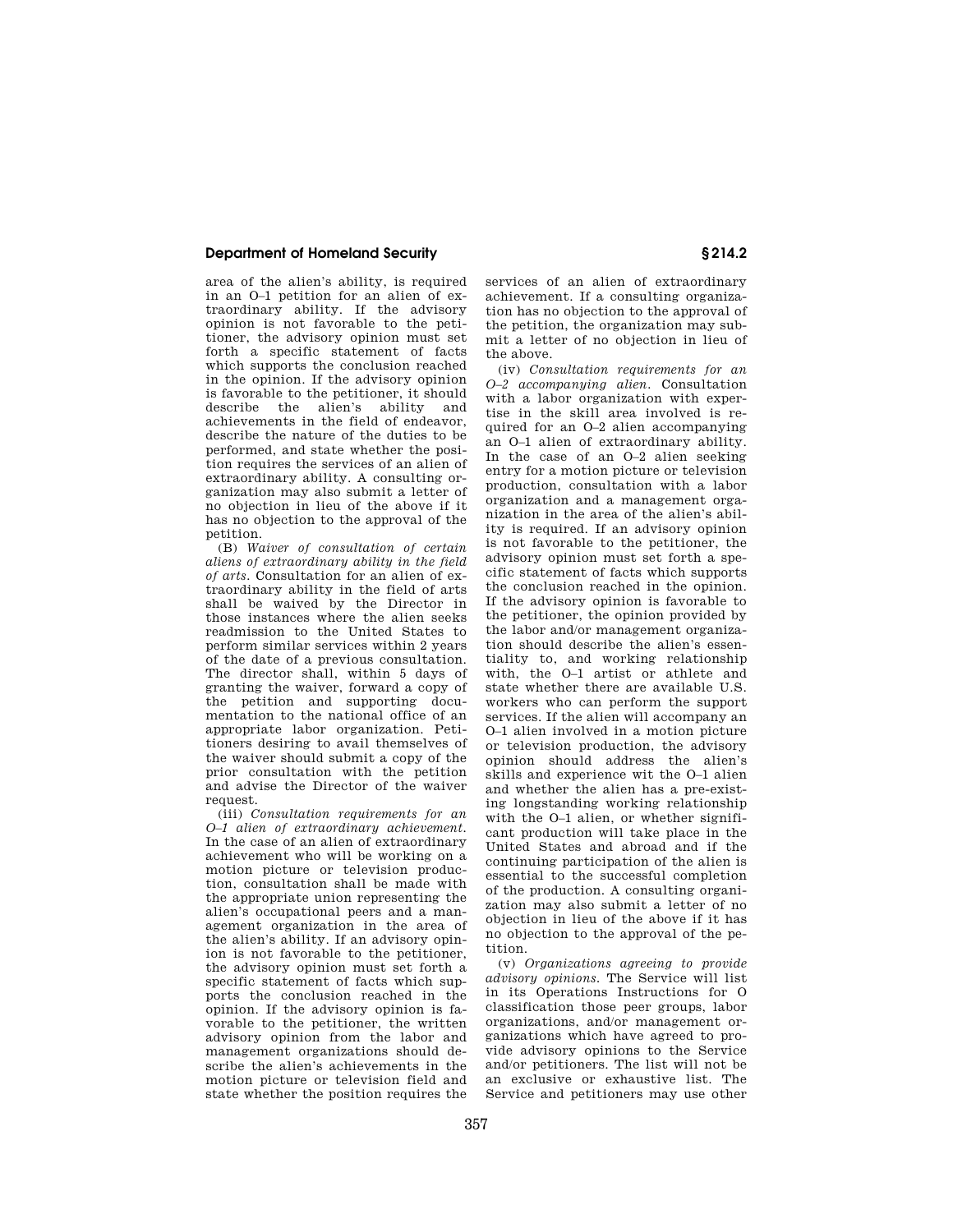sources, such as publications, to identify appropriate peer groups, labor organizations, and management organizations. Additionally, the Service will list in its Operations Instructions those occupations or fields of endeavor where the nonexistence of an appropriate consulting entity has been verified.

(6) *Approval and validity of petition*— (1) *Approval.* The Director shall consider all of the evidence submitted and such other evidence as may be independently required to assist in the adjudication. The Director shall notify the petitioner of the approval of the petition on Form I–797, Notice of Action. The approval notice shall include the alien beneficiary name, the classification, and the petition's period of validity.

(ii) *Recording the validity of petitions.*  Procedures for recording the validity period of petitions are as follows;

(A) If a new O petition is approved before the date the petitioner indicates the services will begin, the approved petition and approval notice shall show the actual dates requested by the petitioner, not to exceed the limit specified by paragraph  $(0)(6)(iii)$  of this section or other Service policy.

(B) If a new 0 petition is approved after the date the petitioner indicates the services will begin, the approved petition and approval notice shall generally show a validity period commencing with the date of approval and ending with the date requested by the petitioner, not to exceed the limit specified by paragraph  $(0)(6)(iii)$  of this section or other Service policy.

(C) If the period of services requested by the petitioner exceeds the limit specified in paragraph  $(0)(6)(iii)$  of this section, the petition shall be approved only up to the limit specified in that paragraph.

(iii) *Validity*—(A) *O–1 petition.* An approved petition for an alien classified under section  $101(a)(15)(0)(i)$  of the Act shall be valid for a period of time determined by the Director to be necessary to accomplish the event or activity, not to exceed 3 years.

(B) *O–2 petition.* An approved petition for an alien classified under section  $101(a)(15)(O)(ii)$  of the Act shall be valid for a period of time determined to be

**§ 214.2 8 CFR Ch. I (1–1–11 Edition)** 

necessary to assist the O–1 alien to accomplish the event or activity, not to exceed 3 years.

(iv) *Spouse and dependents.* The spouse and unmarried minor children of the O–1 or O–2 alien beneficiary are entitled to O–3 nonimmigrant classification, subject to the same period of admission and limitations as the alien beneficiary, if they are accompanying or following to join the alien beneficiary in the United States. Neither the spouse nor a child of the alien beneficiary may accept employment unless he or she has been granted employment authorization.

(7) The petitioner shall be notified of the decision, the reasons for the denial, and the right to appeal the denial under 8 CFR part 103.

(8) *Revocation of approval of petition*— (i) *General.* (A) The petitioner shall immediately notify the Service of any changes in the terms and conditions of employment of a beneficiary which may affect eligibility under section  $101(a)(15)(0)$  of the Act and paragraph (o) of this section. An amended petition should be filed when the petitioner continues to employ the beneficiary. If the petitioner no longer employs the beneficiary, the petitioner shall send a letter explaining the change(s) to the Director who approved the petition.

(B) The Director may revoke a petition at any time, even after the validity of the petition has expired.

(ii) *Automatic revocation.* The approval of an unexpired petition is automatically revoked if the petitioner, or the named employer in a petition filed by an agent, goes out of business, files a written withdrawal of the petition, or notifies the Service that the beneficiary is no longer employed by the petitioner.

(iii) *Revocation on notice*—(A) *Grounds for revocation.* The Director shall send to the petitioner a notice of intent to revoke the petition in relevant part if is determined that:

(*1*) The beneficiary is no longer employed by the petitioner in the capacity specified in the petition;

(*2*) The statement of facts contained in the petition was not true and correct;

(*3*) The petitioner violated the terms or conditions of the approved petition;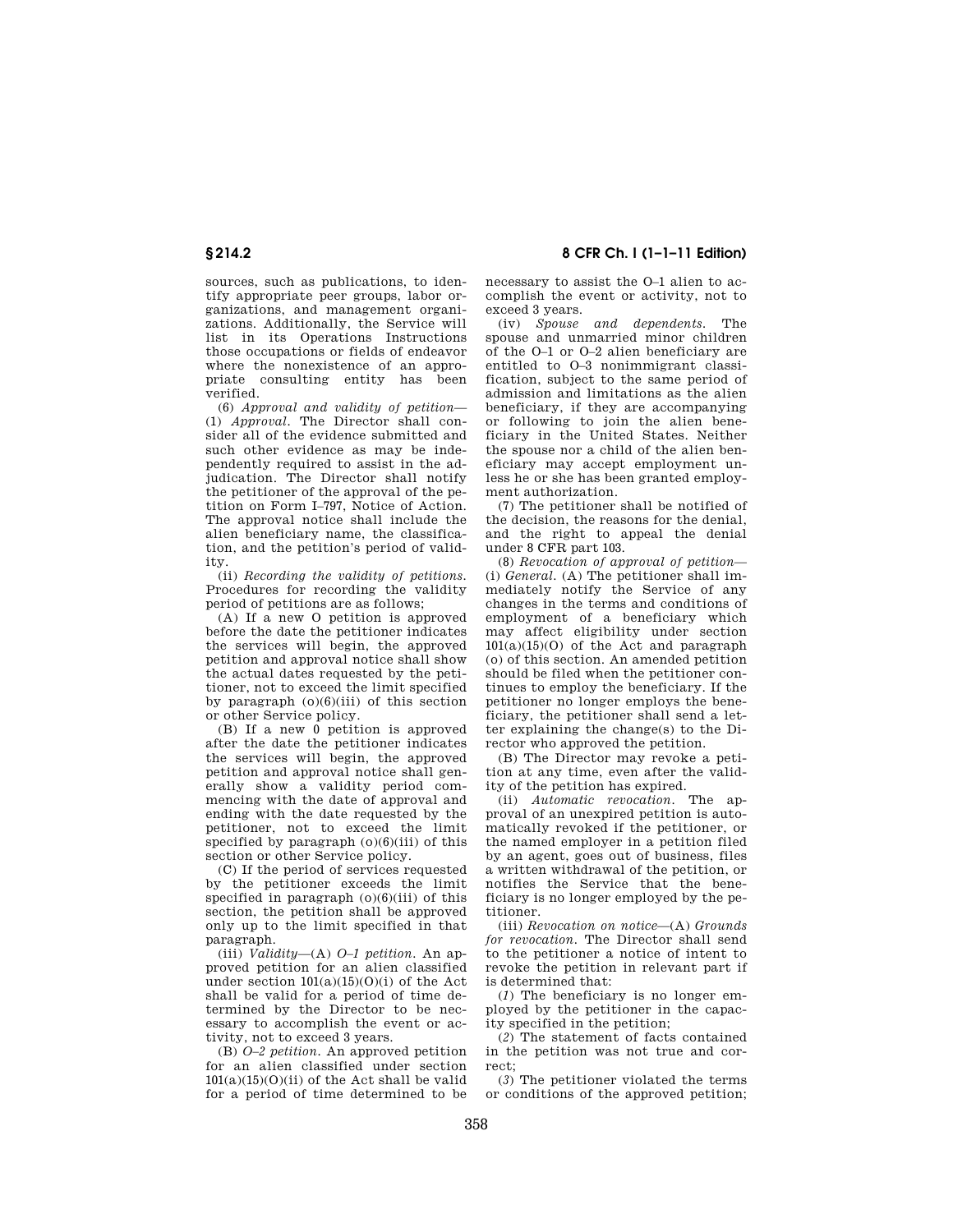(*4*) The petitioner violated the requirements of section  $101(a)(15)(0)$  of the Act or paragraph (o) of this section; or

(*5*) The approval of the petition violated paragraph (o) of this section or involved gross error.

(B) *Notice and decision.* The notice of intent to revoke shall contain a detailed statement of the grounds for the revocation and the time period allowed for the petitioner's rebuttal. The petitioner may submit evidence in rebuttal within 30 days of the date of the notice. The Director shall consider all relevant evidence presented in deciding whether to revoke the petition.

(9) *Appeal of a denial or a revocation of a petition*—(i) *Denial.* A denied petition may be appealed under 8 CFR part 103.

(ii) *Revocation.* A petition that has been revoked on notice may be appealed under 8 CFR part 103. Automatic revocations may not be appealed.

(10) *Admission.* A beneficiary may be admitted to the United States for the validity period of the petition, plus a period of up to 10 days before the validity period begins and 10 days after the validity period ends. The beneficiary may only engage in employment during the validity period of the petition.

(11) *Extention of visa petition validity.*  The petitioner shall file a request to extend the validity of the original petition under section  $101(a)(15)(0)$  of the Act on Form I–129, Petition for a Nonimmigrant Worker, in order to continue or complete the same activities or events specified in the original petition. Supporting documents are not required unless requested by the Director. A petition extension may be filed only if the validity of the original petition has not expired.

(12) *Extension of stay*—(i) *Extension procedure.* The petitioner shall request extension of the alien's stay to continue or complete the same event or activity by filing Form I–129, accompanied by a statement explaining the reasons for the extension. The petitioner must also request a petition extension. The dates of extension shall be the same for the petition and the beneficiary's extension of stay. The alien beneficiary must be physically present in the United States at the time of filing of the extension of stay. Even

though the request to extend the petition and the alien's stay are combined on the petition, the Director shall make a separate determination on each. If the alien leaves the United States for business or personal reasons while the extension requests are pending, the petitioner may request the Director to cable notification of approval of the petition extension to the consular office abroad where the alien will apply for a visa.

(ii) *Extension period.* An extension of stay may be authorized in increments of up to 1 year for an O–1 or O–2 beneficiary to continue or complete the same event or activity for which he or she was admitted plus an additional 10 days to allow the beneficiary to get his or her personal affairs in order.

(iii) *Denial of an extension of stay.* The denial of the request for the alien's extension of temporary stay may not be appealed.

(13) *Effect of approval of a permanent labor certification or filing of a preference petition on O classification.* The approval of a permanent labor certification or the filing of a preference petition for an alien shall not be a basis for denying an O–1 petition, a request to extend such a petition, or the alien's application for admission, change of status, or extension of stay. The alien may legitimately come to the United States for a temporary period as an O–1 nonimmigrant and depart voluntarily at the end of his or her authorized stay and, at the same time, lawfully seek to become a permanent resident of the United States.

(14) *Effect of a strike.* (i) If the Secretary of Labor certifies to the Commissioner that a strike or other labor dispute involving a work stoppage of workers is in progress in the occupation at the place where the beneficiary is to be employed, and that the employment of the beneficiary would adversely affect the wages and working conditions of U.S. citizens and lawful resident workers:

(A) A petition to classify an alien as a nonimmigrant as defined in section  $101(a)(15)(O)$  of the Act shall be denied; or

(B) If a petition has been approved, but the alien has not yet entered the United States, or has entered the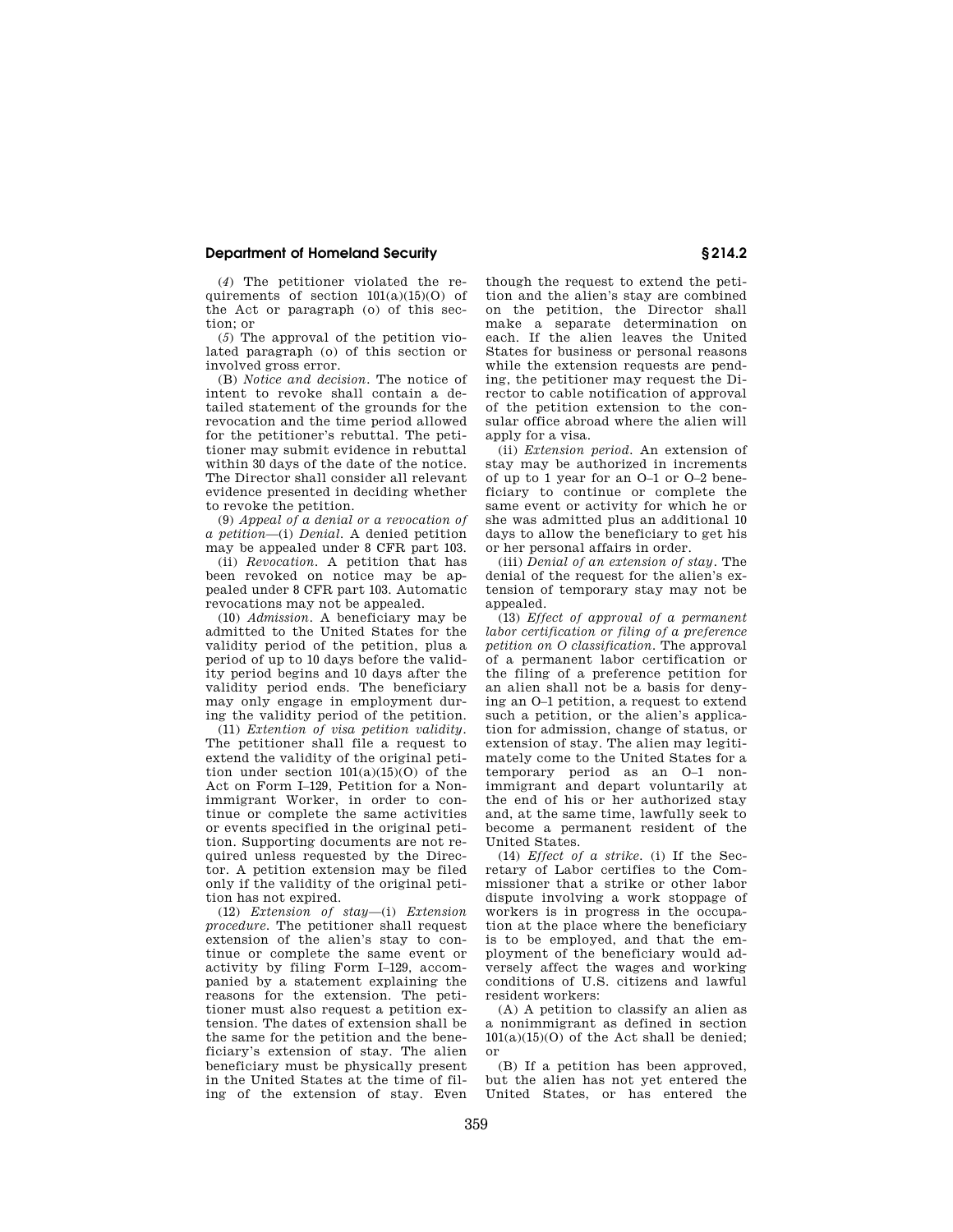United States but has not commenced employment, the approval of the petition is automatically suspended, and the application for admission on the basis of the petition shall be denied.

(ii) If there is a strike or other labor dispute involving a work stoppage of workers in progress, but such strike or other labor dispute is not certified under paragraph  $(o)(14)(i)$  of this section, the Commissioner shall not deny a petition or suspend an approved petition.

(iii) If the alien has already commenced employment in the United States under an approved petition and is participating in a strike or labor dispute involving a work stoppage of workers, whether or not such strike or other labor dispute has been certified by the Secretary of Labor, the alien shall not be deemed to be failing to maintain his or her status solely on account of past, present, or future participation in a strike or other labor dispute involving a work stoppage of workers but is subject to the following terms and conditions:

(A) The alien shall remain subject to all applicable provisions of the Immigration and Nationality Act and regulations promulgated thereunder in the same manner as are all other O nonimmigrants;

(B) The status and authorized period of stay of such an alien is not modified or extended in any way by virtue of his or her participation in a strike or other labor dispute involving a work stoppage of workers; and

(C) Although participation by an O nonimmigrant alien in a strike or other labor dispute involving a work stoppage of workers will not constitute a ground for deportation, and alien who violates his or her status or who remains in the United States after his or her authorized period of stay has expired will be subject to deportation.

(15) *Use of approval notice, Form I–797.*  The Service shall notify the petitioner of Form I–797 whenever a visa petition or an extension of a visa petition is approved under the O classification. The beneficiary of an O petition who does not require a nonimmigrant visa may present a copy of the approval notice at a Port-of-Entry to facilitate entry into the United States. A beneficiary

# **§ 214.2 8 CFR Ch. I (1–1–11 Edition)**

who is required to present a visa for admission, and who visa will have expired before the date of his or her intended return, may use Form I–797 to apply for a new or revalidated visa during the validity period of the petition. A copy of Form I–797 shall be retained by the beneficiary and presented during the validity of the petition when reentering the United States to resume the same employment with the same petitioner.

(16) *Return transportation requirement.*  In the case of an alien who enters the United States under section 101(a)(15(O) of the Act and whose employment terminates for reasons other than voluntary resignation, the employer whose offer of employment formed the basis of such nonimmigrant status and the petitioner are jointly and severally liable for the reasonable cost of return transportation of the alien abroad. For the purposes of this paragraph, the term ''abroad'' means the alien's last place of residence prior to his or her entry into the United States.

(p) *Artists, athletes, and entertainers*— (1) *Classifications*—(i) *General.* Under section  $101(a)(15)(P)$  of the Act, an alien having a residence in a foreign country which he or she has not intention or abandoning may be authorized to come to the United States temporarily to perform services for an employer or a sponsor. Under the nonimmigrant category, the alien may be classified under section  $101(a)(15)(P)(i)$  of the Act as an alien who is coming to the United States to perform services as an internationally recognized athlete, individually or as part of a group or team, or member of an internationally recognized entertainment group; under section  $101(a)(15)(P)(ii)$  of the Act, who is coming to perform as an artist or entertainer under a reciprocal exchange program; under section  $101(a)(15)(P)(iii)$ of the Act, as an alien who is coming solely to perform, teach, or coach under a program that is culturally unique; or under section  $101(a)(15)(P)(iv)$  of the Act, as the spouse or child of an alien described in section  $101(a)(15)(P)$  (i), (ii), or (iii) of the Act who is accompanying or following to join the alien. These classifications are called P–1, P–2, P–3, and P–4 respectively. The employer or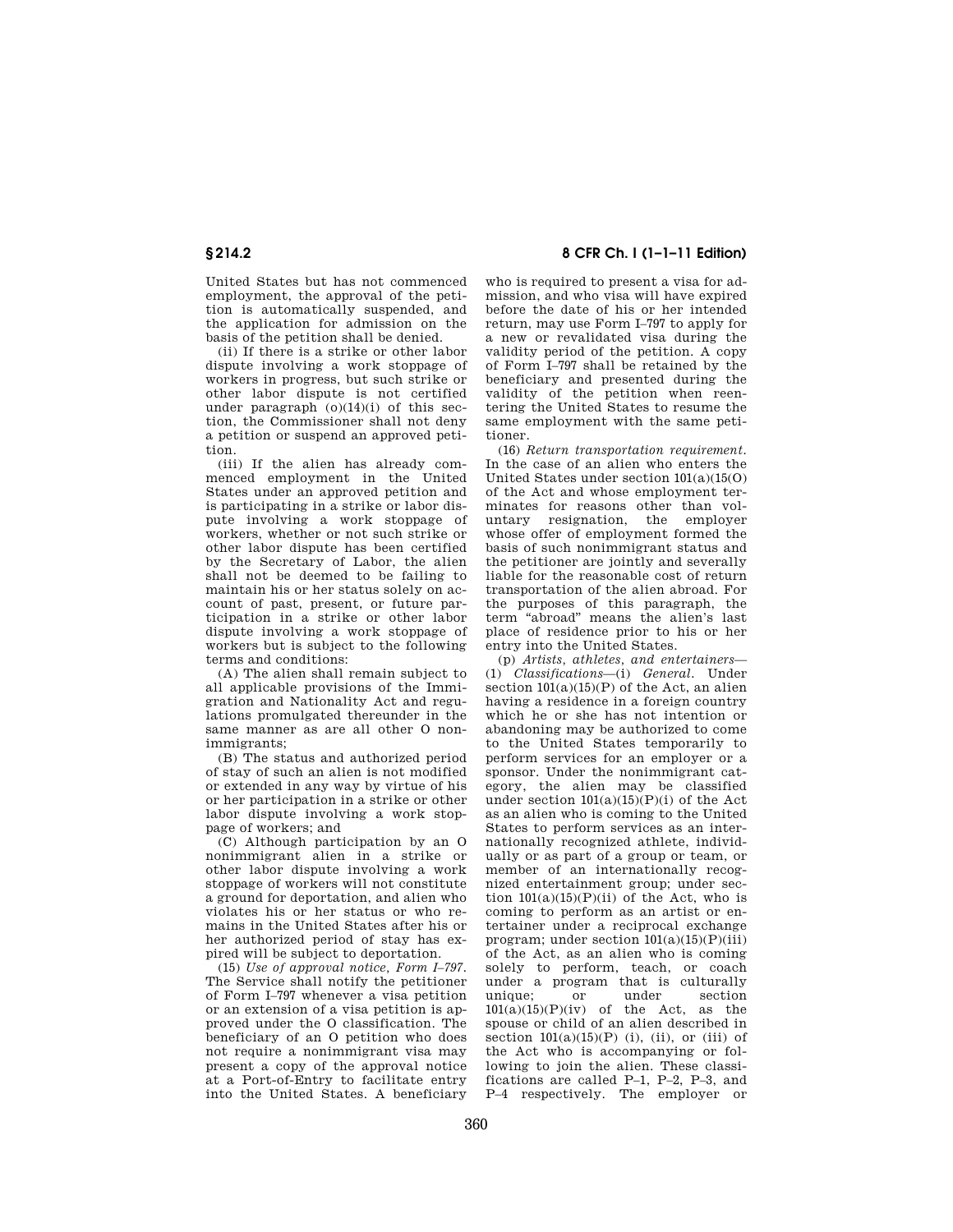sponsor must file a petition with the Service for review of the services to be performed and for determination of the alien's eligibility for P–1, P–2, or P–3 classification before the alien may apply for a visa or seek admission to the United States. This paragraph sets forth the standards and procedures applicable to these classifications.

(ii) *Description of classification*.(A) A P–1 classification applies to an alien who is coming temporarily to the United States:

(*1*) To perform at specific athletic competition as an athlete, individually or as part of a group or team, at an internationally recognized level or performance, or

(*2*) To perform with, or as an integral and essential part of the performance of, and entertainment group that has been recognized internationally as being outstanding in the discipline for a sustained and substantial period of time, and who has had a sustained and substantial relationship with the group (ordinarily for at least 1 year) and provides functions integral to the performance of the group.

(B) A P–2 classification applies to an alien who is coming temporarily to the United States to perform as an artist or entertainer, individually or as part of a group, or to perform as an integral part of the performance of such a group, and who seeks to perform under a reciprocal exchange program which is between an organization or organizations in the United States and an organization or organizations in one or more foreign states, and which provides for the temporary exchange of artists and entertainers, or groups of artists and entertainers.

(C) A P–3 classification applies to an alien artist or entertainer who is coming temporarily to the United States, either individually or as part of a group, or as an integral part of the performance of the group, to perform, teach, or coach under a commercial or noncommercial program that is culturally unique.

(2) *Filing of petitions*—(i) *General.* A P– 1 petition for an athlete or entertainment group shall be filed by a United States employer, a United States sponsoring organization, a United States agent, or a foreign employer through a United States agent. For purposes of paragraph (p) of this section, a foreign employer is any employer who is not amenable to service of process in the United States. Foreign employers seeking to employ a P–1 alien may not directly petition for the alien but must use a United States agent. A United States agent petitioning on behalf of a foreign employer must be authorized to file the petition, and to accept service of process in the United States in proceedings under section 274A of the Act, on behalf of the foreign employer. A P– 2 petition for an artist or entertainer in a reciprocal exchange program shall be filed by the United States labor organization which negotiated the reciprocal exchange agreement, the sponsoring organization, or a United States employer. A P–3 petition for an artist or entertainer in a culturally unique program shall be filed by the sponsoring organization or a United States employer. Essential support personnel may not be included on the petition filed for the principal alien(s). These aliens require a separate petition. The petitioner must file a P petition on Form I–129, Petition for Nonimmigrant Worker. The petition may not be filed more than one year before the actual need for the alien's services. A P–1, P– 2, or P–3 petition shall be adjudicated at the appropriate Service Center, even in emergency situations.

(ii) *Evidence required to accompany a petition for a P nonimmigrant.* Petitions for P nonimmigrant aliens shall be accompanied by the following:

(A) The evidence specified in the specific section of this part for the classification;

(B) Copies of any written contracts between the petitioner and the alien beneficiary or, if there is no written contract, a summary of the terms of the oral agreement under which the alien(s) will be employed;

(C) An explanation of the nature of the events or activities, the beginning and ending dates for the events or activities, and a copy of any itinerary for the events or activities; and

(D) A written consultation from a labor organization.

(iii) *Form of documentation.* The evidence submitted with an P petition should conform to the following: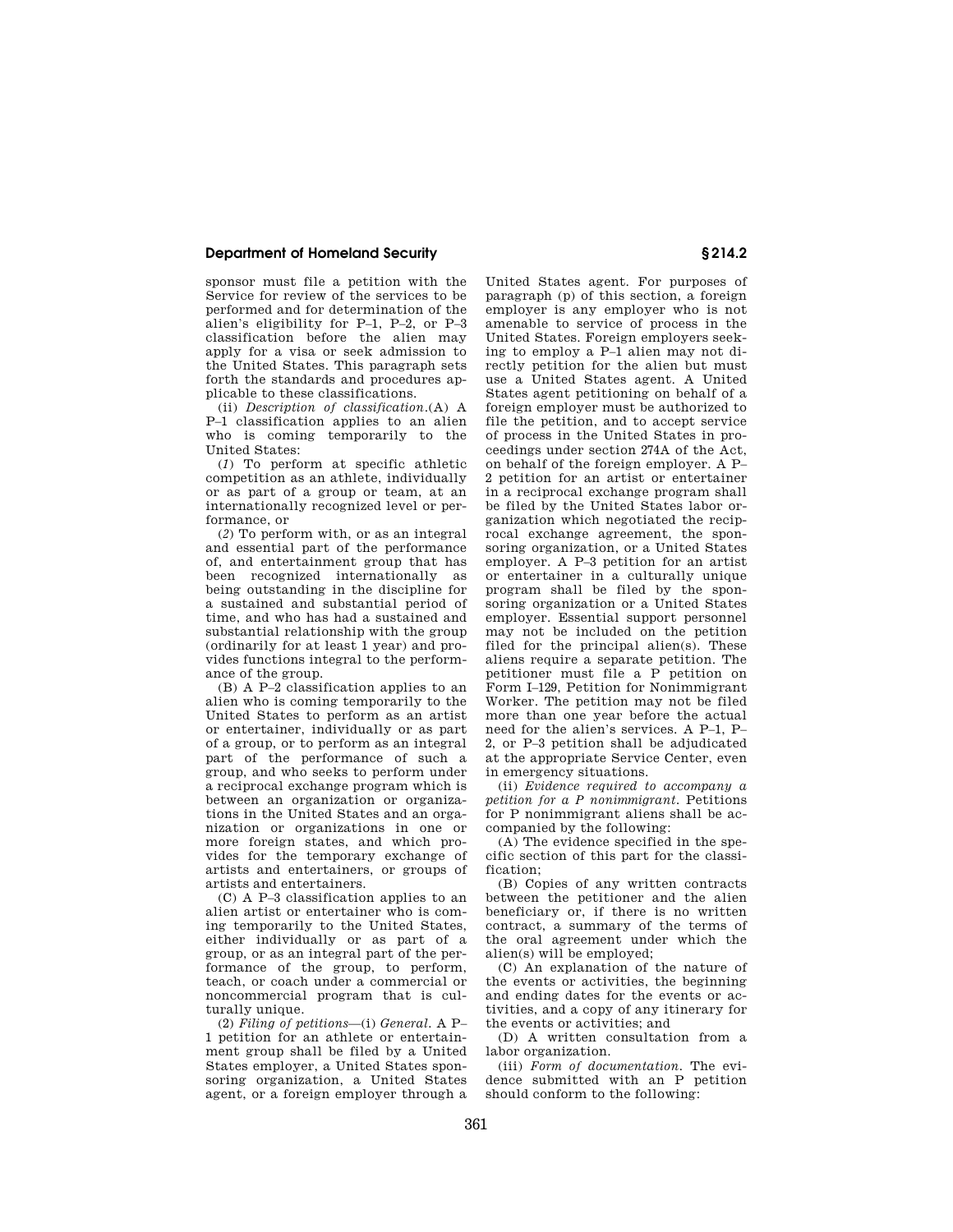(A) Affidavits, contracts, awards, and similar documentation must reflect the nature of the alien's achievement and be executed by an officer or responsible person employed by the institution, establishment, or organization where the work has performed.

(B) Affidavits written by present or former employers or recognized experts certifying to the recognition and extraordinary ability, or, in the case of a motion picture or television production, the extraordinary achievement of the alien, which shall specifically describe the alien's recognition and ability or achievement in factual terms. The affidavit must also set forth the expertise of the affiant and the manner in which the affiant acquired such information.

(C) A legible copy of a document in support of the petition may be submitted in lieu of the original. However, the original document shall be submitted if requested by the Director.

(iv) *Other filing situations*—(A) *Services in more than one location.* A petition which requires the alien to work in more than one location (e.g., a tour) must include an itinerary with the dates and locations of the performances.

(B) *Services for more than one employer.* If the beneficiary or beneficiaries will work for more than one employer within the same time period, each employer must file a separate petition unless an agent files the petition pursuant to paragraph  $(p)(2)(iv)(E)$  of this section.

(C) *Change of employer*—(*1*) *General.* If a P–1, P–2, or P–3 alien in the United States seeks to change employers or sponsors, the new employer or sponsor must file both a petition and a request to extend the alien's stay in the United States. The alien may not commence employment with the new employer or sponsor until the petition and request for extension have been approved.

(*2*) *Traded professional P–1 athletes.* In the case of a professional P–1 athlete who is traded from one organization to another organization, employment authorization for the player will automatically continue for a period of 30 days after acquisition by the new organization, within which time the new organization is expected to file a new

**§ 214.2 8 CFR Ch. I (1–1–11 Edition)** 

Form I–129 for P–1 nonimmigrant classification. If a new Form I–129 is not filed within 30 days, employment authorization will cease. If a new Form I– 129 is filed within 30 days, the professional athlete shall be deemed to be in valid P–1 status, and employment shall continue to be authorized, until the petition is adjudicated. If the new petition is denied, employment authorization will cease.

(D) *Amended petition.* The petitioner shall file an amended petition, with fee, with the Service Center where the original petition was filed to reflect any material changes in the terms and conditions of employment or the beneficiary's eligibility as specified in the original approved petition. A petitioner may add additional, similar or comparable performance, engagements, or competitions during the validity period of the petition without filing an amended petition.

(E) *Agents as petitioners.* A United States agent may file a petition in cases involving workers who are traditionally self-employed or workers who use agents to arrange short-term employment on their behalf with numerous employers, and in cases where a foreign employer authorizes the agent to act on its behalf. A United States agent may be: the actual employer of the beneficiary; the representative of both the employer and the beneficiary; or, a person or entity authorized by the employer to act for, or in place of, the employer as its agent. A petition filed by an United States agent is subject to the following conditions:

(*1*) An agent performing the function of an employer must specify the wage offered and the other terms and conditions of employment by contractual agreement with the beneficiary or beneficiaries. The agent/employer must also provide an itinerary of definite employment and information on any other services planned for the period of time requested.

(*2*) A person or company in business as an agent may file the P petition involving multiple employers as the representative of both the employers and the beneficiary or beneficiaries if the supporting documentation includes a complete itinerary of services or engagements. The itinerary shall specify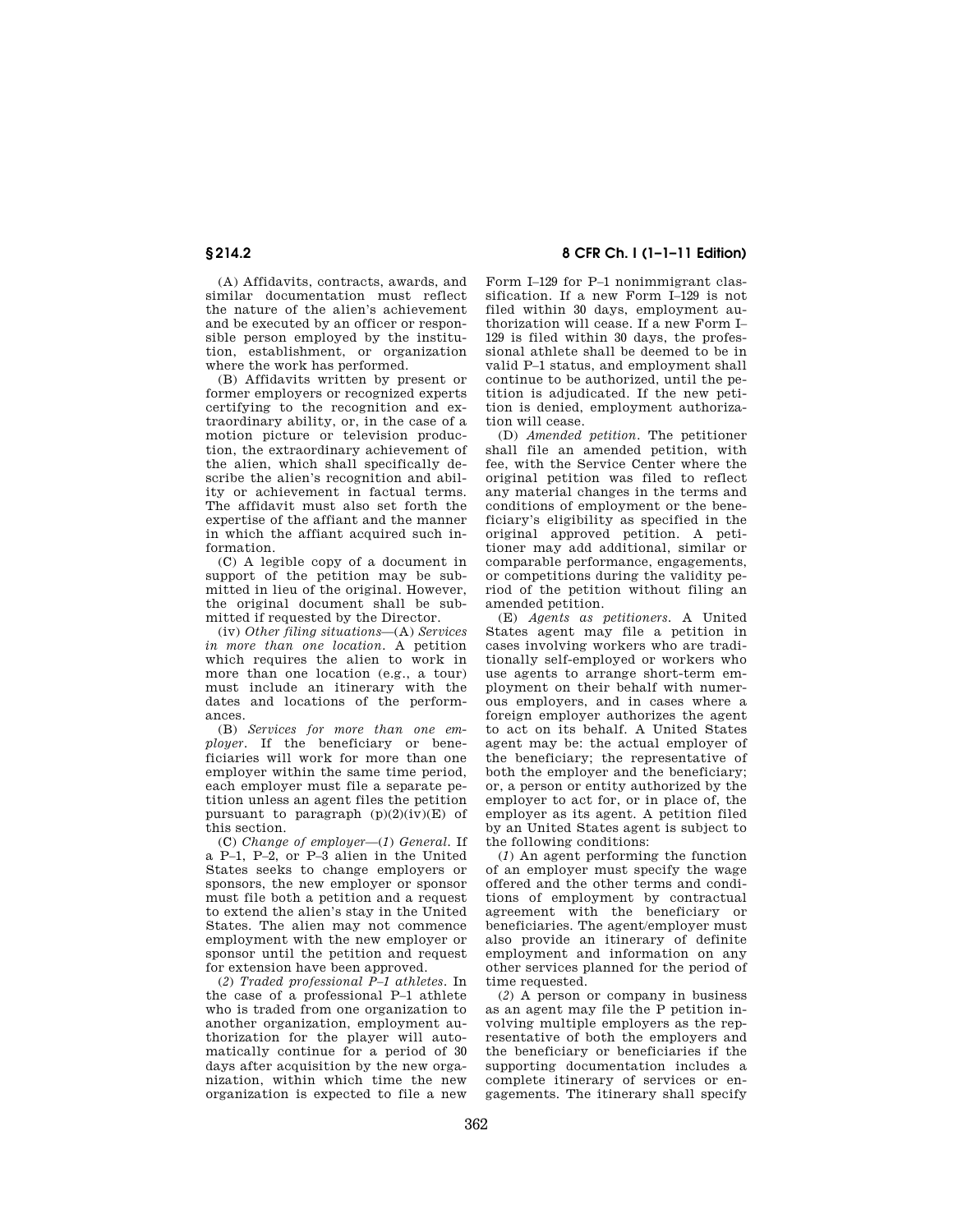the dates of each service or engagement, the names and addresses of the actual employers, the names and addresses of the establishment, venues, or locations where the services will be performed. In questionable cases, a contract between the employer(s) and the beneficiary or beneficiaries may be required. The burden is on the agent to explain the terms and conditions of the employment and to provide any required documentation.

(*3*) A foreign employer who, through a United States agent, files a petition for a P nonimmigrant alien is responsible for complying with all of the employer sanctions provisions of section 274A of the Act and 8 CFR part 274a.

(F) *Multiple beneficiaries.* More than one beneficiary may be included in a P petition if they are members of a group seeking classification based on the reputation of the group as an entity, or if they will provide essential support to P–1, P–2, or P–3 beneficiaries performing in the same location and in the same occupation.

(G) *Named beneficiaries.* Petitions for classification must include the names of beneficiaries and other required information at the time of filing.

(H) *Substitution of beneficiaries.* A petitioner may request substitution of beneficiaries in approved P–1, P–2, and P–3 petitions for groups. To request substitution, the petitioner shall submit a letter requesting such substitution, along with a copy of the petitioner's approval notice, to the consular office at which the alien will apply for a visa or the Port-of-Entry where the alien will apply for admission. Essential support personnel may not be substituted at consular offices or at Ports-of-entry. In order to add additional new essential support personnel, a new I–129 petition must be filed.

(3) *Definitions.* As used in this paragraph, the term:

*Arts* includes fields of creative activity or endeavor such as, but not limited to, fine arts, visual arts, and performing arts.<br>Competition.

*Competition, event, or performance*  means an activity such as an athletic competition, athletic season, tournament, tour, exhibit, project, enter-

tainment event, or engagement. Such activity could include short vacations, promotional appearances for the petitioning employer relating to the competition, event, or performance, and stopovers which are incidental and/or related to the activity. An athletic competition or entertainment event could include an entire season of performances A group of related activities will also be considered an event. In the case of a P–2 petition, the event may be the duration of the reciprocal exchange agreement. In the case of a P–1 athlete, the event may be the duration of the alien's contract.

*Contract* means the written agreement between the petitioner and the beneficiary(ies) that explains the terms and conditions of employment. The contract shall describe the services to be performed, and specify the wages, hours of work, working conditions, and any fringe benefits.

*Culturally unique* means a style of artistic expression, methodology, or medium which is unique to a particular country, nation, society, class, ethnicity, religion, tribe, or other group of persons.

*Essential support alien* means a highly skilled, essential person determined by the Director to be an integral part of the performance of a P–1, P–2, or P–3 alien because he or she performs support services which cannot be readily performed by a United States worker and which are essential to the successful performance of services by the P–1, P–2, alien. Such alien must have appropriate qualifications to perform the services, critical knowledge of the specific services to be performed, and experience in providing such support to the P–1, P–2, or P–3 alien.

*Group* means two or more persons established as one entity or unit to perform or to provide a service.

*Internationally recognized* means having a high level of achievement in a field evidenced by a degree of skill and recognition substantially above that ordinarily encountered, to the extent that such achievement is renowned, leading, or well-known in more than one country.

*Member of a group* means a person who is actually performing the entertainment services.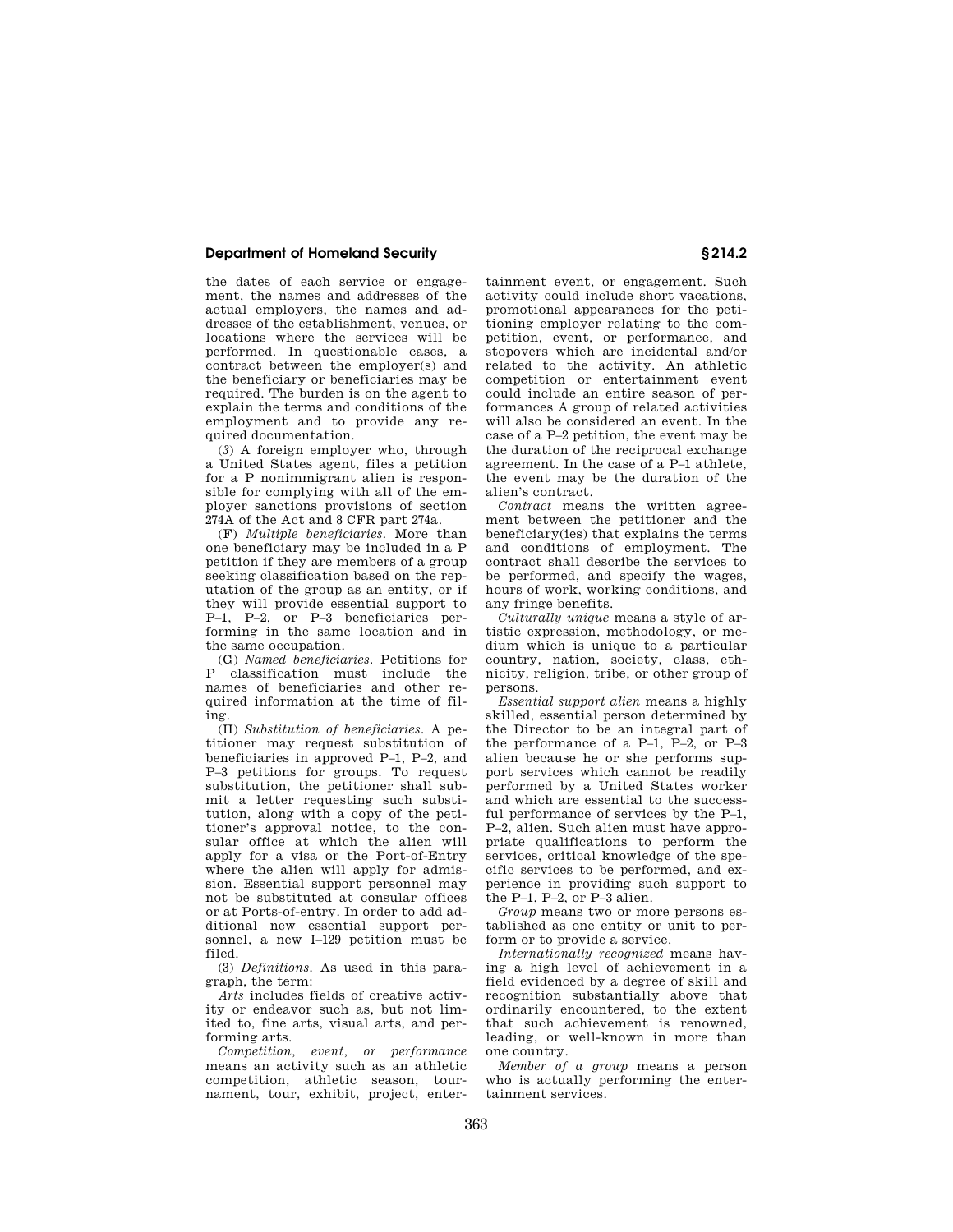*Sponsor* means an established organization in the United States which will not directly employ a P–1, P–2, or P–3 alien but will assume responsibility for the accuracy of the terms and conditions specified in the petition.

*Team* means two or more persons organized to perform together as a competitive unit in a competitive event.

(4) *Petition for an internationally recognized athlete or member of an internationally recognized entertainment group (P– 1)*—(i) *Types of classification*—(A) *P–1 classification as an athlete in an individual capacity.* A P–1 classification may be granted to an alien who is an internationally recognized athlete based on his or her own reputation and achievements as an individual. The alien must be coming to the United States to perform services which require an internationally recognized athlete.

(B) *P–1 classification as a member of an entertainment group or an athletic team.*  An entertainment group or athletic team consists of two or more persons who function as a unit. The entertainment group or athletic team as a unit must be internationally recognized as outstanding in the discipline and must be coming to perform services which require an internationally recognized entertainment group or athletic team. A person who is a member of an internationally recognized entertainment group or athletic team may be granted P–1 classification based on that relationship, but may not perform services separate and apart from the entertainment group or athletic team. An entertainment group must have been established for a minimum of 1 year, and 75 percent of the members of the group must have been performing entertainment services for the group for a minimum of 1 year.

(ii) *Criteria and documentary requirements for P–1 athletes*—(A) *General.* A P– 1 athlete must have an internationally recognized reputation as an international athlete or he or she must be a member of a foreign team that is internationally recognized. The athlete or team must be coming to the United States to participate in an athletic competition which has a distinguished reputation and which requires partici-

**§ 214.2 8 CFR Ch. I (1–1–11 Edition)** 

pation of an athlete or athletic team that has an international reputation.

(B) *Evidentiary requirements for an internationally recognized athlete or athletic team.* A petition for an athletic team must be accompanied by evidence that the team as a unit has achieved international recognition in the sport. Each member of the team is accorded P–1 classification based on the international reputation of the team. A petition for an athlete who will compete individually or as a member of a U.S. team must be accompanied by evidence that the athlete has achieved international recognition in the sport based on his or her reputation. A petition for a P–1 athlete or athletic team shall include:

(*1*) A tendered contract with a major United States sports league or team, or a tendered contract in an individual sport commensurate with international recognition in that sport, if such contracts are normally executed in the sport, and

(*2*) Documentation of at least two of the following:

(*i*) Evidence of having participated to a significant extent in a prior season with a major United States sports league;

(*ii*) Evidence of having participated in international competition with a national team;

(*iii*) Evidence of having participated to a significant extent in a prior season for a U.S. college or university in intercollegiate competition;

(*iv*) A written statement from an official of the governing body of the sport which details how the alien or team is internationally recognized;

(*v*) A written statement from a member of the sports media or a recognized expert in the sport which details how the alien or team is internationally recognized;

(*vi*) Evidence that the individual or team is ranked if the sport has international rankings; or

(*vii*) Evidence that the alien or team has received a significant honor or award in the sport.

(iii) *Criteria and documentary requirements for members of an internationally recognized entertainment group*—(A) *General.* A P–1 classification shall be accorded to an entertainment group to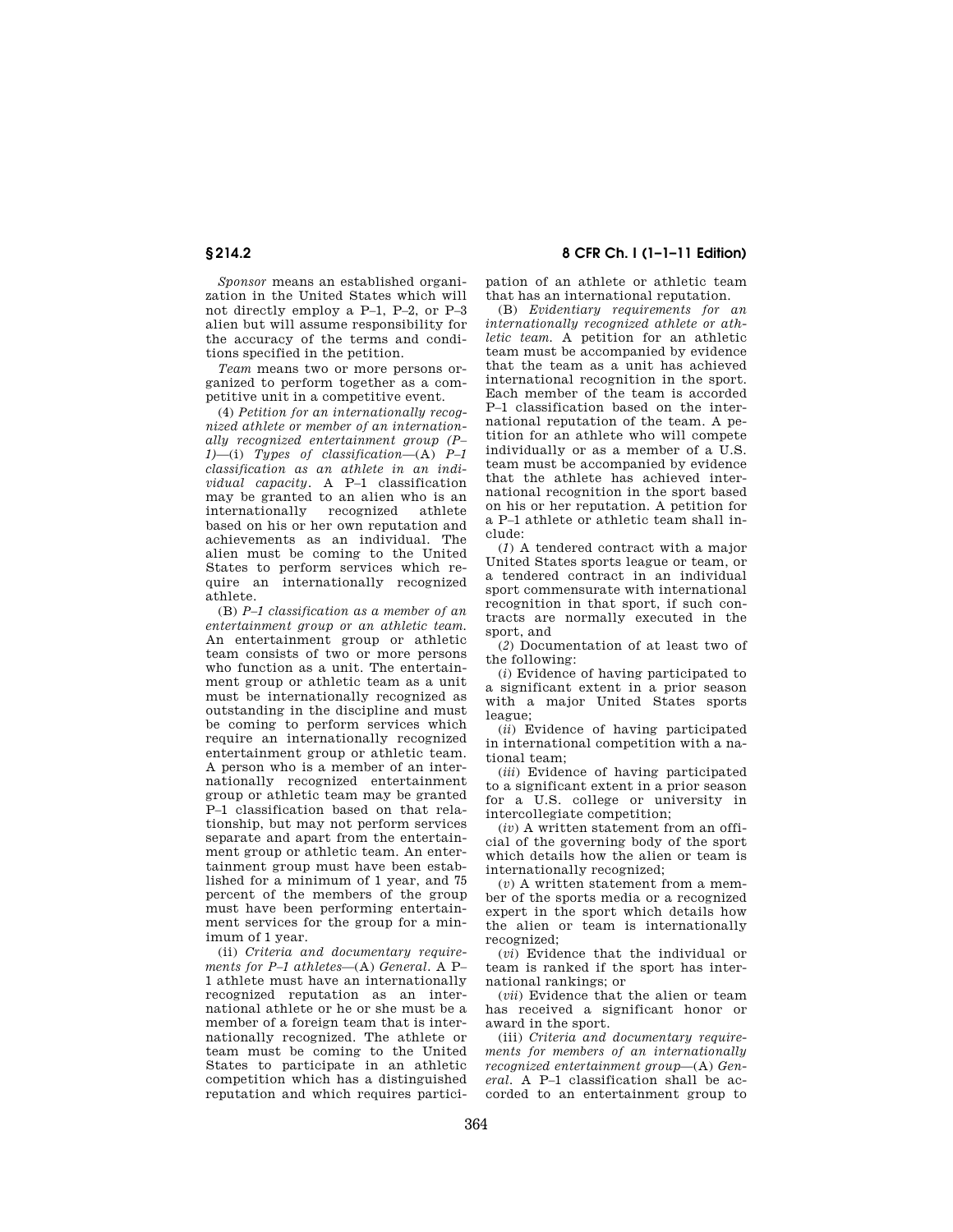perform as a unit based on the international reputation of the group. Individual entertainers shall not be accorded P–1 classification to perform separate and apart from a group. Except as provided in paragraph  $(p)(4)(iii)(C)(2)$  of this section, it must be established that the group has been internationally recognized as outstanding in the discipline for a sustained and substantial period of time. Seventy-five percent of the members of the group must have had a sustained and substantial relationship with the group for at least 1 year and must provide functions integral to the group's performance.

(B) *Evidentiary criteria for members of internationally recognized entertainment groups.* A petition for P–1 classification for the members of an entertainment group shall be accompanied by:

(*1*) Evidence that the group has been established and performing regularly for a period of at least 1 year;

(*2*) A statement from the petitioner listing each member of the group and the exact dates for which each member has been employed on a regular basis by the group; and

(*3*) Evidence that the group has been internationally recognized in the discipline for a sustained and substantial period of time. This may be demonstrated by the submission of evidence of the group's nomination or receipt of significant international awards or prices for outstanding achievement in its field or by three of the following different types of documentation:

(*i*) Evidence that the group has performed, and will perform, as a starring or leading entertainment group in productions or events which have a distinguished reputation as evidenced by critical reviews, advertisements, publicity releases, publications, contracts, or endorsements;

(*ii*) Evidence that the group has achieved international recognition and acclaim for outstanding achievement in its field as evidenced by reviews in major newspapers, trade journals, magazines, or other published material;

(*iii*) Evidence that the group has performed, and will perform, services as a leading or starring group for organizations and establishments that have a

distinguished reputation evidenced by articles in newspapers, trade journals, publications, or testimonials;

(*iv*) Evidence that the group has a record of major commercial or critically acclaimed successes, as evidenced by such indicators as ratings; standing in the field; box office receipts; record, cassette, or video sales; and other achievements in the field as reported in trade journals, major newspapers, or other publications;

(*v*) Evidence that the group has achieved significant recognition for achievements from organizations, critics, government agencies, or other recognized experts in the field. Such testimonials must be in a form that clearly indicates the author's authority, expertise, and knowledge of the alien's achievements; or

(*vi*) Evidence that the group has either commanded a high salary or will command a high salary or other substantial remuneration for services comparable to other similarly situated in the field as evidenced by contracts or other reliable evidence.

(C) *Special provisions for certain entertainment groups*—(*1*) *Alien circus personnel.* The 1-year group membership requirement and the international recognition requirement are not applicable to alien circus personnel who perform as part of a circus or circus group, or who constitute an integral and essential part of the performance of such circus or circus group, provided that the alien or aliens are coming to join a circus that has been recognized nationally as outstanding for a sustained and substantial period of time or as part of such a circus.

(*2*) *Certain nationally known entertainment groups.* The Director may waive the international recognition requirement in the case of an entertainment group which has been recognized nationally as being outstanding in its discipline for a sustained and substantial period of time in consideration of special circumstances. An example of a special circumstances would be when an entertainment group may find it difficult to demonstrate recognition in more than one country due to such factors as limited access to news media or consequences of geography.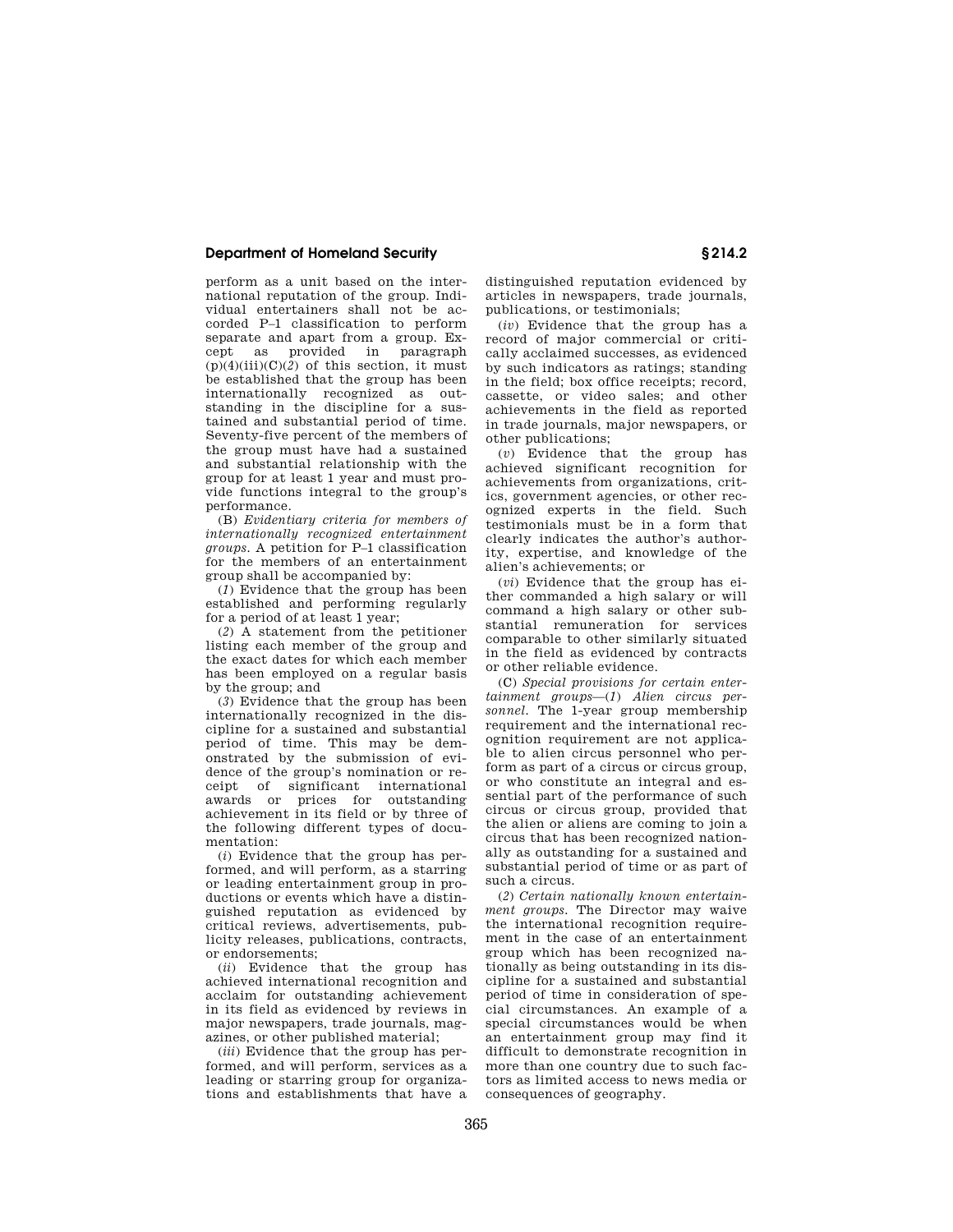**§ 214.2 8 CFR Ch. I (1–1–11 Edition)** 

(*3*) *Waiver of 1-year relationship in exigent circumstances.* The Director may waive the 1-year relationship requirement for an alien who, because of illness or unanticipated and exigent circumstances, replaces an essential member of a P–1 entertainment group or an alien who augments the group by performing a critical role. The Department of State is hereby delegated the authority to waive the 1-year relationship requirement in the case of consular substitutions involving P–1 entertainment groups.

(iv) *P–1 classification as an essential support alien*—(A) *General.* An essential support alien as defined in paragraph  $(p)(3)$  of this section may be granted P– 1 classification based on a support relationship with an individual P–1 athlete, P–1 athletic team, or a P–1 entertainment group.

(B) *Evidentiary criteria for a P–1 essential support petition.* A petition for P–1 essential support personnel must be accompanied by:

(*1*) A consultation from a labor organization with expertise in the area of the alien's skill;

(*2*) A statement describing the alien(s) prior essentiality, critical skills, and experience with the principal alien(s); and

(*3*) A copy of the written contract or a summary of the terms of the oral agreement between the alien(s) and the employer.

(5) *Petition for an artist or entertainer under a reciprocal exchange program (P– 2)*—(i) *General.* (A) A P–2 classification shall be accorded to artists or entertainers, individually or as a group, who will be performing under a reciprocal exchange program which is between an organization or organizations in the United States, which may include a management organization, and an organization or organizations in one or more foreign states and which provides for the temporary exchange of artists and entertainers, or groups of artists and entertainers.

(B) The exchange of artists or entertainers shall be similar in terms of caliber of artists or entertainers, terms and conditions of employment, such as length of employment, and numbers of artists or entertainers involved in the exchange. However, this requirement

does not preclude an individual for group exchange.

(C) An alien who is an essential support person as defined in paragraph (p)(3) of this section may be accorded P–2 classification based on a support relationship to a P–2 artist or entertainer under a reciprocal exchange program.

(ii) *Evidentiary requirements for petition involving a reciprocal exchange program.* A petition for P–2 classification shall be accompanied by:

(A) A copy of the formal reciprocal exchange agreement between the U.S. organization or organizations which sponsor the aliens and an organization or organizations in a foreign country which will receive the U.S. artist or entertainers;

(B) A statement from the sponsoring organization describing the reciprocal exchange of U.S. artists or entertainers as it relates to the specific petition for which P–2 classification is being sought;

(C) Evidence that an appropriate labor organization in the United States was involved in negotiating, or has concurred with, the reciprocal exchange of U.S. and foreign artists or entertainers; and

(D) Evidence that the aliens for whom P–2 classification is being sought and the U.S. artists or entertainers subject to the reciprocal exchange agreement are artists or entertainers with comparable skills, and that the terms and conditions of employment are similar.

(iii) *P–2 classification as an essential support alien*—(A) *General.* An essential support alien as defined in paragraph  $(p)(3)$  of this section may be granted P– 2 classification based on a support relationship with a P–2 entertainer or P–2 entertainment group.

(B) *Evidentiary criteria for a P–2 essential support petition.* A petition for P–2 essential support personnel must be accompanied by:

(*1*) A consultation from a labor organization with expertise in the area of the alien's skill;

(*2*) A statement describing the alien(s) prior essentiality, critical skills, and experience with the principal alien(s); and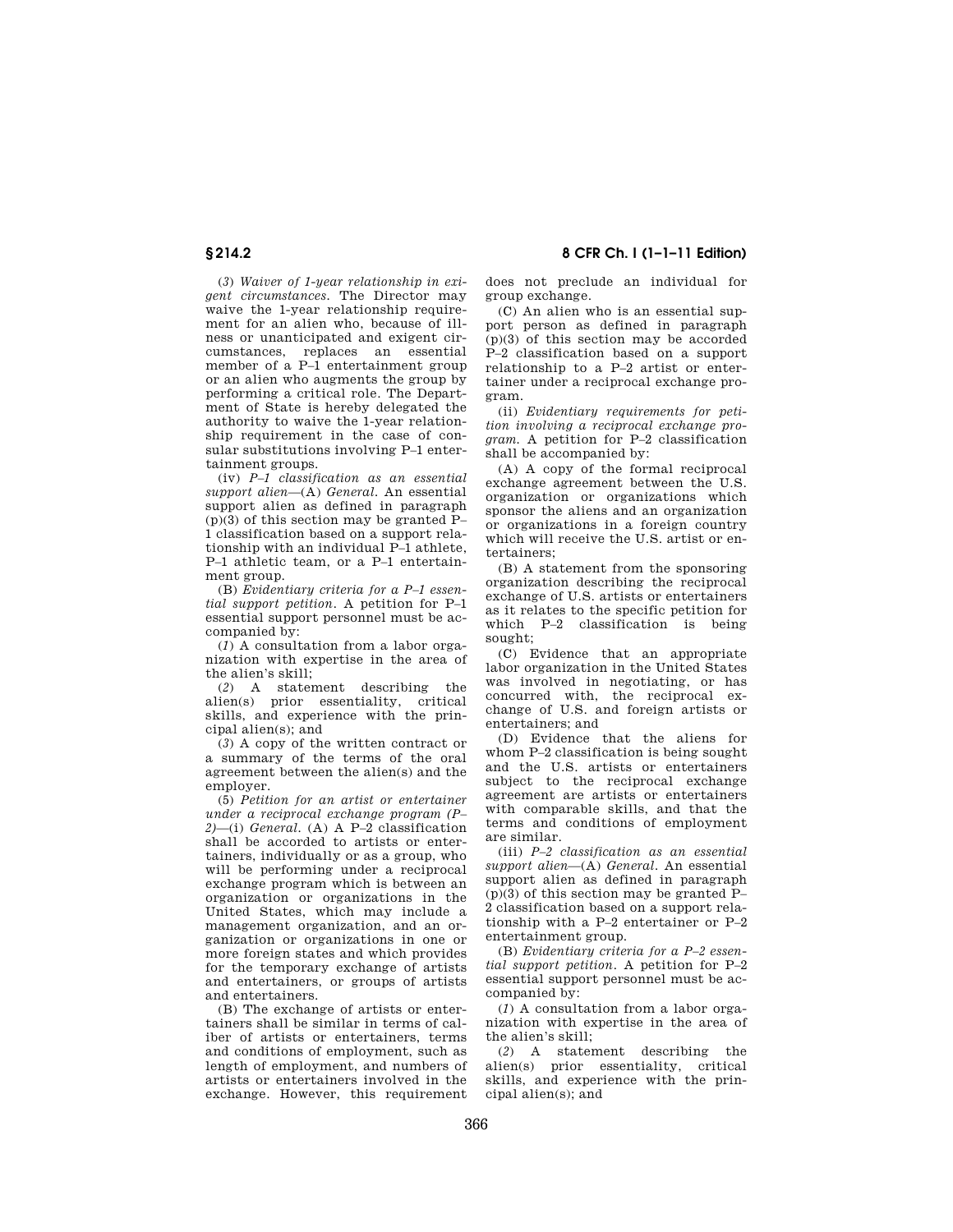(*3*) A copy of the written contract or a summary of the terms of the oral agreement between the alien(s) and the employer.

(6) *Petition for an artist or entertainer under a culturally unique program*—(i) *General.* (A) A P–3 classification may be accorded to artists or entertainers, individually or as a group, coming to the United States for the purpose of developing, interpreting, representing, interpreting, representing, coaching, or teaching a unique or traditional ethnic, folk, cultural, musical, theatrical, or artistic performance or presentation.

(B) The artist or entertainer must be coming to the United States to participate in a cultural event or events which will further the understanding or development of his or her art form. The program may be of a commercial or noncommercial nature.

(ii) *Evidentiary criteria for a petition involving a culturally unique program.* A petition for P–3 classification shall be accompanied by:

(A) Affidavits, testimonials, or letters from recognized experts attesting to the authenticity of the alien's or the group's skills in performing, presenting, coaching, or teaching the unique or traditional art form and giving the credentials of the expert, including the basis of his or her knowledge of the alien's or group's skill, or

(B) Documentation that the performance of the alien or group is culturally unique, as evidence by reviews in newspapers, journals, or other published materials; and

(C) Evidence that all of the performances or presentations will be culturally unique events.

(iii) *P–3 classification as an essential support alien*—(A) *General.* An essential support alien as defined in paragraph  $(p)(3)$  of this section may be granted P-3 classification based on a support relationship with a P–3 entertainer or P–3 entertainment group.

(B) *Evidentiary criteria for a P–3 essential support petition.* A petition for P–3 essential support personnel must be accompanied by:

(*1*) A consultation from a labor organization with expertise in the area of the alien's skill;

(*2*) A statement describing the alien(s) prior essentiality, critical skills and experience with the principal alien(s); and

(*3*) A copy of the written contract or a summary of the terms of the oral agreement between the alien(s) and the employer.

(7) *Consultation*—(i) *General.* (A) Consultation with an appropriate labor organization regarding the nature of the work to be done and the alien's qualifications is mandatory before a petition for P–1, P–2, or P–3 classification can be approved.

(B) Except as provided in paragraph  $(p)(7)(i)(E)$  of this section, evidence of consultation shall be a written advisory opinion from an appropriate labor organization.

(C) Except as provided in paragraph  $(p)(7)(i)(E)$  of this section, the petitioner shall obtain a written advisory opinion from an appropriate labor organization. The advisory opinion shall be submitted along with the petition when the petition is filed. If the advisory opinion is not favorable to the petitioner, the advisory opinion must set forth a specific statement of facts which support the conclusion reached in the opinion. Advisory opinions must be submitted in writing and signed by an authorized official of the organization.

(D) Except as provided in paragraph  $(p)(7)(i)$  (E) and  $(F)$  of this section, written evidence of consultation shall be included in the record of every approved petition. Consultations are advisory and are not binding on the Service.

(E) In a case where the Service has determined that a petition merits expeditious handling, the Service shall contact the labor organization and request an advisory opinion if one is not submitted by the petitioner. The labor organization shall have 24 hours to respond to the Service's request. The Service shall adjudicate the petition after receipt of the response from the labor organization. The labor organization shall then furnish the Service with a written advisory opinion within 5 working days of the request. If the labor organization fails to respond within 24 hours, the Service shall render a decision on the petition without the advisory opinion.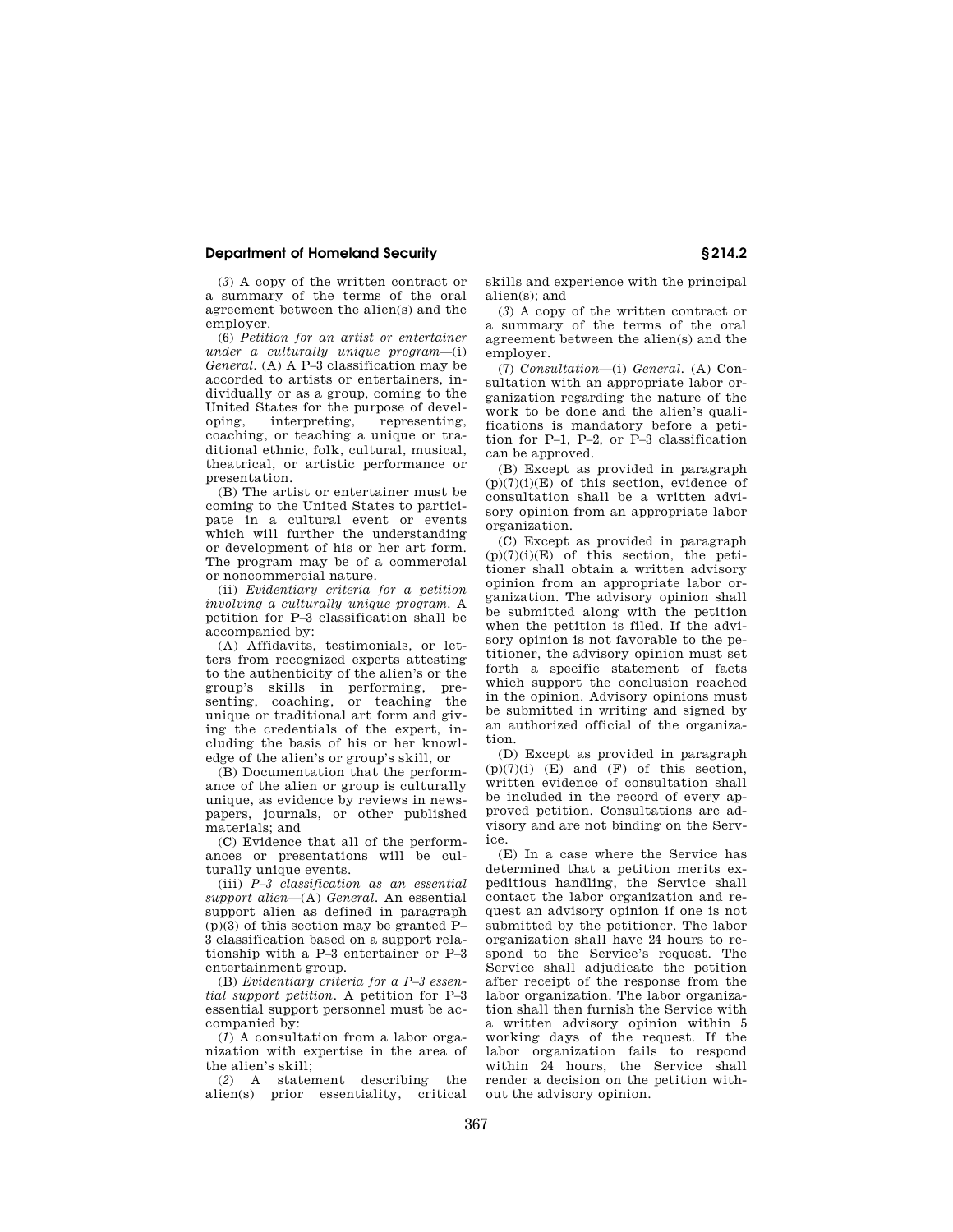(F) In those cases where it is established by the petitioner that an appropriate labor organization does not exist, the Service shall render a decision on the evidence of record.

(ii) *Consultation requirements for P–1 athletes and entertainment groups.* Consultation with a labor organization that has expertise in the area of the alien's sport or entertainment field is required in the case of a P–1 petition. If the advisory opinion is not favorable to the petitioner, the advisory opinion must set forth a specific statement of facts which support the conclusion reached in the opinion. If the advisory opinion provided by the labor organization is favorable to the petitioner it should evaluate and/or describe the alien's or group's ability and achievements in the field of endeavor, comment on whether the alien or group is internationally recognized for achievements, and state whether the services the alien or group is coming to perform are appropriate for an internationally recognized athlete or entertainment group. In lieu of the above, a labor organization may submit a letter of no objection if it has no objection to the approval of the petition.

(iii) *Consultation requirements for P–1 circus personnel.* The advisory opinion provided by the labor organization should comment on whether the circus which will employ the alien has national recognition as well as any other aspect of the beneficiary's or beneficiaries' qualifications which the labor organization deems appropriate. If the advisory opinion is not favorable to the petitioner, it must set forth a specific statement of facts which support the conclusion reached in the opinion. In lieu of the above, a labor organization may submit a letter of no objection if it has no objection to the approval of the petition.

(iv) *Consultation requirements for P–2 alien in a reciprocal exchange program.*  In P–2 petitions where an artist or entertainer is coming to the United States under a reciprocal exchange program, consultation with the appropriate labor organization is required to verify the existence of a viable exchange program. The advisory opinion from the labor organization shall comment on the bona fides of the recip-

## **§ 214.2 8 CFR Ch. I (1–1–11 Edition)**

rocal exchange program and specify whether the exchange meets the requirements of paragraph (p)(5) of this section. If the advisory opinion is not favorable to the petitioner, it must also set forth a specific statement of facts which support the conclusion reached in the opinion.

(v) *Consultation requirements for P–3 in a culturally unique program.* Consultation with an appropriate labor organization is required for P–3 petitions involving aliens in culturally unique programs. If the advisory opinion is favorable to the petitioner, it should evaluate the cultural uniqueness of the alien's skills, state whether the events are cultural in nature, and state whether the event or activity is appropriate for P–3 classification. If the advisory opinion is not favorable to the petitioner, it must also set forth a specific statement of facts which support the conclusion reached in the opinion. In lieu of the above, a labor organization may submit a letter of no objection if it has no objection to the approval of the petition.

(vi) *Consultation requirements for essential support aliens.* Written consultation on petitions for P–1, P–2, or P–3 essential support aliens must be made with a labor organization with expertise in the skill area involved. If the advisory opinion provided by the labor organization is favorable to the petitioner, it must evaluate the alien's essentiality to and working relationship with the artist or entertainer, and state whether United States workers are available who can perform the support services. If the advisory opinion is not favorable to the petitioner, it must also set forth a specific statement of facts which support the conclusion reached in the opinion. A labor organization may submit a letter of no objection if it has no objection to the approval of the petition.

(vii) *Labor organizations agreeing to provide consultations.* The Service shall Itst in its Operations Instructions for P<br>classification those organizations organizations which have agreed to provide advisory opinions to the Service and/or petitioners. The list will not be an exclusive or exhaustive list. The Service and petitioners may use other sources, such as publications, to identify appropriate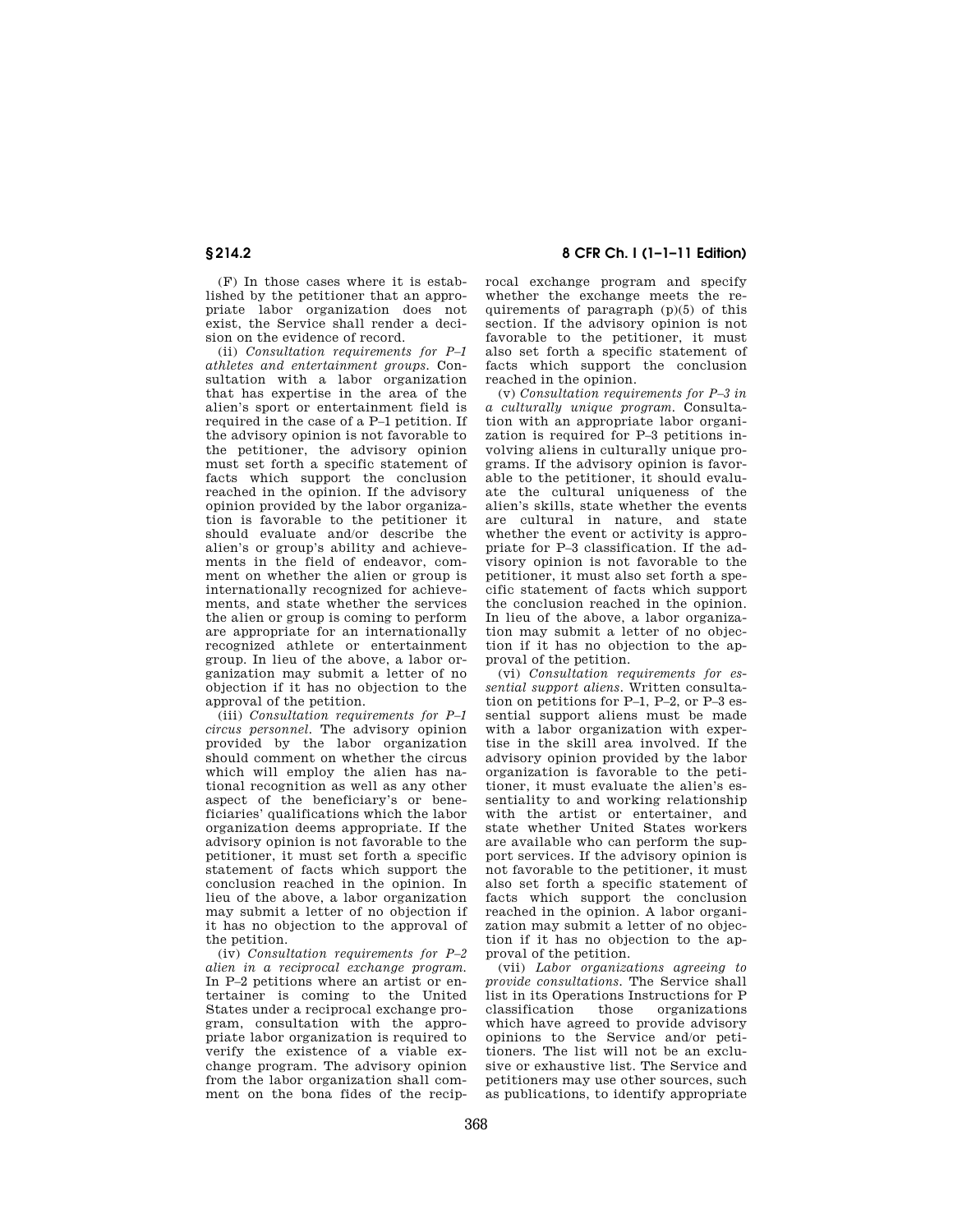labor organizations. The Service will also list in its Operations Instructions those occupations or fields of endeavor where it has been determined by the Service that no appropriate labor organization exists.

(8) *Approval and validity of petition*— (i) *Approval.* The Director shall consider all the evidence submitted and such other evidence as he or she may independently require to assist in his or her adjudication. The Director shall notify the petitioner of the approval of the petition on Form I–797, Notice of Action. The approval notice shall include the alien beneficiary's name and classification and the petition's period of validity.

(ii) *Recording the validity of petitions.*  Procedures for recording the validity period of petitions are:

(A) If a new P petition is approved before the date the petitioner indicates the services will begin, the approved petition and approval notice shall show the actual dates requested by the petitioner as the validity period, not to exceed the limit specified in paragraph  $(p)(8)(iii)$  of this section or other Service policy.

(B) If a new P petition is approved after the date the petitioner indicates the services will begin, the approved petition and approval notice shall generally show a validity period commencing with the date of approval and ending with the date requested by the petitioner, not to exceed the limit specified in paragraph  $(p)(8)(iii)$  of this section or other Service policy.

(C) If the period of services requested by the petitioner exceeds the limit specified in paragraph  $(p)(8)(iii)$  of this section, the petition shall be approved only up to the limit specified in that paragraph.

(iii) *Validity.* The approval period of a P petition shall conform to the limits prescribed as follows:

(A) *P–1 petition for athletes.* An approved petition for an individual athlete classified under section  $101(a)(15)(P)(i)$  of the Act shall be valid for a period up to 5 years. An approved petition for an athletic team classified under section  $101(a)(15)(P)(i)$  of the Act shall be valid for a period of time determined by the Director to complete the competition or event for which the alien team is being admitted, not to exceed 1 year.

(B) *P–1 petition for an entertainment group.* An approved petition for an entertainment group classified under section  $101(a)(15)(P)(i)$  of the Act shall be valid for a period of time determined by the Director to be necessary to complete the performance or event for which the group is being admitted, not to exceed 1 year.

(C) *P–2 and P–3 petitions for artists or entertainers.* An approved petition for an artist or entertainer under section  $101(a)(15)(P)(ii)$  or (iii) of the Act shall be valid for a period of time determined by the Director to be necessary to complete the event, activity, or performance for which the P–2 or P–3 alien is admitted, not to exceed 1 year.

(D) *Spouse and dependents.* The spouse and unmarried minor children of a P–1, P–2, or P–3 alien beneficiary are entitled to P–4 nonimmigrant classification, subject to the same period of admission and limitations as the alien beneficiary, if they are accompanying or following to join the alien beneficiary in the United States. Neither the spouse nor a child of the alien beneficiary may accept employment unless he or she has been granted employment authorization.

(E) *Essential support aliens.* Petitions for essential support personnel to P–1, P–2, and P–3 aliens shall be valid for a period of time determined by the Director to be necessary to complete the event, activity, or performance for which the P–1, P–2, or P–3 alien is admitted, not to exceed 1 year.

(9) The petitioner shall be notified of the decision, the reasons for the denial, and the right to appeal the denial under 8 CFR part 103. There is no appeal from a decision to deny an extension of stay to the alien or a change of nonimmigrant status.

(10) *Revocation of approval of petition*—(i) *General.* (A) The petitioner shall immediately notify the Service of any changes in the terms and conditions of employment of a beneficiary which may affect eligibility under section  $101(a)(15)(P)$  of the Act and paragraph (p) of this section. An amended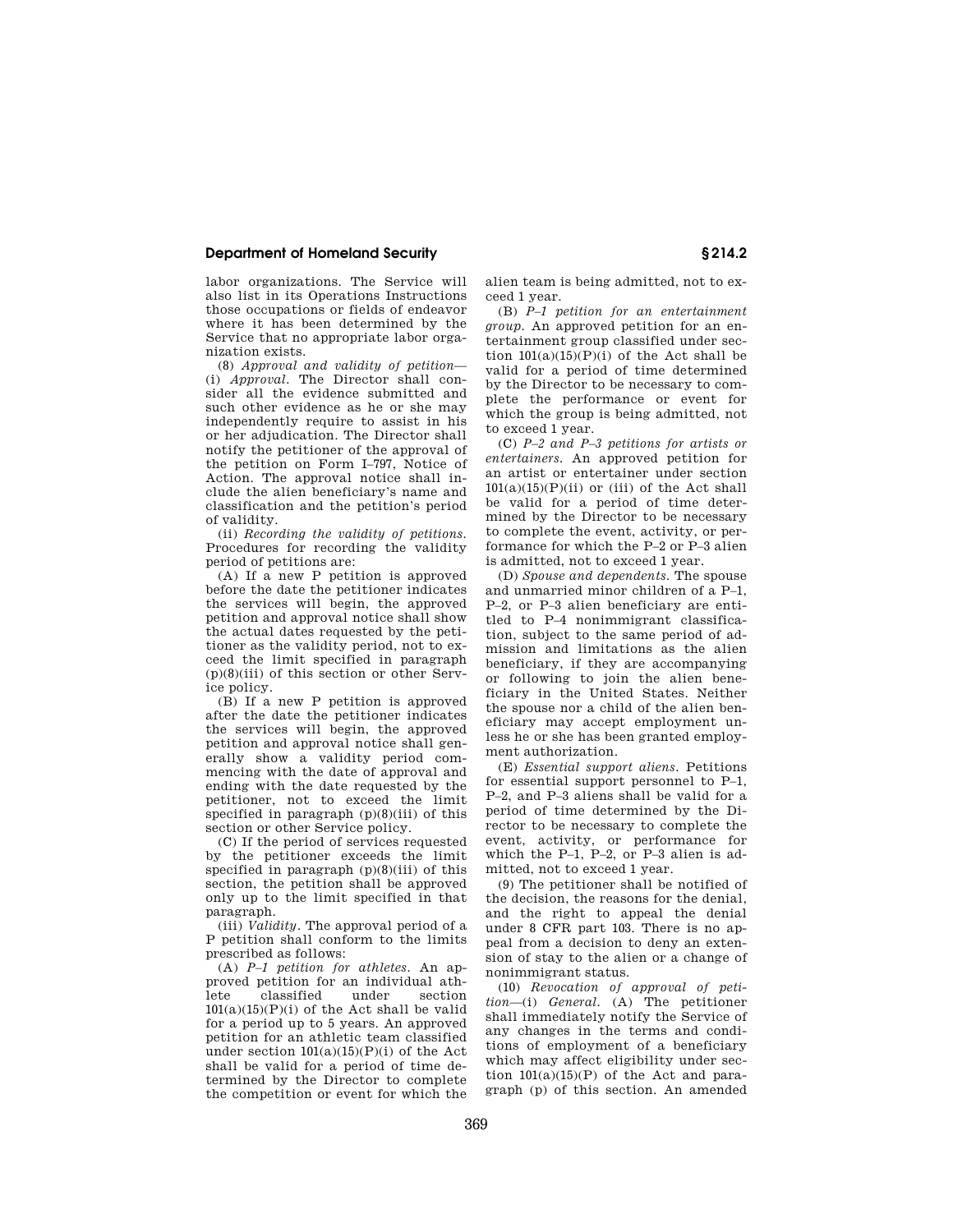petition should be filed when the petitioner continues to employ the beneficiary. If the petitioner no longer employs the beneficiary, the petitioner shall send a letter explaining the change(s) to the Director who approved the petition.

(B) The Director may revoke a petition at any time, even after the validity of the petition has expired.

(ii) *Automatic revocation.* The approval of an unexpired petition is automatically revoked if the petitioner, or the employer in a petition filed by an agent, goes out of business, files a written withdrawal of the petition, or notifies the Service that the beneficiary is no longer employed by the petitioner.

(iii) *Revocation on notice*—(A) *Grounds for revocation.* The Director shall send to the petitioner a notice of intent to revoke the petition in relevant part if he or she finds that:

(*1*) The beneficiary is no longer employed by the petitioner in the capacity specified in the petition;

(*2*) The statement of facts contained in the petition were not true and correct;

(*3*) The petitioner violated the terms or conditions of the approved petition;

(*4*) The petitioner violated requirements of section  $101(a)(15)(P)$  of the Act or paragraph (p) of this section; or

(*5*) The approval of the petition violated paragraph (p) of this section or involved gross error.

(B) *Notice and decision.* The notice of intent to revoke shall contain a detailed statement of the grounds for the revocation and the time period allowed for the petitioner's rebuttal. The petitioner may submit evidence in rebuttal within 30 days of the date of the notice. The Director shall consider all relevant evidence presented in deciding whether to revoke the petition.

(11) *Appeal of a denial or a revocation of a petition*—(i) *Denial.* A denied petition may be appealed under 8 CFR part 103.

(ii) *Revocation.* A petition that has been revoked on notice may be appealed under 8 CFR part 103. Automatic revocations may not be appealed.

(12) *Admission.* A beneficiary may be admitted to the United States for the validity period of the petition, plus a period of up to 10 days before the validity period begins and 10 days after the validity period ends. The beneficiary may not work except during the validity period of the petition.

(13) *Extension of visa petition validity.*  The petitioner shall file a request to extend the validity of the original petition under section  $101(a)(15)(P)$  of the Act on Form I–129 in order to continue or complete the same activity or event specified in the original petition. Supporting documents are not required unless requested by the Director. A petition extension may be filed only if the validity of the original petition has not expired.

(14) *Extension of stay*—(i) *Extension procedure.* The petitioner shall request extension of the alien's stay to continue or complete the same event or activity by filing Form I–129, accompanied by a statement explaining the reasons for the extension. The petitioner must also request a petition extension. The extension dates shall be the same for the petition and the beneficiary's stay. The beneficiary must be physically present in the United States at the time the extension of stay is filed. Even though the requests to extend the petition and the alien's stay are combined on the petition, the Director shall make a separate determination on each. If the alien leaves the United States for business or personal reasons while the extension requests are pending, the petitioner may request the Director to cable notification of approval of the petition extension to the consular office abroad where the alien will apply for a visa.

(ii) *Extension periods*—(A) *P–1 individual athlete.* An extension of stay for a P–1 individual athlete and his or her essential support personnel may be authorized for a period up to 5 years for a total period of stay not to exceed 10 years.

(B) *Other P–1, P–2, and P–3 aliens.* An extension of stay may be authorized in increments of 1 year for P–1 athletic teams, entertainment groups, aliens in reciprocal exchange programs, aliens in culturally unique programs, and their essential support personnel to continue or complete the same event or activity for which they were admitted.

(15) *Effect of approval of a permanent labor certification or filing of a preference*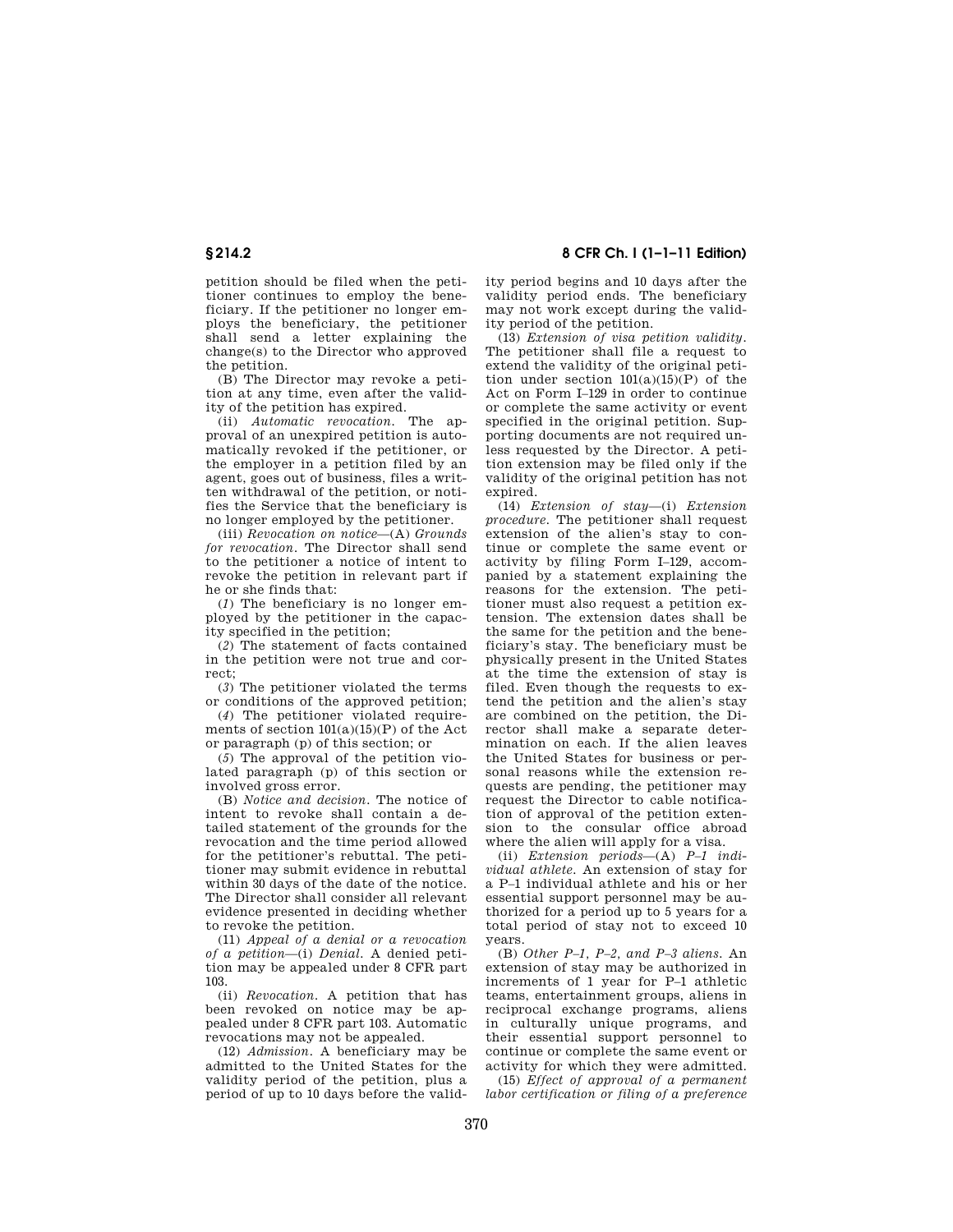*petition on P classification.* The approval of a permanent labor certification or the filing of a preference petition for an alien shall not be a basis for denying a P petition, a request to extend such a petition, or the alien's admission, change of status, or extension of stay. The alien may legitimately come to the United States for a temporary period as a P nonimmigrant and depart voluntarily at the end of his or her authorized stay and, at the same time, lawfully seek to become a permanent resident of the United States. This provision does not include essential support personnel.

(16) *Effect of a strike*—(i) If the Secretary of Labor certifies to the Commissioner that a strike or other labor dispute involving a work stoppage of workers is in progress in the occupation at the place where the beneficiary is to be employed, and that the employment of the beneficiary would adversely affect the wages and working conditions of U.S. citizens and lawful resident workers:

(A) A petition to classify an alien as a nonimmigrant as defined in section  $101(a)(15)(P)$  of the Act shall be denied; or

(B) If a petition has been approved, but the alien has not yet entered the United States, or has entered the United States but has not commenced employment, the approval of the petition is automatically suspended, and the application for admission of the basis of the petition shall be denied.

(ii) If there is a strike or other labor dispute involving a work stoppage of workers in progress, but such strike or other labor dispute is not certified under paragraph  $(p)(16)(i)$  of this section, the Commissioner shall not deny a petition or suspend an approved petition.

(iii) If the alien has already commenced employment in the United States under an approved petition and is participating in a strike or labor dispute involving a work stoppage of workers, whether or not such strike or other labor dispute has been certified by the Secretary of Labor, the alien shall not be deemed to be failing to maintain his or her status solely on account of past, present, or future participation in a strike or other labor

dispute involving a work stoppage of workers but is subject to the following terms and conditions:

(A) The alien shall remain subject to all applicable provisions of the Immigration and Nationality Act and regulations promulgated thereunder in the same manner as all other P nonimmigrant aliens;

(B) The status and authorized period of stay of such an alien is not modified or extended in any way by virtue of his or her participation in a strike or other labor dispute involving a work stoppage of workers; and

(C) Although participation by a P nonimmigrant alien in a strike or other labor dispute involving a work stoppages of workers will not constitute a ground for deportation, an alien who violates his or her status or who remains in the United States after his or her authorized period of stay has expired, will be subject to deportation.

(17) *Use of approval of notice, Form I– 797.* The Service has notify the petitioner on Form I–797 whenever a visa petition or an extension of a visa petition is approved under the P classification. The beneficiary of a P petition who does not require a nonimmigrant visa may present a copy of the approved notice at a Port-of-Entry to facilitate entry into the United States. A beneficiary who is required to present a visa for admission, and whose visa expired before the date of his or her intended return, may use Form I–797 to apply for a new or revalidated visa during the validity period of the petition. The copy of Form I–797 shall be retained by the beneficiary and present during the validity of the petition when reentering the United States to resume the same employment with the same petitioner.

(18) *Return transportation requirement.*  In the case of an alien who enters the States  $101(a)(15)(P)$  of the Act and whose employment terminates for reasons other than voluntary resignation, the employer whose offer of employment formed the basis of suh nonimmigrant status and the petitioner are jointly and severally liable for the reasonable cost of return transporation of the alien abroad. For the purposes of this paragraph, the term "abroad" means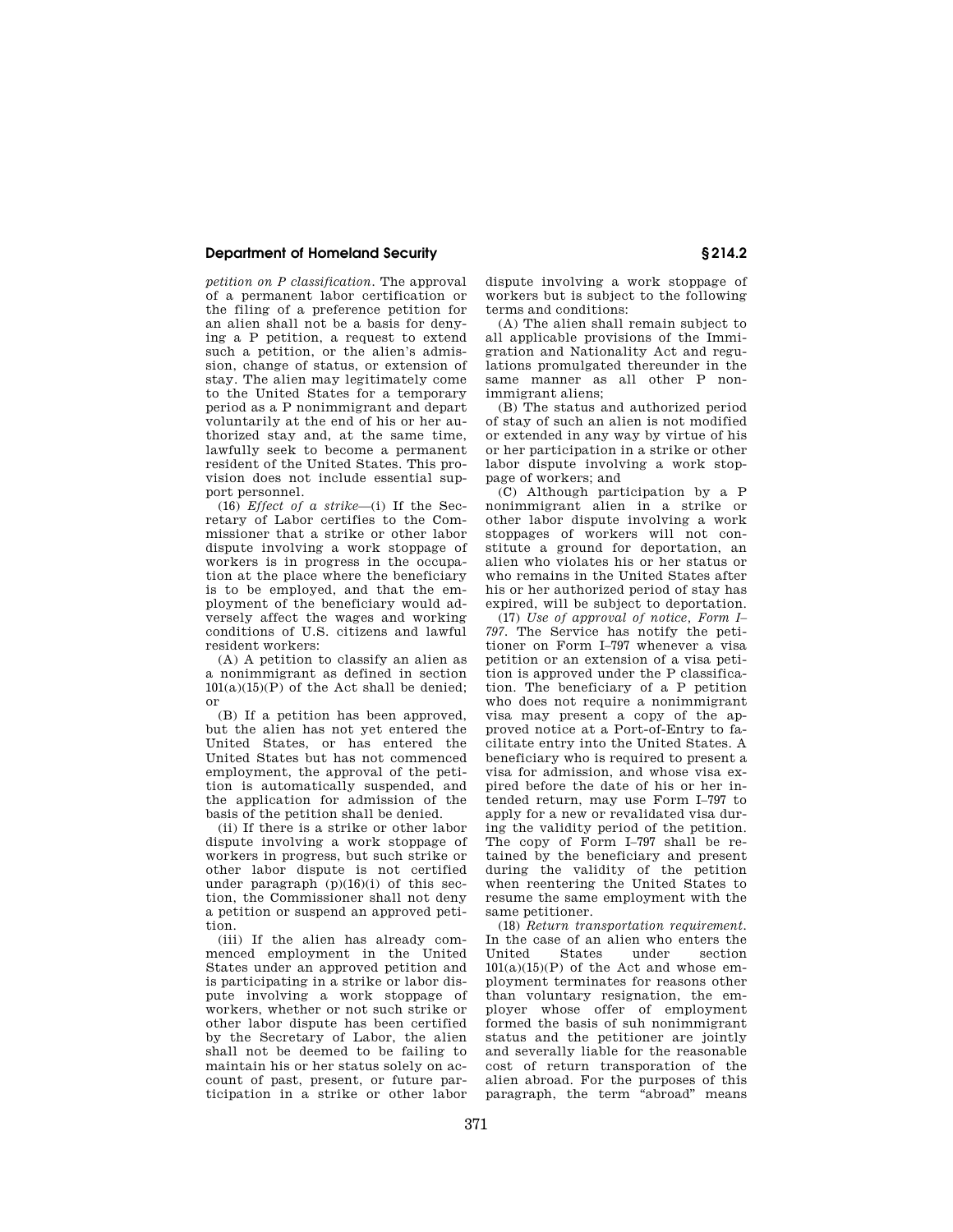the alien's last place of residence prior to his or her entry into the United States.

(q) *Cultural visitors*—(1)(i) *International cultural exchange visitors program.* Paragraphs (q)(2) through (q)(11) of this section provide the rules governing nonimmigrant aliens who are visiting the United States temporarily in an international cultural exchange visitors program (Q–1).

(ii) *Irish peace process cultural and training program.* Paragraph (q)(15) of this section provides the rules governing nonimmigrant aliens who are visiting the United States temporarily under the Irish peace process cultural and training program (Q–2) and their dependents (Q–3).

(iii) *Definitions.* As used in this section:

*Country of nationality* means the country of which the participant was a national at the time of the petition seeking international cultural exchange visitor status for him or her.

*Doing business* means the regular, systematic, and continuous provision of goods and/or services (including lectures, seminars and other types of cultural programs) by a qualified employer which has employees, and does not include the mere presence of an agent or office of the qualifying employer.

*Duration of program* means the time in which a qualified employer is conducting an approved international cultural exchange program in the manner as established by the employer's petition for program approval, provided that the period of time does not exceed 15 months.

*International cultural exchange visitor*  means an alien who has a residence in a foreign country which he or she has no intention of abandoning, and who is coming temporarily to the United States to take part in an international cultural exchange program approved by the Attorney General.

*Petitioner* means the employer or its designated agent who has been employed by the qualified employer on a permanent basis in an executive or managerial capacity. The designated agent must be a United States citizen, an alien lawfully admitted for permanent residence, or an alien provided

**§ 214.2 8 CFR Ch. I (1–1–11 Edition)** 

temporary residence status under sections 210 or 245A of the Act.

*Qualified employer* means a United States or foreign firm, corporation, non-profit organization, or other legal entity (including its U.S. branches, subsidiaries, affiliates, and franchises) which administers an international cultural exchange program designated by the Attorney General in accordance with the provisions of section  $101(a)(15)(Q)(i)$  of the Act.

(2) *Admission of international cultural exchange visitor*—(i) *General.* A nonimmigrant alien may be authorized to enter the United States as a participant in an international cultural exchange program approved by the Attorney General for the purpose of providing practical training, employment, and the sharing of the history, culture, and traditions of the country of the alien's nationality. The period of admission is the duration of the approved international cultural exchange program or fifteen (15) months, whichever is shorter. A nonimmigrant alien admitted under this provision is classifiable as an international cultural exchange visitor in Q–1 status.

(ii) *Limitation on admission.* Any alien who has been admitted into the United States as an international cultural exchange visitor under section  $101(a)(15)(Q)(i)$  of the Act shall not be readmittted in Q–1 status unless the alien has resided and been physically present outside the United States for the immediate prior year. Brief trips to the United States for pleasure or business during the immediate prior year do not break the continuity of the oneyear foreign residency.

(3) *International cultural exchange program*—(i) *General.* A United States employer shall petition the Attorney General on Form I–129, Petition for a Nonimmigrant Worker, for approval of an international cultural exchange program which is designed to provide an opportunity for the American public to learn about foreign cultures. The United States employer must simultaneously petition on the same Form I– 129 for the authorization for one or more individually identified nonimmigrant aliens to be admitted in Q–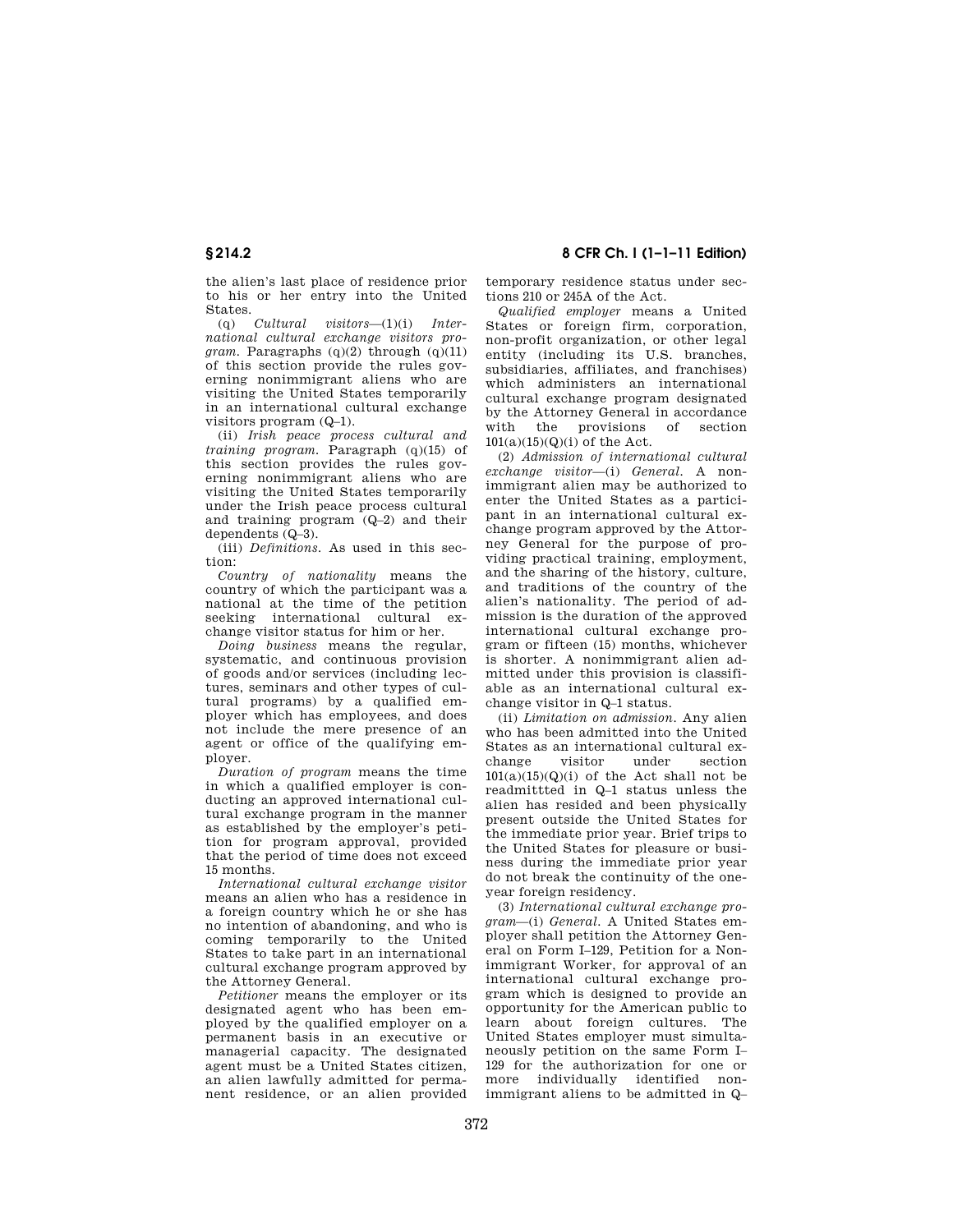1 status. These aliens are to be admitted to engage in employment or training of which the essential element is the sharing with the American public, or a segment of the public sharing a common cultural interest, of the culture of the alien's country of nationality. The international cultural exchange visitor's eligibility for admission will be considered only if the international cultural exchange program is approved.

(ii) *Program validity.* Each petition for an international cultural exchange program will be approved for the duration of the program, which may not exceed 15 months, plus 30 days to allow time for the participants to make travel arrangements. Subsequent to the approval of the initial petition, a new petition must be filed each time the qualified employer wishes to bring in additional cultural visitors. A qualified employer may replace or substitute a participant named on a previously approved petition for the remainder of the program in accordance with paragraph  $(q)(6)$  of this section. The replacement or substituting alien may be admitted in Q–1 status until the expiration date of the approved petition.

(iii) *Requirements for program approval.* An international cultural exchange program must meet all of the following requirements:

(A) *Accessibility to the public.* The international cultural exchange program must take place in a school, museum, business or other establishment where the American public, or a segment of the public sharing a common cultural interest, is exposed to aspects of a foreign culture as part of a structured program. Activities that take place in a private home or an isolated business setting to which the American public, or a segment of the public sharing a common cultural interest, does not have direct access do not qualify.

(B) *Cultural component.* The international cultural exchange program must have a cultural component which is an essential and integral part of the international cultural exchange visitor's employment or training. The cultural component must be designed, on the whole, to exhibit or explain the attitude, customs, history, heritage, philosophy, or traditions of the international cultural exchange visitor's country of nationality. A cultural component may include structured instructional activities such as seminars, courses, lecture series, or language camps.

(C) *Work component.* The international cultural exchange visitor's employment or training in the United States may not be independent of the cultural component of the international cultural exchange program. The work component must serve as the vehicle to achieve the objectives of the cultural component. The sharing of the culture of the international cultural exchange visitor's country of nationality must result from his or her employment or training with the qualified employer in the United States.

(iv) *Requirements for international cultural exchange visitors.* To be eligible for international cultural exchange visitor status, an alien must be a bona fide nonimmigrant who:

(A) Is at least 18 years of age at the time the petition is filed;

(B) Is qualified to perform the service or labor or receive the type of training stated in the petition;

(C) Has the ability to communicate effectively about the cultural attributes of his or her country of nationality to the American public; and

(D) Has resided and been physically present outside of the United States for the immediate prior year, if he or she was previously admitted as an international cultural exchange visitor.

(4) *Supporting documentation*—(i) *Documentation by the employer.* To establish eligibility as a qualified employer, the petitioner must submit with the completed Form I–129 appropriate evidence that the employer:

(A) Maintains an established international cultural exchange program in accordance with the requirements set forth in paragraph  $(q)(3)$  of this section;

(B) Has designated a qualified employee as a representative who will be responsible for administering the international cultural exchange program and who will serve as liaison with the Immigration and Naturalization Service;

(C) Is actively doing business in the United States;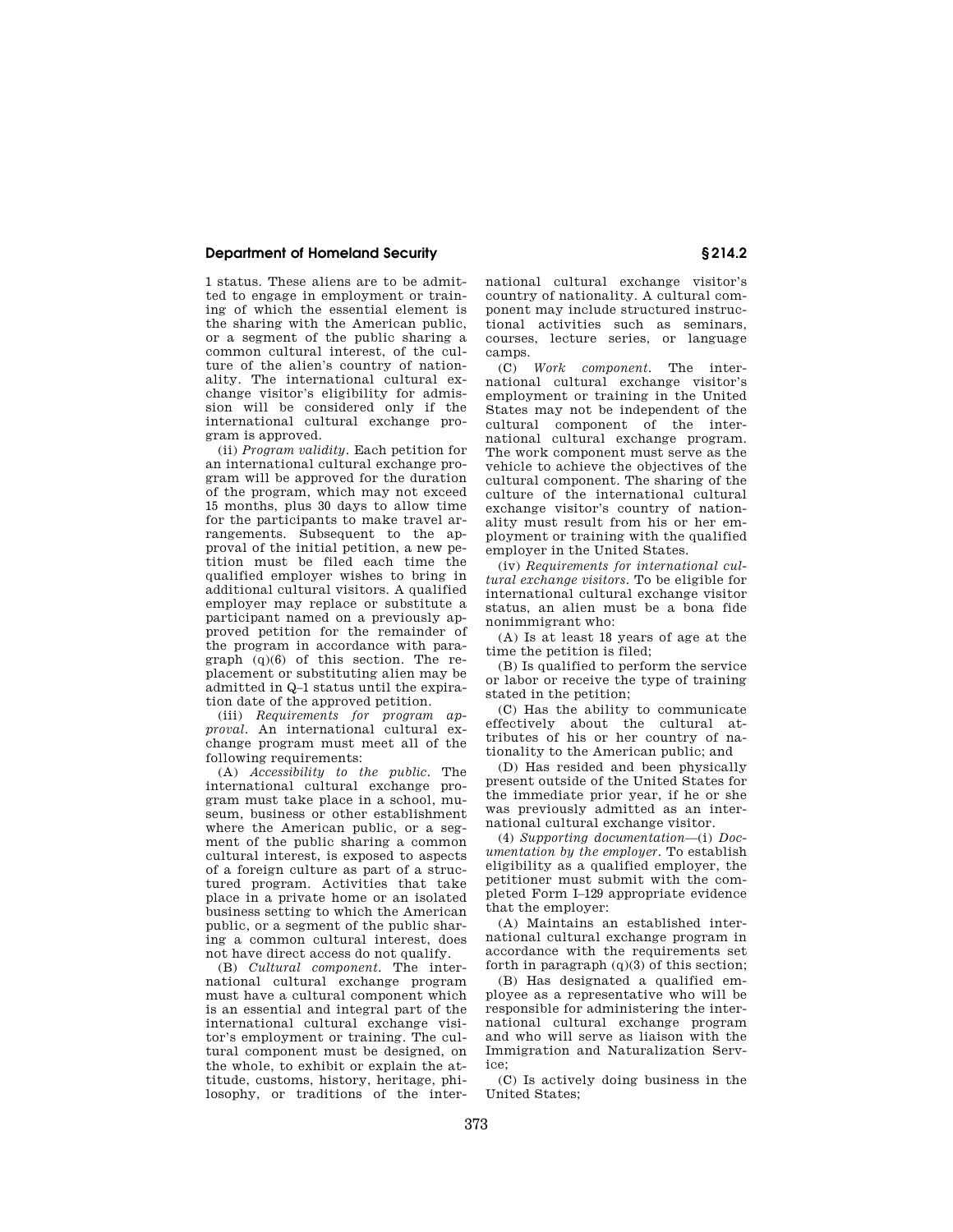(D) Will offer the alien(s) wages and working conditions comparable to those accorded local domestic workers similarly employed; and

(E) Has the financial ability to remunerate the participant(s).

(ii) *Certification by petitioner.* (A) The petitioner must give the date of birth, country of nationality, level of education, position title, and a brief job description for each international cultural exchange visitor included in the petition. The petitioner must verify and certify that the prospective participants are qualified to perform the service or labor, or receive the type of training, described in the petition.

(B) The petitioner must report the international cultural exchange visitors' wages and certify that such cultural exchange visitors are offered wages and working conditions comparable to those accorded to local domestic workers similarly employed.

(iii) Supporting documentation as prescribed in paragraphs  $(q)(4)(i)$  and  $(a)(4)(ii)$  of this section must accompany a petition filed on Form I–129 in all cases except where the employer files multiple petitions in the same calendar year. When petitioning to repeat a previously approved international cultural exchange program, a copy of the initial program approval notice may be submitted in lieu of the documentation required under paragraph  $(a)(4)(i)$  of this section. The Service will request additional documentation only when clarification is needed.

(5) *Filing of petitions for international cultural exchange visitor program*—(i) *General.* A United States employer seeking to bring in international cultural exchange visitors must file a petition on Form I-129, Petition for a Nonimmigrant Worker, with the applicable fee, along with appropriate documentation. A new petition on Form I– 129, with the applicable fee, must be filed with the appropriate service center each time a qualified employer wants to bring in additional international cultural exchange visitors. Each person named on an approved petition will be admitted only for the duration of the approved program. Replacement or substitution may be made for any person named on an approved petition as provided in para-

**§ 214.2 8 CFR Ch. I (1–1–11 Edition)** 

graph (q)(6) of this section, but only for the remainder of the approved program.

(ii) *Petition for multiple participants.*  The petitioner may include more than one participant on the petition. The petitioner shall include the name, date of birth, nationality, and other identifying information required on the petition for each participant. The petitioner must also indicate the United States consulate at which each participant will apply for a Q–1 visa. For participants who are visa-exempt under 8 CFR 212.1(a), the petitioner must indicate the port of entry at which each participant will apply for admission to the United States.

(iii) *Service, labor, or training in more than one location.* A petition which requires the international cultural exchange visitor to engage in employment or training (with the same employer) in more than one location must include an itinerary with the dates and locations of the services, labor, or training.

(iv) *Services, labor, or training for more than one employer.* If the international cultural exchange visitor will perform services or labor for, or receive training from, more than one employer, each employer must file a separate petition. The international cultural exchange visitor may work part-time for multiple employers provided that each employer has an approved petition for the alien.

(v) *Change of employers.* If an international cultural exchange visitor is in the United States under section  $101(a)(15)(Q)(i)$  of the Act and decides to change employers, the new employer must file a petition. However, the total period of time the international cultural exchange visitor may stay in the United States remains limited to fifteen (15) months.

(6) *Substitution or replacements of participants in an international cultural exchange visitor program.* The petitioner may substitute for or replace a person named on a previously approved petition for the remainder of the program without filing a new Form I–129. The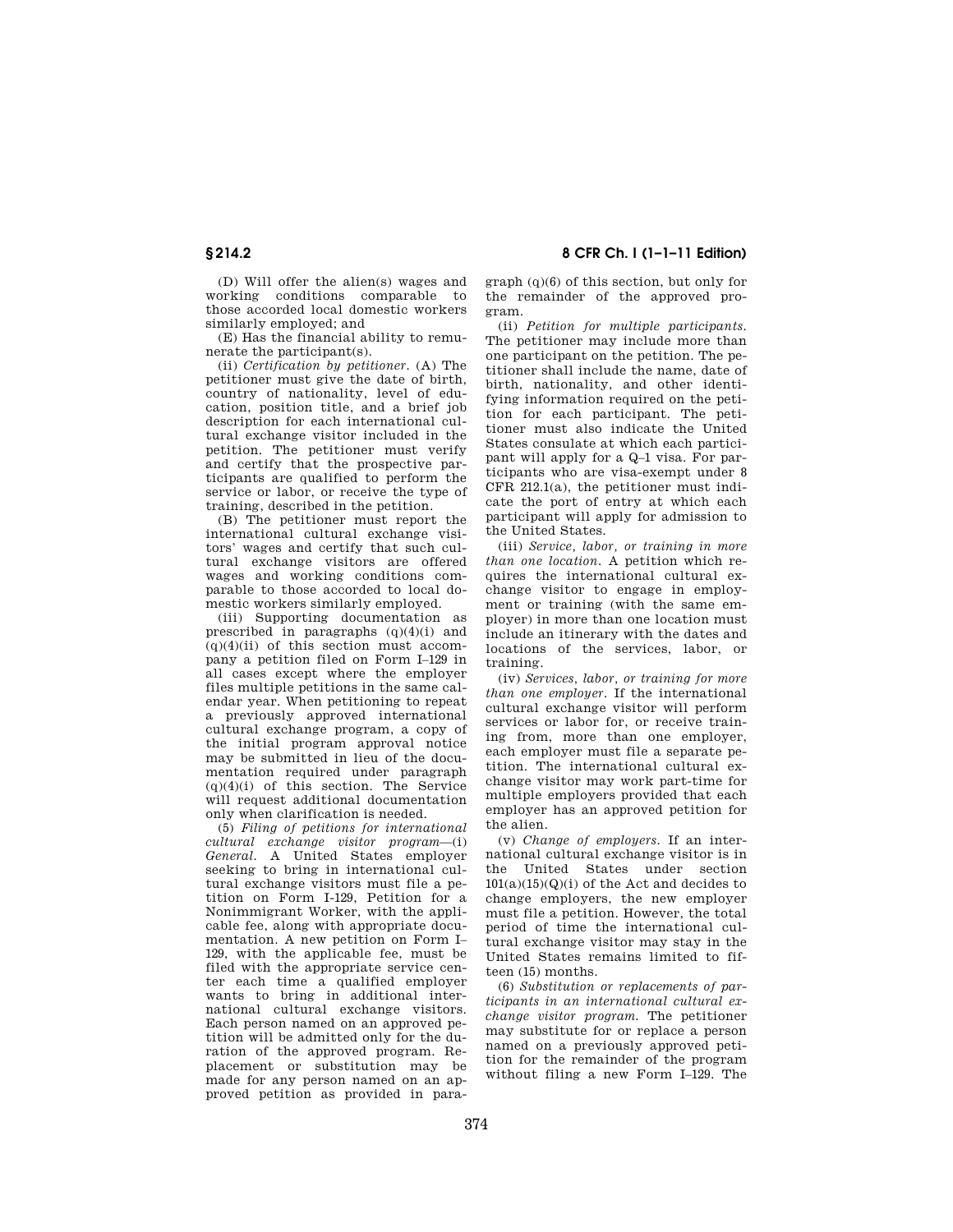substituting international cultural exchange visitor must meet the qualification requirements prescribed in paragraph  $(q)(3)(iv)$  of this section. To request substitution or replacement, the petitioner shall, by letter, notify the consular office at which the alien will apply for a visa or, in the case of visaexempt aliens, the Service office at the port of entry where the alien will apply for admission. A copy of the petition's approval notice must be included with the letter. The petitioner must state the date of birth, country of nationality, level of education, and position title of each prospective international cultural exchange visitor and must certify that each is qualified to perform the service or labor or receive the type of training described in the approved petition. The petitioner must also indicate each international cultural exchange visitor's wages and certify that the international cultural exchange visitor is offered wages and working conditions comparable to those accorded to local domestic workers in accordance with paragraph  $(q)(11)(ii)$  of this section.

(7) *Approval of petition for international cultural exchange visitor program.* (i) The director shall consider all the evidence submitted and request other evidence as he or she may deem necessary.

(ii) The director shall notify the petitioner and the appropriate United States consulate(s) of the approval of a petition. For participants who are visaexempt under 8 CFR 212.1(a), the director shall give notice of the approval to the director of the port of entry at which each such participant will apply for admission to the United States. The notice of approval shall include the name of the international cultural exchange visitors, their classification, and the petition's period of validity.

(iii) An approved petition for an alien classified under section  $101(a)(15)(Q)(i)$ of the Act is valid for the length of the approved program or fifteen (15) months, whichever is shorter.

(iv) A petition shall not be approved for an alien who has an aggregate of fifteen (15) months in the United States under section  $101(a)(15)(Q)(i)$  of the Act, unless the alien has resided and been physically present outside the United States for the immediate prior year.

(8) *Denial of the petition*—(i) *Notice of denial.* The petitioner shall be notified of the denial of a petition, the reasons for the denial, and the right to appeal the denial under part 103 of this chapter.

(ii) *Multiple participants.* A petition for multiple international cultural exchange visitors may be denied in whole or in part.

(9) *Revocation of approval of petition*— (i) *General.* The petitioner shall immediately notify the appropriate Service center of any changes in the employment of a participant which would af-<br>fect eligibility under section eligibility under section  $101(a)(15)(Q)(i)$  of the Act.

(ii) *Automatic revocation.* The approval of any petition is automatically revoked if the qualifying employer goes out of business, files a written withdrawal of the petition, or terminates the approved international cultural exchange program prior to its expiration date. No further action or notice by the Service is necessary in the case of automatic revocation. In any other case, the Service shall follow the revocation procedures in paragraphs  $(a)(9)$  (iii) through  $(v)$  of this section.

(iii) *Revocation on notice.* The director shall send the petitioner a notice of intent to revoke the petition in whole or in part if he or she finds that:

(A) The international cultural exchange visitor is no longer employed by the petitioner in the capacity specified in the petition, or if the international cultural exchange visitor is no longer receiving training as specified in the petition;

(B) The statement of facts contained in the petition was not true and correct;

(C) The petitioner violated the terms and conditions of the approved petition; or

(D) The Service approved the petition in error.

(iv) *Notice and decision.* The notice of intent to revoke shall contain a detailed statement of the grounds for the revocation and the period of time allowed for the petitioner's rebuttal. The petitioner may submit evidence in rebuttal within 30 days of receipt of the notice. The director shall consider all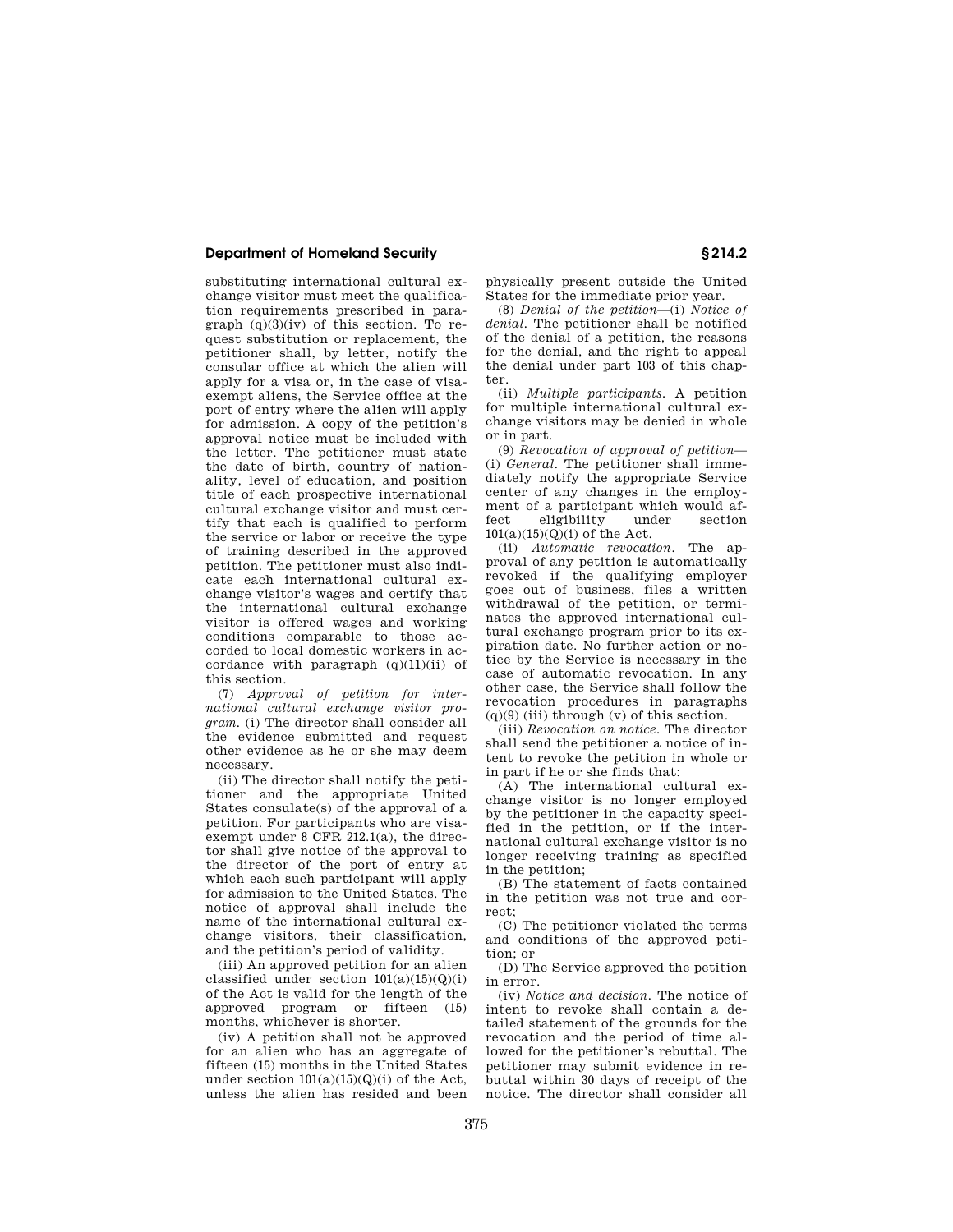relevant evidence presented in deciding whether to revoke the petition in whole or in part. If the petition is revoked in part, the remainder of the petition shall remain approved and a revised approval notice shall be sent to the petitioner with the revocation notice.

(v) *Appeal of a revocation of a petition.*  Revocation with notice of a petition in whole or in part may be appealed to the Associate Commissioner for Examinations under part 103 of this chapter. Automatic revocation may not be appealed.

(10) *Extension of stay.* An alien's total period of stay in the United States under section  $101(a)(15)(Q)(i)$  of the Act cannot exceed fifteen (15) months. The authorized stay of an international cultural exchange visitor may be extended within the 15-month limit if he or she is the beneficiary of a new petition filed in accordance with paragraph  $(q)(3)$  of this section. The new petition, if filed by the same employer, should include a copy of the previous petition's approval notice and a letter from the petitioner indicating any terms and conditions of the previous petition that have changed.

(11) *Employment provisions*—(i) *General.* An alien classified under section  $101(a)(15)(Q)(i)$  of the Act may be employed only by the qualified employer through which the alien attained Q–1 nonimmigrant status. An alien in this class is not required to apply for an employment authorization document. Employment outside the specific program violates the terms of the alien's Q–1 nonimmigrant status within the meaning of section  $237(a)(1)(C)(i)$  of the Act.

(ii) *Wages and working conditions.* The wages and working conditions of an international cultural exchange visitor must be comparable to those accorded to domestic workers similarly employed in the geographical area of the alien's employment. The employer must certify on the petition that such conditions are met as in accordance with paragraph  $(q)(4)(iii)(B)$  of this section.

(12)–(14) [Reserved]

(15) *Irish peace process cultural and training program visitors (Q–2) and their dependents (Q–3)*—(i) *General.* An Irish

## **§ 214.2 8 CFR Ch. I (1–1–11 Edition)**

Peace Process Cultural and Training Program (IPPCTP) visitor is a nonimmigrant alien coming to the United States temporarily to gain or upgrade work skills through training and temporary employment and to experience living in a diverse and peaceful environment.

(ii) *What are the requirements for participation?* (A) The principal alien must have been physically resident in either Northern Ireland or the counties of Louth, Monaghan, Cavan, Leitrim, Sligo, and Donegal in the Republic of Ireland, for at least 3 months immediately preceding application to the program and must show that he or she has no intention of abandoning this residence.

(B) The principal alien must be between the ages of 18 and 35.

(C) The principal alien must:

(*1*) Be unemployed for at least 3 months, or have completed or currently be enrolled in a training/employment program sponsored by the Training and Employment Agency of Northern Ireland (T&EA) or by the Training and Employment Authority of Ireland (FAS), or by other such publicly funded programs, or have been made redundant from employment (*i.e.,*  lost their job), or have received a notice of redundancy (termination of employment); or

(*2*) Be a currently employed person whose employer has nominated him/her to participate in this program for additional training or job experience that is to benefit both the participant and his/her employer upon returning home.

(D) The principal alien must intend to come to the United States temporarily, for a period not to exceed 36 months, in order to obtain training, employment, and the experience of coexistence and conflict resolution in a diverse society.

(iii) *Are there any limitations on admissions?* (A) No more than 4,000 participants, including spouses and any minor children of principal aliens, may be admitted annually for 3 consecutive program years, beginning with FY 2000 (October 1, 1999, through September 30, 2000).

(B) For each alien admitted under section  $101(a)(15)(Q)(ii)$  of the Act, the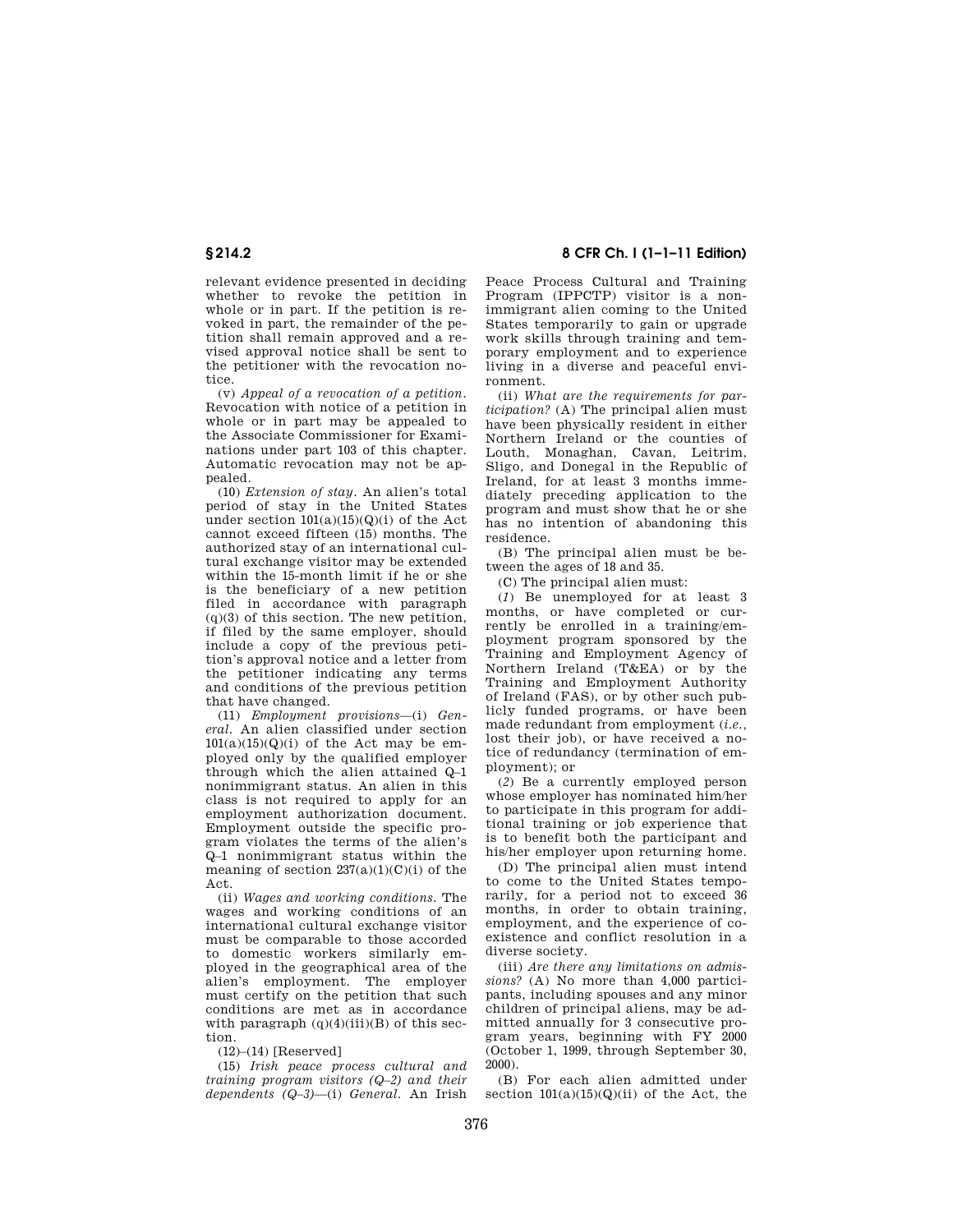number of aliens admitted under section  $101(a)(15)(H)(ii)(b)$  of the Act is reduced by one for that fiscal year or the subsequent fiscal year.

(C) This program expires on October 1, 2005.

(iv) *What are the requirements for initial admission to the United States?* (A) Principal aliens, their spouses, and minor children of principal aliens must present valid passports and either a Q– 2 or Q–3 visa at the time of inspection.

(B) Initial admission for those principal and dependent aliens in this program who received their visas at either the U.S. Embassy in Dublin or the U.S. Consulate in Belfast must take place at the Service's Pre-Flight Inspection facilities at either the Shannon or Dublin airports in the Republic of Ireland.

(C) The principal alien will be required to present a Certification Letter issued by the Department of State's (DOS') Program Administrator documenting him or her as an individual selected for participation in the IPPCTP. Eligible dependents may be requested to present written documentation certifying their relationship to the principal.

(v) *May the principal alien and dependents make brief visits outside the United States?* (A) The principal alien, spouse, and any minor children of the principal alien may make brief departures, for periods not to exceed 3 consecutive months, and may be readmitted without having to obtain a new visa. However, such periods of time spent outside the United States will not be added to the end of stay, which is not to exceed a total of 3 years from the initial date of entry of the principal alien.

(B) Those participants or dependents who remain outside the United States in excess of 3 consecutive months will not be readmitted by the Service on their initial Q–2 or Q–3 visa. Instead, any such individual and eligible dependents wishing to rejoin the program will be required to reapply to the program and be in receipt of a new Q–2 or Q–3 visa and a Certification Letter issued by the DOS' Program Administrator, prior to any subsequent admission to the United States.

(vi) *How long may a Q–2 or Q–3 visa holder remain in the United States under this program?* (A) The principal alien and any accompanying, or followingto-join, spouse or minor children of the principal alien are admitted for the duration of the principal alien's planned cultural and training program or 36 months, whichever is shorter.

(B) Those participants and eligible dependents admitted for specific periods less than 36 months may extend their period of stay through the Service so that their total period of stay is 36 months, provided the extension of stay is related to employment or training certified by the DOS' Program Administrator.

(vii) *How is employment authorized under this program?* (A) Following endorsement of his/her Form I–94, Arrival-Departure Record, by a Service officer, any principal alien admitted under section  $101(a)(15)(Q)(ii)$  of the Act is permitted to work for an employer or employers listed on the Certification Letter issued by the DOS' Program Administrator.

(B) The accompanying spouse and minor children of the principal alien may not accept employment, unless the spouse has also been designated as a principal alien (Q–2) in this program and has been issued a Certification Letter by the DOS' Program Administrator.

(viii) *May the principal alien change employers?* Principal aliens wishing to change employers must request such a change through the DOS' Program Administrator to the Service. Following review and consideration of the request by the Service, the Service will inform the participant of the decision. The Service will grant such approval of employers only if the new employer has been approved by DOS in accordance with its regulations and such approval is communicated to the Service through the DOS' Program Administrator. If approved, the participant's Form I–94 will be annotated to show the new employer. If denied, there is no appeal under this section.

(ix) *May the principal alien hold other jobs during his/her U.S. visit?* No; any principal alien classified as an Irish peace process cultural and training program visitor may only engage in employment that has been certified by the DOS' Program Administrator and approved by the DOS or the Service as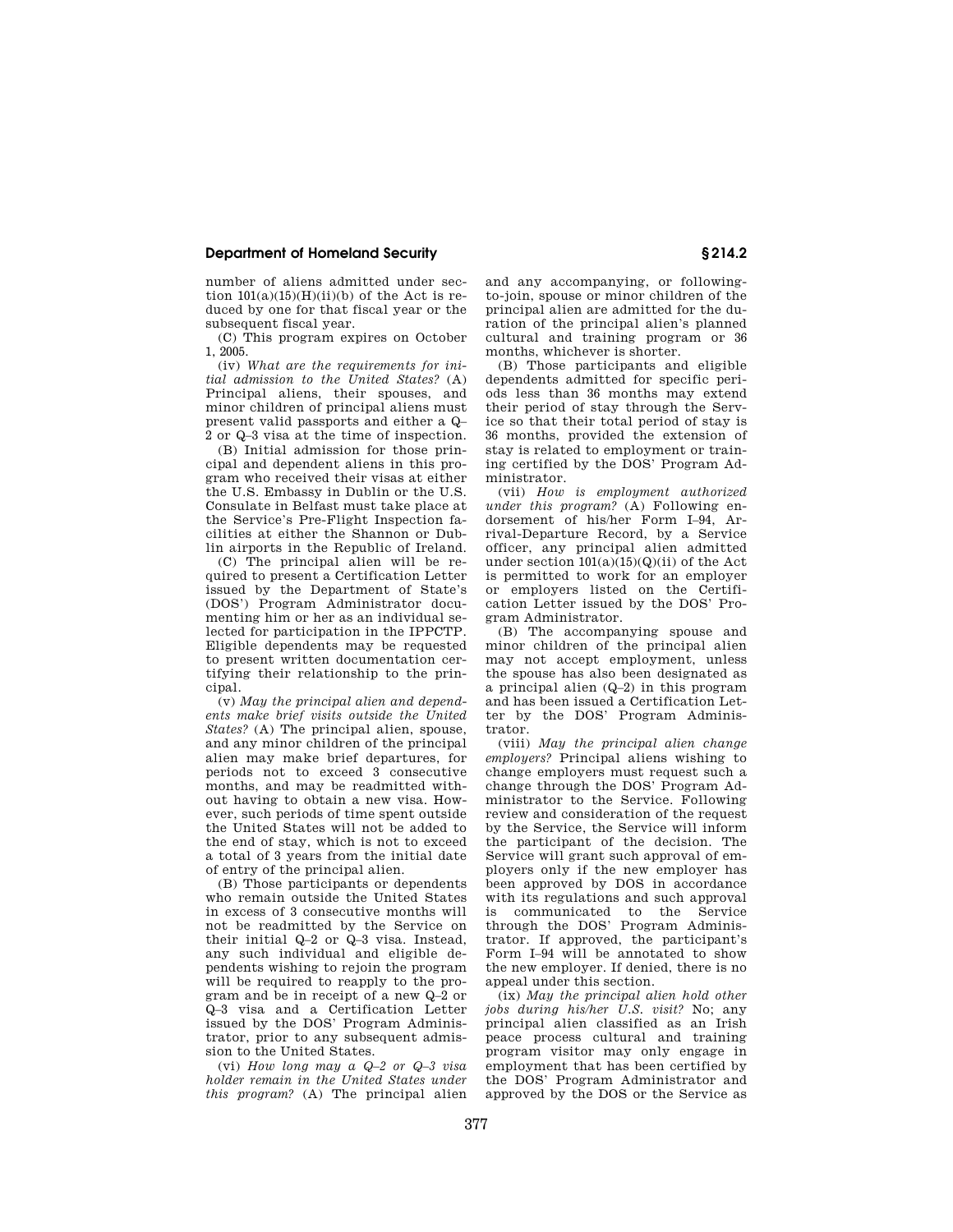endorsed on the Form I–94. An alien who engages in unauthorized employment violates the terms of the Q-2 visa and will be considered to have violated section  $237(a)(1)(C)(i)$  of the Act.

(x) *What happens if a principal alien loses his/her job?* A principal alien, who loses his or her job, will have 30 days from his/her last date of employment to locate appropriate employment or training, to have the job offer certified by the DOS' Program Administrator in accordance with the DOS' regulations and to have it approved by the Service. If appropriate employment or training cannot be found within this 30-day-period, the principal alien and any accompany family members will be required to depart the United States.

(r) *Religious workers.* This paragraph governs classification of an alien as a nonimmigrant religious worker (R–1).

(1) To be approved for temporary admission to the United States, or extension and maintenance of status, for the purpose of conducting the activities of a religious worker for a period not to exceed five years, an alien must:

(i) Be a member of a religious denomination having a bona fide nonprofit religious organization in the United States for at least two years immediately preceding the time of application for admission;

(ii) Be coming to the United States to work at least in a part time position (average of at least  $20$  hours per week):

(iii) Be coming solely as a minister or to perform a religious vocation or occupation as defined in paragraph  $(r)(3)$  of this section (in either a professional or nonprofessional capacity);

(iv) Be coming to or remaining in the United States at the request of the petitioner to work for the petitioner; and

(v) Not work in the United States in any other capacity, except as provided in paragraph  $(r)(2)$  of this section.

(2) An alien may work for more than one qualifying employer as long as each qualifying employer submits a petition plus all additional required documentation as prescribed by USCIS regulations.

(3) *Definitions.* As used in this section, the term:

*Bona fide non-profit religious organization in the United States* means a religious organization exempt from tax-

**§ 214.2 8 CFR Ch. I (1–1–11 Edition)** 

ation as described in section  $501(c)(3)$  of the Internal Revenue Code of 1986, subsequent amendment or equivalent sections of prior enactments of the Internal Revenue Code, and possessing a currently valid determination letter from the Internal Revenue Service (IRS) confirming such exemption.

*Bona fide organization which is affiliated with the religious denomination*  means an organization which is closely associated with the religious denomination and which is exempt from taxation as described in section  $501(c)(3)$  of the Internal Revenue Code of 1986, or subsequent amendment or equivalent sections of prior enactments of the Internal Revenue Code, and possessing a currently valid determination letter from the IRS confirming such exemption.

*Denominational membership* means membership during at least the twoyear period immediately preceding the filing date of the petition, in the same type of religious denomination as the United States religious organization where the alien will work.

*Minister* means an individual who:

(A) Is fully authorized by a religious denomination, and fully trained according to the denomination's standards, to conduct religious worship and perform other duties usually performed by authorized members of the clergy of that denomination;

(B) Is not a lay preacher or a person not authorized to perform duties usually performed by clergy;

(C) Performs activities with a rational relationship to the religious calling of the minister; and

(D) Works solely as a minister in the United States which may include administrative duties incidental to the duties of a minister.

*Petition* means USCIS Form I–129, Petition for a Nonimmigrant Worker, a successor form, or any other form as may be prescribed by USCIS, along with a supplement containing attestations required by this section, the fee specified in 8 CFR  $103.7(b)(1)$ , and supporting evidence required by this part.

*Religious denomination* means a religious group or community of believers that is governed or administered under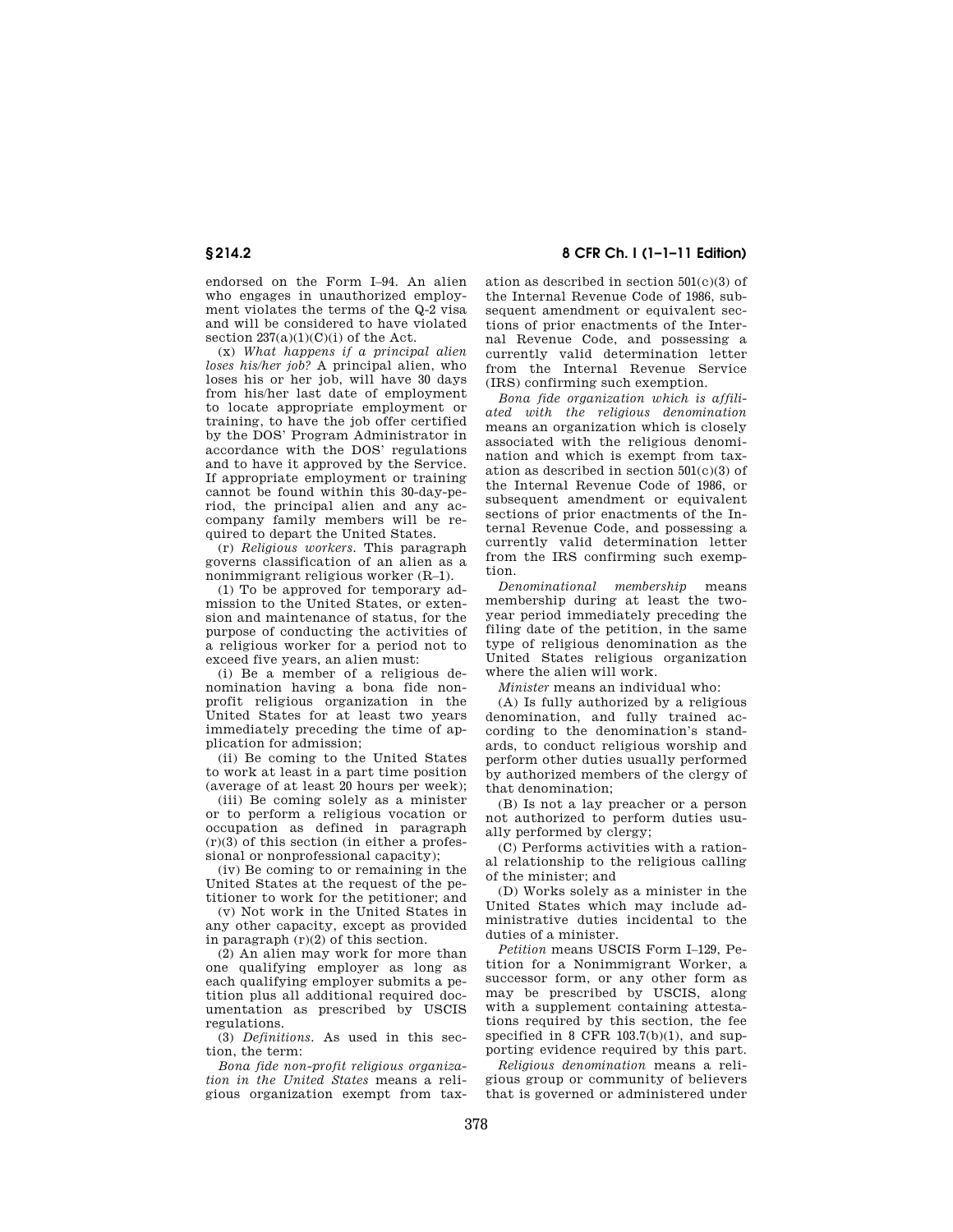a common type of ecclesiastical government and includes one or more of the following:

(A) A recognized common creed or statement of faith shared among the denomination's members;

(B) A common form of worship;

(C) A common formal code of doctrine and discipline;

(D) Common religious services and ceremonies;

(E) Common established places of religious worship or religious congregations; or

(F) Comparable indicia of a bona fide religious denomination.

*Religious occupation* means an occupation that meets all of the following requirements:

(A) The duties must primarily relate to a traditional religious function and be recognized as a religious occupation within the denomination;

(B) The duties must be primarily related to, and must clearly involve, inculcating or carrying out the religious creed and beliefs of the denomination;

(C) The duties do not include positions which are primarily administrative or support such as janitors, maintenance workers, clerical employees, fund raisers, persons solely involved in the solicitation of donations, or similar positions, although limited administrative duties that are only incidental to religious functions are permissible; and

(D) Religious study or training for religious work does not constitute a religious occupation, but a religious worker may pursue study or training incident to status.

*Religious vocation* means a formal lifetime commitment, through vows, investitures, ceremonies, or similar indicia, to a religious way of life. The religious denomination must have a class of individuals whose lives are dedicated to religious practices and functions, as distinguished from the secular members of the religion. Examples of vocations include nuns, monks, and religious brothers and sisters.

*Religious worker* means an individual engaged in and, according to the denomination's standards, qualified for a religious occupation or vocation whether or not in a professional capacity, or as a minister.

*Tax-exempt organization* means an organization that has received a determination letter from the IRS establishing that it, or a group it belongs to, is exempt from taxation in accordance with sections 501(c)(3) of the Internal Revenue Code of 1986, or subsequent amendments or equivalent sections of prior enactments of the Internal Revenue Code.

(4) *Requirements for admission/change of status; time limits*—(i) *Principal applicant (R–1 nonimmigrant)*. If otherwise admissible, an alien who meets the requirements of section  $101(a)(15)(R)$  of the Act may be admitted as an R–1 alien or changed to R–1 status for an initial period of up to 30 months from date of initial admission. If visa-exempt, the alien must present original documentation of the petition approval.

(ii) *Spouse and children (R–2 status)*. The spouse and unmarried children under the age of 21 of an R–1 alien may be accompanying or following to join the R–1 alien, subject to the following conditions:

(A) R–2 status is granted for the same period of time and subject to the same limits as the principal, regardless of the time such spouse and children may have spent in the United States in R–2 status;

(B) Neither the spouse nor children may accept employment while in the United States in R–2 status; and

(C) The primary purpose of the spouse or children coming to the United States must be to join or accompany the principal R–1 alien.

(5) *Extension of stay or readmission.* An R–1 alien who is maintaining status or is seeking readmission and who satisfies the eligibility requirements of this section may be granted an extension of R–1 stay or readmission in R–1 status for the validity period of the petition, up to 30 months, provided the total period of time spent in R–1 status does not exceed a maximum of five years. A Petition for a Nonimmigrant Worker to request an extension of R–1 status must be filed by the employer with a supplement prescribed by USCIS containing attestations required by this section, the fee specified in 8 CFR  $103.7(b)(1)$ , and the supporting evidence,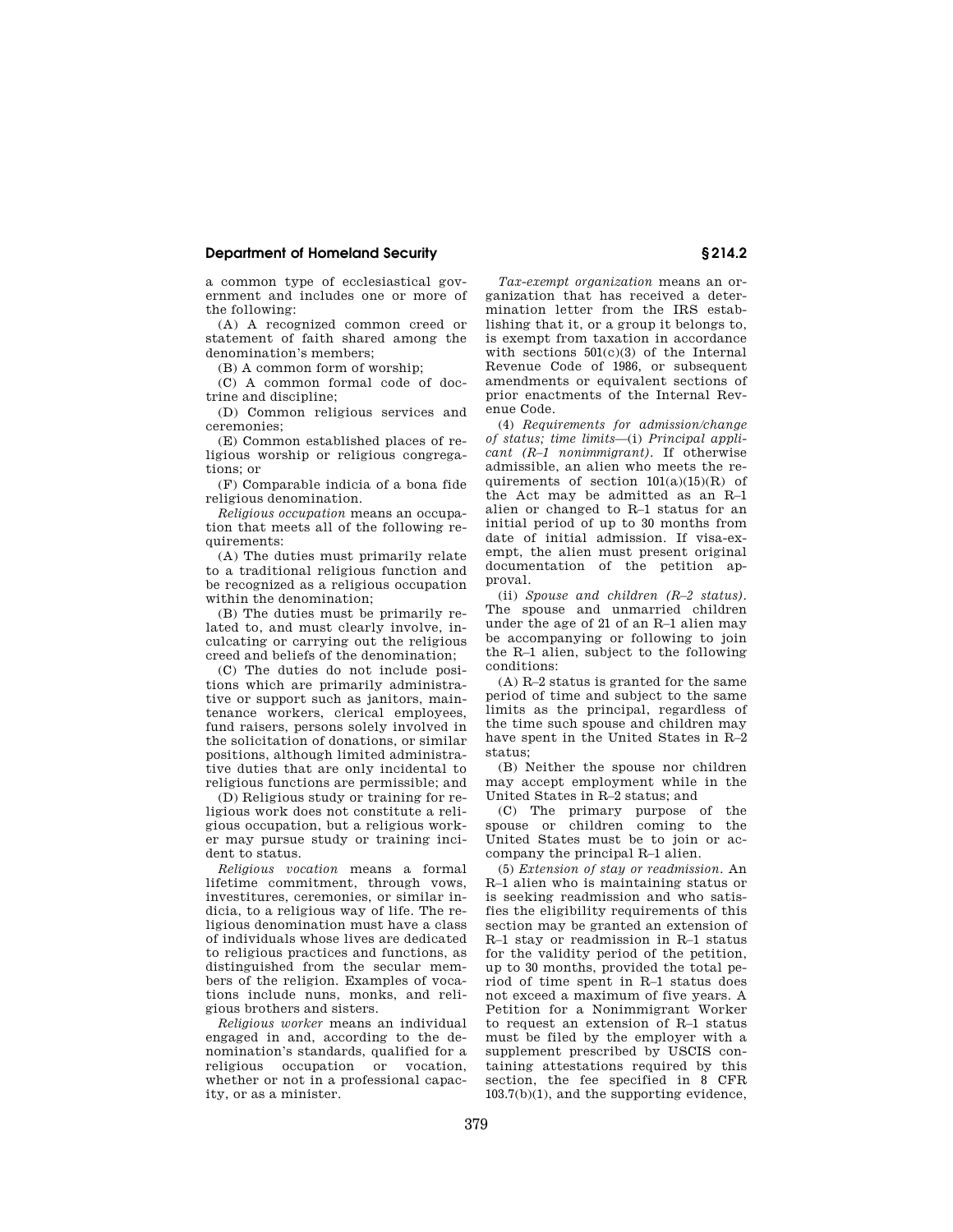in accordance with the applicable form instructions.

(6) *Limitation on total stay.* An alien who has spent five years in the United States in R–1 status may not be readmitted to or receive an extension of stay in the United States under the R visa classification unless the alien has resided abroad and has been physically present outside the United States for the immediate prior year. The limitations in this paragraph shall not apply to R–1 aliens who did not reside continually in the United States and whose employment in the United States was seasonal or intermittent or was for an aggregate of six months or less per year. In addition, the limitations shall not apply to aliens who reside abroad and regularly commute to the United States to engage in part-time employment. To qualify for this exception, the petitioner and the alien must provide clear and convincing proof that the alien qualifies for such an exception. Such proof shall consist of evidence such as arrival and departure records, transcripts of processed income tax returns, and records of employment abroad.

(7) *Jurisdiction and procedures for obtaining R–1 status.* An employer in the United States seeking to employ a religious worker, by initial petition or by change of status, shall file a petition in accordance with the applicable form instructions.

(8) *Attestation.* An authorized official of the prospective employer of an R–1 alien must complete, sign and date an attestation prescribed by USCIS and submit it along with the petition. The prospective employer must specifically attest to all of the following:

(i) That the prospective employer is a bona fide non-profit religious organization or a bona fide organization which is affiliated with the religious denomination and is exempt from taxation;

(ii) That the alien has been a member of the denomination for at least two years and that the alien is otherwise qualified for the position offered;

(iii) The number of members of the prospective employer's organization;

(iv) The number of employees who work at the same location where the beneficiary will be employed and a summary of the type of responsibilities

**§ 214.2 8 CFR Ch. I (1–1–11 Edition)** 

of those employees. USCIS may request a list of all employees, their titles, and a brief description of their duties at its discretion;

(v) The number of aliens holding special immigrant or nonimmigrant religious worker status currently employed or employed within the past five years by the prospective employer's organization;

(vi) The number of special immigrant religious worker and nonimmigrant religious worker petitions and applications filed by or on behalf of any aliens for employment by the prospective employer in the past five years;

(vii) The title of the position offered to the alien and a detailed description of the alien's proposed daily duties;

(viii) Whether the alien will receive salaried or non-salaried compensation and the details of such compensation;

(ix) That the alien will be employed at least 20 hours per week;

(x) The specific location(s) of the proposed employment; and

(xi) That the alien will not be engaged in secular employment.

(9) *Evidence relating to the petitioning organization.* A petition shall include the following initial evidence relating to the petitioning organization:

(i) A currently valid determination letter from the IRS showing that the organization is a tax-exempt organization; or

(ii) For a religious organization that is recognized as tax-exempt under a group tax-exemption, a currently valid determination letter from the IRS establishing that the group is tax-exempt; or

(iii) For a bona fide organization that is affiliated with the religious denomination, if the organization was granted tax-exempt status under section  $501(c)(3)$ , or subsequent amendment or equivalent sections of prior enactments, of the Internal Revenue Code, as something other than a religious organization:

(A) A currently valid determination letter from the IRS establishing that the organization is a tax-exempt organization;

(B) Documentation that establishes the religious nature and purpose of the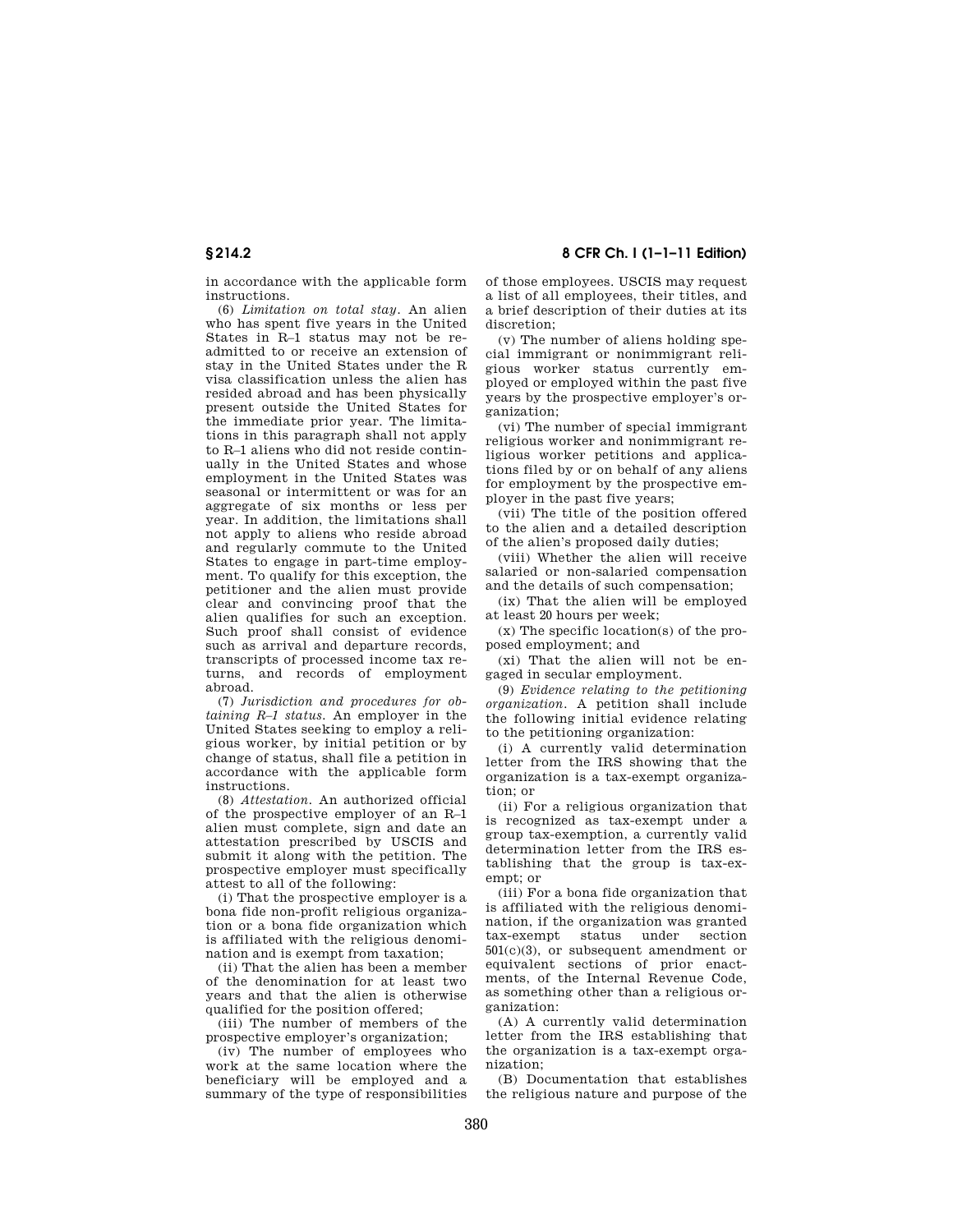organization, such as a copy of the organizing instrument of the organization that specifies the purposes of the organization;

(C) Organizational literature, such as books, articles, brochures, calendars, flyers, and other literature describing the religious purpose and nature of the activities of the organization; and

(D) A religious denomination certification. The religious organization must complete, sign and date a statement certifying that the petitioning organization is affiliated with the religious denomination. The statement must be submitted by the petitioner along with the petition.

(10) *Evidence relating to the qualifications of a minister*. If the alien is a minister, the petitioner must submit the following:

(i) A copy of the alien's certificate of ordination or similar documents reflecting acceptance of the alien's qualifications as a minister in the religious denomination; and

(ii) Documents reflecting acceptance of the alien's qualifications as a minister in the religious denomination, as well as evidence that the alien has completed any course of prescribed theological education at an accredited theological institution normally required or recognized by that religious denomination, including transcripts, curriculum, and documentation that establishes that the theological education is accredited by the denomination, or

(iii) For denominations that do not require a prescribed theological education, evidence of:

(A) The denomination's requirements for ordination to minister;

(B) The duties allowed to be performed by virtue of ordination;

(C) The denomination's levels of ordination, if any; and

(D) The alien's completion of the denomination's requirements for ordination.

(11) *Evidence relating to compensation*. Initial evidence must state how the petitioner intends to compensate the alien, including specific monetary or in-kind compensation, or whether the alien intends to be self-supporting. In either case, the petitioner must submit verifiable evidence explaining how the

petitioner will compensate the alien or how the alien will be self-supporting. Compensation may include:

(i) *Salaried or non-salaried compensation*. Evidence of compensation may include past evidence of compensation for similar positions; budgets showing monies set aside for salaries, leases, etc.; verifiable documentation that room and board will be provided; or other evidence acceptable to USCIS. IRS documentation, such as IRS Form W–2 or certified tax returns, must be submitted, if available. If IRS documentation is unavailable, the petitioner must submit an explanation for the absence of IRS documentation, along with comparable, verifiable documentation.

(ii) *Self support*. (A) If the alien will be self-supporting, the petitioner must submit documentation establishing that the position the alien will hold is part of an established program for temporary, uncompensated missionary work, which is part of a broader international program of missionary work sponsored by the denomination.

(B) An established program for temporary, uncompensated work is defined to be a missionary program in which:

(*1*) Foreign workers, whether compensated or uncompensated, have previously participated in R–1 status;

(*2*) Missionary workers are traditionally uncompensated;

(*3*) The organization provides formal training for missionaries; and

(*4*) Participation in such missionary work is an established element of religious development in that denomination.

(C) The petitioner must submit evidence demonstrating:

(*1*) That the organization has an established program for temporary, uncompensated missionary work;

(*2*) That the denomination maintains missionary programs both in the United states and abroad;

(*3*) The religious worker's acceptance into the missionary program;

(*4*) The religious duties and responsibilities associated with the traditionally uncompensated missionary work; and

(*5*) Copies of the alien's bank records, budgets documenting the sources of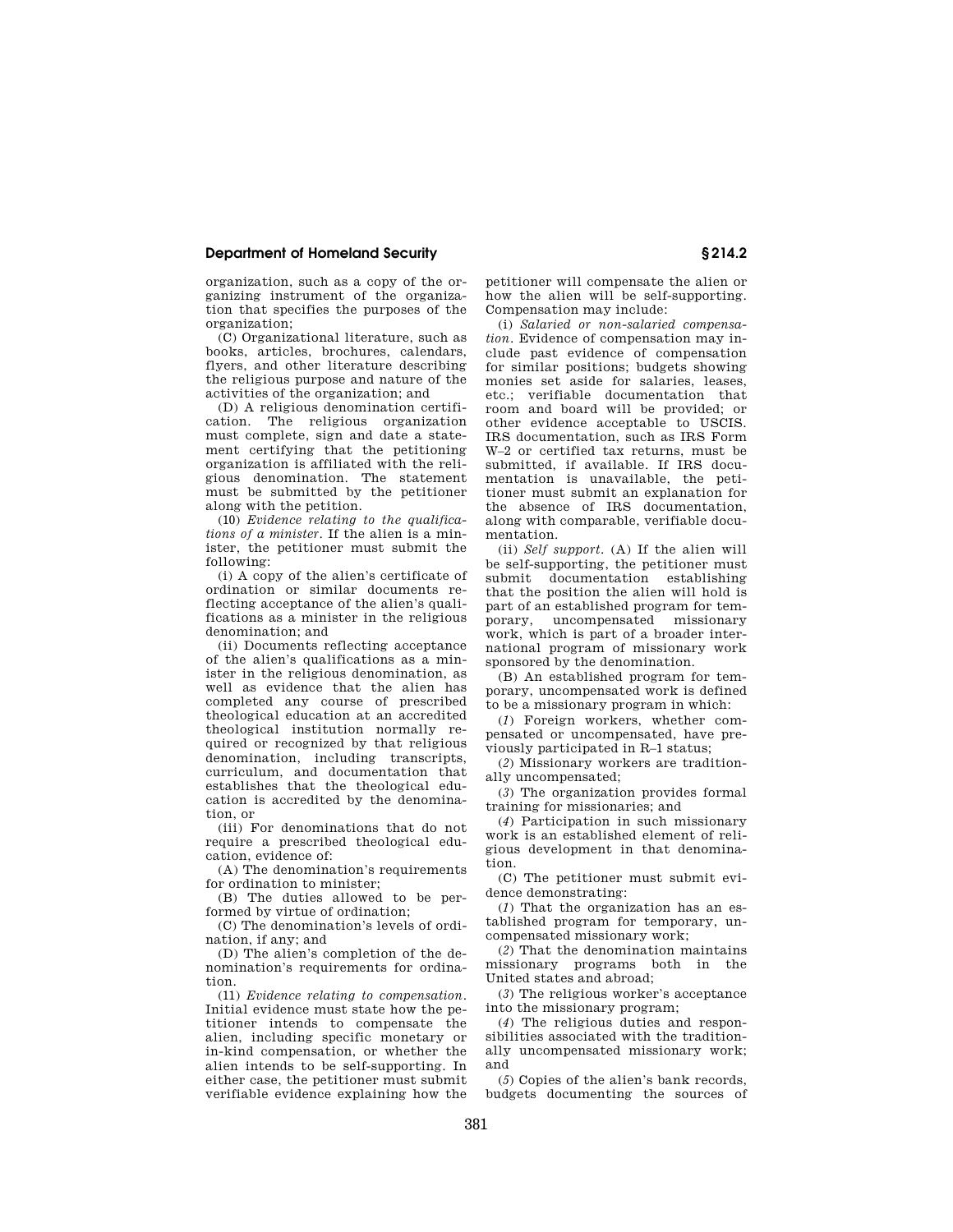self-support (including personal or family savings, room and board with host families in the United States, donations from the denomination's churches), or other verifiable evidence acceptable to USCIS.

(12) *Evidence of previous R–1 employment*. Any request for an extension of stay as an R–1 must include initial evidence of the previous R–1 employment. If the beneficiary:

(i) Received salaried compensation, the petitioner must submit IRS documentation that the alien received a salary, such as an IRS Form W–2 or certified copies of filed income tax returns, reflecting such work and compensation for the preceding two years.

(ii) Received non-salaried compensation, the petitioner must submit IRS documentation of the non-salaried compensation if available. If IRS documentation is unavailable, an explanation for the absence of IRS documentation must be provided, and the petitioner must provide verifiable evidence of all financial support, including stipends, room and board, or other support for the beneficiary by submitting a description of the location where the beneficiary lived, a lease to establish where the beneficiary lived, or other evidence acceptable to USCIS.

(iii) Received no salary but provided for his or her own support, and that of any dependents, the petitioner must show how support was maintained by submitting with the petition verifiable documents such as audited financial statements, financial institution records, brokerage account statements, trust documents signed by an attorney, or other evidence acceptable to USCIS.

(13) *Change or addition of employers*. An R–1 alien may not be compensated for work for any religious organization other than the one for which a petition has been approved or the alien will be out of status. A different or additional employer seeking to employ the alien may obtain prior approval of such employment through the filing of a separate petition and appropriate supplement, supporting documents, and fee prescribed in 8 CFR 103.7(b)(1).

(14) *Employer obligations*. When an R– 1 alien is working less than the required number of hours or has been released from or has otherwise termi-

**§ 214.2 8 CFR Ch. I (1–1–11 Edition)** 

nated employment before the expiration of a period of authorized R–1 stay, the R–1 alien's approved employer must notify DHS within 14 days using procedures set forth in the instructions to the petition or otherwise prescribed by USCIS on the USCIS Internet Web site at *www.uscis.gov*.

(15) *Nonimmigrant intent*. An alien classified under section  $101(a)(15)(R)$  of the Act shall maintain an intention to depart the United States upon the expiration or termination of R–1 or R–2 status. However, a nonimmigrant petition, application for initial admission, change of status, or extension of stay in R classification may not be denied solely on the basis of a filed or an approved request for permanent labor certification or a filed or approved immigrant visa preference petition.

(16) *Inspections, evaluations, verifications, and compliance reviews*. The supporting evidence submitted may be verified by USCIS through any means determined appropriate by USCIS, up to and including an on-site inspection of the petitioning organization. The inspection may include a tour of the organization's facilities, an interview with the organization's officials, a review of selected organization records relating to compliance with immigration laws and regulations, and an interview with any other individuals or review of any other records that the USCIS considers pertinent to the integrity of the organization. An inspection may include the organization headquarters, or satellite locations, or the work locations planned for the applicable employee. If USCIS decides to conduct a pre-approval inspection, satisfactory completion of such inspection will be a condition for approval of any petition.

(17) *Denial and appeal of petition*. USCIS will provide written notification of the reasons for the denial under 8 CFR 103.3(a)(1). The petitioner may appeal the denial under 8 CFR 103.3.

(18) *Revocation of approved petitions*— (i) *Director discretion*. The director may revoke a petition at any time, even after the expiration of the petition.

(ii) *Automatic revocation*. The approval of any petition is automatically revoked if the petitioner ceases to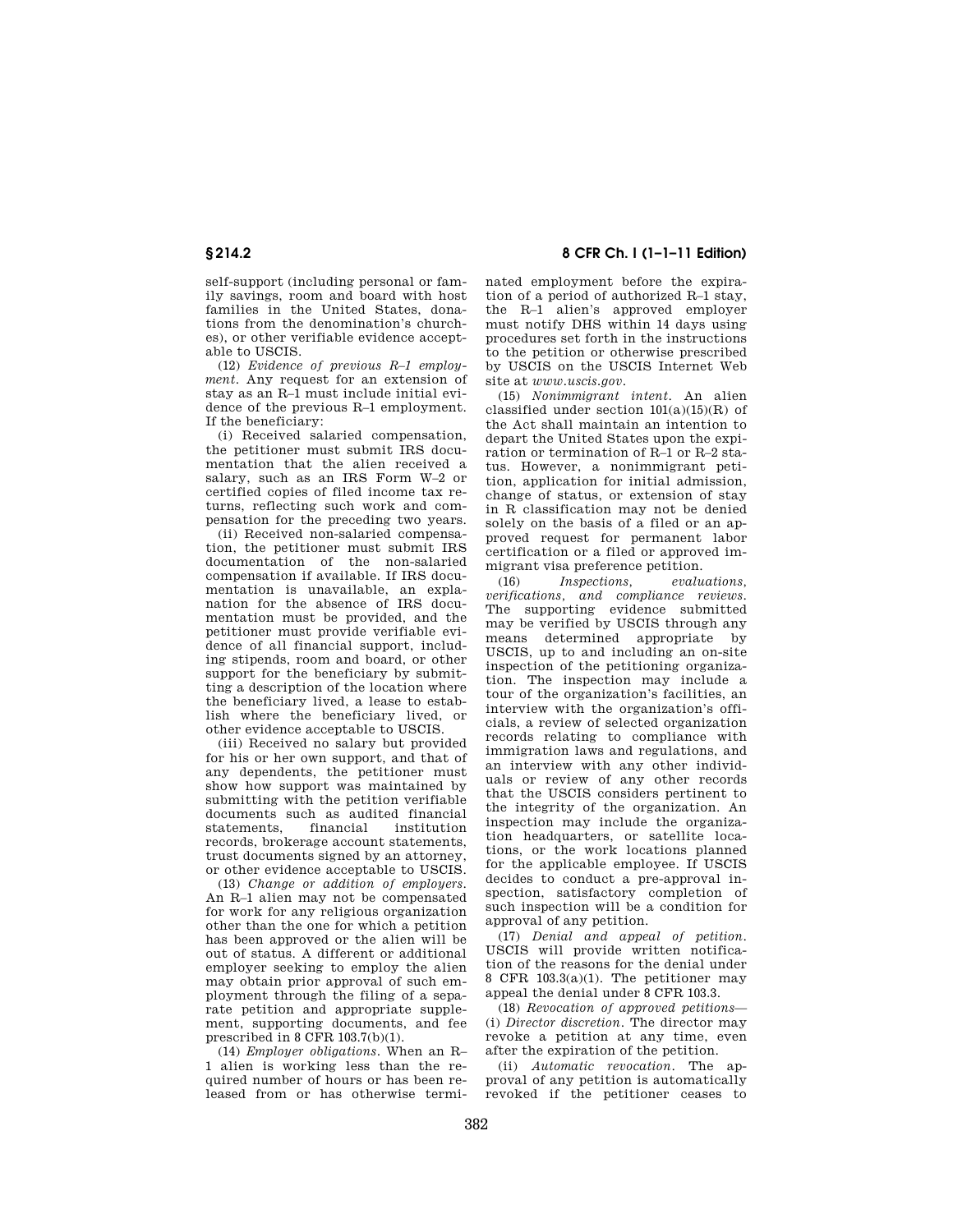exist or files a written withdrawal of the petition.

(iii) *Revocation on notice*—(A) *Grounds for revocation*. The director shall send to the petitioner a notice of intent to revoke the petition in relevant part if he or she finds that:

(*1*) The beneficiary is no longer employed by the petitioner in the capacity specified in the petition;

(*2*) The statement of facts contained in the petition was not true and correct;

(*3*) The petitioner violated terms and conditions of the approved petition;

(*4*) The petitioner violated requirements of section  $101(a)(15)(R)$  of the Act or paragraph (r) of this section; or

(*5*) The approval of the petition violated paragraph (r) of this section or involved gross error.

(B) *Notice and decision*. The notice of intent to revoke shall contain a detailed statement of the grounds for the revocation and the time period allowed for the petitioner's rebuttal. The petitioner may submit evidence in rebuttal within 30 days of receipt of the notice. The director shall consider all relevant evidence presented in deciding whether to revoke the petition.

(19) *Appeal of a revocation of a petition*. A petition that has been revoked on notice in whole or in part may be appealed under 8 CFR 103.3. Automatic revocations may not be appealed.

(s) *NATO nonimmigrant aliens*—(1) *General*—(i) *Background.* The North Atlantic Treaty Organization (NATO) is constituted of nations signatory to the North Atlantic Treaty. The Agreement Between the Parties to the North Atlantic Treaty Regarding the Status of Their Forces, signed in London, June 1951 (NATO Status of Forces Agreement), is the agreement between those nations that defines the terms of the status of their armed forces while serving abroad.

(A) Nonimmigrant aliens classified as NATO–1 through NATO–5 are officials, employees, or persons associated with NATO, and members of their immediate families, who may enter the United States in accordance with the NATO Status of Forces Agreement or the Protocol on the Status of International Military Headquarters set up pursuant to the North Atlantic Treaty

(Paris Protocol). The following specific classifications shall be assigned to such NATO nonimmigrants:

(*1*) NATO–1—A principal permanent representative of a Member State to NATO (including any of its subsidiary bodies) resident in the United States and resident members of permanent representative's official staff; Secretary General, Deputy Secretary General, Assistant Secretaries General and Executive Secretary of NATO; other permanent NATO officials of similar rank; and the members of the immediate family of such persons.

(*2*) NATO–2—Other representatives of Member States to NATO (including any of its subsidiary bodies) including representatives, advisers and technical experts of delegations, and the members of the immediate family of such persons; dependents of members of a force entering in accordance with the provisions of the NATO Status of Forces Agreement or in accordance with the provisions of the Paris Protocol; members of such a force, if issued visas.

(*3*) NATO–3—Official clerical staff accompanying a representative of a Member State to NATO (including any of its subsidiary bodies) and the members of the immediate family of such persons.

(*4*) NATO–4—Officials of NATO (other than those classifiable under NATO–1) and the members of their immediate family

(*5*) NATO–5—Experts, other than NATO officials classifiable under NATO–4, employed on missions on behalf of NATO and their dependents.

(B) Nonimmigrant aliens classified as NATO–6 are civilians, and members of their immediate families, who may enter the United States as employees of a force entering in accordance with the NATO Status of Forces Agreement, or as members of a civilian component attached to or employed by NATO Headquarters, Supreme Allied Commander, Atlantic (SACLANT), set up pursuant to the Paris Protocol.

(C) Nonimmigrant aliens classified as NATO–7 are attendants, servants, or personal employees of nonimmigrant aliens classified as NATO–1, NATO–2, NATO–3, NATO–4, NATO–5, and NATO– 6, who are authorized to work only for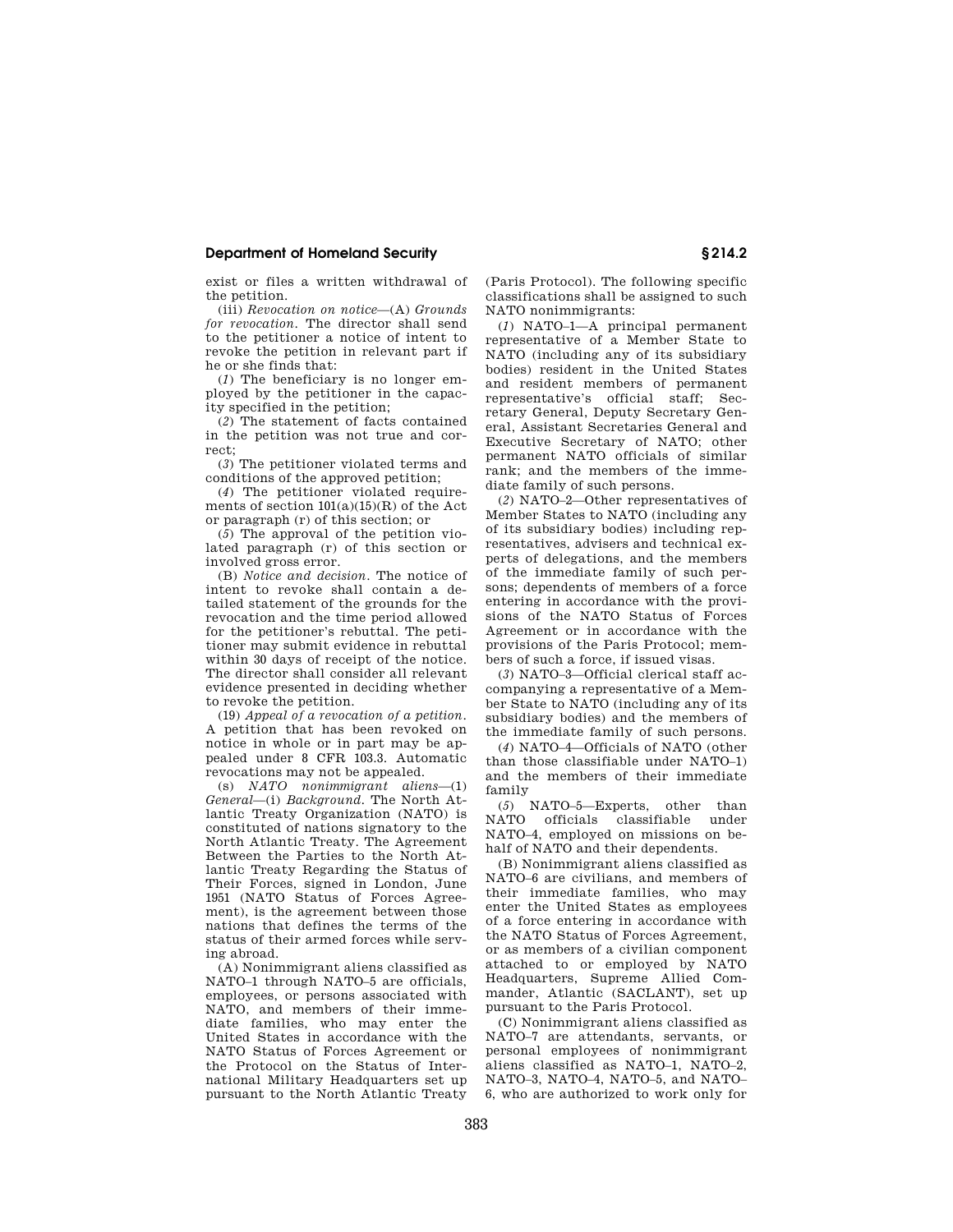the NATO–1 through NATO–6 nonimmigrant from whom they derive status, and members of their immediate families.

(ii) *Admission and extension of stay.*  NATO–1, NATO–2, NATO–3, NATO–4, and NATO–5 aliens are normally exempt from inspection under 8 CFR 235.1(c). NATO–6 aliens may be authorized admission for duration of status. NATO–7 aliens may be admitted for not more than 3 years and may be granted extensions of temporary stay in increments of not more than 2 years. In addition, an application for extension of temporary stay for a NATO–7 alien must be accompanied by a statement signed by the employing official stating that he or she intends to continue to employ the NATO–7 applicant, describing the work the applicant will perform, and acknowledging that this is, and will be, the sole employment of the NATO–7 applicant.

(2) *Definition of a dependent of a NATO–1, NATO–2, NATO–3, NATO–4, NATO–5, or NATO–6.* For purposes of employment in the United States, the term *dependent* of a NATO–1, NATO–2, NATO–3, NATO–4, NATO–5, or NATO–6 principal alien, as used in this section, means any of the following immediate members of the family habitually residing in the same household as the NATO–1, NATO–2, NATO–3, NATO–4, NATO–5, or NATO–6 principal alien assigned to official duty in the United States:

(i) Spouse;

(ii) Unmarried children under the age of 21;

(iii) Unmarried sons or daughters under the age of 23 who are in full-time attendance as students at post-secondary educational institutions;

(iv) Unmarried sons or daughters under the age of 25 who are in full-time attendance as students at post-secondary educational institutions if a formal bilateral employment agreement permitting their employment in the United States was signed prior to November 21, 1988, and such bilateral employment agreements do not specify under the age of 23 as the maximum age for employment of such sons and daughters;

(v) Unmarried sons or daughters who are physically or mentally disabled to

**§ 214.2 8 CFR Ch. I (1–1–11 Edition)** 

the extent that they cannot adequately care for themselves or cannot establish, maintain, or re-establish their own households. The Service may require medical certification(s) as it deems necessary to document such mental or physical disability.

(3) *Dependent employment requirements based on formal bilateral employment agreements and informal de facto reciprocal arrangements*—(i) *Formal bilateral employment agreements.* The Department of State's Family Liaison office (FLO) shall maintain all listing of NATO Member States which have entered into formal bilateral employment agreements that include NATO personnel. A dependent of a NATO–1, NATO–2, NATO–3, NATO–4, NATO–5, or NATO–6 principal alien assigned to official duty in the United States may accept, or continue in, unrestricted employment based on such formal bilateral agreement upon favorable recommendation by SACLANT, pursuant to paragraph (s)(5) of this section, and issuance of employment authorization documentation by the Service in accordance with 8 CFR part 274a. The application procedures are set forth in paragraph (s)(5) of this section.

(ii) *Informal de facto reciprocal arrangements.* For purposes of this section, an informal de facto reciprocal arrangement exists when the Office of the Secretary of Defense, Foreign Military Rights Affairs (OSD/FMRA), certifies, with State Department concurrence, that a NATO Member State allows appropriate employment in the local economy for dependents of members of the force and members of the civilian component of the United States assigned to duty in the NATO Member State. OSD/FMRA and State's FLO shall maintain a listing of countries with which such reciprocity exists. Dependents of a NATO–1, NATO–2, NATO– 3, NATO–4, NATO–5, or NATO–6 principal alien assigned to official duty in the United States may be authorized to accept, or continue in, employment based upon informal de facto arrangements upon favorable recommendation by SACLANT, pursuant to paragraph (s)(5) of this section, and issuance of employment authorization by the Service in accordance with 8 CFR part 274a.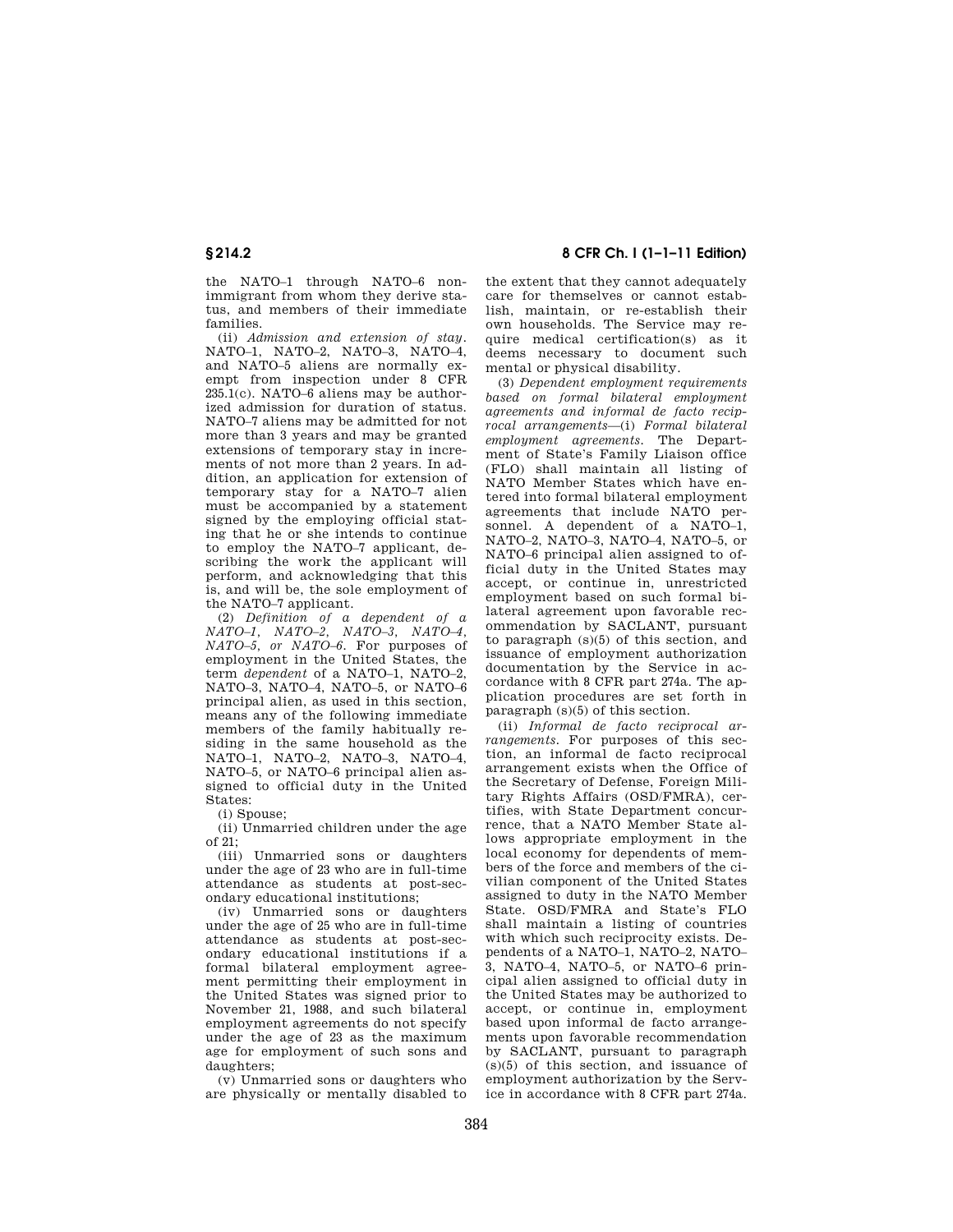Additionally, the application procedures set forth in paragraph  $(s)(5)$  of this section must be complied with, and the following conditions must be met:

(A) Both the principal alien and the dependent requesting employment are maintaining NATO–1, NATO–2, NATO– 3, NATO–4, NATO–5, or NATO–6 status, as appropriate;

(B) The principal alien's total length of assignment in the United States is expected to last more than 6 months;

(C) Employment of a similar nature for dependents of members of the force and members of the civilian component of the United States assigned to official duty in the NATO Member State employing the principal alien is not prohibited by the NATO Member State;

(D) The proposed employment is not in an occupation listed in the Department of Labor's Schedule B (20 CFR part 656), or otherwise determined by the Department of Labor to be one for which there is an oversupply of qualified United States workers in the area of proposed employment. This Schedule B restriction does not apply to a dependent son or daughter who is a full-time student if the employment is part-time, consisting of not more than 20 hours per week, of if it is temporary employment of not more than 12 weeks during school holiday periods; and

(E) The proposed employment is not contrary to the interest of the United States. Employment contrary to the interest of the United States includes, but is not limited to, the employment of NATO–1, NATO–2, NATO–3, NATO–4, NATO–5, or NATO–6 dependents who have criminal records; who have violated United States immigration laws or regulations, or visa laws or regulations; who have worked illegally in the United States; or who cannot establish that they have paid taxes and social security on income from current or previous United States employment.

(iii) State's FLO shall inform the Service, by contacting Headquarters, Adjudications, Attention: Chief, Business and Trade Services Branch, 425 I Street, NW., Washington, DC 20536, of any additions or changes to the formal bilateral employment agreements and informal de facto reciprocal arrangements.

(4) *Applicability of a formal bilateral agreement or an informal de facto arrangement for NATO–1, NATO–2, NATO– 3, NATO–4, NATO–5, or NATO–6 dependents.* The applicability of a formal bilateral agreement shall be based on the NATO Member State which employs the principal alien and not on the nationality of the principal alien or dependent. The applicability of an informal de facto arrangement shall be based on the NATO Member State which employs the principal alien, and the principal alien also must be a national of the NATO Member State which employs him or her in the United States. Dependents of SACLANT employees receive bilateral agreement or de facto arrangement employment privileges as appropriate based upon the nationality of the SACLANT employee (principal alien).

(5) *Application procedures.* The following procedures are required for dependent employment applications under bilateral agreements and de facto arrangements:

(i) The dependent of a NATO alien shall submit a complete application for employment authorization, including Form I–765 and Form I–566, completed in accordance with the instructions on, or attached to, those forms. The complete application shall be submitted to SACLANT for certification of the Form I–566 and forwarding to the Service.

(ii) In a case where a bilateral dependent employment agreement containing a numerical limitation on the number of dependents authorized to work is applicable, the certifying officer of SACLANT shall not forward the application for employment authorization to the Service unless, following consultation with State's Office of Protocol, the certifying officer has confirmed that this numerical limitation has not been reached. The countries with such limitations are indicated on the bilateral/de facto dependent employment listing issued by State's FLO.

(iii) SACLANT shall keep copies of each application and certified Form I– 566 for 3 years from the date of the certification.

(iv) A dependent applying under the terms of a de facto arrangement must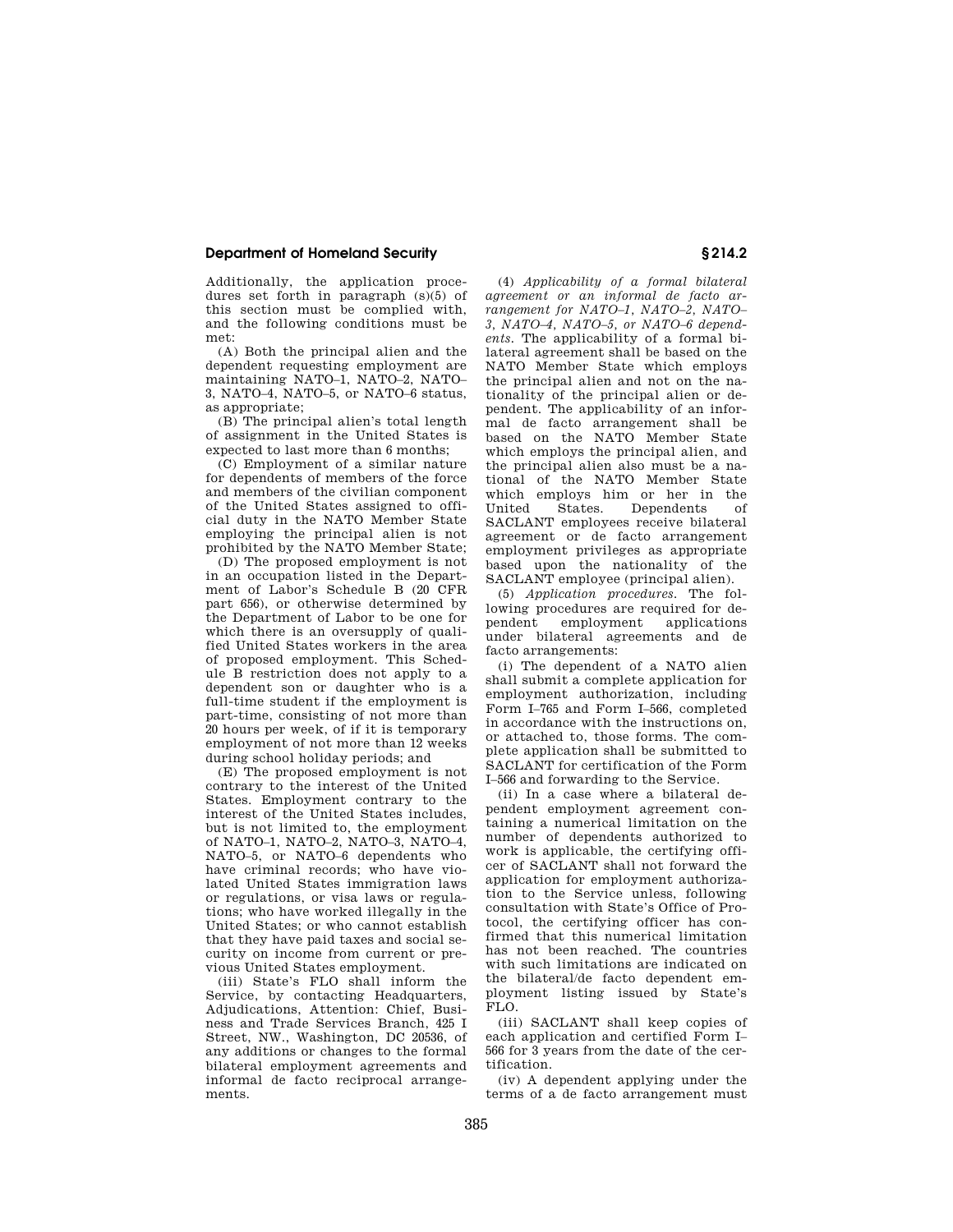also attach a statement from the prospective employer which includes the dependent's name, a description of the position offered, the duties to be performed, the hours to be worked, the salary offered, and verification that the dependent possesses the qualifications for the position.

(v) A dependent applying under paragraph  $(s)(2)$  (iii) or (iv) of this section must also submit a certified statement from the post-secondary educational institution confirming that he or she is pursuing studies on a full-time basis.

(vi) A dependent applying under paragraph  $(s)(2)(v)$  of this section must also submit medical certification regarding his or her condition. The certification should identify both the dependent and the certifying physician, give the physician's phone number, identify the condition, describe the symptoms, provide a clear prognosis, and certify that the dependent is unable to maintain a home of his or her own.

(vii) The Service may require additional supporting documentation, but<br>only after consultation with only after consultation SACLANT.

(6) *Period of time for which employment may be authorized.* If approved, an application to accept or continue employment under this paragraph shall be granted in increments of not more than 3 years.

(7) *Income tax and Social Security liability.* Dependents who are granted employment authorization under this paragraph are responsible for payment of all Federal, state, and local income taxes, employment and related taxes and Social Security contributions on any remuneration received.

(8) *No appeal.* There shall be no appeal from a denial of permission to accept or continue employment under this paragraph.

(9) *Unauthorized employment.* An alien classified as a NATO–1, NATO–2, NATO–3, NATO–4, NATO–5, NATO–6, or NATO–7 who is not a NATO principal alien and who engages in employment outside the scope of, or in a manner contrary to, this paragraph may be considered in violation of status pursuant to section  $237(a)(1)(C)(i)$  of the Act. A NATO principal alien in those classifications who engages in employment outside the scope of his or her official

**§ 214.2 8 CFR Ch. I (1–1–11 Edition)** 

position may be considered in violation of status pursuant to section  $237(a)(1)(C)(i)$  of the Act.

(t) *Alien witnesses and informants*—(1) *Alien witness or informant in criminal matter.* An alien may be classified as an S–5 alien witness or informant under the provisions of section  $101(a)(15)(S)(i)$ of the Act if, in the exercise of discretion pursuant to an application on Form I–854 by an interested federal or<br>state law enforcement authority enforcement authority (''LEA''), it is determined by the Commissioner that the alien:

(i) Possesses critical reliable information concerning a criminal organization or enterprise;

(ii) Is willing to supply, or has supplied, such information to federal or state LEA; and

(iii) Is essential to the success of an authorized criminal investigation or the successful prosecution of an individual involved in the criminal organization or enterprise.

(2) *Alien witness or informant in counterterrorism matter.* An alien may be classified as an S–6 alien counterterrorism witness or informant under the provisions of section  $101(a)(15)(S)(ii)$  of the Act if it is determined by the Secretary of State and the Commissioner acting jointly, in the exercise of their discretion, pursuant to an application on Form I–854 by an interested federal LEA, that the alien:

(i) Possesses critical reliable information concerning a terrorist organization, enterprise, or operation;

(ii) Is willing to supply or has supplied such information to a federal  $\bar{L}$ .EA $\cdot$ 

(iii) Is in danger or has been placed in danger as a result of providing such information; and

(iv) Is eligible to receive a reward under section 36(a) of the State Department Basic Authorities Act of 1956, 22 U.S.C. 2708(a).

(3) *Spouse, married and unmarried sons and daughters, and parents of alien witness or informant in criminal or counterterrorism matter.* An alien spouse, married or unmarried son or daughter, or parent of an alien witness or informant may be granted derivative S classification (S–7) when accompanying, or following to join, the alien witness or informant if, in the exercise of discretion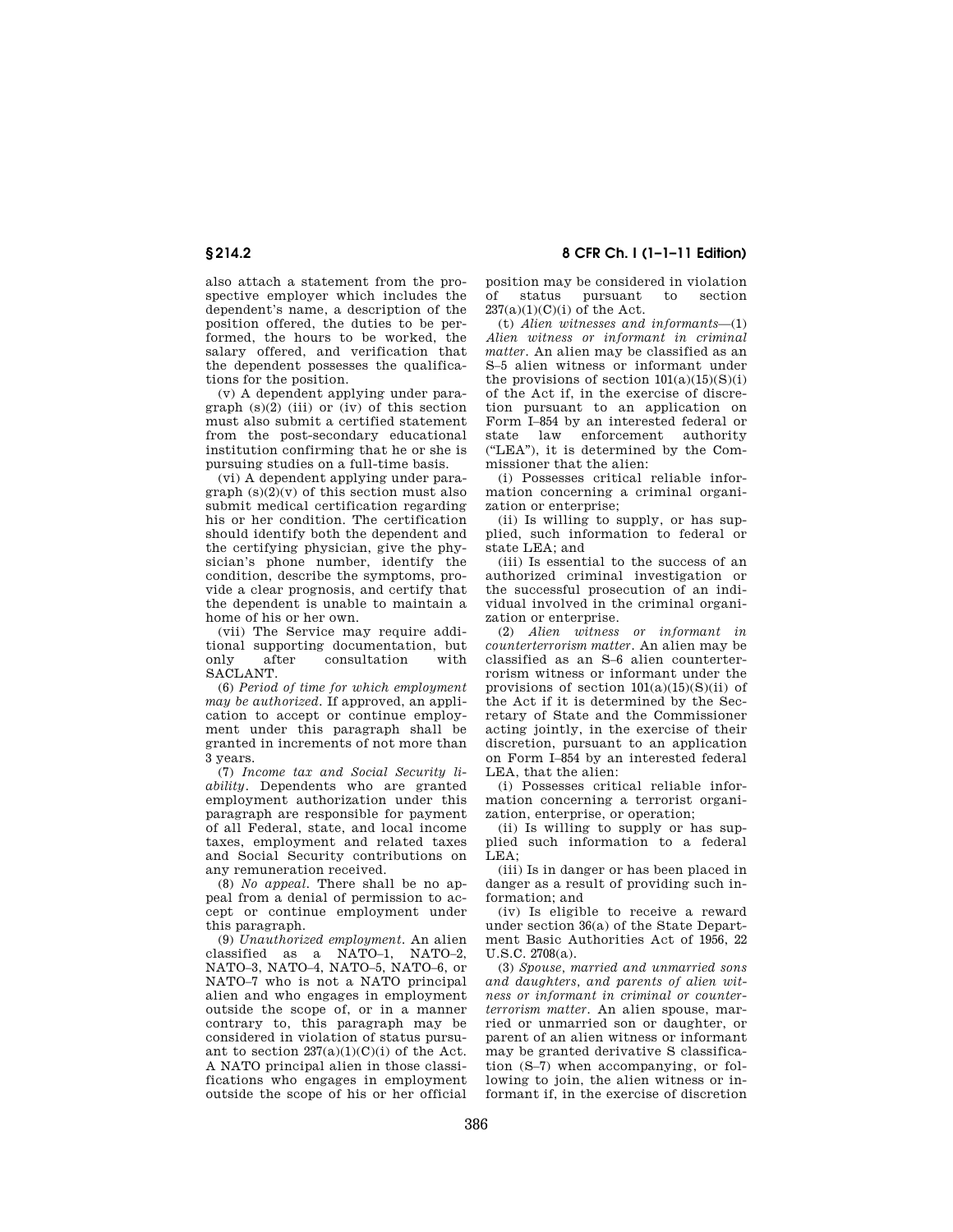by, with respect to paragraph  $(t)(1)$  of this section, the Commissioner, or, with respect to paragraph  $(t)(2)$  of this section, the Secretary of State and the Commissioner acting jointly, consider it to be appropriate. A nonimmigrant in such derivative S–7 classification shall be subject to the same period of admission, limitations, and restrictions as the alien witness or informant and must be identified by the requesting LEA on the application Form I–854 in order to qualify for S nonimmigrant classification. Family members not identified on the Form I–854 application will not be eligible for S nonimmigrant classification.

(4) *Request for S nonimmigrant classification.* An application on Form I–854, requesting S nonimmigrant classification for a witness or informant, may only be filed by a federal or state LEA (which shall include a federal or state court or a United States Attorney's Office) directly in need of the information to be provided by the alien witness or informant. The completed application is filed with the Assistant Attorney General, Criminal Division, Department of Justice, who will forward only properly certified applications that fall within the numerical limitation to the Commissioner, Immigration and Naturalization Service, for approval, pursuant to the following process.

(i) *Filing request.* For an alien to qualify for status as an S nonimmigrant, S nonimmigrant classification must be requested by an LEA. The LEA shall recommend an alien for S nonimmigrant classification by: Completing Form I–854, with all necessary endorsements and attachments, in accordance with the instructions on, or attached to, that form, and agreeing, as a condition of status, that no promises may be, have been, or will be made by the LEA that the alien will or may remain in the United States in S or any other nonimmigrant classification or parole, adjust status to that of lawful permanent resident, or otherwise attempt to remain beyond a 3-year period other than by the means authorized by section  $101(a)(15)(S)$  of the Act. The alien, including any derivative beneficiary who is 18 years or older, shall sign a statement, that is part of or affixed to Form I–854, acknowledging awareness that he or she is restricted by the terms of S nonimmigrant classification to the specific terms of section 101(a)(15)(S) of the Act as the exclusive means by which he or she may remain permanently in the United States.

(A) *District director referral.* Any district director or Service officer who receives a request by an alien, an eligible LEA, or other entity seeking S nonimmigrant classification shall advise the requestor of the process and the requirements for applying for S nonimmigrant classification. Eligible LEAs seeking S nonimmigrant classification shall be referred to the Commissioner.

(B) *United States Attorney certification.*  The United States Attorney with jurisdiction over a prosecution or investigation that forms the basis for a request for S nonimmigrant classification must certify and endorse the application on Form I–854 and agree that no promises may be, have been, or will be made that the alien will or may remain in the United States in S or any other nonimmigrant classification or parole, adjust status to lawful permanent resident, or attempt to remain beyond the authorized period of admission.

(C) *LEA certification.* LEA certifications on Form I–854 must be made at the seat-of-government level, if federal, or the highest level of the state LEA involved in the matter. With respect to the alien for whom S nonimmigrant classification is sought, the LEA shall provide evidence in the form of attachments establishing the nature of the alien's cooperation with the government, the need for the alien's presence in the United States, all conduct or conditions which may constitute a ground or grounds of excludability, and all factors and considerations warranting a favorable exercise of discretionary waiver authority by the Attorney General on the alien's behalf. The attachments submitted with a request for S nonimmigrant classification may be in the form of affidavits, statements, memoranda, or similar documentation. The LEA shall review Form I–854 for accuracy and ensure the alien understands the certifications made on Form I–854.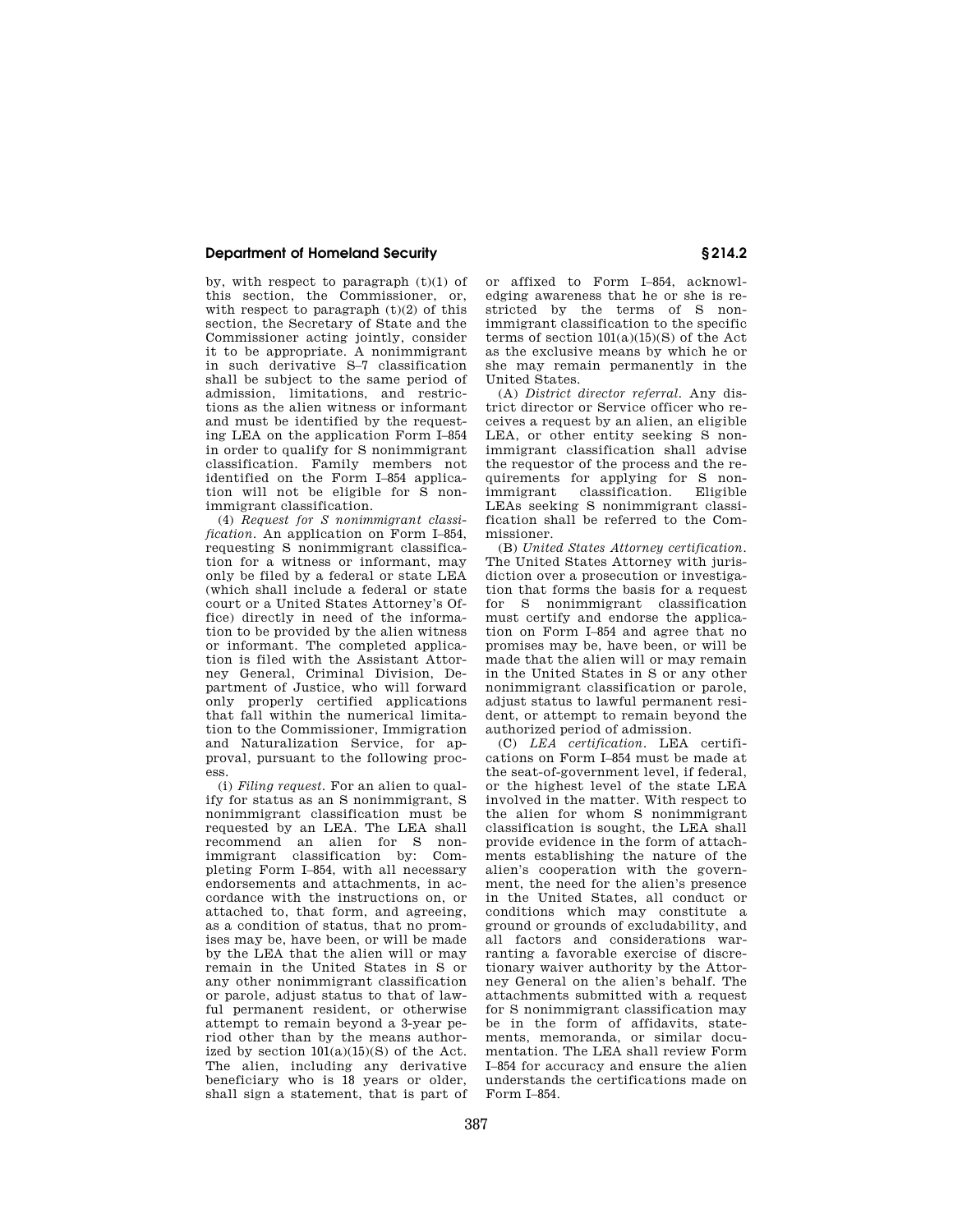**§ 214.2 8 CFR Ch. I (1–1–11 Edition)** 

(D) *Filing procedure.* Upon completion of Form I–854, the LEA shall forward the form and all required attachments to the Assistant Attorney General, Criminal Division, United States Department of Justice, at the address listed on the form.

(ii) *Assistant Attorney General, Criminal Division review*—(A) *Review of information.* Upon receipt of a complete application for S nonimmigrant classification on Form I–854, with all required attachments, the Assistant Attorney General, Criminal Division, shall ensure that all information relating to the basis of the application, the need for the witness or informant, and grounds of excludability under section 212 of the Act has been provided to the Service on Form I–854, and shall consider the negative and favorable factors warranting an exercise of discretion on the alien's behalf. No application may be acted on by the Assistant Attorney General unless the eligible LEA making the request has proceeded in accordance with the instructions on, or attached to, Form I–854 and agreed to all provisions therein.

(B) *Advisory panel.* Where necessary according to procedures established by the Assistant Attorney General, Criminal Division, an advisory panel, composed of representatives of the Service, Marshals Service, Federal Bureau of Investigation, Drug Enforcement Administration, Criminal Division, and the Department of State, and those representatives of other LEAs, including state and federal courts designated by the Attorney General, will review the completed application and submit a recommendation to the Assistant Attorney General, Criminal Division, regarding requests for S nonimmigrant classification. The function of this advisory panel is to prioritize cases in light of the numerical limitation in order to determine which cases will be forwarded to the Commissioner.

(C) *Assistant Attorney General certification.* The certification of the Assistant Attorney General, Criminal Division, to the Commissioner recommending approval of the application for S nonimmigrant classification shall contain the following:

(*1*) All information and attachments that may constitute, or relate to, a ground or grounds of excludability under section 212(a) of the Act;

(*2*) Each section of law under which the alien appears to be inadmissible;

(*3*) The reasons that waiver(s) of inadmissibility are considered to be justifiable and in the national interest;

(*4*) A detailed statement that the alien is eligible for S nonimmigrant classification, explaining the nature of the alien's cooperation with the government and the government's need for the alien's presence in the United States;

(*5*) The intended date of arrival;

(*6*) The length of the proposed stay in the United States;

(*7*) The purpose of the proposed stay; and

(*8*) A statement that the application falls within the statutorily specified numerical limitation.

(D) *Submission of certified requests for S nonimmigrant classification to Service.*  (*1*) The Assistant Attorney General, Criminal Division, shall forward to the Commissioner only qualified applications for S–5 nonimmigrant classification that have been certified in accordance with the provisions of this paragraph and that fall within the annual numerical limitation.

(*2*) The Assistant Attorney General Criminal Division, shall forward to the Commissioner applications for S–6 nonimmigrant classification that have been certified in accordance with the provisions of this paragraph, certified by the Secretary of State or eligibility for S–6 classification, and that fall within the annual numerical limitation.

(5) *Decision on application.* (i) The Attorney General's authority to waive grounds of excludability pursuant to section 212 of the Act is delegated to the Commissioner and shall be exercised with regard to S nonimmigrant classification only upon the certification of the Assistant Attorney General, Criminal Division. Such certification is nonreviewable as to the matter's significance, importance, and/or worthwhileness to law enforcement. The Commissioner shall make the final decision to approve or deny a request for S nonimmigrant classification certified by the Assistant Attorney General, Criminal Division.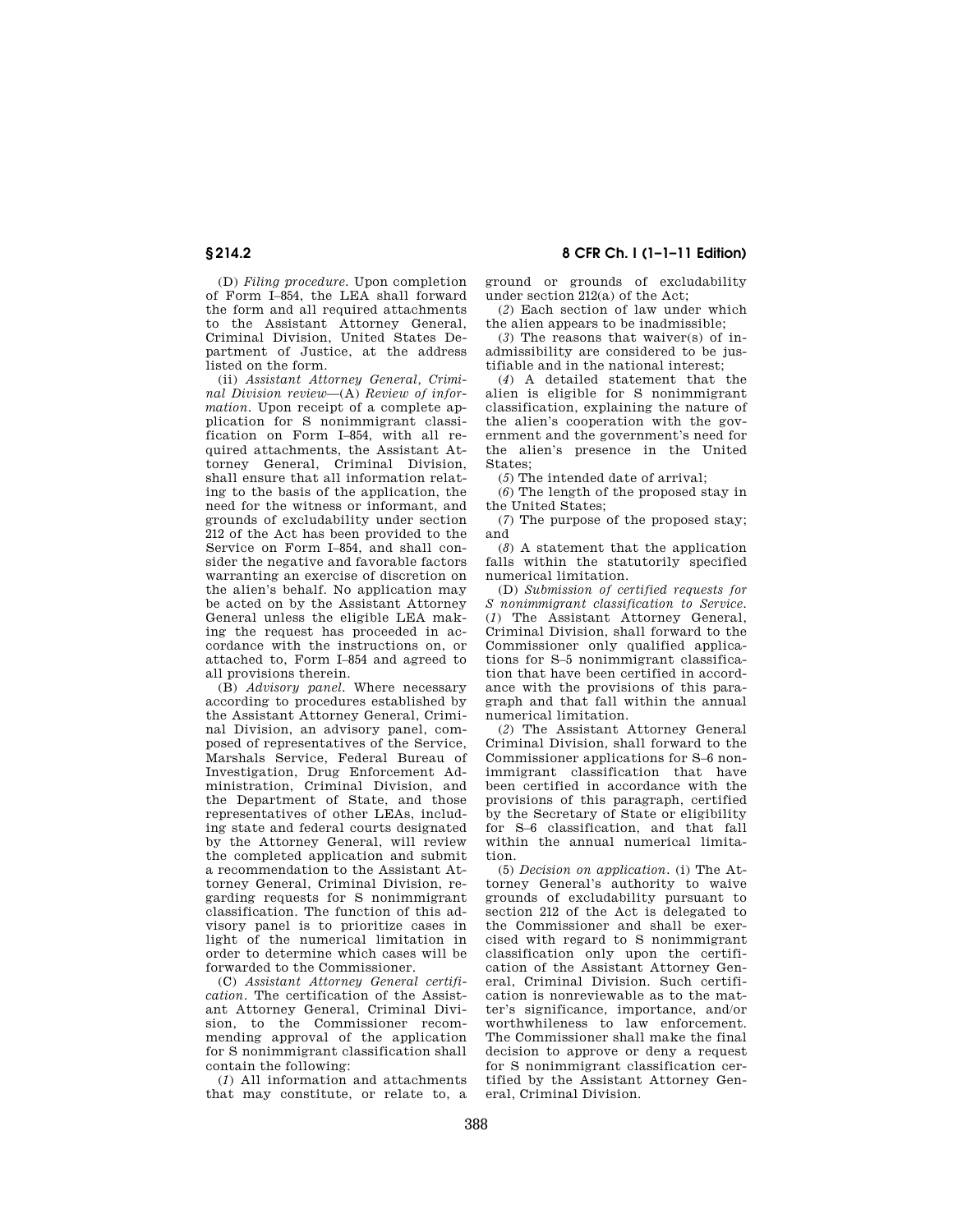(ii) *Decision to approve application.*  Upon approval of the application on Form I–854, the Commissioner shall notify the Assistant Attorney General, Criminal Division, the Secretary of State, and Service officers as appropriate. Admission shall be authorized for a period not to exceed 3 years.

(iii) *Decision to deny application.* In the event the Commissioner decides to deny an application for S nonimmigrant classification on Form I– 854, the Assistant Attorney General, Criminal Division, and the relevant LEA shall be notified in writing to that effect. The Assistant Attorney General, Criminal Division, shall concur in or object to that decision. Unless the Assistant Attorney General, Criminal Division, objects within 7 days, he or she shall be deemed to have concurred in the decision. In the event of an objection by the Assistant Attorney General, Criminal Division, the matter will be expeditiously referred to the Deputy Attorney General for a final resolution. In no circumstances shall the alien or the relevant LEA have a right of appeal from any decision to deny.

(6) *Submission of requests for S nonimmigrant visa classification to Secretary of State.* No request for S nonimmigrant visa classification may be presented to the Secretary of State unless it is approved and forwarded by the Commissioner.

(7) *Conditions of status.* An alien witness or informant is responsible for certifying and fulfilling the terms and conditions specified on Form I–854 as a condition of status. The LEA that assumes responsibility for the S nonimmigrant must:

(i) Ensure that the alien:

(A) Reports quarterly to the LEA on his or her whereabouts and activities, and as otherwise specified on Form I– 854 or pursuant to the terms of his or her S nonimmigrant classification;

(B) Notifies the LEA of any change of home or work address and phone numbers or any travel plans;

(C) Abides by the law and all specified terms, limitations, or restrictions on the visa, Form I–854, or any waivers pursuant to classification; and

(D) Cooperates with the responsible LEA in accordance with the terms of his or her classification and any restrictions on Form I–854;

(ii) Provide the Assistant Attorney General, Criminal Division, with the name of the control agent on an ongoing basis and provide a quarterly report indicating the whereabouts, activities, and any other control information required on Form I–854 or by the Assistant Attorney General;

(iii) Report immediately to the Service any failure on the alien's part to:

(A) Report quarterly;

(B) Cooperate with the LEA;

(C) Comply with the terms and conditions of the specific S nonimmigrant classification; or

(D) Refrain from criminal activity that may render the alien deportable, which information shall also be forwarded to the Assistant Attorney General, Criminal Division; and

(iv) Report annually to the Assistant Attorney General, Criminal Division, on whether the alien's S nonimmigrant classification and cooperation resulted in either:

(A) A successful criminal prosecution or investigation or the failure to produce a successful resolution of the matter; or

(B) The prevention or frustration of terrorist acts or the failure to prevent such acts.

(v) Assist the alien in his or her application to the Service for employment authorization.

(8) *Annual report.* The Assistant Attorney General, Criminal Division, in consultation with the Commissioner, shall compile the statutorily mandated annual report to the Committee on the Judiciary of the House of Representatives and the Committee on the Judiciary of the Senate.

(9) *Admission.* The responsible LEA will coordinate the admission of an alien in S nonimmigrant classification with the Commissioner as to the date, time, place, and manner of the alien's arrival.

(10) *Employment.* An alien classified under section  $101(a)(15)(S)$  of the Act may apply for employment authorization by filing Form I–765, Application for Employment Authorization, with fee, in accordance with the instructions on, or attached to, that form pursuant to §274a.12(c)(21) of this chapter.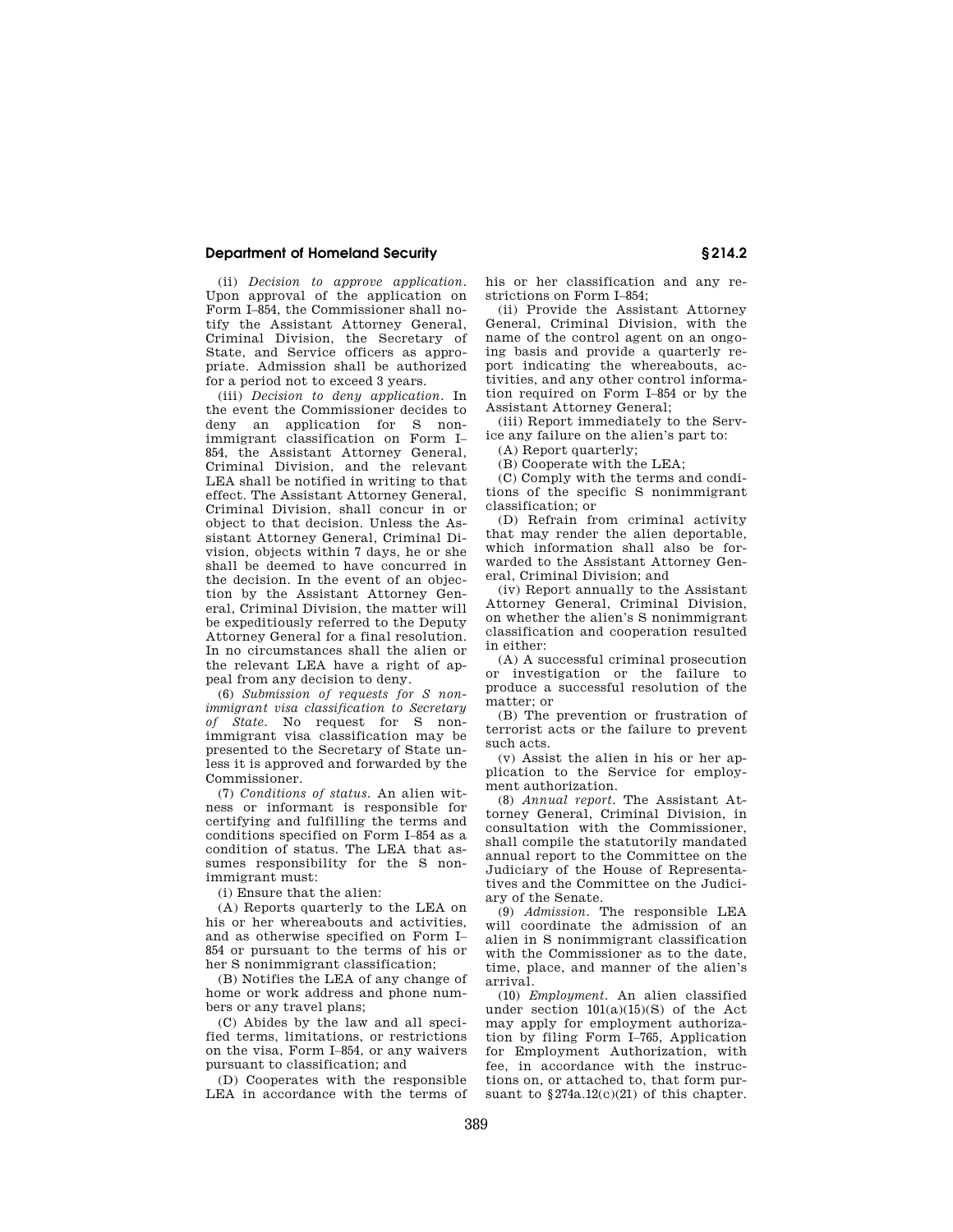(11) *Failure to maintain status.* An alien classified under section 101(a)(15)(S) of the Act shall abide by all the terms and conditions of his or her S nonimmigrant classification imposed by the Attorney General. If the terms and conditions of S nonimmigrant classification will not be or have not been met, or have been violated, the alien is convicted of any criminal offense punishable by a term of imprisonment of 1 year or more, is otherwise rendered deportable, or it is otherwise appropriate or in the public interest to do so, the Commissioner shall proceed to deport an alien pursuant to the terms of 8 CFR 242.26. In the event the Commissioner decides to deport an alien witness or informant in S nonimmigrant classification, the Assistant Attorney General, Criminal Division, and the relevant LEA shall be notified in writing to that effect. The Assistant Attorney General, Criminal Division, shall concur in or object to that decision. Unless the Assistant Attorney General, Criminal Division, objects within 7 days, he or she shall be deemed to have concurred in the decision. In the event of an objection by the Assistant Attorney General, Criminal Division, the matter will be expeditiously referred to the Deputy Attorney General for a final resolution. In no circumstances shall the alien or the relevant LEA have a right of appeal from any decision to deport.

(12) *Change of classification.* (i) An alien in S nonimmigrant classification is prohibited from changing to any other nonimmigrant classification.

(ii) An LEA may request that any alien lawfully admitted to the United States and maintaining status in accordance with the provisions of §248.1 of this chapter, except for those aliens enumerated in 8 CFR 248.2, have his or<br>her nonimmigrant classification her nonimmigrant changed to that of an alien classified pursuant to section  $101(a)(15)(S)$  of the Act as set forth in 8 CFR 248.3(h).

(u) [Reserved]

(v) *Certain spouses and children of LPRs.* Section 214.15 of this chapter provides the procedures and requirements pertaining to V nonimmigrant status.

(w) *CNMI-Only Transitional Worker*   $(CW-1)$ 

# **§ 214.2 8 CFR Ch. I (1–1–11 Edition)**

(1) *Definitions.* The following definitions apply to petitions for CW status for employment in the Commonwealth of the Northern Mariana Islands (the CNMI or the Commonwealth) filed under this section:

(i) *Doing business* means the regular, systematic, and continuous provision of goods or services by an employer as defined in this paragraph and does not include the mere presence of an agent or office of the employer in the CNMI.

(ii) *Employer* means a person, firm, corporation, contractor, or other association, or organization which:

(A) Engages a person to work within the CNMI; and

(B) Has or will have an employer-employee relationship with the CW–1 nonimmigrant being petitioned for.

(iii) *Employer-employee relationship*  means that the employer may hire, pay, fire, supervise, or otherwise control the work of the employee.

(iv) *Lawfully present in the CNMI*  means that the alien has lawfully been admitted to the CNMI under the immigration laws of the Commonwealth in a category other than short term visitor for pleasure or business  $(240(c), 703(A))$ 703(B), or 704(B) under CNMI classifications). With respect to any application for transitional worker status filed or adjudicated after the transition program effective date, lawfully present in the CNMI means that the alien:

(A) Is an alien described in section  $6(e)(1)$  or  $(2)$  of Public Law 94-241, as added by section 702(a) of Public Law 110–229, other than an alien described in section  $6(e)(1)$  who was admitted to the CNMI as a short term visitor for pleasure or business  $(240(c), 703(A))$ 703(B), or 704(B) under CNMI classifications); or

(B) Was lawfully admitted to the CNMI under the immigration laws on or after the transition program effective date, other than an alien admitted as a visitor for business or pleasure (B– 1 or B–2 or under any visa-free travel provision).

(v) *Legitimate business* means a real, active, and operating commercial or entrepreneurial undertaking which produces services or goods for profit, or is a governmental, charitable or other validly recognized nonprofit entity. The business must meet applicable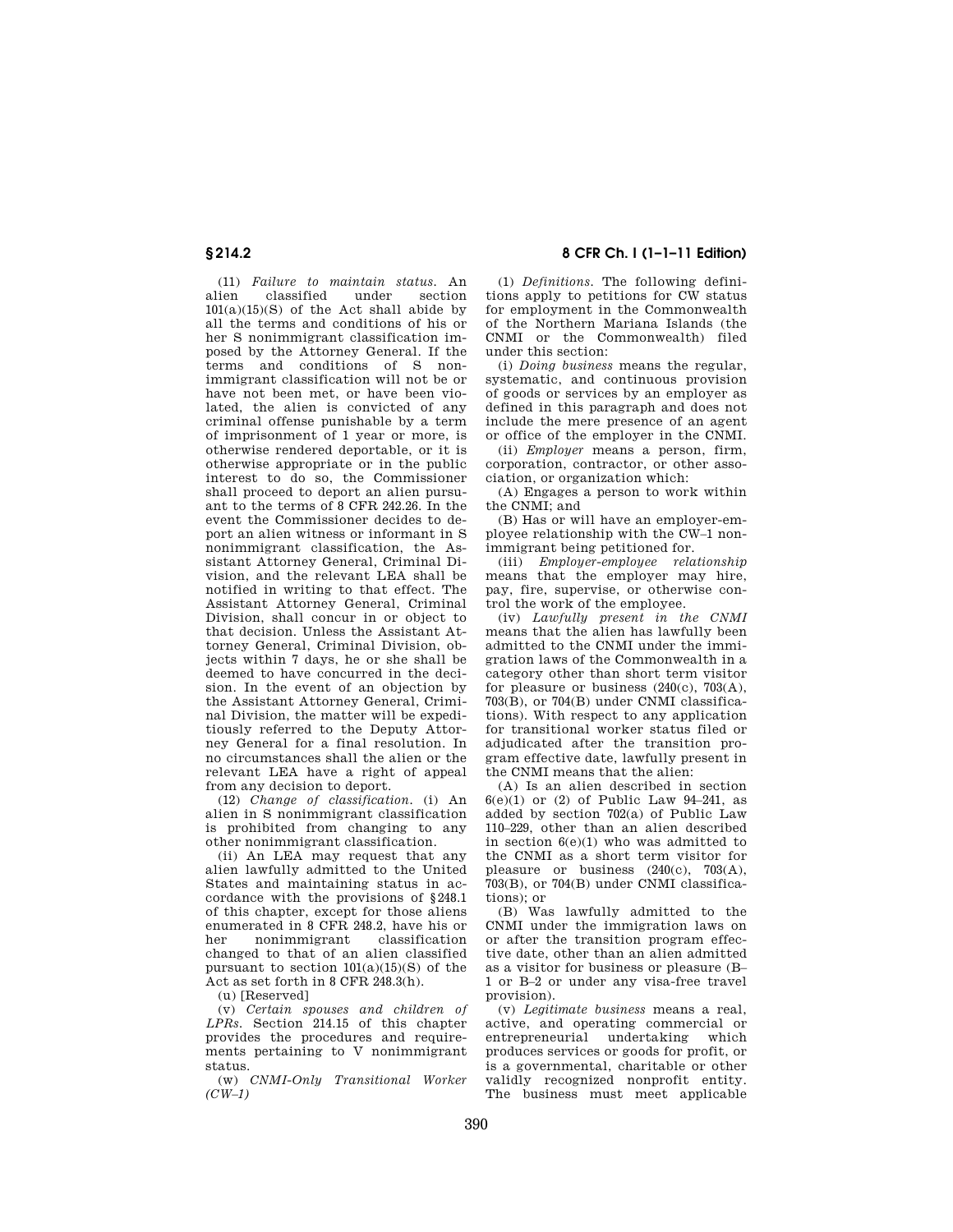legal requirements for doing business in the CNMI. A business will not be considered legitimate if it engages directly or indirectly in prostitution, trafficking in minors, or any other activity that is illegal under Federal or CNMI law. The Secretary will determine whether a business is legitimate.

(vi) *Minor child* means a child as defined in section 101(b)(1) of the Act who is under the age of eighteen years.

(vii) *Numerical limitation* means the maximum number of persons who may be granted CW–1 status in a given fiscal year or other period as determined by the Secretary, as follows:

(A) For the period beginning on November 28, 2009 and ending on September 30, 2010, the numerical limitation is 22,417.

(B) For each fiscal year beginning on October 1, 2010 until the end of the transition period, the numerical limitation shall be a number less than 22,417 that is determined by the Secretary and published via Notice in the FEDERAL REGISTER. The numerical limitation for any fiscal year shall be less than the number for the previous fiscal year, and shall be a number reasonably calculated in the Secretary's discretion to reduce the number ofCW–1 nonimmigrants to zero by the end of the transition period.

(C) The Secretary may adjust the numerical limitation for a fiscal year or other period at her discretion at any time via Notice in the FEDERAL REG-ISTER, as long as such adjustment is consistent with paragraph  $(w)(1)(vi)(B)$ of this section.

(viii) *Occupational category* means those employment activities that the Secretary of Homeland Security has determined require alien workers to supplement the resident workforce and includes:

(A) Professional, technical, or management occupations;

(B) Clerical and sales occupations;

(C) Service occupations;

(D) Agricultural, fisheries, forestry, and related occupations;

(E) Processing occupations;

(F) Machine trade occupations;

(G) Benchwork occupations;

(H) Structural work occupations; and

(I) Miscellaneous occupations.

(ix) *Petition* means USCIS FormI– 129CW, Petition for a Nonimmigrant Worker in the CNMI, a successor form, or other form, any supplemental information requested by USCIS, and additional evidence as prescribed by **USCIS** 

(x) *Transition period* means the period beginning on the transition program effective date and ending on December 31, 2014, unless the CNMI-only transitional worker program is extended by the Secretary of Labor.

(xi) *Transition program effective date*  means November 28, 2009.

(xii) *United States worker* means a national of the United States, an alien lawfully admitted for permanent residence, or a national of the Federated States of Micronesia, the Republic of the Marshall Islands, or the Republic of Palau who is eligible for nonimmigrant admission and is employment-authorized under the Compacts of Free Association between the United States and those nations.

(2) *Eligible aliens.* Subject to the numerical limitation, an alien may be classified as a CW–1 nonimmigrant if, during the transition period, the alien:

(i) Will enter or remain in the CNMI for the purpose of employment in the transition period in an occupational category as designated by the Secretary as requiring alien workers to supplement the resident workforce;

(ii) Is petitioned for by an employer; (iii) Is not present in the United States, other than the CNMI;

(iv) If present in the CNMI, is lawfully present in the CNMI;

(v) Is not inadmissible to the United States as a nonimmigrant, except for an alien present in the CNMI who is described in section  $212(a)(7)(B)(i)(II)$  of the Act (not in possession of nonimmigrant visa); and

(vi) Is ineligible for status in a nonimmigrant worker classification under section  $101(a)(15)$  of the Act, including but not limited to, section  $101(a)(15)(H)$ of the Act.

(3) *Derivative beneficiaries—CW–2 nonimmigrant classification.* The spouse or minor child of a CW–1 nonimmigrant may accompany or follow the alien as a CW–2 nonimmigrant if the alien:

(i) Is not present in the United States, other than the CNMI;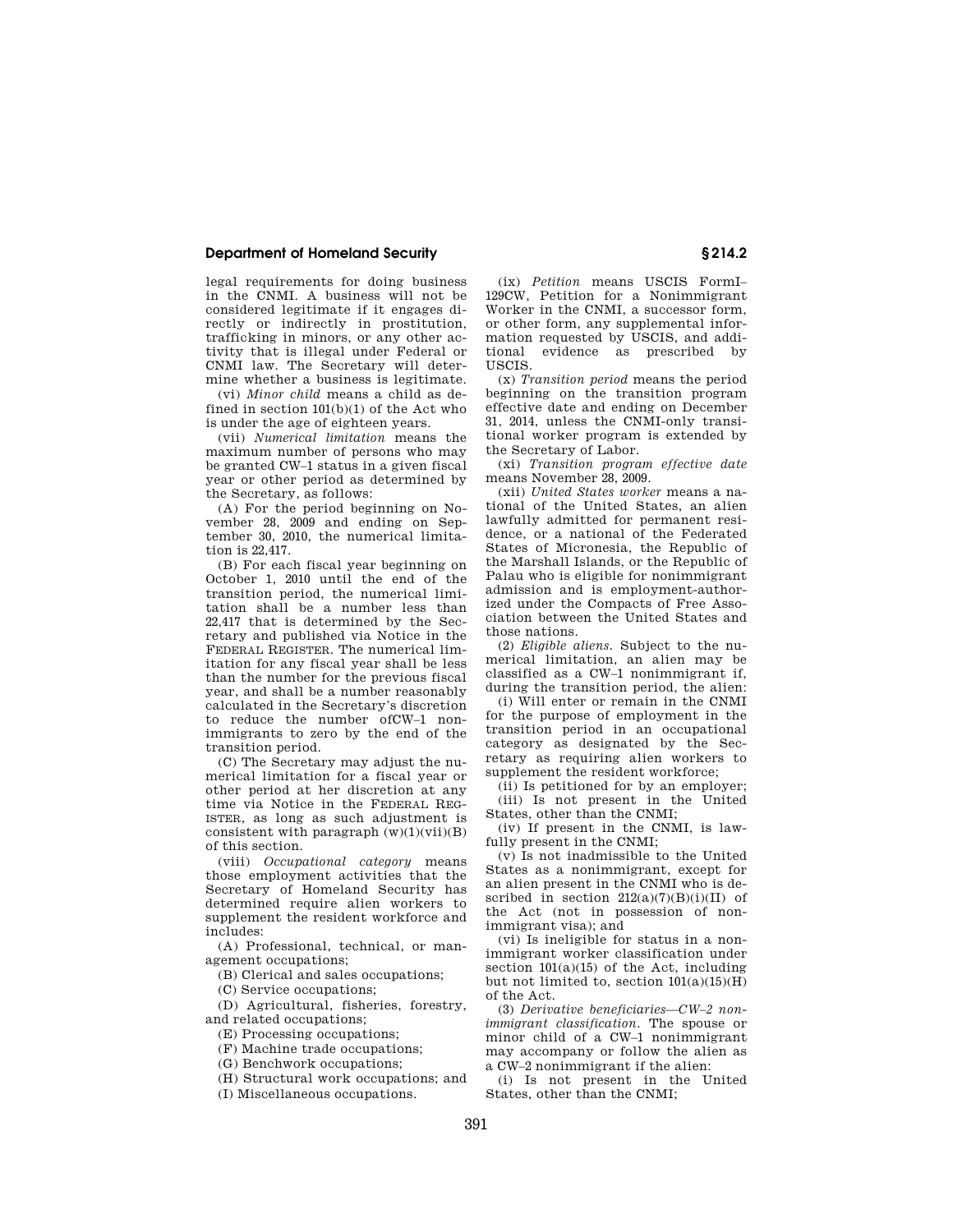(ii) If present in the CNMI, is lawfully present in the CNMI; and

(iii) Is not inadmissible to the United States as a nonimmigrant, except for an alien present in the CNMI who is described in section 212(a)(7)(B) of the Act (not in possession of nonimmigrant visa).

(4) *Eligible employers.* To be eligible to petition for a CW–1 nonimmigrant worker, an employer must:

(i) Be engaged in legitimate business;

(ii) Consider all available United States workers for the positions being filled by the CW–1 worker;

(iii) Offer terms and conditions of employment which are consistent with the nature of the occupation, activity, and industry in the CNMI; and

(iv) Comply with all Federal and Commonwealth requirements relating to employment, including but not limited to nondiscrimination, occupational safety, and minimum wage requirements.

(5) *Petition requirements.* An employer who seeks to classify an alien as a CW– 1 worker must file a petition with USCIS and pay the requisite petition fee plus the CNMI education fee of \$150 per beneficiary per year. If the beneficiary will perform services for more than one employer, each employer must file a separate petition with USCIS.

(6) *Accompanying evidence.* A petition must be accompanied by:

(i) Evidence demonstrating the petitioner meets the definition of eligible employer in this section.

(ii) An attestation by the petitioner certified as true and accurate by an appropriate official of the petitioner, of the following:

(A) Qualified United States workers are not available to fill the position;

(B) The employer is doing business as defined in 8 CFR 214.2(w)(1)(i);

(C) The employer is a legitimate business as defined in 8 CFR  $214.2(w)(1)(v);$ 

(D) The beneficiary meets the qualifications for the position;

(E) The beneficiary, if present in the CNMI, is lawfully present in the CNMI;

(F) The position is not temporary or seasonal employment, and the petitioner does not reasonably believe it to qualify for any other nonimmigrant worker classification; and

(G) The position falls within the list of occupational categories designated by the Secretary.

(iii) Evidence of licensure if an occupation requires a Commonwealth or local license for an individual to fully perform the duties of the occupation. Categories of valid licensure for CW–1 classification are:

(A) *Licensure.* An alien seeking CW–1 classification in that occupation must have that license prior to approval of the petition to be found qualified to enter the CNMI and immediately engage in employment in the occupation.

(B) *Temporary licensure.* If a temporary license is available and allowed for the occupation with a temporary license, USCIS may grant the petition at its discretion after considering the duties performed, the degree of supervision received, and any limitations placed on the alien by the employer and/or pursuant to the temporary license.

(C) *Duties without licensure.* If the CNMI allows an individual to fully practice the occupation that usually requires a license without a license under the supervision of licensed senior or supervisory personnel in that occupation, USCIS may grant CW–1 status at its discretion after considering the duties performed, the degree of supervision received, and any limitations placed on the alien if the facts demonstrate that the alien under supervision could fully perform the duties of the occupation.

(7) *Change of employers.* An unauthorized change of employment to a new employer will constitute a failure to maintain status within the meaning of section  $237(a)(1)(C)(i)$  of the Act. A CW-1 nonimmigrant may change employers if:

(i) The prospective new employer files a petition requesting the CW–1, and

(ii) An extension of the alien's stay is requested if necessary for the validity period of the petition.

(8) *Amended or new petition.* If there are any material changes in the terms and conditions of employment, the petitioner must file an amended or new petition to reflect the changes.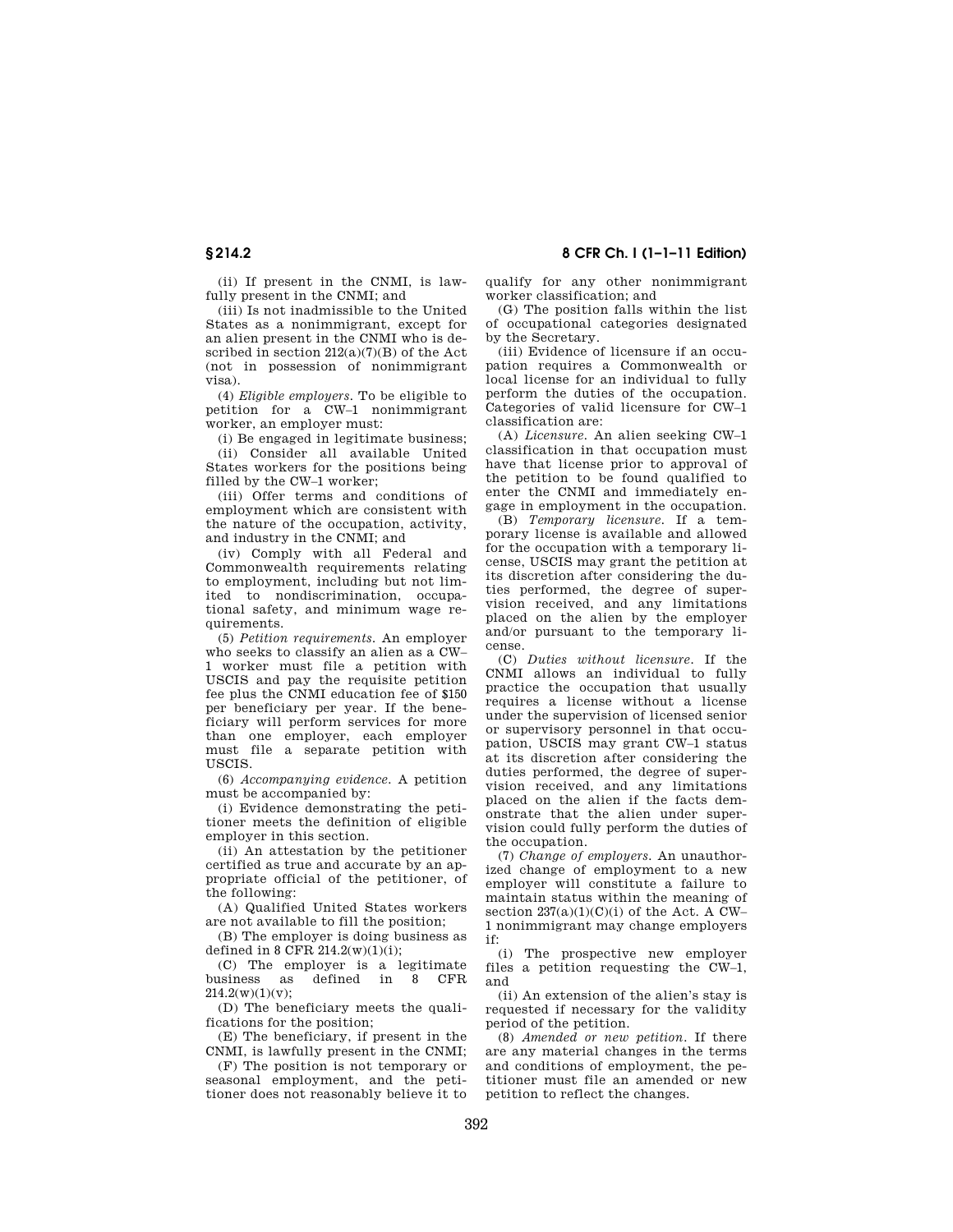(9) *Multiple beneficiaries.* A petitioning employer may include more than one beneficiary in a CW–1 petition if the beneficiaries will be working in the same occupational category, for the same period of time, and in the same location.

(10) *Named beneficiaries.* The petition must include the name of the beneficiary and other required information, as indicated in the form instructions, at the time of filing. Unnamed beneficiaries will not be permitted.

(11) *Early termination.* The petitioning employer must pay the reasonable cost of return transportation of the alien to the alien's last place of foreign residence if the alien is dismissed from employment for any reason by the employer before the end of the period of authorized admission.

(12) *Approval.* USCIS will consider all the evidence submitted and such other evidence required in the form instructions to adjudicate the petition. USCIS will notify the petitioner of the approval of the petition on Form I–797, Notice of Action, or in another form as USCIS may prescribe:

(i) The approval notice will include the classification and name of the beneficiary or beneficiaries and the petition's period of validity. A petition for more than one beneficiary may be approved in whole or in part.

(ii) The petition may not be filed or approved earlier than six months before the date of actual need for the beneficiary's services. USCIS may in its discretion permit petitions to be filed and take other actions under this paragraph prior to the transition program effective date, but in no case will USCIS grant CW–1 status or authorize the admission of any alien to the CNMI prior to such date.

(13) *Petition validity.* A beneficiary will be admitted to the CNMI for the validity period of the petition, plus up to 10 days before the validity period begins and 10 days after the validity period ends. The beneficiary may not work except during the validity period of the petition. No petition shall authorize admission as a CW–1 nonimmigrant before the transition period effective date.

(14) *Where to apply.* The beneficiary, eligible spouse and minor children may:

(i) Upon petition approval, apply for a visa at a U.S. consulate authorizing admission in CW–1 or CW–2 status, as appropriate, at a port of entry in the CNMI on or after the transition program effective date; or

(ii) If present in the CNMI, apply for classification as a CW–1 or CW–2 nonimmigrant by filing Form I–129CW (or such alternative form as USCIS may designate) with USCIS. An alien applying for CW–1 or CW–2 status is eligible for a waiver of the fee for Form I– 129CW based upon inability to pay as provided by  $8$  CFR  $103.7(c)(1)$ .

(15) *Biometrics.* USCIS shall require a beneficiary initially applying for CW–1 or CW–2 status to submit biometric information if the beneficiary is present in the CNMI. A beneficiary present in the CNMI must pay or obtain a waiver of the biometric service fee described in 8 CFR 103.7(b)(1).

(16) *Period of admission.* (i) A CW–1 nonimmigrant will be admitted for an initial period of one year. A CW–2 spouse will be admitted for the same period as the principal alien. A CW–2 minor child will be admitted for the same period as the principal alien, but such admission shall not extend beyond the child's 18th birthday.

(ii) The temporary departure from the CNMI of the CW–1 nonimmigrant will not affect the derivative status of the CW–2 spouse and minor children, provided the familial relationship continues to exist and the principal remains eligible for admission as a CW–1 nonimmigrant.

(17) *Extension of visa petition validity and extension of stay.* (i) The petitioner may request an extension of an employee's CW–1 nonimmigrant status by filing a new petition and accompanying evidence as described in 8 CFR  $214.2(w)(6)(ii)$ .

(ii) A request for a petition extension may be filed only if the validity of the original petition has not expired.

(iii) Extensions of CW–1 status may be granted for periods of 1 year until the end of the transition period, subject to the numerical limitation.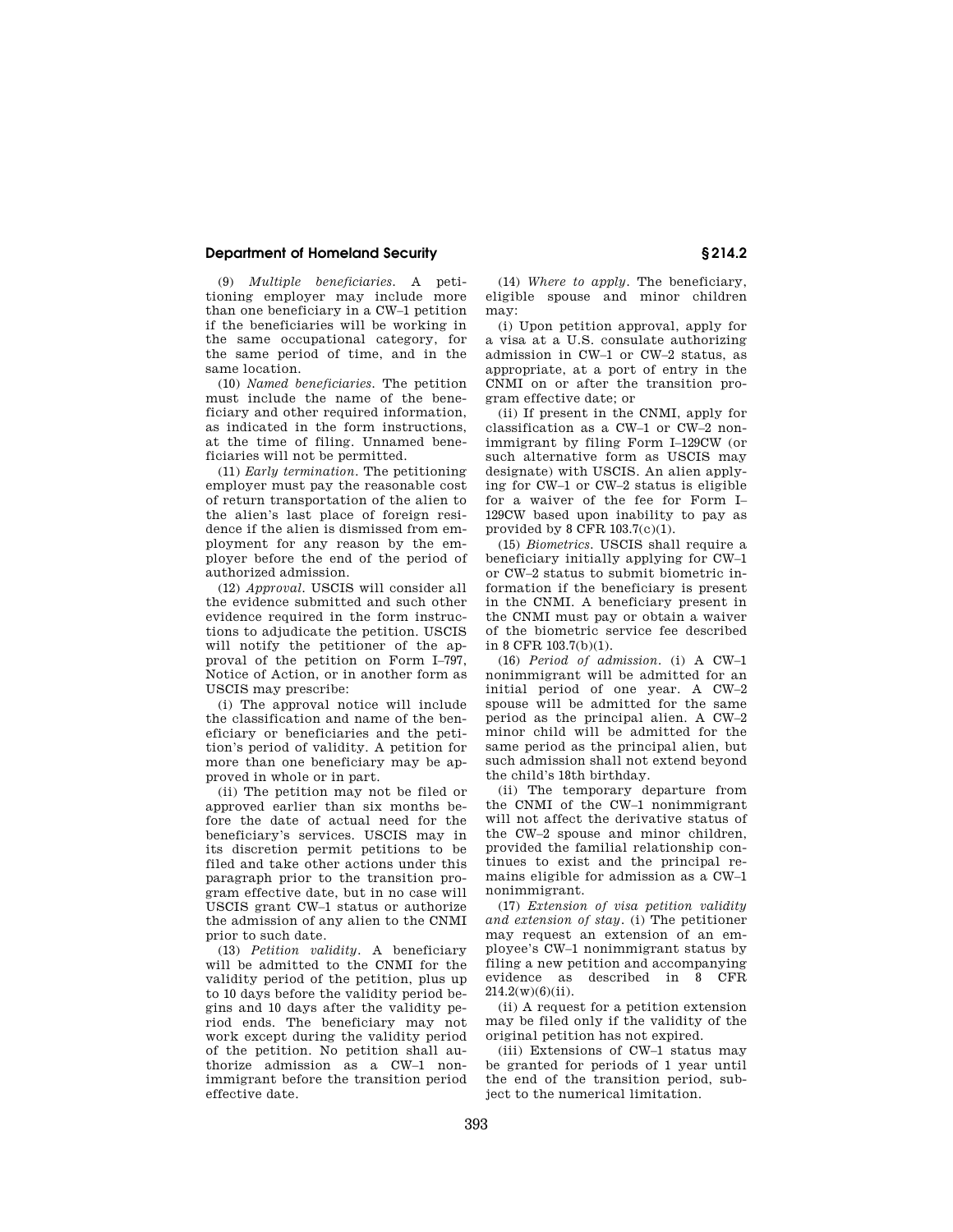(iv) To qualify for an extension of stay, the petitioner must demonstrate that the beneficiary or beneficiaries:

(A) Continuously maintained the terms and conditions of CW–1 status; and

(B) Remains admissible to the United States; and

(C) Remains eligible for CW–1 classification.<br> $V = T$ 

The derivative CW–2 nonimmigrant may file an application for extension of nonimmigrant stay on Form I–539 (or such alternative form as USCIS may designate) in accordance with the form instructions. The CW–2 status extension may not be approved until approval of the CW–1 extension petition.

(18) *Change or adjustment of status.* A CW–1 or CW–2 nonimmigrant can apply to change nonimmigrant status under section 248 of the Act or apply for adjustment of status under section 245 of the Act, if otherwise eligible. During the transition period, CW–1 or CW–2 nonimmigrants may be petitioned for or may apply for any nonimmigrant or immigrant visa classification for which they may qualify.

(19) *Effect of filing an application for or approval of a permanent labor certification, preference petition, or filing of an application for adjustment of status on CW–1 or CW–2 classification.* An alien may legitimately come to the CNMI for a temporary period as a CW–1 or CW–2 nonimmigrant and, at the same time, lawfully seek to become a lawful permanent resident of the United States provided he or she intends to depart the CNMI voluntarily at the end of the period of authorized stay. The filing of an application for or approval of a permanent labor certification or an immigrant visa preference petition, the filing of an application for adjustment of status, or the lack of residence abroad will not be the basis for denying:

(i) A CW–1 petition filed on behalf of the alien;

(ii) A request to extend a CW–1 status pursuant to a petition previously filed on behalf of the alien; or

(iii) An application for admission as a CW–1 or CW–2 nonimmigrant.

(20) *Rejection.* USCIS may reject an employer's petition for new or ex-

# **§ 214.2 8 CFR Ch. I (1–1–11 Edition)**

tended CW–1 status if the numerical limitation has been met. In that case, the petition and accompanying fee will be rejected and returned with the notice that numbers are unavailable for the particular nonimmigrant classification. The beneficiary's application for admission based upon an approved petition will not be rejected based upon the numerical limitation.

(21) *Denial.* The ultimate decision to grant or deny CW–1 or CW–2 status is a discretionary determination, and the petition or the application may be denied for failure of the petitioner or the applicant to demonstrate eligibility or for other good cause. The denial of a CW–1 petition may be appealed to the USCIS Administrative Appeals Office. The denial of a Form I-539 application may not be appealed.

(22) *Terms and conditions of CW Nonimmigrant status.* (i) *Geographical limitations.* CW–1 and CW–2 statuses are only applicable in the CNMI. Entry, employment and residence in the rest of the United States (including Guam) require the appropriate visa or visa waiver eligibility. An alien with CW–1 or CW–2 status who enters or attempts to enter, travels or attempts to travel to any other part of the United States without the appropriate visa or visa waiver eligibility, or who violates conditions of nonimmigrant stay applicable to any such authorized status in any other part of the United States, will be deemed to have violated CW–1 or CW–2 status.

(ii) *Re-entry.* An alien with CW–1 or CW–2 status who departs the CNMI will require a CW–1 or CW–2 or other appropriate visa to be re-admitted to the CNMI.

(iii) *Employment authorization.* An alien with CW–1 nonimmigrant status is only authorized employment in the CNMI for the petitioning employer. An alien with CW–2 status is not authorized to be employed.

(23) *Expiration of transition period.*  CW–1 status expires at the end of the transition period. CW–2 nonimmigrant status expires when the related CW–1 status expires or on a CW–2 minor child's 18th birthday, if sooner, or if the alien violates his or her status. No alien will be eligible for admission to the CNMI in CW–1 or CW–2 status, and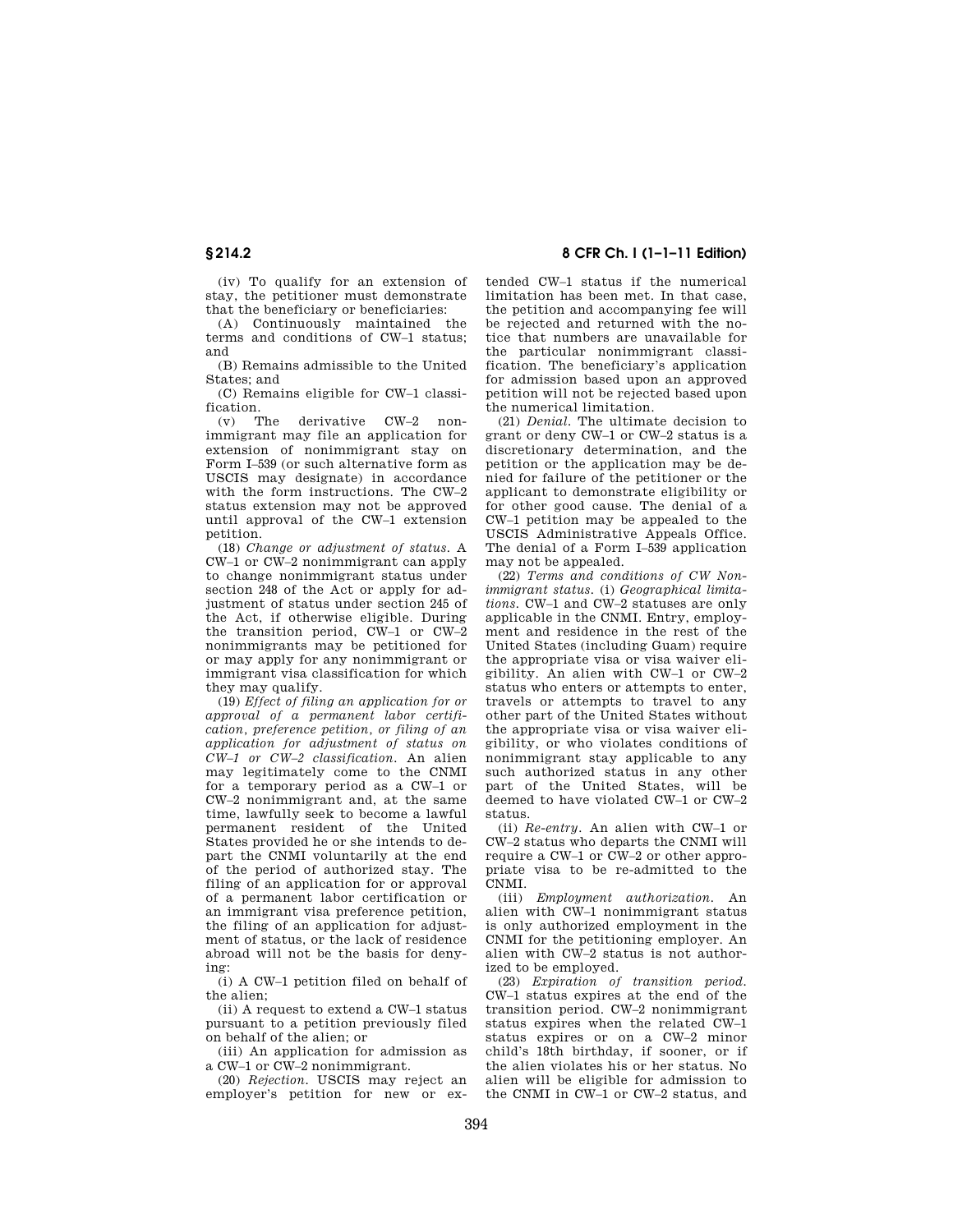no CW–1 or CW–2 visa will be valid for travel to the CNMI, after the transition period.

(Title VI of the Health Professions Educational Assistance Act of 1976 (Pub. L. 94– 484; 90 Stat. 2303); secs. 103 and 214, Immigration and Nationality Act (8 U.S.C. 1103 and 1184))

[38 FR 35425, Dec. 28, 1973]

EDITORIAL NOTE: For FEDERAL REGISTER citations affecting §214.2, see the List of CFR Sections Affected, which appears in the Finding Aids section in the printed volume and at www.fdsys.gov.

EFFECTIVE DATE NOTE: At 75 FR 79275, Dec. 20, 2010, §214.2 was amended by adding a new paragraph (e)(23), effective Jan. 19, 2011. For the convenience of the user, the added text is set forth as follows:

#### **§ 214.2 Special requirements for admission, extension, and maintenance of status.**

\* \* \* \* \*

 $(e) * * * *$ 

(23) *Special procedures for classifying foreign investors in the Commonwealth of the Northern Mariana Islands (CNMI) as E–2 nonimmigrant treaty investors under title VII of the Consolidated Natural Resources Act of 2008 (Pub. L. 110–229), 48 U.S.C. 1806.* 

(i) *E–2 CNMI Investor eligibility.* During the period ending on January 18, 2013, an alien may, upon application to the Secretary of Homeland Security, be classified as a CNMIonly nonimmigrant treaty investor (E–2 CNMI Investor) under section  $101(a)(15)(E)(ii)$ of the Act if the alien:

(A) Was lawfully admitted to the CNMI in long-term investor status under the immigration laws of the CNMI before the transition program effective date and had that status on the transition program effective date;

(B) Has continuously maintained residence in the CNMI;

(C) Is otherwise admissible to the United States; and

(D) Maintains the investment or investments that formed the basis for such longterm investment status.

(ii) *Definitions.* For purposes of paragraph (e)(23) of this section, the following definitions apply:

(A) *Approved investment or residence* means an investment or residence approved by the CNMI government.

(B) *Approval letter* means a letter issued by the CNMI government certifying the acceptance of an approved investment subject to the minimum investment criteria and standards provided in 4 N. Mar. I. Code section 5941 *et seq.* (long-term business certificate), 4 N. Mar. I. Code section 5951 *et seq.* (foreign investor certificate), and 4 N. Mar. I. Code section 50101 *et seq.* (foreign retiree investment certificate).

(C) *Certificate* means a certificate or certification issued by the CNMI government to an applicant whose application has been approved by the CNMI government.

(D) *Continuously maintained residence in the CNMI* means that the alien has maintained his or her residence within the CNMI since being lawfully admitted as a long-term investor and has been physically present therein for periods totaling at least half of that time. Absence from the CNMI for any continuous period of more than six months but less than one year after such lawful admission shall break the continuity of such residence, unless the subject alien establishes to the satisfaction of DHS that he or she did not in fact abandon residence in the CNMI during such period. Absence from the CNMI for any period of one year or more during the period for which continuous residence is required shall break the continuity of such residence.

(E) *Public organization* means a CNMI public corporation or an agency of the CNMI government.

(F) *Transition period* means the period beginning on the transition program effective date and ending on December 31, 2014.

(iii) *Long-term investor status.* Long-term investor status under the immigration laws of the CNMI includes only the following investor classifications under CNMI immigration laws as in effect on or before November 27, 2009:

(A) *Long-term business investor.* An alien who has an approved investment of at least \$50,000 in the CNMI, as evidenced by a Long-Term Business Certificate.

(B) *Foreign investor.* An alien in the CNMI who has invested either a minimum of \$100,000 in an aggregate approved investment in excess of \$2,000,000, or a minimum of \$250,000 in a single approved investment, as evidenced by a Foreign Investment Certificate.

(C) *Retiree investor.* An alien in the CNMI who:

(*1*) Is over the age of 55 years and has invested a minimum of \$100,000 in an approved residence on Saipan or \$75,000 in an approved residence on Tinian or Rota, as evidenced by a Foreign Retiree Investment Certification; or

(*2*) Is over the age of 55 years and has invested a minimum of \$150,000 in an approved residence to live in the CNMI, as evidenced by a Foreign Retiree Investment Certificate.

(iv) *Maintaining investments.* An alien in long-term investor status under the immigration laws of the CNMI is maintaining his or her investments if that alien investor is in compliance with the terms upon which the investor certificate was issued.

(v) *Filing procedures.* An alien seeking classification under E–2 CNMI Investor nonimmigrant status must file an application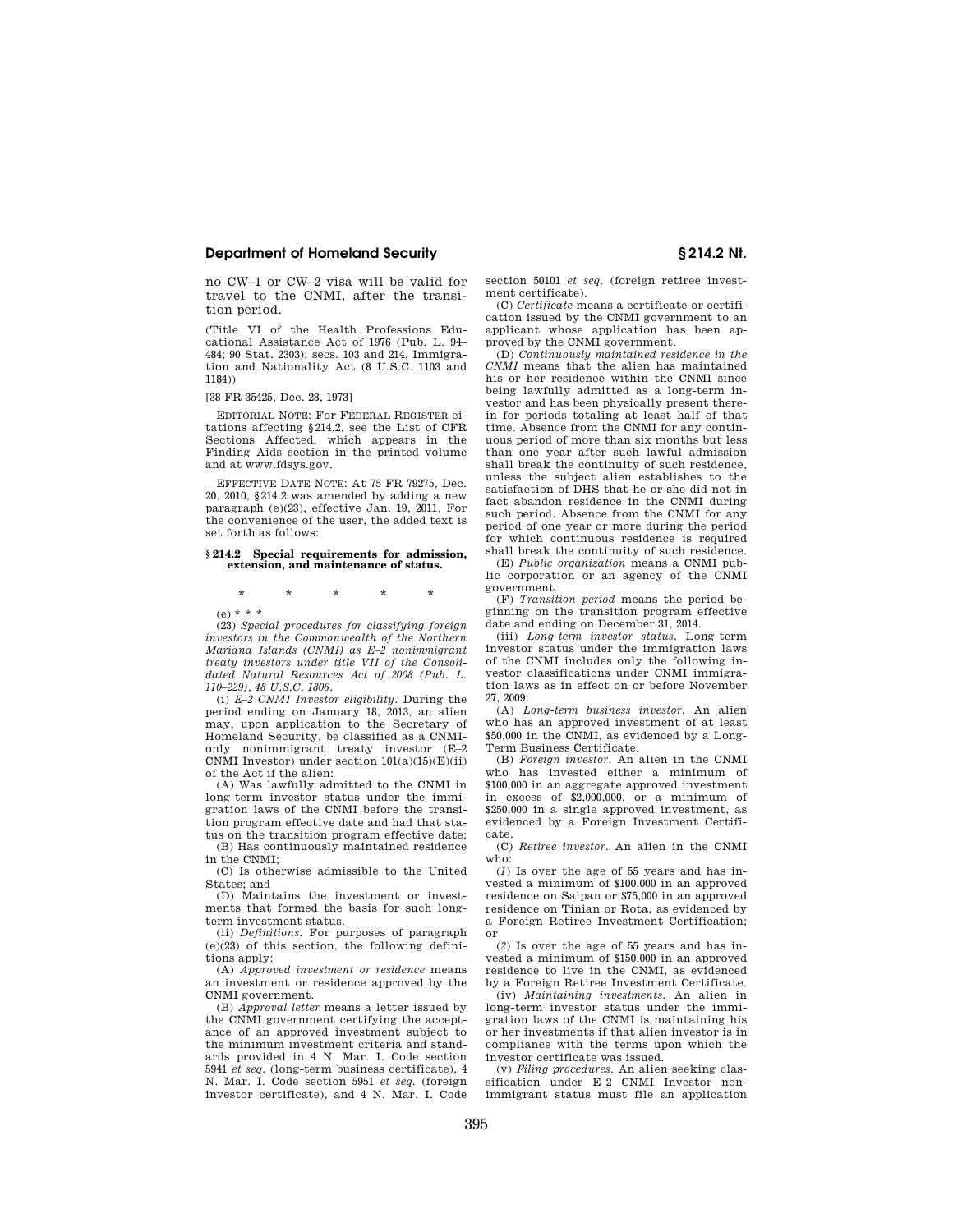for E–2 CNMI investor nonimmigrant status, along with accompanying evidence, with USCIS in accordance with the form instructions before January 18, 2013. An application filed after the filing date deadline will be rejected.

(vi) *Appropriate documents.* Documentary evidence establishing eligibility for E–2 CNMI nonimmigrant investor status is required.

(A) Required evidence of admission includes a valid unexpired foreign passport and a properly endorsed CNMI admission document (*e.g.,* entry permit or certificate) reflecting lawful admission to the CNMI in long-term business investor, foreign investor, or retiree foreign investor status.

(B) Required evidence of long-term investor status includes:

(*1*) An unexpired Long-Term Business Certificate, in the case of an alien in long-term business investor status.

(*2*) An unexpired Foreign Investment Certificate, in the case of an alien in foreign investor status.

(*3*) A Foreign Retiree Investment Certification or a Foreign Retiree Investment Certificate, in the case of an alien in retiree investor status.

(C) Required evidence that the long-term investor is maintaining his or her investment includes all of the following, as applicable:

(*1*) An approval letter issued by the CNMI government.

(*2*) Evidence that capital has been invested, including bank statements showing amounts deposited in CNMI business accounts, invoices, receipts or contracts for assets purchased, stock purchase transaction records, loan or other borrowing agreements, land leases, financial statements, business gross tax receipts, or any other agreements supporting the application.

(*3*) Evidence that the applicant has invested at least the minimum amount required, including evidence of assets which have been purchased for use in the enterprise, evidence of property transferred from abroad for use in the enterprise, evidence of monies transferred or committed to be transferred to the new or existing enterprise in exchange for shares of stock, any loan or mortgage, promissory note, security agreement, or other evidence of borrowing which is secured by assets of the applicant.

(*4*) A comprehensive business plan for new enterprises.

(*5*) Articles of incorporation, by-laws, partnership agreements, joint venture agreements, corporate minutes and annual reports, affidavits, declarations, or certifications of paid-in capital.

(*6*) Current business licenses.

(*7*) Foreign business registration records, recent tax returns of any kind, evidence of other sources of capital.

**§ 214.2 Nt. 8 CFR Ch. I (1–1–11 Edition)** 

(*8*) A listing of all resident and nonresident employees.

(*9*) A listing of all holders of business certificates for the business establishment.

(*10*) A listing of all corporations in which the applicant has a controlling interest.

(*11*) In the case of a holder of a certificate of foreign investment, copies of annual reports of investment activities in the CNMI containing sufficient information to determine whether the certificate holder is under continuing compliance with the standards of issuance, accompanied by annual financial audit reports performed by an independent certified public accountant.

(*12*) In the case of an applicant who is a retiree investor, evidence that he or she has an interest in property in the CNMI (*e.g.,* lease agreement), evidence of the value of the property interest (*e.g.,* an appraisal regarding the value of the property), and, as applicable, evidence of the value of the improvements on the property (*e.g.,* receipts or invoices of the costs of construction, the amount paid for a preexisting structure, or an appraisal of improvements).

(vii) *Physical presence in the CNMI.* Physical presence in the CNMI at the time of filing or during the pendency of the application is not required, but an application may not be filed by, or E–2 CNMI Investor status granted to, any alien present in U.S. territory other than in the CNMI. If an alien with CNMI long-term investor status departs the CNMI on or after the transition program effective date but before being granted E–2 CNMI Investor status, he or she may not be re-admitted to the CNMI without a visa or appropriate inadmissibility waiver under the U.S. immigration laws. If USCIS grants E–2 CNMI Investor nonimmigrant classification to an alien who is not physically present in the CNMI at the time of the grant, such alien must obtain an E–2 CNMI Investor nonimmigrant visa at a consular office abroad in order to seek admission to the CNMI in E–2 CNMI Investor status.

(viii) *Information for background checks.*  USCIS may require an applicant for E–2 CNMI Investor status, including but not limited to any applicant for derivative status as a spouse or child, to submit biometric information. An applicant present in the CNMI must pay or obtain a waiver of the biometric services fee described in 8 CFR 103.7(b) for any biometric services provided, including but not limited to reuse of previously provided biometric information for background checks.

(ix) *Denial.* A grant of E–2 CNMI Investor status is a discretionary determination, and the application may be denied for failure of the applicant to demonstrate eligibility or for other good cause. Denial of the application may be appealed to the USCIS Administrative Appeals Office or any successor body.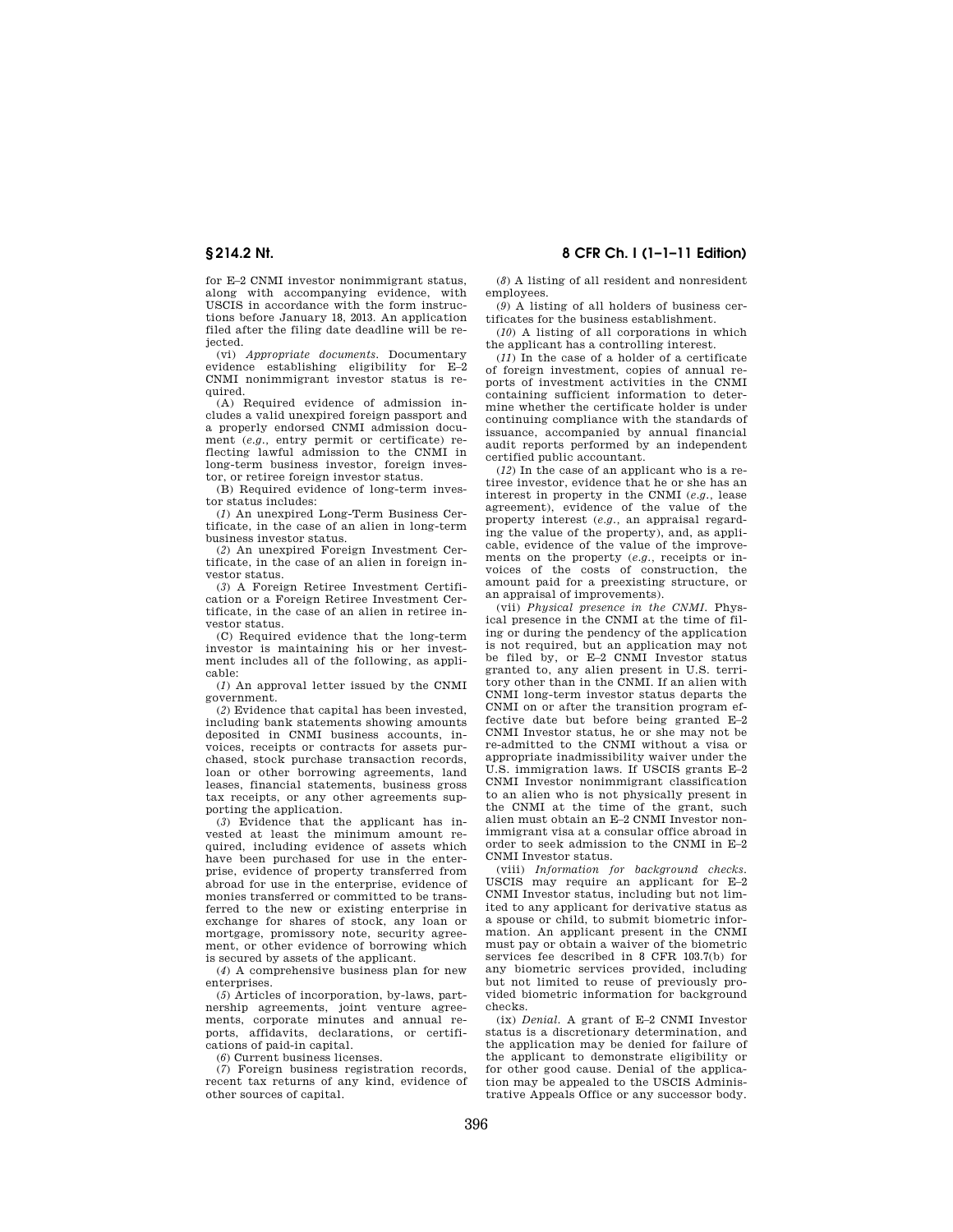(x) *Spouse and children of an E–2 CNMI Investor.* 

(A) *Classification.* The spouse and children of an E–2 CNMI Investor accompanying or following-to-join the principal alien, if otherwise admissible, may receive the same classification as the principal alien. The nationality of a spouse or child of an E–2 CNMI investor is not material to the classification of the spouse or child.

(B) *Employment authorization.* The spouse of an E–2 CNMI Investor lawfully admitted in the CNMI in E–2 CNMI Investor nonimmigrant status, other than the spouse of an E–2 CNMI investor who obtained such status based upon a Foreign Retiree Investment Certificate, is eligible to apply for employment authorization under 8 CFR  $274a.12(c)(12)$  while in E-2 CNMI Investor nonimmigrant status. Employment authorization acquired under this paragraph is limited to employment in the CNMI only.

(xi) *Terms and conditions of E–2 CNMI Investor nonimmigrant status.* 

(A) *Nonimmigrant status.* E–2 CNMI Investor nonimmigrant status and any derivative status are only applicable in the CNMI. Entry, employment, and residence in the rest of the United States (including Guam) require the appropriate visa or visa waiver eligibility. An E–2 CNMI Investor who enters, attempts to enter or attempts to travel to any other part of the United States without the appropriate visa or visa waiver eligibility, or who violates conditions of nonimmigrant stay applicable to any such authorized status in any other part of the United States, will be deemed to have violated the terms and conditions of his or her E–2 CNMI Investor status. An E–2 CNMI Investor who departs the CNMI will require an E–2 CNMI investor visa for readmission to the CNMI as an E–2 CNMI Investor.

(B) *Employment authorization.* An alien with E–2 CNMI Investor nonimmigrant status is only employment authorized in the CNMI for the enterprise that is the basis for his or her CNMI Foreign Investment Certificate or Long-Term Business Certificate, to the extent that such Certificate authorized such activity. An alien with E–2 CNMI Investor nonimmigrant status based upon a Foreign Retiree Investor Certificate is not employment authorized.

(C) *Changes in E–2 CNMI investor nonimmigrant status.* If there are any substantive changes to an alien's compliance with the terms and conditions of qualification for E– 2 CNMI Investor nonimmigrant status, the alien must file a new application for E–2 CNMI Investor nonimmigrant status, in accordance with the appropriate form instructions to request an extension of stay in the United States. Prior approval is not required if corporate changes occur that do not affect a previously approved employment relationship, or are otherwise non-substantive.

(D) *Unauthorized change of employment.* An unauthorized change of employment to a new employer will constitute a failure to maintain status within the meaning of section  $237(a)(1)(C)(i)$  of the Act.

(E) *Periods of admission.* (*1*) An E–2 CNMI Investor may be admitted for an initial period of not more than two years.

(*2*) The spouse and children accompanying or following-to-join an E–2 CNMI Investor may be admitted for the period during which the principal alien is in valid E–2 CNMI Investor nonimmigrant status. The temporary departure from the United States of the principal E–2 CNMI Investor shall not affect the derivative status of the dependent spouse and children, provided the familial relationship continues to exist and the principal alien remains eligible for admission as an E– 2 CNMI Investor.

(xii) *Extensions of stay.* Requests for extensions of E–2 CNMI Investor nonimmigrant status may be granted in increments of not more than two years, until the end of the transition period. To request an extension of stay, an E–2 CNMI Investor must file with USCIS an application for extension of stay, with required accompanying documents, in accordance with the appropriate form in-structions. To qualify for an extension of E– 2 CNMI Investor nonimmigrant status, each alien must demonstrate:

(A) Continuous maintenance of the terms and conditions of E–2 CNMI Investor nonimmigrant status;

(B) Physical presence in the CNMI at the time of filing the application for extension of stay; and

(C) That he or she did not leave during the pendency of the application.

(xiii) *Change of status.* An alien lawfully admitted to the United States in another valid nonimmigrant status who is continuing to maintain that status may apply to change nonimmigrant status to E–2 CNMI Investor in accordance with paragraph (e)(21) of this section, if otherwise eligible, including but not limited to having been in CNMI longterm investor status on the transition date and within the period provided by paragraph  $(e)(23)(v)$  of this section.

(xiv) *Expiration of initial transition period.*  Upon expiration of the initial transition period, the E–2 CNMI Investor nonimmigrant status will automatically terminate.

(xv) *Fee waiver.* An alien applying for E–2 CNMI Investor nonimmigrant status is eligible for a waiver of the required fee for an application based upon inability to pay as provided by 8 CFR  $103.7(c)(1)$ .

(xvi) *Waiver of inadmissibility for applicants present in the CNMI.* An applicant for E–2 CNMI Investor nonimmigrant status, who is otherwise eligible for such status and otherwise admissible to the United States, and who has provided all appropriate documents as described in paragraph  $(e)(23)(vi)$  of this